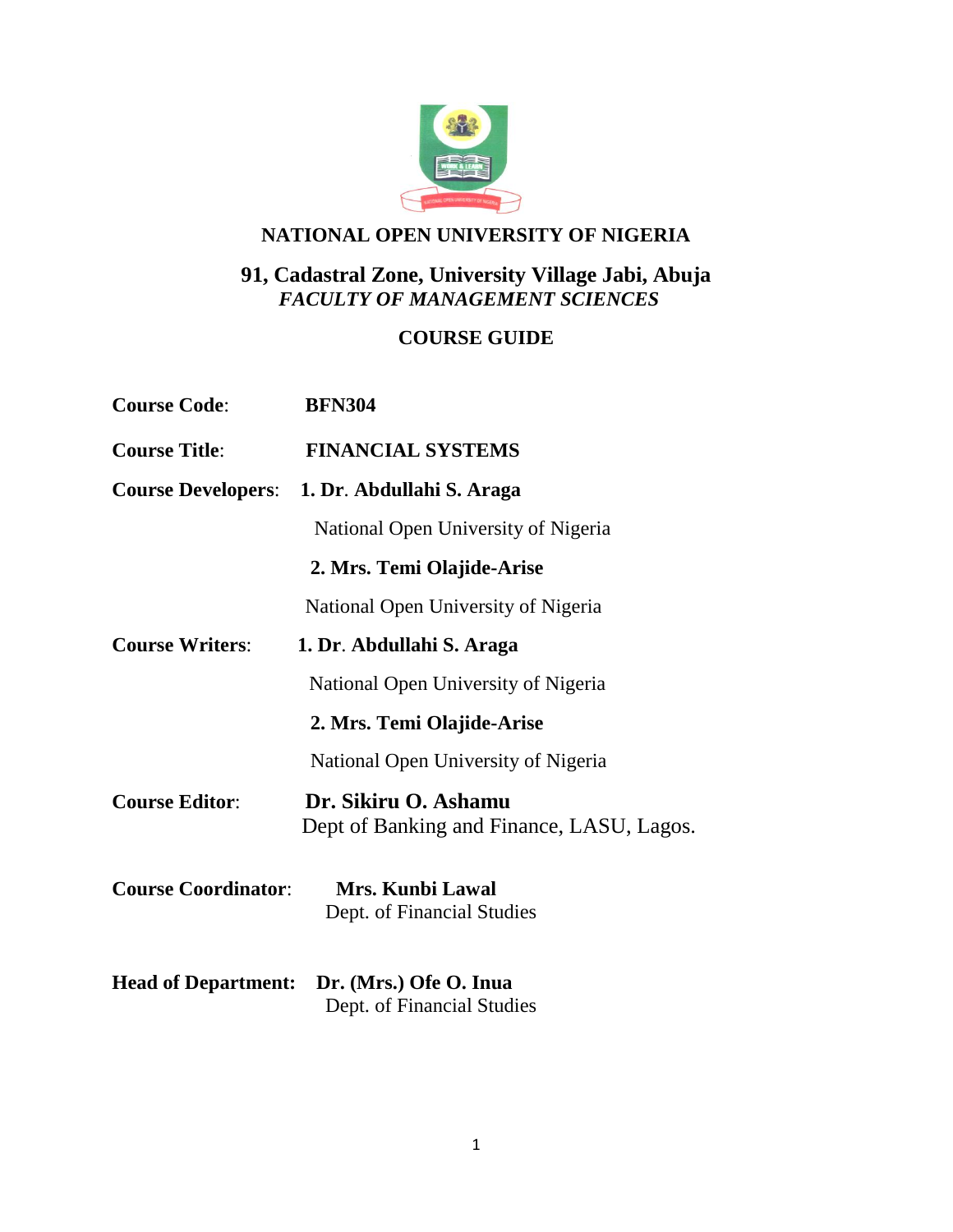### **1.0 INTRODUCTION**

BFN 304: Financial Systems is a three credit course for students offering B. Sc. Banking and Finance in the School of Management Sciences. The course consists of eighteen (18) units, that is, three (3) modules of six (6) units for each module. The material has been developed to suit undergraduate students in Banking and Finance at the National Open University of Nigeria (NOUN) by using an approach that analyzes practice of banking. A student who successfully completes the course will surely be in a better position to handle the intricacies of practical banking operations.

The course guide tells you briefly what the course is about, what course materials you will be using and how you can work your way through these materials. It suggests some general guidelines for the amount of time you are likely to spend on each unit of the course in order to complete it successfully. It also gives you some guidance on your tutormarked assignments. Detailed information on tutor-marked assignment is found in the separate assignment file which will be available in due course.

# **2.0 WHAT YOU WILL LEARN IN THIS COURSE**

This course will introduce you to some fundamental aspects of financial systems generally. It also includes: Financial System; Types and Characteristics of Financial Assets; International Financial System; Capital Market; Money Market; Nigerian Financial System; Operations of Capital Market in Nigeria; Operations of Money Market in Nigeria; Central Banking; Commercial Banking; Merchant Banks; Development Banks; Universal Banks; Rural Banking; Marketing of Bank Services; Investment Companies; Insurance Companies; and Comparative Banking and Financial System.

### **3.0 COURSE AIMS**

The course aims, among others, are to give you an understanding of the intricacies of financial systems and how to apply such knowledge in managing financial institutions and their operations. The Course will help you to appreciate types of banks in operations in the country, models of commercial banking after abolition of universal banking in the country, relationships between customers and the banks and forms of collateral securities that can be accepted by banks for loans and advances, among others topics.

The aims of the course will be achieved by:

- (i) Discussing Financial System;
- (ii) Mentioning and Explaining Types and Characteristics of Financial Assets;
- (iii) Explaining International Financial System;
- (iv) Defining Capital Market;
- (v) Explaining Money Market;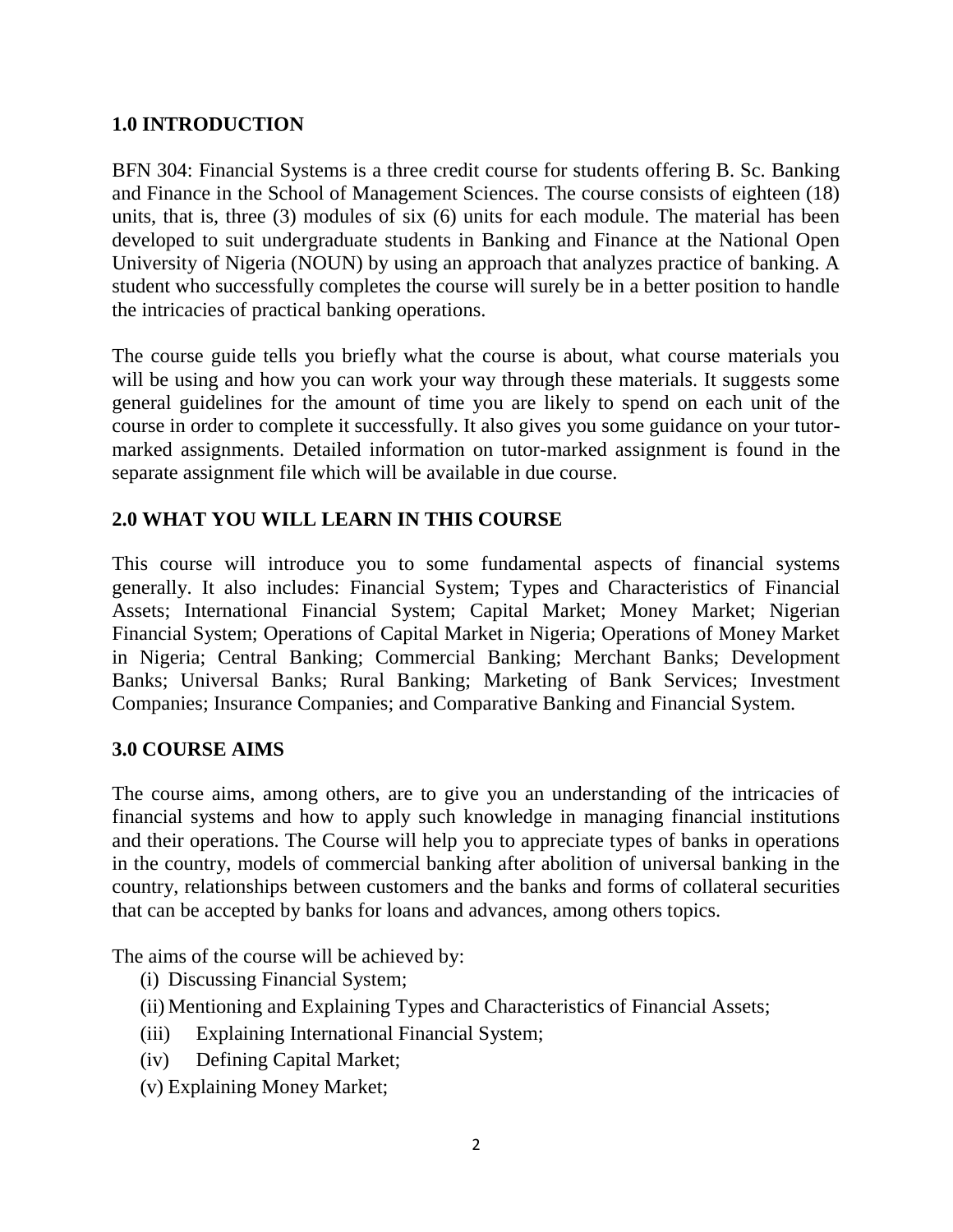- (vi) Explaining the Nigerian Financial System;
- (vii) Discussing the Operations of Capital Market in Nigeria;
- (viii) Explaining Operations of Money Market in Nigeria;
- (ix) Mentioning and Discussing functions of Central Banking;
- (x) Identifying and Explaining functions of Commercial Banking;
- (xi) Listing and Discussing the functions of Merchant Banks;
- (xii) Discussing the role of Development Banks;
- (xiii) Explaining the concept of Universal Banking;
- (xiv) Discussing the rational for Rural Banking;
- (xv) Explaining the intricacies of Marketing of Bank Services;
- (xvi) Discussing the functions of Investment Companies;
- (xvii) Explaining the role of Insurance Companies; and
- (xviii) Discussing Comparative Banking and Financial System.

### **4.0 COURSE OBJECTIVES**

By the end of this course, you should be able to:

- (i) Discuss Financial System;
- (ii) Mention and Explain Types and Characteristics of Financial Assets;
- (iii) Explain International Financial System;
- (iv) Define Capital Market;

(v) Explain Money Market;

- (vi) Explain the Nigerian Financial System;
- (vii) Discuss the Operations of Capital Market in Nigeria;
- (viii) Explain Operations of Money Market in Nigeria;
- (ix) Mention and Discussing functions of Central Banking;
- (x) Identify and Explaining functions of Commercial Banking;
- (xi) List and Discuss the functions of Merchant Banks;
- (xii) Discuss the role of Development Banks;
- (xiii) Explain the concept of Universal Banking;
- (xiv) Discuss the rational for Rural Banking;
- (xv) Explain the intricacies of Marketing of Bank Services;
- (xvi) Discuss the functions of Investment Companies;
- (xvii) Explain the role of Insurance Companies; and
- (xviii) Discuss Comparative Banking and Financial System.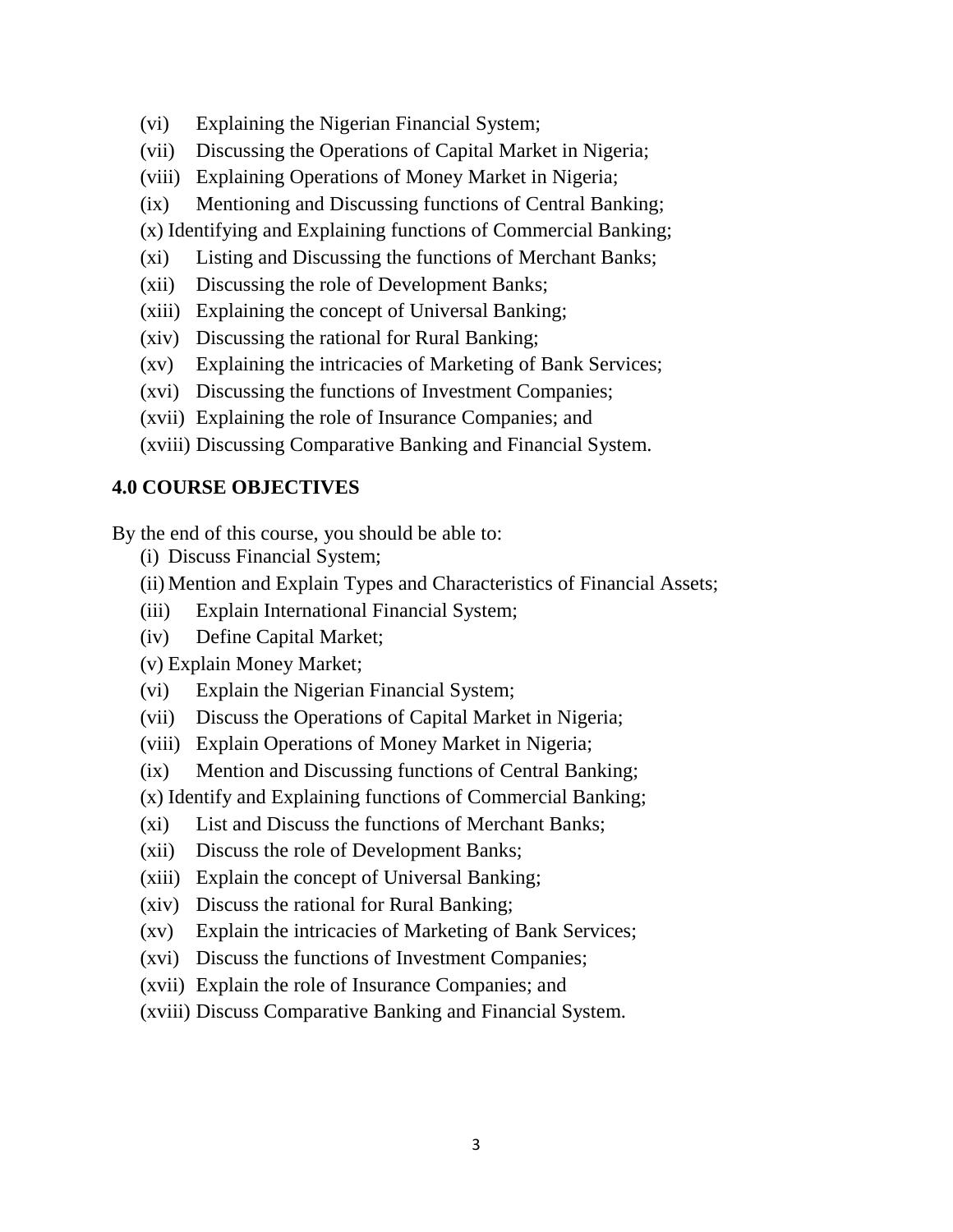### **5.0 WORKING THROUGH THIS COURSE**

To complete this course, you are required to read all study units, attempt all the tutor marked assignments and study the principles and practice of lending and credit administration in this material provided by the National Open University of Nigeria (NOUN). You will also need to undertake practical exercises for which you need access to a personal computer. Each unit contains self-assessment exercises, and at certain points during the course, you will be expected to submit assignments. At the end of the course is a final examination. The course should take you about a total of 17 weeks to complete. Below are the components of the course, what you have to do, and how you should allocate your time to each unit in order to complete the course successfully on time.

#### **6.0 COURSE MATERIALS**

Major components of the course are:

- (i) Course Guide
- (ii) Study Units
- (iii) Textbooks
- (iv) Assignment file

### **7.0 STUDY UNITS**

The study units in this course are as follows:

### **Module 1**

Unit 1: Financial System Unit 2: Types And Characteristics Of Financial Assets Unit 3: International Financial System Unit 4: Capital Market Unit 5: Money Market Unit 6: Nigerian Financial System

### **Module 2**

Unit 7: Operations Of Capital Market In Nigeria Unit 8: Operations Of Money Market In Nigeria Unit 9: Central Banking Unit 10: Commercial Banking Unit 11: Merchant Banks Unit 12: Development Banks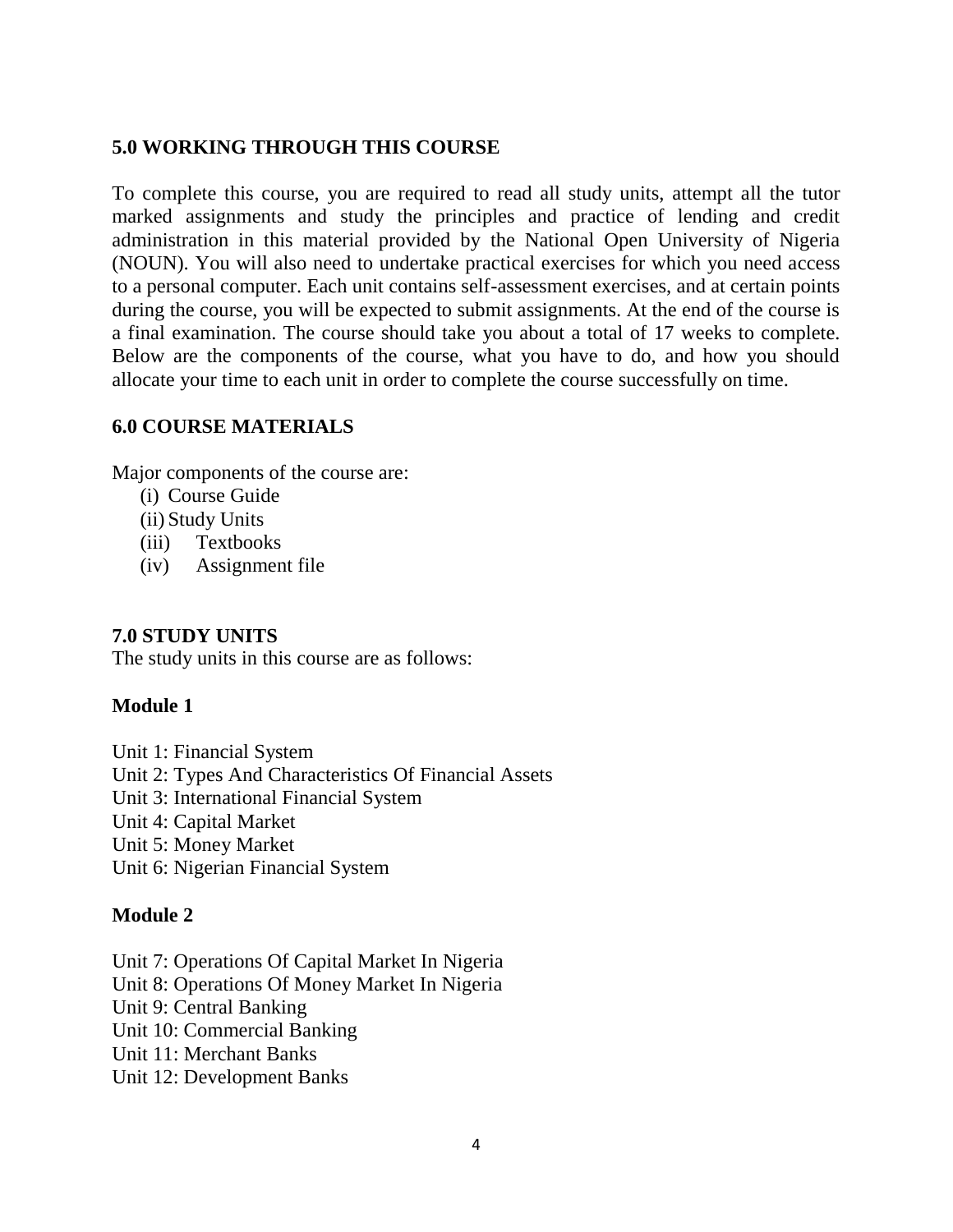### **Module 3**

Unit 13: Universal Banks Unit 14: Rural Banking Unit 15: Marketing Of Bank Services Unit 16: Investment Companies Unit 17: Insurance Companies Unit 18: Comparative Banking And Financial System

#### **8.0 ASSIGNMENT FILE**

In this course, you will find all the details of the work you must submit to your tutor for marking. The marks you obtain for these assignments will count towards the final mark you obtain for this course. Further information on assignments will be found in the assignment file itself and later in the section on assessment in this course guide. There are 18 tutor-marked assignments in this course; which you are expected to attempt all of them.

#### **9.0 PRESENTATION SCHEDULE**

The presentation schedule included in your course materials gives you the important dates for this year for the completion of tutor-marked assignments (TMAs) and attending tutorials. Remember, you are required to submit all your assignments by the due date. You should guard against falling behind in your work.

#### **10.0 ASSESSMENTS**

There are two aspects to the assessment of the course: first are the tutor-marked assignments; and second is a written examination. In tackling the assignments, you are expected to apply information, knowledge and techniques gathered during the course. The assignments must be submitted to your tutor for formal assessment in accordance with the deadlines stated in the *Presentation Schedule* and the *Assignment File*. The work you submit to your tutor will count for 30% of your total course mark. At the end of the course, you will need to sit for a final written examination of 'three hours' duration. This examination will also count for 70% of your total course mark.

### **11.0 TUTOR-MARKED ASSIGNMENT (TMAs)**

There are fifteen tutor-marked assignments in this course and you are advised to attempt all. Aside from the course material provided, you are advised to read and research widely using other references (under further reading) which will give you a broader viewpoint and may provide a deeper understanding of the subject. Ensure all completed assignments are submitted on schedule before set deadlines. If for any reasons, you cannot complete your work on time, contact your tutor before the assignment is due to discuss the possibility of an extension. Unless in exceptional circumstances, extensions may not be granted after the due date for the submission of the assignments.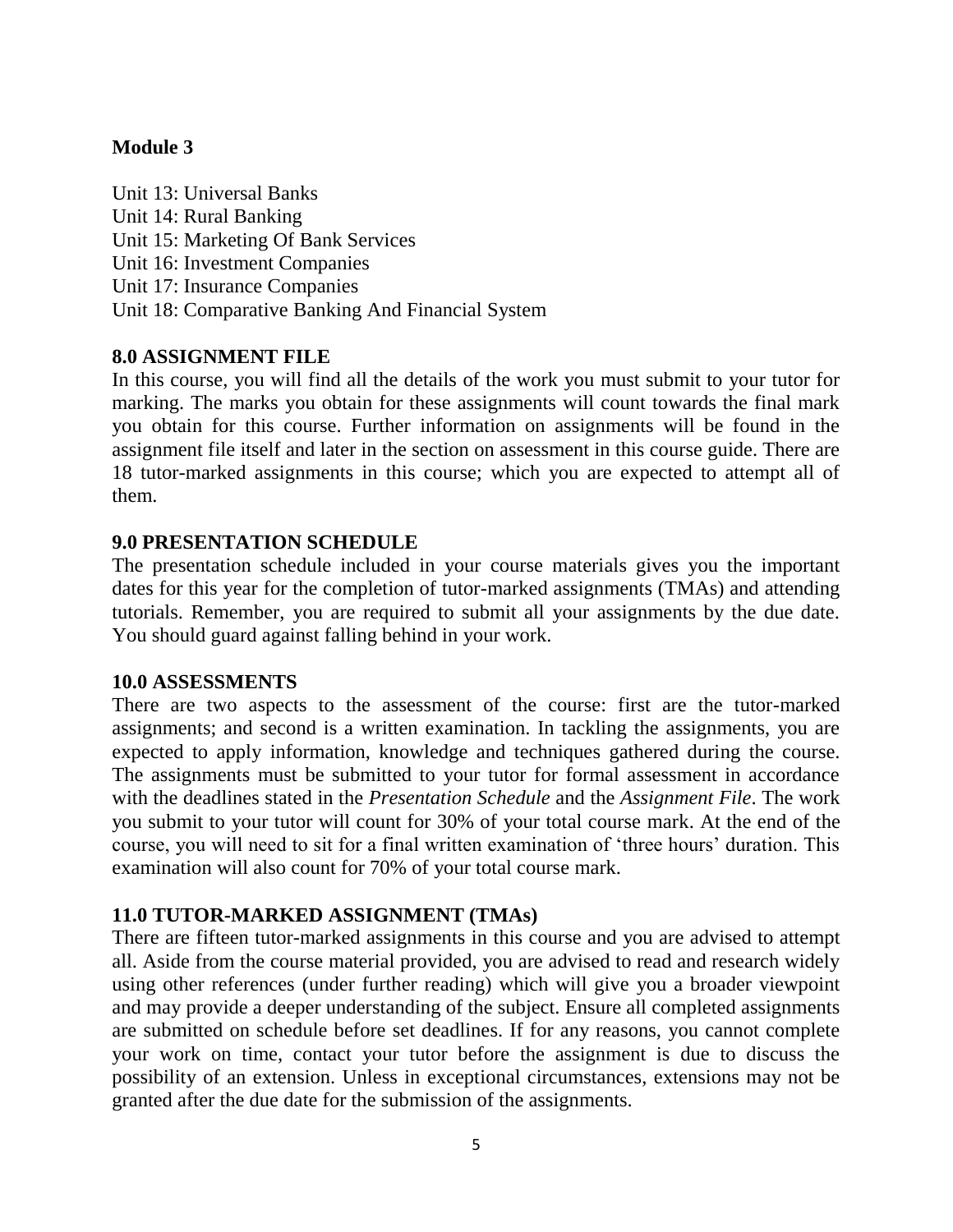### **12.0 FINAL EXAMINATION AND GRADING**

The final examination for this course will be of 'three hours' duration and have a value of 70% of the total course grade. All areas of the course will be assessed and the examination will consist of questions, which reflect the type of self-testing, practice exercises and tutor-marked problems you have previously encountered. All areas of the course will be assessed. Utilise the time between the conclusion of the last study unit and sitting for the examination to revise the entire course. You may find it useful to review your self-assessment tests, tutor-marked assignments and comments on them before the examination.

### **13.0 COURSE MARKING SCHEME**

The work you submit will count for 30% of your total course mark. At the end of the course, you will be required to sit for a final examination, which will also count for 70% of your total mark. The table below shows how the actual course marking is broken down.

### **14.0 ASSESSMENT MARKS**

Assignments (TMAs): 4 assignments, best 3 will be used for the Continuous Assessment, which will constitute a total of 30%. Final Examination of 70% for overall course marks. **Total of Continuous Assessment and Final Examination is 100% for the Course.**

### **15.0 TUTORS AND TUTORIALS**

There are 15 hours of tutorials provided in support of this course. You will be notified of the dates, times and location of these tutorials, together with the names and phone numbers of your tutor, as soon as you are allocated a tutorial group. Your tutor will mark and comment on your assignments, keep a close watch on your progress and on any difficulties you might encounter as they would provide assistance to you during the course. You must submit your tutor-marked assignments to your tutor well before the due date (at least two working days are required). They will be marked by your tutor and returned to you as soon as possible. Do not hesitate to contact your tutor by telephone, email, or discussion group if you need help.

The following might be circumstances in which you would find help necessary, when you:

- do not understand any part of the study units or the assigned readings.
- have difficulty with the self-tests or exercises.
- have a question or problem with an assignment with your tutor's comment on an assignment or with the grading of an assignment.

You should try your possible best to attend the tutorials. This is the only chance to have face-to-face contact with your tutor and to ask questions which are answered instantly.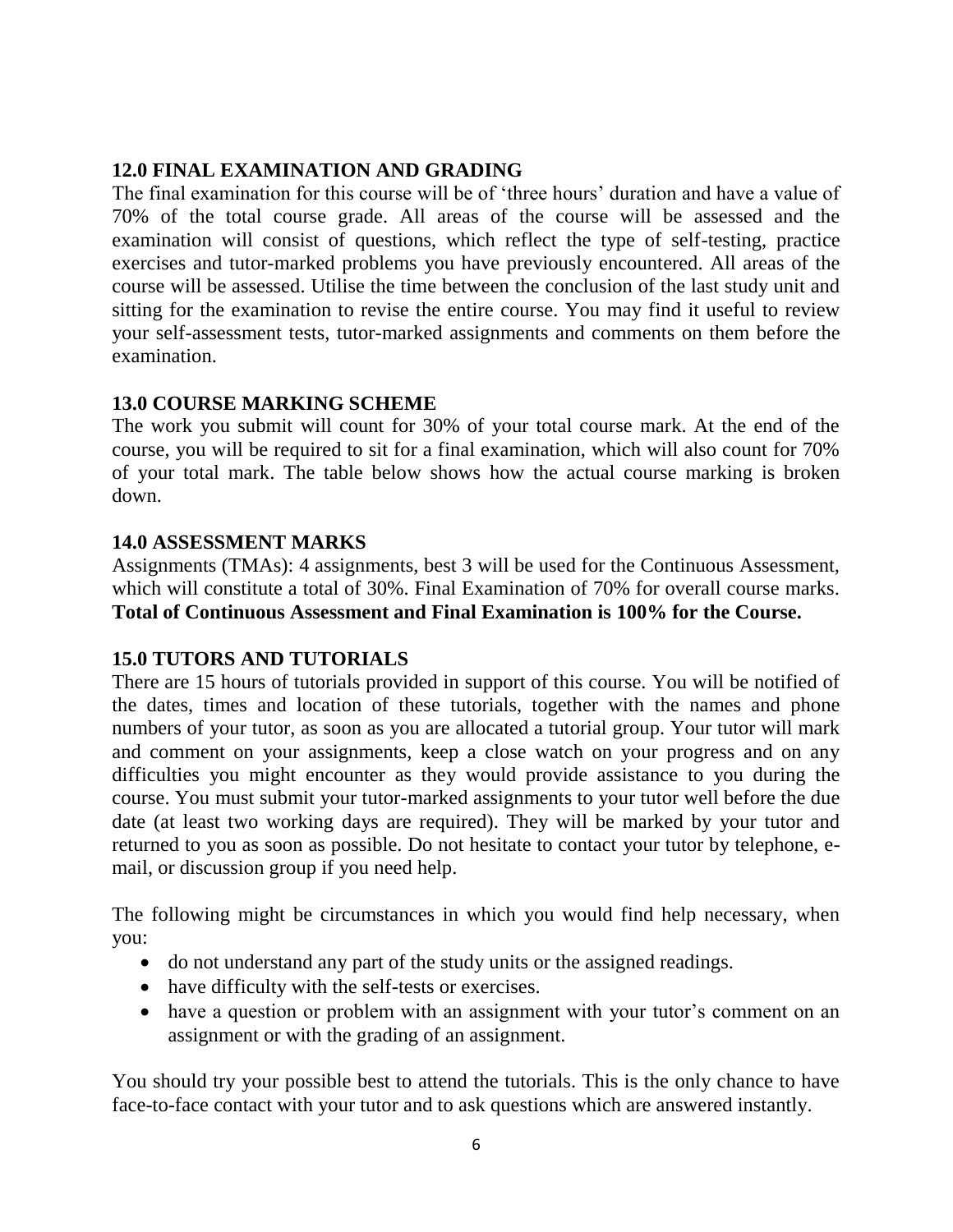You can raise any problem encountered in the course of your study. To gain the maximum benefit from course tutorials, prepare a question list before attending them. You will learn a lot from participations in discussions.

### **16.0 SUMMARY**

BFN 30: Practice of Banking intends to expose the undergraduate students to the fundamentals of banking practices, bank and customer relationships, accounts of customers, services of various types of banks, and securities being accepted for loans and advances. Upon completing the course, you will be equipped with the necessary knowledge of banking system required to produce a good research work in banking and finance. We hope you enjoy your acquaintances with the National Open University of Nigeria (NOUN). We wish you every success in the future.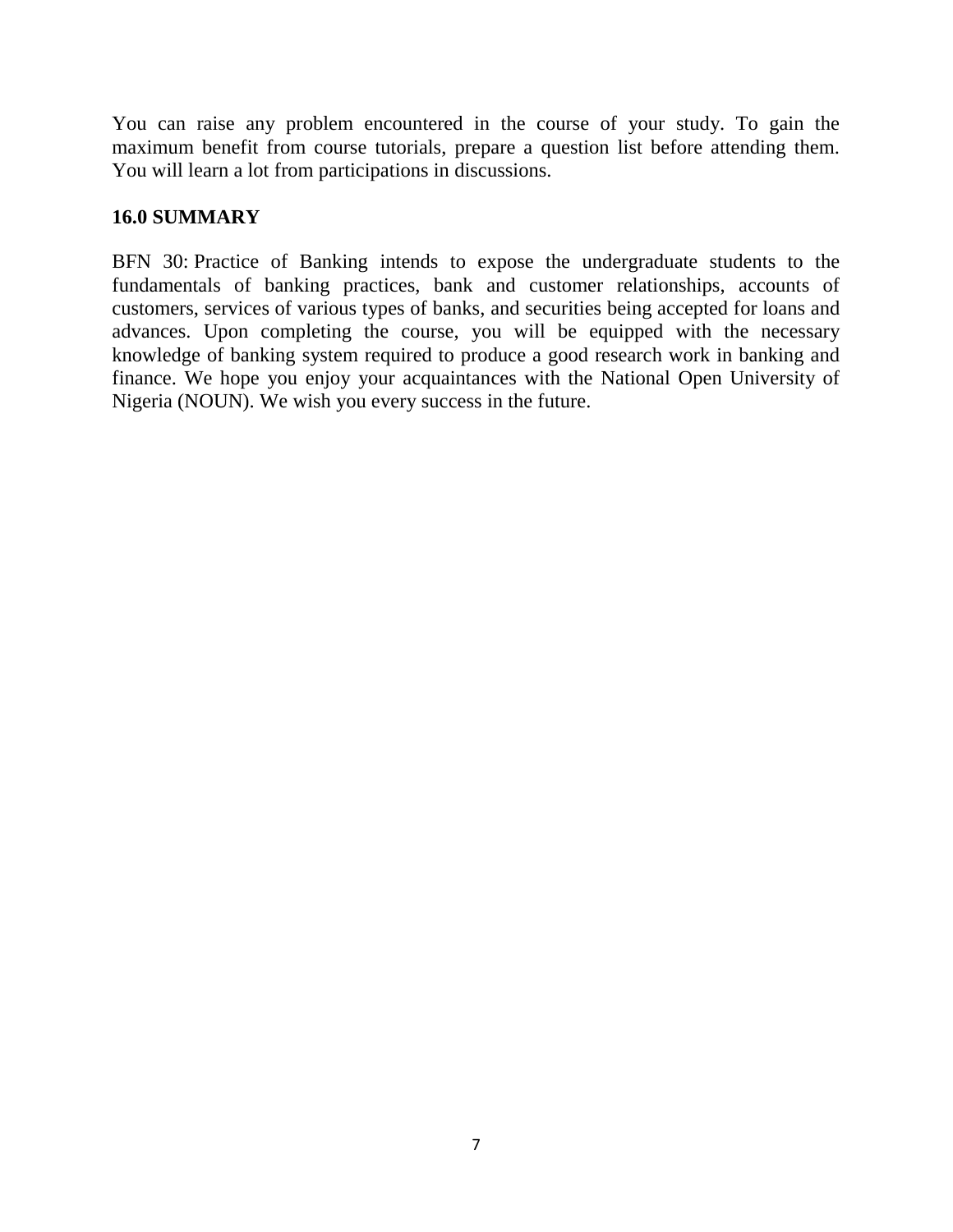

# **NATIONAL OPEN UNIVERSITY OF NIGERIA 91, Cadastral Zone, University Village Jabi, Abuja** *FACULTY OF MANAGEMENT SCIENCES*

# **COURSE DEVELOPMENT**

| <b>Course Code:</b>       | <b>BFN 304</b>                                                           |
|---------------------------|--------------------------------------------------------------------------|
| <b>Course Title:</b>      | <b>FINANCIAL SYSTEMS</b>                                                 |
|                           |                                                                          |
| <b>Course Developers:</b> | 1. Dr. Abdullahi S. Araga                                                |
|                           | National Open University of Nigeria                                      |
|                           | 2. Mrs. TemiOlajide-Arise                                                |
|                           | National Open University of Nigeria                                      |
|                           |                                                                          |
| <b>Course Writers:</b>    | 1. Dr. Abdullahi S. Araga                                                |
|                           | National Open University of Nigeria                                      |
|                           | 2. Mrs. TemiOlajide-Arise                                                |
|                           | National Open University of Nigeria                                      |
| <b>Course Editor:</b>     | Dr. Sikiru O. Ashamu<br>Dept of Banking and Finance, LASU, Lagos.        |
|                           | <b>Course Coordinator: MrsOlakunbi Lawal (Dept of Financial Studies)</b> |

# **HEAD OF DEPT: Dr. (Mrs.) Ofe I. Inuwa Dept of Financial Studies.**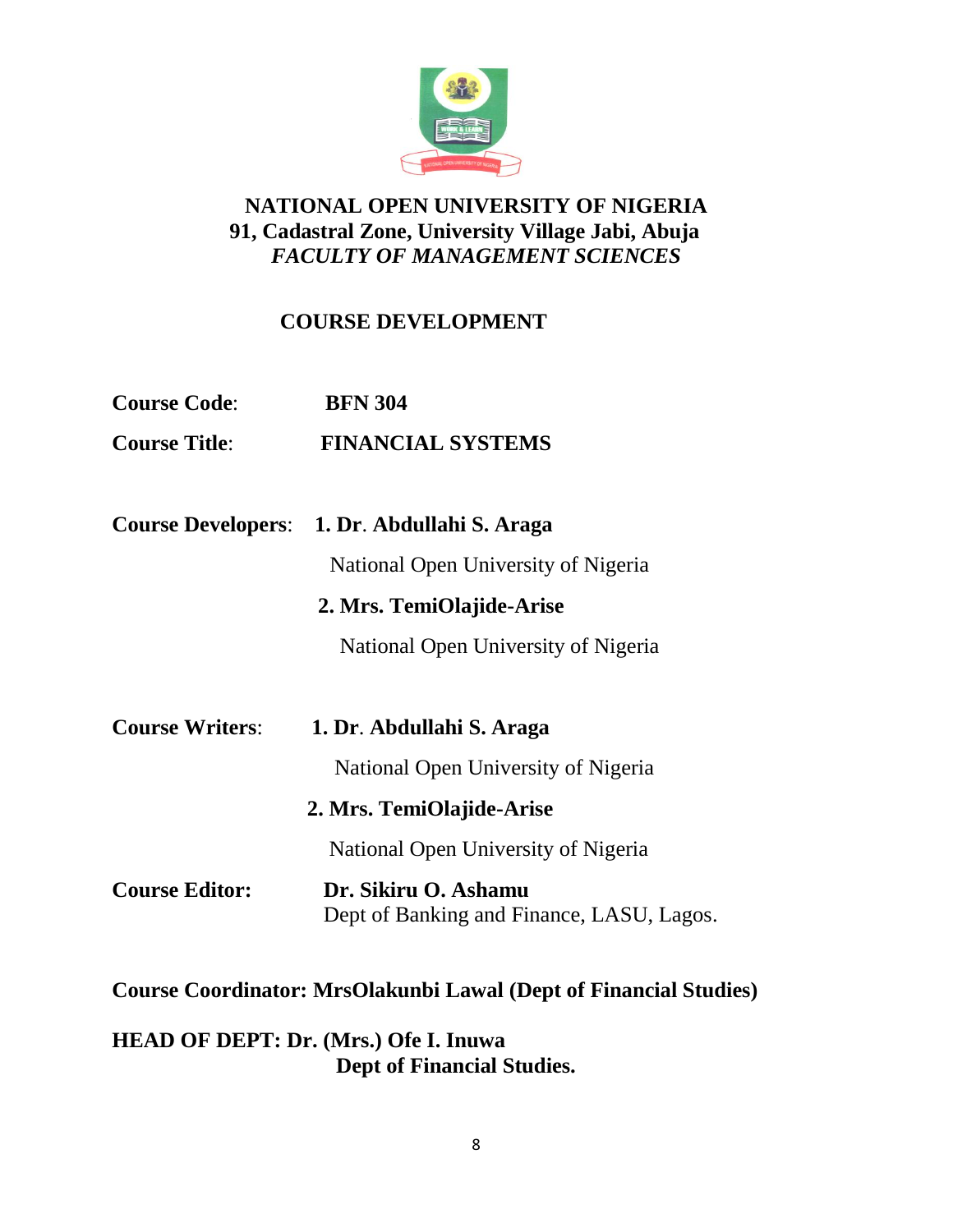#### **BFN 304: FINANCIAL SYSTEMS**

**TABLE OF CONTENT**

**MODULE 1: UNIT 1: FINANCIAL SYSTEM UNIT 2:INTERNATIONAL FINANCIAL SYSTEM UNIT 3:NIGERIAN FINANCIAL SYSTEM UNIT 4: SRUCTURE AND REFORMS OF NIGERIAN FINANCIAL SYSTEM UNIT 5: TYPES AND CHARACTERISTICS OF FINANCIAL ASSETS UNIT 6: FINANCIAL MARKET & INSTRUMENTS**

**MODULE 2: UNIT 7: CAPITAL MARKET UNIT 8: MONEY MARKET UNIT 9: CENTRAL BANKING UNIT 10: COMMERCIAL BANKING UNIT 11: MERCHANT BANKS UNIT 12: DEVELOPMENT BANKS**

**MODULE 3: UNIT 13: UNIVERSAL BANKS UNIT 14: RURAL BANKING UNIT 15: MARKETING OF BANK SERVICES UNIT 16: INVESTMENT COMPANIES UNIT 17: INSURANCE COMPANIES UNIT 18: COMPARATIVE BANKING AND FINANCIAL SYSTEM**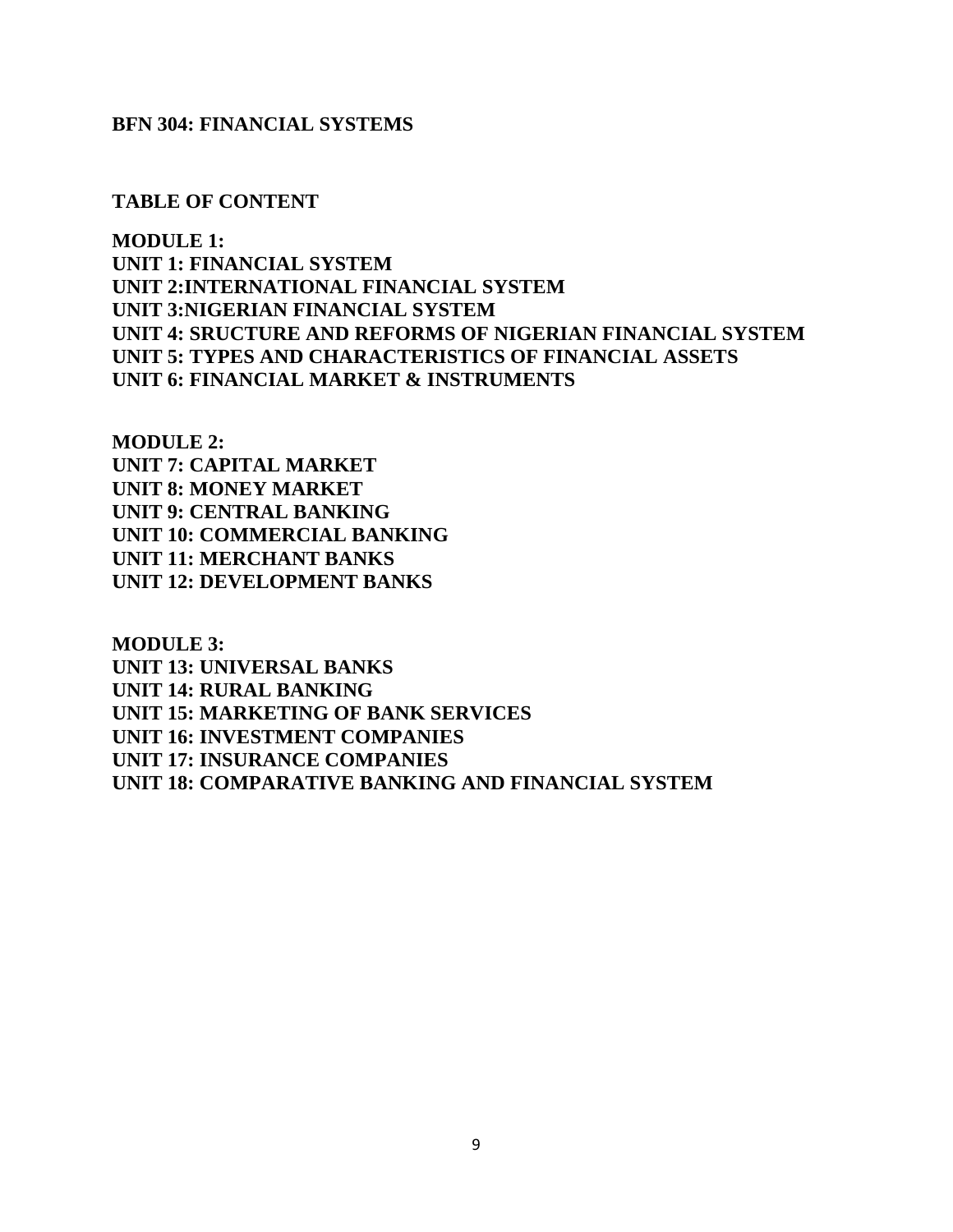### **UNIT 1: FINANCIAL SYSTEM**

### **CONTENTS**

1.0 Introduction 2.0 Objectives 3.0 Main Content 3.1 Definition of a Financial System 3.2 Functions of a Financial System 3.3 Operations of a Financial System 3.4 Participants in Financial System 3.4.1 Primary System Participants 3.4.2 Financial Intermediaries 3.4.3 Financial Markets and Instruments 3.4.4 Financial System Regulators 4.0 Conclusion 5.0 Summary 6.0 Tutor Marked Assignment 7.0 References and Further Reading

#### **1.0 INTRODUCTION**

The economies around the world consist of two distinct but inter-related sectors. These economic sectors are also mutually dependent on each other on a cyclical basis. They are: the real sector of the economy that is involved in the production and exchange of goods and non-financial services; and the financial sector that is into the creation and exchange of financial assets and liabilities in addition to the provision of financial services, the core function of the sector.

The financial sector refers majorly to the financial intermediaries and facilitating institutions involved in the promotion of financial flows in the economy; as operational within the ambit of relevant regulations, rules and laws. The financial system which is operational and incorporated in the purview of financial sector of the economy constitutes the subject matter of discussion in this first study unit of the course material.

#### **2.0 OBJECTIVES**

At the end of this unit, you should be able to:

- i) explain the meaning of a financial system
- ii) mention the functions of a financial system
- iii) discuss the operations of a financial system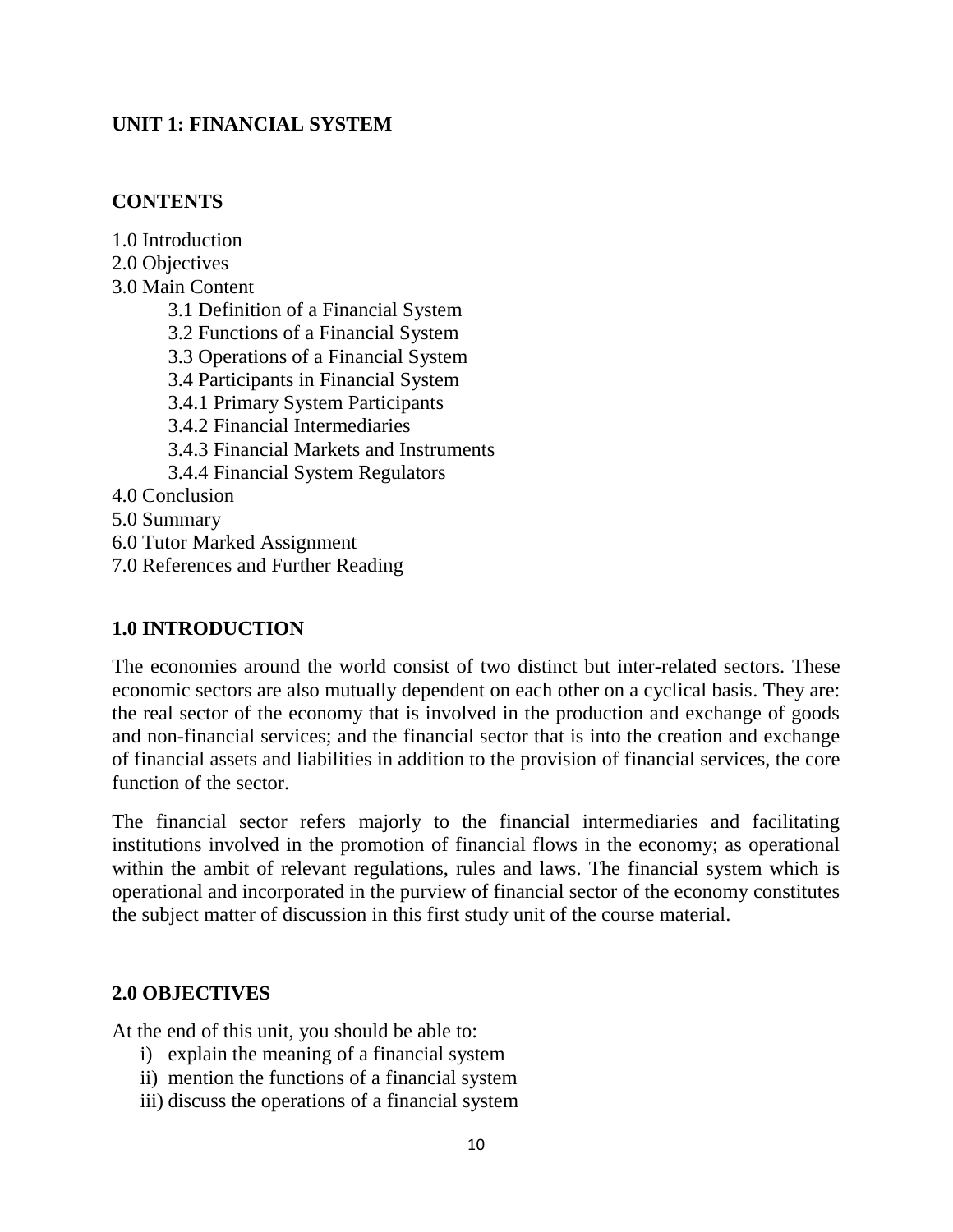- iv) identify and explain the components of a financial system
- v) mention and discuss major participants in the operations of a financial system

### **3.0 MAIN CONTENT**

### **3.1 DEFINITION OF A FINANCIAL SYSTEM**

The financial system can be precisely defined as a system rules and regulations and set of financial arrangements, institutions, markets, operations and agents. It also involves the mechanism whereby they relate to one another within the financial sector of an economy and with rest of the world; in the provision of financial services (Ashamu, 2006).

Furthermore, it is an omnibus term which encompasses the generality of financial intermediaries that operate in the financial sector and the institutional facilities being employed in its operational activities within the economy. Furthermore, the term also incorporates a system of rules, regulations and operational norms which govern financial transactions and financial flows through and within the economy.

The financial system, as you will appreciate from above analysis, functions by providing needed facilities with which it directly and indirectly interface between savings-surplus and savings-deficit units within the economy (Nwite, 2005). The former unit of the economy refers to group of individuals and organizations within the economy that has more funds that they require for current utilization and therefore, constitute the savers and suppliers of surplus funds to the financial system. Hence the latter unit is at the receiving end because it is the actual user of the surplus funds being supplied by the players of the former unit in the financial system.

The corporate entities and institutions that constitute the surplus-deficit unit in terms of the investing group within the economy that are interested in raising more funds than that which is currently available for operations. Therefore, they make use of some instruments to raise needed funds through the operations of the financial system, in enhancing the quantum of their operational capital outlays.

The mutual interactions between savings-surplus and savings-deficit units within the economy provide the opportunity for organizations interested in raising funds to have access to surplus funds with the utilization of varied financial instruments. These financial instruments constitute some claims on their fortunes in exchange for funds being raised from the financial system. On the other hand, the interactions between both groups avails the fund suppliers the opportunities to access income yielding financial assets in exchange for some liabilities on their operations.

The system of interactions which border on financial transactions creates financial assets from the surplus unit of the economy and financial liabilities for the deficit unit of the economy. This implies that the mutual interactions which create financial transactions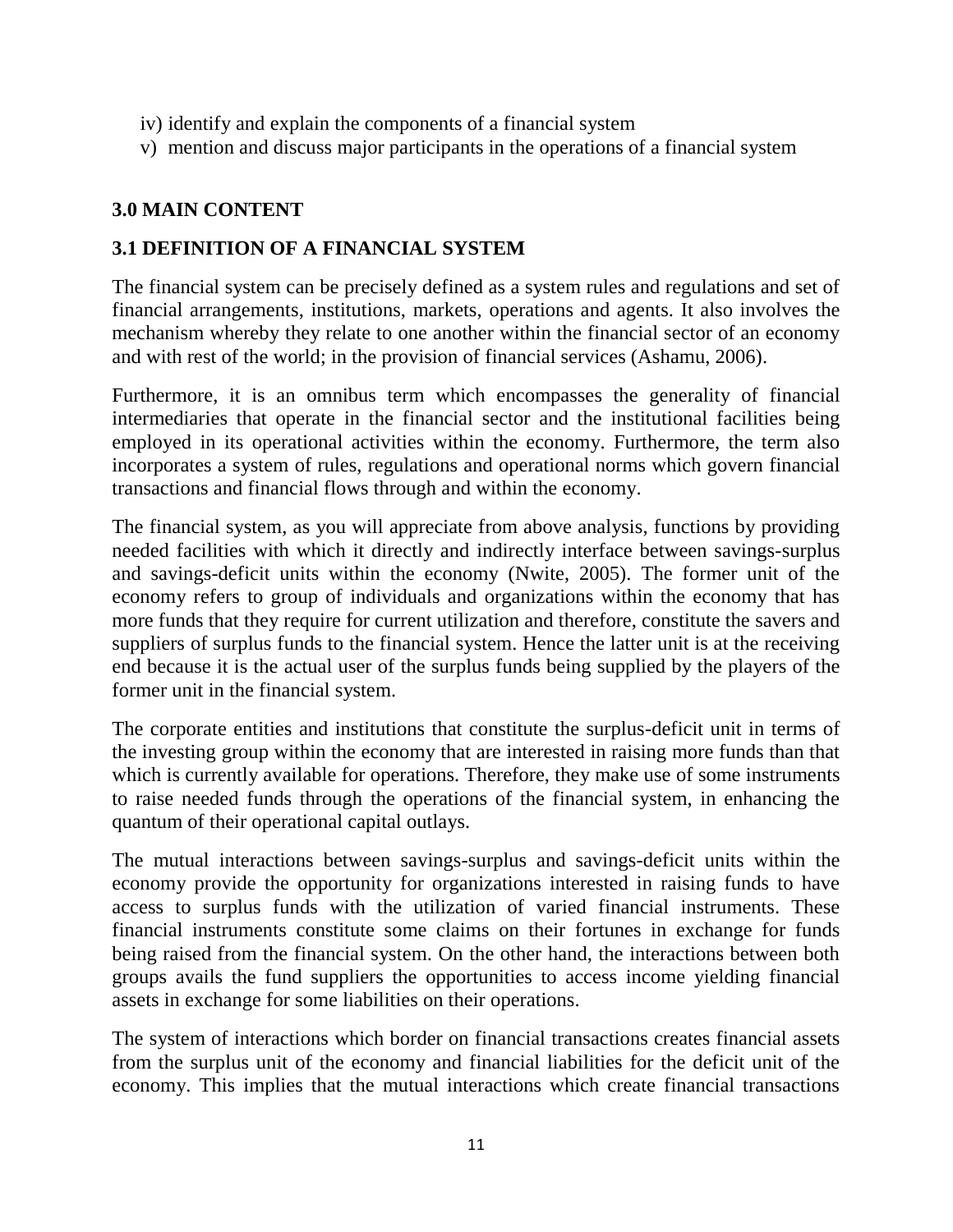between the two groups ultimately generate continuous exchanges of claims and counterclaims over financial assets. The exchanges within the financial transactions create flows of financial assets and liabilities among the participants in the financial system of any economy around the world.

### **SELF-ASSESSMENT EXERCISE 1**

Explain the term Financial System.

# **3.2 FUNCTIONS OF A FINANCIAL SYSTEM**

The financial system performs some vital functions to the economy, which tend to enhance the performance of the economy toward its growth and development. Such functions include the following:

- 1. The financial system provides the necessary market mechanism for mutual interactions between the suppliers of funds and the fund raisers that use the funds for short-term and long-term purposes.
- 2. It also ensures that necessary operating procedures, rules and regulations are provided for the smooth interactions and transactions within the confines of the system.
- 3. The system provides facilities for the custody, distribution and marketing of financial assets by the participants.
- 4. The system ensures the smooth and orderly transfer and delivery of financial instruments among the participants.
- 5. It has inbuilt mechanism of moderating the pricing regime of financial instruments or securities as well as the cost of raising funds by the users.

6. The financial system ensures adequate stock of money to service the needs of the economy.

- 7. It facilitates the transfer of money between economic units, which borders on financial intermediation.
- 8. The financial system also helps to mobilize the collection and storage of savings.

### **SELF-ASSESSMENT EXERCISE 2**

What are the functions of a financial system?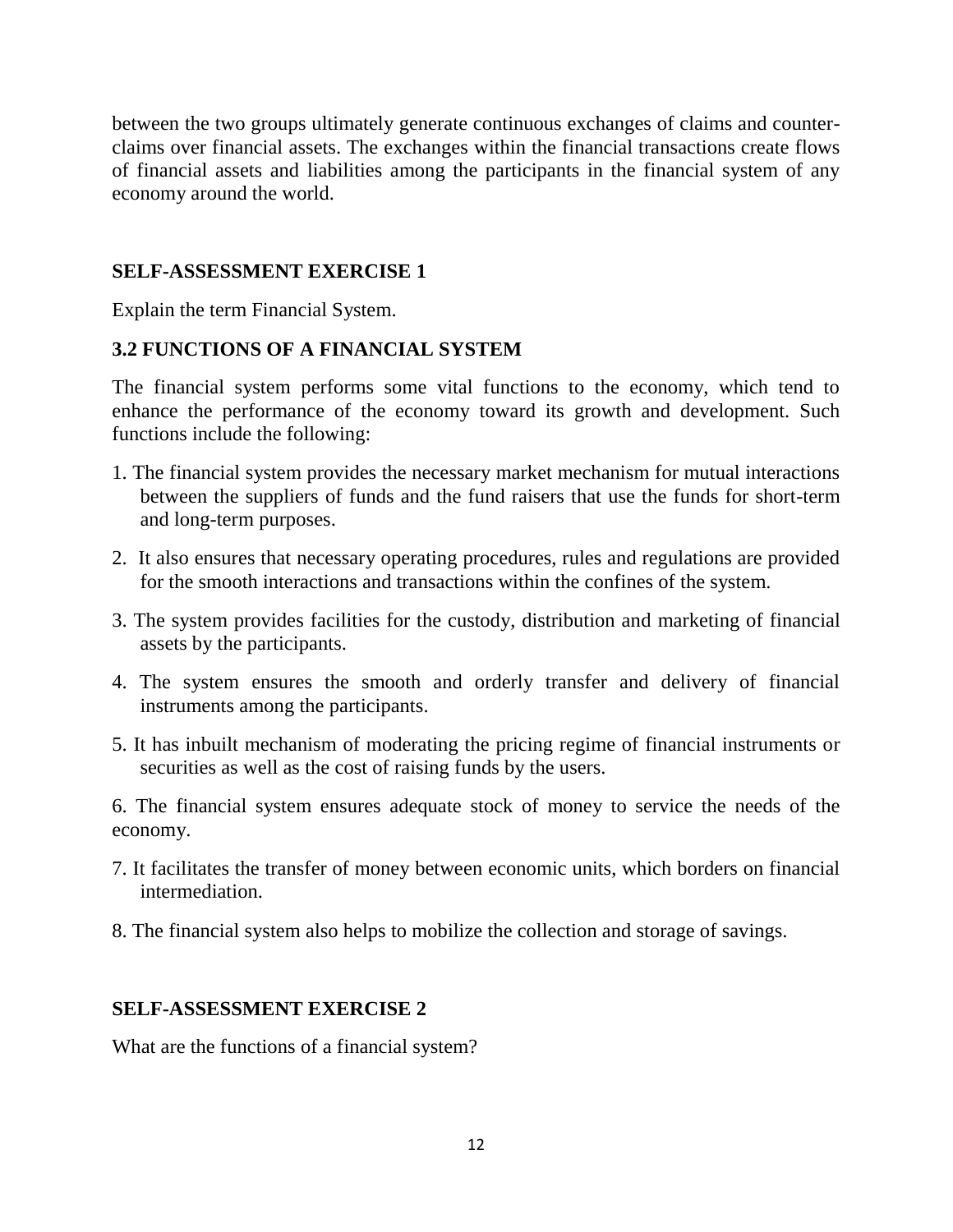### **3.3 OPERATIONS OF A FINANCIAL SYSTEM**

The financial system operates on the basis of interactions among participants, and above all frequent flows of financial instruments being employed for raising funds by the corporate entities and government institutions in need of finances from the suppliers of surplus funds. The required funds are from the surplus unit of economic being channeled to the users of deficit units of the economy.

The implication of the above analysis is that the mutual interactions and seamless flows of financial instruments come under regulatory purview of some sort. The necessary regulations which are very critical for the smooth operations of financial system arise from the indirect intervention by the financial agents (in free economies) and direct intervention (in mixed and regulated economies) by the government in some countries around the world.

The pertinent issue, as you may ask, is the nature of incentive that does motivate surplusfunds savers to channel their funds to the financial markets for the use of those corporate entities and institutions that operate in funds-deficit unit of the economy. The fact is that the suppliers of surplus funds are normally compensated largely in form of interest, capital gains, and dividends, which constitute incomes to them. In the same vein, the financial intermediaries such as the stock brokers, jobbers, investing houses and share underwriters receive commissions and profits for their intermediary role.

In the process of the operations of the financial system, there arises the need for settlement of the funds that are made available by the suppliers of such funds. This constitutes some additional obligation to the funds raisers and users besides the payment of interest and dividends to the suppliers of funds. This essentially ensures self perpetuating system since such funds from incomes to suppliers of funds constitute the primary source for supplementary outflows of funds to those organizations that operate in funds-deficit unit of the economy.

Nevertheless, situations arise when the system experience some distortions as a result of leakages and injections of funds. Leakages when some funds and incomes are taken out of the system such as repatriation of incomes and dividends out of the economic system by the foreigners and siphoning of funds into financial systems of other countries. This is where the issue of money laundering comes into play in an economic system. On the other hand, injections of funds come into play when money that is either earned or sourced abroad is made available to the local funds raisers in the system. Hence as some funds are being withdrawn from the system some compensatory funds are being injected into the system which may or may not find equalization on comparative basis.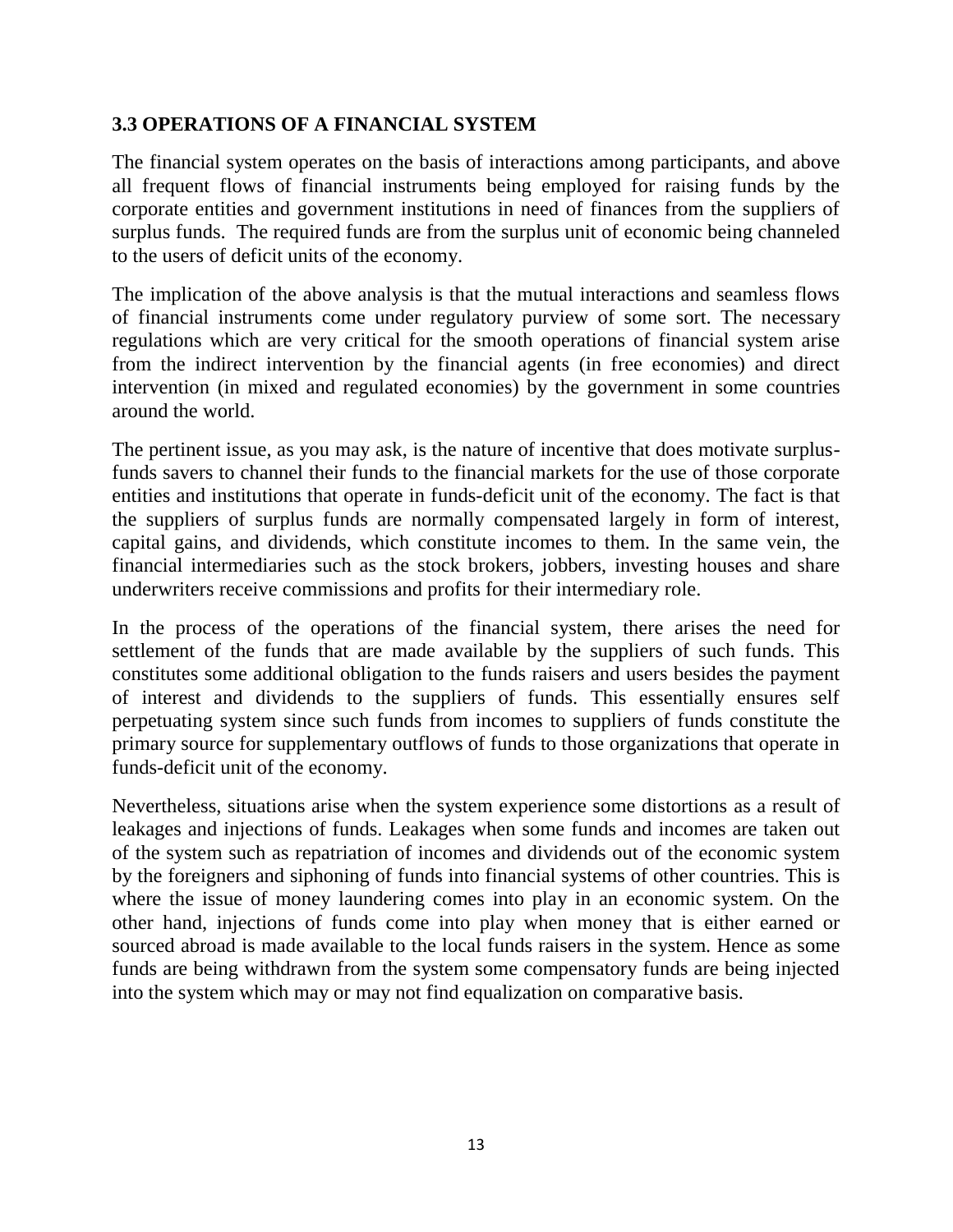### **3.4 PARTICIPANTS IN FINANCIAL SYSTEM**

The financial system operates on a network of a mechanism of which there are some vital constituents that play strategic role in its structural operations. Therefore, these structural parts of the network constitute the components of a financial system. Such components of the financial system include Primary system participants, Financial markets, Financial intermediaries, Financial instruments, and Financial system regulators.

All these important components of a financial system are discussed in the subsequent subsections of this study unit.

### **3.4.1 Primary System Participants**

These are the primary operators of the financial system in terms of the suppliers of funds and the raisers of funds. The former group, as you have observed form earlier discussion in this study unit, refers to those with surplus funds for investment while the latter group involves those participants that are in need of funds with which to enhance the operations of their organizations.

The funds raisers are those corporate entities that are into the production of goods and related services in the real sector of the economy. Therefore, they normally raise funds from suppliers to sustain the operational activities of their companies and institutions. The private sector- entities in particular need such funds with to ensure further investment in their operations.

In the process of raising funds, the corporate entities and institutions make use of financial instruments such as:

Shares, e.g., equity shares and preference shares; Bonds, e.g., government bonds and corporate bonds; Treasury bills; Treasury certificate; Loan Stock; Bill of Exchange; and Promissory Notes.

The presence of the primary operators in the financial system ensures that there are financial flows among the participants in the process of supply of and demand for funds. It is instructive for you to note that there is a continuous shifting of roles because there are no permanent funds raisers and permanent suppliers of funds. Therefore, a funds raiser at one time can become a supplier of funds at some other time in the cyclical nature of the financial system. The diagram (Fig. 1.1) below aptly demonstrates the relationship.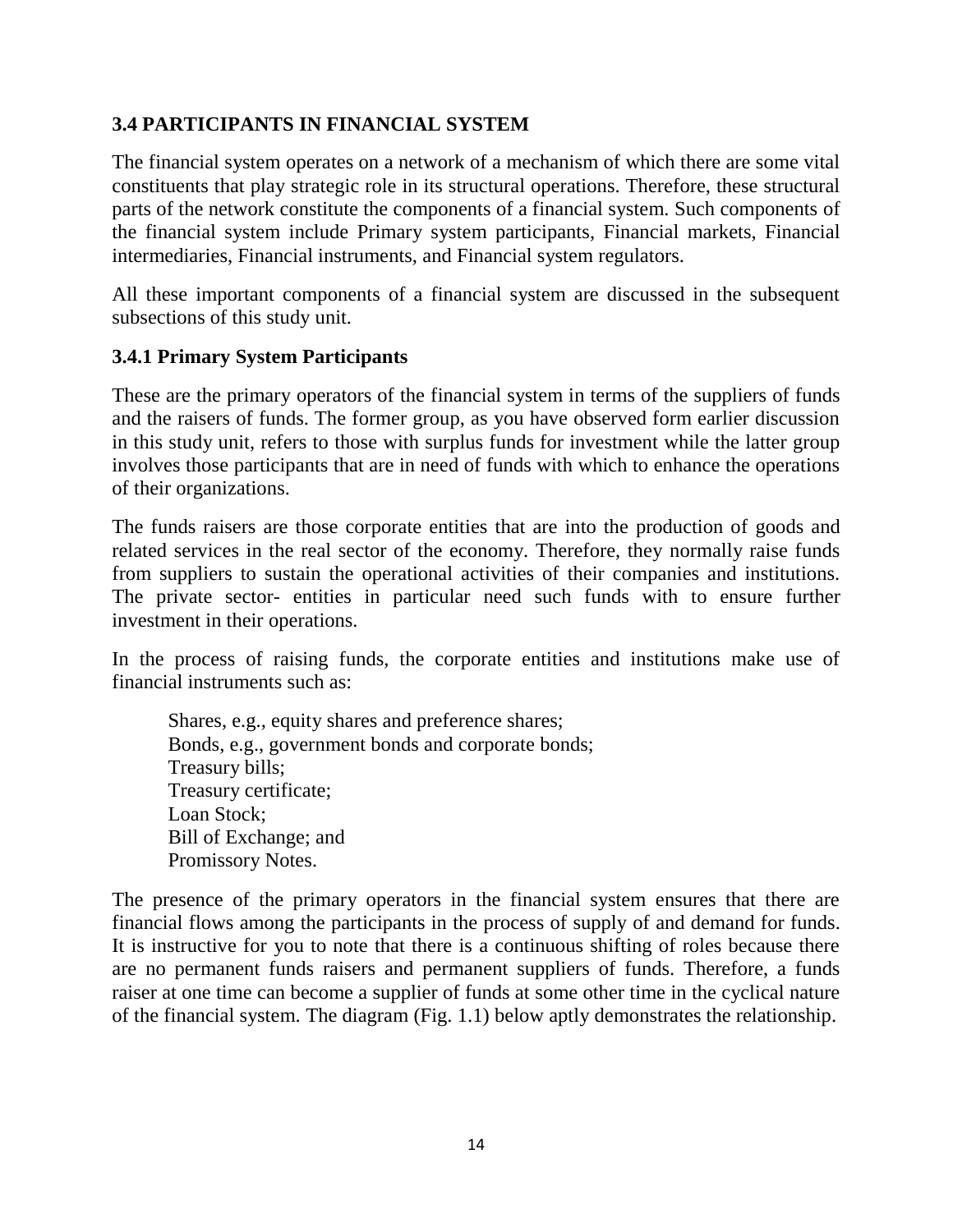# **Figure 1.1: Relationship between Suppliers and Users of Funds.**



**Source**: Illustration by the Authors.

Furthermore, more often than not, the financial operators are not restricted to only one role because some of them often double as primary participants in the process of raising or supplying funds in their individual positions in the financial system. The funds raisers and suppliers often constitute subsystems of institutions and facilitators in the operations of the financial system.

In categorical terms, the suppliers of funds include the following individuals and institutions:

- i) Individuals and household units as savers of surplus funds;
- ii) Institutional investors such as insurance companies, etc;
- iii) Commercial banks and other types of banks;
- iv) Primary Mortgage institutions; and
- v) Specialized government agencies in charge of credits on periodic basis.

The funds raisers, in categorical terms, include the following entities and institutions:

- a) Business enterprises of various categories;
- b) Public corporations of government owned companies; and
- c) Government such national, regional, state of municipal/local councils

These funds raisers make use of appropriate channels to reach suppliers of funds. The small enterprises make use of private placement and personal contacts for raising their funds while large entities make use of securitized channels for raising their funds. The financial instruments, which have been identified earlier in this study unit, are still relevant in raising the funds regardless of the size of the entities or institutions involved.

# **SELF-ASSESSMENT EXERCISE 3**

Differentiate between funds suppliers and funds raisers in the operations of a financial system.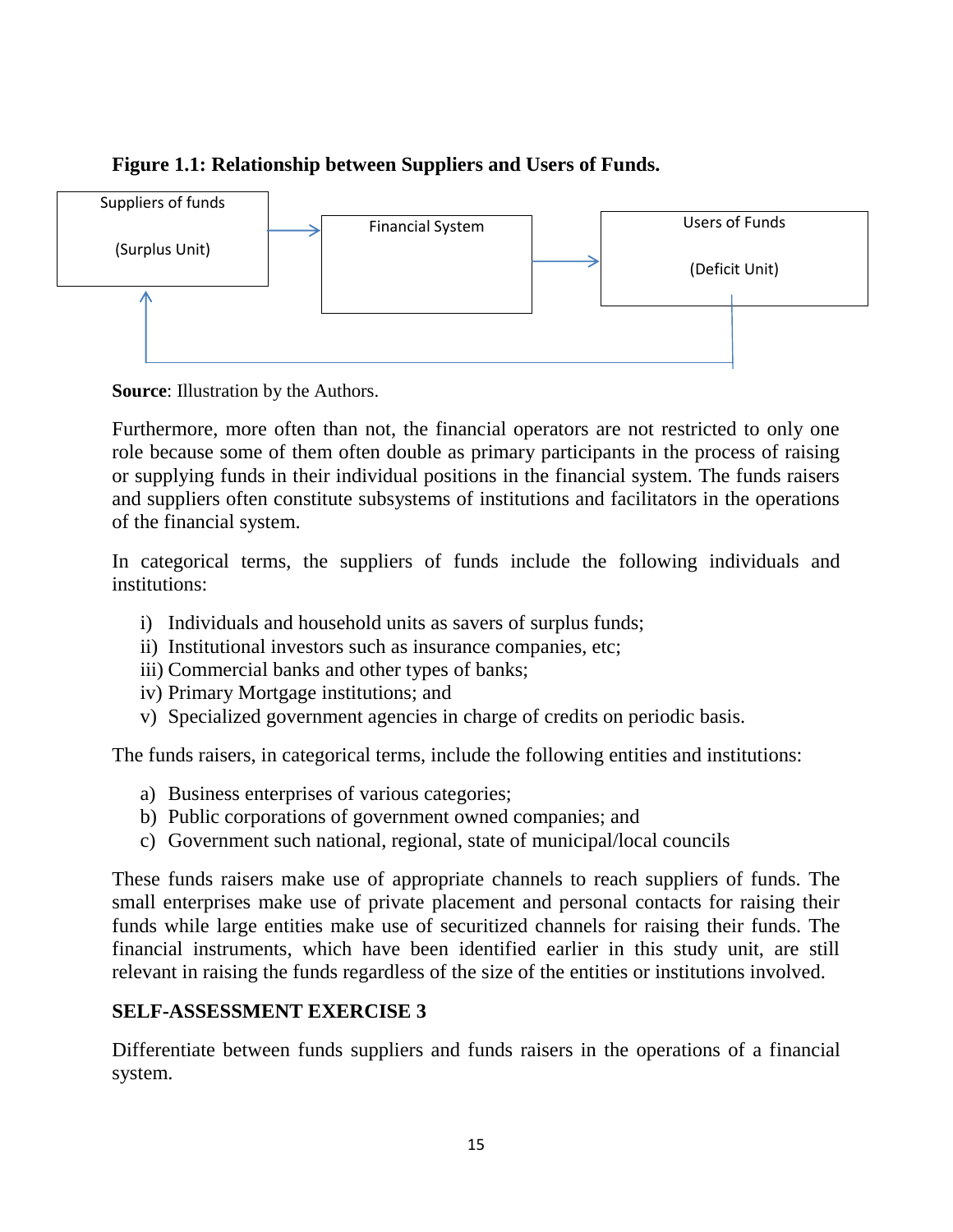#### **3.4.2 Financial Intermediaries**

These are the facilitators of the financial transactions that take place with the financial system. They serve as mediators between funds raisers and suppliers of funds. Therefore, they facilitate the issuance and exchange of financial instruments. Such intermediaries include the following:

- i) Commercial and merchant banks
- ii) Specialized banks, e.g., investment banks, development banks;
- iii) Primary mortgage institutions; and
- iv) nsurance companies, etc.

The various banks perform profound role in terms of intermediary functions since in the process of financial intermediation, they source for surplus funds form savers and channel the funds to the prospective users.

#### **3.4.3 Financial Markets and Financial Instruments**

These constitute the network for the transactions of the financial system because these markets provide the necessary framework for carrying out the operations of the system. The financial markets are in two categories, which include the capital market and money market.

The money market is used for raising short-term funds for the operations of the funds raisers. The financial instruments being used in this market include: Treasury bills; Treasury certificate;Certificates of Deposits;Bill of Exchange; and Promissory Notes.

On the other hand, the capital market deals with funds that are supplied by savers and raised by users on a long-term basis. The financial instruments being used in the capital market include the following:

- i) Equity Shares;
- ii) Preference Shares;
- iii) Government Bonds;
- iv) Corporate Bonds;
- v) Debenture Stocks;
- vi) Mortgage Loan Stocks;
- vii) Equipment Leases;
- viii) Hire Purchase; and

ix) Development Loan Stock used by government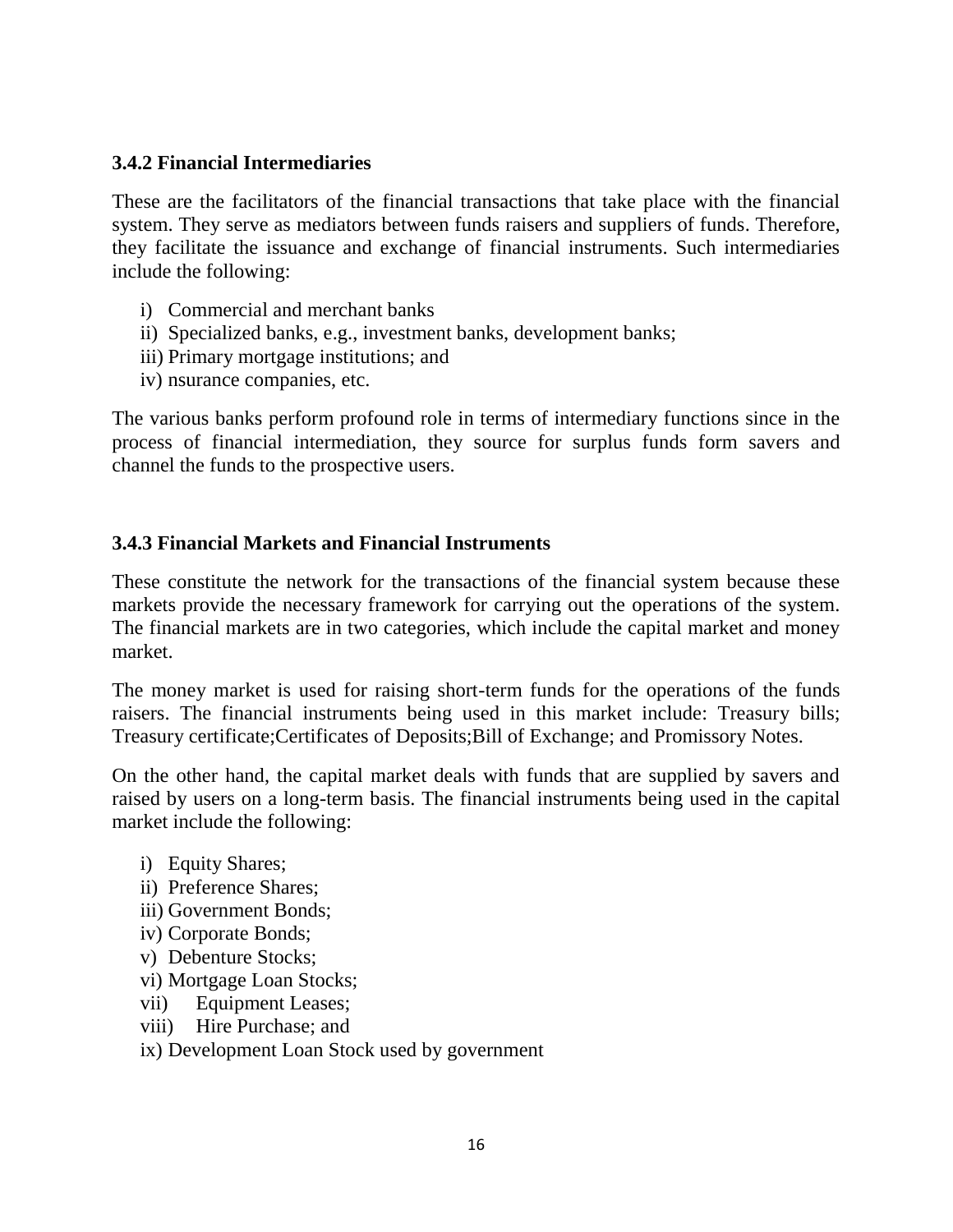In addition, there are other varied financial instruments being used in various economies around the world. This implies that the above list is by no means exhaustive.

# **SELF-ASSESSMENT EXERCISE 4**

Mention the various financial instruments being used for long term funds.

### **3.4.4 Financial System Regulators**

There are agencies that regulate the operations of the financial system in free market economies without direct government intervention. The only form of intervention by the government is through the enactment of relevant Acts. Such Acts of Parliament are laws meant to provide equal opportunity or platform for all players, smooth operations, and safeguarding the national interest of the country. Therefore, all the participants in the financial system are under obligations to adhere to them.

The relevant regulators of financial systems in free market economies as well as mixed economies include Securities and Exchange Commission (SEC) and The Stock Exchange (The Exchange), among other regulatory agencies that may evolved out of necessity. There are other contemporary issues such as corporate governance and accounting standards that prompt the formation of agencies to mount surveillance on the practices in various economies around the world.

# **4.0 CONLUSION**

The discussion in this unit, as you have observed, is indicative of the fact that financial system encompasses financial intermediaries and institutional facilities as well as system of rules, regulations and operational norms which govern financial transactions and financial flows within the economy. Therefore, the financial system provides necessary market mechanism for mutual interactions between suppliers of funds and fund raisers for short-term and long-term purposes.

The financial system operates through a mechanism which involves interactions among participants that ensure frequent flows of financial instruments for raising funds by corporate entities and government institutions in need of finances. The components of a system, as you have also learned, include primary system participants, financial markets, financial intermediaries, financial instruments and financial system regulators.

### **5.0 SUMMARY**

The topics that we have discussed in this study unit include exposition on the concept of financial system, the functions being performed by a financial system, the nature of its operations and the main participants in financial system. Such participants that have been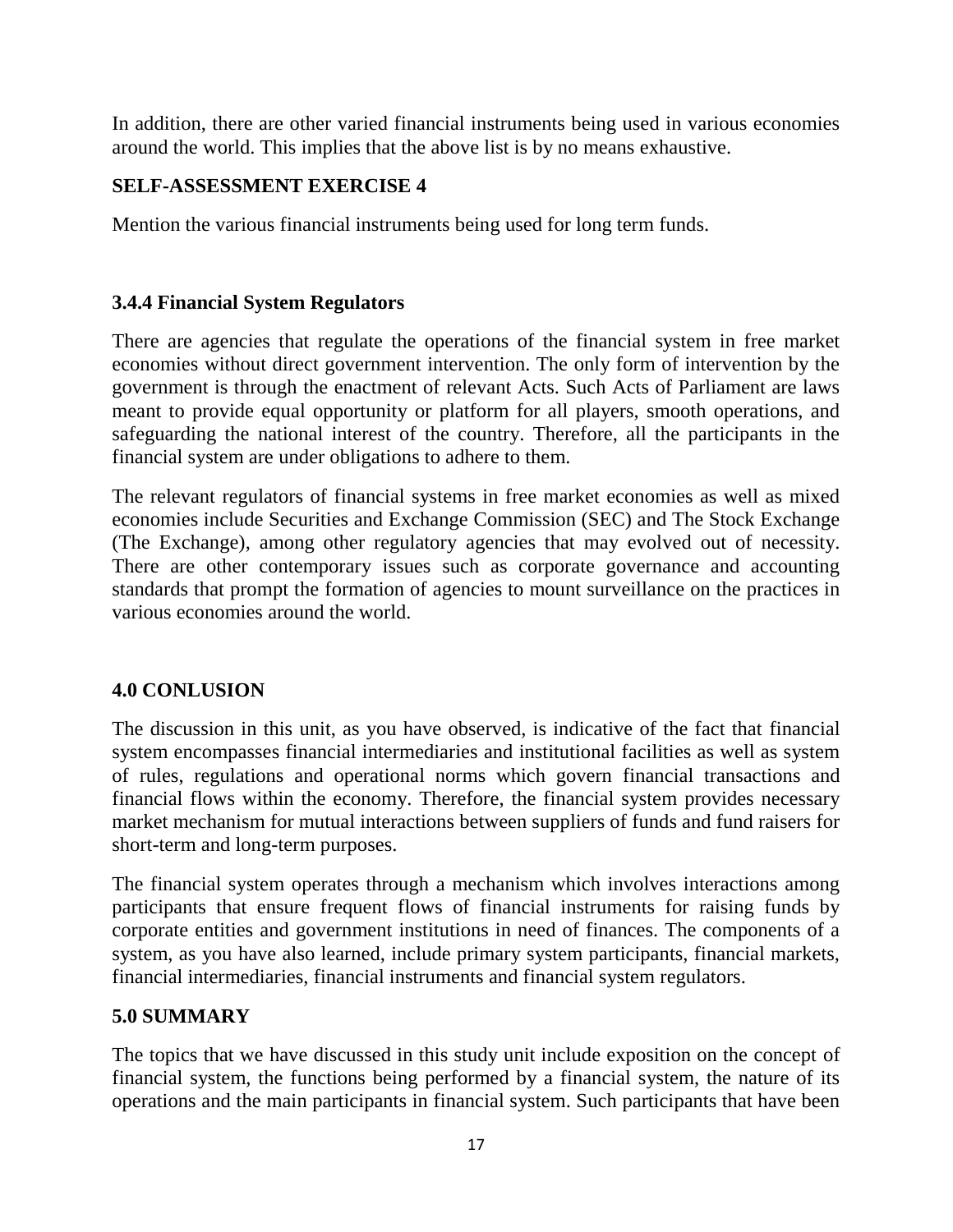discussed in the study unit include: primary system participants; financial intermediaries; financial markets and instruments; and financial system regulators.

In the next study unit, you will be taken through the discussion on international financial system.

#### **6.0 TUTOR MARKED ASSIGNMENT**

Mention and discuss the main players in the operations of a financial system.

#### **7.0 REFERENCES AND FURTHER READING**

Ashamu, S. O. (2006). The Nigerian Financial System, Molofin Nominees page 6-7.

- Bain, A. D. (1992). The Economics of the Financial System,  $2<sup>nd</sup>$  Edition, London: Blackwell .
- Brennor, M. (1983)."The Effects of Inflation and Taxes on Growth Investment and Replacement Policies," Journal of Finance, No. 38, Dec.
- Brigham, E. and Grapenski, L. K. C. (1992). Intermediate Financial Management, Chicago: The Dryden Press.
- Cassis, Y. (2006). [Capitals of Capital: A History of International Financial Centres,](https://books.google.com/books?id=geEzo9s9QbUC&lpg=PA10&pg=PA347#v=onepage&q&f=false)  [1780–2005,](https://books.google.com/books?id=geEzo9s9QbUC&lpg=PA10&pg=PA347#v=onepage&q&f=false) Cambridge, UK: Cambridge University Press.
- Ezra, S. (1997). An Introduction to Financial Management, California: GOOD Year Publishing Company Inc.
- Fana, E. F. (1992). Components of Investment Performance, Journal of Finance, Vol. 18, March – April.
- Flandreau, M., Holtfrerich, C. and James, H. (2003). International Financial History in the Twentieth Century: System and Anarchy. Cambridge, UK: Cambridge University Press.
- Francis, J. C. (1996). Investment Analysis and Management, New York: McGraw-Hill Book Company.
- [James, P. W.](https://en.wikipedia.org/wiki/Paul_James_(academic)) and Patomäki, H. (2007). [Globalization and Economy,](http://www.academia.edu/4211923/Globalization_and_Economy_Vol._2_Global_Finance_and_the_New_Global_Economy_editor_with_Heikki_Patomaki_Sage_Publications_London_2007) London, UK: Sage Publications.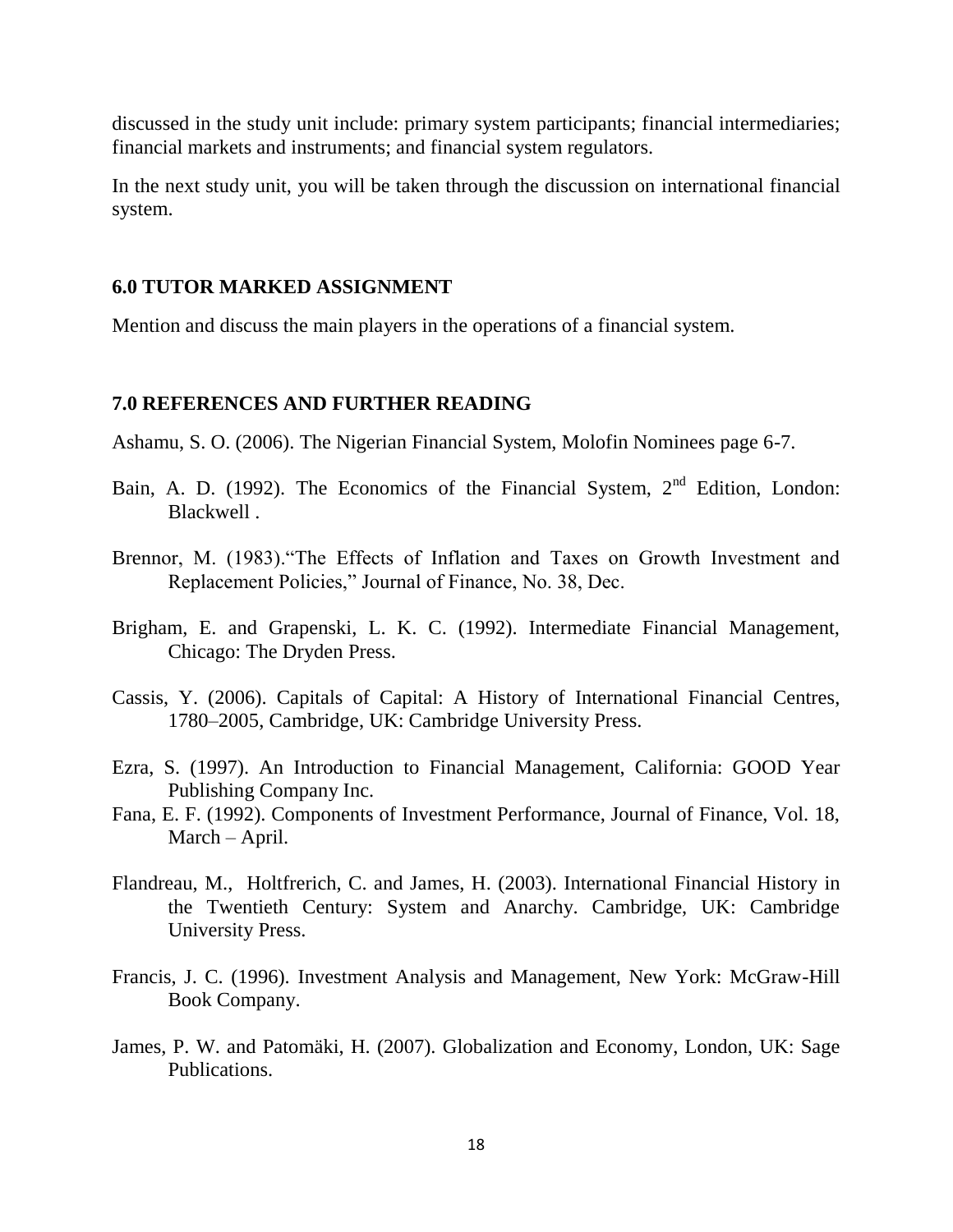Vittas, D. (1992). Impact of Regulation on Financial Internationalization in Financial Regulation (ed). EDI World Bank.

### **FURTHER READING**

Nwite, S. C. (2005). Capital Market and Portfolio Theory, Enugu: Immaculate Publications Limited.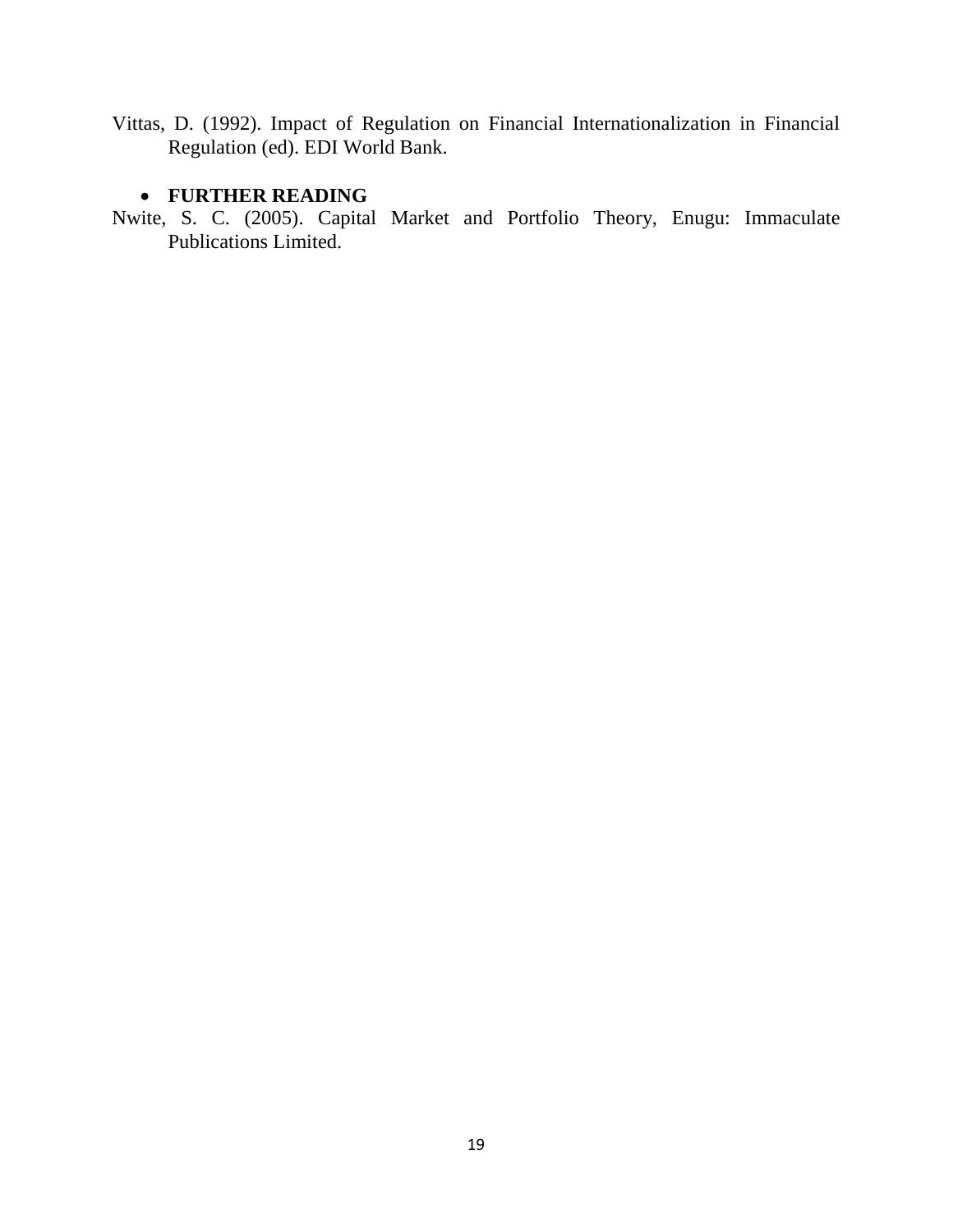# **UNIT 2: INTERNATIONAL FINANCIAL SYSTEM**

### **CONTENTS**

1.0 Introduction 2.0 Objectives 3.0 Main Content 3.1 Definition of International Financial System 3.2 Main Players of International Financial System 3.3 Network of Participants in International Financial System 3.3.1 Global Financial Institutions 3.3.2 Governments 3.3.3 Regional Institutions 3.3.4 Academic Institutions 3.4 Perspectives on International Financial System Conclusion Summary Tutor Marked Assignment References and Further Reading

### **1.0 INTRODUCTION**

The international economic system is partly driven by financial system which implies that there exists an international financial system that lubricates the operations of such economic scheme. This implies that international financial system, just like the overall international economic scheme, has main players and network of participants that are scattered around the world. The players in this system and the participants are responsible for the operations and transactions that are carried out therein.

The network of participants in international financial system operates in cohort with the main players towards ensuring smooth and transparent operations of this system. This is because in the scheme of things, there are regulators and aiding institutions of the international financial system that are found in the network of participants. Therefore, the regulators and aiding institutions of the international financial system play strategic role in the overall operations and transactions being carried out by the main players in the system. Therefore, the discussion in this study unit has to do with identifying such players and participants while analyzing their individual positions in international financial system

### **2.0 OBJECTIVES**

At the end of this unit, you should be able to: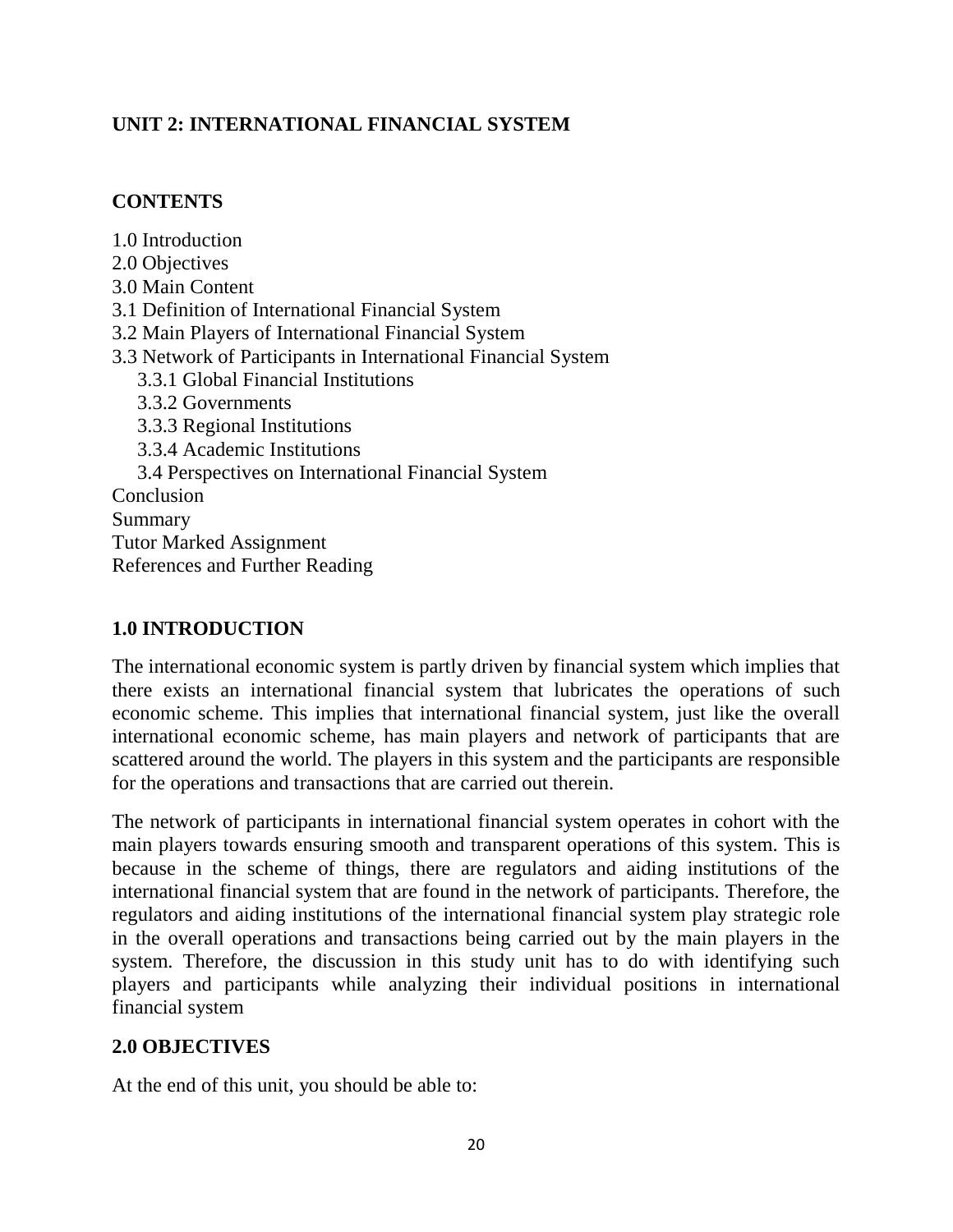- explain the meaning of international financial system
- identify and explain main players in international financial system
- mention and discuss major participants in the operations of international financial system
- discuss the various perspectives on international financial system

### **3.0 MAIN CONTENT**

# **3.1 DEFINITION OF INTERNATIONAL FINANCIAL SYSTEM**

The international financial system consists of institutions, their customers, and financial regulators that interact and operate act on a global stage. The term is regarded in an allbracing to constitute the various official and legal arrangements that govern international financial flows in the form of loans, investment, payments for goods and services, interest and profit remittances (James and Heikki, 2007).

In basic terms, the main elements of international financial system are the surveillance and monitoring of economic and financial stability, and provision of multilateral finance to countries with balance of payments difficulties. Therefore, the organization at the nerve-centre of the system is the International Monetary Fund (IMF). This is because IM, in line with its charter, is bequeathed with the responsibility of ensuring its effective running (James and Heikki, 2007).

In another perspective, there is the view that international financial system holds that the system involves the interplay of financial companies, regulators and institutions operating on a supranational level. The global financial system can be divided into regulated entities (international banks and insurance companies), regulators, supervisors and institutions like the European Central Bank or the International Monetary Fund. The system also includes the lightly regulated or non-regulated bodies, which collectively is known as the "shadow banking" system. Essentially, this covers hedge funds, private equity and bank sponsored entities such as off-balance-sheet vehicles that banks use to invest in the financial markets (James and Patomäki, 2007).

In evolutionary terms, the history of financial institutions can be traceable to the first commodities exchange in Europe, the Burges Bourse in 1309 and the first financiers and banks in the 15th–17th centuries in Central and Western Europe. The first global financiers were the Fuggers (1487) in Germany; the first stock company in England (Russian Company 1553); the first foreign exchange market (The Royal Exchange 1566, England); the first stock exchange, the Amsterdam Stock Exchange 1602 (Cassis, 2006).

The remarkable developments in the history of global financial system include the establishment of the Gold Standard (1871–1932), the founding of the International Monetary Fund (IMF) and the World Bank at Bretton Woods 1944. Others include the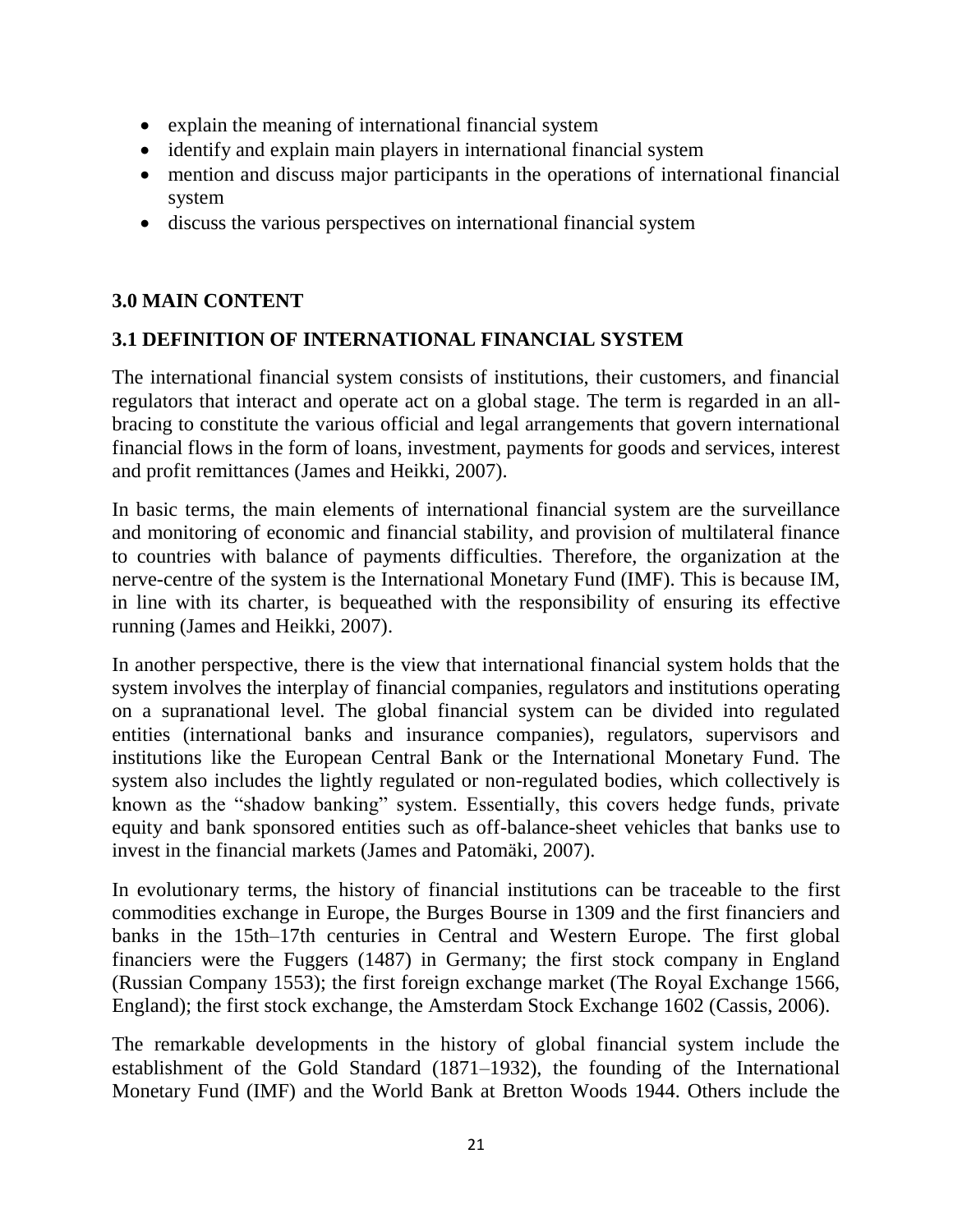abandonment of the US dollar as reserve currency in 1971, the abandonment of fixed exchange rates in 1973 and China pegging its currency, the Yuan, to the US Dollar in 1994, which led to their accumulation of more than \$1trillion of international reserves (Flandreau, Holtfrerich and James, 2003).

### **3.2 Main Players of International Financial System**

### **1) International Financial institutions**

These include important financial institutions such as banks, hedge funds whose failure may cause a global financial crisis, the International Monetary Fund and the Bank for International Settlements.

### **2) Customers of Global financial system**

These include multinational corporations, as well as countries, with their economies and government entities, for instance, the central banks of the G20 major economies, finance ministries, EU, NAFTA, and OPEC, among others.

### **3) Regulators of Global Financial System**

Many of these regulators play dual roles because they operate as financial organizations at the same time. These include International Monetary Fund, Bank for International Settlements, particularly its Global Economy Meeting (GEM), in which all emerging economies' Central Bank governors are fully participating, has become the prime group for global governance among central banks.

Such apex banks' governors include President of the European Central Bank, financial regulators of the U.S.A (the US agency quintet of Federal Reserve, Office of Comptroller of the Currency, Federal Deposit Insurance Corporation, Commodity Futures Trading Commission, Federal Reserve Board, Securities and Exchange Commission, Europe (European Central Bank) and the Bank of China, besides others.

### **SELF-ASSESSMENT EXERCISE 1**

List and explain the various players in International Financial System.

# **3.3 NETWORK OF PARTICIPANTS IN INTERNATIONAL FINANCIAL SYSTEM**

The network of participants in international financial institutions includes financial institutional institutions, governments, regional institutions and academic institutions. The balkanization of the participants represents a mere estimation, because as you have observed from foregoing discussion that by their nature, multinational players in international financial system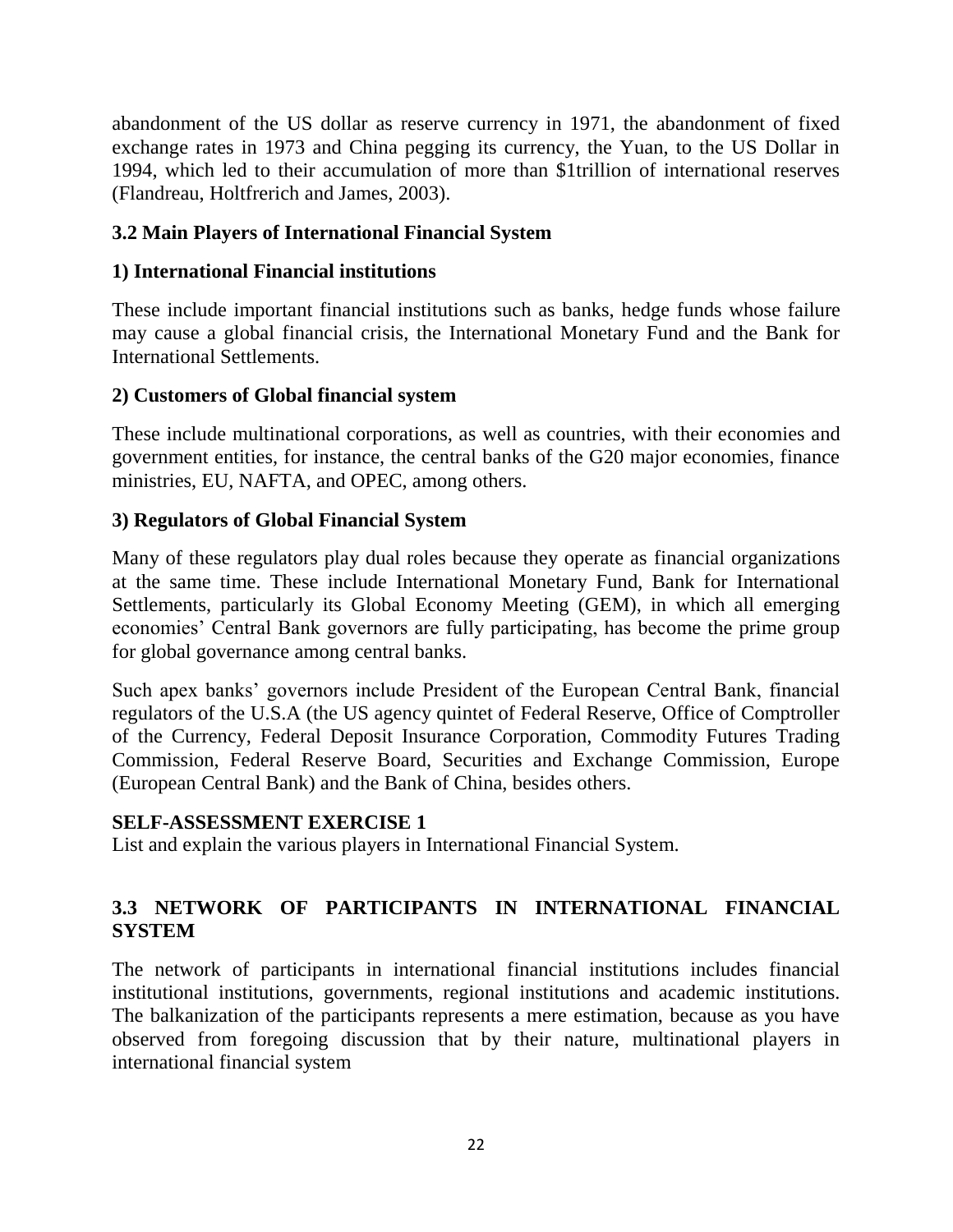are organized in network. Therefore, their multiple functions often overlap with chief executives on financial institutions occupying associated appointments in numerous organizations, which revolve from private to public employment.

### **3.3.1 Global Financial Institutions**

The most prominent international financial institutions include the following:

### **1. The International Monetary Fund (IMF)**

The International Monetary Fund (IMF) keeps watch over international balance of payments accounts of member states. The IMF has the responsibility of acting as the lender of last resort for members in financial distress such as currency crisis, problems meeting balance of payment when in deficit and debt default. Membership of the Fund is based on quotas, or the amount of money a country provides to the fund relative to the size of its role in the international trading system.

### **2. International Bank for Reconstruction and Development (IBRD)**

The establishment of this international bank otherwise known as World Bank is aimed at providing funding, take-up credit risk or offer favorable terms to development projects mostly in developing countries that couldn't be obtained by the private sector. The other multinational development banks (e.g., ADB, AfDB, etc) and other international financial institutions (e.g., IFC, etc) also play specific regional or functional roles.

### **3. World Trade Organization**

The World Trade Organization settles trade disputes and negotiates international trade agreements in its rounds of talks, which is currently regarded as the Doha Round).

# **4. Bank for International Settlement (BIS)**

The Bank for International Settlement(BIS) which is based in Basel Switzerland is both a bank as well as an intergovernmental organization for central banks worldwide. It has numerous subsidiary bodies, which most importantly include the Basel Committee on Banking Supervision, the Financial Stability Board, and the Bank for International Settlement Joint forum on financial conglomerates. It publishes global bond market capitalization data.

### **5. The World Economic Forum**

The World Economic Forum is a Swiss non-profit foundation based in Geneva which hold meeting annually in Davos.

### **6.Private International Financial Institutions**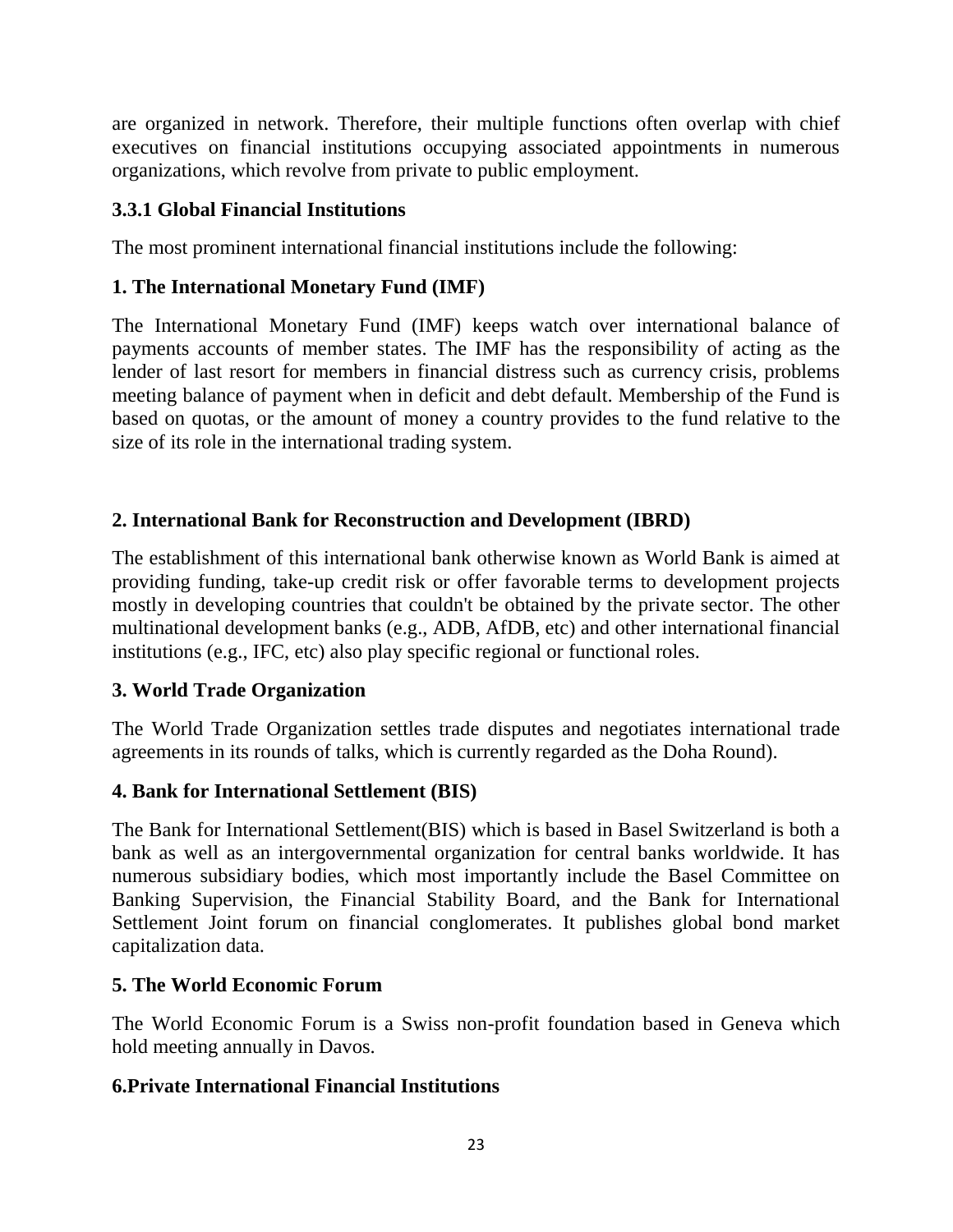The most prominent private international financial institutions include the following:

i) The Institute of International Finance (IIF) is a trade organization of the world's largest commercial banks and investment banks.

ii) The World Federation of Exchanges (WFE) is in charge of publishing global stock capitalization information in annual reports.

iii) The Global Financial Markets Association (GFMA) consists of European, Asian and North American financial market associations: These are the Association for Financial Markets in Europe (AFME) in London and Brussels, the Asia Securities Industry & Financial Markets Association (ASIFMA) in Hong Kong, and the Securities Industry and Financial Markets Association (SIFMA) in New York and Washington DC.

These global financial institutions are investment bankers, insurance companies, or commercial banks that active in the stock, bond, foreign exchange, derivatives and commodities markets. There are others include global financial institutions include investing private equity such as mortgage in hedge funds and pension funds, mutual funds, and sovereign wealth funds, among others.

International lobbying firms also play a role in international financial systems because they increasingly develop cross-border lobbying arms to influence international negotiations. For example, Podesta Group, a Washington lobbying firm, founded *Global Solutions* to influence multilateral free trade agreements, such as the Trans-Pacific Partnership (TPP) and the Transatlantic Trade and Investment Partnership (TTIP), and any other issues "at the intersection of trade, economics, politics and diplomacy".

### **SELF-ASSESSMENT EXERCISE 2**

List and discuss most prominent global international financial institutions.

# **3.3.2 Governments**

Governments act in various capacities within the international financial system, traditionally primarily through their finance ministries. They pass the laws to regulate financial markets, set the tax weight for private sector, such as banks, funds and exchanges. At the same time governments also participate in global financial markets through discretionary spending and borrowing. They are closely tied to, though in most countries independent of central banks that issue government debt, set interest rates and deposit requirements, and intervene in the foreign exchange market through guidelines from their ministries of finance as implemented by their apex banks.

# **3.3.3Regional institutions**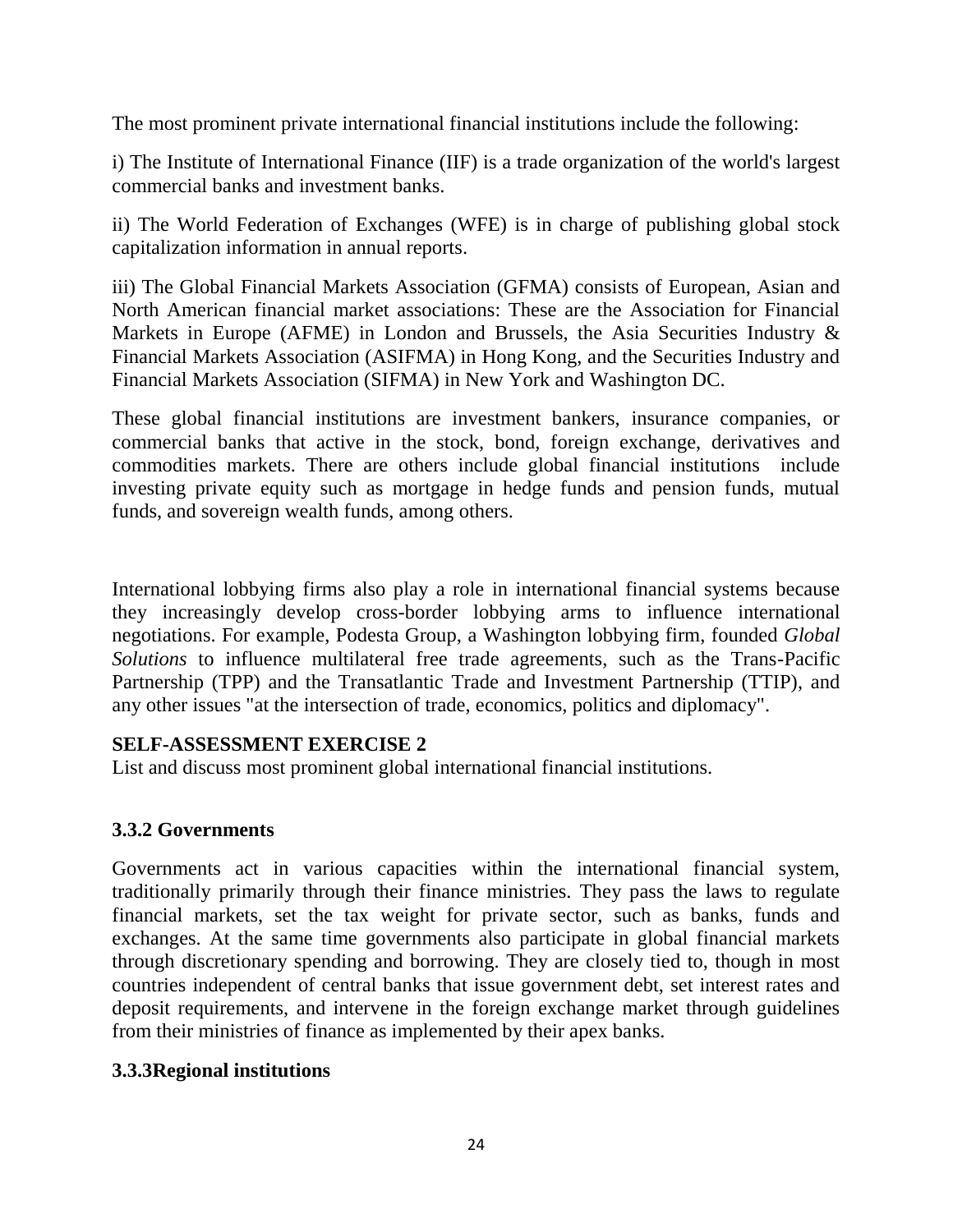There are regional institutions that also participate in international financial system. These include the following:

- i) Commonwealth of Independent States (CIS);
- ii) North American Free Trade Agreement (NAFTA);
- iii) Euro zone with its ECB or European Central Bank;
- iv) EU Department of Internal Market and Services, led by the European Commissioner for Internal Market and Services, which has produced an expert review of Financial Regulation, the Liiskanen report, in 10/2012;
- v) EBA or European Banking Authority, which replaced the CEBS or Committee of European Banking Supervisors; and
- vi) The European Shadow Financial Regulatory Committee (ESFRC)

### **3.3.4 Academic institutions**

Academic institutions also play a special role in the international financial system since they educate the professionals working in the international financial system. The group of economists, executive officers and financial analysts who drive the research work for the effective operations of the international financial system.

The famous Harvard Business School, for example, makes use of *Executive Education programmes*to prepare executives from all over the world for new levels of leadership. Furthermore, in most cases, many central bank chiefs around the world are Harvard educated, such as Mario Draghi of the European Central Bank, present Deputy Governor at the Bank of England, Stanley Fischer, the Governor of the Bank of Israel, John de Gregorio in Chile, AthanasiosOrphanides in Cyprus, Phillip Lowe, Deputy Governor of the Reserve Bank of Australia and Oliver Blanchard of the IMF.

These eminent economists meet every two months in the eighteen-man group of the Economic Consultative Committee of the above mentioned Banks for International Settlements in Basel. At the same time, academic institutions are both investors of their revenues, including incomes from international patents or other international business operations, and creditors in the global financial system.

# **3.4 PERSPECTIVES ON INTERNATIONAL FINANCIAL SYSTEM**

There are three primary approaches to viewing and understanding the global financial system.

# **1. Liberal Perspective**

The liberal view holds that the exchange of currencies should be determined not by state institutions but instead individual players at a market level. This view has been labeled as the Washington Consensus.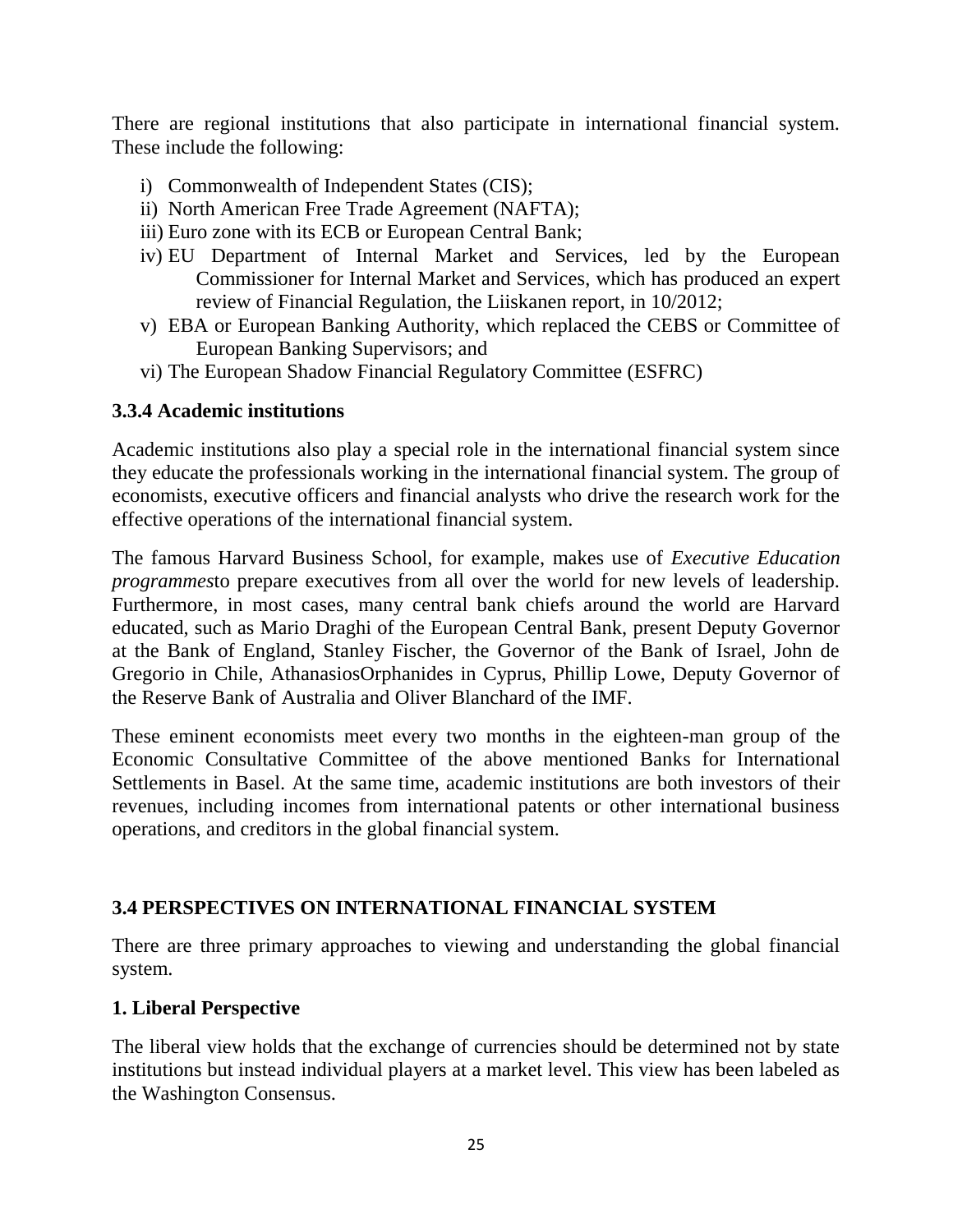#### **2. Social Democratic Perspective**

The social democratic view advocates the tempering of market mechanisms, and instituting economic safeguards in an attempt to ensure financial stability and redistribution. Examples include slowing down the rate of financial transactions, or enforcing regulations on the behavior of private firms.

### **3. Neo Marxists Perspective**

Neo Marxists Perspective holds the view that the political North comprising the developed countries abuses the financial system to exercise control over developing countries' economies, which promotes inequality between the advanced economies and the less developed nations.

#### **SELF-ASSESSMENT EXERCISE 3**

Mention and explain the various perspectives on international financial system.

### **4.0 CONLUSION**

The discussion in this unit, as you have observed, is indicative of the fact that there exists an international financial system. And therefore, there are players such as international banks, financial institutions, customers and regulators. Furthermore, the most prominent international financial institutions include the International Monetary Fund (IMF), International Bank for Reconstruction and Development (IBRD), World Trade Organization, Bank for International Settlement (BIS), the World Economic Forum, and Private International Financial Institutions. You have also observed that governments around the world, regional institutions, and academic institutions also play strategic roles in the operations of the international financial system.

### **5.0 SUMMARY**

The topics that we have discussed in this study unit include major players in international financial system, global financial institutions, network of actors in international financial system, and perspectives on international financial system.

In the next study unit, you will be taken through the discussion on Nigerian financial system.

### **6.0 TUTOR MARKED ASSIGNMENT**

Mention and discuss the main players in the operations of the international financial system.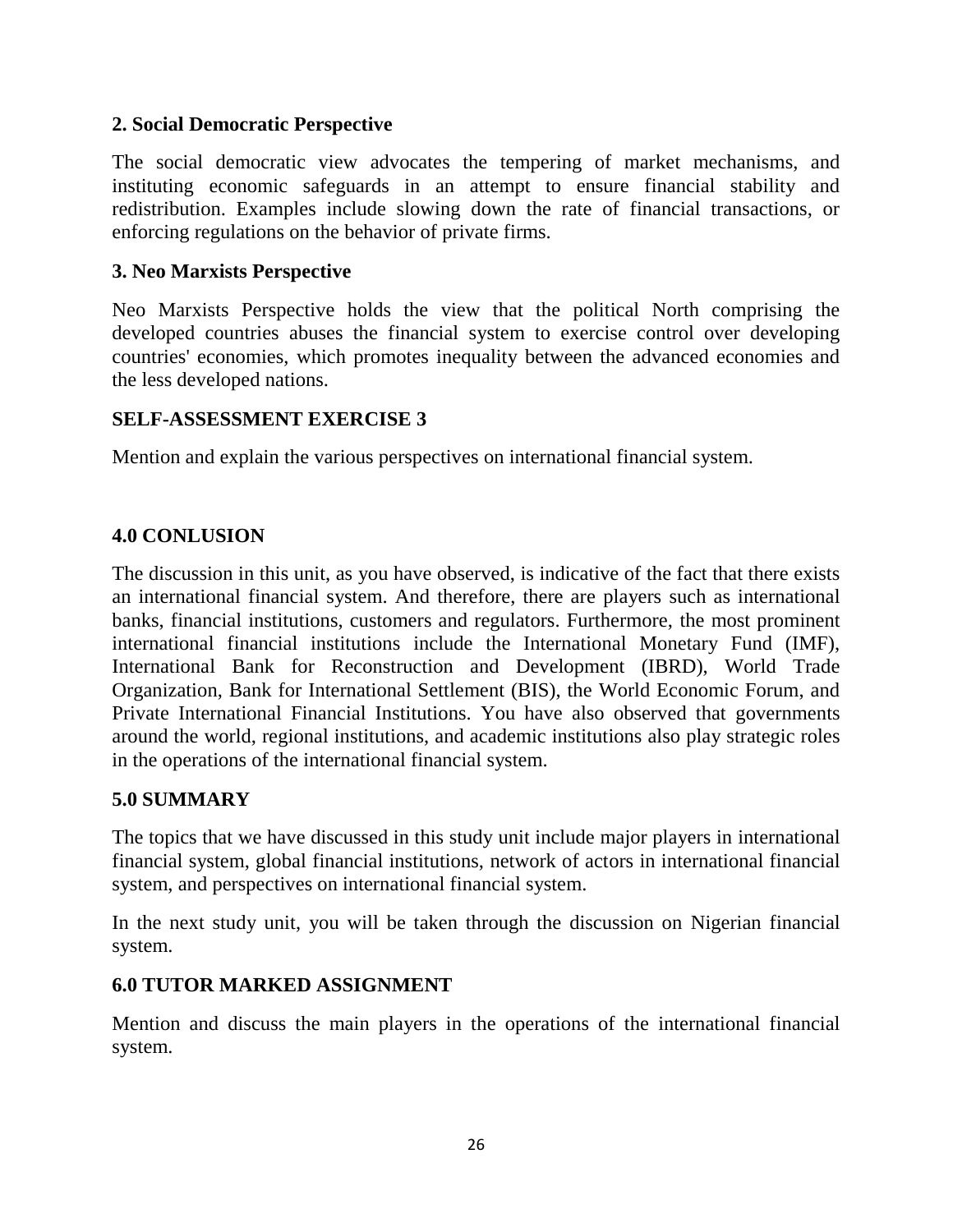#### **7.0 REFERENCES AND FURTHER READING**

- Bain, A. D. (1992). The Economics of the Financial System,  $2<sup>nd</sup>$  Edition, London: Blackwell.
- Brennor, M. (1983)."The Effects of Inflation and Taxes on Growth Investment and Replacement Policies," Journal of Finance, No. 38, Dec.
- Brigham, E. and Grapenski, L. K. C. (1992). Intermediate Financial Management, Chicago: The Dryden Press.
- Ezra, S. (1997). An Introduction to Financial Management, California: GOOD Year Publishing Company Inc.
- Fana, E. F. (1992). Components of Investment Performance, Journal of Finance, Vol. 18, March – April.
- Francis, J. C. (1996). Investment Analysis and Management, New York: McGraw-Hill Book Company.
- Merton, R. and Tufano, P. (2009).*"*The Global Financial System Project," In The Intellectual Venture Capitalist: John H. McArthur and the Work of the Harvard Business School, 1980-1995, edited by T. K. McCraw, and J. L. Cruikshank, Boston: Harvard Business School Press.
- Report by the UNCTAD Secretariat Task Force on Systemic Issues and Economic Cooperation. The Global Economic Crisis: Systemic Failures and Multilateral Remedies.2009 [\(http://unctad.org/en/Docs/gds20091\\_en.pdf\)](http://unctad.org/en/Docs/gds20091_en.pdf)
- The Pontifical Council for Justice and Peace "Towards Reforming the International Financial and Monetary Systems in the context of global public authority" released 10/24/2011 [\(http://www.vatican.va/roman\\_curia/pontifical\\_councils/justpeace/documents/rc\\_p](http://www.vatican.va/roman_curia/pontifical_councils/justpeace/documents/rc_pc_justpeace_doc_20111024_nota_en.html) [c\\_justpeace\\_doc\\_20111024\\_nota\\_en.html\)](http://www.vatican.va/roman_curia/pontifical_councils/justpeace/documents/rc_pc_justpeace_doc_20111024_nota_en.html)
- Trichet, J. C. (2010). "Global Governance Today", a Keynote address at the Council on Foreign Relations holding in New York, 26 April 2010.
- Vittas, D. (1992). Impact of Regulation on Financial Internationalization in Financial Regulation (ed). EDI World Bank.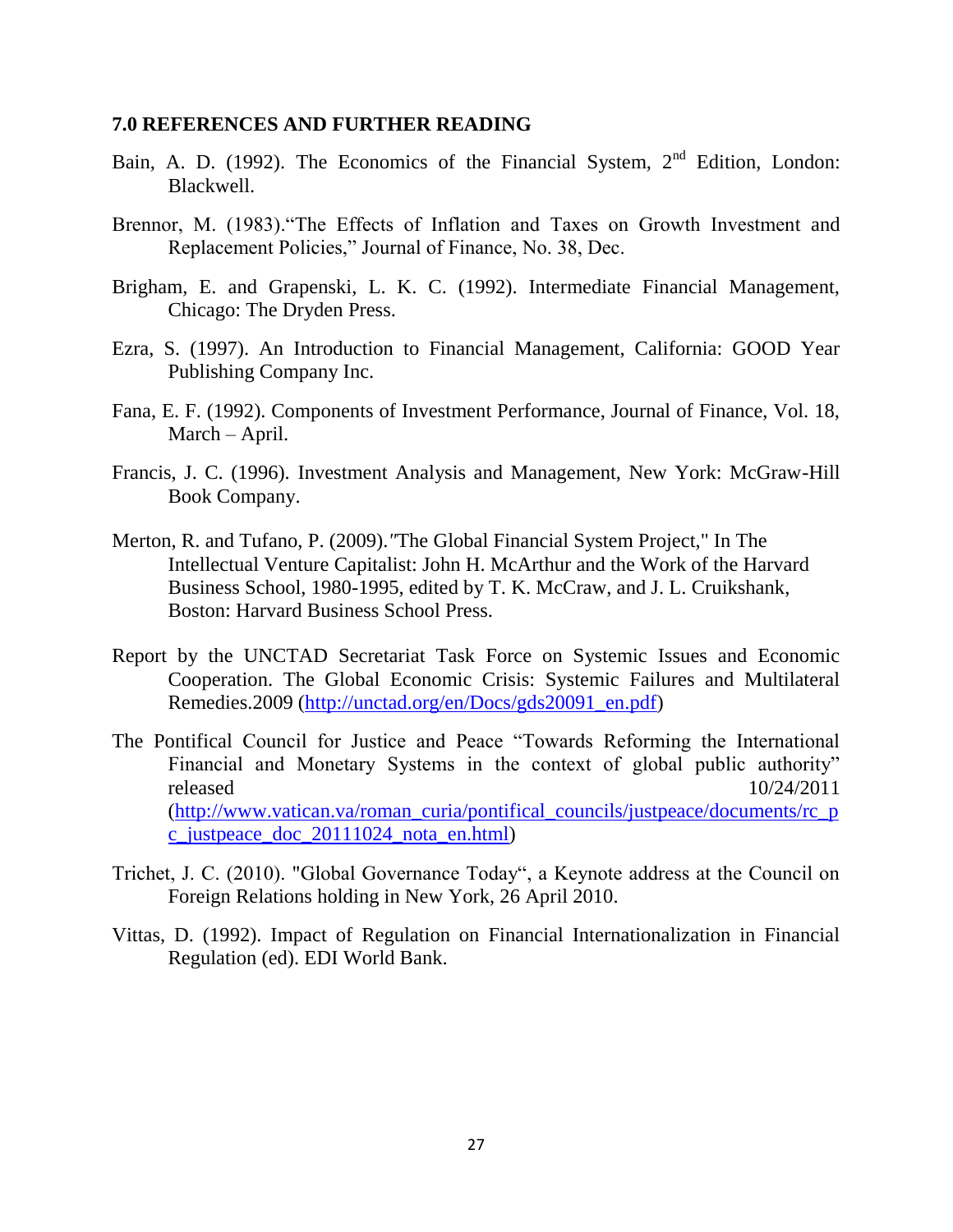# **UNIT 3: NIGERIAN FINANCIAL SYSTEM**

# **CONTENTS**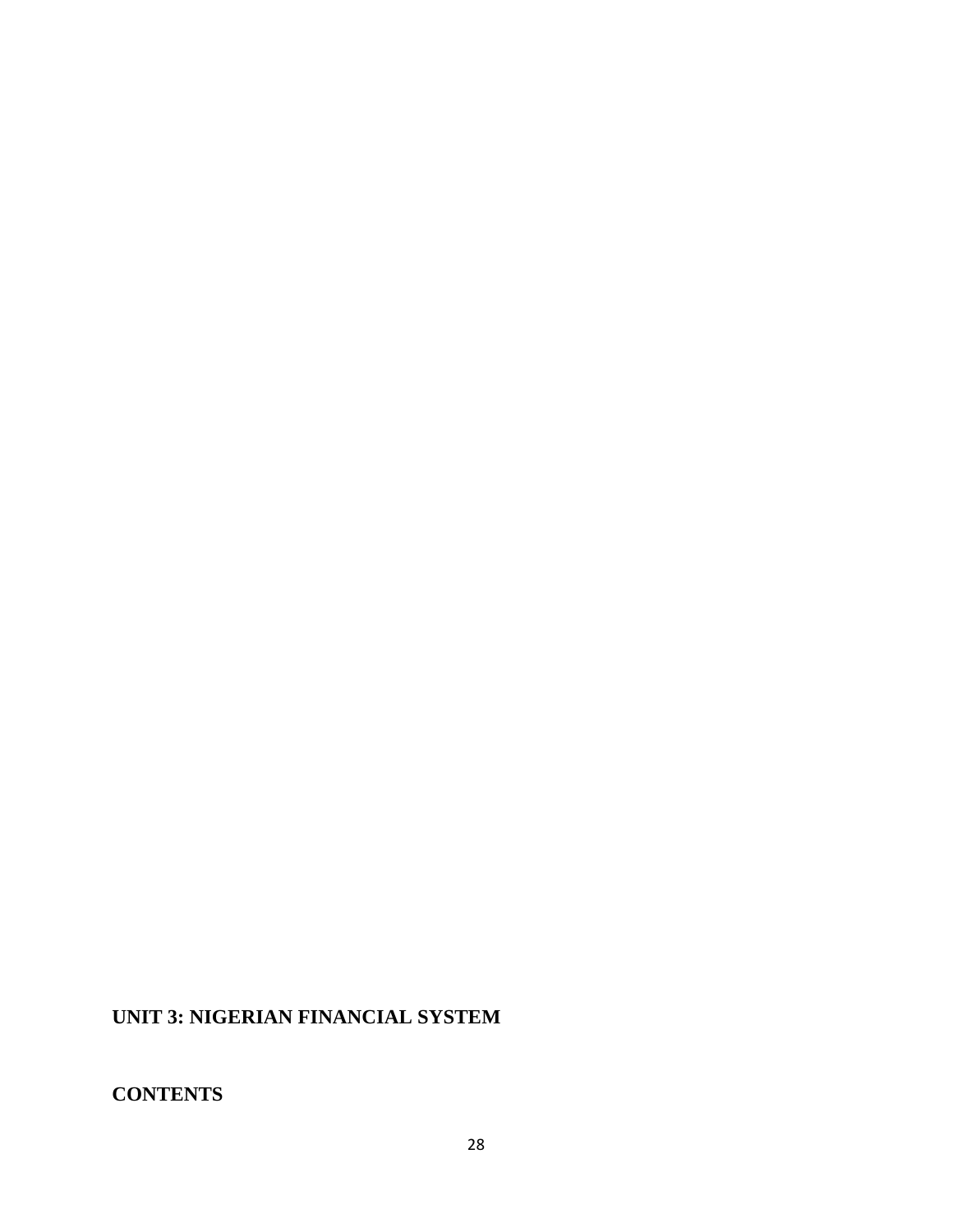- 1.0 Introduction
- 2.0 Objectives
- 3.0Main Content
- 3.1 Evolution of Nigerian financial system
- 3.1.1 Foundation Phase
- 3.1.2 Expansion Phase
- 3.1.3 Consolidation and Reform Phase
- 3.2 Regulatory Framework of Nigerian financial system
- 3.2.1 Federal Ministry of Finance (FMF)
- 3.2.2 Central Bank of Nigeria (CBN)
- 3.2.3 Nigerian Deposit Insurance Corporation (NDIC)
- 3.2.4 The Securities and Exchange Commission (SEC)
- 3.2.5 Debt Management Office (DMO)
- 3.2.6 National Insurance Commission (NAICOM)
- 3.2.7 Federal Mortgage Bank of Nigeria (FMBN)
- 3.2.8 Financial Services Co-ordinating Committee (FSCC)
- 4.0 Conclusion
- 5.0 Summary
- 6.0 Tutor Marked Assignment
- 7.0 References and Further Reading

# **1.0 INTRODUCTION**

The Nigerian financial system constitutes an important sector of the economy since, just like any financial system, it occupies a strategic role. In terms of such role, it provides a smooth mechanism through which funds flow from the surplus spending unit of the economy to the deficit spending unit. The strategic function of the financial system in the country's economy is carried out through process of financial intermediation. This is informed by the fact that by attracting funds from surplus unit of the economy and channeling same for the use of the deficit unit, it engages in financial business of sort. In this study, therefore, the nature of the country's financial system is the subject of discussion.

# **2.0 OBJECTIVES**

At the end of this unit, you should be able to:

- i) mention the various evolutionay phases of the Nigerian financial system
- ii) identify the participants in Nigerian financial system
- iii) identify and explain regulatory institutions in Nigerian financial system
- iv) list the functions of the financial system in Nigeria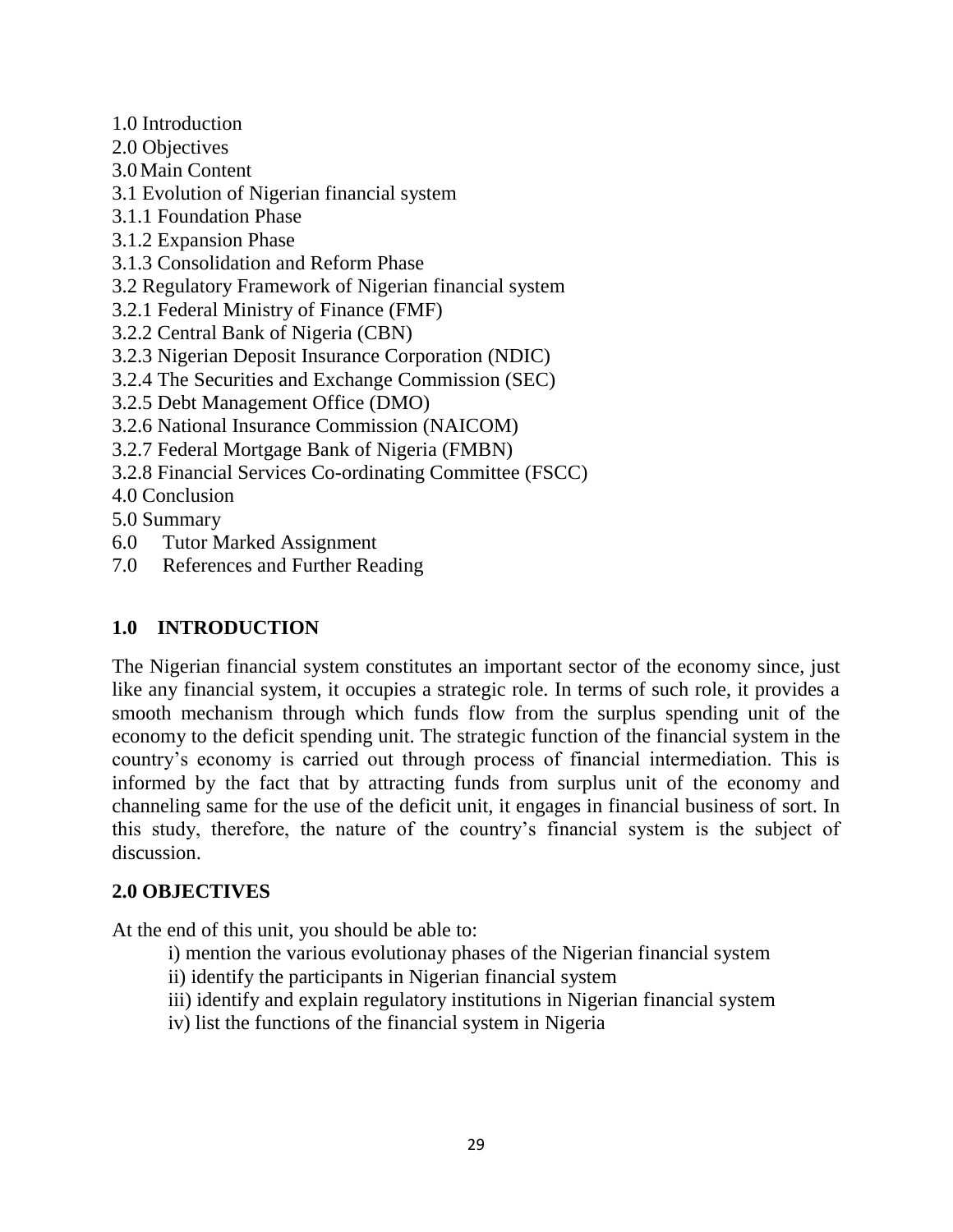### **3.0 MAIN CONTENT**

### **3.1 EVOLUTION OF NIGERIAN FINANCIAL SYSTEM**

The financial sector is the nucleus of the financial sytem and productive activity in the country. It is made up of network of banks and other financial institutions as well as a range of financial instruments. Such participants are banks, insurance companies, specialized banks, capital market, finance companies, discount houses, bureau de change, mortgage institutions, microfinance banks, and development finance institutions (DFIs). They occupy particular areas of of the economy. The Nigerian financial system has gone through several stages of development over the years.These phases are identified and discussed below.

#### **3.1.1 Foundation Phase**

This phase was focused on the establishment of institutions and development of necessary legislative framework. The phase is approximately from 1950 to 1970. During this period, the Central Bank of Nigeria (CBN), the apex regulatory authority in the Nigerian financial sector was established. The CBN derives its legal authority from the CBN Act No. 24 0f 1991 (Amended in 1997, 1998, and 1999) and the Banks and Other Financial Institutions Act (BOFIA) No. 25 of 1991 (Amended in 1997, 1998 and 1999) and presently the CBN Act 2007, which preceded the CBN Act of 1958 and Banking Act of 1969 (Prosper, 2011).

#### **3.1.2 Expansion Phase**

This expansion phase was directed at availing the public of banking activities and this was facilitated by the increase in network of branches. This involves the expansion of banks branches into the rural and semi areas.The phase also witnessed priority lending to some sector of the economy. This phase takes approximately from 1970 – 1985 (Prosper, 2011).

### **3.1.3 Consolidation and Reform Phase**

This phase coincided with the Structural Adjustment Programme (SAP), which started in 1986, representing an era in Nigeria's financial sector reform. The monetary authorities relaxed the control and liberalize the sector. There was a deregulation of the economy and many institutions were set-up to regulate the growing financial sector. For example, there was the establishment of Nigeria Deposit Insurance Corporation (NDIC) in 1988, the Security and Exchange Commission (SEC) though established by SEC Act of 1979 but was further strengthened by SED Act of 1989 and Investment and Securities Act No. 45 of 1999 (Prosper, 2011).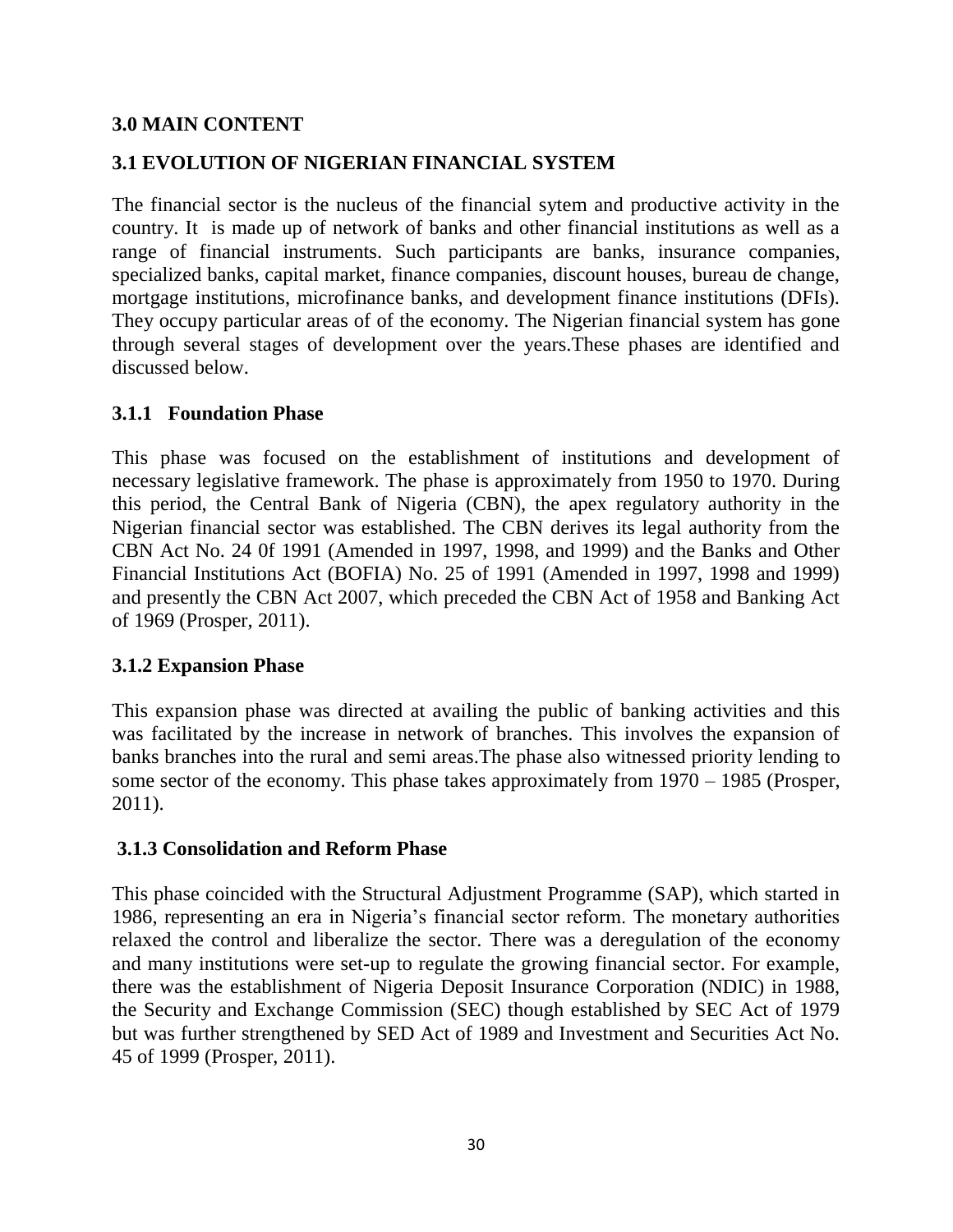### **SELF-ASSESSMENT EXERCISE 1**

Identify and discuss the evolutionary phases in the Nigerian financial system.

### **3.2 REGULATORY FRAMEWORK OF NIGERIAN FINANCIAL SYSTEM**

The financial institutions that operate in the country's financial system come under regulatory framework of established government agencies comprising the Federal Ministry of Finance (FMF), Central Bank of Nigeria (CBN), Nigeria Deposit Insurance Corporation (NDIC), Securities and Exchange Commission (SEC), National Insurance Commission (NAICOM), and Federal Mortgage Bank of Nigeria (FMBN).

The regulatory authorities of the financial institutions in the country are identified and discussed below.

### **3.2.1 Federal Ministry of Finance (FMF)**

The Federal Ministry of Finance is one of the ministries that the affairs of the country generally. The Federal Ministry of Finance in particular has the responsibility of advising the Federal Government on its fiscal operation and therefore, co-operates with Central Bank of Nigeria (CBN) on monetary matters in the country.

### **3.2.2 Central Bank of Nigeria (CBN)**

The Central Bank of Nigeria (CBN) as the apex bank is charged with the regulatory authority of the financial system. The Bank was established at the instance of the enactment of the Central Bank of Nigeria Act of 1958 and commenced operations on 1st July 1959.

It performs many functions in the process of regulating the banking institutions, which include:

- i) Promoting monetary stability and a sound financial system;
- ii) Acting as banker and financial adviser to the Federal Government;
- iii) Acting as banker of last resort to other banks;
- iv) Encouraging the growth and development of all financial institutions;
- v) Overseeing the overall development of the banking sector; and
- vi) Licensing banks and finance companies.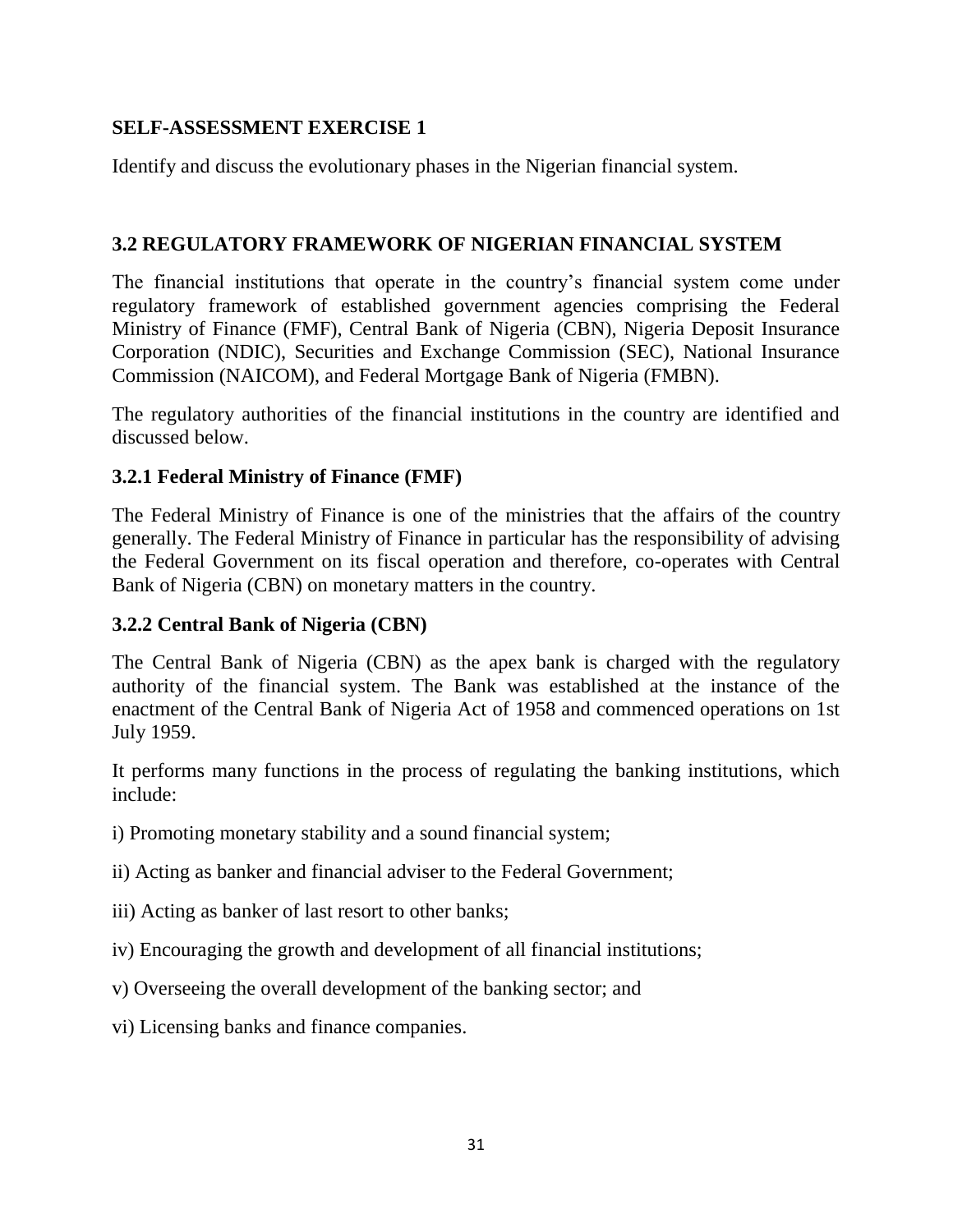### **SELF-ASSESSMENT EXERCISE 2**

Describe the role of the apex bank in Nigeria financial system.

### **3.2.3 Nigerian Deposit Insurance Corporation (NDIC)**

The Nigerian Deposit Insurance Corporation (NDIC) plays complement role to the CBN in the regulation of the banking institutions in the economy. The Corporation commenced operations effectively in 1989 and it is autonomous of the Central Bank of Nigeria (CBN) in the discharge of its statutory obligations in the country's financial system. Nevertheless, it reports to Federal Ministry of Finance on its activities.

Therefore, the Corporation performs the following functions in the financial system of the country.

- a) The Corporation supervises the operations of various banks in the economy.
- b) It provides deposit insurance and related services for banks;
- c) It aids in the promotion of confidence in the banking industry in the country;
- d) It is empowered to examine the books and affairs of insured banks and other deposit taking financial institutions
- e) It generates funds from licensed banks to provide cover for depositors' money; since such banks are mandated to pay 15/16 of 1 per cent of their total deposit liabilities as insurance premium to the Corporation

# **3.2.4 The Securities and Exchange Commission (SEC)**

This is formerly called the Capital Issues Commission. The SEC was established by the SEC Act of 27th September 1979, which was further strengthened by the SEC Decree of 1988. It is the apex regulatory organ of the capital market.

There are some vital functions which are being performed by the Commission, among which include the following:

- i) The Commission approves and regulates mergers and acquisitions of publicly quoted companies;
- ii) The Commission also authorizes the establishment of unit trusts;
- iii) The Commission also handles;
- iv) It has the responsibility of maintaining surveillance over the capital market towards enhancing its efficiency.
- v) The Commission issues guidelines for the establishment of Stock Exchanges in different locations of the country due furtherance of the deregulation of the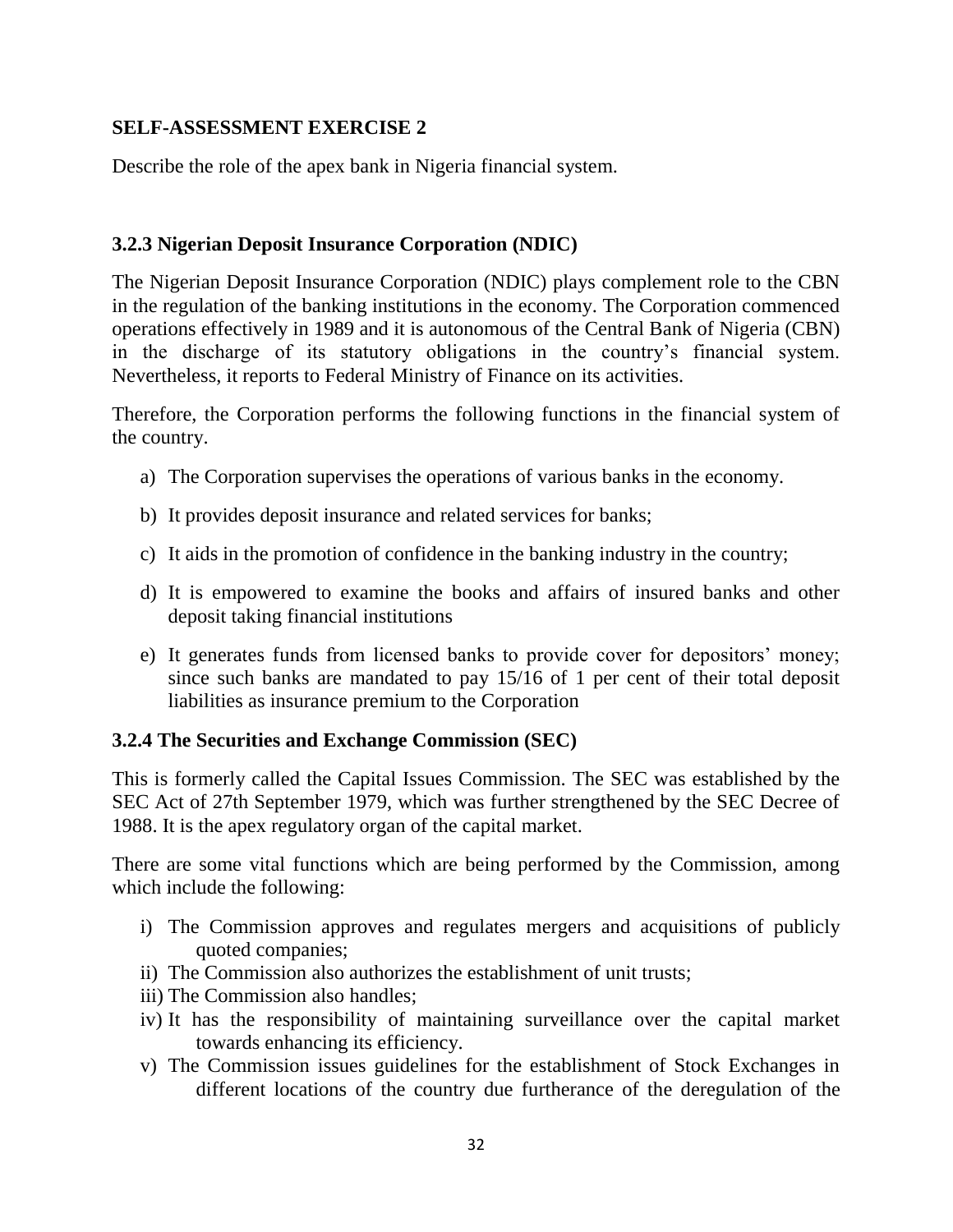capital market.

vi) The Commission releases guidelines on foreign investment in the

# **3.2.5 Debt Management Office (DMO)**

The Federal Government of Nigeria took a major step in addressing the debt problems recently by establishing an autonomous Debt Management Office (DMO). The creation of the DMO consolidates debt management functions in a single agency, thereby ensuring proper coordination. The DMO centralizes and coordinates the country's debt recording and management activities, including debt service forecasts; debt service payments; and advising on debt negotiations as well as new borrowings. The Office also keeps tab on debts being taken by government at various levels (federal, state and local government) from the capital market. These debts are in form of Federal Government Development Loan Stock, State Government Bonds and Local Government Bonds.

### **3.2.6 National Insurance Commission (NAICOM)**

The National Insurance Commission (NAICOM) has been established to replace the Nigerian Insurance Supervisory Board (NISB). The Commission serves as the watchdog over the operations of the various insurance companies operating in Nigeria. Hence NAICOM is charged with effective administration, supervision, regulation and control of the business of insurance in Nigeria.

The specific functions of the National Insurance Commission (NAICOM) include:

- 1. Establishment of standards for the conduct of insurance business;
- 2. Protection of insurance policy holders against unfair practices by insurance companies;
- 3. Establishment of a bureau to which complaints may be submitted against insurance companies and their intermediaries by members of the public;
- 4. It ensures adequate capitalization and reserve for the operations of insurance companies in the country;
- 5. It also ensures good management and high technical expertise in the operations of insurance companies; and
- 6. The Commission ensures judicious fund placement by insurance companies

towards meeting claims by their clients.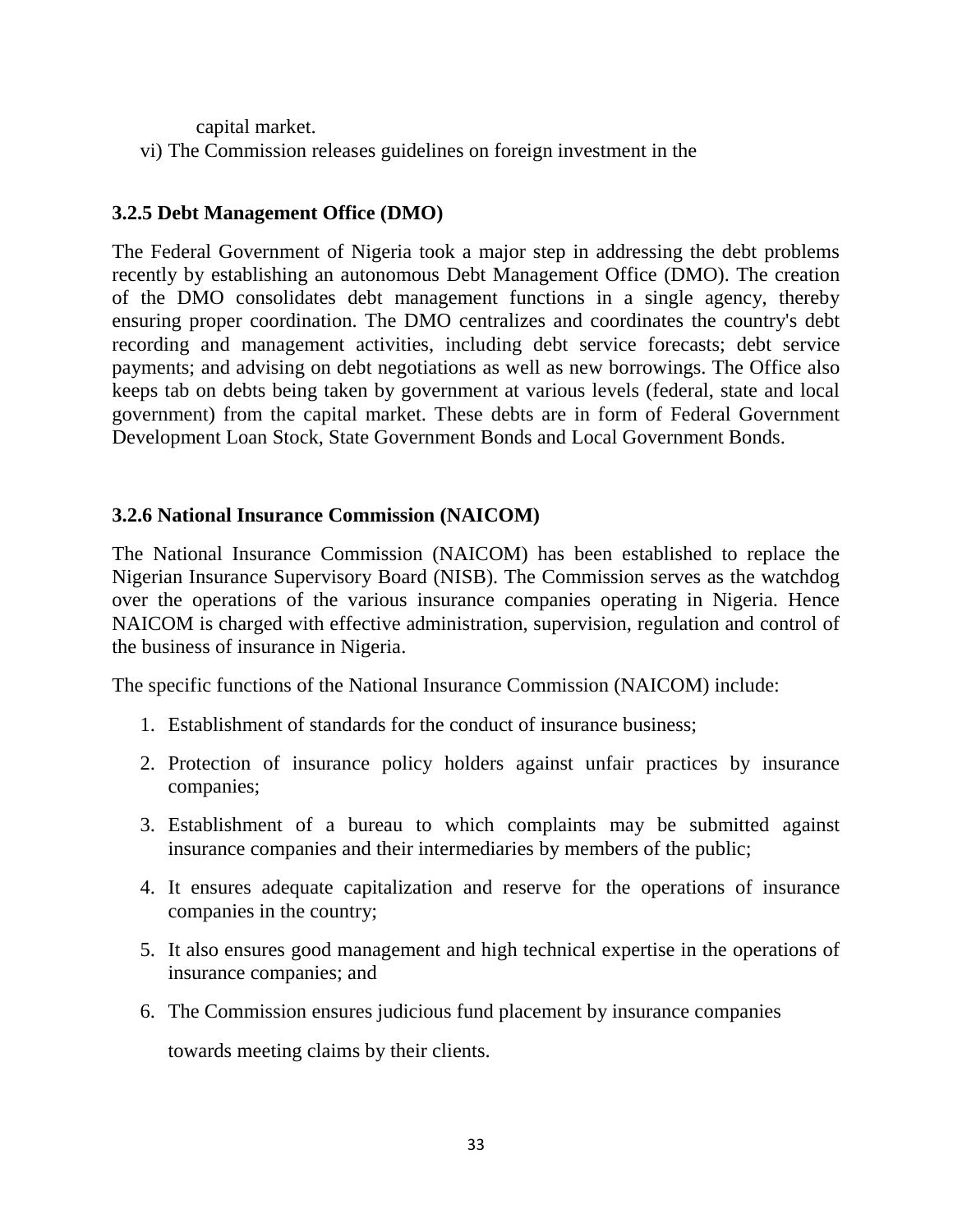#### **SELF-ASSESSMENT EXERCISE 3**

Describe the role of the National Insurance Commission in Nigeria financial system.

#### **3.2.7 Federal Mortgage Bank of Nigeria (FMBN)**

The Federal Mortgage Bank of Nigeria (FMBN) has been established to replace the defunct Nigerian Building Society, whose assets and liabilities it has inherited. The Bank as the foremost institution in the mortgage industry performs some vital functions. Such functions of the bank are as give below.specically performs.

- 1. The Bank provides banking and advisory services for mortgage institutions and operations in the country;
- 2. The Bank undertakes research activities pertaining to housing provision in the country;
- 3. The Bank is empowered to licence primary mortgage institutions in the country;
- 4. The Bank is empowered to regulate primary mortgage institutions that operate in the country; and
- 5. The Bank also acts as the apex regulatory body for the Mortgage Finance Industry.

The financing function of the Federal Mortgage Bank of Nigeria was carved out and transferred to the Federal Mortgage Finance, while the FMBN retains its regulatory role. Federal Mortgage Bank of Nigeria (FMBN) is under the control of the Central Bank of Nigeria.

#### **SELF-ASSESSMENT EXERCISE 4**

What are the functions of Federal Mortgage Bank of Nigeria (FMBN) in the Nigeria financial system?

### **3.2.8 Financial Services Co-ordinating Committee (FSCC)**

The Committee has been established in 1998 charged with the primary responsibility to promote safe, sound and efficient financial sector in the country. The membership of the Committee is drawn from the key regulatory and supervisory institutions in the financial system in the country. Therefore, the membership comes mainly from Central bank of Nigeria (CBN), Security and Exchange Commission (SEC), National Insurance Commission (NAICOM), Corporate Affairs Commission (CAC) and the Federal Ministry of Finance. This committee is chaired by the Minister of Finance who co-ordinates the activities of all regulatory institutions in the financial system in the country.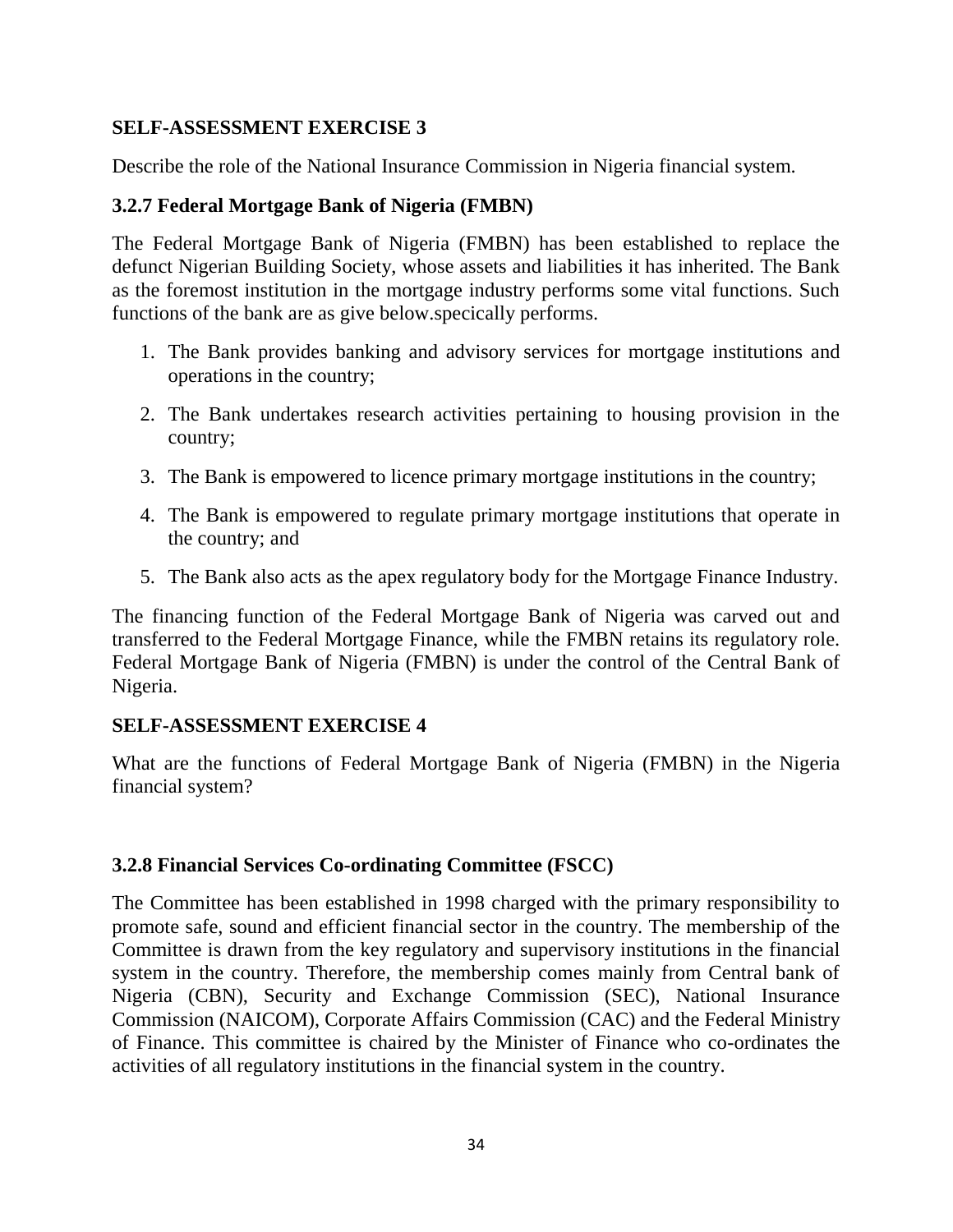#### **4.0 CONLUSION**

In this study unit, we have identified and discussed the participants and regulators of the Nigerian financial system. These participants in the country's financial system include Central Bank of Nigeria, Commercial Banks, Federal Mortgage Bank, Insurance Companies, Nigerian Stock Exchange, Securities and Exchange Commission. The other participants include Brokerage Firms, Investment Houses, Pension Funds Institutions, and Mortgage Institutions.The financial system form our discussion is under regulations of institutions such asFederal Ministry of Finance (FMF), Central Bank of Nigeria (CBN), Nigeria Deposit Insurance Corporation (NDIC), Securities and Exchange Commission (SEC), National Insurance Commission (NAICOM), and Federal Mortgage Bank of Nigeria (FMBN). The Federal Ministry of Finance occupies the apex position in the regulatory network of the system.

#### **5.0 SUMMARY**

The topics that we have discussed in this study unit include the evolutionary phases of the country's financial system.The other area of discussion revolves around the regulatory framework of the country's financial system in terms of those institutions that regulate the operations and transactions in this system.

In the next study unit, you will be taken through the structure and reforms of Nigerian financial system

### **6.0 TUTOR MARKED ASSIGNMENT**

Mention and discuss the main players in the operations of the Nigerian financial system.

#### **7.0 REFERENCES AND FURTHER READING**

- Emefiele, G. (2012). Financial System Surveillance: The Operators Perspective, Publication of Central Bank of Nigeria (CBN) Training Centre, Lagos*.*
- Esezobor, E. A. (2012). The Peculiarities and Challenges for the Surveillance of Non-Bank Financial Institutions, Publication of Central Bank of Nigeria (CBN) Training Centre, Lagos*.*
- Kama, I. U. (2012). The Constraints and Prospects of Effective Financial Surveillance in Nigeria, Publication of Central Bank of Nigeria (CBN) Training Centre, Lagos*.*

Ogunleye, G. A. (2012). Official Safety-Nets for the Nigerian Financial System:The Role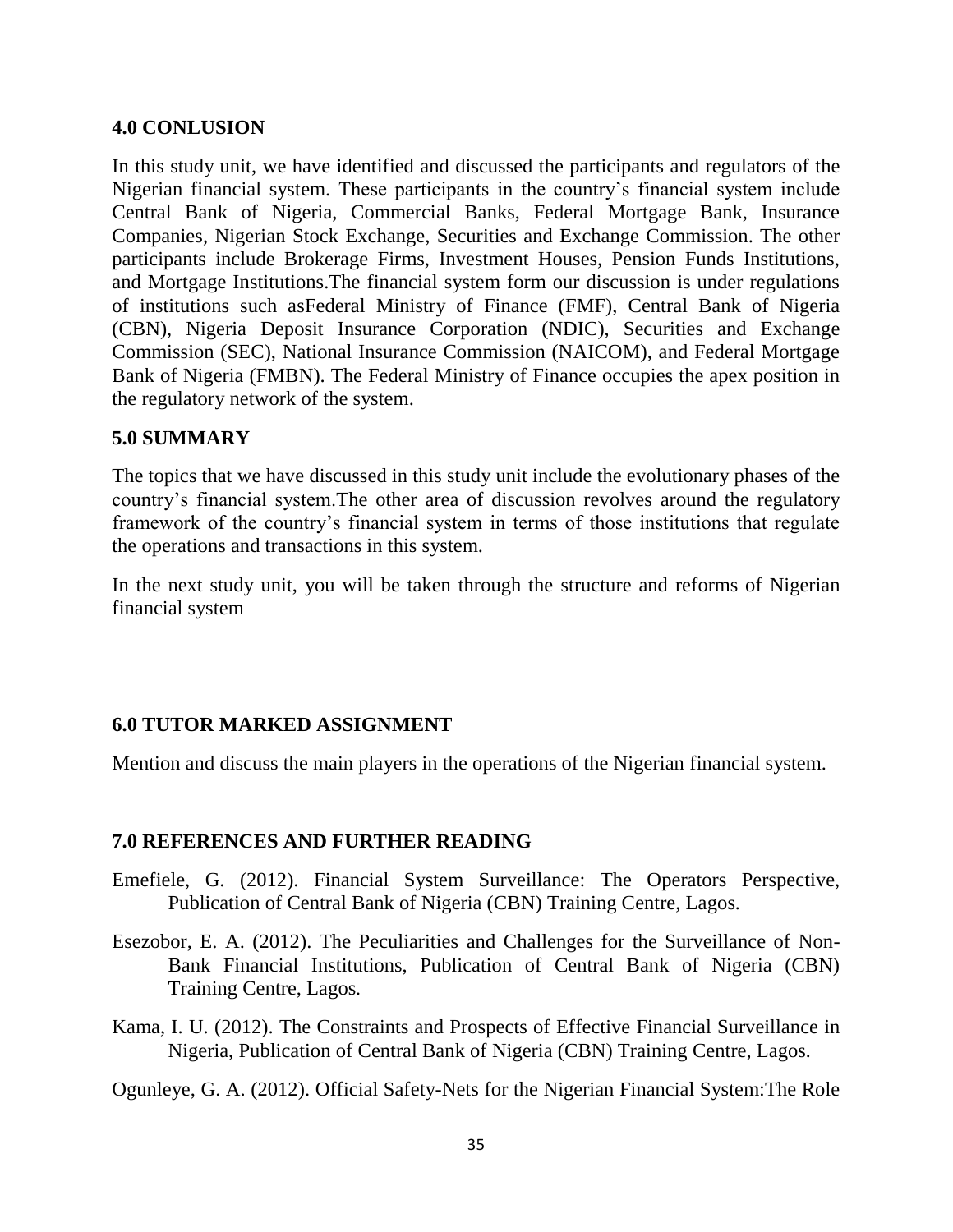of the Nigeria Deposit Insurance System, Publication of Central Bank of Nigeria (CBN) Training Centre, Lagos*.*

- Olorunshola, J. A.(2012). Financial System Regulation in Nigeria: Theoretical Framework and Institutional Arrangements, Publication of Central Bank of Nigeria (CBN) Training Centre, Lagos*.*
- Prosper, J. (2015). The Nigerian Financial System (Composition, Structure and Reforms). Accessed on 20 May, 2017 from https://jozeeprosper.wordpress.com/2015/02/23/the-nigerian-financial-systemcomposition-structure-and-reforms/
- Uffot, L. (2012). The Nigerian Financial System and the Role of Central Bank of Nigeria*,*  Publication of Central Bank of Nigeria (CBN) Training Centre, Lagos*.*

#### **FURTHER READING**

Nwite, S. C. (2005). Capital Market and Portfolio Theory, Enugu: Immaculate Publications Ltd.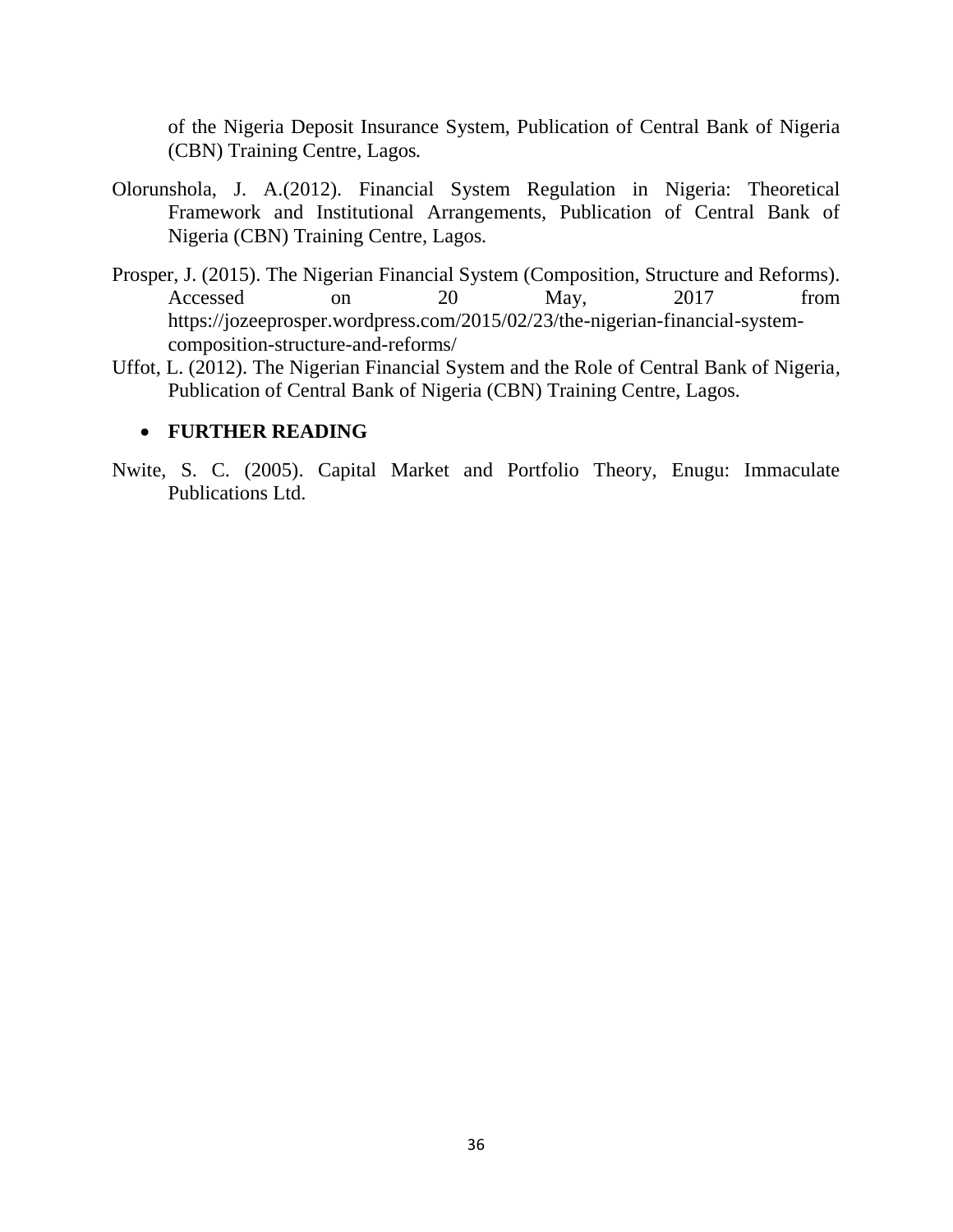# **UNIT 4: STRUCTURE AND REFORMS OF NIGERIAN FINANCIAL SYSTEM**

## **CONTENTS**

- 3.1 Structure of the Nigerian Financial System
- 3.2 Banking Institutions in Nigerian Financial System
- 3.3 Non Banking Institutions in Nigerian Financial System
- 3.4 Reforms in the Nigerian Financial System
	- 3.4.1 The 1986 Reforms
	- 3.4.2 The 2004 Reforms
	- 3.4.3 The 2009 Reforms
- 4.0 Conclusion
- 5.0 Summary
- 6.0 Tutor Marked Assignment
- 7.0 References and Furthermore Reading

# **1.0 INTRODUCTION**

The preceding study unit has been used to give an overview of the Nigeria financial system. The Nigerian financial system, as you have learned, comprises various institutions such as the apex bank, commercial banks, mortgage banks, and non financial institutions such as insurance companies, among others. In this study unit, we discuss the structure of the financial system in Nigeria, taking into consideration the various regulatory agencies in the system.

## **2.0 OBJECTIVES**

At the end of this unit, you should be able to:

- i) Explain the structure of the Nigerian financial system
- ii) Mention and discuss the banking institutions in Nigerian financial system
- iii) List and explain non banking institutions in Nigerian financial system
- iv) Mention and explain various reforms in the Nigerian financial system

## **3.0 MAIN CONTENT**

## **3.1 STRUCTURE OF THE NIGERIAN FINANCIAL SYSTEM**

The structure of the Nigerian financial system can be discussed based on the institutions and regulatory agencies that are established by the government towards realization the basic goals of financial intermediation. In the preceding study unit, you have been exposed to the fact that there are some institutions and organizations in the Nigerian financial system.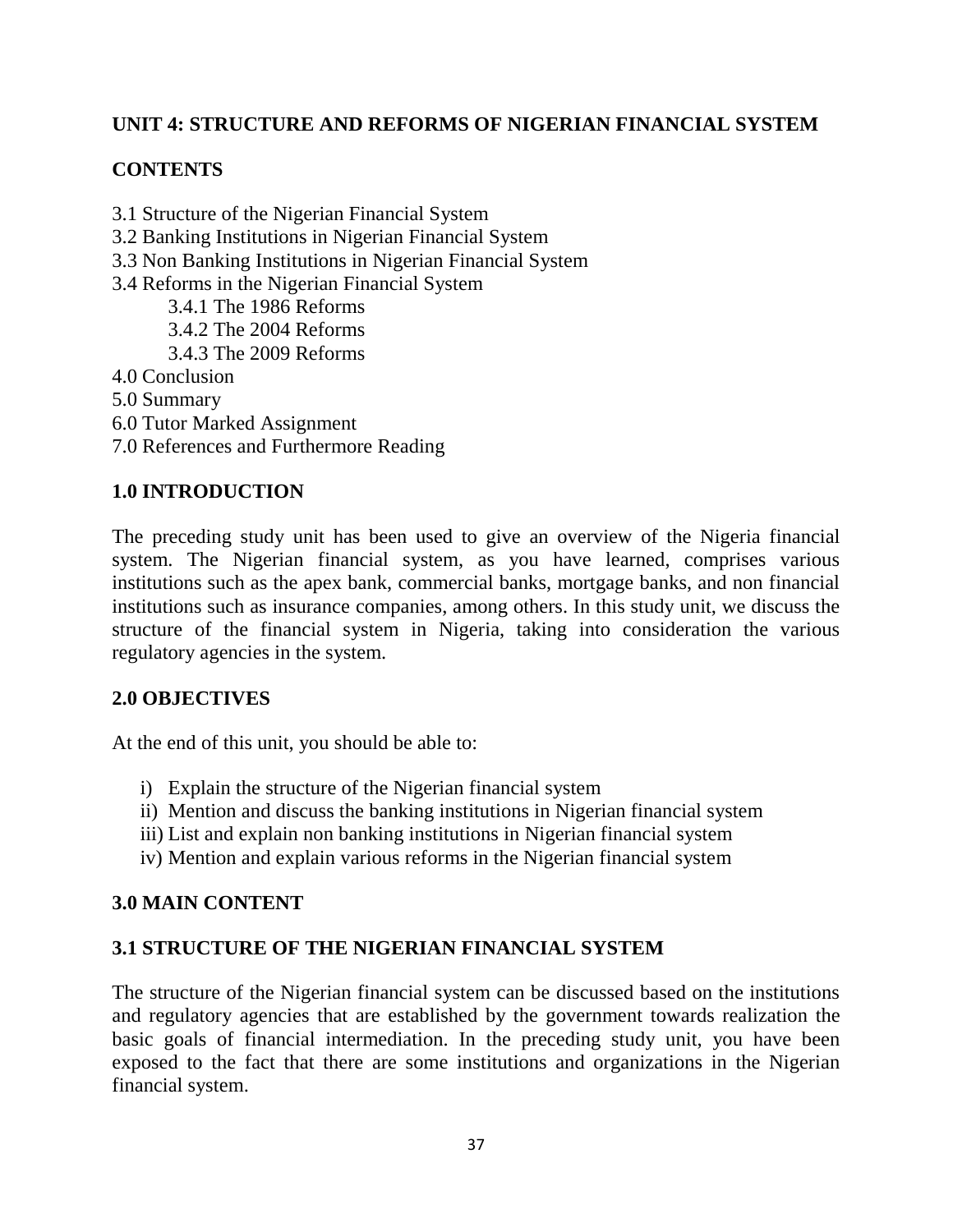The institutions in the structure of the Nigerian financial system comprise bank and nonbank financial institutions which are regulated by the:

- i) Federal Ministry of Finance (FMF);
- ii) Central Bank of Nigeria (CBN);
- iii) Nigeria Deposit Insurance Corporation (NDIC);
- iv) Securities and Exchange Commission (SEC);
- v) National Insurance Commission (NIC);
- vi) Federal Mortgage Bank of Nigeria (FMBN); and
- vii) National Board for Microfinance Banks (NBFB).

# **SELF ASSESSMENT EXERCISE 1**

Describe the structure of theNigerian financial system.

# **3.2 BANKING INSTITUTIONS IN NIGERIAN FINANCIAL SYSTEM**

# **1. Central Bank of Nigeria (CBN)**

The CBN is the apex regulatory authority of the financial system. It was established by the Central Bank of Nigeria Act of 1958 and commenced operations on 1st July 1959. The apex bank promotes monetary stability and a sound financial system as well as acting as the banker of last resort to the banks. The Bank also encourages the growth and development of financial institutions. Its enabling law of 1991 empowers the CBN some degree of more flexibility in regulating and overseeing the banking sector and licensing finance companies which was hitherto operated outside any regulatory framework.

In essence, the CBN occupies the apex position of the country's banking system. The apex bank is thus charged with responsibility of regulating and supervising the financial operations and related activities of all the banking institutions and other financial institutions generally. The regulatory authorization of the Central Bank of Nigeria (CBN) derives from the law establishing its operations. This is actually based on the 1958 Act of Parliament and amended severally in 1991, 1993, 1997, 1998, 1999 and 2007.

In the latest amended regarding the CBN Act of 2007 of the country, it is charged with the overall control and administration of the monetary and financial sector policies of the Federal Government. Concomitantly,

The apex bank (CBN) is charged with the following objectives in its operations:

- 1. Ensuring monetary and price stability;
- 2. Issuance legal tender currency in Nigeria;
- 3. Maintaining external reserves for safeguarding the international value of the legal tender currency;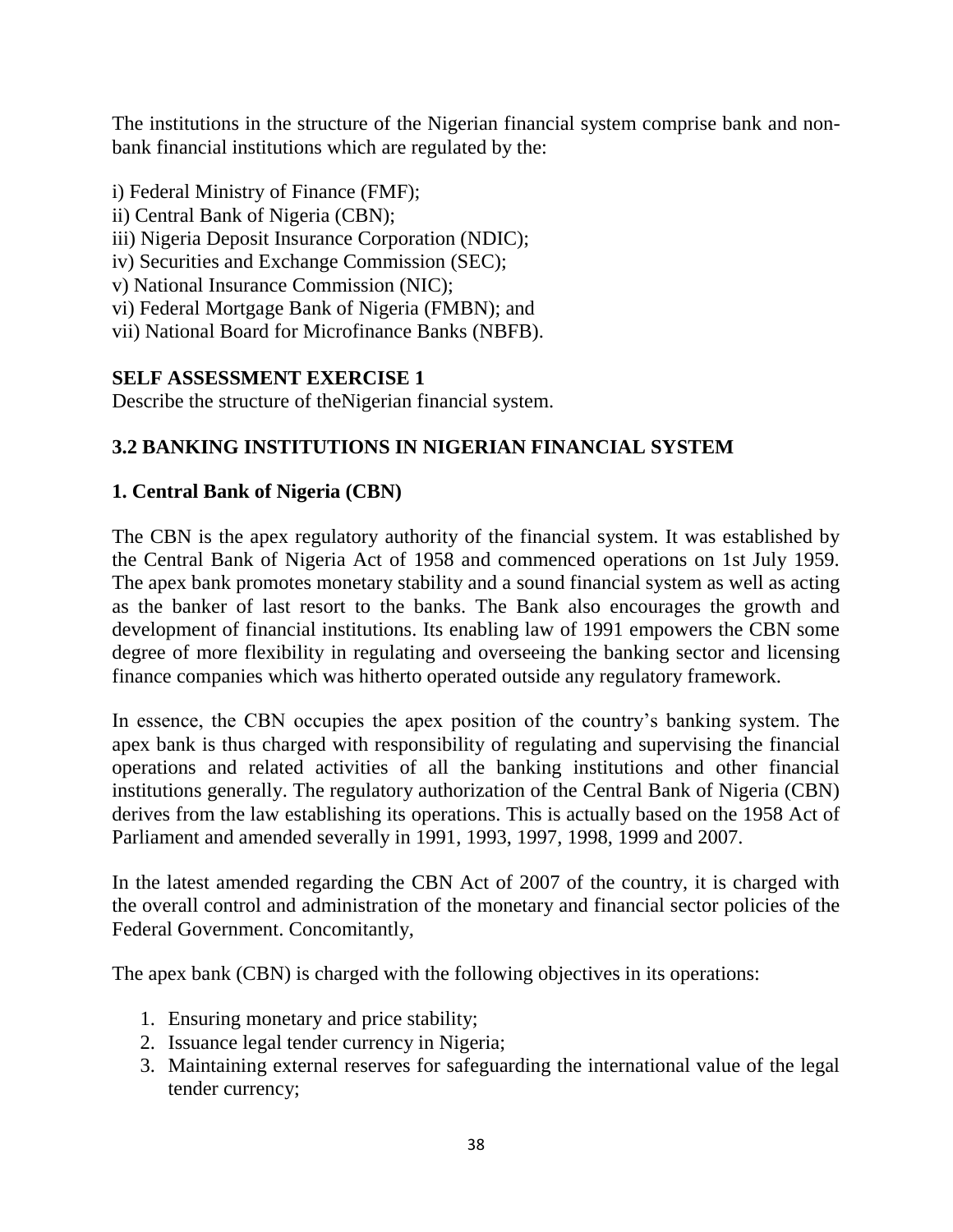- 4. Promoting a sound financial system in Nigeria; and
- 5. Acting as banker to the Federal Government and
- 6. Providing economic and financial advice to the Federal Government.

In related terms, the apex bank has the responsibility of administering the Banks and Other Financial Institutions Act (1991) as amended. This is with the singular essence of ensuring high standards of banking practice and financial stability through its surveillance activities, and also the promotion of an efficient payment system in the country.

Furthermore, in line with the apex bank's fundamental functions, CBN has been performing some basic developmental functions. Such functions are directed on all the principal sectors of the Nigerian economy in areas of financial, agricultural and industrial sectors.

There are other categories of financial institutions which are being supervised by the apex in the country such as follows:

- i) Bureaux-de-Change (BDCs)
- ii) Commercial Banks
- iii) Development Finance Institutions. (DFI's)
- iv) Discount Houses
- v) Finance Companies (FCs)
- vi) Merchant Banks
- vii) Microfinance Banks (MFBs)
- viii) Non-Interest or Islamic Banks
- ix) Mortgage Banks (PMBs)

#### **2. The Federal Mortgage Bank of Nigeria (FMBN)**

The FMBN took over the assets and liabilities of the Nigerian Building Society. The FMBN provides banking and advisory services, and undertakes research activities pertaining to housing. Following the adoption of the National Housing Policy in 1990, The FMBN is empowered to licence and regulate primary mortgage institutions in Nigeria and act as the apex regulatory body for the mortgage finance industry. The financing function of the Federal Mortgage Bank of Nigeria was carved out and transferred to the Federal Mortgage Finance, while the FMBN retains its regulatory role. The FMBN is under the control of the Central Bank.

## **3. National Board for Microfinance Banks (NBFB)**

The board was originally established and known as National Board for Community Banks, was to supervise and control the erstwhile community banks. Presently, and at the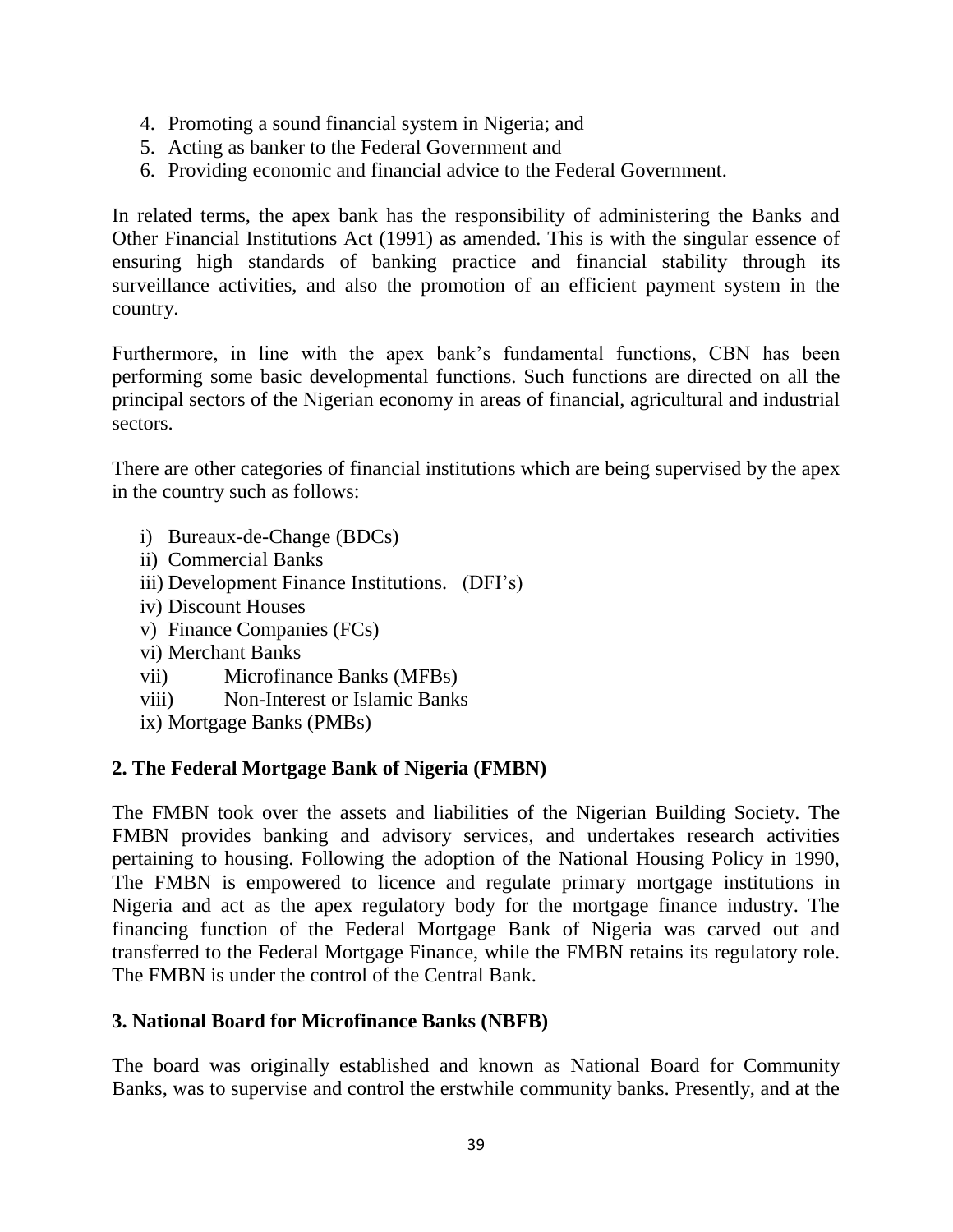advent of microfinance banks, the board has the responsibility of supervising and controlling these microfinance banks in the economy.

## **SELF ASSESSMENT EXERCISE 1**

Mention and discuss the various non banking institutions in the structure of the Nigerian financial system.

# **3.3 NON BANKING INSTITUTIONS IN NIGERIAN FINANCIAL SYSTEM**

## **1. Federal Ministry of Finance (FMF)**

The Federal Ministry of Finance has the responsibility of advising the Federal Government on its fiscal operations. It also has the responsibility of co-operating with the Central Bank of Nigeria in monetary issues in the economy. In the amendment of 2007regading the laws governing the apex bank, the Central Bank of Nigeria is mandated in its operations to be reporting through the Federal Ministry of Finance to the Presidency.

## **2. The Nigerian Deposit Insurance Corporation (NDIC)**

The NDIC compliments the regulatory and supervisory role of the CBN. It is however autonomous of the CBN and reports to Federal Ministry of Finance. The NDIC effectively took off in 1989 and was set up to provide deposit insurance and related services for banks in order to promote confidence in the banking industry. The NDIC is empowered to examine the books and affairs of insured banks and other deposit-taking financial institutions. Licensed banks are mandated to pay 15/16 of 1% of their total deposit liabilities as insurance premium to the NDIC. A depositor's claim is limited to maximum of N50000.00 in the event of a bank failure.

## **3. Securities and Exchange Commission (SEC)**

This is formerly called the Capital Issues Commission. The SEC was established by the SEC Act of 27th September 1979, which was further strengthened by the SEC Decree of 1988. It is the apex regulatory organ of the capital market.

There are some vital functions which are being performed by the Commission, among which include the following:

- vii) The Commission approves and regulates mergers and acquisitions of publicly quoted companies;
- viii) The Commission also authorizes the establishment of unit trusts;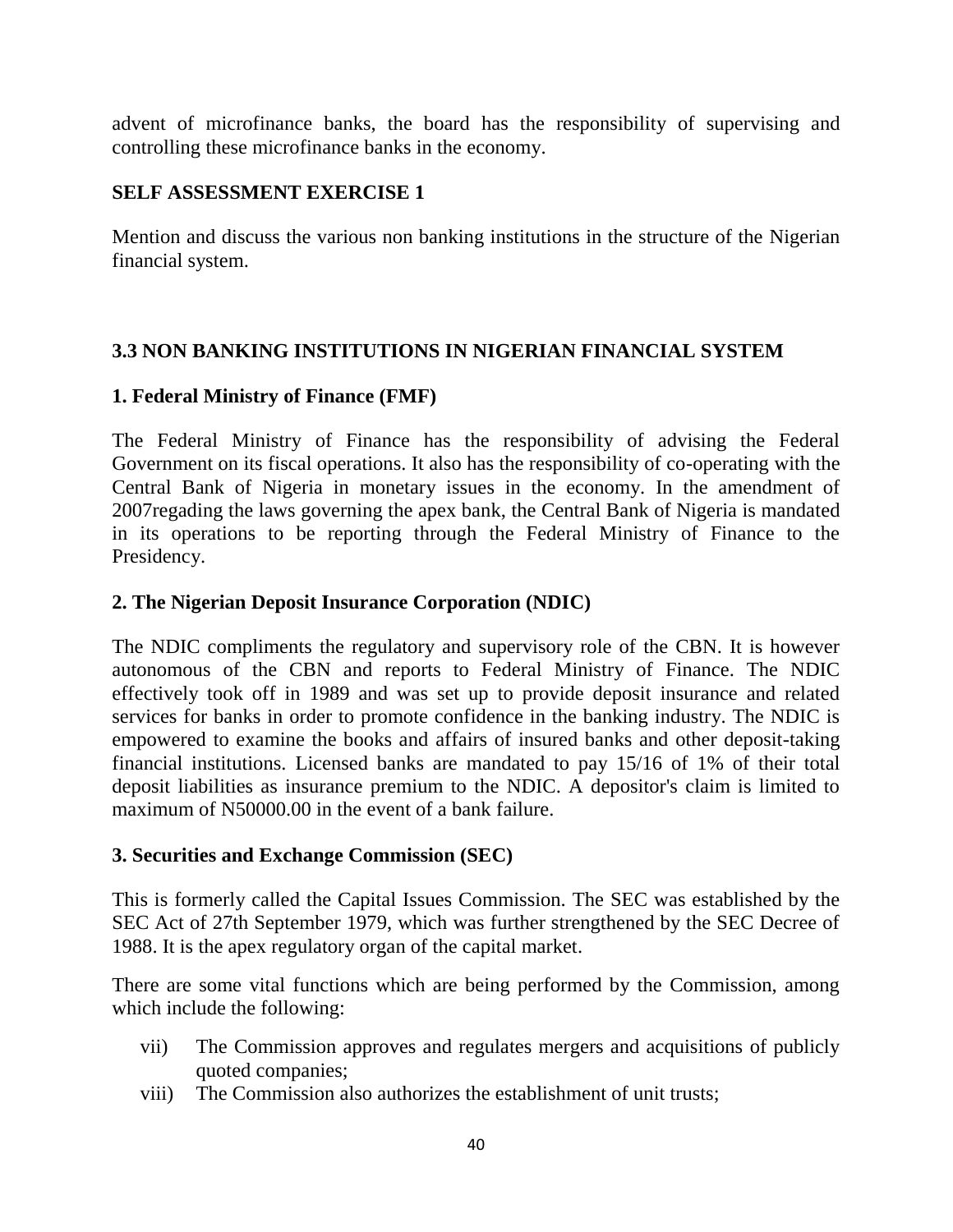- ix) The Commission also handles;
- x) It has the responsibility of maintaining surveillance over the capital market towards enhancing its efficiency.
- xi) The Commission issues guidelines for the establishment of Stock Exchanges in different locations of the country due furtherance of the deregulation of the capital market.
- xii) The Commission releases guidelines on foreign investment in the insurance industry.

## **4.National Insurance Commission (NAICOM)**

The specific functions of the National Insurance Commission (NAICOM) include:

- 7. Establishment of standards for the conduct of insurance business;
- 8. Protection of insurance policy holders against unfair practices by insurance companies;
- 9. Establishment of a bureau to which complaints may be submitted against insurance companies and their intermediaries by members of the public;
- 10.It ensures adequate capitalization and reserve for the operations of insurance companies in the country;
- 11.It also ensures good management and high technical expertise in the operations of insurance companies; and
- 12.The Commission ensures judicious fund placement by insurance companies towards meeting claims by their clients.

## **5. Debt Management Office (DMO)**

The Federal Government of Nigeria took a major step in addressing the debt problems recently by establishing an autonomous Debt Management Office (DMO). The creation of the DMO consolidates debt management functions in a single agency, thereby ensuring proper coordination.

The DMO centralizes and coordinates the country's debt recording and management activities, including debt service forecasts; debt service payments; and advising on debt negotiations as well as new borrowings. The Office also keeps tab on debts being taken by government at various levels (federal, state and local government) from the capital market. These debts are in form of Federal Government Development Loan Stock, State Government Bonds and Local Government Bonds. a

## **6. Financial Services Coordinating Committee (FSCC)**

This is a committee established to co-ordinate the activities of all regulatory institutions in the financial system. The Committee is chaired by the Federal Minister of Finance.The Committee has been established in 1998 charged with the primary responsibility to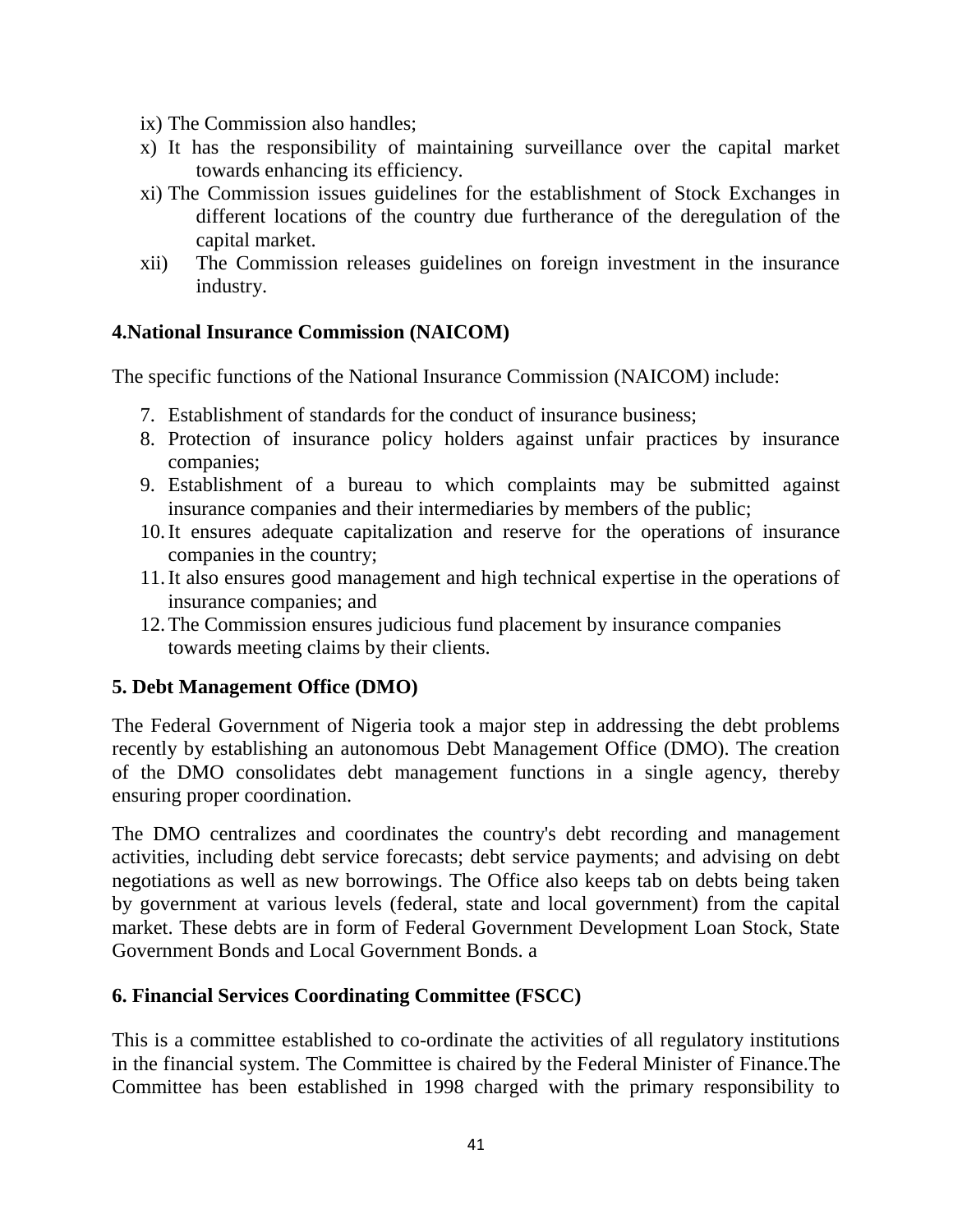promote safe, sound and efficient financial sector in the country. The membership of the Committee is drawn from the key regulatory and supervisory institutions in the financial system in the country. Therefore, the membership comes mainly from Central bank of Nigeria (CBN), Security and Exchange Commission (SEC), National Insurance Commission (NAICOM), Corporate Affairs Commission (CAC) and the Federal Ministry of Finance. This committee is chaired by the Minister of Finance who co-ordinates the activities of all regulatory institutions in the financial system in the country.

#### **SELF ASSESSMENT EXERCISE 2**

Discuss the various non banking institutions in the structure of the Nigerian financial system.

# **3.4 REFORMS IN THE NIGERIAN FINANCIAL SYSTEM**

There are various reforms that have bedeviled the Nigerian financial system over the years. Such spate of reforms is meant to enhance its performance in the economy. These reforms are identified and discussed below.

#### **3.3.1 The 1986 Reforms**

The reform of the foreign exchange market, which until then was also controlled, began in 1986. Indeed, the financial sector reform was a component of the comprehensive economic reforms programmed, Structural Adjustment Program (SAP), which was adopted in 1986.

The introduction of the program was on the heels of the rejection of IMF loan package with its conditionalities, a decision that reflected the consensus of a nationwide debate. The main financial sector reform policies applied were deregulation of interest rates, exchange rate and access into banking business. Other reform measures included establishment of Nigeria Deposit Insurance Corporation (NDIC), strengthening the regulatory and supervisory institutions, upward review of capital market deregulation and introduction of indirect monetary policy instruments. Some distressed banks were liquidated while the Central Bank of Nigeria took over the management of others. Government share holdings in some banks were also sold to the private sector. The reform of the foreign exchange market in 1986 began with the dismantling of exchange controls and establishment of a market-based autonomous foreign exchange market. Bureau de changes' were allowed to operate from 1988 (Prosper, 2015).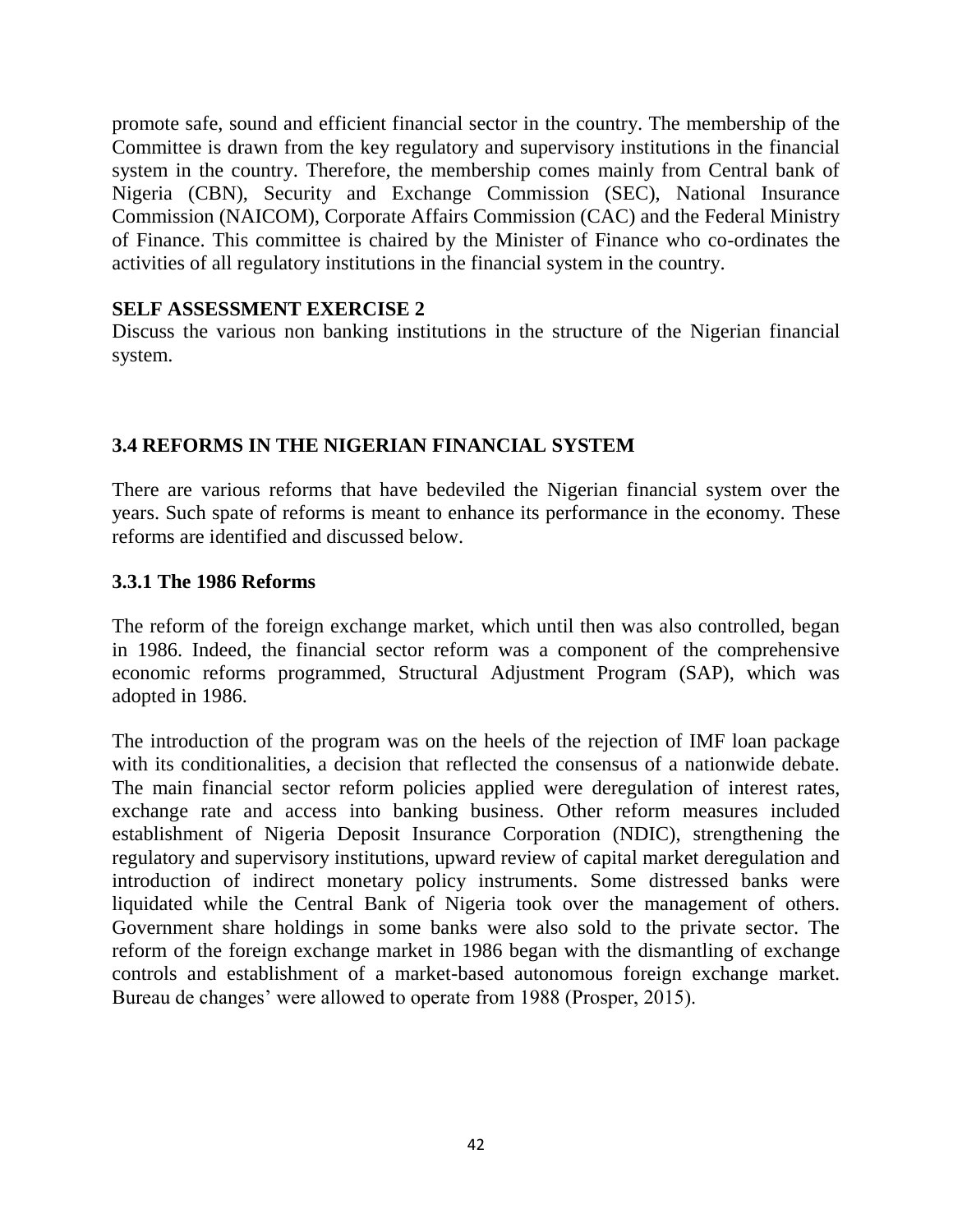#### **3.3.2 The 2004 Reforms**

Before the reforms started in 2004, the Nigerian banking sector was still weak and fragmented, often financing short-term arbitrage projects rather than productive private investments. The major problems of many Nigerian banks (Prosper, 2015) can be summarized below. Such problems include:

- i) Weak corporate governance, evidenced by high turnover in the Board and management staff, inaccurate reporting and non-compliance with regulatory requirements, falling ethics and de-marketing of other banks in the industry;
- ii) Late or non-publication of annual accounts that obviates the impact of market discipline in ensuring banking soundness;
- iii) Gross insider abuses, resulting in huge non-performing insider related credits;
- iv) Insolvency, as evidenced by negative capital adequacy ratios and shareholders' funds that had been completely eroded by operating losses;
- v) Weak capital base, even for those banks that have met the minimum capital requirement, which currently.
- vi) stands at N1.0 billion or US\$7.53 million for existing banks and N2.0 billion or US\$15.06 million for new banks, and compared with the RM2.0 billion or US\$526.4 million in Malaysia; and
- vii) Over-dependency on public sector deposits, and neglect of small and medium class savers.

CBN assessment of 2004 shows that the overall health of the Nigerian banking system could be described as generally satisfactory but the state of some banks was unsatisfactory. CBN's ratings of all the banks, classified 62 as sound/satisfactory, 14 as marginal and 11 as unsound, while 2 of the banks did not render any returns during the period. The weaknesses of some of the ailing banks were manifested by their overdrawn positions with the CBN, high incidence of non-performing loans, capital deficiencies, weak management and poor corporate governance. In the same breadth, the insurance sector went through the process with only about 71 insurance companies sailing through. The industry is now recapitalized to the tune of over N200.0 billion from the preconsolidation position of just N30 billion. These reforms were complemented by improved regulatory and oversight function by the Central Bank (Prosper, 2015).

The banks were brought in the process of migration from a prudential supervision system to a risk based approach within the framework of the Basel – II Accord. Various measures were similarly implemented to ensure a smooth liquidation of banks that failed to meet the capitalization requirements. Three important legislations (CBN/BOFI Act, NDIC Act and Microfinance Act) were submitted to the National Assembly to strengthen the Consolidation programme. The bills sought to improve the autonomy of the Central bank in its monetary policy decisions; comprehensive framework for addressing the case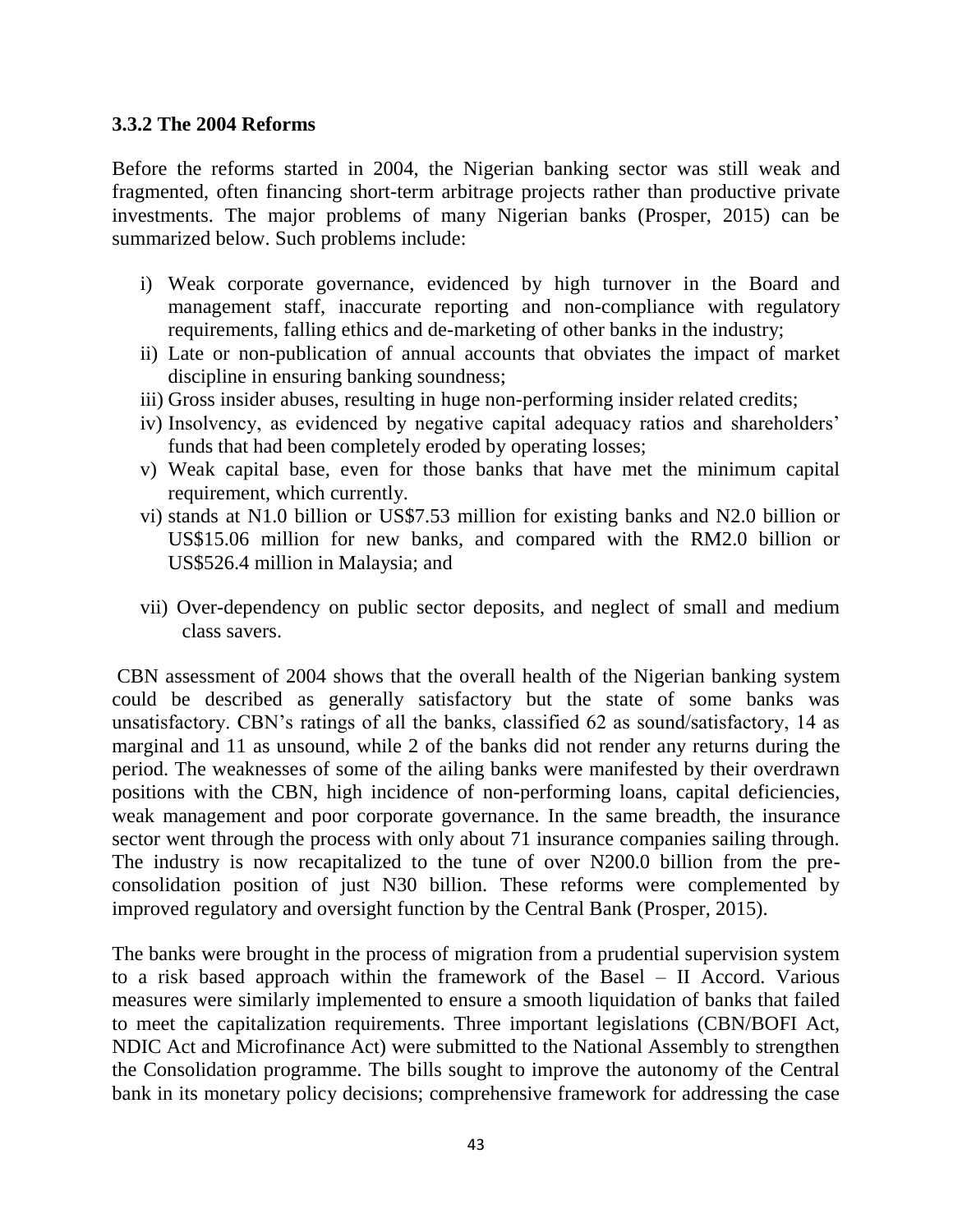of private depositors, who may be affected by the liquidation process; and to support the development of the microfinance industry in Nigeria (Prosper, 2015).

# **3.3.3 The 2009 Reforms**

According to Prosper (2015), some interdependent factors are believed to have led to the creation of an extremely fragile financial system that was tipped into crisis by the global financial crisis and recession. These factors include;

- 1. Macroeconomic instability caused by large and sudden capital inflows; major failures in corporate governance at banks;
- 2. Lack of investor and consumer protection; inadequate disclosure and transparency about the financial position of banks; critical gaps in regulatory framework and regulations; uneven supervision and enforcement;
- 3. Unstructured governance and management process at the CBN; and weaknesses in the business environment in the country.

The Central Bank of Nigeria (CBN) in response to the above problems, unveiled a tenyear reform blue print anchored on four cardinal reform programmes for the stabilization of the banking sector and the finance sector ingeneral. The main cardinal programmes for the sector's transformation (Prosper, 2015) involves

- i) Enhancing the quality of banks;
- ii) Establishing financial stability; and
- iii) Enabling healthy financial sector evolution and ensuring that financial sector contributes to the real economy.

The CBN initiated a five part programme (Prosper, 2015) to enhance the operations and quality of banks in Nigeria, which would consist of industry remedial programmes to fix the key causes of the crisis, implementation of risk based supervision, reforms to regulations and regulatory framework, enhanced provision for consumer protection and internal transformation of the CBN. It would also include the development of directional economic policy and counter-cyclical fiscal policies by the government and further development of capital markets as alternative to bank funding. Some of the potential levers for the new macro-prudential rules may include:

- a) Limiting capital market lending to a set proportion of bank's balance sheet;
- b) Prohibiting banks from using depositors' funds for proprietary trading, private equity or venture capital investment; and
- c) Adjusting capital adequacy and forward looking capital requirement driven by stress tests by the CBN.

## **SELF ASSESSMENT EXERCISE 4**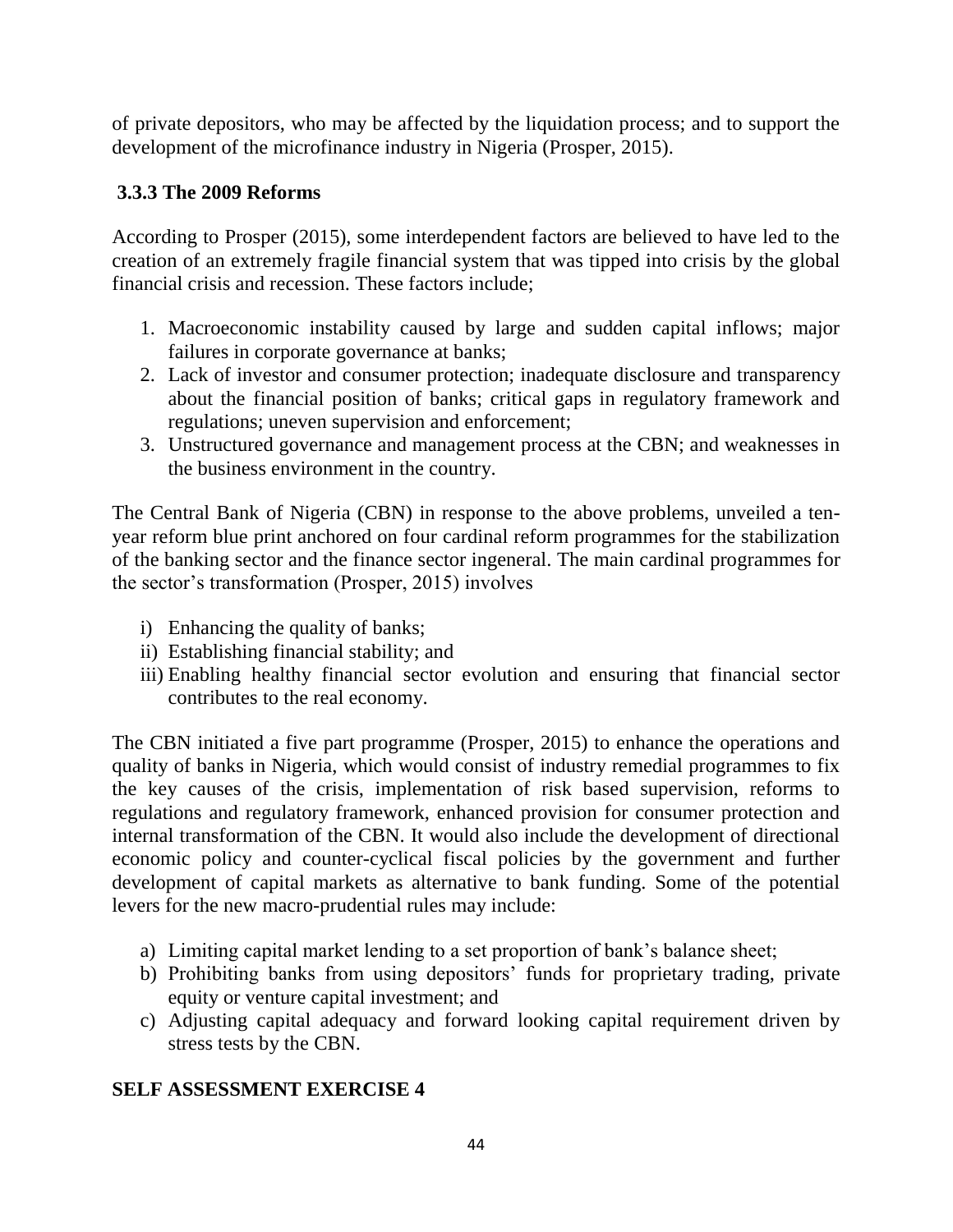List and discuss the various reforms of the Nigerian financial system over the years.

# **4.0 CONCLUSION**

This unit has been to expose to the various participants and their respective role in the Nigerian Financial System. Some of these participants are banking institutions such as the Central Bank of Nigeria and Federal Mortgage Bank, among others. Some other participants are the non banking institutions. These include the Federal Ministry of Finance, NDIC and NAICOM, among others. It is noted that through these various reforms, the Nigerian financial system has contributed immensely to thee conomic development of this country.

## **5.0 SUMMARY**

The topics covered in this study unit include: structure of the Nigerian financial system; the banking institutions in Nigerian financial system; the non banking institutions in Nigerian financial system; and reforms in the Nigerian financial system

In the next study unit, we shall discuss the various types and characteristics of financial assets.

## **6.0 TUTOR MARKED ASSIGNMEMNT**

- 1. Mention and discuss the various non banking institutions in the structure of the Nigerian financial system.
- 2. Identify and discuss the various non banking institutions in the structure of the Nigerian financial system.
- 4. List and discuss the various reforms of the Nigerian financial system over the years.

#### **7.0 REFERENCES AND FURTHER READING**

- Emefiele, G. (2012). Financial System Surveillance: The Operators Perspective, Publication of Central Bank of Nigeria (CBN) Training Centre, Lagos*.*
- Esezobor, E. A. (2012). The Peculiarities and Challenges for the Surveillance of Non-Bank Financial Institutions, Publication of Central Bank of Nigeria (CBN) Training Centre, Lagos*.*
- Kama, I. U. (2012). The Constraints and Prospects of Effective Financial Surveillance in Nigeria, Publication of Central Bank of Nigeria (CBN) Training Centre, Lagos*.*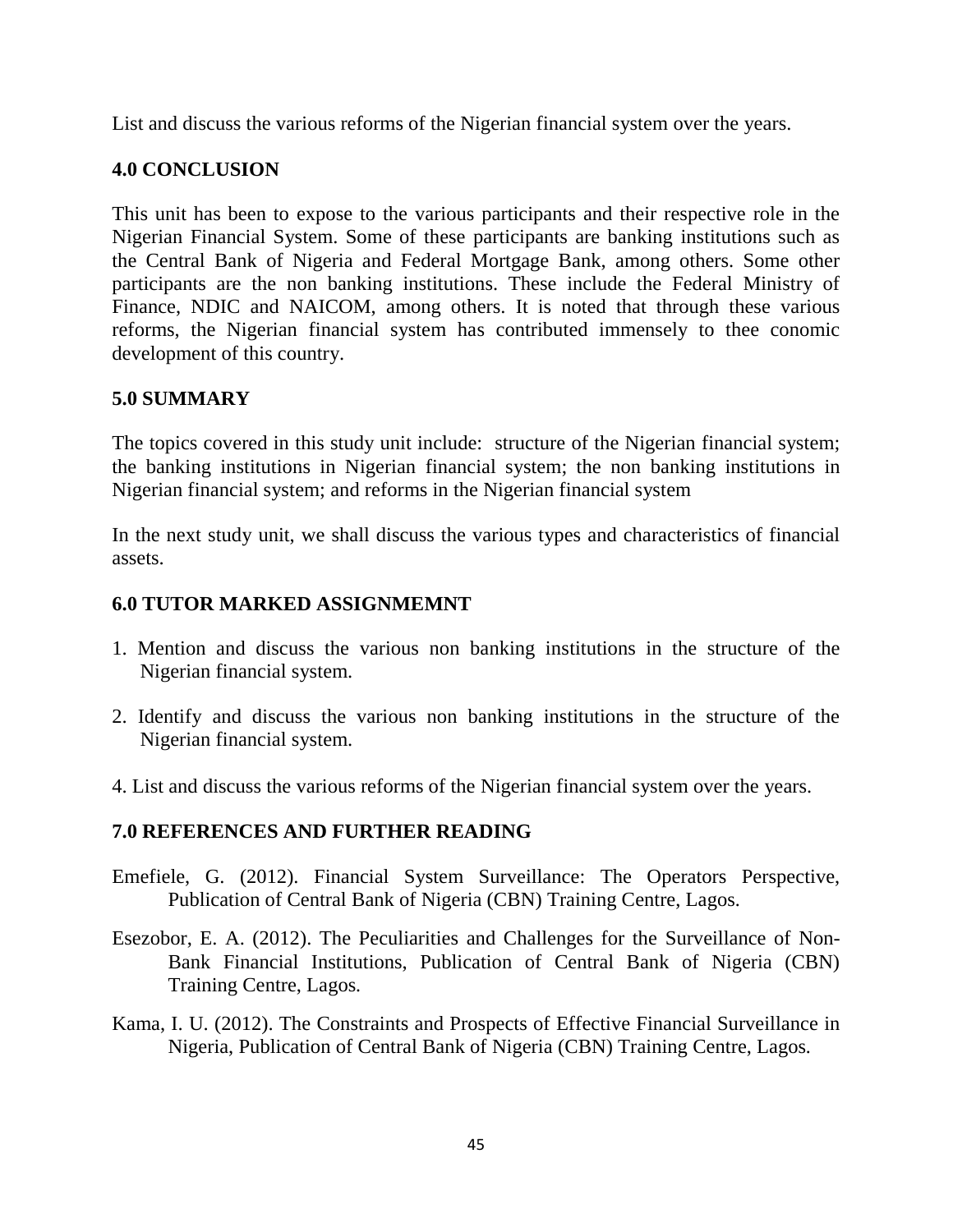- IMF (2006).Overview of the Financial System. Accessed on 20 May, 2017 from https://www.imf.org/external/pubs/ft/fsi/guide/2006/pdf/chp2.pdf
- Ogunleye, G. A. (2012). Official Safety-Nets for the Nigerian Financial System:The Role of the Nigeria Deposit Insurance System, Publication of Central Bank of Nigeria (CBN) Training Centre, Lagos*.*
- Olorunshola, J. A.(2012). Financial System Regulation in Nigeria: Theoretical Framework and Institutional Arrangements, Publication of Central Bank of Nigeria (CBN) Training Centre, Lagos*.*
- Prosper, J. (2015). The Nigerian Financial System (Composition, Structure and Reforms). Accessed on 20 May, 2017 from https://jozeeprosper.wordpress.com/2015/02/23/the-nigerian-financial-systemcomposition-structure-and-reforms/
- Uffot, L. (2012). The Nigerian Financial System and the Role of Central Bank of Nigeria*,*  Publication of Central Bank of Nigeria (CBN) Training Centre, Lagos*.*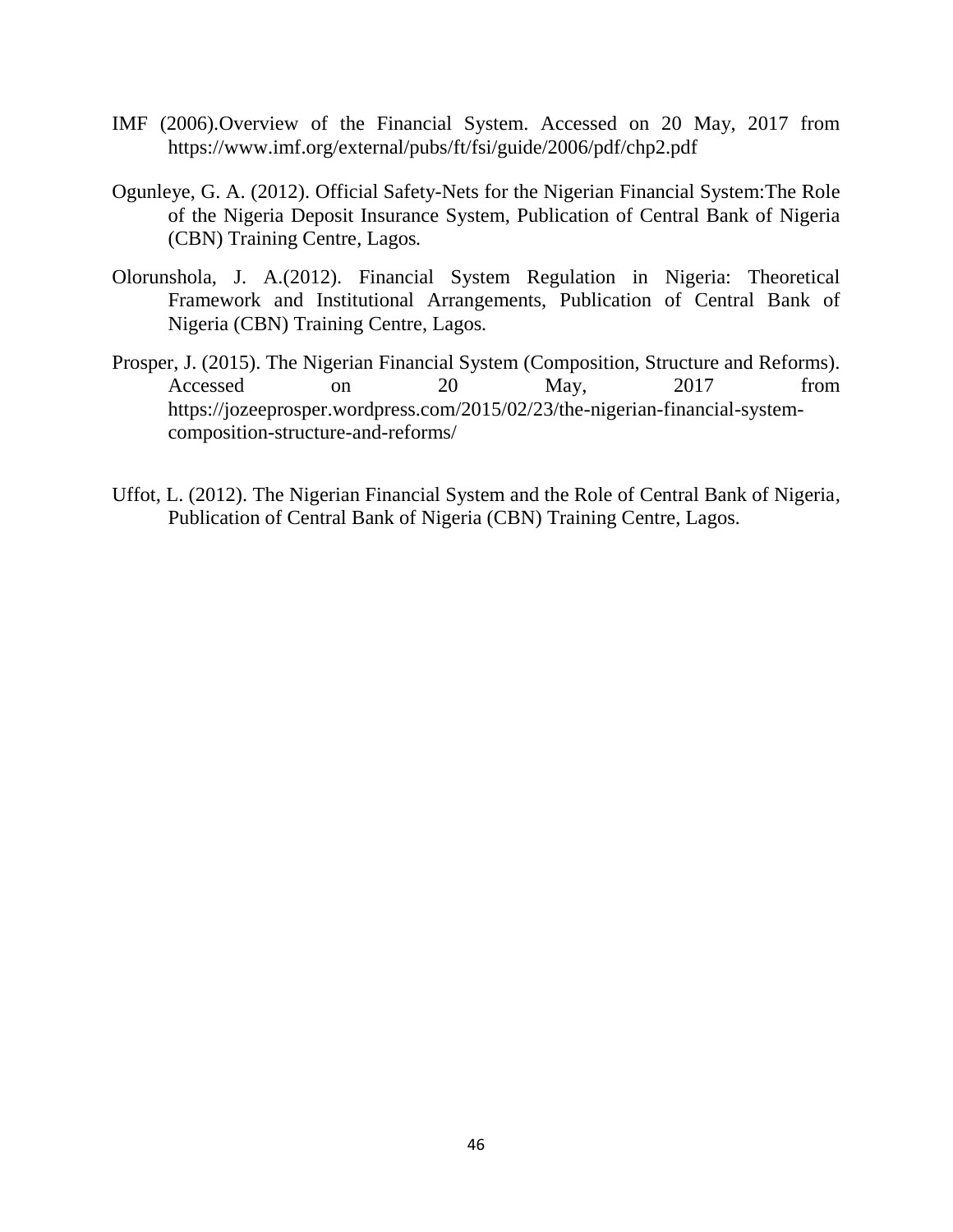## **UNIT 5: TYPES AND CHARACTERISTICS OF FINANCIAL ASSETS**

#### **CONTENTS**

1.0 Introduction 2.0 Objectives 3.0 Main Content 3.1 Definition of Financial Assets 3.2 Types of Financial Assets 3.2.1 Debt Instruments 3.2.2 Equity Instruments 3.3 Characteristics of Financial Assets 3.3.1 Moneyness 3.3.2 Divisibility & Denomination 3.3.3 Reversibility 3.3.4 Cash Flow 3.3.5 Maturity 3.3.6 Convertibility 3.3.7 Currency 3.3.8 Liquidity 3.3.9 Returns & Tax Status 3.3.10 Complexity 4.0 Conclusion 5.0 Summary 6.0 Tutor Marked Assignment 7.0 References and Further Reading

#### **1.0 INTRODUCTION**

There are peculiar instruments which can be regarded as financial assets that, just like products in ordinary markets, are tenable in the financial system. The use of such financial instruments of transactions is very critical to the existence of the financial system. This is hinged on the fact that these financial instruments are the products of operations in the financial markets and besides, the various funds raisers in the financial system make use of them to secure funds for their operational activities.

On the basis of the existence of two distinct financial markets in the financial system, the instruments of transactions are also grouped into two categories such that those of one financial market are not traded in the other. These financial instruments are therefore, traded in two separate markets such as the money market and capital market that are embedded in the financial system in all the world economies. In this study unit, the discussion is on financial assets which are financial instruments in any financial system.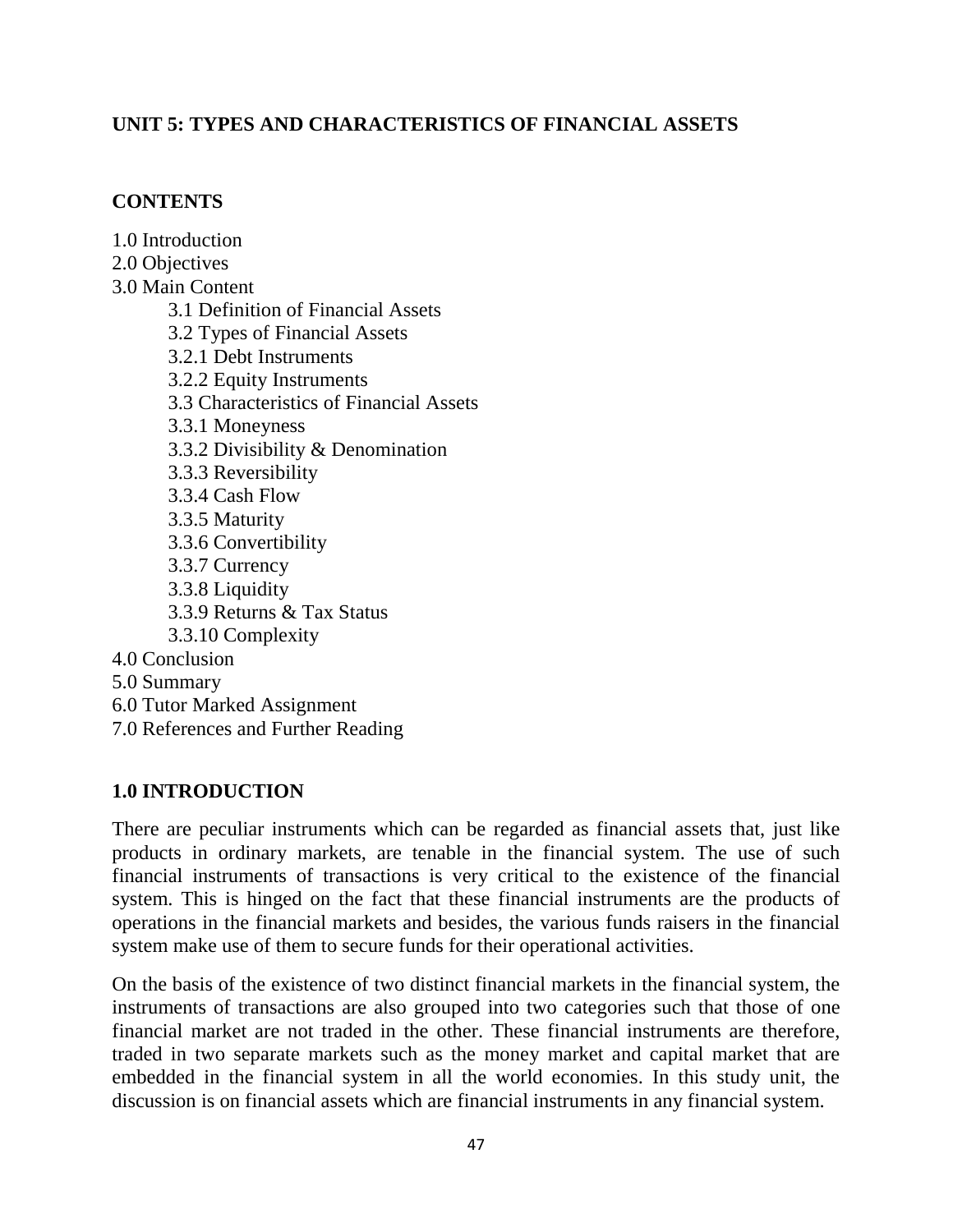#### **2.0 OBJECTIVES**

At the end of this unit, you should be able to:

- i) explain the meaning of financial assets
- ii) identify and discuss various types of financial assets
- iii) mention and explain peculiar characteristics of financial assets

#### **3.0 MAIN CONTENT**

## **3.1 DEFINITION OF FINANCIAL ASSETS**

The financial assets are the financial instruments that are traded in the financial markets such as money market and capital market. These financial assets constitute the documentary evidence through the funds raise secure money from the investors and savers who have surplus to part with for the use of corporate entities and government.The financial assets are inherently products of transactions in both the money market and the capital market. Such markets are well established in some economies while they are just being entrenched in some other economies.

The financial assets as products of transactions in the financial markets can be denominated in various currencies particularly the local currencies of various economies around the world. There are those financial instruments that are traded across international boundaries in some countries especially in highly developed capital markets in US, UK, Japan, France, and South Africa, just to mention but a few. Such financial assets are usually denominated mainly in American dollars and any other international money that is acceptable around the world.

Financial assets are normally issued in units such that the number of subscribers can be in threshold of thousands. For instance, a State Government Bond can be a total sum of N30 billion but in the denomination of N1,000 per unit of subscription. Therefore, the total amount of the amount has to be subscribed by many if not numerous investors at the end of the subscription period. This arrangement of raising funds through the financial markets is applicable to all financial instruments (e.g., Federal Government Loan Stock, shares, debentures, treasury bills, treasury certificates, etc) being used in such markets.

#### **SELF-ASSESSMENT EXERCISE 1**

Explain the term Financial Asset as it relates to the financial markets.

## **3.2 TYPES OF FINANCIAL ASSETS**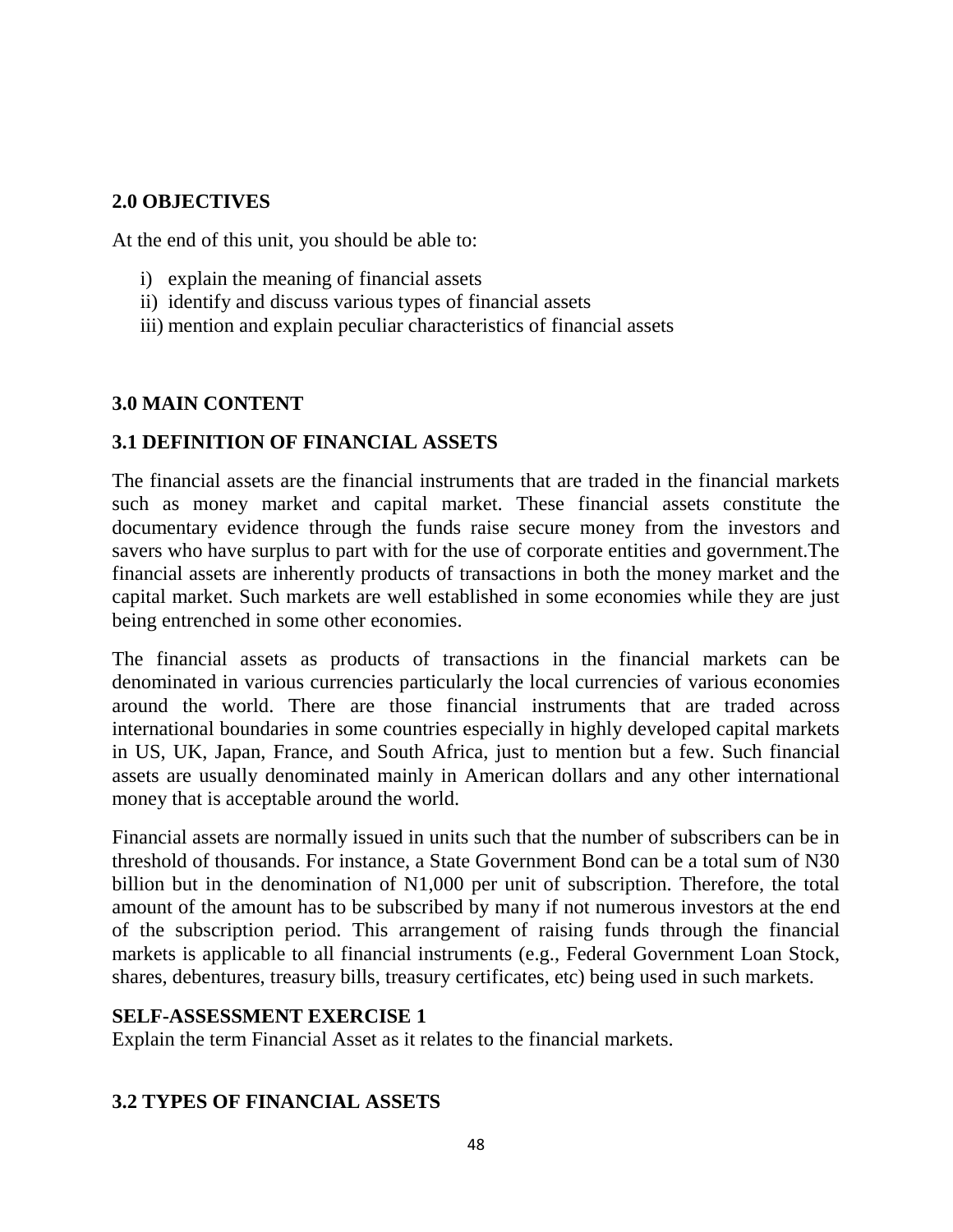The financial assets can be grouped into two main categories such as debt instruments and equity instruments. These are explained below.

# **3.2.1 Debt Instruments**

These are the financial instruments that are normally used by corporate entities and government to raise funds on the basis of debt obligations. This implies that such financial instruments are repayable by the organizations issuing them for raising funds from the financial markets from their operations.

The holders, therefore, are entitled to the funds at maturity dates in addition to the regular income accruing to them on them on the basis of interest payments by the corporate entities and government. Some of such instruments can be redeemed before their maturity dates as agreed to by the parties involved in the transactions. Such financial assets or instruments are also negotiable, being capable of being traded for cash before their maturity date.

The various debt instruments being used for financial transactions in money market include the following:

- i) Treasury Bills;
- ii) Treasury Certificates;
- iii) Trade Bills;
- iv) Commercial Papers; and
- v) Certificate of Deposits.

The above list is not exhaustive since there are new ones which are being developed and there are various ones that are peculiar to some specific economies that may not be available in some other economies.

The various debt instruments being used for financial transactions in capital market include the following:

- i) Development Loan Stocks;
- ii) Debenture Stocks;
- iii) Bonds;
- iv) Mortgage Loan Stocks;
- v) Leases;
- vi) Preference Shares; and
- vii) Hire Purchase Contracts.

The above list is not exhaustive since there are variations in various world economies while there are new ones that are being developed. There are various ones that are peculiar to some specific economies that may not be available in some other economies.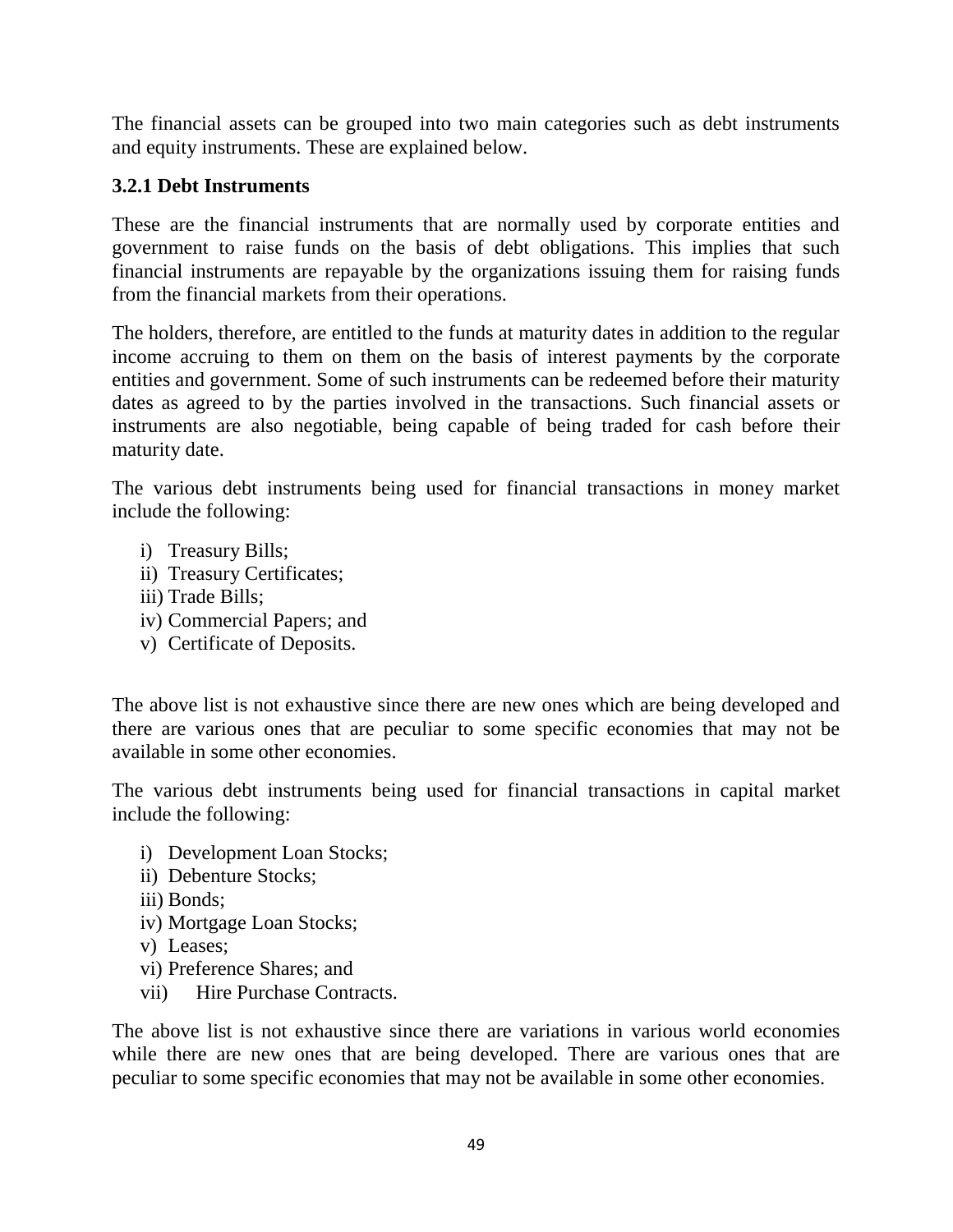## **SELF-ASSESSMENT EXERCISE 2**

Differentiate between debt instruments of the money market and debt instruments of the capital market.

# **3.2.2 Equity Instruments**

There are some financial instruments that are being used in the financial markets to raise equity funds by corporate entities. Such financial instruments are essentially Ordinary or Common Shares being used to raise funds to enhance the capital base of corporate organizations.

# **3.3 CHARACTERISTICS OF FINANCIAL ASSETS**

There are peculiar characteristics that are inherent in financial assets that are normally used partly to determine their pricing in the financial markets. These characteristics are identified and discussed below.

# **3.3.1 Moneyness**

The moneyness of the financial assets implies that they are easily convertible to cash within a defined time and determinable value. The cost of transactions involved in securing funds from them before the maturity date can be likened to agency cost besides the cost of discounting some of them, which reduces their face value. Therefore, these financial instruments are regarded as near money because of the ease with which they can be traded for cash. Examples are Treasury bills, Treasury certificates, Trade bills, Commercial papers, and Certificate of Deposits, among others.

# **3.3.2 Divisibility & Denomination**

The financial assets are usually made out in denominations depending on the face value that the corporate organizations and institutions that are using them to raise funds from the financial markets. The divisibility of such near money refers to the minimum monetary value in which a financial asst can be liquidated or exchanged for money by the holder.

Divisibility for financial assets is imperative so as to enable both suppliers and borrowers to understand the magnitude of funds involved in each of them; the borrowers have certain amount to source and the suppliers will like to know the amount that is required of him to part with for the transaction. It is also necessary so that a limit cab set for the minimum amount of subscription for each instrument and the overall amount of subscription that may accrue to a particular investor. For instance, many bonds can denominated like N1,000 denomination while that of certificate of deposits are denominated form N500,000.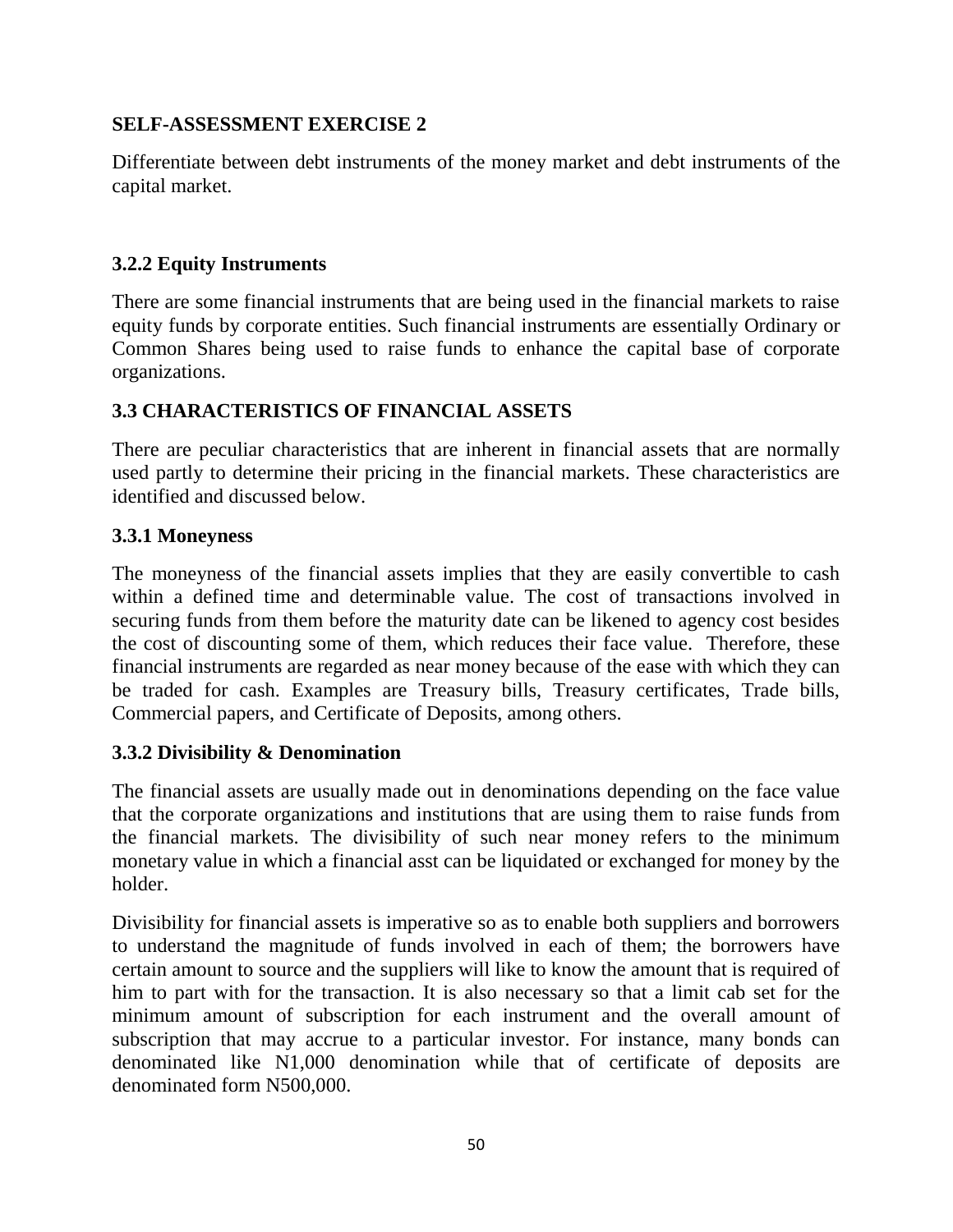# **3.3.3 Reversibility**

The financial assets are highly reversible in the sense that they are like deposits in accounts of customers with the banks. This implies that the cost of investing in the financial assets and getting them back into cash is negligible. Hence reversibility of financial assets is often regarded as turnaround cost or roundtrip cost.

The most relevant part of the roundtrip cost as associated with financial assets constitutes what is known as the 'bid-ask spread' in which commissions cost of delivery an asset is entrenched. In the well-organized financial market there are market makers who take responsibility of assuming risk in associated with the financial assets while making the market or carrying inventory of financial assets.

Therefore, the spread being charged by the market makers varies in line with financial assets that are traded. Some financial assets carry less risk than others; for instance, marketable securities that can easily be converted into liquid cash with little or no hassles because they are more liquid than other financial assets. The risk involved in marketable securities or mortgage loan stock cannot be comparable with risk inherent in bond issue of a fledgling company.

The risk involved in market making is related to market forces that are twofold such as: Variability of the price; and Thickness of the market.

#### **a) Variability of Price of financial asset**

This is determined by some measure of dispersion in the price. It implies that the greater the variability in price, the greater the probability that the market maker may loose in the bargain. For instance, a speculative stock such as shares will be fraught with much larger short-run variations. On the other hand, Treasury bills, which government securities (or gilt-edged securities) exhibit stable price with less short-run variation.

## **b) Thickness of the Market for financial asset**

The thickness of the market implies the frequency of transactions on a given financial asset. A thin market reflects a financial asset that has few trades on a regular or continuous basis, hence the greater the order flows on it the shorter the time that the asset will be held in the inventory of market makers. Therefore, such financial asset will exhibit smaller probability of an unfavourable price movement while it is in the inventory of market makers.

A thick market is associated with market where frequent transaction on financial assets is being exhibited and this varies from market to market. Hence a particular market for a financial asset such as shares may be thick while in another such financial asset may be thin. For instance, the shares of blue-chip firms will exhibit thickness in transactions while the shares of small companies may exhibit thinness in transactions in a given market situation.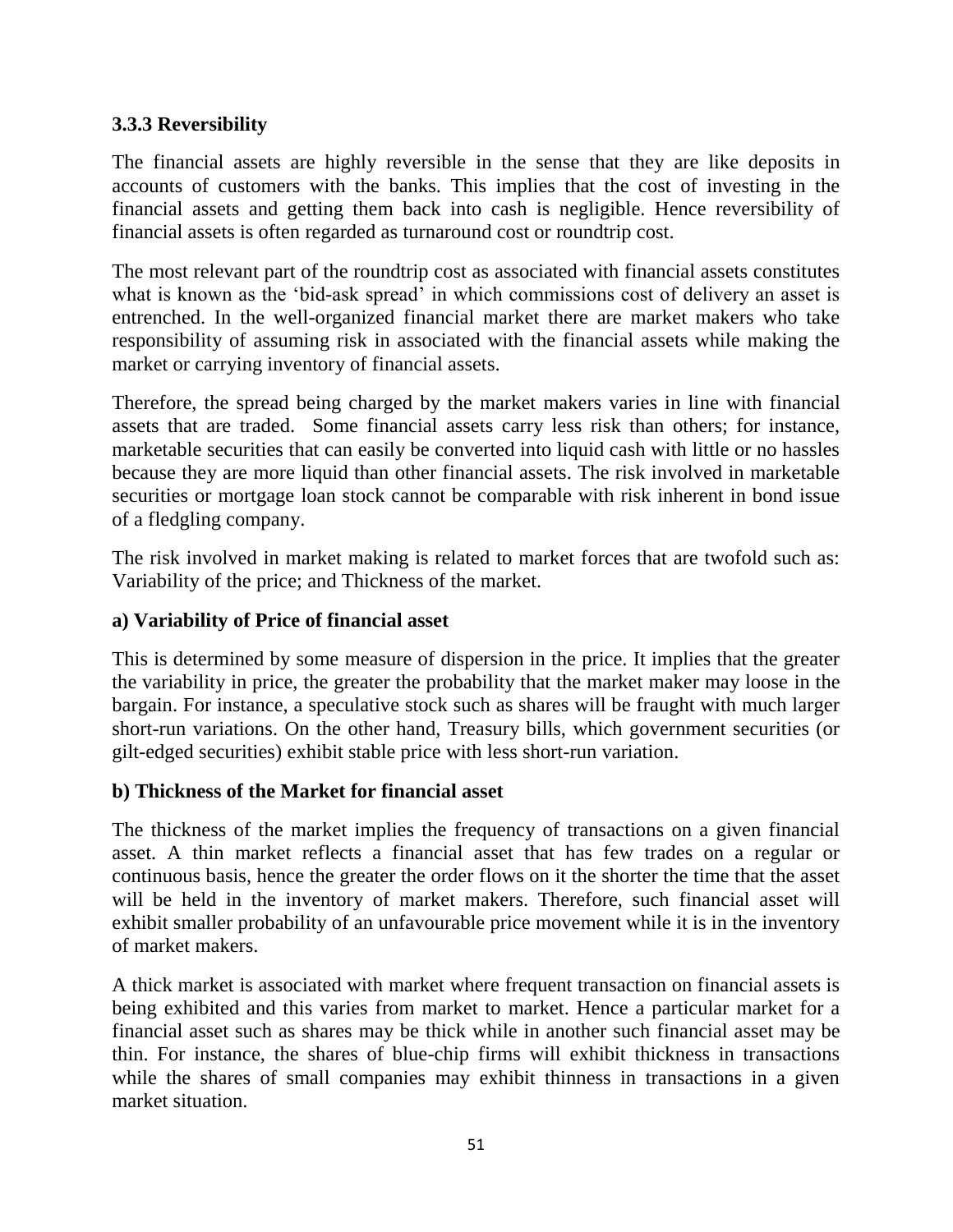## **SELF-ASSESSMENT EXERCISE 3**

Differentiate between Variability of Price and Thickness of the Market for financial assets.

# **3.3.4 Cash Flow**

This refers to the return that an investor will derive from holding a financial asset, which invariably depends on all the cash distributions that the asset will pay holders. This is expressed in terms of the dividend on shares or coupon yield payments that are associated with bonds. The return on investment in a financial asset is also affected by the repayment of the principal amount for a debt instrument and any expected price variation of the stock.

In calculation of expected returns on a financial asset, factors that should be considered include non-cash payments in form of stock dividend yield and options to purchase additional stock or the distribution of other securities that must be factored in the consideration. The issue of inflation implies that there is difference between normal effective return and real effective return on financial assets. Therefore, the net real return on financial assets is the amount of cash returns that are accruable after adjusting the nominal returns against inflation.

# **3.3.5 Maturity Period**

In financial parlance, the maturity period refers to the length of time within which the corporate entity or institution that employs a financial instrument to raise funds will use the funds before its payment back to the holders of such instrument. For instance, a bond can be held by a corporate entity for a period of thirty (30) years while that of government can extend to a period of ninety-nine (99) years before their repayment to the holders.

There are some financial instruments being traded in the financial markets that may not reach the stated maturity dates before they are terminated by the corporate entities. There are reasons that may be responsible for such situation which include the following:

- **i) Bankruptcy:** a situation in which the company is being unable to meet its external financial obligations and therefore, declared bankrupt;
- **ii) Reorganization**:- a situation in which the company is restructuring its ownership structure and operations; and

**iii)Call Provision**:- the financial instrument being associated with call provision.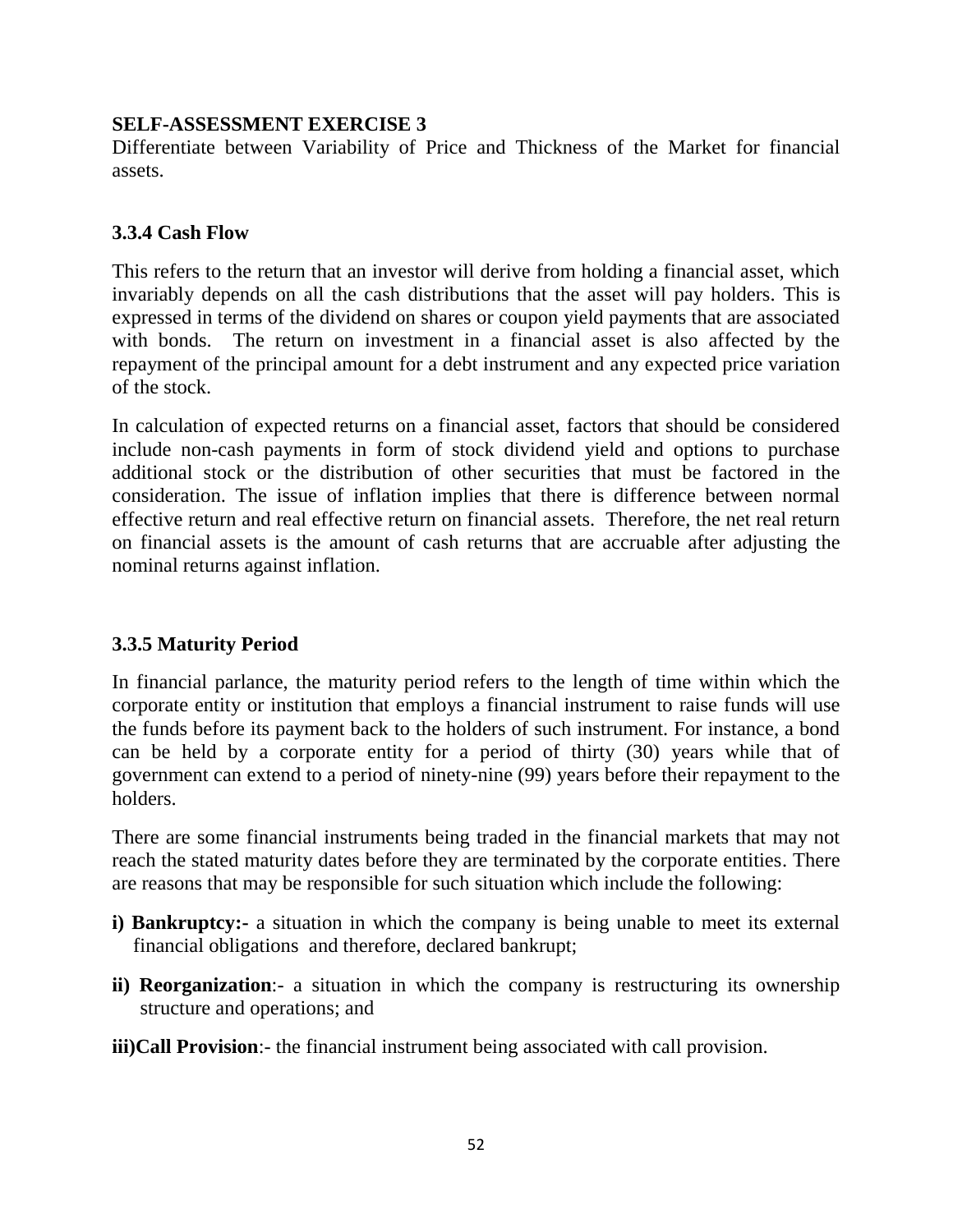The case of call provision implies that the company as the debtor or user of the funds takes responsibility of setting aside sinking funds with which to redeem the instruments eventually. The sinking fund is normally made as one of the contractual obligations that are established in the agreement or indenture regulating the usage of the funds from the financial instrument.

# **SELF-ASSESSMENT EXERCISE 3**

What are the reasons that may be responsible for terminating financial assets by corporate entities before their stated maturity dates.

# **3.3.6 Convertibility**

This characteristic implies that a financial asset or instrument can be converted into another class of asset which will still be held by the corporate entity has original used to raise funds for its operations. The conversion can take a form of bond being converted to bond, preference shares being converted to equity shares, and a company bond being converted into equity shares of the company.

The opportunity for convertibility of financial instruments into another financial assets has to be entrenched in the covenant which has been written to guide the contractual agreement on the instrument or to regulate the behaviour of the company using the funds from the instruments. Nevertheless, such a provision can be negotiated in the course of the usage of the funds by a company especially when the holders discover that the company is manipulating its operational and financial records to shortchange them.

# **3.3.7 Currency**

Financial assets are normally denominated in currencies of the various countries around the world. This implies financial assets of the Nigerian financial system are denominated in Naira such as Federal Government Loan Stock, Treasury Bills, Treasury Certificate, Shares and Corporate and State Government Bonds. Those financial assets in Japan are denominated in Yen, those in the United States of America are in Dollars, those in United Kingdom are in Pounds Sterling while those in China are in Yuan, etc.

You have also learned from the initial section of this study unit that financial assets as products of transactions in the financial markets can be denominated in various currencies particularly the local currencies of various economies around the world. Nevertheless, there are those financial instruments that are traded across international boundaries in some countries especially in highly developed capital markets in US, UK, Japan, France, and South Africa, just to mention but a few. Such financial assets are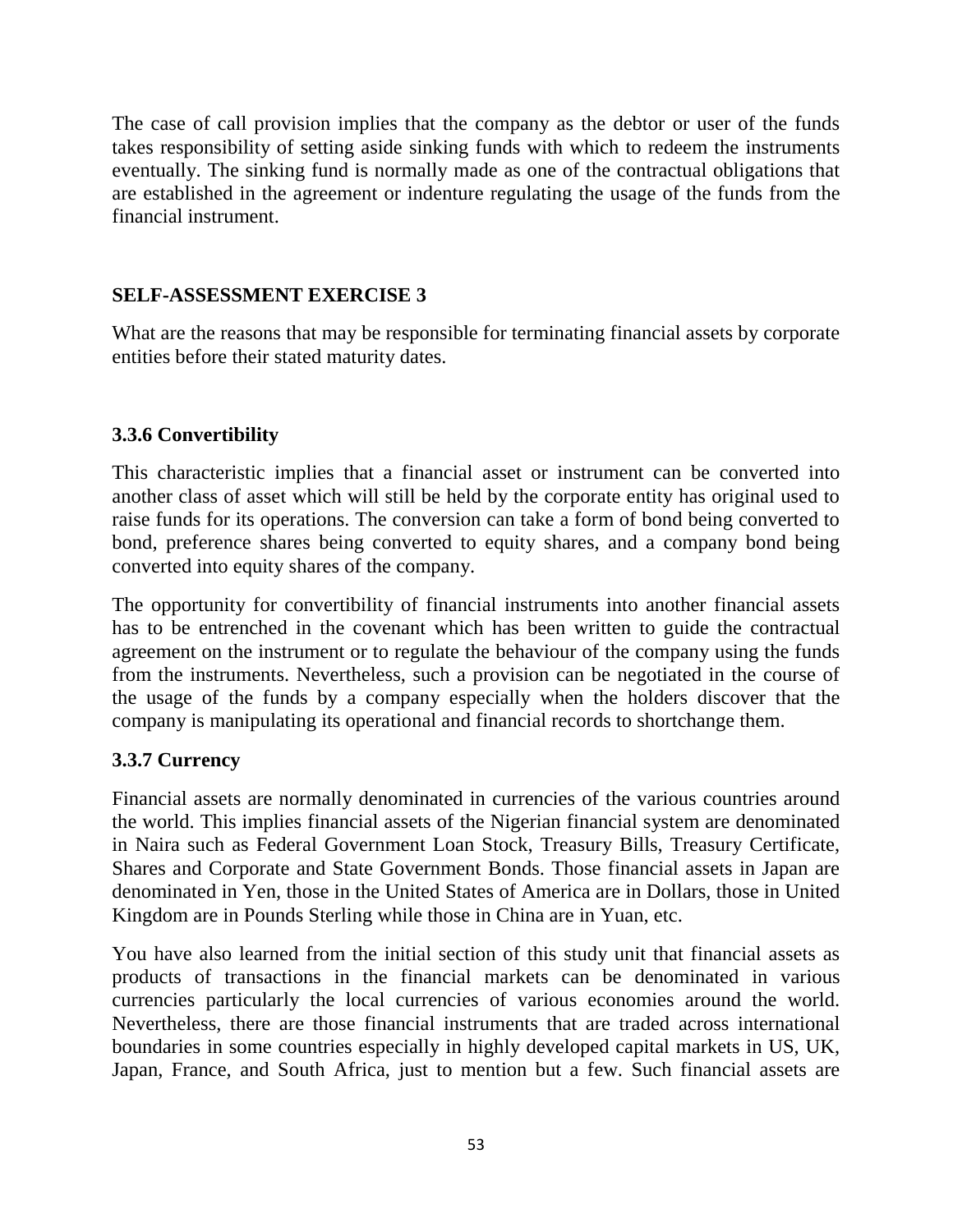usually denominated mainly in American dollars and any other international money that is acceptable around the world.

Furthermore, it is important for investors to know the currency in which certain financial assets are denominated when buy them. For instance, the recent ECO Bank shares were denominated in US dollars when they were offered to the public for subscription. These shares were floated across international boundaries many countries in Africa. Therefore, the use of an international currency such as the US dollars made it easier for the bank to handle the transactions in the stock seamlessly. Nevertheless, subscribers were made to pay the equivalent of their total amount of subscription in their local currencies. The dividends for these shares are also being paid in US dollars.

Dual currency securities may be issued in some instances. For instance, the EURO Bonds are issued in dual currencies for ease of transactions by multiple subscriptions by various investors around the world. Therefore, it is the policy on EURO Bonds to pay interest in one currency while the principal repayment is effected in another currency.

# **3.3.8 Liquidity**

You have learned from above that one of the main characteristics of financial assets is the moneyness of such instruments which implies that they are easily convertible to cash within a defined period and determinable value. The cost of transactions involved in securing funds from them before the maturity date can be likened to agency cost besides the cost of discounting some of them, which reduces their face value.

Hence, these financial instruments are regarded as near money because they are highly liquid in terms of the ease with which they can be traded for cash. Good examples of highly liquid financial instruments include Treasury bills, Treasury certificates, Certificate of Deposits, Bills of Exchange, and shares of blue chip companies, e.g., Shares of Cadbury, First Bank, Guaranty Trust Bank, etc.

However, there are some financial instruments that cannot be easily converted to cash whenever the holders need money. Therefore, they are illiquid because the holders may have to retain them till they are matured; alternatively they can only trade them for very insignificant value in capital markets where there are jobbers that may be willing to carry them in their stock of securities. Presently there are no jobbers operating in the Nigerian Stock Exchange, and hence the stock brokers in the Exchange are usually not willing to trade in financial instruments of weak corporate entities.

## **3.3.9 Predictable Returns**

The return on financial assets must be predictable for the purpose of their being patronized by investors. For instance, the investors should be able to know the percentage of interest that are attached to certain debt instruments before they will be prepared to stake their funds on them. This is because performance of a company cannot be taken for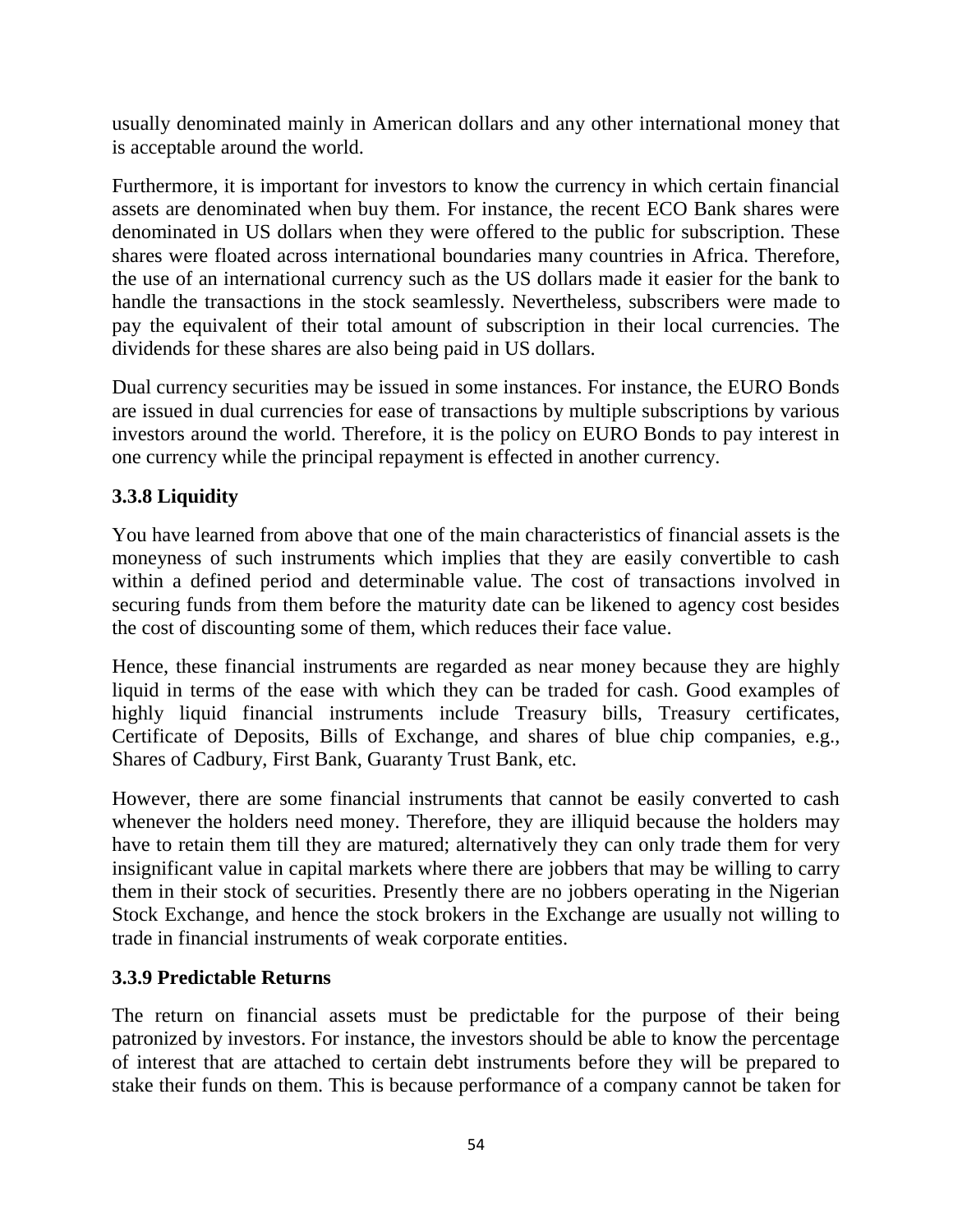granted due to the mere fact that top management and the boards of directors are known to be manipulating the accounting records of their companies these days.

This is more reason why investors are always very skeptical in patronizing financial instruments of some corporate entities due to their antecedents in manipulating their accounting records. The cases of Cadbury in Nigeria and Enron in the US are classical testimonies to the unwholesome accounting practices in the operations of companies around the world.

However, the returns on bonds, development loan stocks, and preference shares are determinable so that the investors are aware about the expected returns on their investment. There other government securities such as Treasury bills and Treasury certificates which are traded in money market that command fixed returns. The apex bank has the responsibility in their issuance and also their repayment as well as the payment of their returns to the subscribers. Therefore, State government bonds, Federal Government development loan stocks, Treasury bills and Treasury certificates are regarded as giltedged securities because their returns as well as principal amount of investment in these securities must be paid as at when due for settlement.

The issue of unpredictability of future returns on some securities such as equity shares results from volatility in earnings by the companies in their operations. However, the unpredictability to future returns can be measured on how it relates to the level of volatility of a given financial asset. The returns on equity shares like dividends are the residual payments from the earnings of corporations. Nevertheless, the attraction in these shares is the possibility of capital appreciation in their value but subject to the performance of their corporations and capital market operational forces.

## **3.3.10 Tax Status of Returns**

The returns on various financial assets are subject to tax status because they are taxable earnings. The tax authorities are interested in collection of taxes on earnings from financial assets as securities which are regarded as incomes for investors. However, the tax status on financial assets varies from one economy to another.

The rate of such taxes on financial assets is also subject to variation from time to time depending on the interest of the government which must be adhered to by the tax authorities. The tax status on financial assets also differs from one type of security to another depending on the nature of the issuing companies or institutions such as Federal, State, or local government.

## **SELF-ASSESSMENT EXERCISE 5**

Mention and explain the various characteristics that are inherent in financial instruments.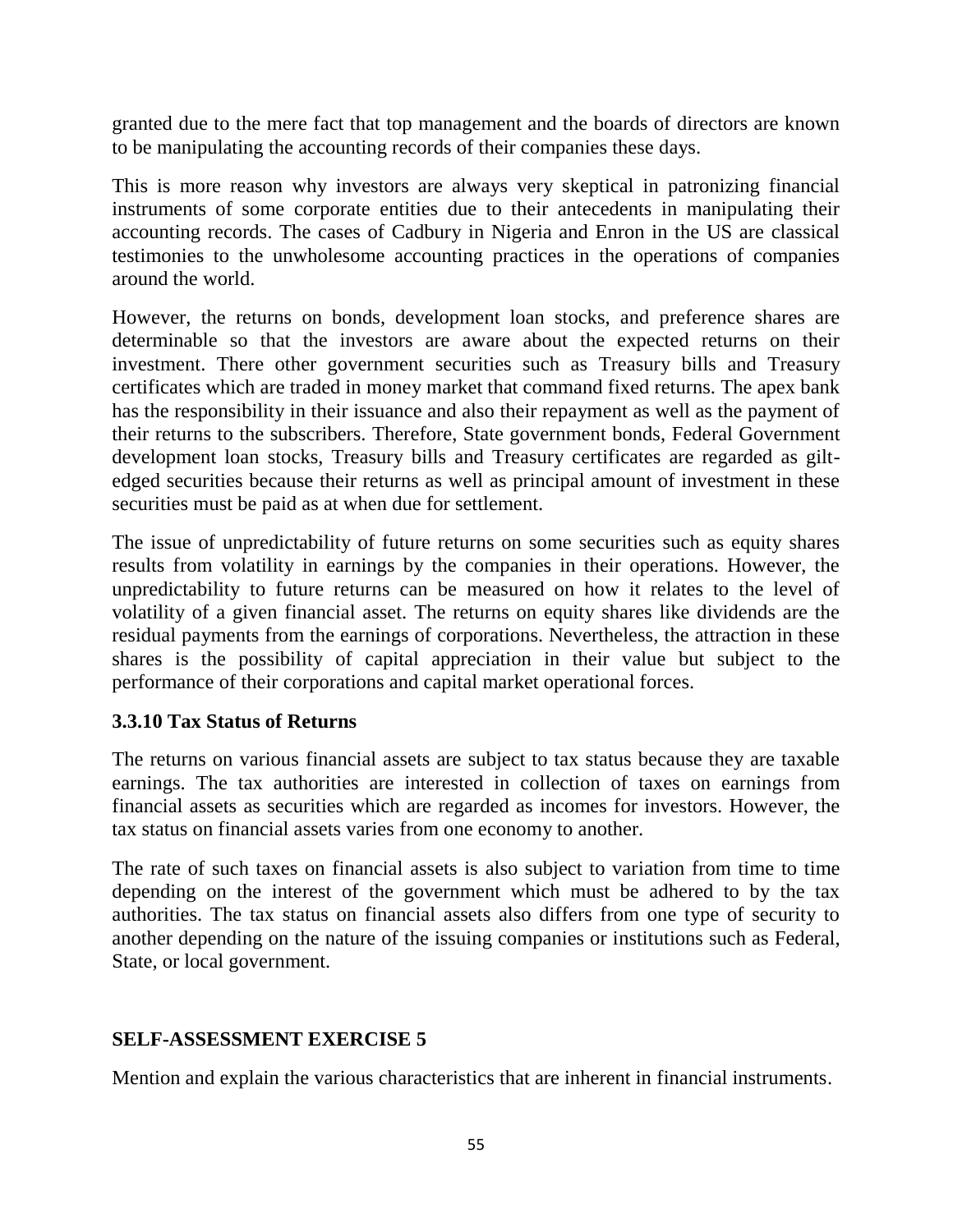#### **4.0 CONLUSION**

The discussion in this unit, as you have observed, is indicative of the fact that there exists some financial instruments regarded as financial assets that are involved in transactions in the financial markets, which comprise money market and capital market.

Accordingly, the financial assets are in two categories for the two financial markets. Therefore, from the discussion, we have identified Treasury Bills, Treasury Certificates, Trade Bills, Commercial Papers, and Certificate of Deposits as financial instruments for the money market. Those of the capital market from the discussion include Development Loan Stocks, Debenture Stocks, Bonds, Mortgage Loan Stocks, Leases, Preference Shares, and Hire Purchase Contracts. The peculiar characteristics of these financial assets, as we have enumerated and discussed in this study unit, include moneyness, divisibility & denomination, reversibility, cash flow, maturity, convertibility, currency, liquidity, predictable returns, and tax status of the returns.

#### **5.0 SUMMARY**

The topics that we have discussed in this study unit include the exposition on the term financial assets, identifying the types of financial assets (such as debt instruments and equity instruments) traded in money and capital markets and lastly mentioning and explaining the various characteristics of financial assets.

In the next study, you will be taken through discussion on the financial market  $\&$ instruments.

#### **6.0 TUTOR MARKED ASSIGNMENT**

Mention and discuss the main characteristics of the financial assets being traded in financial markets.

#### **7.0 REFERENCES AND FURTHER READING**

Bain, A. D. (1992). The Economics of the Financial System, 2<sup>nd</sup> Edition, London: Blackwell.

Brennor, M. (1983)."The Effects of Inflation and Taxes on Growth Investment and Replacement Policies," Journal of Finance, No. 38, Dec.

Brigham, E. and Grapenski, L. K. C. (1992). Intermediate Financial Management, Chicago: The Dryden Press.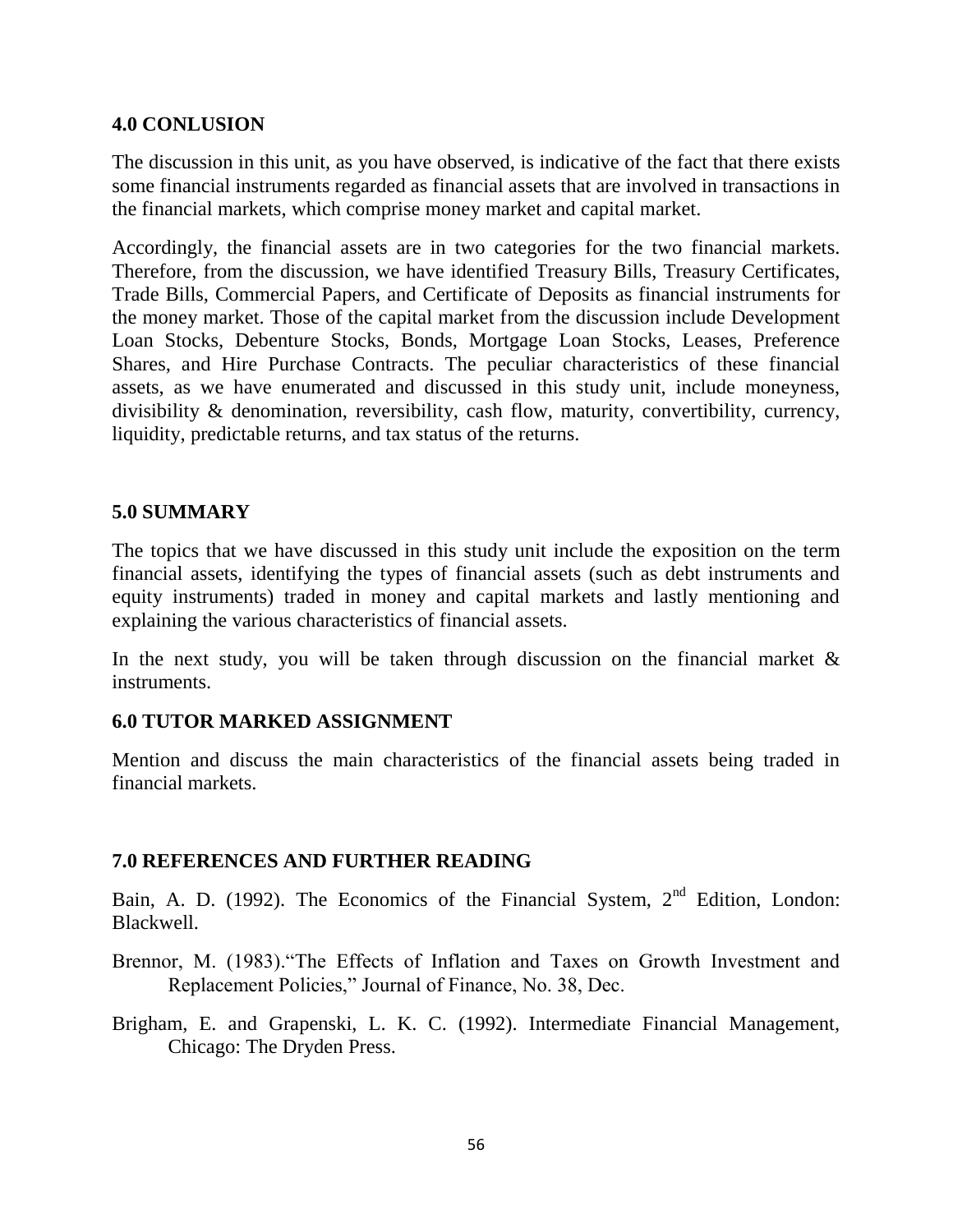- Ezra, S. (1997). An Introduction to Financial Management, California: GOOD Year Publishing Company Inc.
- Fana, E. F. (1992). Components of Investment Performance, Journal of Finance, Vol. 18, March – April.
- Francis, J. C. (1996). Investment Analysis and Management, New York: McGraw-Hill Book Company.
- Vittas, D. (1992). Impact of Regulation on Financial Internationalization in Financial Regulation (ed). EDI World Bank.

#### **FURTHER READING**

Nwite, S. C. (2005). Capital Market and Portfolio Theory, Enugu: Immaculate Publications Limited.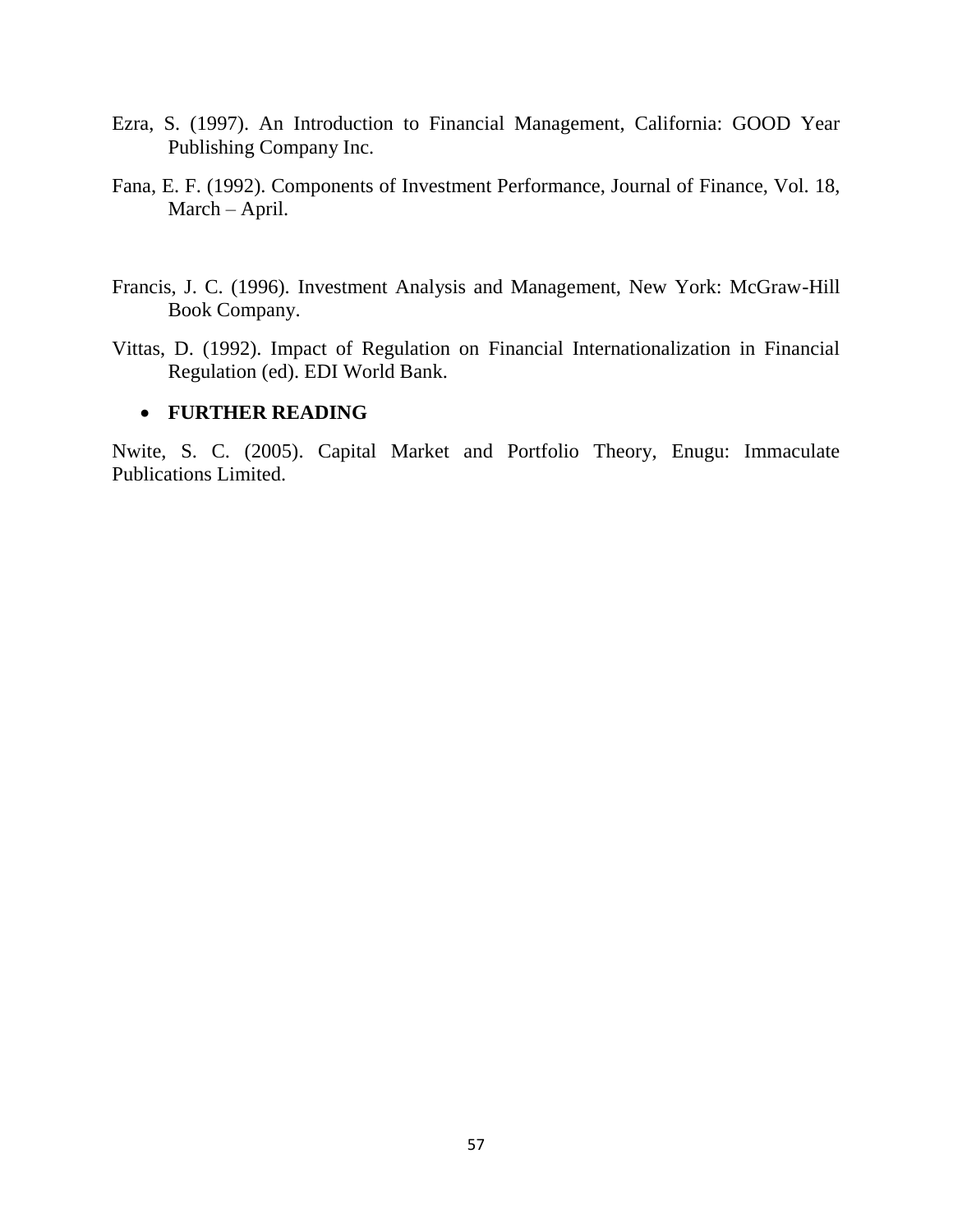# **UNIT 6: FINANCIAL MARKET & INSTRUMENTS**

#### **CONTENTS**

- 1.0 Introduction
- 2.0 Objectives
- 3.0 Main Content
- 3.1 Conceptualization of Financial Market
- 3.2 Money Market and Instruments
- 3.3 Capital Market and Instruments
- 4.0 Conclusion
- 5.0 Summary
- 6.0 Tutor Marked Assignment
- 7.0 References/Further Readings

## **1.0 INTRODUCTION**

There are financial instruments that can be issued and used to run the operations of a corporate entity. Such instruments are traded in the financial markets. This implies that financial market refers to the type of market that is being used to deal in financial instruments. Some of these instruments are used for raising short term funds before being repaid back to the investors. There are other ones that are issued and used to raise funds for a long term period. The transactions on the former group of instruments take place in the money market while the transactions on the latter group of instruments take place in the capital market. In this study unit, therefore, we shall discuss all these financial instruments.

## **2.0 OBJECTIVES**

After studying this unit, you should be able to:

- Explain financial market
- List and explain money market instruments
- Mention and discuss capital market instruments

## **3.0 MAIN CONTENT**

## **3.1 CONCEPTUALIZATION OF FINANCIAL MARKET**

The financial market exists for the purpose of mobilization and intermediation of fund. This implies that through the financial market, funds are transmitted from the surplus sector of the economy to the deficit unit of the economy. The funds as mobilized in this market might be a short term basis or a long term basis, depending on the nature of instrument involved and the method of transaction.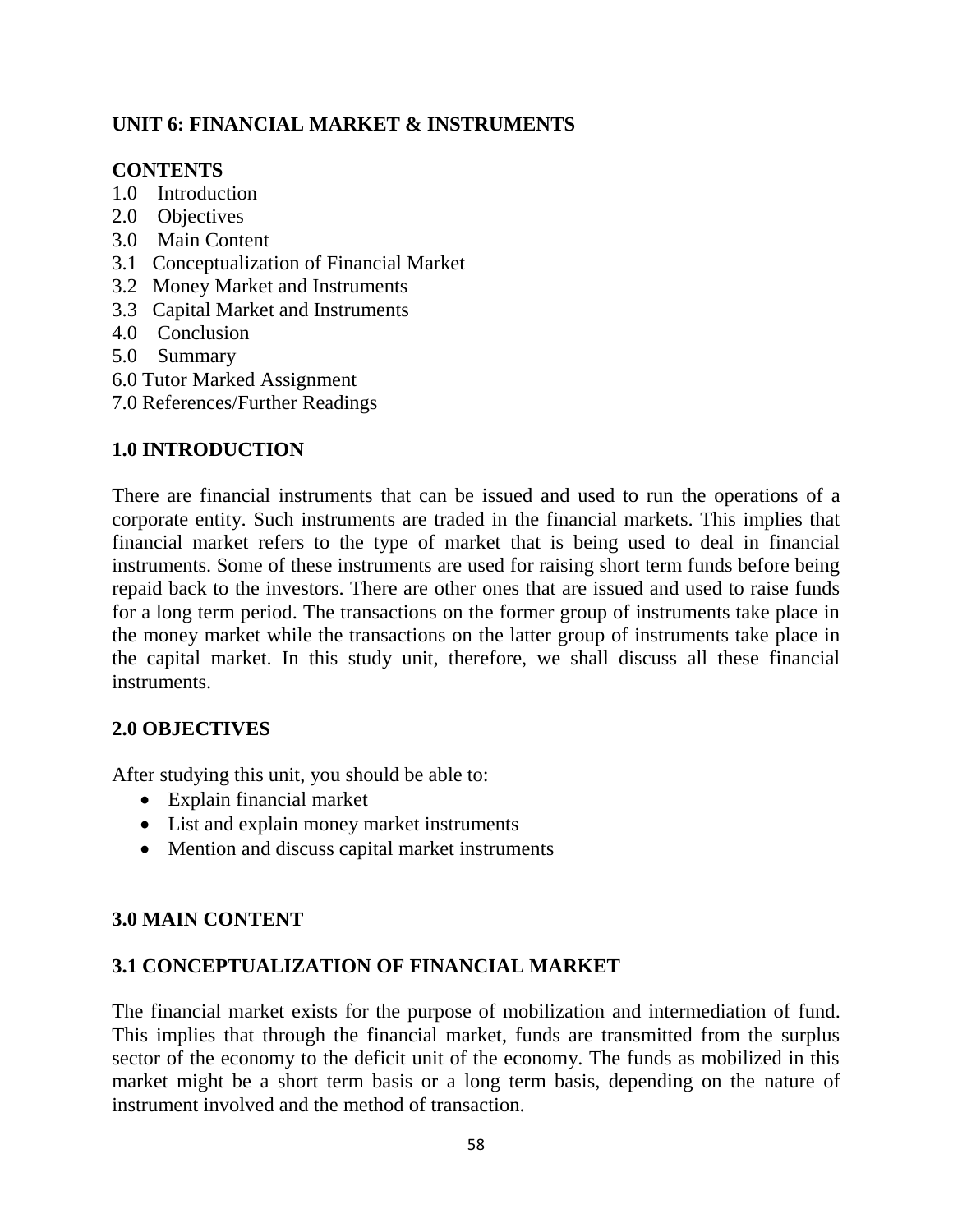The operations of the financial market involve commercial banks, merchant banks, the development banks, finance houses and individuals such as stock brokers and investors. The Financial markets are generally categorized into two namely: the money market for raising short term funds and the Capital market for raising long term funds.

The maturity of financial instruments that are traded differentiates markets determines the nature of the market segments. If the securities traded are short-term instruments, the market is called a money market. When maturities exceed one (1) year, the market is considered a capital market. Another differentiation is whether the securities are new (offered in the primary market) or already existing (traded in the secondary market). When bills are sold to the public for the first time, the sale takes place in a primary money market. Investors buy or sell existing bills through dealers and these transactions occur in secondary money markets. A counterpart in the capital market would be an initial public offering of common stock; a primary capital market transaction. The subsequent exchange of stock through stockbrokers occurs in the secondary capital market.

## **SELF ASSESSMENT EXERCISE 1**

Explain the term Financial Market.

# **3.1 MONEY MARKET AND INSTRUMENTS**

The money market is the financial market in which financial instruments are traded with maturity of up to one (1) year. Money markets enable market participants to borrow or lend liquid assets and thereby meet needs for cash or investment of cash. The money market is characterized by availability of liquid assets.These areassets that may be converted into cash quickly, without significant loss of value. Investing excess liquid assets, that is, lending, reduces the opportunity cost of holding cash or cash equivalents. Borrowing short-term funds eliminates disruption that would be caused by temporary cash flow deficits.

Trading in such instruments also involves opportunity cost in respect of holding cash. The opportunity cost refers to that rate of return that could be earned if the next best alternative to cash were held by an investor, that is, that rate of return that is forgone when an investor holds cash. The federal government uses the money market to implement certain phases of monetary policy such as adjustments to the money supply. It does this through the Central Bank which establishes government objectives with respect to the money supply, interest rates, and credit availability.

The most widely traded money market instruments include Treasury bills, Repurchase agreements, Negotiable certificates of deposit, Commercial paper, and Bankers acceptances. Among all these instruments, the last three are traded in physical form. The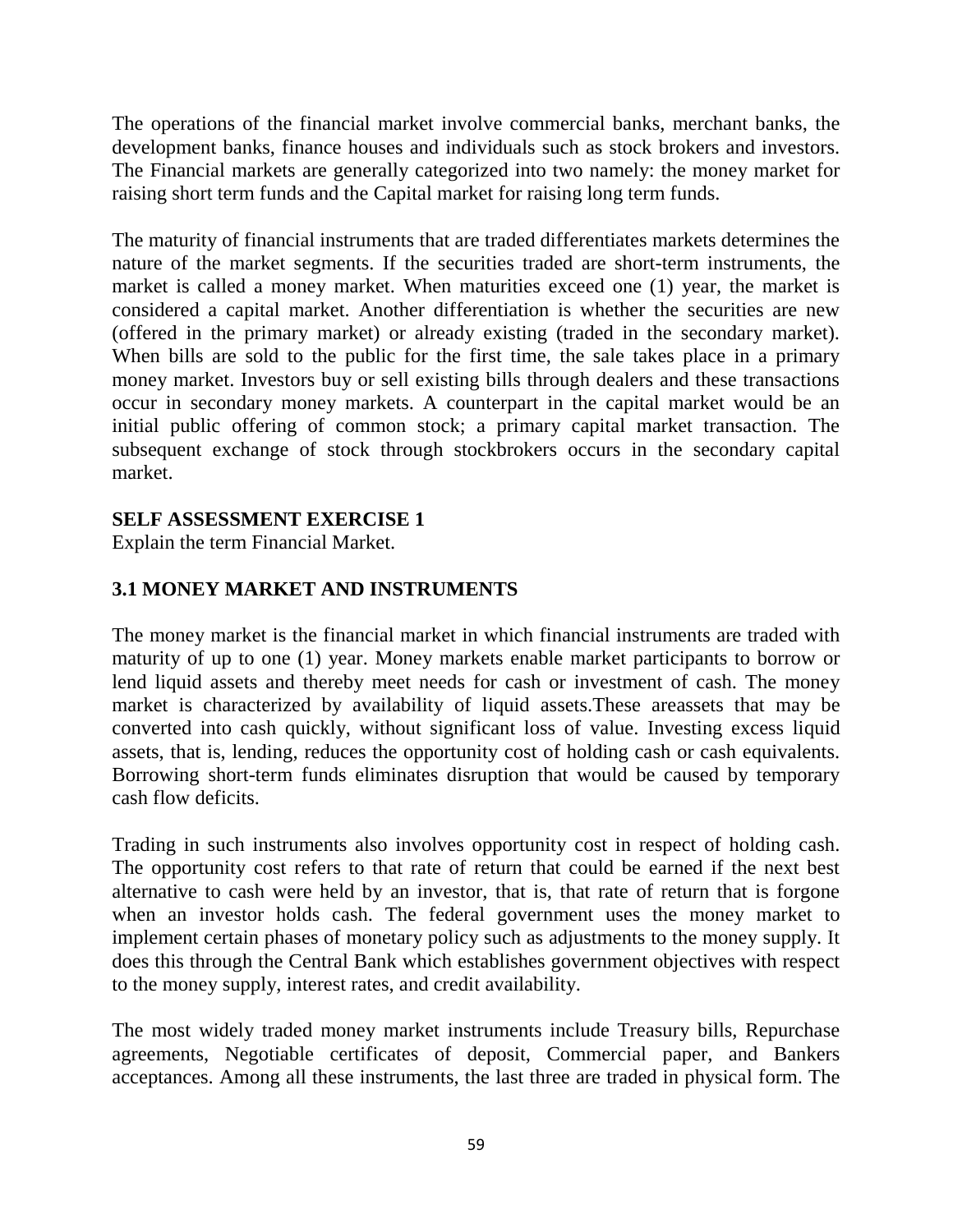remaining instruments are kept track of in book-entry form (electronic record keeping) with written confirmations.

Money market instruments have certain qualities that make them useful for wholesale (large) transactions such as follows:

#### **i) Liquidity**

This describes the ability to convert an asset into cash with relative ease while not significantly depressing its price in the process. It is perhaps the most important quality.

#### **ii) Default risk**

This is the risk of non-payment of principal or interest, which must be minimal in order for the security to be considered a safe haven for excess liquidity.

#### **iii) Short time to maturity**

This is given that adverse price movements attributable to interest rate changes are smaller for shorter-term assets, which helps ensure that interest rate changes will not affect the security's market value materially.

Money market instruments include the following:

#### **1. Treasury Securities**

Treasury securities are obligations of the government. They are issued to cover government budget deficits (excess of expenditures over revenues) and to refinance maturing government debt. The most common are bills, notes, and bonds. Treasury bills have original maturities of I year or less, while notes are for 1 to 10 years, and bonds have maturities greater than 10 years.

#### **2. Treasury bills (T-bills):**

Treasury securities are short-term obligations of the government with original maturities of 1 year or less. Treasury bills and other Treasury securities (with less than 1 year of remaining life) are the most important instruments in money markets.

#### **3. Federal Funds**

Federal funds are not formal securities. They are immediately available funds that are loaned or borrowed among financial institutions. Such funds are borrowed between financial institutions, usually for a period of 1 day -overnight.

#### **4. Call money:**

These are loaned funds that are repayable upon the request of either party. All transactions go through one of the licensed companies such as in Japanese. The term of a call money loan can range from a half-day to 7 days. Half- day money is borrowed at 9:00 A.M. and repaid at 1:00 P.M. or borrowed at 1:00 P.M. and repaid at 3:00 P.M.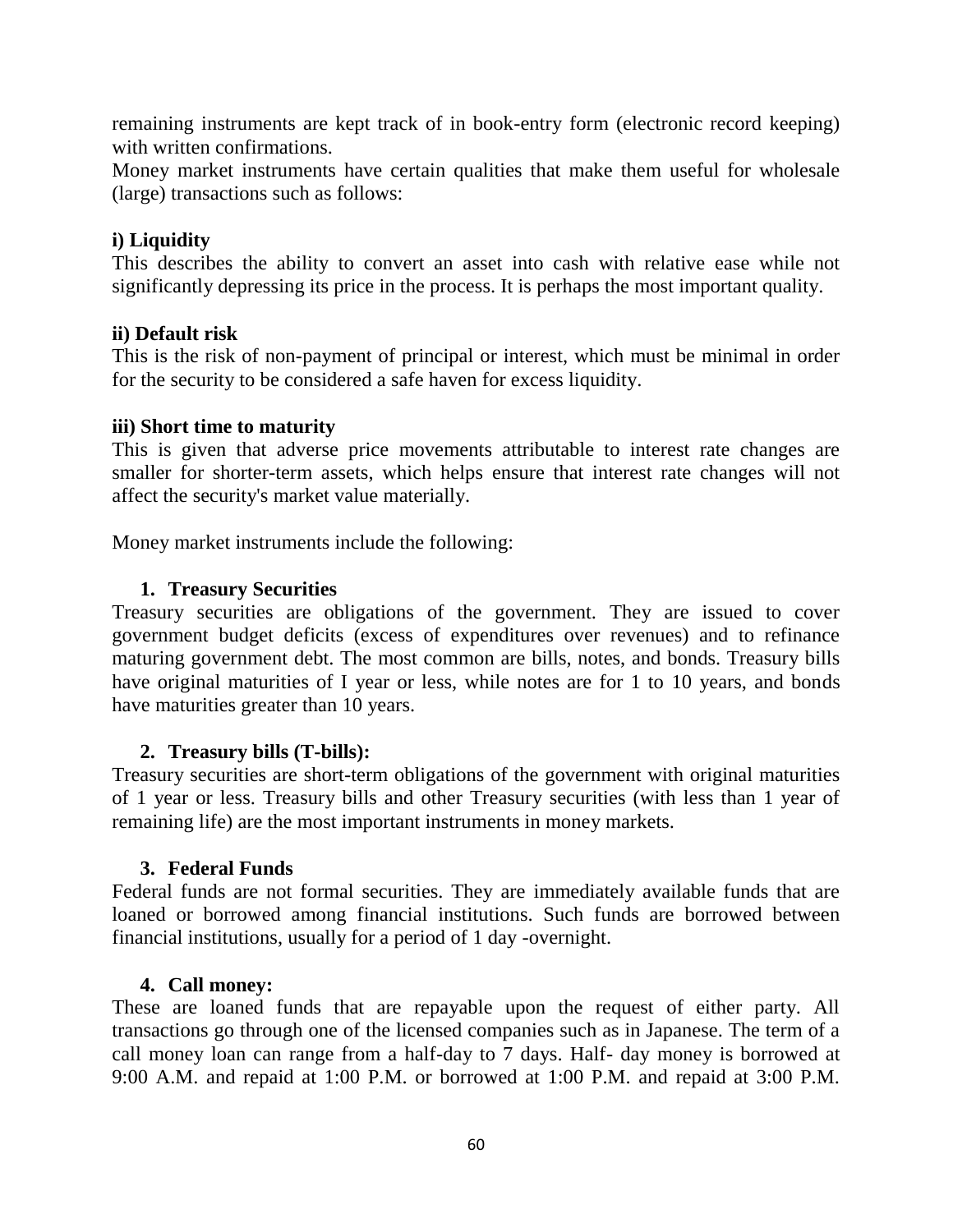Unconditional money is repaid the following day. Fixed maturity money is repaid in 2 to 7 days.

## **5. Overnight call Money and other short-term deposits**

These are traded in inter-bank market, an aspect of the money market (short-term exchange of liquid assets) for banks with no intermediary. Overnight call money and other short-term deposits are the common vehicles, and collateral is rarely required.

Some discount houses, or instance, in the United Kingdom have traditionally served to provide short-term credit in the U.K. banking system by entering into call money arrangements with individual banks. Banks with surplus funds lent them to discount houses, and banks in need of liquidity called in their discount house loans. More recently, however, a parallel set of money markets has developed.

#### **6. Repurchase agreement (repo):**

This is an agreement between buyer and seller in the sale of securities to reverse the transaction in the future at a specified date and price. These transactions commonly involve Treasury securities, but they may also involve government agency securities. Repurchase agreements are typically as short term in nature as federal funds (or call money). Overnight, term, or continuing basis repurchase agreements are all negotiated. Unlike collateralized federal funds transactions, in which title to the securities does not change, in a repurchase agreement title does transfer to the purchaser.

## **7. Government agency securities:**

Securities issued by an agency of the federal government particularly in the U.S. with implicit backing of the federal government. Repurchase agreements are essentially collateralized loans. A financial institution with large holdings of Treasury securities sells some portion of them for a predetermined period of time to obtain liquidity and promises to repurchase the securities at the end of that period. On the other side of the transaction is an institution with excess liquidity. The amount of the transaction is relatively large, and the interest rate is below the federal funds rate. The lower rate is justified, because the transaction is collateralized by government securities.

## **8. Negotiable Certificates of Deposit**

This is a financial instrument issued by a bank documenting a deposit, with principal and interest repayable to the bearer at a specified future date. The negotiable certificate of deposit is a bearer instrument and a term deposit but not demand deposit. Overtime, banks were able to increase the rate paid on negotiable CDs to attract more deposits as the need arose. This innovation brought widespread adoption of bank liability management, which enables banks to attract funds by offering higher interest rates and thereby changing their deposit base.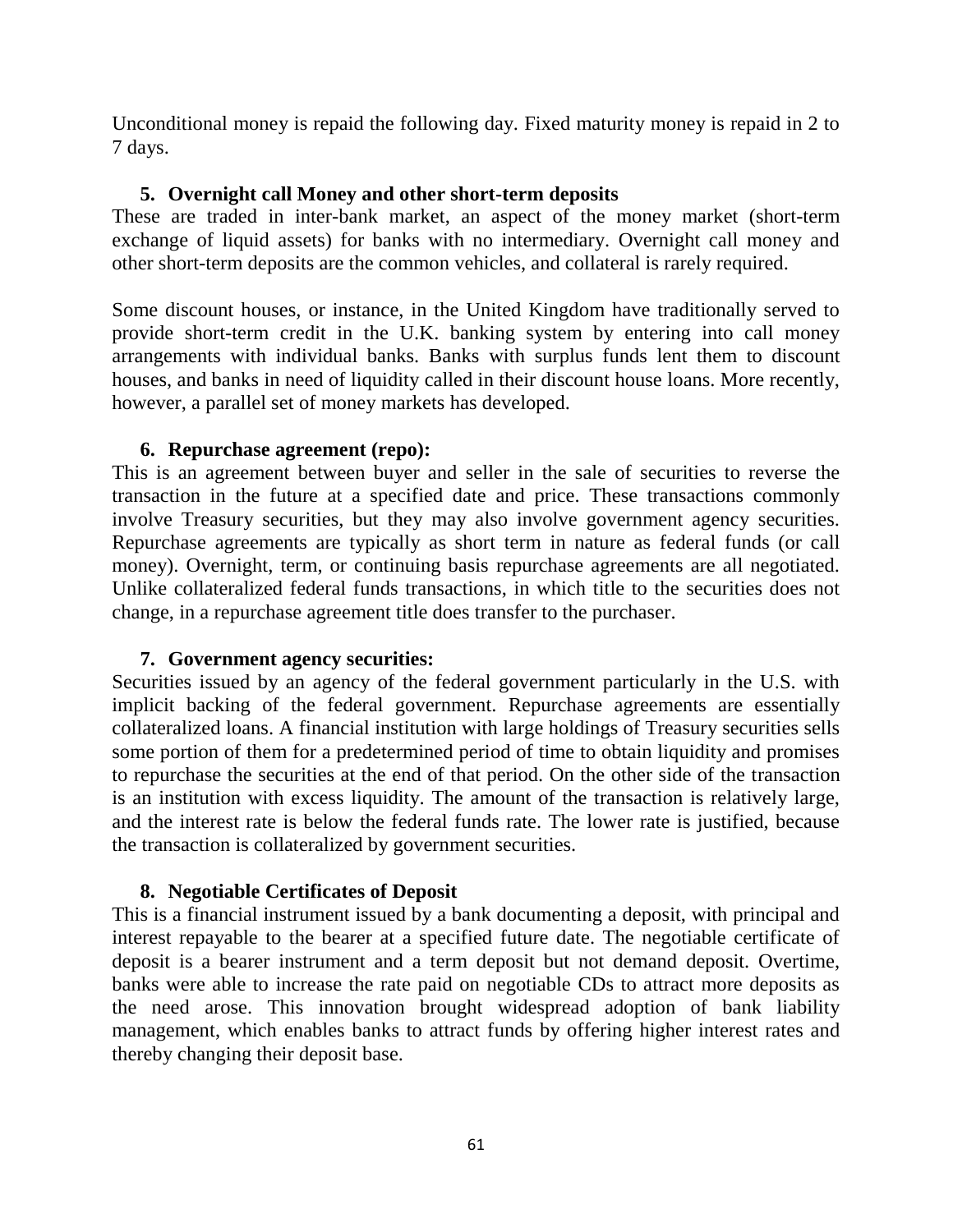#### **9. Banker's acceptance:**

This is a time draft or postdated instrument payable to a seller of goods, with payment guaranteed by a bank. In these instruments, the credit of the bank substitutes for the credit of the purchaser, and the seller is ensured payment. Further, unlike an open trade credit arrangement (in which the seller provides credit for a period of time), the seller need not wait for payment. A banker's acceptance is immediately negotiable; the seller can either receive discounted payment at the accepting bank or hold the draft until the date of maturity. Banker's acceptances are particularly important in international trade with Maturities are 1, 3, or 6 months. Average maturity is 3 months.

## **SELF ASSESSMENT EXERCISE 2**

Mention and explain instruments of money market.

# **3.3 CAPITAL MARKET AND INSTRUMENTS**

These are markets in which financial instruments with maturities greater than 1 year are bought and sold. Corporations secure financing through capital markets by selling longterm claims on their firms, whether in the form of bonds (liabilities) or stock (equity). Governments go to capital markets for operating funds, and households use them for residential mortgage financing. This describes the capital market instruments that are issued and traded within national boundaries.

## **1. Ordinary Shares**

The ordinary share is a unit of capital ownership in a firm in terms of equity investment by the shareholders. The ordinary shares do attract returns at the end of the trading period (normally 12 months). It accords its holders right of ownership in the asset of the firm. The ordinary shareholder can vote in the AGM (Annual General Meeting) of the firm. Currently in a public company no single individual is allowed to own more than 10% of the total issued shares of the firm. The ordinary share is assets (a financial asset) that are traded at will. Normally dividends can be paid as return to holders of ordinary shares. There exist also the preference shares.

# **2. Preference Shares**

The preference shares are debt instruments in a firm. The holders of preference share are not owners of the firm since they cannot vote in the AGM of their firm. Preference share attract fixed dividend or interest e.g. 10% preference share of N100,000 will attract a finance interest of N10,000. However, the preference share is also regarded as shares in firm depending on the nature of the preference share. There are several forms of preference shares. There is the cumulative preference share, participating preference share, convertible preference share, redeemable preference shares etc.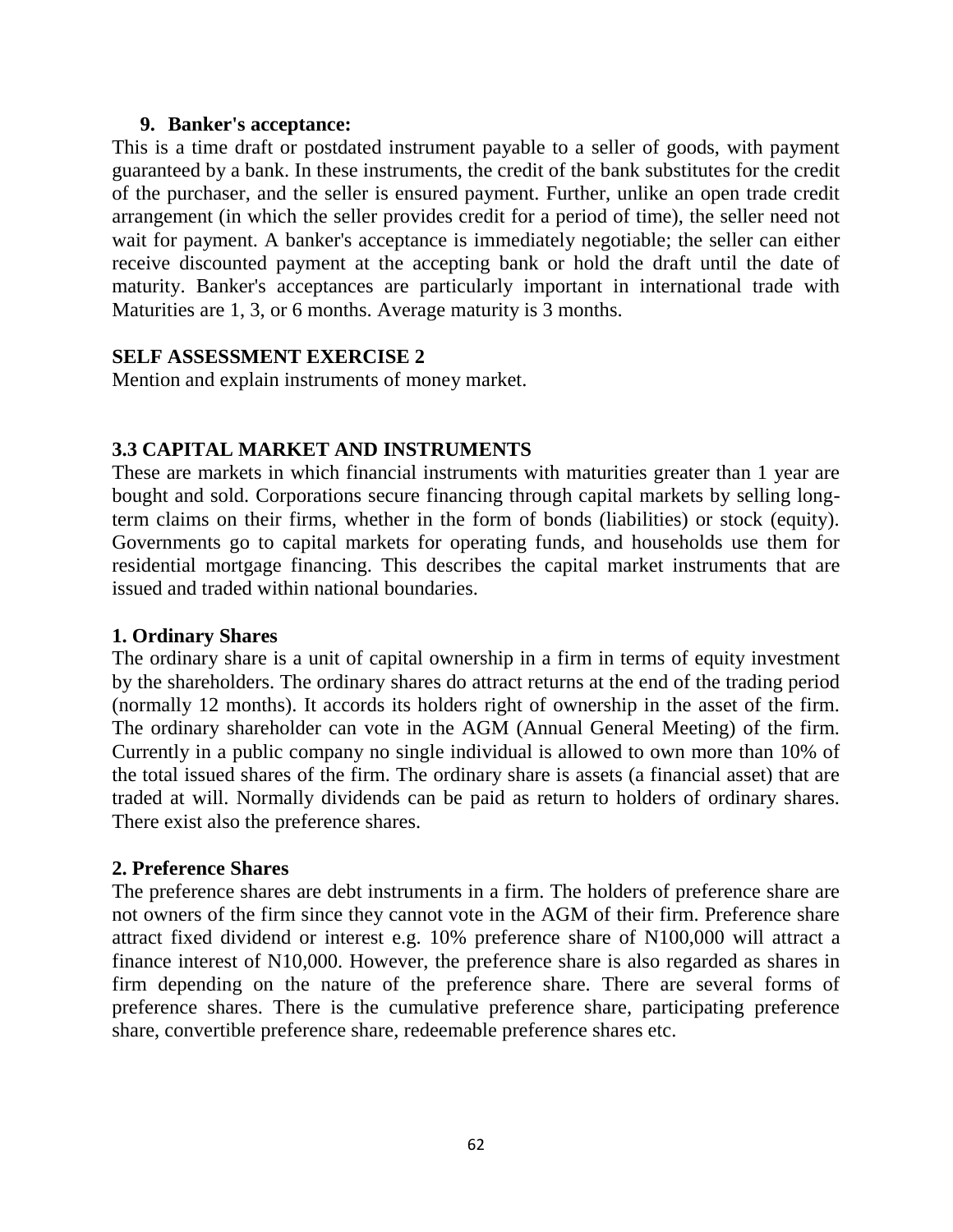#### **3.Debentures**

These are long term debt securities normally offered for public subscription. They generally attract a fixed rate of return called interest. Most times Debentures are securities in a particular asset of the firm in such case tagged secured debenture. An unsecured debenture is one not secured on any particular asset of the firm. Debentures are mostly sold either at premium or at discount.

#### **4. Development Loan Stock**

These are financial instruments that allow the government to borrow money for a long period of time up to 25 years, bearing interest and capital repayment, thereon. The principal amount can only be repaid back to the holder after the maturity date but the interest is normally on periodic basis as contained in the prospectus of the offer. The instrument is normally issued by the central bank on behalf of the government.

#### **5. Bonds**

Bonds are sometimes issued with stock warrants attached. Warrants are options to purchase common stock at a specified price up to a specified date. Should the bondholder decide to exercise the option and purchase stock, it is not necessary to surrender the underlying bond. Again, bondholders will exercise their warrants only if the market value of the stock exceeds the specified (exercise) price of the warrant. Bonds are an important source of capital for the federal government, states and municipalities, and private corporations. However, private-sector equity financing in the form of common stock has historically been a more important source of financing.

Municipal bonds include all debt instruments issued by local, county, and state governments. Issuers use proceeds from the sale of municipal bonds to finance public utilities, school construction, roads, transportation systems, and industrial development. An appealing feature is that municipal bond interest payments to the holder are exempt from federal income taxation.

#### **6. Mortgages**

Mortgages are long-term loans that are secured by real property. They are long-term liabilities collateralized by real property. Commonly, monthly payments are made that fully repay both principal and interest over the term of the loan. Mortgages are issued to purchase real estate. Commercial mortgages are used to finance real estate for business purposes, such as office buildings and shopping malls. These mortgages have consistently grown faster than multifamily-dwelling mortgages and even faster than home mortgages.

#### **Self-Assessment Exercise 3**

List and explain the various instruments being used to raise funds through the operations of capital market in Nigeria.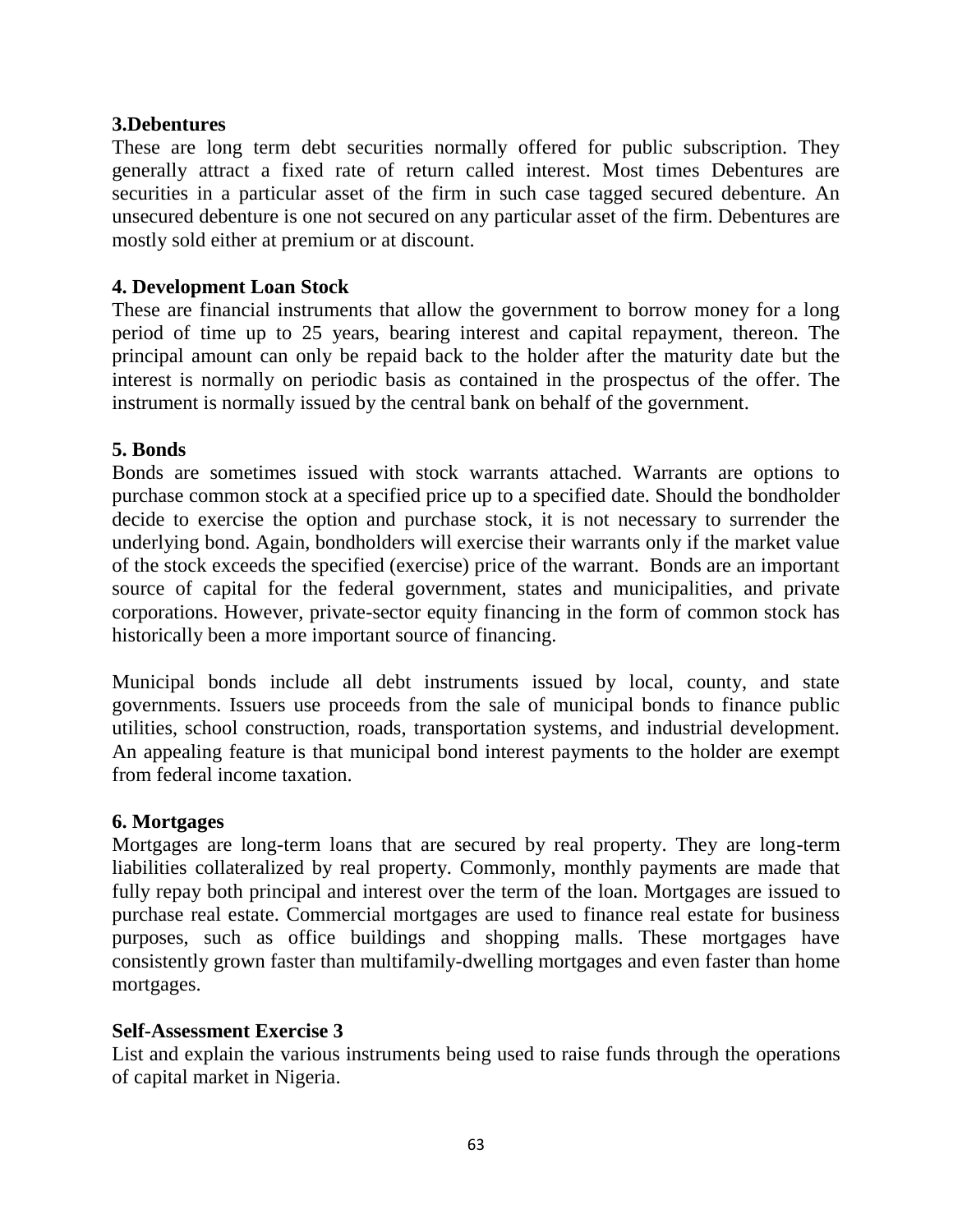#### **4.0 CONCLUSION**

The Financial Market exists for the purpose of mobilization of funds, which are transmitted from the surplus sector of the economy to the deficit unit of the economy. The funds as mobilized in this market might be a short term basis or a long term basis, depending on the nature of instrument involved and the method of transaction. The financial market is divided into two distinct parts such as capital market and money market. These distinct markets have their peculiar financial instruments, each group reflecting peculiar maturity dates. Such financial instruments are not just for the use of the corporate entities but are also available for government use in raising funds for operations.

## **5.0 SUMMARY**

In this study unit, we have discussed topics such as:

- Conceptualization of Financial Market;
- Money Market and Instruments; and
- Capital Market and Instruments.

In the next study unit, we shall take you through discuss on capital market.

## **6.0 TUTOR MARKED ASSIGNMENT**

- 1. Mention and explain instruments of money market.
- 2. List and explain the various instruments being used to raise funds through the capital market.

## **7.0 REFERENCES/FURTHER READINGS**

Akinde, M. A. O. (2006). *Fundamentals and Practice of Business Finance,* Lagos: Abioudun-Kinson Nigeria Ltd.

- Arnold, G.C. (2004). The *Financial Times Guide to Investing*: The Definitive Companion to Investment and the Financial Markets, 2nd Edition, London: Financial Times.
- Arnold, G. (2005). *Corporate Financial Management*, London: Financial Times/Prentice Hall Inc.
- Blake, D. (2000). *Financial Market Analysis*, New York: Wiley.
- Frank, W. and Alan, S. (2002). *Business Accounting,* London: Pitman Publishing.

Okijo, Y. (2000). *Financial Management,* Lagos: Laco Publishers.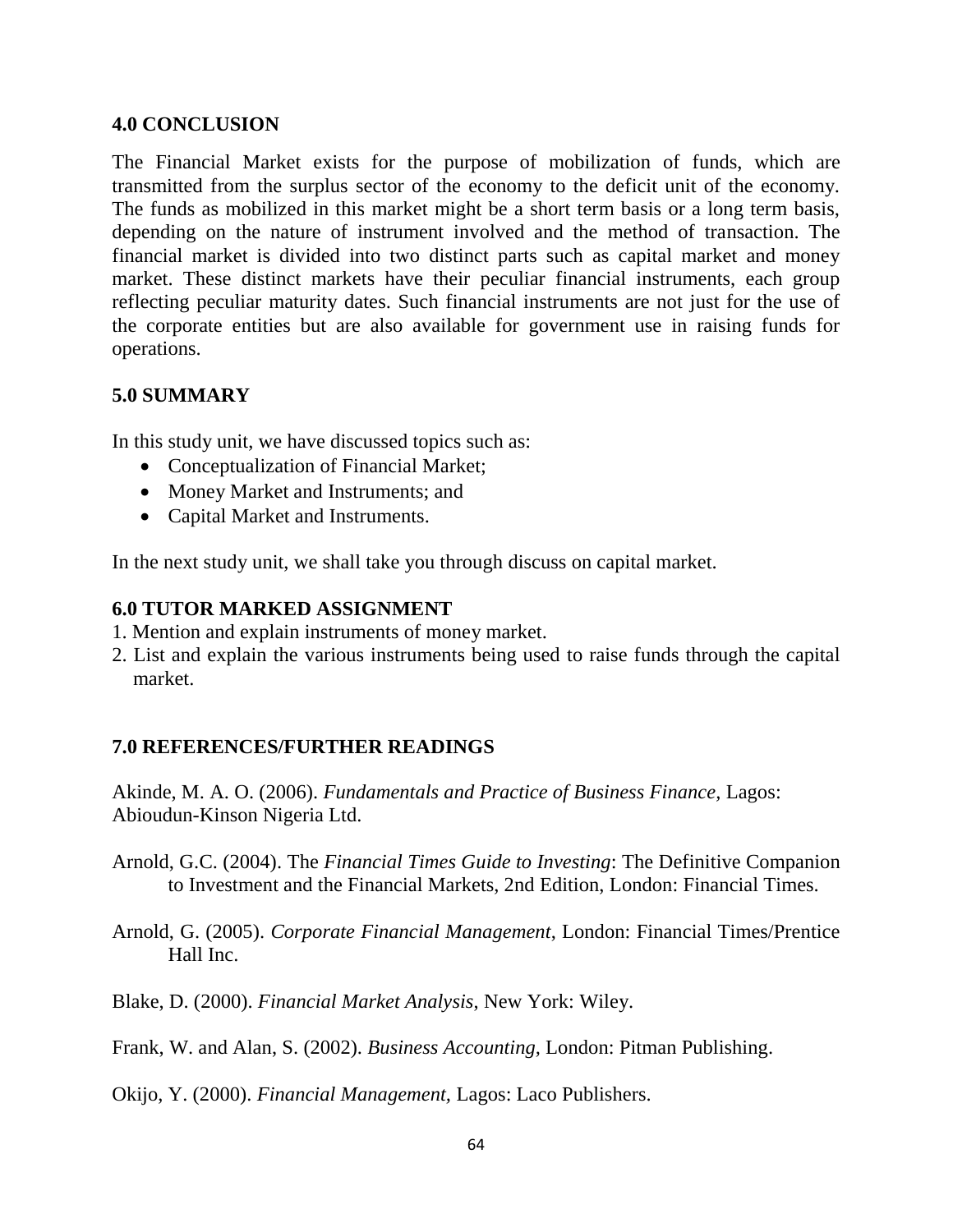Oye, A. (2005). *Financial Management,* Third edition. Lagos: El-Toda Ventures Ltd. Robert, O. I. (1999). *Financial Management Made Simple,* Lagos: ROI Publishers. Terry, L. (2003). *Management Accounting,* London: Gulidfold and King's Lynn.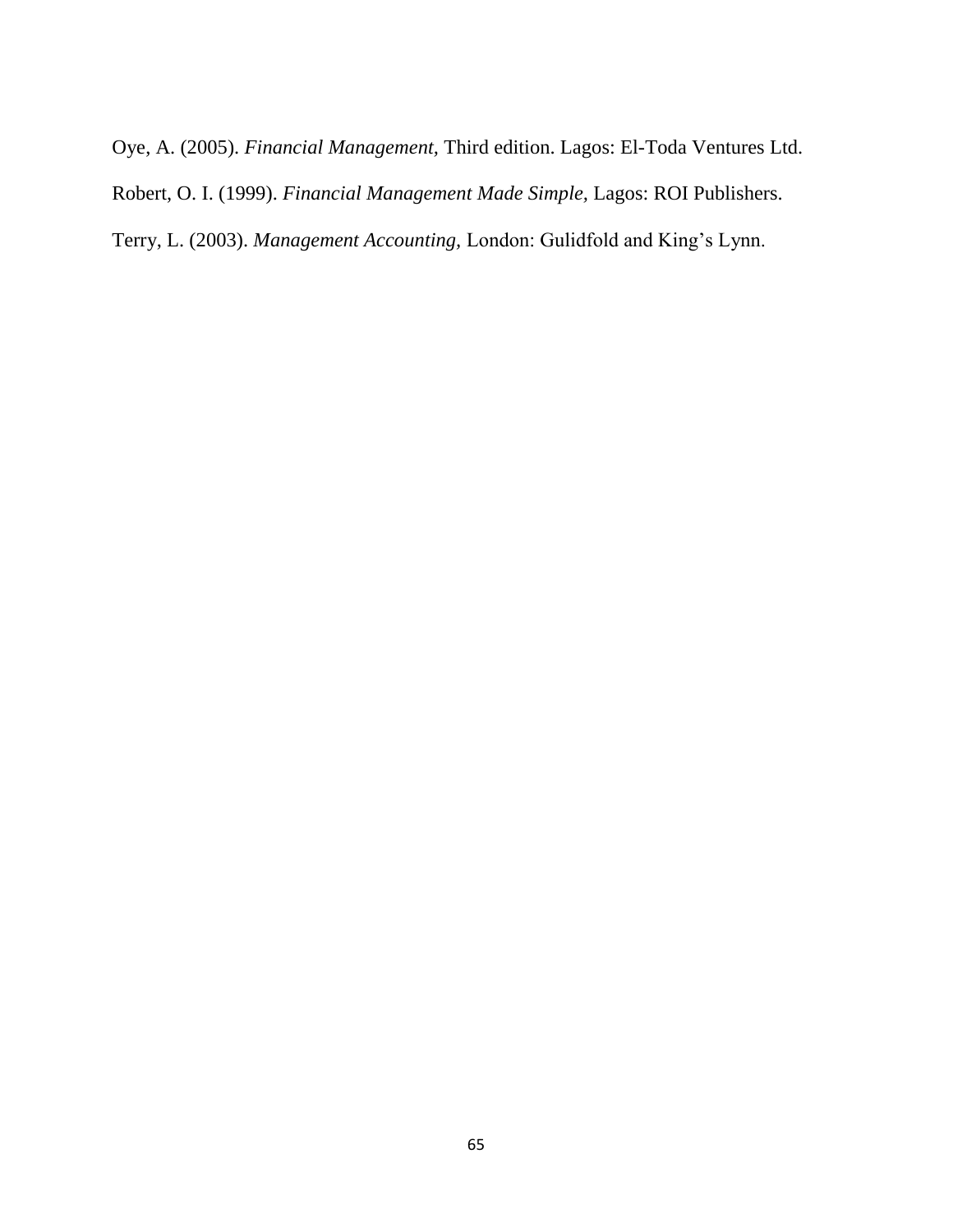# **UNIT 7: CAPITAL MARKET**

# **CONTENTS**

1.0 Introduction

- 2.0 Objectives
- 3.0 Main Content
- 3.1 Meaning and Operations of a Capital Market
- 3.2 Primary Market
- 3.2.1 Operations in Primary Market
- 3.2.2 Characteristics of Primary Market
- 3.2.3 Transactions on Government Securities
- 3.2.4 Transactions on Corporate Securities
- 3.2.5 Methods of Issuing New Securities
- 3.3. Secondary Market
- 3.4 Capital Market Instruments & Securities

3.4.1 Capital Market Instruments

- 3.4.2 Capital Market Securities
- 3.5 Institutional Participants in Capital Market
- 4.0 Conclusion
- 5.0 Summary
- 6.0 Tutor Marked Assignment
- 7.0 Refereneces and Further Reading

# **1.0 INTRODUCTION**

The capital market is another arm one of the financial system. This compliments the money market in providing the needed channel through which the corporate entities and the government can raise funds to finance their operations for many years. The capital market provides funds for long-term use by the government and corporate entities; the money market provides the government and corporate entities funds for short-term use in their operations. Therefore, the capital market plays vital role in the capital formation in the economy in relation to its operations which channel funds from institutional investors for the use of the corporate entities and the government in undertaking capital projects. In this study, therefore, the nature of capital market, its operations, and financial instruments being traded in it, among others, constitute the subject of discussion.

# **2.0 OBJECTIVES**

At the end of this unit, you should be able to:

• explain the nature of capital market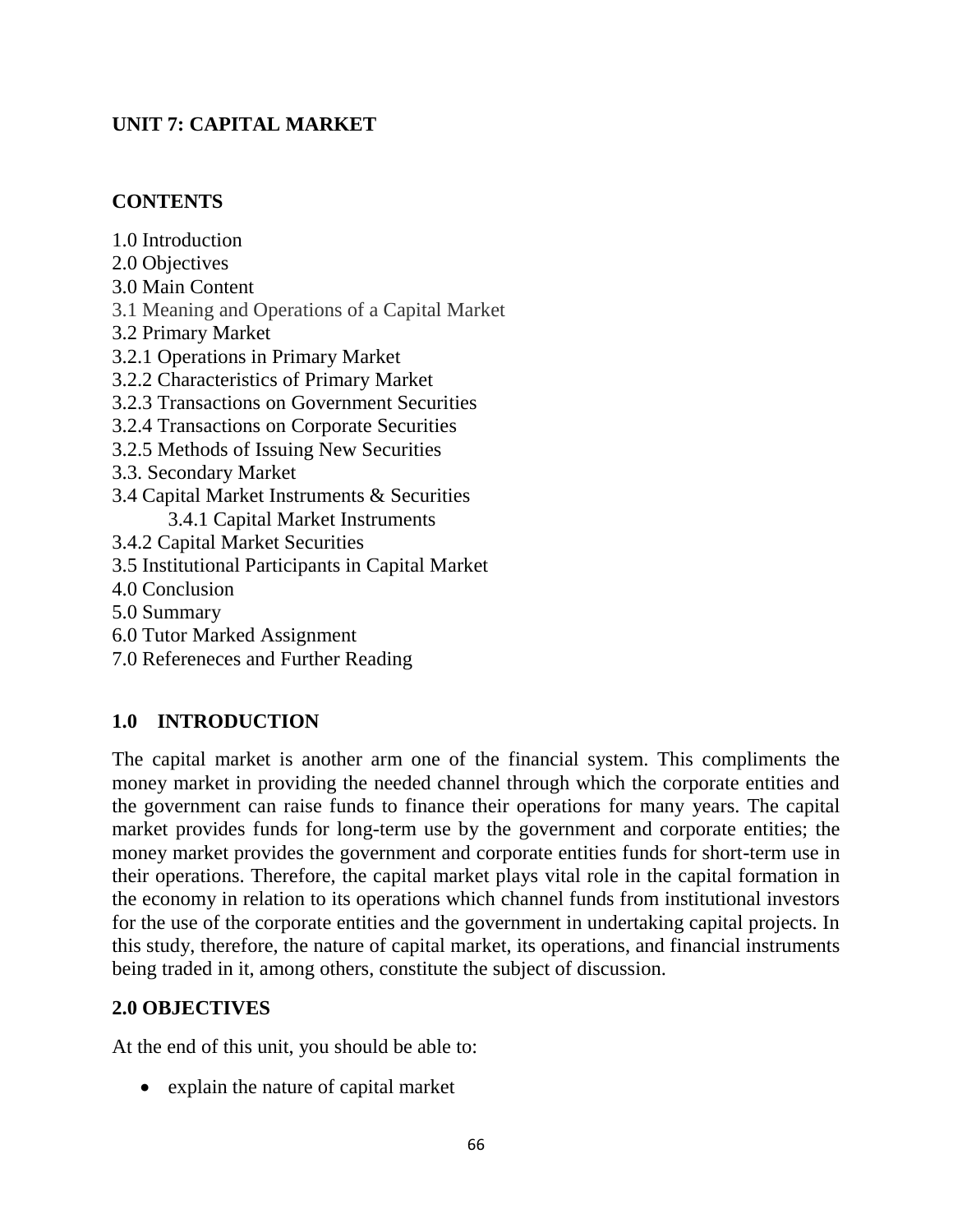- discuss the operations of capital market
- differentiate between primary market and secondary market
- list and explain the capital market instruments
- mention and explain capital market securities
- identify and discuss the participants of capital market

# **3.0 MAIN CONTENT**

# **3.1 MEANING AND OPERATIONS OF A CAPITAL MARKET**

# **3.1.1 Meaning of Capital Market**

Capital market refers to a market where the financial institutions mobilize the savings of the people and lend them for long term, period for raising new capital in country. Capital Market, in other words, refers to the long term borrowing and lending of capital funds. In another perspective, capital market is a market in which financial securities such as stocks, bonds and government loan instrument are bought and sold.

Corporate entities and governments therefore, use capital market to raise funds for their operations and programmes respectively. For example, a company may float an initial public offer while a government may issue bond or development loan stock to raise funds for new projects or ongoing public programmes

Investors purchase securities (stocks or bonds) in the capital markets in order to extract some returns or earn profits on their investment. Capital markets include primary markets, for the initial public offers of securities that are placed with investors through issuing houses and underwriters, and secondary markets, in which all subsequent trading on existing securities takes place.

There are financial regulators and agencies such as stock exchange and Securities and Exchange Commission in the secondary markets that regulate their operations.

In other words, capital markets refer to financial markets for the buying and selling of long-term debt- or equity -backed securities. As a financial market, the market serves as conduit for facilitating the wealth of savers to those who need for long-term productive uses, such as companies or governments that engage in long-term investments.

Transactions in modern capital markets are almost invariably carried out based on computer-operated electronic trading systems; most can be accessed only by entities within the financial sector or the treasury departments of governments and corporations, but some can be accessed directly by the public.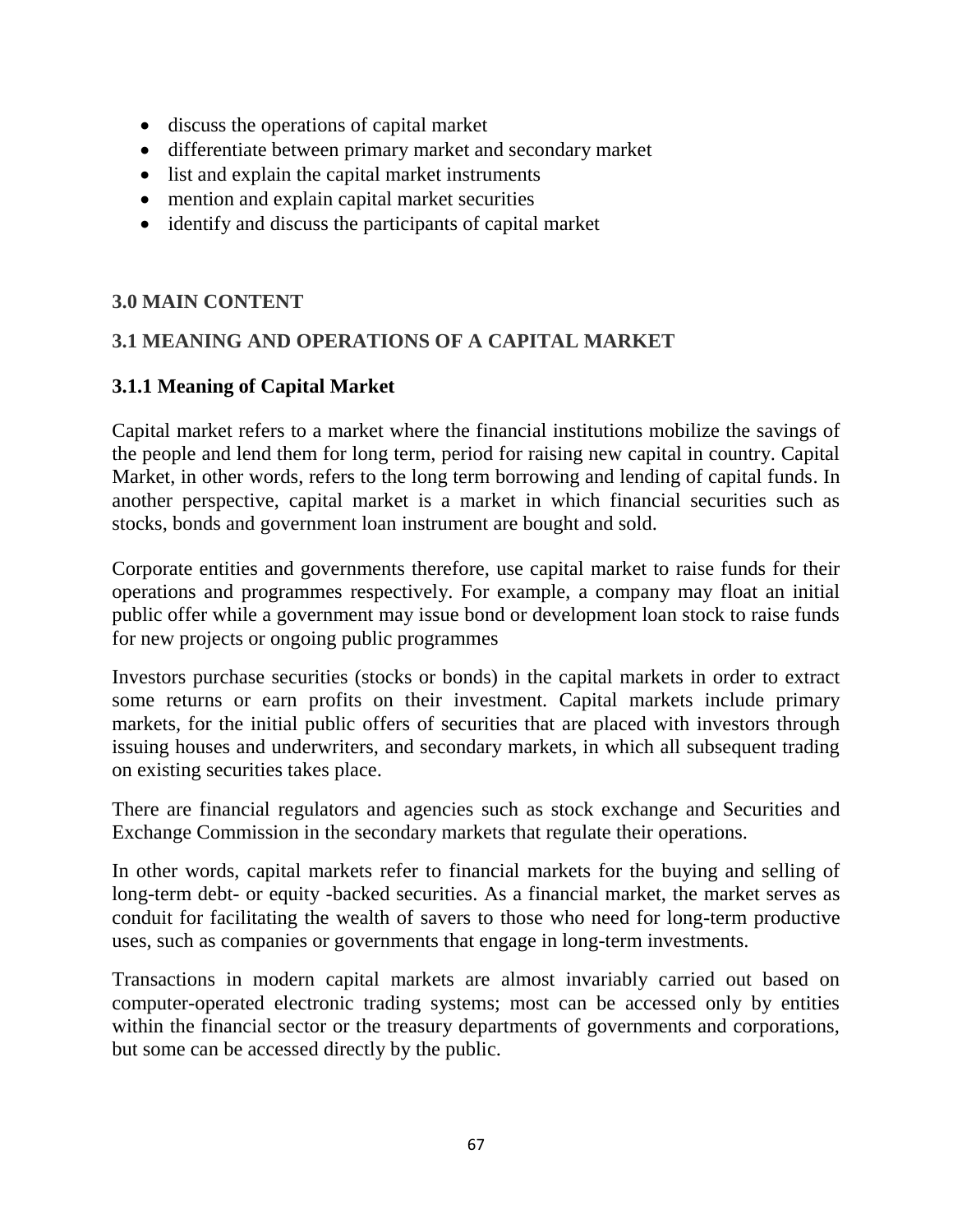There are many thousands of such systems, most only serving only small parts of the overall capital markets. Entities hosting the systems include stock exchanges, investment banks, and government departments. Physically the systems are hosted all over the world, though they tend to be concentrated in financial hubs or centres such as Lagos, London, New York, and Hong Kong, among others

There is an important division between the stock markets mainly for equity securities, in form of shares, which investors purchase for the purpose of having ownership interest in the companies that float such securities. The other is the bond markets which cater for creditors when they subscribe to the ecurities floated by companies for raising funds on the basis of debts that have maturity dates before they are repaid back to the holders.

# **SELF-ASSESSMENT EXERCISE 1**

Discuss the nature of the capital market in any economy.

# **3.1.2 Operations of a Capital Market**

In respect of the operations of the capital market, there are different players that are active in the secondary segment of the market. Such players include the following.

# **i) Regular individual investors**

These participants in the market account for a small proportion of trading, though their share still plays some significant role in the market. A few wealthy individuals who could afford an account with a broker, but transactions are now much cheaper and accessible over the internet.

# **ii) Traders**

These are the jobbers and stock brokers. The jobbers in highly developed capital markets operate by buying securities with the intention of making profits. They do not transact business on behalf of any investors but behave like real traders who engage in buying and selling of capital market securities. The profit earned by the jobbers is called the jobbers turn.On the other hand, the stock brokers transact business on behalf of investors who pay commission on volume of transactions done for them by the stockbrokers.

There are numerous small traders who can buy and sell securities on the secondary markets using platforms provided by brokers which are accessible through electronics means such as with web browsers. When such an individual trades on the capital markets, it will often involve a two stage transaction.

First they place an order with their broker, on the strength of which the broker executes the trade. If the trade can be done on an exchange, the process will often be fully automated. If a dealer needs to manually intervene, this will often mean a larger fee.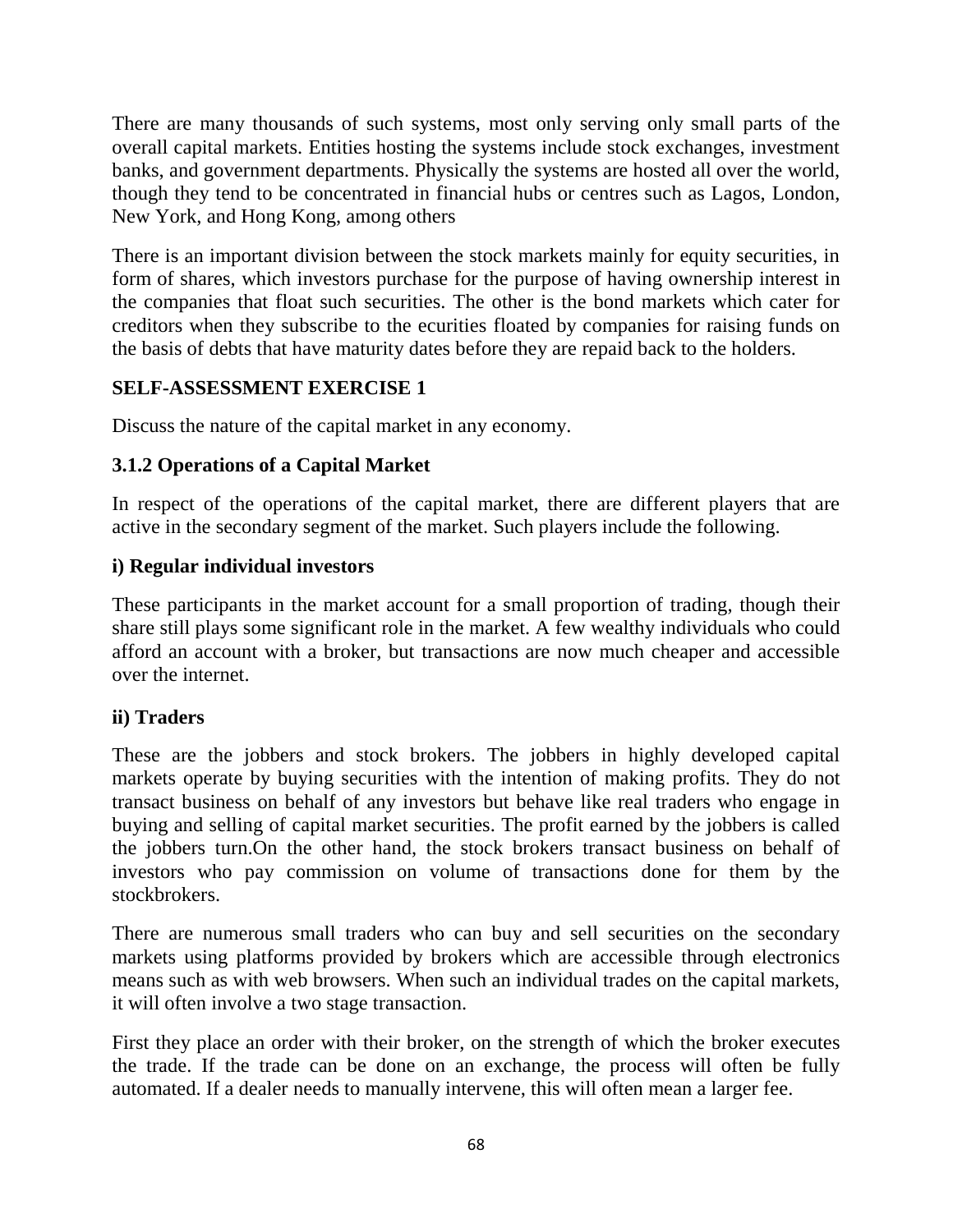## **iii) Investment banks**

Traders in investment banks will often make deals on their bank's behalf, as well as executing trades for their clients. Investment banks will often have a department called *capital markets.* Staff in such department try to keep abreast of the various opportunities in both the primary and secondary markets, and will advise major clients accordingly.

## **iv) Pension and Sovereign Wealth Funds**

These players tend to have the largest holdings, though they tend to buy only the highest grade securities which are safest types of bonds and shares, and often don't trade all that frequently.

## **v) Hedge funds**

These are increasingly making most of the short-term trades in large sections of the secondary markets of advanced economies such as the UK and US stock exchanges, which is making it harder for them to maintain their historically high returns, as they are increasingly finding themselves trading with each other rather than with less sophisticated investors.

# **SELF-ASSESSMENT EXERCISE 2**

Mention and explain the major players in the capital market.

# **3.2 PRIMARY MARKET**

# **3.2.1 OPERATIONS IN PRIMARY MARKET**

The capital market is operated in two main segments such as the primary market and the secondary market. The primary market is used for transactions on new stocks or bond issues, which are handled by issuing houses and underwriters.

The main entities seeking to raise long-term funds on the primary capital markets are governments (which may be local, state or federal) and business enterprises (companies). Governments tend to issue only bonds, whereas companies often issue either equity or bonds.

The main entities purchasing the bonds or stock include pension funds, hedge funds, sovereign wealth funds, and less commonly wealthy individuals and investment banks trading on their own behalf.

# **3.2.2 CHARACTERISTICS OF PRIMARY MARKET**

The characteristics of a primary market include the following.

This is the market for new long term capital. The primary market is the market where the securities are sold for the first time. Therefore it is also called New Issue Market (NIM).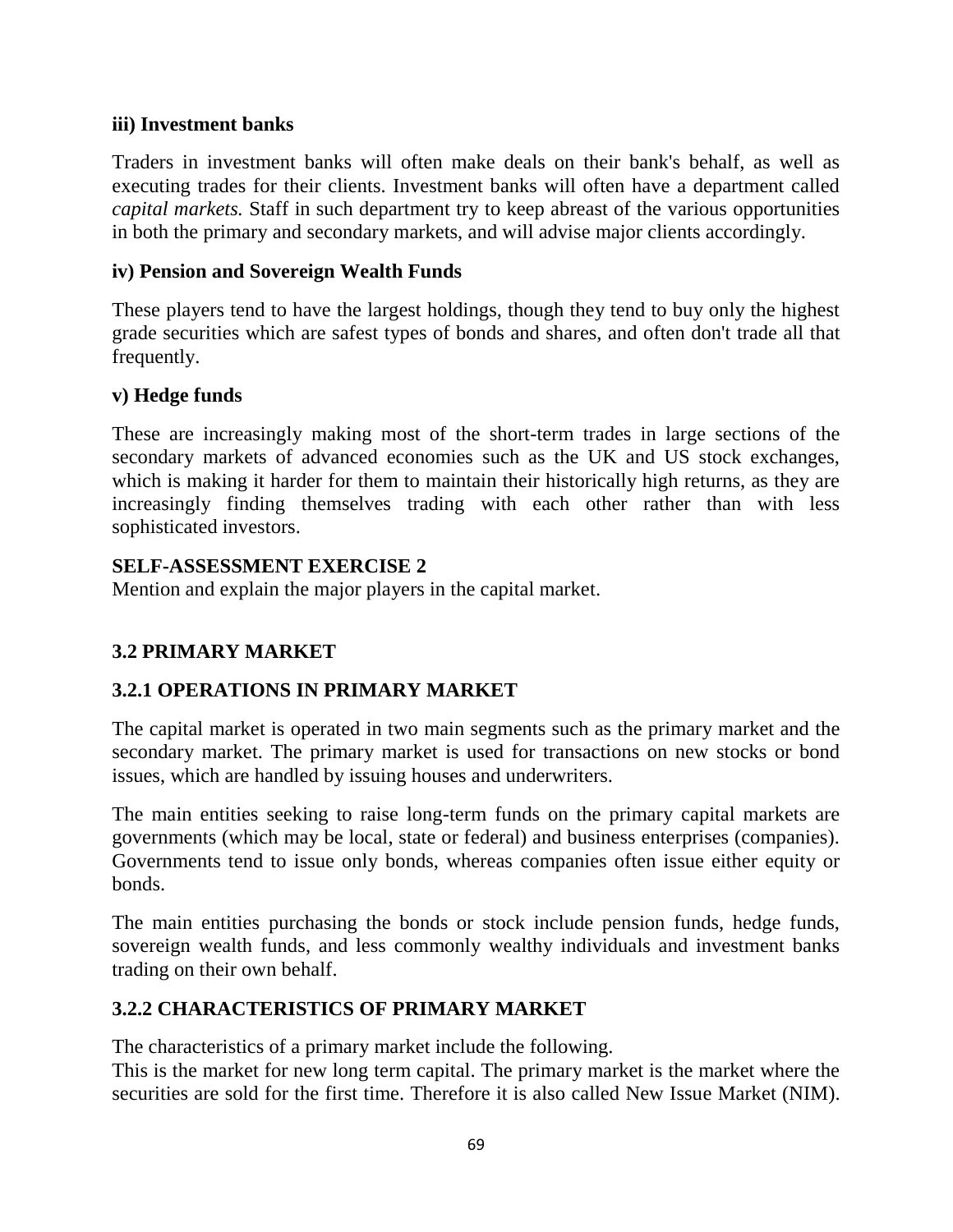In a primary issue, the securities are issued by the company directly to investors. The company receives the money and issue new security certificates to the investors. Primary issues are used by companies for the purpose of setting up new business or for expanding or modernizing the existing business.

The primary market performs the crucial function of facilitating capital formation in the economy. The new issue market does not include certain other sources of new long term external finance, such as loans from financial institutions. Borrowers in the new issue market may be raising capital for converting private capital into public capital; this is known as 'going public'

# **SELF-ASSESSMENT EXERCISE 3**

What are the characteristics of the primary market.

# **3.2.3 Transactions on Government Securities**

When a government wants to raise long term finance it will often sell bonds to the capital markets. In the 20th and early 21st century, many governments would use investment banks to organize the sale of their bonds. The leading bank would underwrite the bonds, and would often head up a syndicate of brokers, some of whom might be based in other investment banks. The syndicate would then sell to various investors.

For developing countries, a multilateral development bank would sometimes provide an additional layer of underwriting, resulting in risk being shared between the investment bank(s), the multilateral organization, and the end investors. However, in recent years, it has been increasingly common for governments of the larger nations to bypass investment banks by making their bonds directly available for purchase over the Internet. Many governments now sell most of their bonds by computerized auction. Typically

Large volumes of bonds are put up for sale in one tranche and a government may only, through the apex bank, hold a small number of auctions each year. Some governments will also sell a continuous stream of bonds through other channels. The biggest single seller of debt is the US Government; there are usually several transactions for such sales every second, which corresponds to the continuous updating of the US real time debt clock.

# **3.2.4 Transactions on Corporate Securities**

When a company wants to raise money for long-term investment, one of its first decisions is whether to do so by issuing bonds or shares. If it chooses shares, it avoids increasing its debt, and in some cases the new shareholders may also provide non monetary help, such as expertise or useful contacts.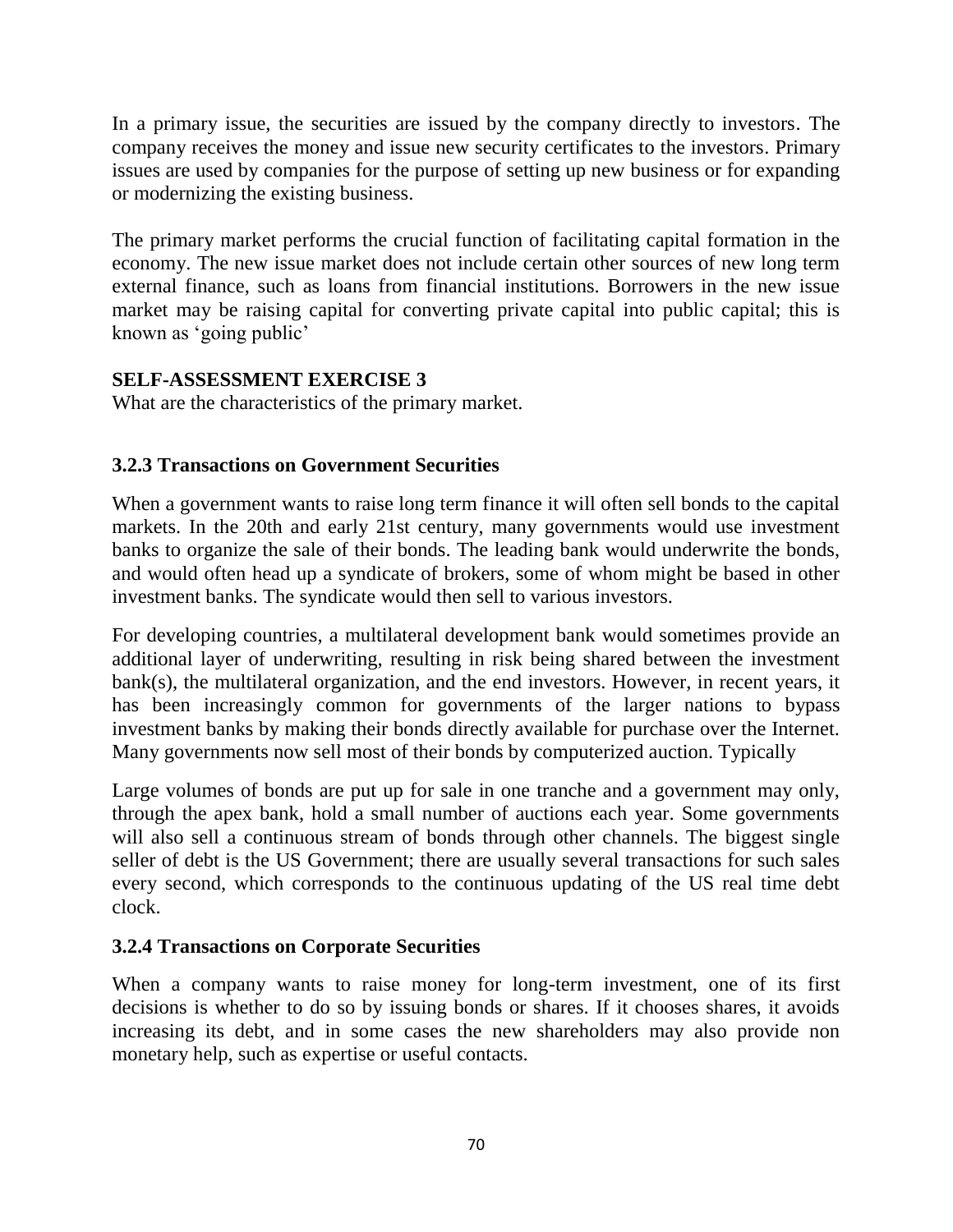On the other hand, a new issue of shares can dilute the ownership rights of the existing shareholders, and if they gain a controlling interest, the new shareholders may even replace senior managers. From an investor's point of view, shares offer the potential for higher returns and capital gains if the company does well.

Conversely, bonds are safer if the company does poorly, as they are less prone to severe falls in price, and in the event of bankruptcy, bond owners are usually paid before shareholders.

When a company raises finance from the primary market, the process is more likely to involve face-to-face meetings than other capital market transactions.

When they choose to issue bonds or shares, Companies will typically enlist the services of an investment bank to mediate between themselves and the market. A team from the investment bank often meets with the company's senior managers to ensure their plans are sound.

The bank then acts as an underwriter, and will arrange for a network of brokers to sell the bonds or shares to investors. This second stage is usually done mostly through computerized systems, though brokers will often phone up their favored clients to advise them of the opportunity.

Companies can avoid paying fees to investment banks by using a direct public offering, though this is not a common practice as it incurs other legal costs and can take up considerable management time.

## **SELF-ASSESSMENT EXERCISE 4**

Differentiate between the nature of transactions on government securities and that of the corporate securities.

# **3.2.5 METHODS OF ISSUING NEW SECURITIES**

The major issuers of securities particularly the shares are the corporate entities. Government bonds are commonly referred to as "gilt-edged" securities. Intermediaries such as brokers and banks (especially merchant banks) are often used by borrowers to administer the issuing of new bonds.

Bonds can be issued in the primary market using several different methods. Both equities and bonds can be issued through the following ways:

# **1. Public Subscription**

This presupposes that a prospectus is issued. The document contains details of the company issuing the security such as bond or shares, and of the securities themselves.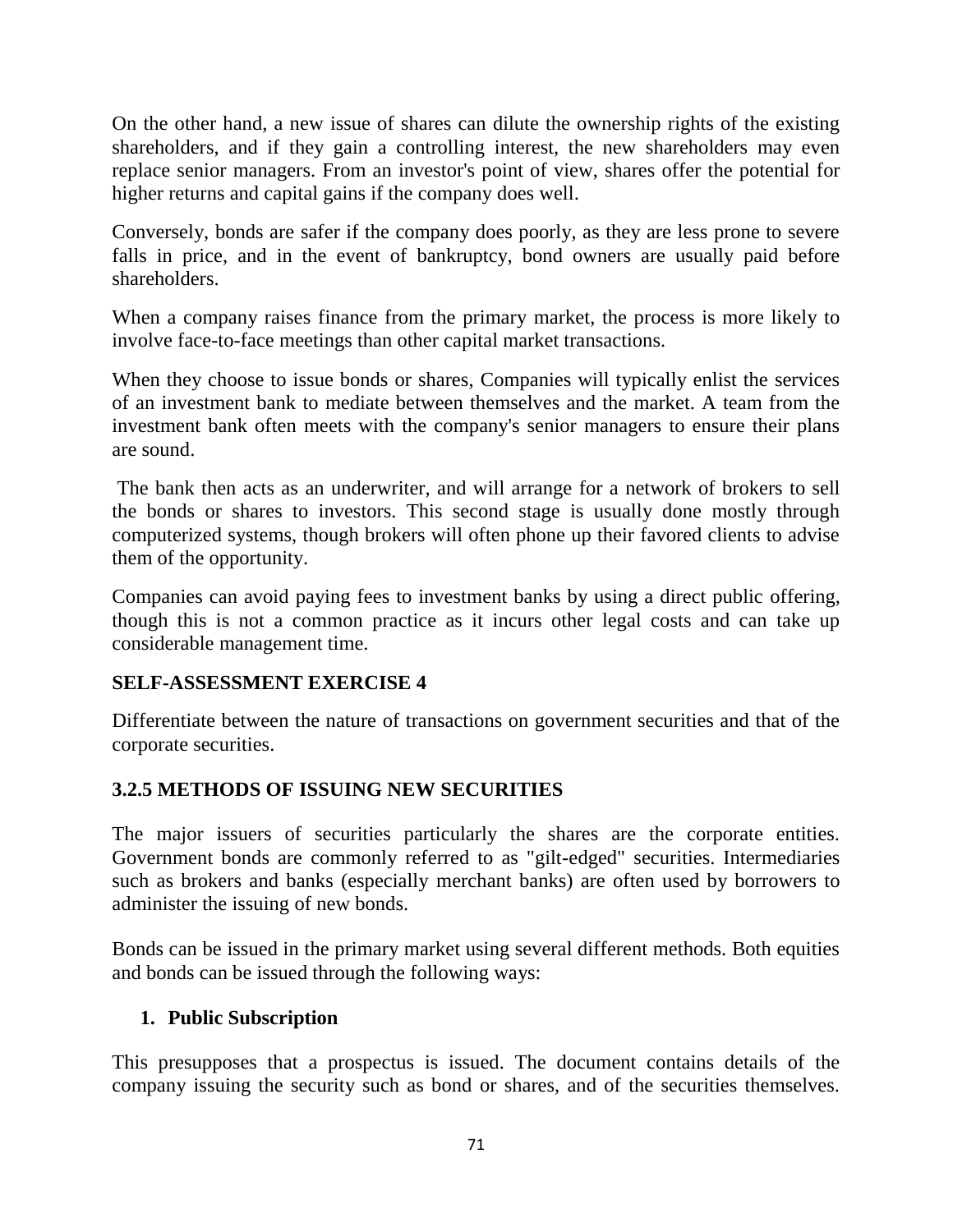Members of the public can then subscribe to the security, and the borrower or an intermediary on behalf of the borrower will allocate the securities to subscribers on issue date by means of a certain process.

# **2. Private Placing**

The securities (e.g., shares or bonds can also be issued through private placing. This method is used when the borrower (or an intermediary on behalf of the borrower) places bonds or shares with certain investors selected by the borrower. The selected investor would then receive a certain amount of bonds or shares at issue date and pay the borrower the issue price for the bonds received.

# **3. Tender Method**

A third method used to issue bonds or shares is known as the "tender" method. The borrower or intermediary will issue a media statement that bonds shares will be issued in the market on a certain date.

The details of the bonds shares and the capitalisation of the issue (total nominal amount to be issued) will also be communicated. Interested parties are then invited to tender before a certain date for these bonds. Tenders from interested parties would normally consist of the nominal amount plus the percentage of the nominal amount that the interested party is willing to pay for the shares or bonds at issue. The company or borrower usually allots the shares or bonds in order of highest tenders first, but it is in his power to decide who will receive the securities at issue date.

# **4. Tap Method**

Another method that is used to issue new instruments is known as the "tap" method, whereby not all the shares or bonds are allocated at the first issue through any of the above three methods. If, for instance, the company or borrower wants to issue N1,000,million worth of shares or bonds he can choose to issue only N600 million at the first issue. The borrower or intermediary then starts creating a secondary market for these instruments by buying and selling the issued instruments in the secondary market. This process, where one party buys and sells the same instrument in the market, is known as market making.

The market maker thus has a bid (to buy) and an offer (to sell) in the market for the same instrument, trying to create an active and liquid market in this instrument. The "tap" method is then used by the borrower or intermediary, whereby more instruments are sold in the market than that bought back. By using this method, the amount of the issue is increased, often without the market realising it.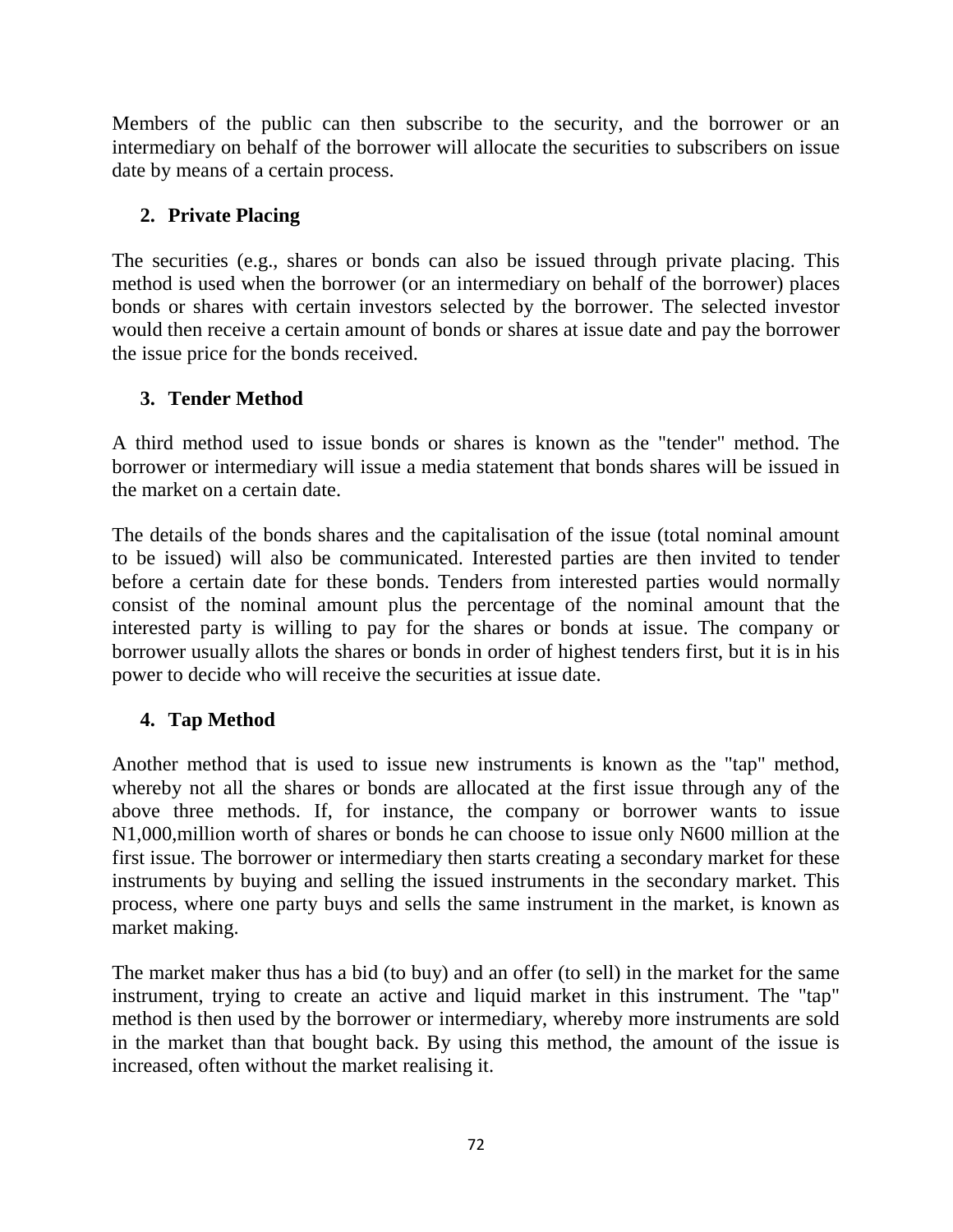This method can also be used in inverse form to decrease the total outstanding loan. The ultimate user of the funds from the securities in the capital market can use the tap method, because the company is allowed to trade in its own securities. This is possible in the equities market because a company is allowed to buy its own shares.

### **SELF-ASSESSMENT EXERCISE 5**

Mention and explain the methods of issuing new securities.

### **3.3. SECONDARY MARKET**

In the secondary markets, existing securities are sold and bought among investors or traders, usually on a stock exchange, characterized by over-the counter, or operated electronically in highly developed economies. The existence of secondary markets increases the willingness of investors in primary markets, as they know they are likely to be able to swiftly cash out their investments if the need arises.

Transactions in secondary markets: Most capital market transactions are executed electronically, but in less developed stock exchanges sometimes traders are directly involved and sometimes unattended computer systems in highly developed stock exchanges execute the transactions, such as in algorithmic trading system.

Most capital market transactions take place on the secondary market. On the primary market, each security can be sold only once, and the process to create batches of new shares or bonds is often lengthy due to regulatory requirements.

On the secondary markets, there is no limit on the number of times a security can be traded, and the process is usually very quick. With the rise of strategies such as highly frequency trading, a single security could in theory be traded thousands of times within a single hour.

Transactions on the secondary market don't directly help raise finance, but they do make it easier for companies and governments to raise finance on the primary market, as investors know if they want to get their money back in a hurry, they will usually be easily able to re-sell their securities.

Sometimes secondary capital market transactions can have a negative effect on the primary borrowers - for example, if a large proportion of investors try to sell their bonds, this can push up the yields for future issues from the same entity.In modern time, several governments have tried to avoid as much as possible the penchant for borrowing into long dated bonds, so they are less vulnerable to pressure from the markets.

A variety of different players are active in the secondary markets. Regular individuals account for a small proportion of trading, though their share has slightly increased; in the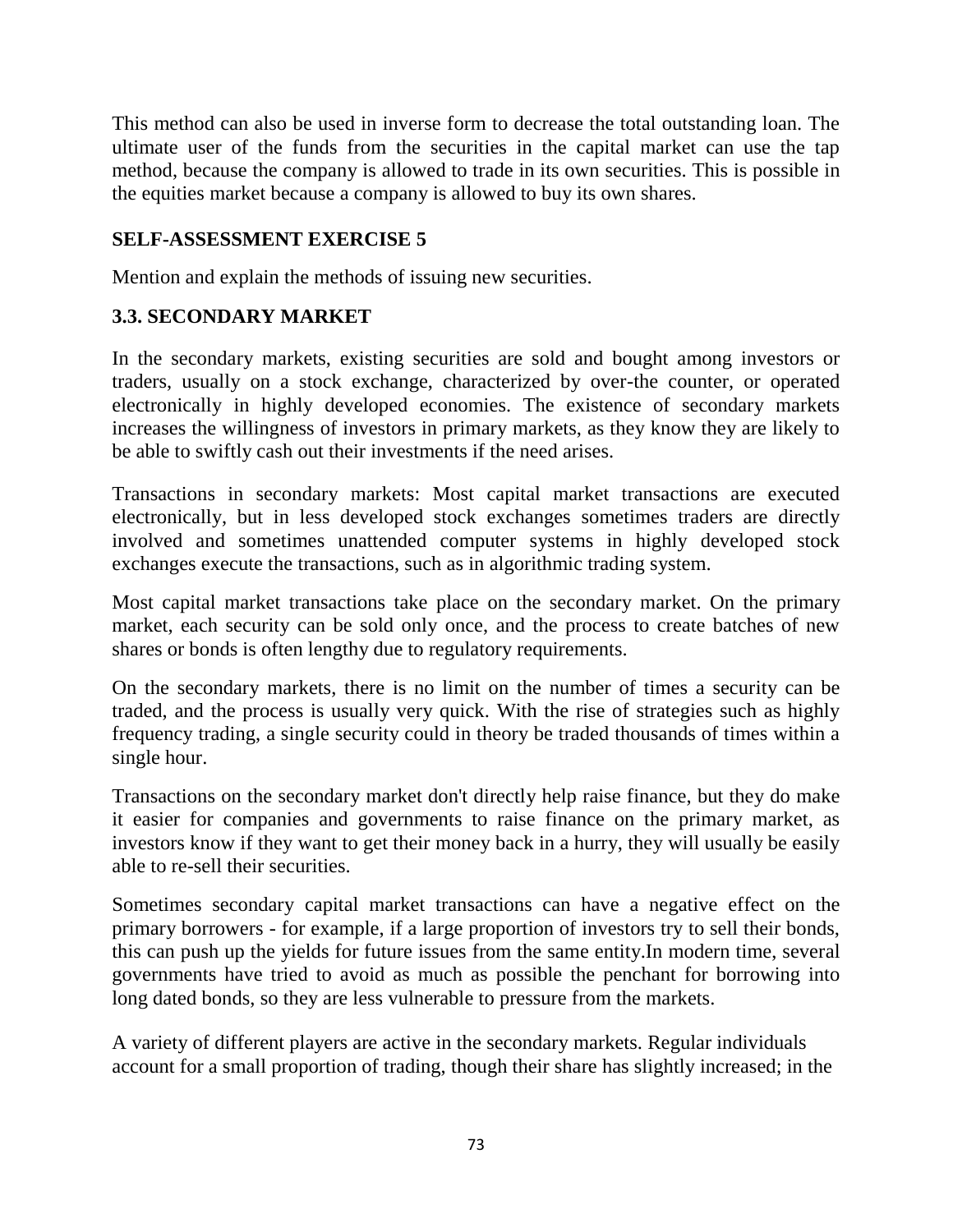20th century it was mostly only a few wealthy individuals who could afford an account with a broker, but accounts are now much cheaper and accessible over the internet.

There days there are now numerous small traders who can buy and sell on the secondary markets using platforms provided by brokers which are accessible with web browsers. When such an individual trades on the capital markets, it will often involve a two stage transaction. First they place an order with their broker, then the broker executes the trade. If the trade can be done on an exchange, the process will often be fully automated. If a dealer needs to manually intervene, this will often mean a larger fee.

Traders in investment banks will often make deals on their bank's behalf, as well as executing trades for their clients. Investment banks will often have a department called capital market*s*: staff in this department try to keep aware of the various opportunities in both the primary and secondary markets, and will advise major clients accordingly. Pension and Sovereign wealth funds tend to have the largest holdings, though they tend to buy only the highest grade (safest) types of bonds and shares, and often don't trade all that frequently.

### **SELF-ASSESSMENT EXERCISE 6**

Differentiate between primary market and secondary market.

# **3.4 CAPITAL MARKET INSTRUMENTS & SECURITIES**

# **3.4.1CAPITAL MARKET INSTRUMENTS**

The principal capital market instruments used for long term funds include the following: (i) Mortgages.

- (ii) Corporation bonds.
- (iii) State and local government bonds.
- (iv) Federally sponsored credit agency securities.
- (v) Finance company bonds.
- (vi) Commercial banks bonds and commercial paper.
- (viii) Corporate stock.

Capital market instrumentsare fixed-income obligations that trade in the secondary market, which means anyone can buy and sell them to other individuals or institutions.Marketable securities are exchanged through the organized markets for example, stock exchanges and its Representative dealers and brokers who sell and buy marketable securities on behalf of their customer in exchange of commission.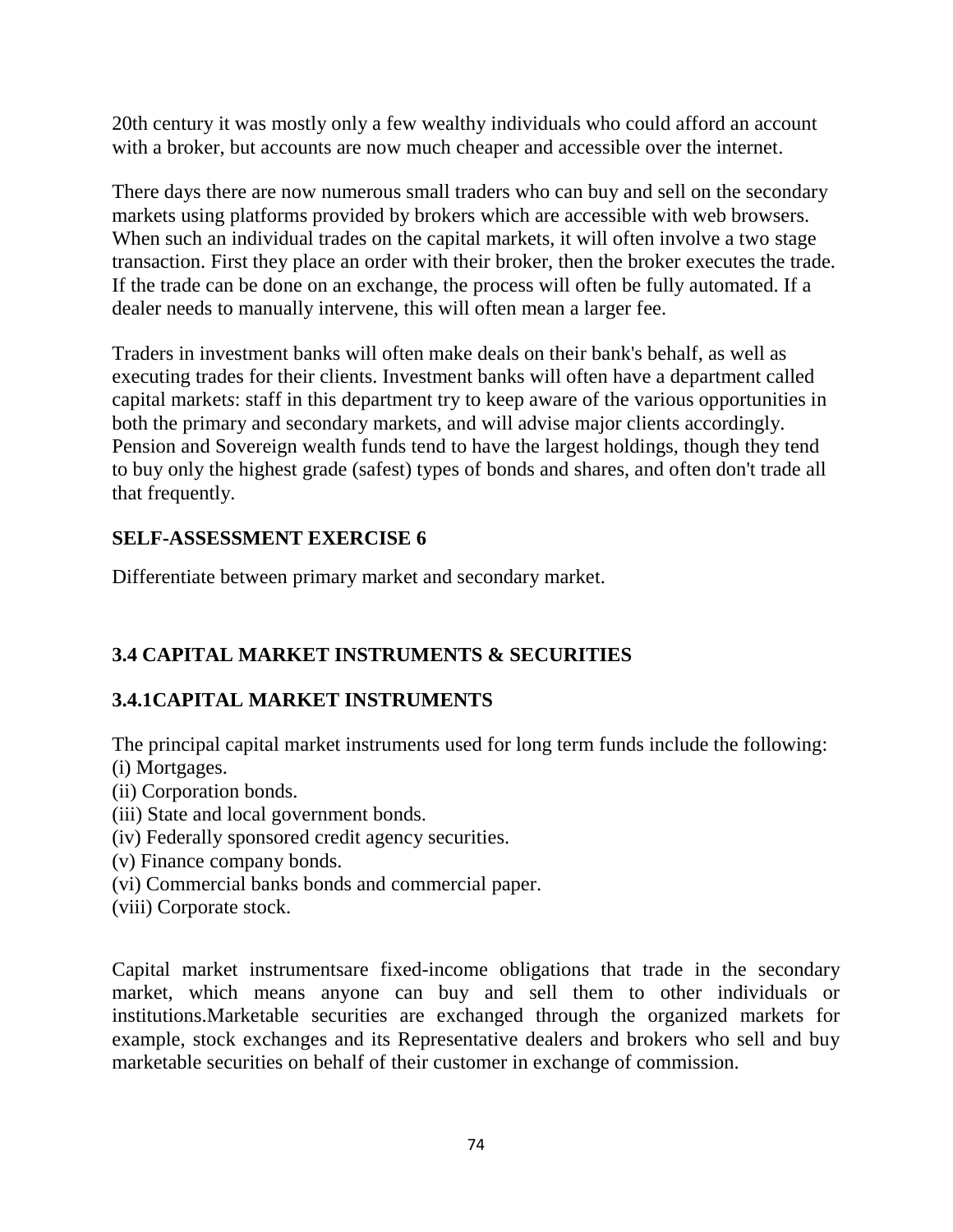Therefore, the capital market instruments fall into four categories such as: Treasury securities; government agency securities; municipal bonds; and corporate bonds.

## **1. Treasury Instruments**

All government securities issued by the Treasury department of Govt. are fixed income instruments. They may be bills, notes, or bonds depending on their times to maturity. Specifically, bills mature in one year or less, notes in over one to 10 years, and bonds in more than 10 years from time of issue government securities which confer debt obligations on the government.

## **2. Government Bonds and Loan Stocks**

Government y securities are sold by the apex banks on behalf of the government to support specific programs, but they are not direct obligations of the treasury department. Mortgage bonds are issued and sold for the purpose of using the proceeds to purchase mortgages from insurance companies or savings and loans; and the home loan which sells bonds and loans the money to its banks, which in turn provide credit to savings and loans and other mortgage-granting institutions. Other agencies are the government banks for cooperatives.

### **3. State and Local Government Bonds**

These bonds are issued by local government entities as either general obligation or revenue bonds. General obligation bonds are backed by the full taxing power of the municipality, whereas revenue bonds pay the interest from revenue generated by specific projects. These bonds differ from other fixed-income securities because they are taxexempt. The interest earned from them is exempt from taxation by the government and by the state that issued the bond, provided the investor is a resident of that state. For this reason,these bonds are popular with investors in high tax brackets.

**4. Corporate Bonds**Corporate bonds are fixed-income securities issued by industrial corporations, public utility corporations, or railroads to raise funds to invest in plant, equipment, or working capital. They can be broken down by issuer, in terms of credit quality in terms of maturity i.e. short term, intermediate term, or long term, or based on some component of the indenture.

## **3.4.2 CAPITAL MARKET SECURITIES**

Theseare fixed-income obligations that trade in the secondary market, which means anyone can buy and sell them to other individuals or institutions.Marketable securities are exchanged through the organized markets for example, stock exchanges and its Representative dealers and brokers who sell and buy marketable securities on behalf of their customer in exchange of commission.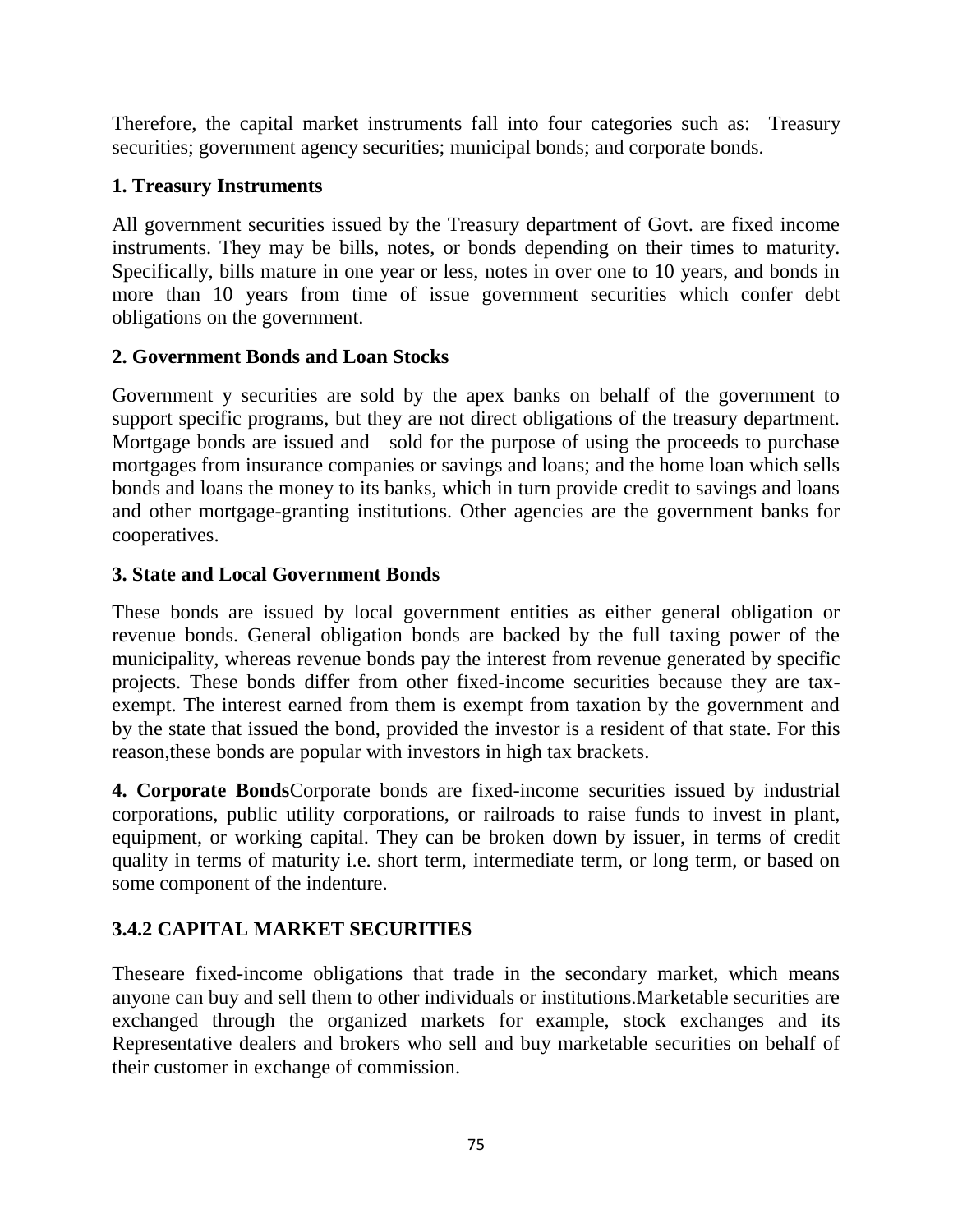Instruments issued and traded in the capital market differ in certain characteristics, such as: term to maturity; interest rate paid on the nominal value; interest payment dates; and nominal amount in issue.

### **1. Interest Rate Securities**

The interest paid on the nominal amount of capital market securities (called the coupon rate) appears on the certificate received by the holder (the investor) of such a security. This coupon rate is one of the parameters used to determine the consideration paid for the security when traded in the secondary market. Most securities are issued at a fixed coupon rate.

Capital market securities are physical certificates and the issuer of the security keeps a register of owners. This register is used by the borrower (issuer) to pay interest to the lender (owner of the security) on the interest payment dates indicated on the certificate. When an instrument is sold to a new owner in the secondary market, the buyer is registered as the new owner on the settlement date of the transaction.

For administrative purposes the register of the issuer closes for registration of new owners, normally one month prior to the interest payment date. The date when the register closes is known as the last day to register. This means that the person or company, who is registered as the owner one month before the interest payment date on the register, will receive the interest on the payment date.

If a bond is sold and settled between the last day to register and the interest payment date, the seller will receive the interest payment. The buyer is then known to buy the instrument "ex interest" (without interest). Nevertheless, if a transaction takes place before the last day to the register, the buyer buys the instrument "cum interest" (including interest), because he will be registered as the owner before the register closes, and will receive the next interest payment.

### **2. Zero-rated coupons**

These are long-dated securities with many terms to maturity with zero-rated coupons which are capital market instruments issued by borrowers of money such as blue chip firms. These instruments do not earn interest on the capital amount invested by the lender, and are therefore issued and traded at a discount on the nominal value, similar to discount instruments in the money market such as bankers acceptances and treasury bills.

The market value (nominal value less discount) of zero or nil-rated coupon bonds depends on the yield that the investor (lender) expects on his investment. The redemption amount, which is the only cash inflow for the investor, is equal to the nominal value of the bond, and is thus known to the investor.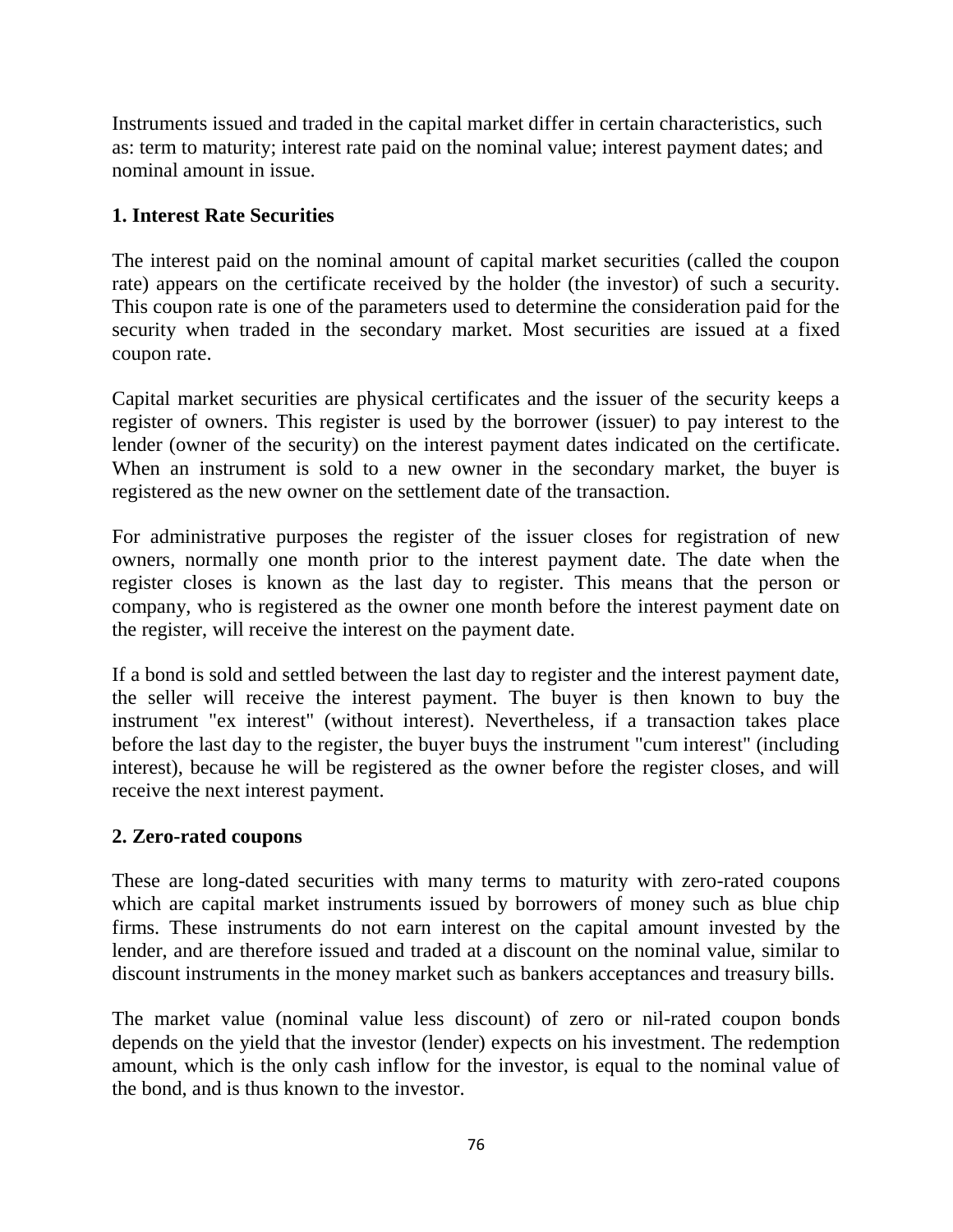Since the redemption date is also known, the investor can calculate the amount that he is willing to pay for the bond according to the yield (expressed in terms of interest rate) that he wants to earn on the investment. This yield on zero-rated coupon bonds is normally linked to the market rate on long-term (capital market) investments.

### **3. Asset-backed Securities**

Where an asset exists which represents cash inflow stream such as a normal loan or investment, a bond can be issued to fund this asset. The bond income is then derived or backed by the income stream of the asset. The performance on the bond is then dependent on the asset performance.

### **SELF-ASSESSMENT EXERCISE 7**

Mention the capital market securities and its instruments of transactions.

## **3.5 INSTITUTIONAL PARTICIPANTS IN CAPITAL MARKET**

There are a number of financial institutions which are directly involved with real investment in the economy. These institutions mobilize the saving from the people and channel funds for financing the development expenditure of the industry and government of a country.

The financial institutions take maximum care in investing funds in those projects where there is high degree of security and the income is certain. The main institutional sources of capital market are as follows:

### **(i) Insurance Companies**

Insurance companies are financial intermediaries. They call money by providing protection from certain risks to individuals and firms. The insurance companies invest the funds in long term investments primarily mortgage loans and corporate bonds.

### **(ii) Pension Funds**

The pension funds are provided by both employees and employers. These funds are now increasing utilized in the provision of long term loans for the industry and government.

### **(iii) Building Societies**

The building societies are now activity engaged in providing funds for the construction, purchase of buildings for the industry and houses for the people.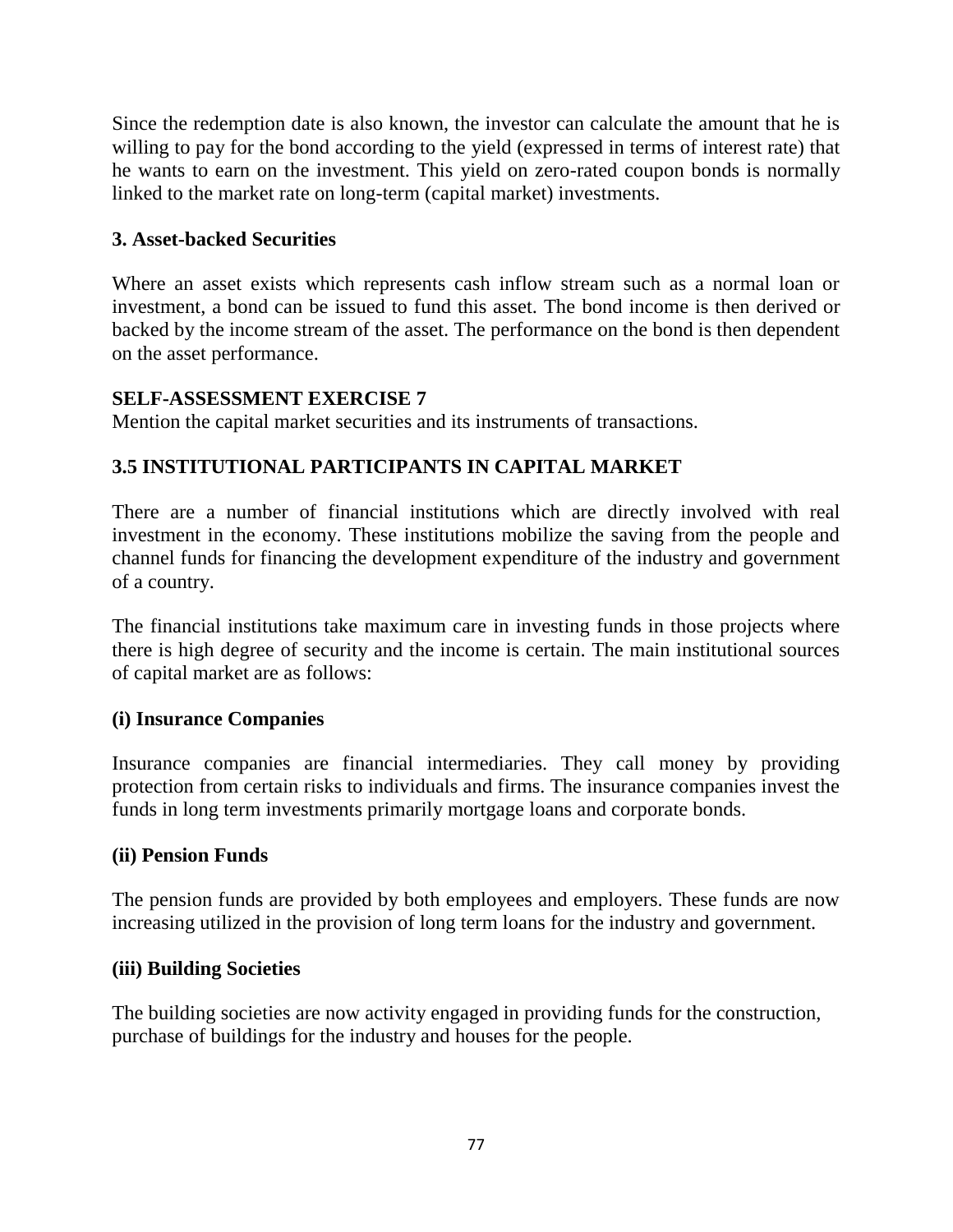### **(iv) Investment Trusts**

The investment trust mobilize saving and meet the growing, need of corporate sector, The income of the investment trust depends upon the dividend it receives from shares invested in various companies.

#### **(v) Unit Trust**

The Unit Trust collects the small savings of the people by selling units of the trust. The holders of units can resell the units at the prevailing market value to the trust itself.

### **(vi) Saving Banks**

The saving banks collect the savings of the people. The accumulated saving is invested in mortgage loans, corporate bonds.

### **(vii) Specialized Finance Corporation**

The specialized finance corporations are being established to help and provide finance to the private industrial sector in the form of medium and long term loans or foreign currencies.

#### **(viii) Commercial banks**

The commercial banks are also now activity engaged in the provision of medium and long terms loans to the industrialists, agriculturists, specialist finance institutions, etc., etc.

#### **(ix) Stock Exchange**

The stock exchange is a market in existing securities (shares, debentures and securities issued by the public authorities). The stock exchange provides a place for those persons who wish to sell the shares and also wish to buy them. Stock Exchange, thus helps in raising equity capital for the industry

### **SELF-ASSESSMENT EXERCISE 8**

Mention and discuss the respective role of the institutional participants in capital market.

### **4.0 CONLUSION**

The discussion in this unit, as you have observed, is indicative of the fact that there exists capital market within the ambit of the financial market, which supplies funds for longterm use by the government and corporate entities in their operations. There are primary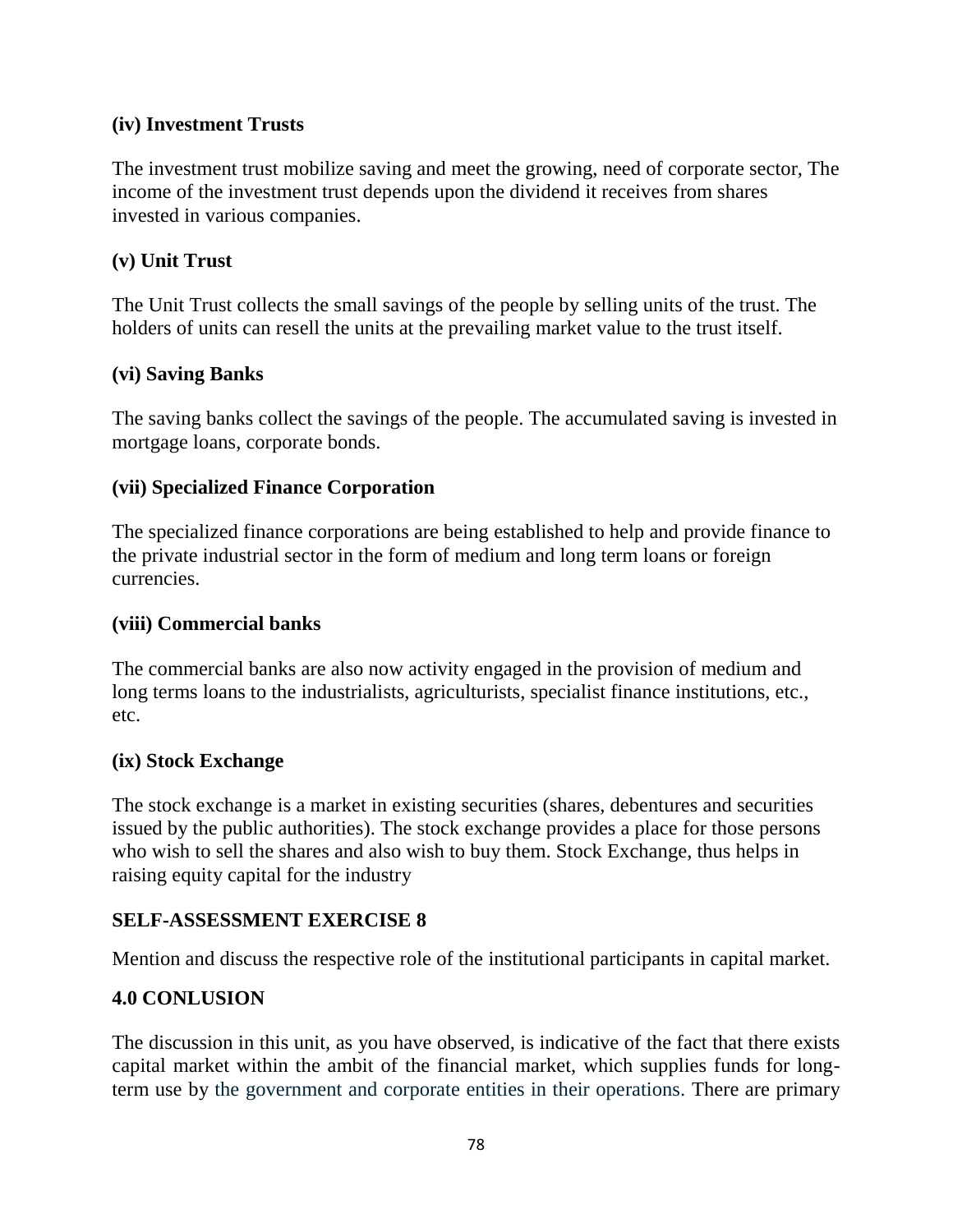and secondary markets which are used for the new issues of securities and trading on old securities respectively. The participants in the operations of the capital market include central banks of various countries, the commercial banks, investment banks, insurance companies, corporate entities, mortgage banks, mortgage institutions, and pension funds institutions, among others.

The instruments of transactions in the capital market include mortgages, corporation bonds, state and local government bonds, federal government bonds and development loan stock, finance company bonds, commercial banks bonds and shares, and corporate stock. The capital market securities, which are fixed-income obligations that trade in the secondary market, include interest rate securities, zero-rated coupons, and asset-backed securities.

#### **5.0 SUMMARY**

The topics that we have discussed in this study unit include meaning and operations of a capital market, primary market and secondary market of a capital market, methods of issuing new securities in the primary market,capital market instruments & securities, and institutional participants in capital market.

In the next study, you will be taken through operations of money market in Nigeria.

### **6.0 TUTOR MARKED ASSIGNMENT**

1. Differentiate between primary market and secondary market.

2. Mention the capital market securities and its instruments of transactions.

3. Mention and discuss the respective role of the institutional participants in capital market.

### **7.0 REFERENCES AND FURTHER READING**

- Authur, S. and Sheffrin, S. M. (2003).*Economics: Principles in action*. Upper Saddle River,: Pearson Prentice Hall. p. 283.
- Ford, J. (2012, August 24). "The Hedge Funds are Playing a Loser's Game". *The Financial Times*.Retrieved June 6, 2013.
- Chisholm, A. M. (2009). *An Introduction to International Capital Markets: Products, Strategies, Participants* , New York: John Wiley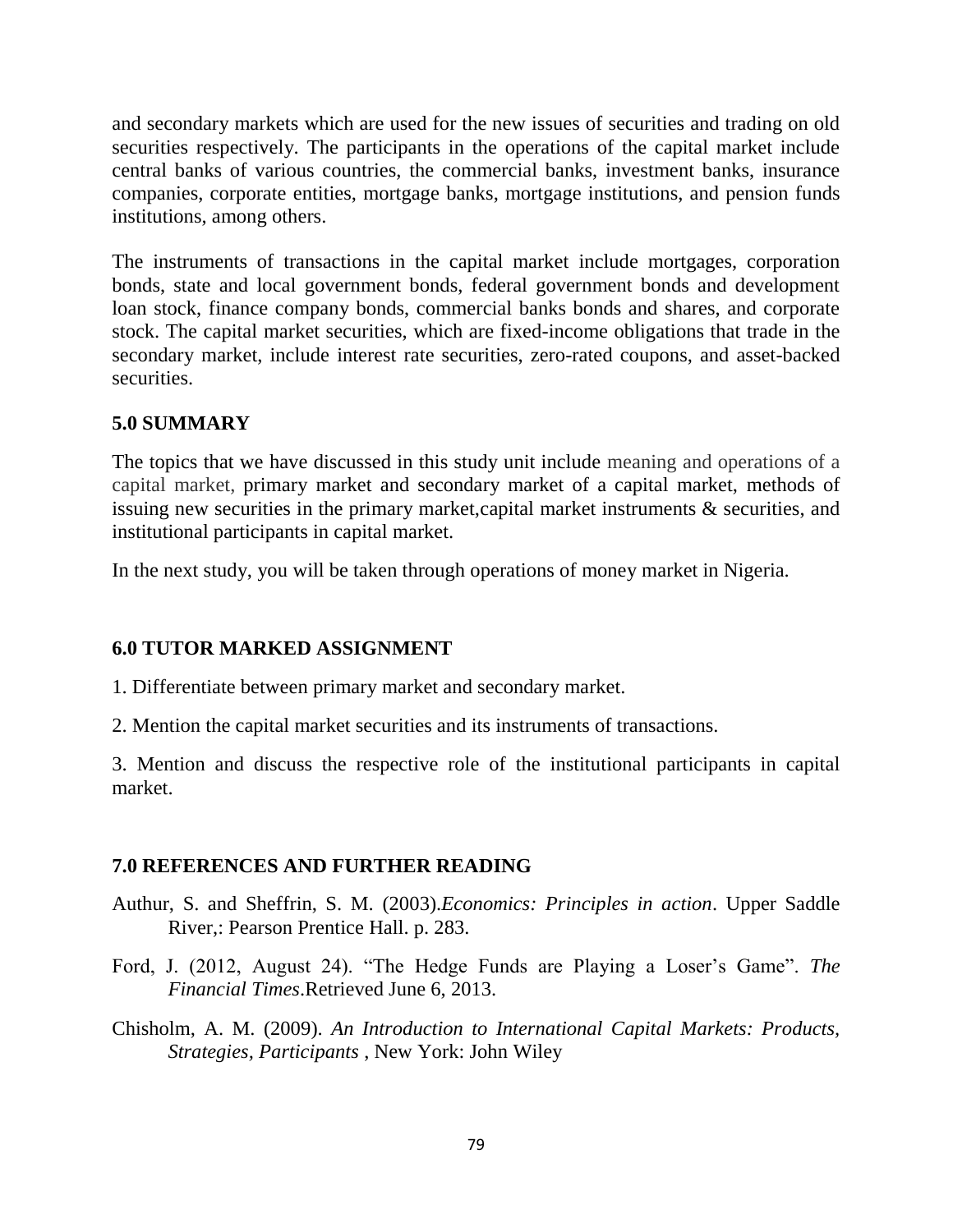- Jonathan Ford (2012, August 24). "The Hedge Funds are Playing a Loser's Game," The Financial Times. Retrieved 2012-09-06
- Reinhart, C. and Rogoff, K. (2010).*This Time Is Different: Eight Centuries of Financial Folly,* Princeton University Press.
- Spaulding, W.C. (2011). "The Primary Bond Market". Retrieved on June 6, 2013 from [www.thisMatter.com](http://www.thismatter.com/)
- Spaulding, W. C. (2011)." Investment Banking Issuing and Selling New Securities." Retrieved June 6, 2013 from [www.thisMatter.com](http://www.thismatter.com/)
- Sullivan, S. and Sheffrin, M. (2003).*Economics: Principles in Action*. Upper Saddle River: Pearson Prentice Hall. p. 283.
- William C. Spaulding, W. C. (2011). "Investement Banking –ISSUING and Selling New Secutities.thisMatter.com. Retrieved 2012-09-06.

#### **FURTHER READING**

Nwite, S. C. (2005). Capital Market and Portfolio Theory, Enugu: Immaculate Publications Limited.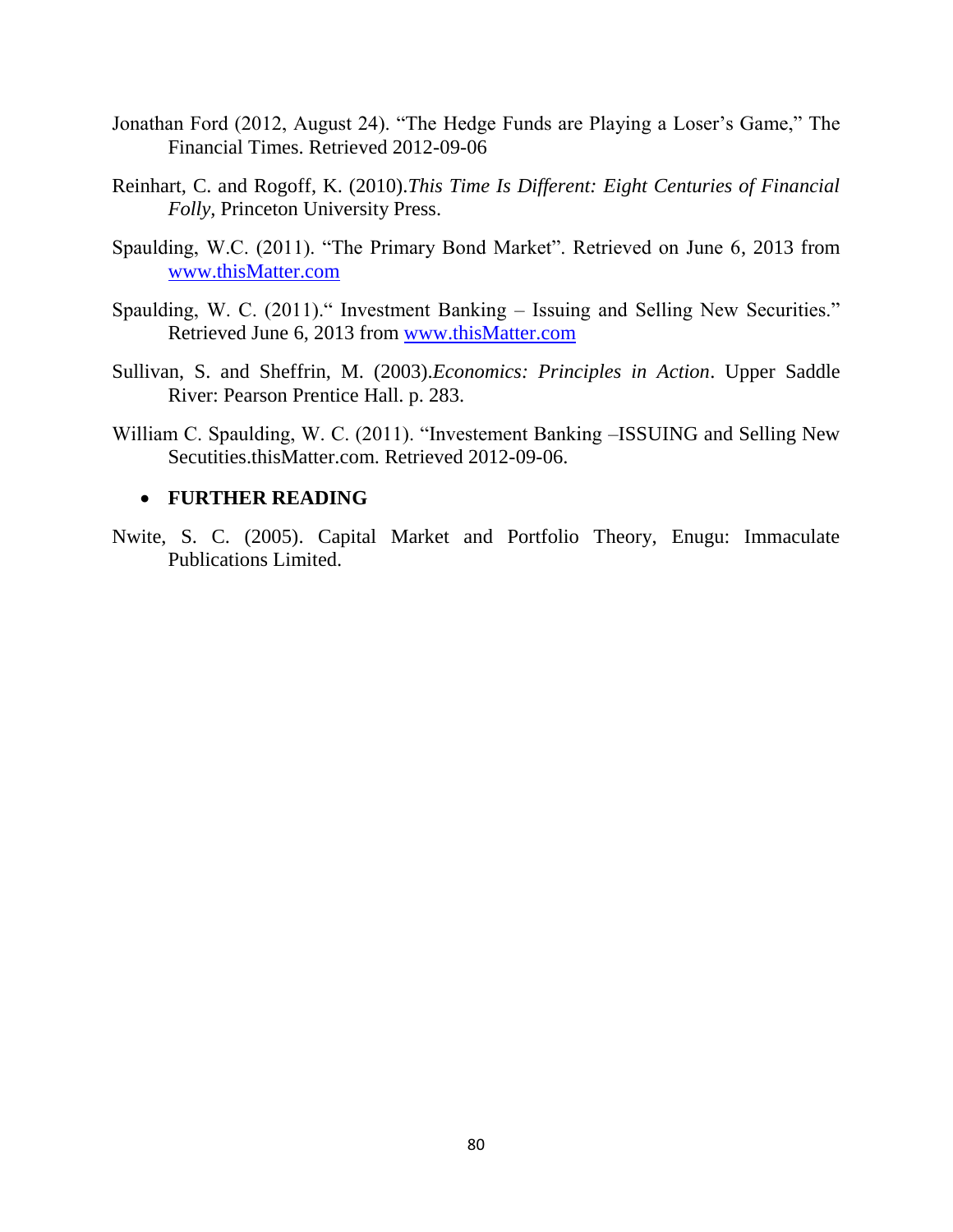### **UNIT 8: MONEY MARKET**

### **CONTENTS**

1.0 Introduction 2.0 Objectives 3.0 Main Content 3.1 Definition of Money Market 3.2 Operations of Money Market 3.3 Participants in Money Market 3.4 Money Market Instruments 3.5 Functions of Money Market 4.0 Conclusion 5.0 Summary 6.0 Tutor Marked Assignment 7.0 References and Further Reading

### **1.0 INTRODUCTION**

The money market is one of the two markets in the financial system. This compliments the capital market in providing the needed channel through which the corporate entities and the government can raise funds to finance their operations. While the capital market provides funds for long-term use by the government and corporate entities, the money market provides the government and corporate entities funds for short-term use in their operations. Therefore, the money market plays vital role in the economy in relation to its operations which channel funds from the savers to the users of such funds on short-term basis. In this study, therefore, the nature of money market, its operations, and financial instruments being traded in it, among others, constitute the subject of discussion.

### **2.0 OBJECTIVES**

At the end of this unit, you should be able to:

- explain the meaning of money market
- discuss the operations of money market
- identify and explain money market financial instruments
- list the functions of money market

### **3.0 MAIN CONTENT**

### **3.1 DEFINITION OF MONEY MARKET**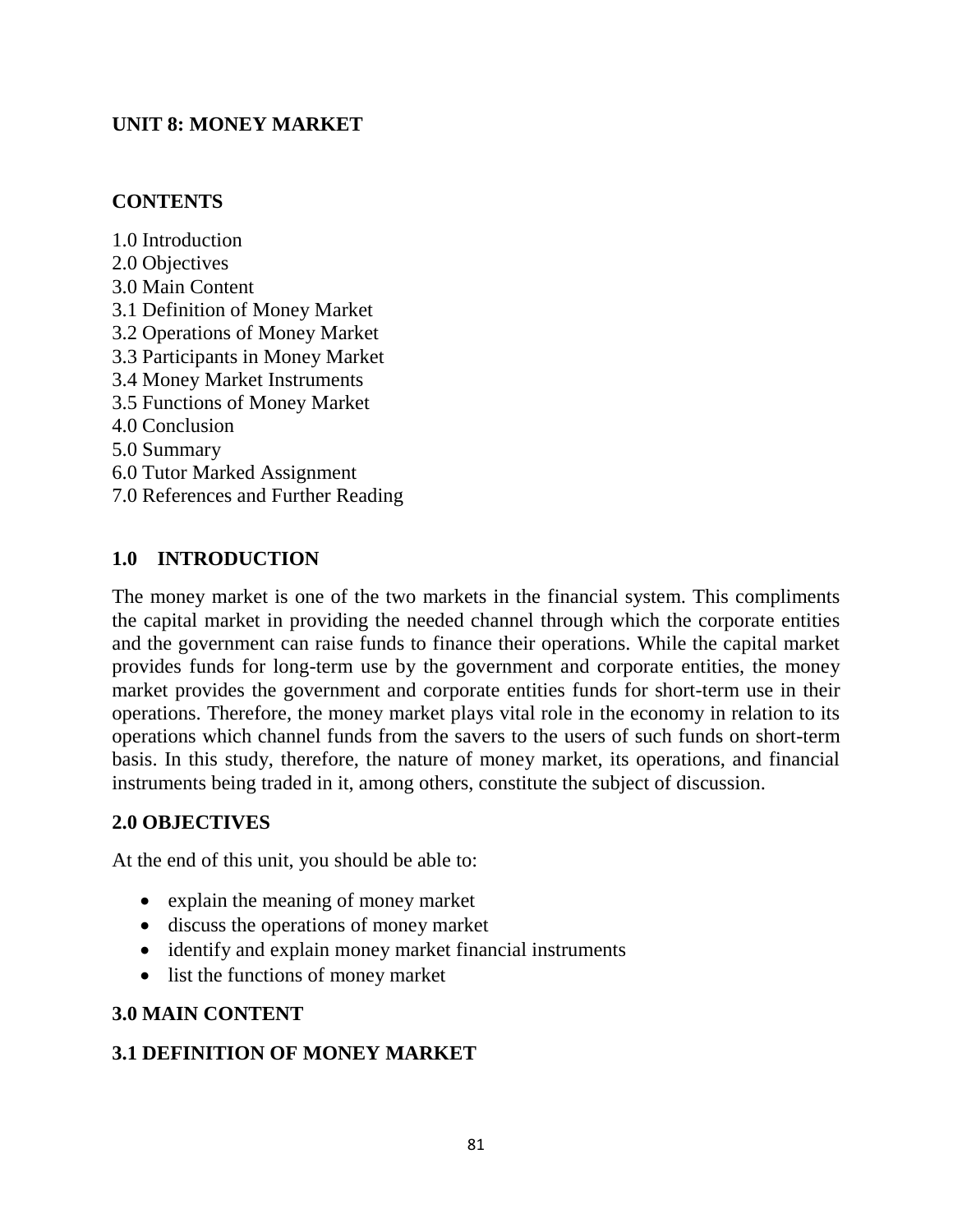The money market is a component of the financial market for assets being used for shortterm borrowing of funds by corporate entities and government. This implies that the money market is used for buying and selling of financial instruments with original maturities within a period of one year. The transactions in money market are carried out over the counter and are on wholesale basis. There are various instruments that are traded on as being issued by corporate entities and government for raising funds for the shortterm use.

Such financial instruments being used in the money market include Treasury bills, Treasury certificates, Commercial papers, Bankers' acceptances, Certificates of deposits, Bills of exchange, Repurchase agreements, Federal funds, Short-lived mortgages, and Asset-backed securities.

Money market provides liquidity funding for both corporate entities and government. In particular, the government makes of the window of opportunities of what is called open market operation for the transactions on Treasury bills and Treasury certificates. There are some variations in other economies in terms of financial instruments being used the government to raise short-term funds for operations, for instance, the federal funds.

On the other hand, corporate entities make use of financial instruments such as Commercial papers, Bankers' acceptances, Certificates of deposits, Bills of exchange, Repurchase agreements, Short-lived mortgages, and Asset-backed securities for raising short-term funds for their operations. There are other financial instruments being used for short-term funds by corporate entities in some other economies that are not listed above.

### **SELF-ASSESSMENT EXERCISE 1**

What do you understand by money market?

### **3.2 OPERATIONS OF MONEY MARKET**

In terms of its operations, the money market consists of financial institutions and dealers in money or credit facilities who wish to either borrow or lend. Participants in the money market normally borrow and lend for short periods of time, ranging from some days such as money at calls and short notices to thirteen (13) months. The operations in money market generally involve trades in short-term financial instruments which are commonly called "paper." This is in contrast with the operations of the capital market which are essentially for longer-term funding, which is supplied by bonds and equity issues.

The core of the operations of the money market is the area of interbank lending. The commercial banks normally borrow and lend to each other using commercial papers, repurchase agreements and similar financial instruments. These financial instruments are often benchmarked, that is priced by reference, to the London Interbank Offered Rate (LIBOR) for the appropriate term and currency.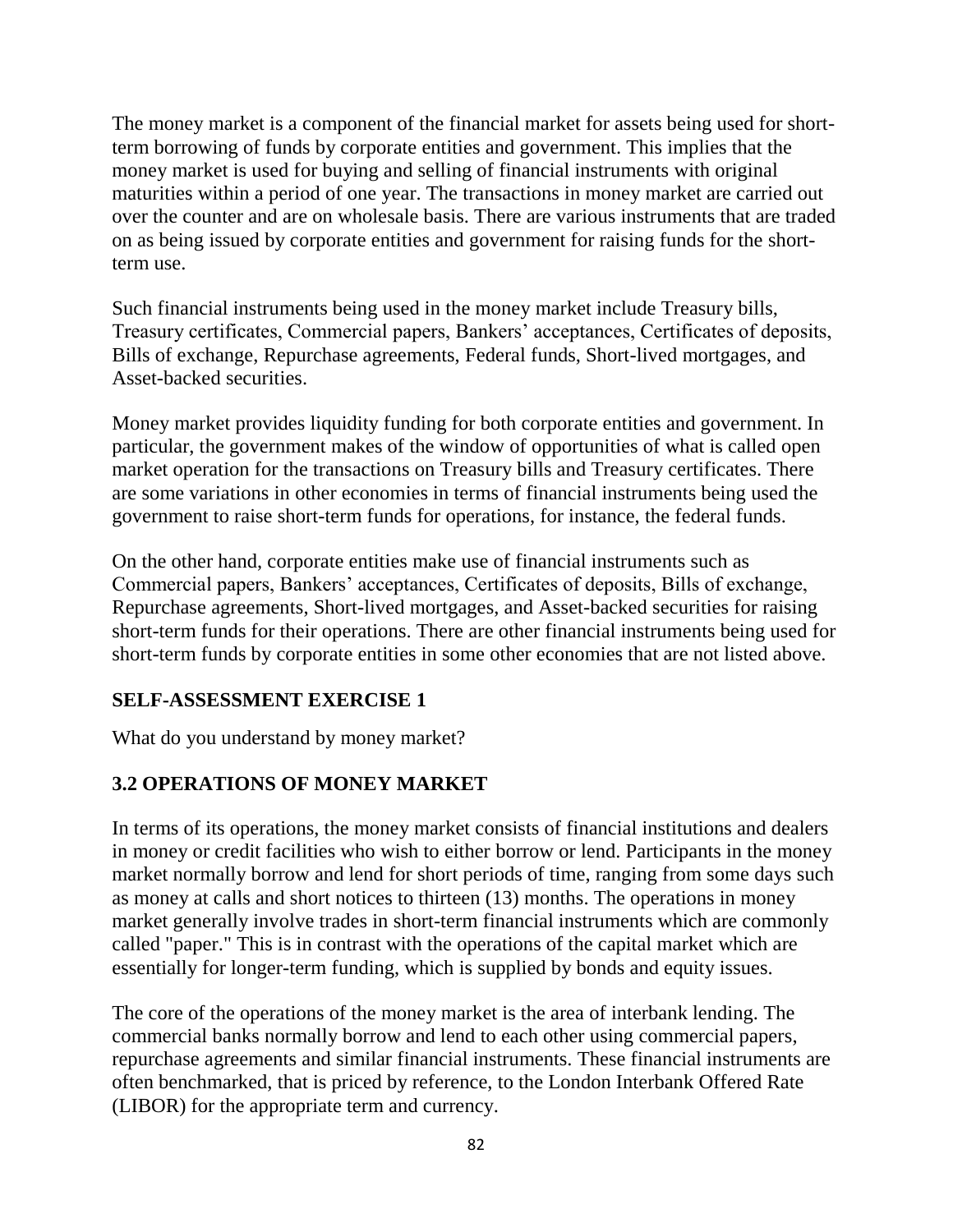The finance companies typically fund themselves through the issue large amounts of asset-backed commercial paper (ABCP) which is secured by the pledge of eligible assets into an ABCP conduit. Examples of such eligible assets include auto loans, credit card receivables, residential and commercial mortgage loans, mortgage-backed securities and similar financial assets.

There are, however, certain large corporations or corporate entities that command strong credit ratings, such as General Electric Corporation and International Business Machines that issue commercial papers on their own credit. Other large corporations normally arrange for banks to issue commercial papers on their behalf through the commercial paper lines.

In countries like the United States, federal, state and local governments do all issue paper to meet their funding needs. States and local governments issue municipal paper while the federal government through the US Treasury (the apex bank of the US) issues Treasury bills to fund the public debts.

In the case of Nigeria, the federal government does issue Treasury Bills and Treasury Certificates to finance recurrent operations through the apex bank, that is, the Central Bank of Nigeria. Such operations are in the realm of the open market operations as the system is called in Nigeria.

The trading companies often purchase bankers' acceptances which are normally tendered for payment to overseas suppliers. In this connection, the retail and institutional money market funds, some specific banks, the central banks of various countries, cash management programs, and merchant banks are often involved in the operations of the money market.

### **SELF-ASSESSMENT EXERCISE 2**

Discuss the operations of a money market.

## **3.3 PARTICIPANTS IN MONEY MARKET**

In terms of its participants in relation to the operations of the money market, there are financial institutions and dealers in money or credit facilities. These participants include the following.

- i) Central banks
- ii) Commercial banks
- iii) Investment banks
- iv) Merchant banks
- v) Mortgage banks
- vi) Insurance companies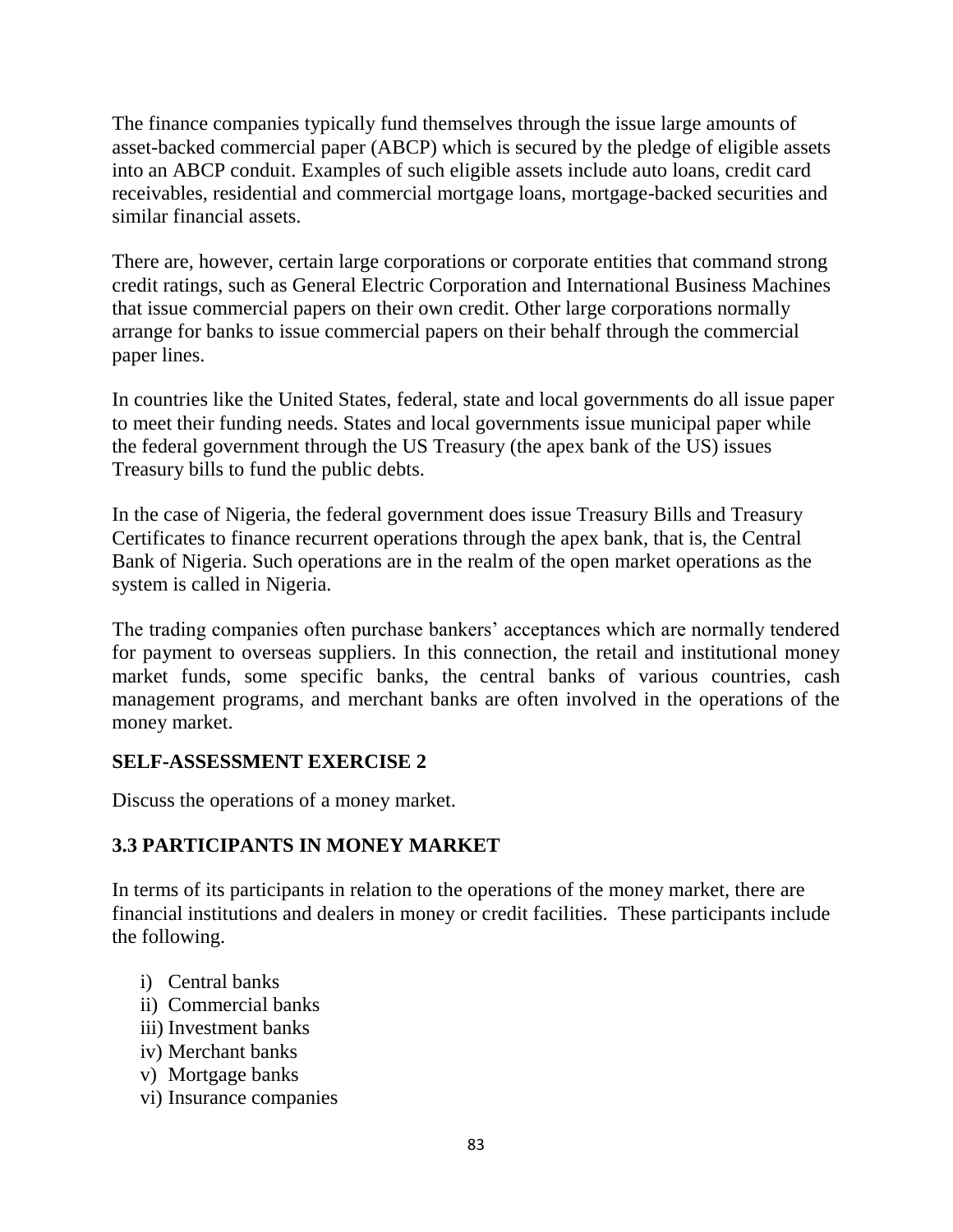- vii) Corporate entities
- viii) Mortgage Institutions
- ix) Pension Funds Institutions
- x) Discount Houses

### **SELF-ASSESSMENT EXERCISE 3**

Mention the participants in money market operations.

### **3.4 MONEY MARKET INSTRUMENTS**

In general terms, the various financial instruments being used for transactions in the money market are identified and discussed below.

#### **1. Certificate of deposit**

This is for time deposit, commonly offered to consumers by banks, thrift institutions, and credit unions.

#### **2. Repurchase agreements**

These are short-term loans, normally for less than two weeks and frequently for one day, arranged by selling securities to an investor with an agreement to repurchase them at a fixed price on a fixed date.

### **3. Commercial papers**

These are short-term issues such as promissory notes issued by company at discount to face value and redeemed at face value

#### **4. Eurodollar deposits**

These are deposits made in U.S. dollars at a bank or bank branch located outside the United States.

#### **5. Federal agency short-term securities**

These are tenable in the U.S. as short-term securities issued by government sponsored enterprises.

### **6. Federal funds**

These are tenable in the U.S. as interest-bearing deposits held by banks and other depository institutions at the Federal Reserve, the apex bank in U.S. These are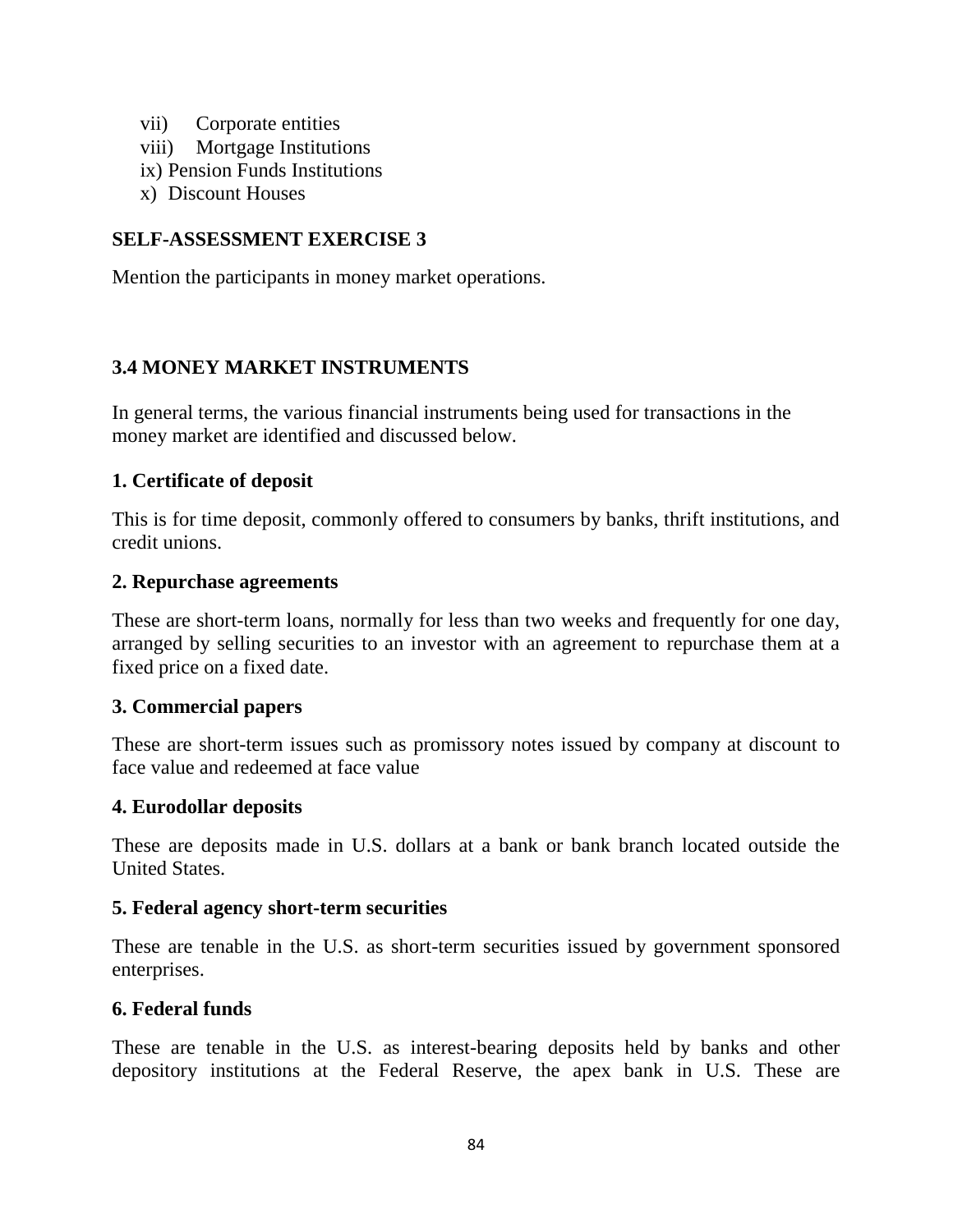immediately available funds that institutions borrow or lend, usually on an overnight basis. They are lent for the federal funds rate.

### **7. Municipal notes**

These are tenable in the U.S. as short-term notes issued by municipalities in anticipation of tax receipts or other revenues.

## **8. Treasury bills**

They are short-term debt obligations of a national government that are issued to mature in three months.

## **9. Treasury certificates**

They are short-term debt obligations of a national government that are issued to mature in three to twelve months.

### **10. Money funds**

These are the pooled short maturity, high quality investments which buy money market securities on behalf of retail or institutional investors.

### **11. Foreign Exchange Swaps**

This involves exchanging a set of currencies in spot date and the reversal of the exchange of currencies at a predetermined time in the future. This is done within a period that is considerably short-lived such as within days or weeks and probably with months.

### **12. Short-lived mortgage and asset-backed securities.**

These are mortgage loans that have been floated on short-term basis which can be traded in the money market by the holders of the instrument. The asset-backed securities are also short-term instruments that can be traded in the money for cash by the holders. The issuance of these financial assets is based on the existence of money market, and as such they cannot be issued or traded for funds in the capital market.

### **SELF-ASSESSMENT EXERCISE 4**

List the instruments that are used for transactions in money market.

### **3.5 FUNCTIONS OF MONEY MARKET**

There are pertinent functions that the money market performs in any economy, among which are the: transfer of funds within the economy for short-term use and the market facilitates operations of the financial system. Such functions are highlighted below.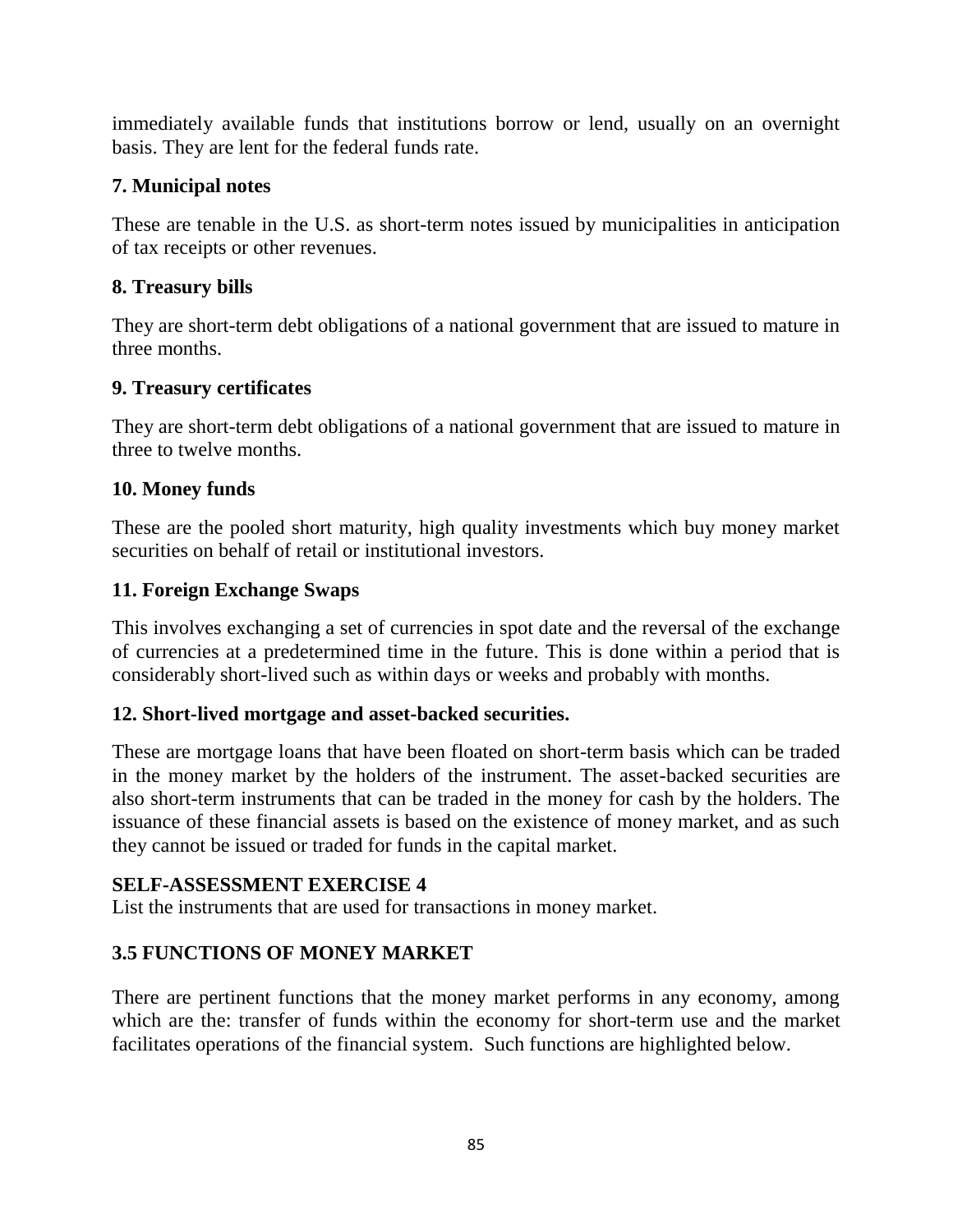- a) Facilitates transactions between parties with surplus funds and parties with a deficit.
- b) Helps the corporate entities to raise funds with which to enhance their working capital.
- c) Provides facilities for discounting of financial instruments.
- d) Allows corporate entities to hedge against failure in meeting requirements of their operational activities.
- e) Allow governments to raise funds to meet current expenditure in their operations.
- f) Helps the government in implementing monetary policy through the open market operations.
- g) Operations in the money market help determine short-term interest rates in the economy.
- h) Enhances the growth and development of the economy.

#### **SELF-ASSESSMENT EXERCISE 5**

Mention the functions of the money market in any economy.

#### **4.0 CONLUSION**

The discussion in this unit, as you have observed, is indicative of the fact that there exists money market supplies funds for short-term use by the government and corporate entities in their operations.

The participants in the money market, as you have learned, include central banks of various countries, the commercial banks, investment banks, insurance companies, corporate entities, mortgage banks, mortgage institutions, and pension funds institutions, among others. There are instruments of transactions which are peculiar to the money market and these include Treasury Bills, Treasury Certificates, Trade Bills, Commercial Papers, and Certificate of Deposits, among others. Lastly, there is a plethora of functions that the money market performs in the process of financial intermediation.

#### **5.0 SUMMARY**

The topics that we have discussed in this study unit include the exposition on the nature of Money Market, the modality of its Operations, the participating institutions, the instruments of transactions and the functions the system performs in the economy.

In the next study, you will be taken through discussion on the operations of central banking.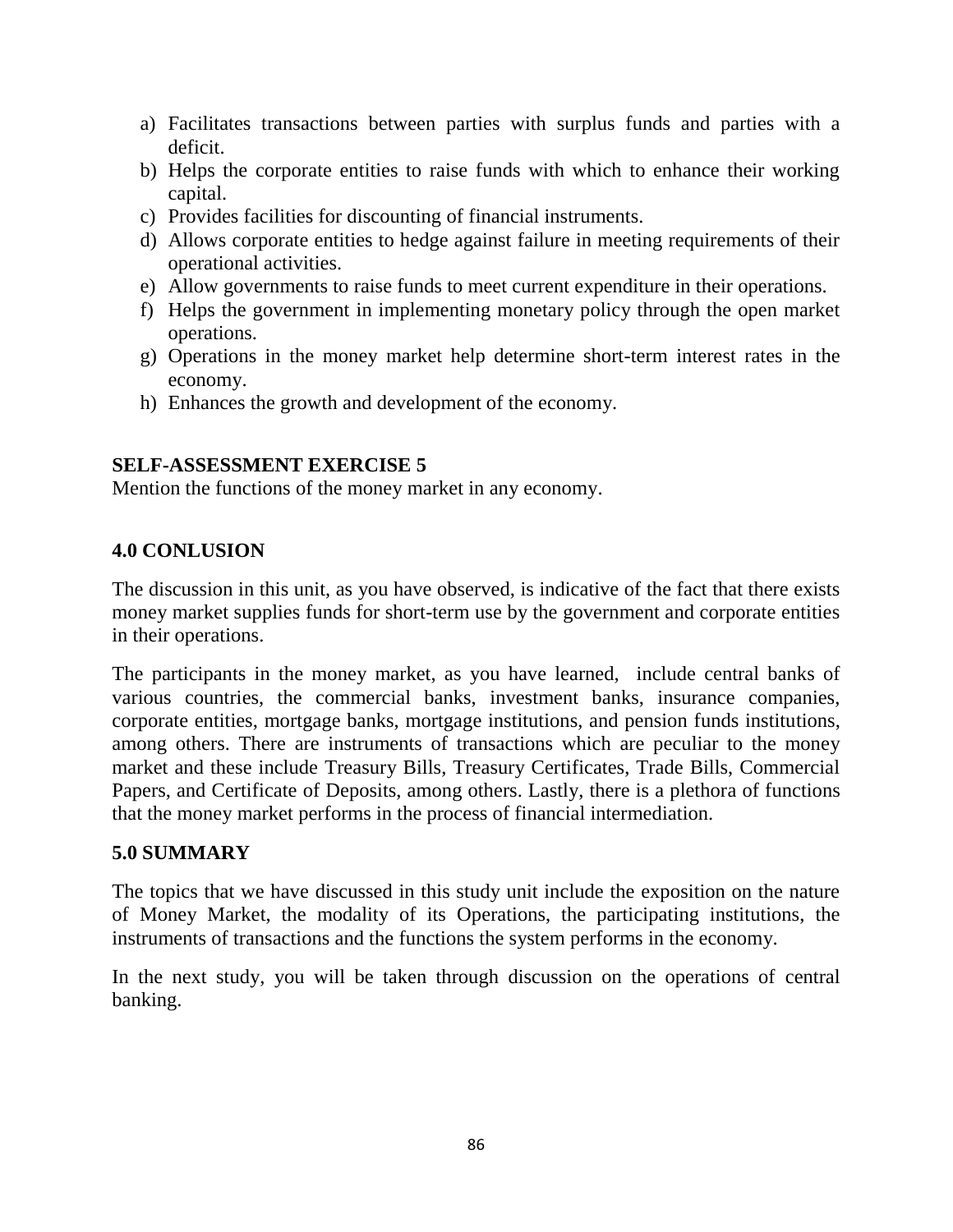#### **6.0 TUTOR MARKED ASSIGNMENT**

- 1. Mention and explain ten financial instruments used for transactions in money market.
- 2. What are the functions of the money market in any economy?

#### **7.0 REFERENCES AND FURTHER READING**

- Authur, S. and Sheffrin, S. M. (2003).*Economics: Principles in action*. Upper Saddle River,: Pearson Prentice Hall. p. 283.
- Ford, J. (2012, August 24). "The Hedge Funds are Playing a Loser's Game". *The Financial Times*.Retrieved June 6, 2013.
- Chisholm, A. M. (2009). *An Introduction to International Capital Markets: Products, Strategies, Participants* , New York: John Wiley
- Jonathan Ford (2012, August 24). "The Hedge Funds are Playing a Loser's Game," The Financial Times. Retrieved 2012-09-06
- Reinhart, C. and Rogoff, K. (2010).*This Time Is Different: Eight Centuries of Financial Folly,* Princeton University Press.
- Spaulding, W.C. (2011). "The Primary Bond Market". Retrieved on June 6, 2013 from [www.thisMatter.com](http://www.thismatter.com/)
- Spaulding, W. C. (2011)." Investment Banking Issuing and Selling New Securities." Retrieved June 6, 2013 from [www.thisMatter.com](http://www.thismatter.com/)
- Sullivan, S. and Sheffrin, M. (2003).*Economics: Principles in Action*. Upper Saddle River: Pearson Prentice Hall. p. 283.
- William C. Spaulding, W. C. (2011). "Investement Banking –ISSUING and Selling New Secutities.thisMatter.com. Retrieved 2012-09-06.

#### **FURTHER READING**

Nwite, S. C. (2005). Capital Market and Portfolio Theory, Enugu: Immaculate Publications Limited.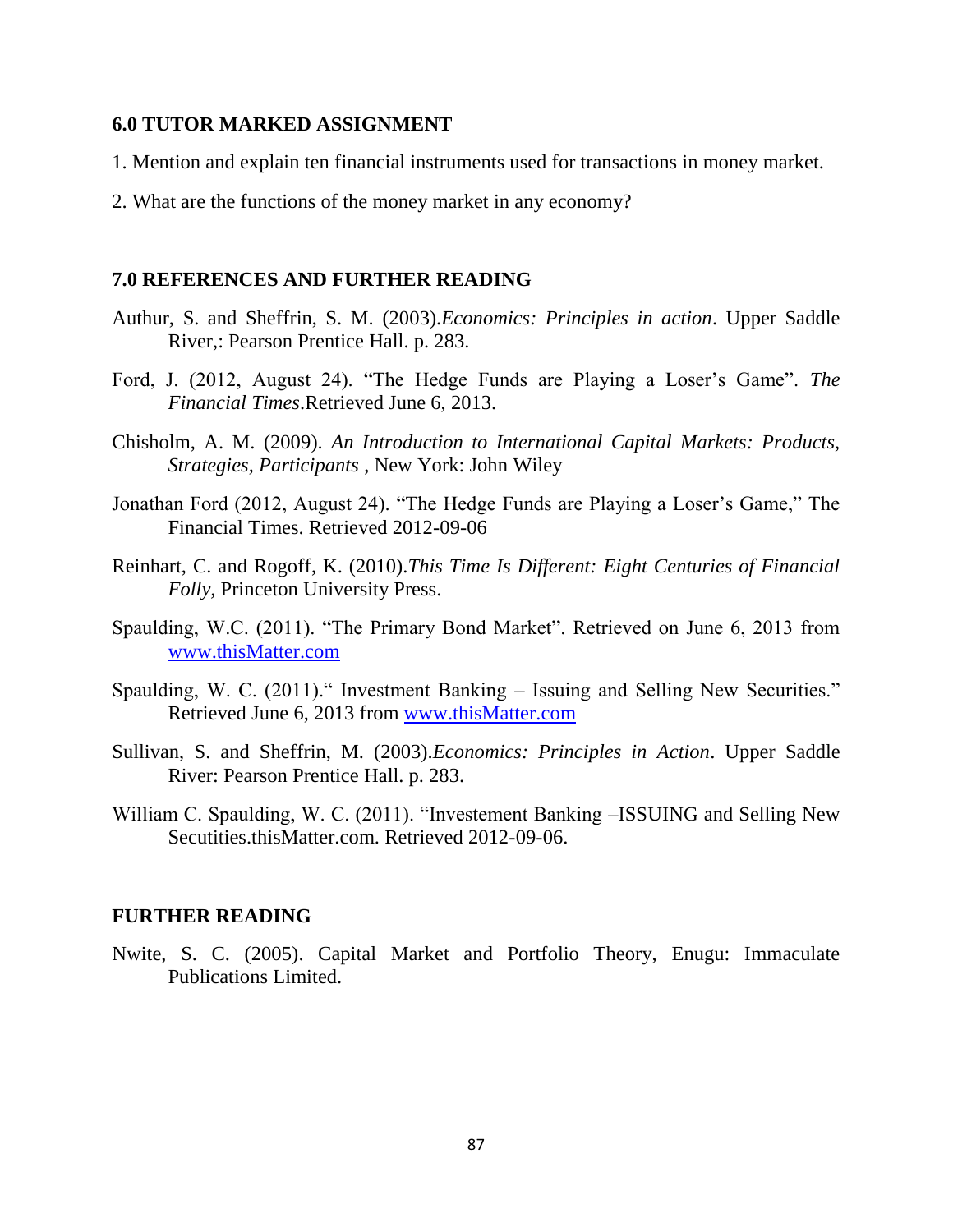### **UNIT 9: CENTRAL BANKING**

### **CONTENTS**

1.0 Introduction

- 2.0 Objectives
- 3.0 Main Content
- 3.1 Definition of a Central Bank
	- 3.1.1 Functions of Central Banks
- 3.2 Differences between Central Bank and Commercial Bank
- 3.3 Functions of a Central Bank
- 3.4 Central Bank as the Controller of Credit 3.4.1 Objectives of Credit Control

3.4.2 Methods of Credit Control

- 4.0 Conclusion
- 5.0 Summary
- 6.0 Tutor-Marked Assignment
- 7.0 References/Further Readin

### **1.0 INTRODUCTION**

The central bank is regarded as the apex bank in any economy because it occupies the top-most position in the pecking order in the banking industry. Therefore, it assumes all the trappings of regulating authority for the economy's banking operations. A central bank takes different nomenclatures in different economies around the world. for instance, it is known as Reserve Bank of India in India, Bank of England in England, Federal Reserve System in America, the Bank of France in France, and the Riksbank in Sweden, among other names which are peculiar to distinct economies around the world. In Nigeria, the apex bank in Nigeria is simply called the Central Bank of Nigeria, which was established in 1959.

### **2.0 OBJECTIVES**

At the end of this unit, you should be able to:

- i) define the term Central Banking
- ii) identify the differences between a central bank and a commercial bank
- iii) Mention and explain the functions of a central bank
- iv) discuss the role of a central bank in control of credit in any economy
- v) identify and discuss the methods of controlling credit by a central bank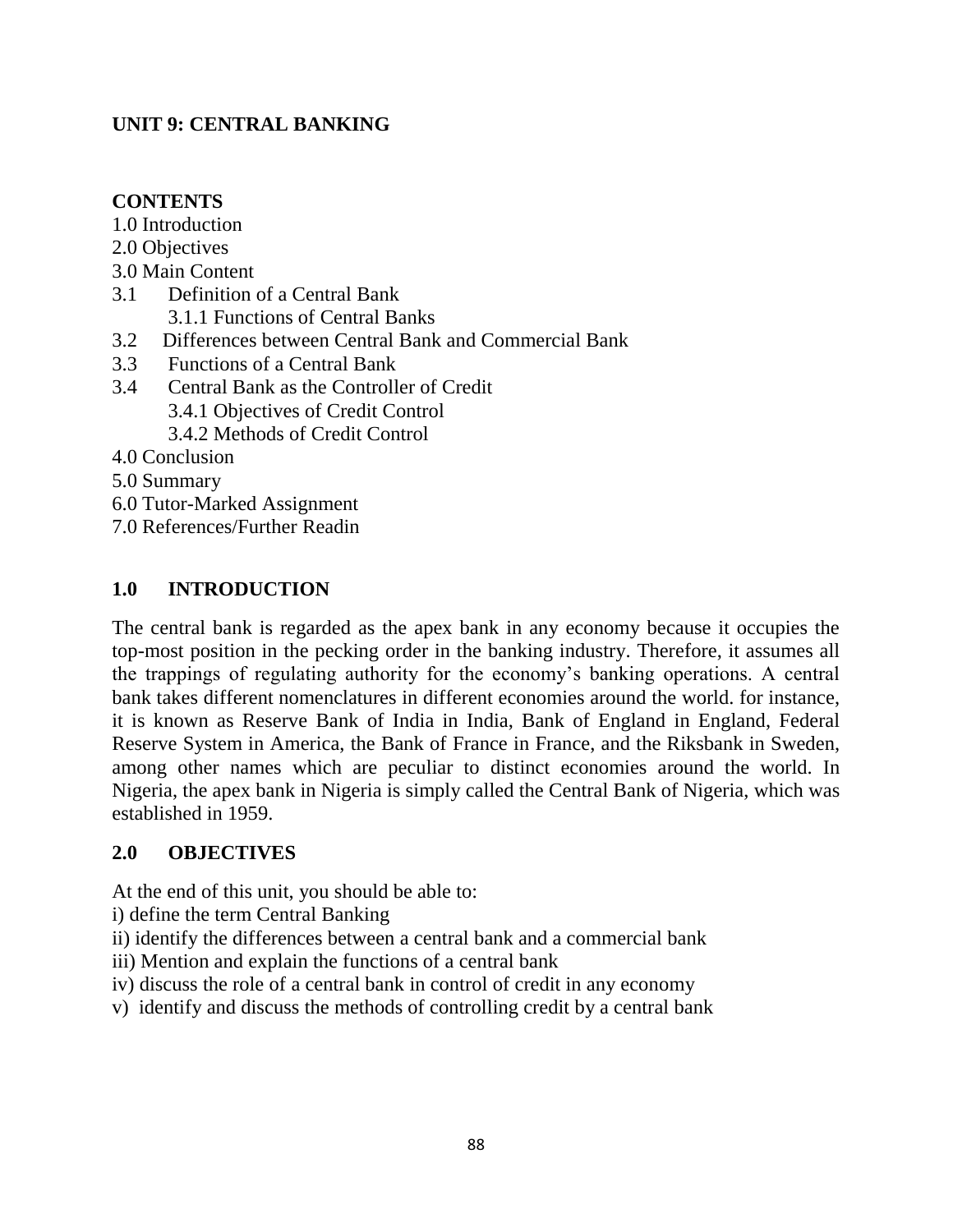#### **3.0 MAIN CONTENT**

### **3.1 DEFINITION OF A CENTRAL BANK**

A central bank has been explained conceptually in many ways; some in relation to its position while other views are in terms of its functions. We shall throw light on such definitions.

According to Vera Smith, central banking is a banking system in which a single bank has either complete control or a residuary monopoly of note issue. Shaw defines a central bank as a bank which controls credit. Hawtrey opines that a central bank is that which is the lender of last resort. According to Day, a central bank is established to help control and stabilise the monetary and banking system in any economy.

In related terms, Sayers posits that the central bank constitutes the organ of government that undertakes the major financial operations of the government and in the course of conducting these operations and by other means, influences the behaviour of financial institutions so as to support the economic policy of the Government. This is based on Sayers believes that most importantly the central bank is the government's bank. According to Samuelson, a central bank refers to a banker to other bankers. And its duty therefore, is to control the monetary base and through control of the money stock in the economy it also controls the country's supply of money.

#### **3.2 Functions of Central Banks**

An all-inclusive view on the position of a central bank is the opinion of De Kock. According to Kock, a central bank is a bank which constitutes the apex of the monetary and banking structure of any economy, which in the national economic interest, performs the following functions:

- i) The regulation of currency accordance with the requirements of business and the general public for what purpose it is granted either the sole right of note issue or at least a part monopoly thereof;
- ii) The performance of general banking and agency for its country;
- iii) The custody of the cash reserves of the commercial banks, custody and management of the nation's reserves of international currency.
- iv) The granting of accommodation in the form of re-discounts and advances to commercial banks, bill brokers and dealers, or other financial institutions and the general acceptance of the responsibility of lender of last resort.
- v) The settlement of clearance balances between the banks; and
- vi) Control of credit in accordance with the needs of business while carrying out the broad monetary policy adopted by the country.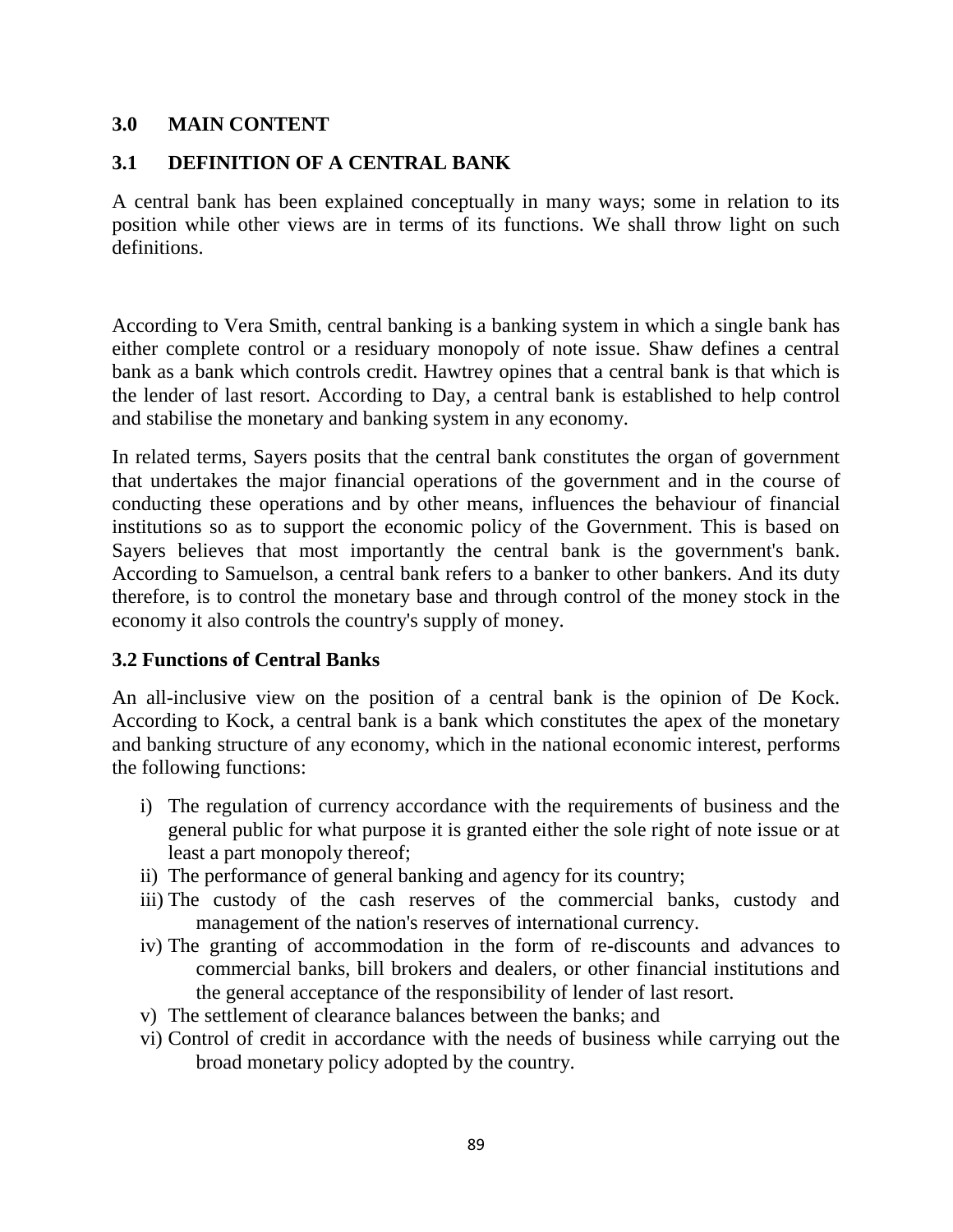### **SELF-ASSESSMENT EXERCISE 1**

Explain the term central bank. Highlight the functions of a central bank as identified by De Kock.

### **3.2 DIFFERENCES BETWEEN CENTRAL BANK AND COMMERCIAL BANK**

There are basic differences between the central bank and a commercial bank in terms of their structure and operations in the following ways:

i) The central bank is the apex institution of the monetary and banking structure of the country. The commercial bank is one of the organs of the money market.

ii) The central bank dos not operate as a profit-driven institution but only implements the economic policies of the government. But the commercial bank is a profit-making institution.

iii) The central bank is owned by the government, whereas the commercial bank is owned by private individuals as shareholders.

iv) The central bank is a banker to the government and does not engage itself in ordinary banking activities. The commercial bank is a banker to the general public.

v) The central bank has the monopoly of issuing currency of the country as the legal tender but the commercial bank can issue only cheques o its customers; the currency notes and coins issued by a central bank constitute legal tender. But the cheques are mere near-money.

vi) The central bank is the banker to commercial banks. Therefore, it grants window of opportunity for credits to commercial banks in the form of rediscount facilities, keeps their cash reserves, and clears their balances in cheque settlements. On the other contrary, the commercial bank accepts deposits from the general public and grants loans and advances to the customers.

vi) The central bank controls credit in accordance with the needs and policy of the government and the business and economy generally. The commercial bank creates credit to meet the requirements of business.

vii) The central bank helps in establishing financial institutions so as to strengthen moneyand capital markets in a country. On the other hand, the commercial bank helps industries by underwriting shares and debentures, and agriculture by meeting its financial requirements through cooperatives or individually.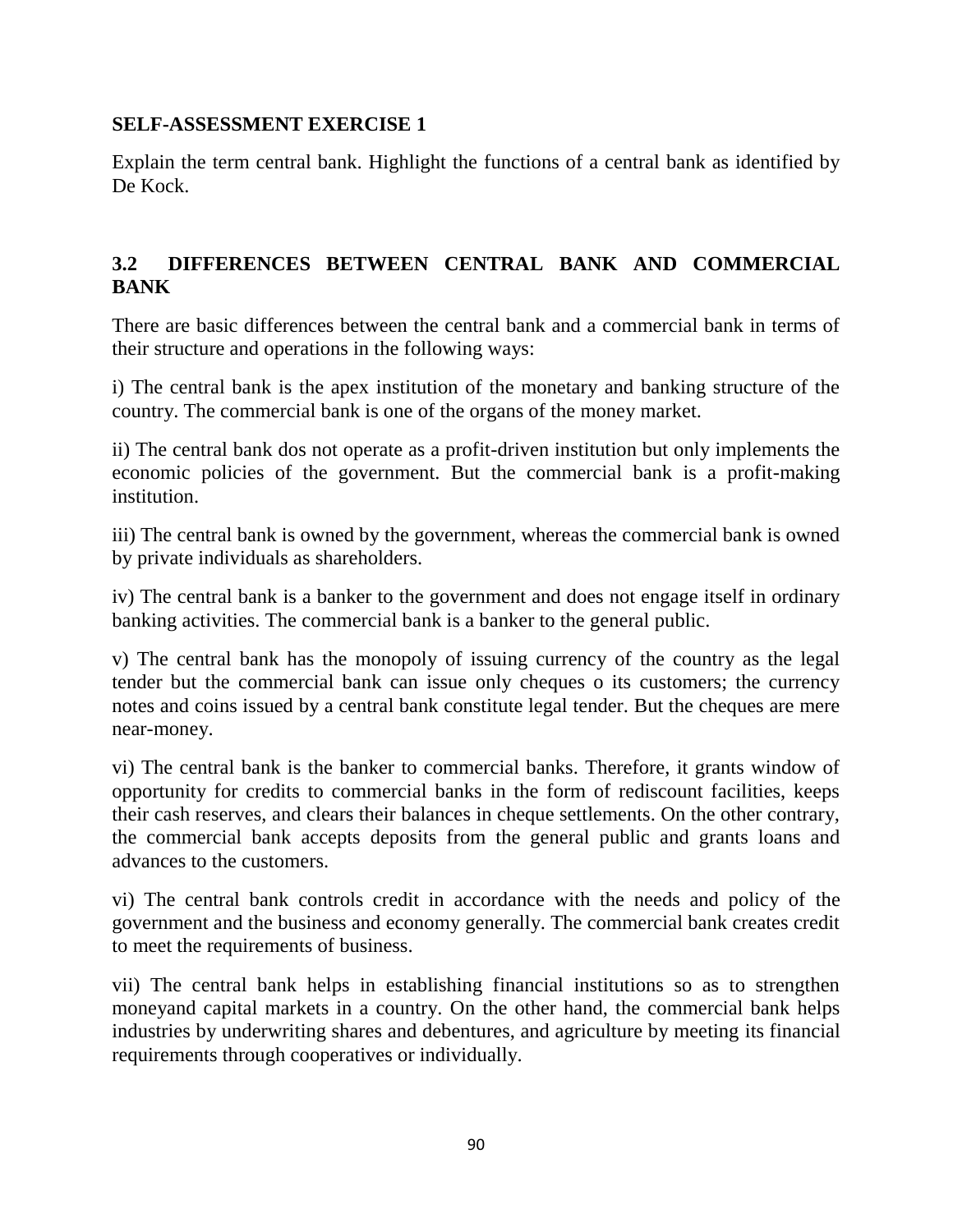viii) Every country has only one central bank with its offices at important centres in the country. On the other hand, there are many commercial banks with hundreds of branches within and outside the country.

ix) The central bank is the custodian of the foreign currencies of the country while the commercial bank is a dealer in foreign exchange in terms of buying and selling.

### **SELF-ASSESSMENT EXERCISE 2**

What are the operational differences between a central bank and commercial banks?

## **3.3 FUNCTIONS OF A CENTRAL BANK**

A central bank performs the following functions based largely on the views of De Kock and accepted by the majority of economists.

### **1. Regulator of Currency**

The central bank is the bank of issue. It has the monopoly of note issue. Notes issued by it circulate as legal tender money. It has its issue department which issues notes and coins to commercial banks. Coins are manufactured in the government mint but they are put into circulation through the central bank.

Central banks have been following different methods of note issue in different s. The central bank is required by law to keep a certain amount of gold and foreign securities against the issue of notes. In some countries, the amount of d foreign securities bears a fixed proportion, between 25 to 40 per cent of gold and notes issued. In other countries, a minimum fixed amount of gold and foreign currencies is required to be kept against note issue by the central bank.

The monopoly of issuing notes vested in the central bank ensures uniformity in the notes issued which helps in facilitating exchange and trade within the country. It brings stability in the monetary system and creates confidence among the public. The central bank can restrict or expand the supply of cash according to the requirements of the economy.

Thus it provides elasticity to the monetary system. By having a monopoly of note issue, the central bank also controls the banking system by being the ultimate source of cash. Last but not the least, by entrusting the monopoly of note issue to the central bank, the government is able to earn profits from printing notes whose cost is very low as compared with their value.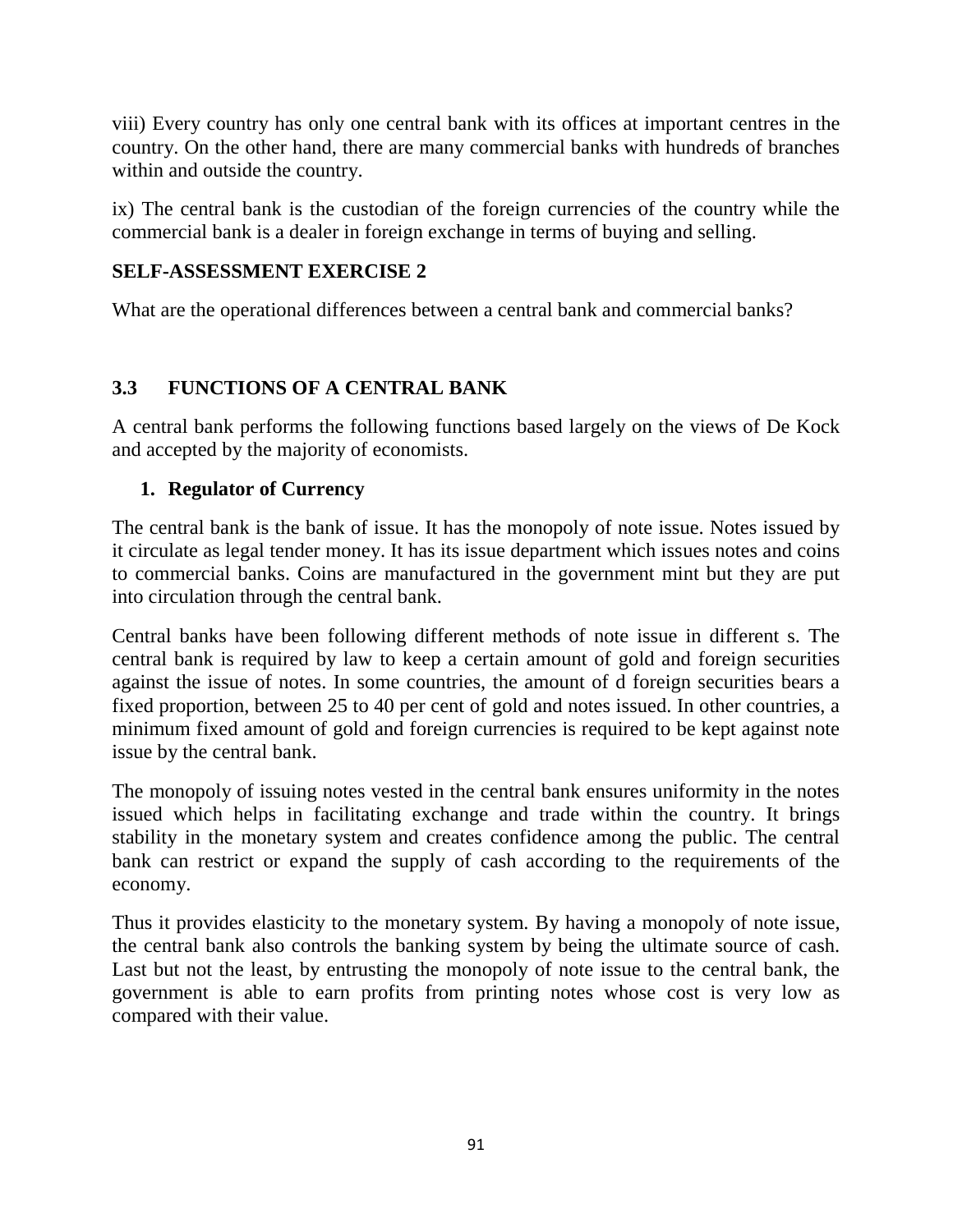### **2. Banker, Fiscal Agent and Adviser to the Government**

Central banks everywhere act as bankers, fiscal agents and advisers to their respective governments. As banker to the government, the central bank keeps the deposits of the central and state governments and makes payments on behalf of governments. But it does not pay interest on government deposits. It buys and sells foreign currencies on behalf of the government. It keeps the stock of gold of thegovernment.

Thus it is the custodian of government money and wealth. As a fiscalagent, the central bank makes short-term loans to the government for a period not exceeding 90 days. It floats loans, pays interest on them, and finally repays them on behalf of the government. Thus it manages the entire public debt. The central bank also advises the government on such economic and money matters as controlling inflation or deflation, devaluation or revaluation of the currency, deficit financing, balance of payments, etc. As pointed out by De Kock, central banks everywhere operate as bankers to the state not only more convenient and economical to the state, but also because of the intimate connection between public finance and monetary affairs.

### **3. Custodian of Cash Reserves of Commercial Banks**

Commercial banks are required by law to keep reserves equal to a certain percentage of both time and demand deposits liabilities with thecentral banks. On the basis of these reserves that the central bank transfers funds from one bank to another to facilitate the clearing of cheques Thus the central bank acts at as the custodian of the cash reserves of commercial banks and helps in facilitating their transactions There are many advantages of keeping the cash reserves of the commercial banks with the central bank, according to De Kock. In the first place the centralisation of cash reserves in the central bank is a source of great strength to the banking system of a country.

Secondly*,* centralised cash reserves can serve as the basis of a large *and* more elastic credit structure than if the same amount were scattered among the individual banks. Thirdly*,* centralised cash reserves can *be* utilised fully and most effectively during periods of seasonal strains and in financial crises or emergencies. Fourthly*,* by varying these cash reserves the central bank can control the credit creation by commercial banks. *Lastly, the* central bank can provide additional funds on a temporary and short term basis to commercial banks to overcome their financial difficulties.

### **4***.* **Custody and Management of Foreign Exchange Reserves**

The central bank keeps and manages the foreign exchange *reserves* of the country. It is an official reservoir of gold and foreign currencies. It sells gold at fixed *prices* to the monetary authorities of other countries. It also buys and sells foreign currencies at international prices. Further, it fixes the *exchange* rates of the domestic currency in terms of foreign currencies. It holds these rates within narrow limits in keeping with its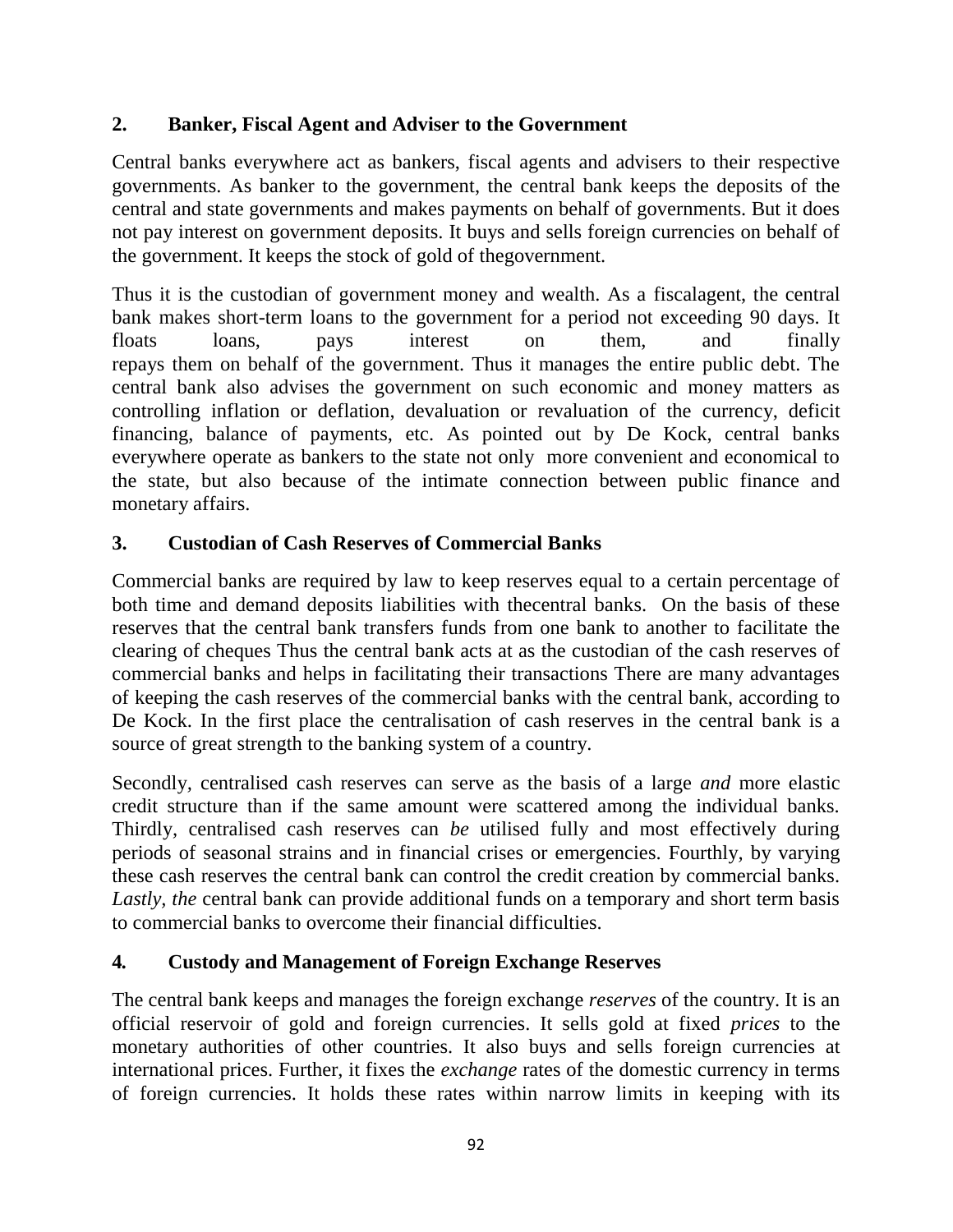obligations as a member of the International Monetary Fund and tries to bring stability in foreign exchange rates. Further, it manages exchange control operations by supplying foreign currencies to importers and persons visiting foreign countries on business studies, etc. in keeping with the rules laid down by the government.

## **5. Lender of the Last Resort**

De Kock regards this function as a *sine qua non* of central banking. By granting accommodation in the form of re-discounts and collateral advances to commercial banks, bill brokers and dealers, or other financial institutions, the central bank acts as the lender of the last resort. The central bank lends to such institutions in order to help them in times of stress so as to save the financial structure of the country from collapse. It acts as lender of the last resort through discount house on the basis of treasury bills, government *securities* and bonds at "the front door" The other method is to give temporary accommodation to the commercial banks or discount houses directly through available window. The difference between the two methods is that lending at the front door is at the rate and in the second case at the market rate. Thus the central bank as lender of the last resort is a big source of cash and also influences prices and market rates.

## **6. Clearing House for Transfer and Settlement**

As bankers' bank, the central bank acts as a clearing house for transfer and settlement mutual claims of commercial banks. Since the central bank holds reserves of Commercial banks, it transfers funds from one bank to other banks to facilitate clearing of cheques. This is done by making transfer entries in their account on the principle of book-keeping. To transfer and settle claims of one bank upon others, the central bank operates a separate department in big cities and trade centres. This department is known as the "clearing house" and it renders the service free to commercial banks.

When the central bank acts as a clearing agency, it is time-saving and convenient for the commercial banks to settle their claims at one place. It also economises the use of Money. "It is not only a means of economising cash and capital but is also a means of testing at any time the *degree* of liquidity which the community is maintaining."

## **7. Controller of Credit**

The most important function of the central bank is to control the credit creation *power of commercial* bank in order to control inflationary and deflationary pressures within this economy. For this purpose, it adopts quantitative methods and qualitative methods Quantitative methods aim at controlling the cost and of credit by adopting bank rate policy, open market operations, and by variations in reserve ratios of commercial banks. Qualitative methods control the use and direction of credit. These involve selective credit controls and direct action. By adopting such methods, the central bank tries to influence and control credit creation by commercial banks in order to stabilise economic activity in the country.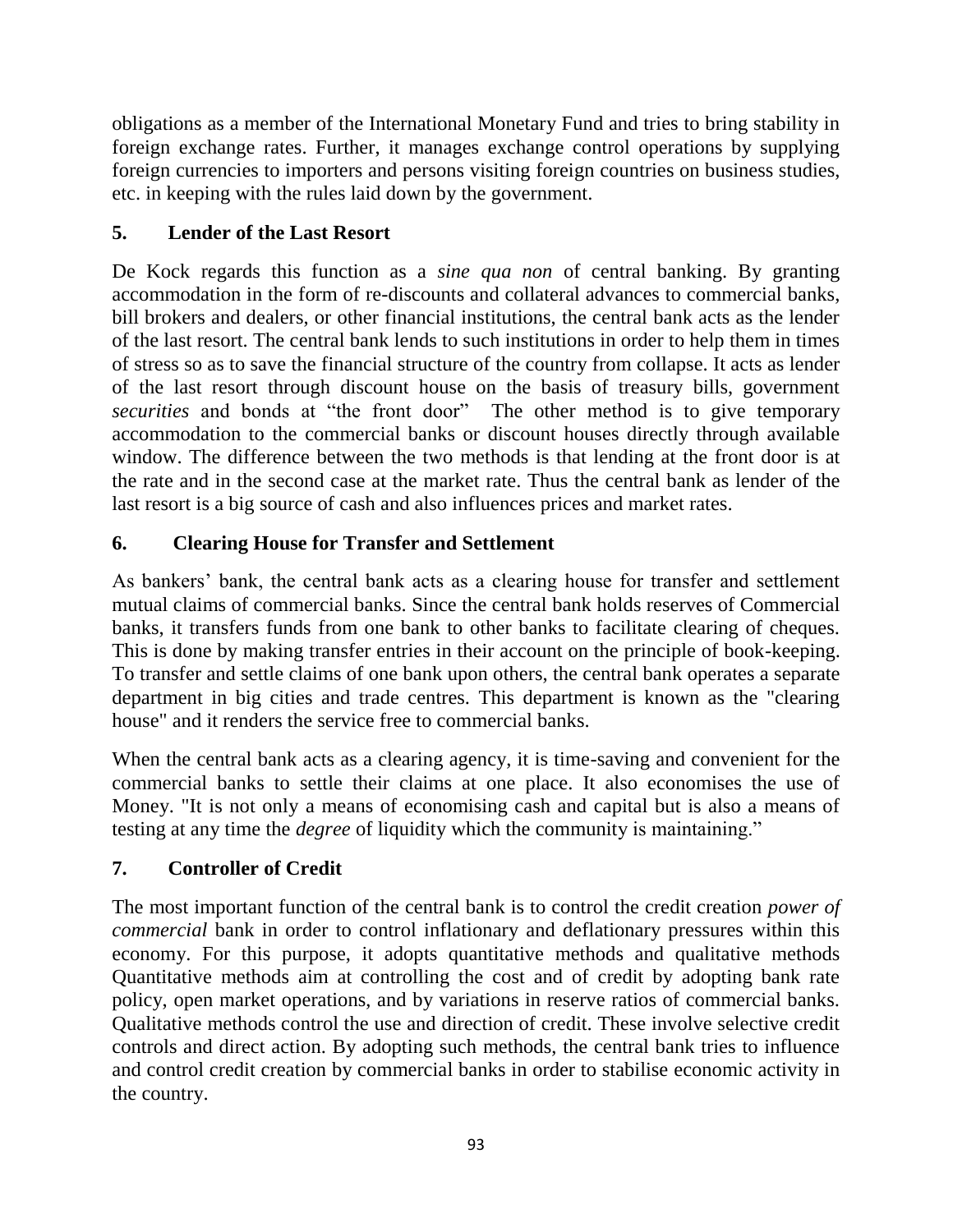In addition to the above operational functions, the central banks in a number of developing countries have been entrusted with the responsibility of developing a strong *banking* system to meet the expanding requirements of agriculture, industry, trade and commerce. Accordingly, the central banks possess some additional powers of supervision and control over the commercial banks. Such responsibilities, among others, include: issuing of licences; the regulation of branch expansion; and ensuring that every bank maintains the minimum paid up capital and reserves as provided by law.

The other operational functions include: inspecting or auditingthe accounts of banks; approval of the appointment of chairmen and directors of such banks in accordance with the rules and qualifications; controlling and recommendation of merger of weak banks in order to avoid their failures and protect the interest of depositors; recommending nationalization of certain banks to the government in public interest; to publish periodical reports relating to different aspects of monetary and economic policies for the benefit of banks and the public; and to engage in research and train banking personnel etc.

### **SELF-ASSESSMENT EXERCISE 3**

Mention and explain the functions of a central bank in any economy.

### **3.4 Central Bank as the Controller of Credit**

### **3.4.1 Objectives of Credit Control**

Credit control is the means to control the lending policy of commercial banks by the central bank. The central bank controls credit to achieve the following objectives:

### **1) Stabilise the Internal Price Level**

One of the objectives of controlling credit is to stabilise the price level in the country. Frequent changes in prices adversely affect the economy. Inflationary or deflationary trends need to be prevented. This can by achieved by adopting a judicious policy of credit control.

### **2. Stabilise the Rate of Foreign Exchange**

With the change in the internal prices level, exports and imports of the country are affected. When prices fall exports increase and imports decline. Consequently, the demand for domestic currency increases in the foreign market and its exchange rate rises. On the contrary, a rise in domestic prices leads to a decline in exports and an increase in imports. As a result, the demand for foreign currency increases and that of domestic currency falls, thereby lowering the exchange rate of the domestic currency. Since it is the volume of credit money that affects prices, the central bank can stabilise the rate of foreign exchange by controlling bank credit.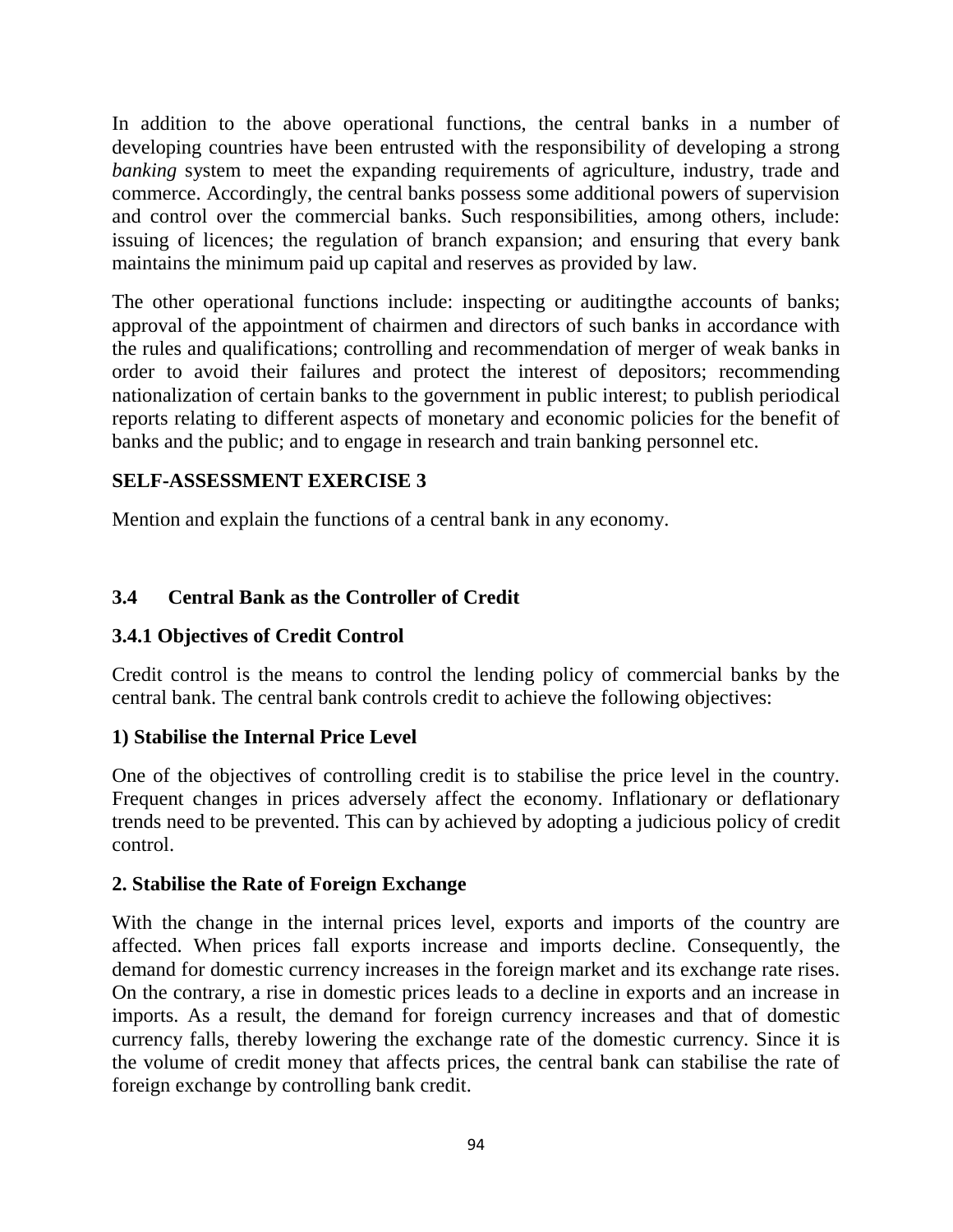### **3. Protect the Outflow of Gold**

Some central bank holds the gold reserves ofthe country in its vaults. Expansion of bank credit leads to rise in prices which reduce exports and increase imports, thereby creating an unfavourable balance of payments. This necessitates the export of gold to other countries. The central bank has to control credit in order to prevent such outflows of gold to other countries.

### **4. Control Business Cycles**

Business cycles are a common phenomenon of capitalist countries which lead to periodic fluctuations in production, employment and prices. They are characterised by alternating periods of prosperity and depression. During prosperity, there is large expansion in the volume of credit and production, employment and prices rise. Duringdepression, credit contracts and production, employment and prices fall. The central bank can contract such cyclical fluctuations through contraction of bank credit during boom period and expansion of bank credit during depression.

### **5.Facilitates Expansion of Business Entities**

An important objective of credit control is the adjustment of the volume of credit to the volume of business. Credit is needed to meet the requirements of trade and industry. As business expands, larger quantity of credit is needed, and when business contracts less credit if needed. Therefore, it is the central bank which can meet the requirements of business by controlling credit.

### **6. Ensures Growth and Stability**

In recent years, the principal objective of creditcontrol isto have growth with stability. The other objectives, such as price stability, foreign *exchange* rate stability, etc., are regarded as secondary. The aim of credit control is to help in achieving full employment and accelerated growth in the economy without inflationary pressures and balance of payment deficits.

### **SELF-ASSESSMENT EXERCISE 4**

Mention and explain the objectives of credit control in the economy.

### **3.4.2 Methods of Credit Control**

The central bank adopts two types of methods of credit control. They are the quantitative and qualitative methods. *Quantitative* methods aim at controlling the cost and quantity of credit by adopting such techniques as variations in the bank rate, open market operations, and variations in the reserve ratios of commercial bank. On the other hand, *qualitative*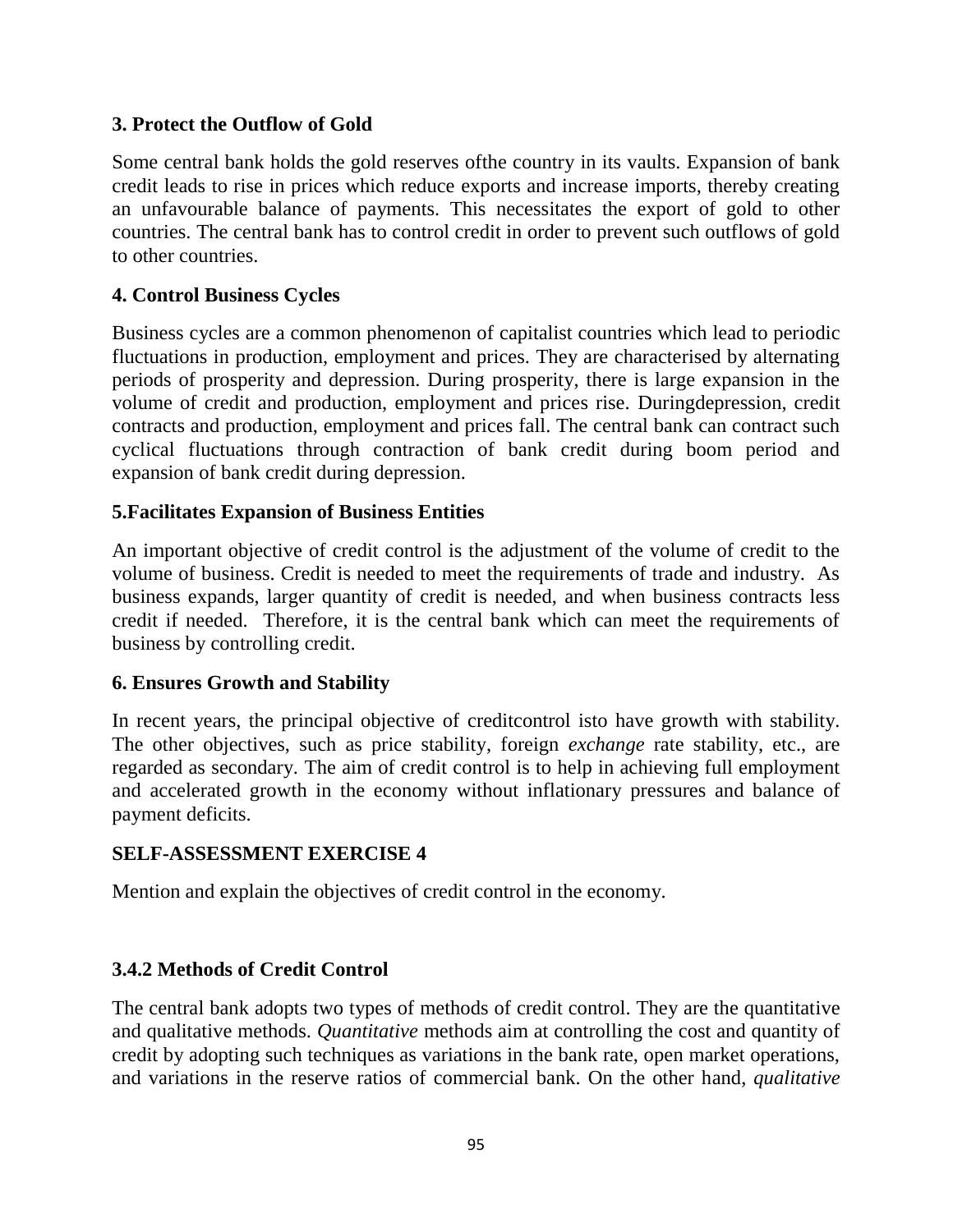*methods* control the use and direction of credit. These involve selective credit controls and direct action.

### **1. Bank Rate or Discount Rate Policy**

The bank rate or the discount rate is the rate fixed by the central bank at which it rediscounts first class bills of exchange and government securities held by the commercial banks The bank rate is the interest rate charged by the central bank at which it provides rediscount to banks through the *discount window.* The central bank controls credit by making variations in the bank rate. If the need of the economyis to expand credit, the central bank lowers the bank rate. Borrowing from the central bank becomes cheap and easy. So the commercial banks will borrow more. They will, in turn, advance loans to customers at a lower rate. The market rate of interest will be reduced. This encourages business activity, and expansion of credit follows which encourages the rise in prices. The opposite happens when credit is to be contracted in the economy.

The central bank raises bank rate which makes borrowing costly from it. So the banks borrow less. They in turn, raise their lending rates to customers The market rate of interest also rises because of the tight money market This discourages fresh loans and puts pressure on borrowers to pay their past debts This discourages business activity. There is contraction of credit which depresses the rise in price. Thus lowering the bank rate offsets deflationary tendencies and raising the bank rate controls inflation.

### **2) Open Market Operations**

Open Market Operations involve the selling and buying of government securities (such as Treasury Bills and Treasury Certificates) in the open market with the basic aim to regulate money supply in the economy. In the period of inflation, the central banks sell the government securities to the commercial banks and other financial institutions. This reduces their cash lending and credit creation capacities so that inflation can be controlled. On the other hand, during the period of recessions, the central banks buy back government securities from commercial banks and other financial institutions. This leaves the financial institutions with more cash balances for lending and thus increases their credit creation capacities. Through this action, recession can be controlled in the economy.

### **3)Repo Rates and Reverse Repo Rates**

Repo is a swap deal involving immediate sale of securities and a simultaneous repurchase of those securities at a future date at a predetermined price. Commercial banks and other financial institutions also deposit their funds with the central banks at a certain rate, which is called the Reverse Repo Rate. Repo rates and Reverse repo ratesare used by the central banks to make liquidity adjustments in the financial markets.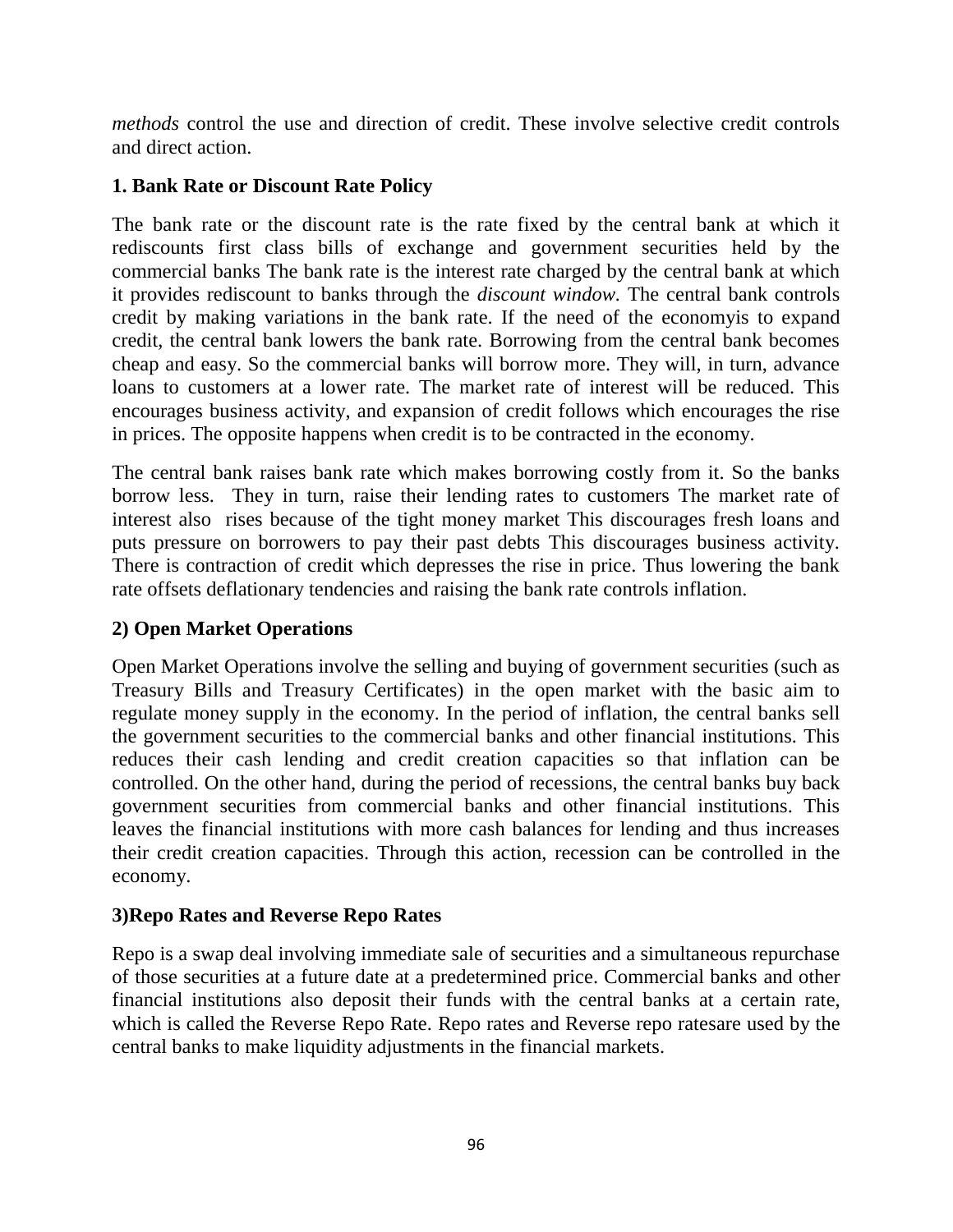### **4) Cash Reserve Ratio**

The quantum of money supply in the economy is also influenced by the cash reserve ratio which is normally determined by the central bank. It is the ratio of a bank's time and demand liabilities to be kept in reserve with the central bank. A high cash reserve ratio reduces the flow of money in the economy and is used to control inflation. A low cash reserve ratio increases the flow of money and is used to control recession.

### **5. Statutory Liquidity Ratio**

Under statutory liquidity ratio, it is mandatory for banks to invest a certain percentage of its time and demand liabilities in Government approved securities. The reduction in statutory liquidity ratioenhances the liquidity of commercial banks while an increase in statutory liquidity ratio decreases the liquidity of the banks. Hence this method and the other quantitative methods are used by the central bank to control the money supply in the economy.

### **6. Marginal Requirement**

Marginal requirement of loan can be increased or decreased to control the flow of credit being granted to a customer of a bank, for example,bank will only grant a certain fraction of the value of the collateral security (e.g., an item of property)being pledged by a loan beneficiary. The marginal requirement can be 20% or 25% less than the value depending on the agreement between the bank and the customer. In case the flow of the credit has to be increased by the bank, the marginal requirement will be lowered.

### **7. Rationing of credit**

Under this method there is a maximum limit placed on loans and advances that can be granted to a particular sector of the economy made, which the commercial banks cannot exceed. The sectors which are being favoured by the central bank can be allocated a higher percentage.For instance, a high ration of the loans and credits by a bank such as 35% can be allocated by the central bank for the agricultural sector of the economy and enforced by the apex bank.

### **SELF-ASSESSMENT EXERCISE 5**

Mention and explain the methods of credit control in the economy.

### **4.0 CONCLUSION**

The discussion in this study unit is indicative of the fact that each country has its own central bank but it carries distinct name in a peculiar country. The central bank is quite different from a commercial bank because of their distinct modes o operations. Therefore, the peculiar functions of a central bank in any economy include: regulation of currency, banker; fiscal agent and adviser to the government; custodian of cash reserves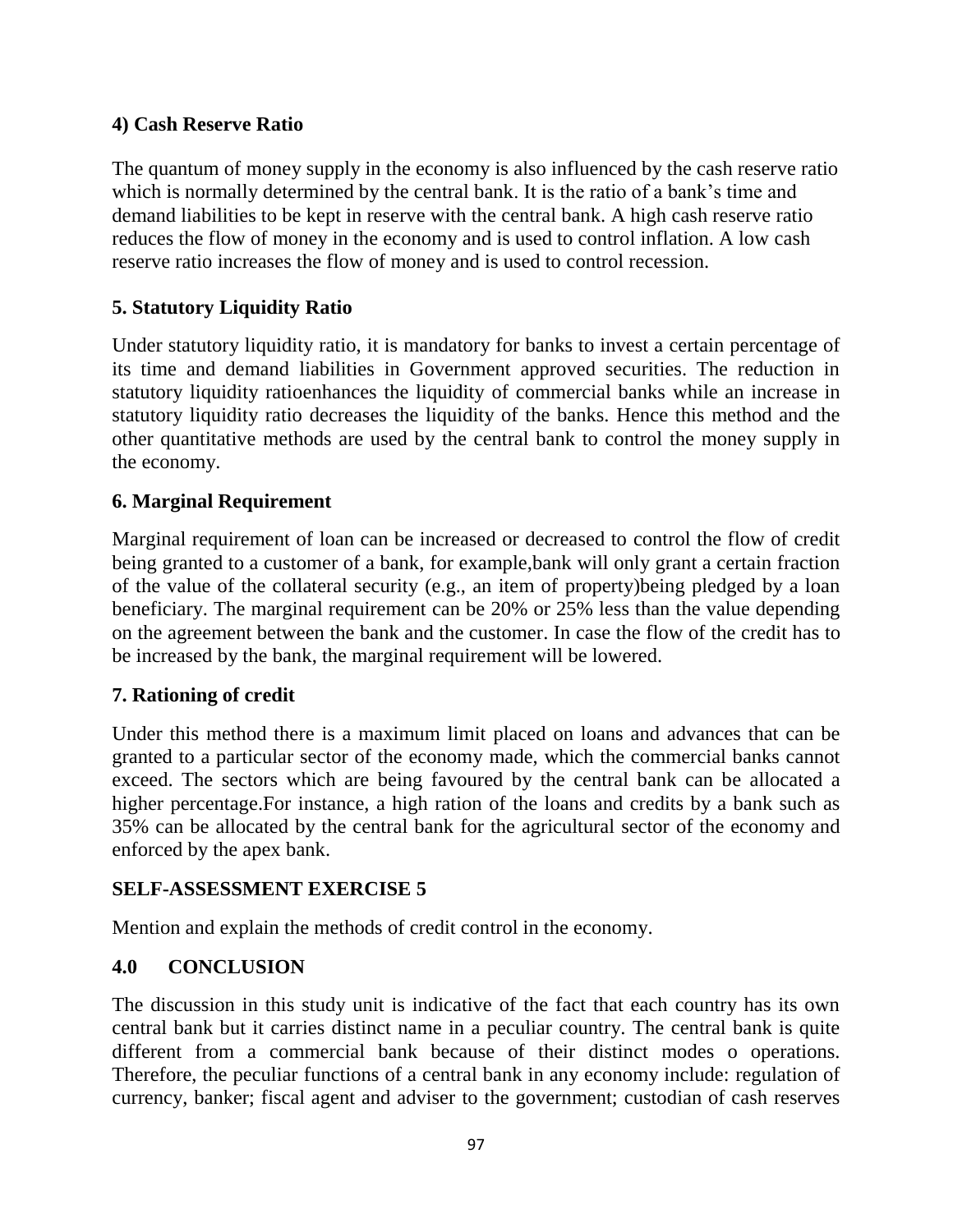of commercial banks; custody and management of foreign exchange reserves; lender of the last resort; clearing house for transfer and settlement; and controller of credit. Above all, it makes use of policy measure to control credit in the economy.

#### **5.0 SUMMARY**

The various topics considered in this study unit include: Definition of a Central Bank; Differences between Central Bank and Commercial Bank; Functions of a Central Bank; Central Bank as the Controller of Credit; Objectives of Credit Control; and Methods of Credit Control.In the next study unit, we shall discuss commercial banking.

### **6.0 TUTOR MARKED ASSIGNMENT**

- a) Explain the term central bank.
- b) Mention and explain the operational functions a central bank.

### **7.0 REFERENCES/FURTHER READINGS**

- Davies, J. H. (2002). A History of Money: from Ancient Times to the Present Day, Wales: University of Wales Press.
- Goldthwaite, R. A. (1995). Banks, Places and Entrepreneurs in Renaissance Florence, Aldershot, Hampshire, Great Britain, Variorum.
- Hoggson, N. F. (1926). Banking Through the Ages, New York: Dodd, Mead & Company.Retrieved on 25 August 2013 from Wikipedia, the Free Encyclopedia.
- Huerta de Soto, J. (1998). Money, Bank Credit, and Economic Cycles. Ludwig von Mises Institute. Translated by M.A.Stroup (2012).Retrieved on 25 August 2013 from Wikipedia, the Free Encyclopedia.
- Knapfel, J. (2013). Merchant Banking Definition.Retrieved on 25 August 2013 from [http://www.ehow.com/facts\\_7151137\\_meaning-merchant-banking\\_.html](http://www.ehow.com/facts_7151137_meaning-merchant-banking_.html)
- Mcrill, D. (2013). What Is the Meaning of Merchant Banking? Retrieved on 25 August 2013 from http://www.ehow.com/facts 7151137 meaning-merchant[banking\\_.html](http://www.ehow.com/facts_7151137_meaning-merchant-banking_.html)
- Shekhar, K. C. and Shekhar, 1. (2007). Banking Theory and Practice,  $19<sup>th</sup>$  Edition, Bangalore, India: Vikas Publishing House PVT Ltd.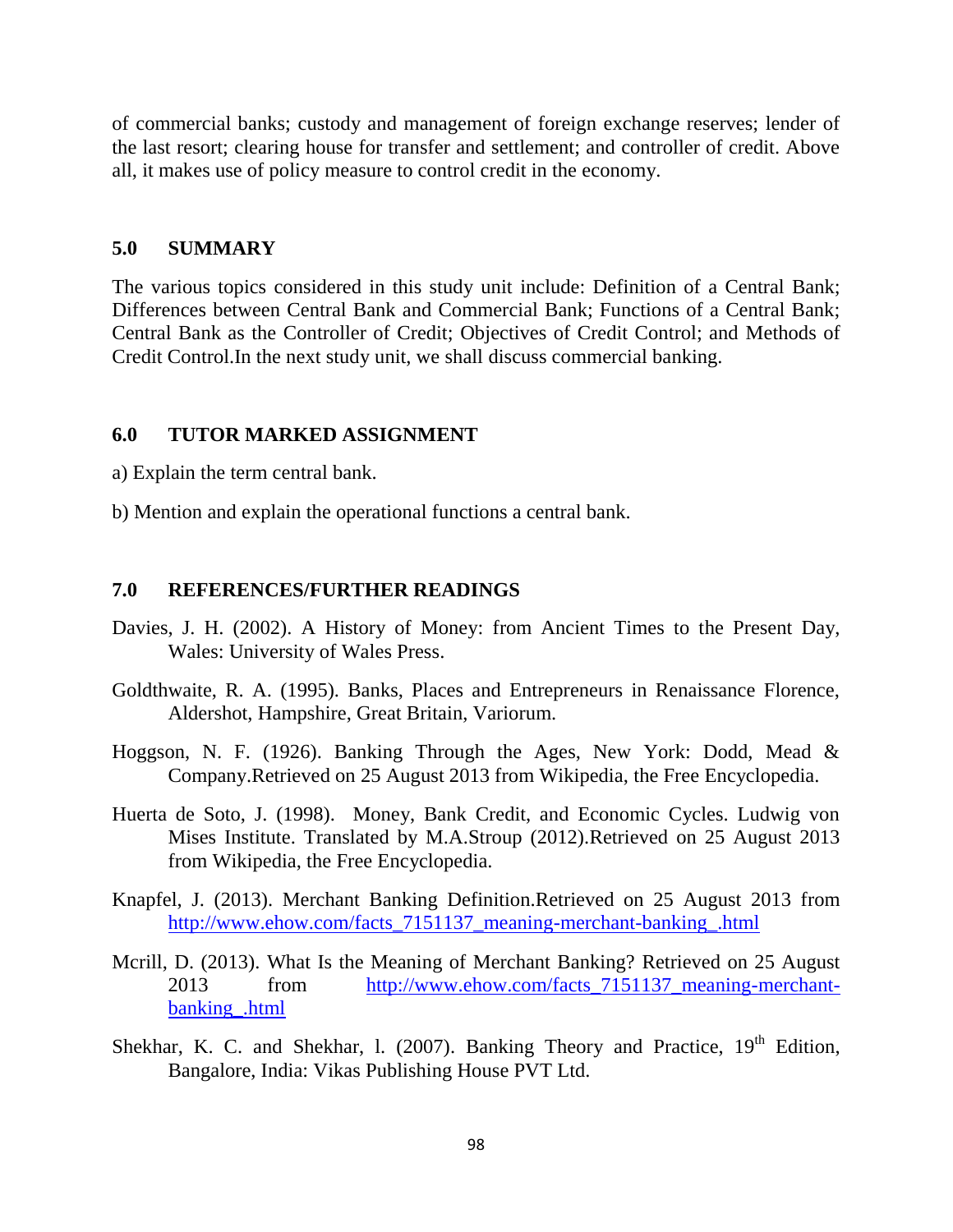# **FURTHER READING**

Jinghan, M.I. (2008). Money, International Trade and Public Finance, 7<sup>th</sup>Edtion, Delhi: Vindha Publications (P) Ltd.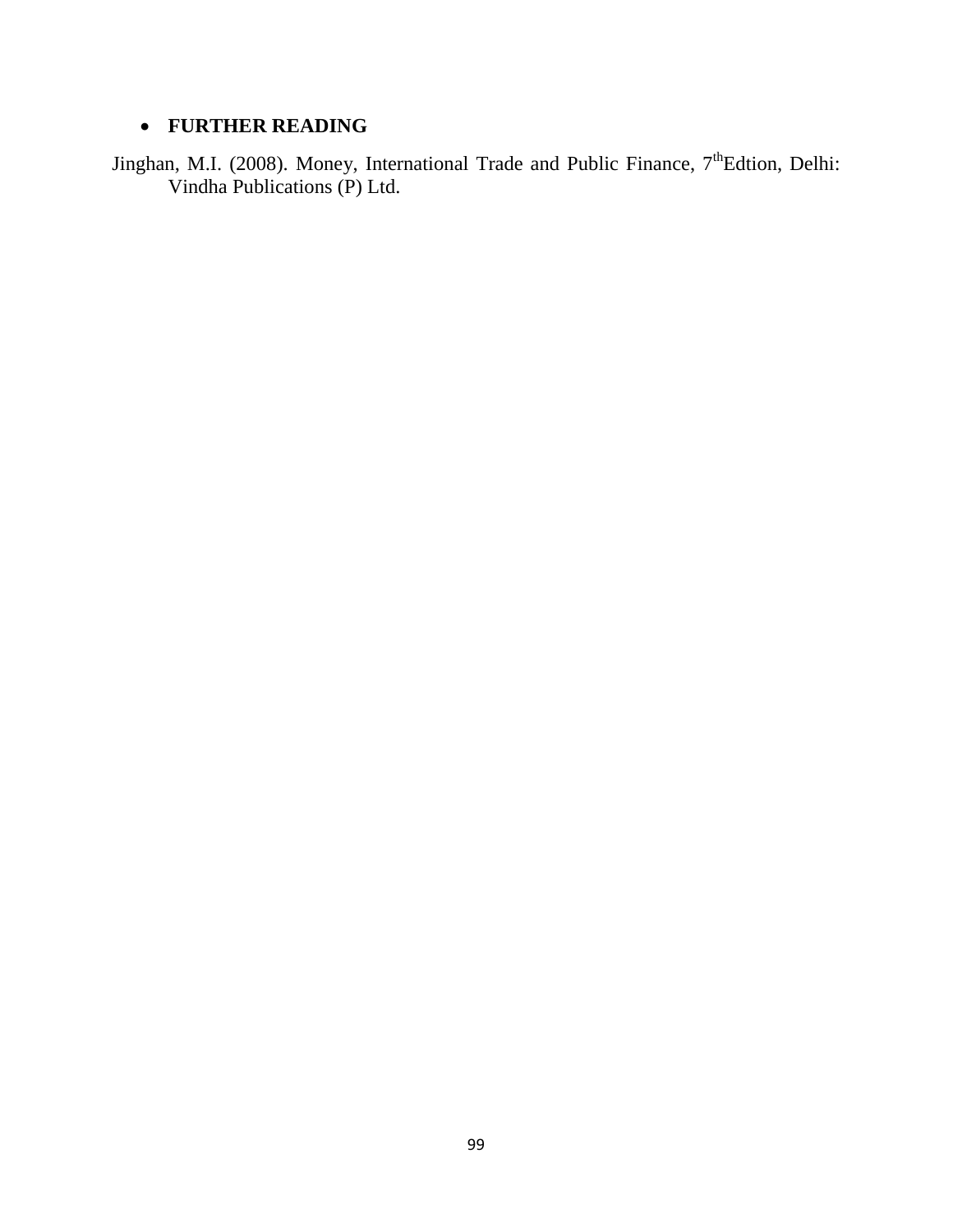### **UNIT 10: COMMERCIAL BANKING**

### **CONTENTS**

Introduction **Objectives** Main Content 3.1 Evolution and Growth of Commercial Banking 3.2 Functions of Commercial Banks 3.3 The Balance Sheet of a Commercial Bank 3.3.1 Composition of the Bank Assets 3.3.2 Composition of the Bank Liabilities 3.4 Role of Commercial Banks in a Developing Country 4.0 Conclusion 5.0 Summary 6.0 Tutor Marked Assignment

7.0 References/Further Readings

### **1.0 INTRODUCTION**

Banking institutions particularly the commercial banks evolved from trading activities of the merchants in the middle ages. Banks were known as banks until the seventh century. The temple of Babylon early as 2000 B.C. was noted for the practice of safe-keeping and savings. Nevertheless, the actions of the English goldsmiths and the merchants who were patronizing them for the purpose of safekeeping of their sales proceeds that gave birth to the modern baking practice. The fisrt bank in Nigeria is the First Bank of Nigeria PLC as we know it today but the original name was Standard Bank as imported from the United Kingdom. The discussion in this study unit is on origin of banking practice particularly the commercial banking operations.

### **2.0 OBJECTIVES**

At the end of this unit, you should be able to:

- i) explain the evolution and growth of commercial banking
- ii) identify and explain functions of commercial banks
- iii) discuss the balance sheet of a commercial bank
- iv) discuss the role of commercial banks in a developing economy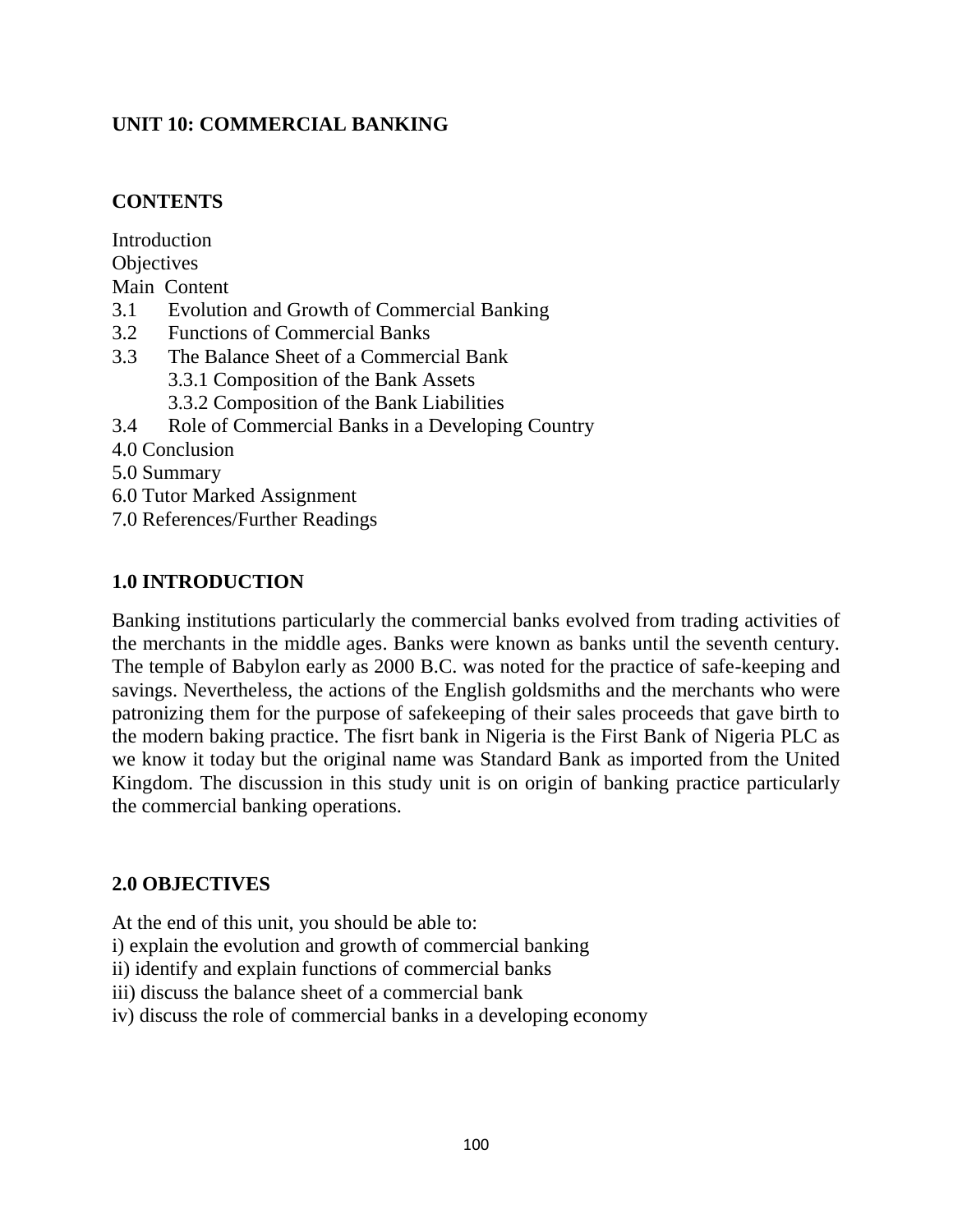### **3.0 MAIN CONTENT**

### **3.1 Evolution and Growth of Commercial Banking**

The word 'bank' used herein refers to a commercial bank, which is of Germanic origin though some writers attribute its origin to the French word 'Banque and the Italian word 'Banca, which originally refers to a bench for keeping, lending, and exchanging of money or coins in the market place by money lenders and money changers.

There was no such word as 'banking' before 1640 from available literature, although the practice of safe-keeping and savings flourished in the temple of Babylon as early as 2000 B.C Chanakya in his *Arthashastra*written in about 300 B.C. mentioned about the existence of powerful guilds of merchant bankers who received deposits, advanced loans and issued *hundis*(letters of transfer).

The Jain scriptures mention the names of two bankers who built the famous Dilwara Temples of Mount Abu during 1197 and 1247 A.D. The first bank called the 'Bank of Venice' was established in Venice, Italy in 1157 to finance the monarch in his wars. The bankers of Lombardy were very famous in England. But modern banking began with the English goldsmiths only after 1640. The first bank in India was the 'Bank of Hindustan' started in 1770 by Alexander & Co., an English agency house in Calcutta which failed in 1782 with closure of the agency house. But the first bank in' the modern sense was established in the Bengal Presidency as the Bank of Bengal in 1806.

History apart, it was the 'merchant banker' who first evolved the system of Banking by trading in commodities than money. Their trading activities required the remittances of money from one place to another. For this, they issued 'hundis' remit funds. In India, such merchant bankers were known as `Seths'.

The next stage in the growth of banking was the goldsmith. The business of goldsmith was such that he had to take special precautions against theft of gold and jewellery. If he seemed to be an honest person, merchants in the neighbourhood stated leaving their bullion, money and ornaments in his care. As this practice spread, the goldsmith started charging something for taking care of the money and bullion. As evidence for receiving valuables, he issued a receipt. Since gold and silver coins had no marks of the owner, the goldsmith started lending them. As the goldsmith was prepared to give the holder of the receipt an equal amount of money on demand, the goldsmith receipts became instruments such as the cheques serving as a medium of exchange and a means of payment.

### **SELF-ASSESSMENT EXERCISE 1**

Briefly trace the evolution of commercial banks.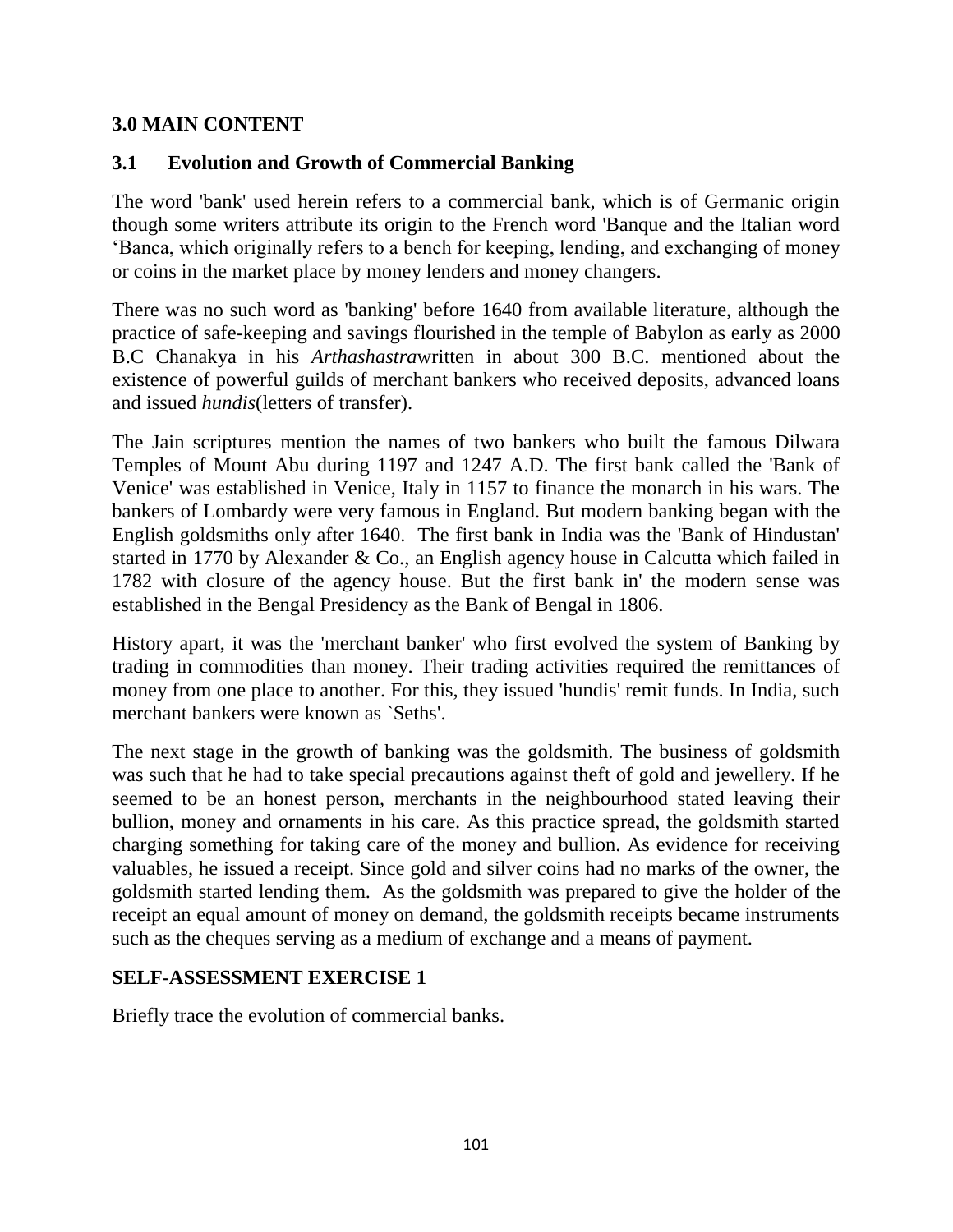### **3.2 Functions of Commercial Banks**

Commercial banks perform a variety of functions in the course of their operations which can be identified in various forms such as listed below:

(1) accepting deposits;

- (2) advancing loans;
- (3) credit creation;
- (4) financing foreign trade;
- (5) agency services; and
- (6) miscellaneous services to customers.

We shall discuss these functions in the subsequent section of this study unit.

### **1) Accepting Deposits**

The bedrock of modern banking is revolves around this function. It appears as the oldest function of a bank and the banker used to charge a commission for keeping the money in its custody when banking was developing as an institution. Nowadays a bank accepts three kinds of deposits from its customers. The first is the *savings* deposits on which the bank pays small interest to the depositors who are usually small savers.

The depositors are allowed to draw their money by cheques up to a limited amount during a week or year. Businessmen keep their deposit in current accounts. They can withdraw any amount standing to their credit in current deposits by cheques without notice. The bank does not pay interest on such accounts but instead charges a nominal sum for services rendered to its customers. Current accounts are known as demand deposits. Deposits are also accepted by a bank in fixed or time deposits.

Savers who do not need money for a stipulated period of time, say, two months to longer periods ranging up to 10 years or more are encouraged to keep it in fixed deposit accounts. The bank pays a higher rate of interest on such deposits. Nevertheless, the rate of interest increases with the length of the time period of the fixed deposit. There is always the maximum limit of the interest rate which can be paid as the case may be in different economies.

### **2) Advancing Loans**

One of the primary functions of a commercial bank is to advance loans to its customers. A bank lends a certain percentage of the cash lying in deposits on higher interest rate than it pays on such deposits. This is how it earns profits and carries on its business. The bank advances loans in the following ways: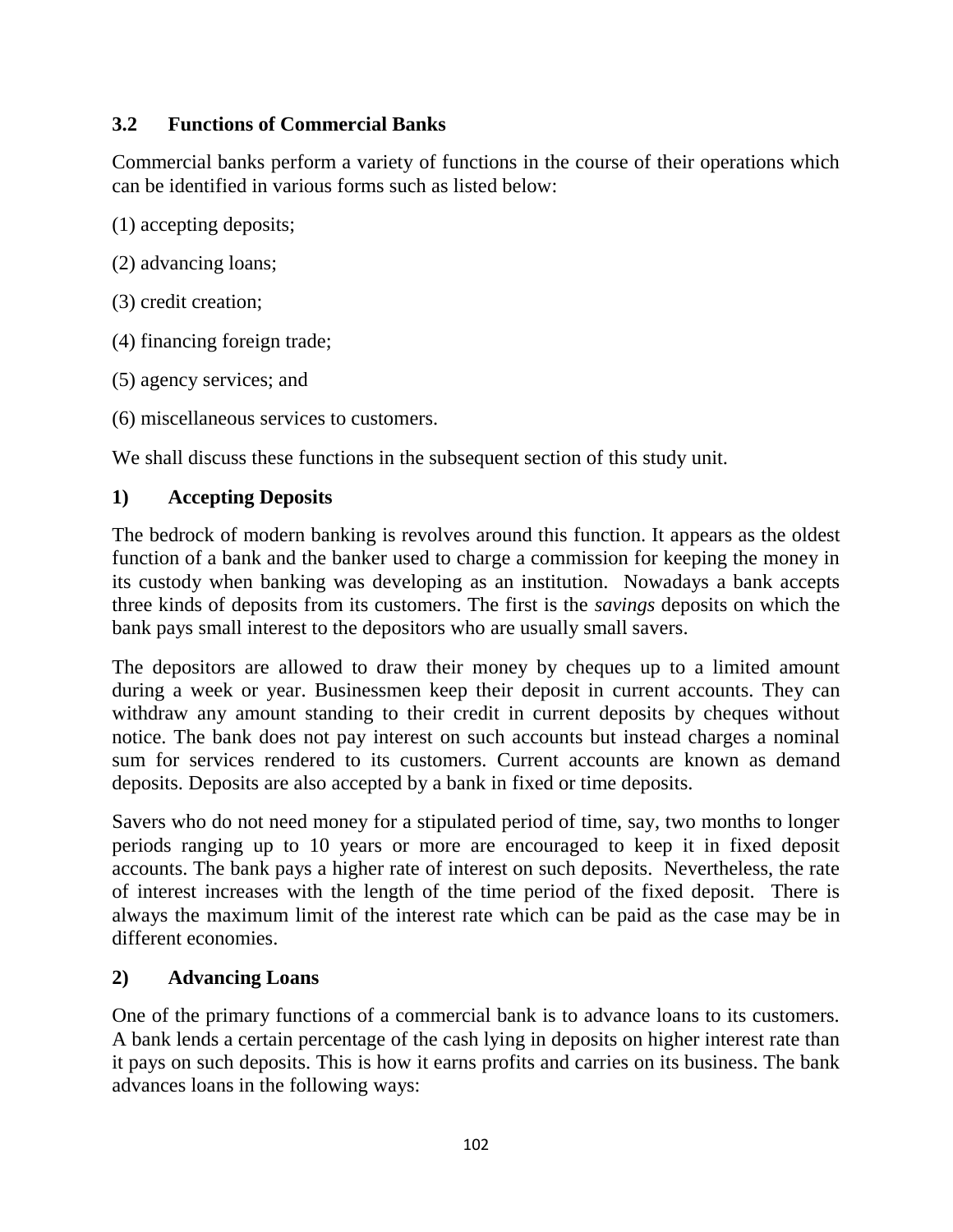## **i) Cash Credit**

The bank advances loans to businessmen against certain specified securities. The amount of the loan is credited to the current account of the borrower. In case of a new customer a loan account for the sum is opened. borrower can withdraw money through cheques according to his requirement but pays interest on the full amount.

### **ii) Call Loans**

These are very short-term loans advanced to the bill broker for not more than fifteen days. They are advanced against first class bill of securities. Such loans can be recalled at a very short notice. In normal times they can also be renewed.

### **iii) Overdraft**

A bank often permits a businessman to draw cheques for a sum greater than the balance lying in his current account. This is done by proving the overdraft facility up to a specific amount to the businessman. But he is charged interest only on the amount by which his current account is actually overdraft and not by the full amount of the overdraft sanctioned to him by the bank.

### **iv) Discounting bills of Exchange**

If a creditor holding a bill of exchange wants money immediately, the bank provides him the money by discounting the f exchange. It deposits the amount of the bill in the current account of the Icier after deducting its rate of interest for the period of the loan which is not more than 90 days. When the bill of exchange matures, the bank gets its payment from the banker of the debtor who accepted the bill.

### **3) Credit Creation**

Credit creation is one of the most important functions of the commercial bank like other financial institutions, they aim at earning profits. For this purpose, they accept deposits and advance loans by keeping a small cash in reserve for day-to-day transactions. When a bank advances a loan, it opens an account in the name of the customer and does not pay him in cash but allows him to draw the money by cheque according to his needs. By granting a loan, the bank creates credit or deposit.

### **4) Financing Foreign Trade**

A commercial bank finances foreign trade of its customers by accepting foreign bills of exchange and collecting them from foreign banks. It also transacts other foreign exchange business and buys and sells foreign currency.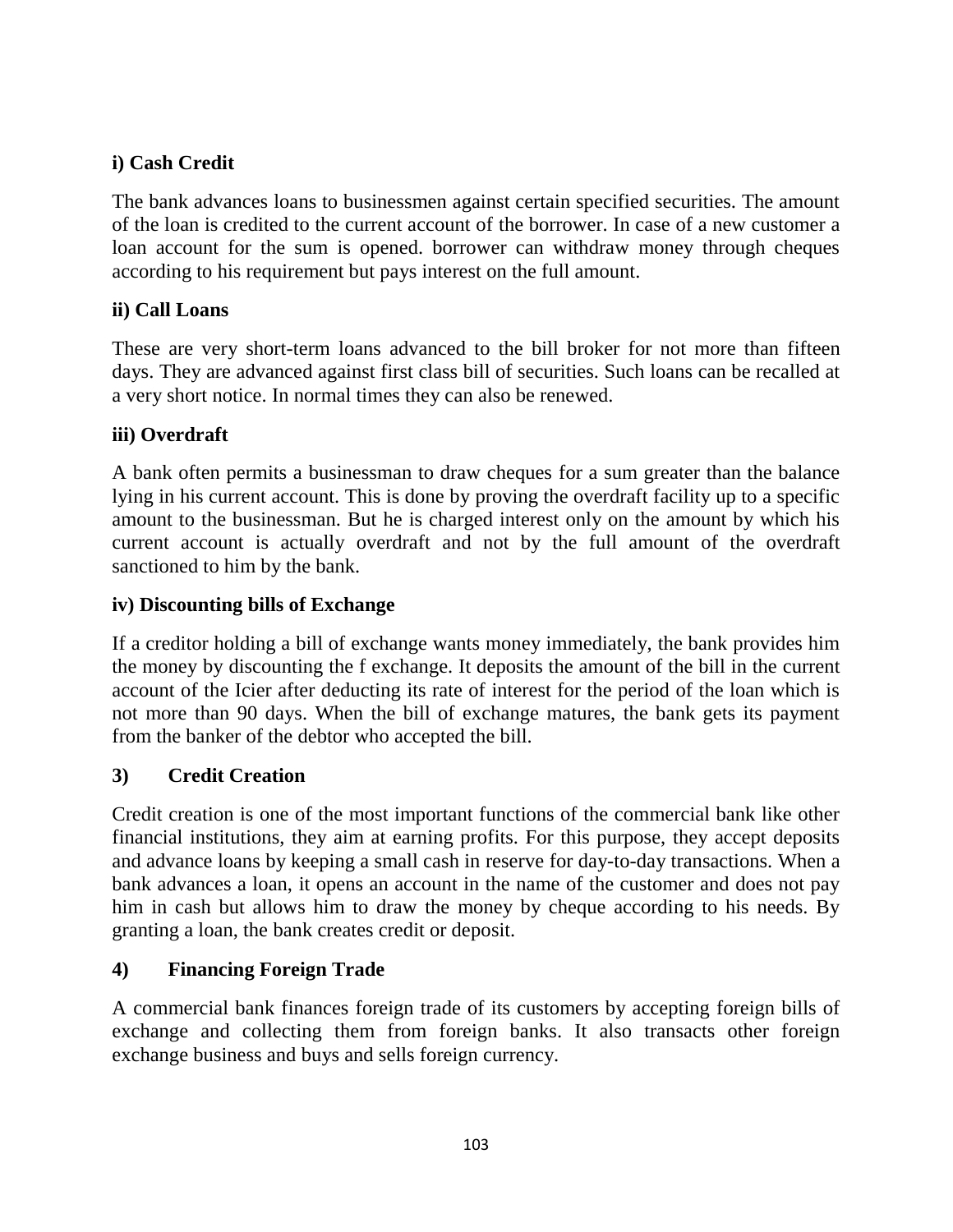### **5) Agency Services**

A bank acts as an agent of its customers in collecting and paying cheques, bills of exchange, drafts, dividends, etc. It also buys and sells shares, securities, debentures, etc. for its customers. Further, it pays subscriptions, insurance premiums, rent, electricity and water bills, and other similar charges on behalf of its clients. It also acts as a trustee and executor of the property and will of its customers. Moreover, the bank acts as an income tax consultant to its clients. For some of these services, the bank charges a nominal fee while it renders others free of charge.

### **6) Miscellaneous Services**

Besidesthe above operational services, the commercial bank performs a number of other services. It acts as the custodian of the valuables of its customers by providing them lockers where they can keep their jewellery and valuable document. It issues various forms of credit instruments, such as cheques, drafts, travelers' cheques, etc. which facilitate transactions. The bank also issues letters of credit and acts as a referee to its clients. It also underwrites shares and debentures of companies and helps in the collection of funds from the public. Some commercial banks also publish journals which provide statistical information about money market and business trends of the economy.

### **SELF-ASSESSMENT EXERCISE 2**

Mention and discuss the functions being performed by commercial banks in its operations.

### **3.3 The Balance Sheet of a Commercial Bank**

The balance sheet of a commercial bank provides a picture of its functioning. It is a statement which shows its assets and liabilities on a particular date at the end of one year. The assets are shown on the right-hand side and the liabilities on the left-hand side of the balance sheet. As in the case of a company, the assets and liabilities of a bank must balance. The balance sheet which every commercial bank is required to publish once in a year is shown as under: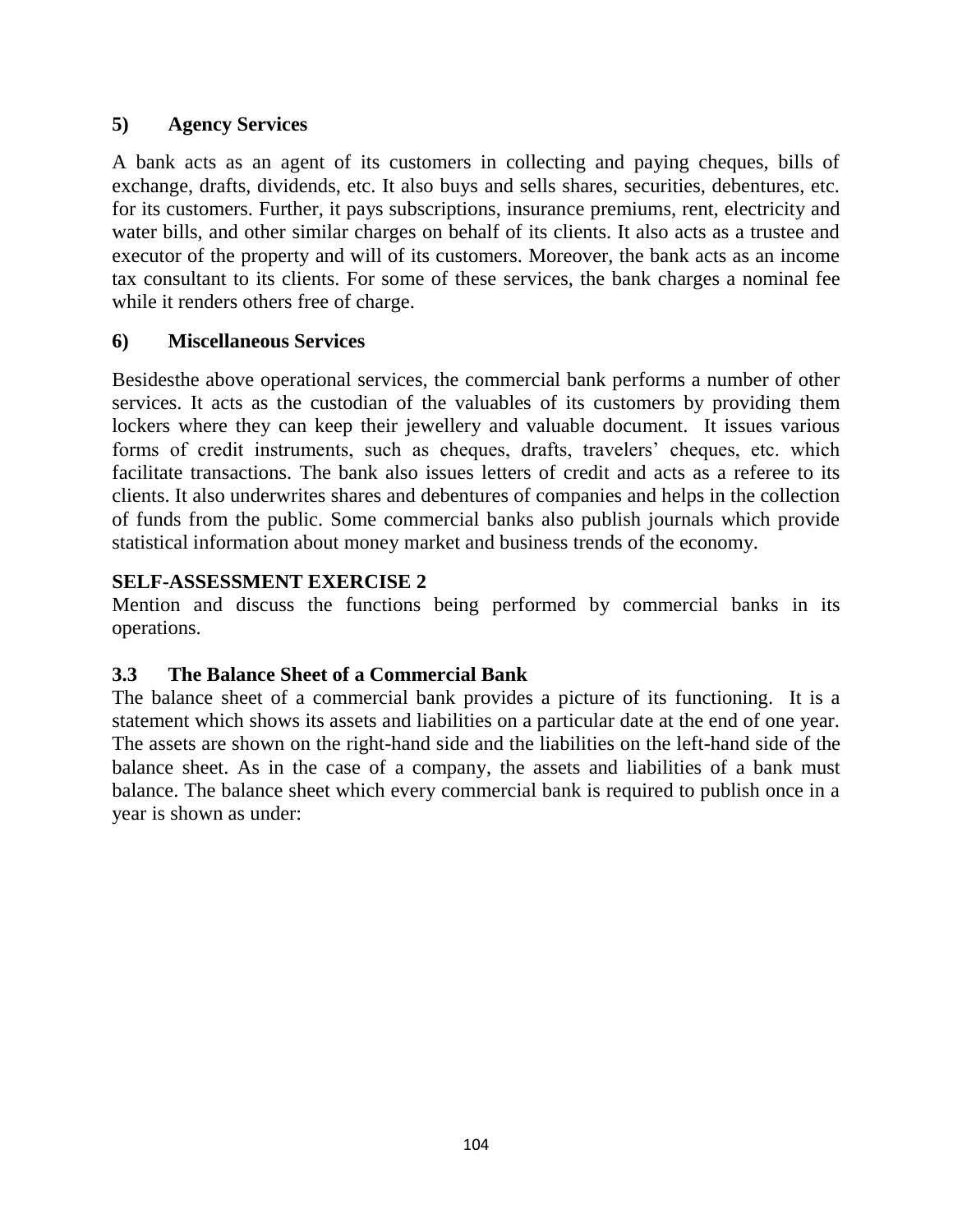|             | <b>Liabilities</b>                                 |    | <b>Assets</b>                                         |
|-------------|----------------------------------------------------|----|-------------------------------------------------------|
| 1.          | <b>Share Capital</b>                               | 1. | Cash                                                  |
| $2_{\cdot}$ | <b>Reserve Fund</b>                                | 2. | Balances with the Central Bank<br>and other banks     |
| 3.          | Deposits                                           | 3. | Money at Call and Short-Notice                        |
| 4.          | <b>Borrowings</b><br>from<br>other                 | 4. |                                                       |
| 5.          | banks                                              | 5. | <b>Bills Discounted and Purchased</b>                 |
| 6.          | <b>Bills Payable</b>                               | 6. | Investments                                           |
| 7.          | <b>Bills for Collection</b>                        | 7. | Loans, Advances, Cash Credits and<br>overdrafts       |
|             | Acceptances, Endorsements<br>and other obligations |    | Liabilities<br>- of<br><b>Customers</b><br>for        |
| 8.          | Contingent liabilities                             | 8. | Acceptances, Endorsements<br>and<br>other Obligations |
| 9.          |                                                    | 9. | Property, Furniture, Fixtures less<br>Depreciation    |
|             |                                                    |    | ). Profit and Loss                                    |

#### **Figure 10.1: Proto-type of a Bank Balance Sheet**

Source: Jinghan, M.I. (2008). Money, International Trade and Public Finance, 7<sup>th</sup>, p.132.

The analysis of the distribution of assets and liabilities of a commercial bank on the basis of the division given in Figure 1 above is given below.

### **3.3.1 Composition of the Bank Assets**

The assets of a bank are those items from which it receives income and profit.

### **i) Liquid Cash**

The first item on the assets side is the cash in liquid form consisting of coins and currency notes lying in reserve with it and in its branches. This is a certain percentage of its total liabilities which it is required to keep by law. Cash reserve does not yield income to the bank but are essential to satisfy the claims of its depositors.

### **ii) Balances with Central bank & other Banks**

The second item is in the form of balances with the central bank andother banks. The commercial banks are required to keep a certain percentage on their time and demand deposits with the central bank. They are the assets of the bank because it can withdraw from them in cash in case of emergency or when the seasonal demand for cash is high.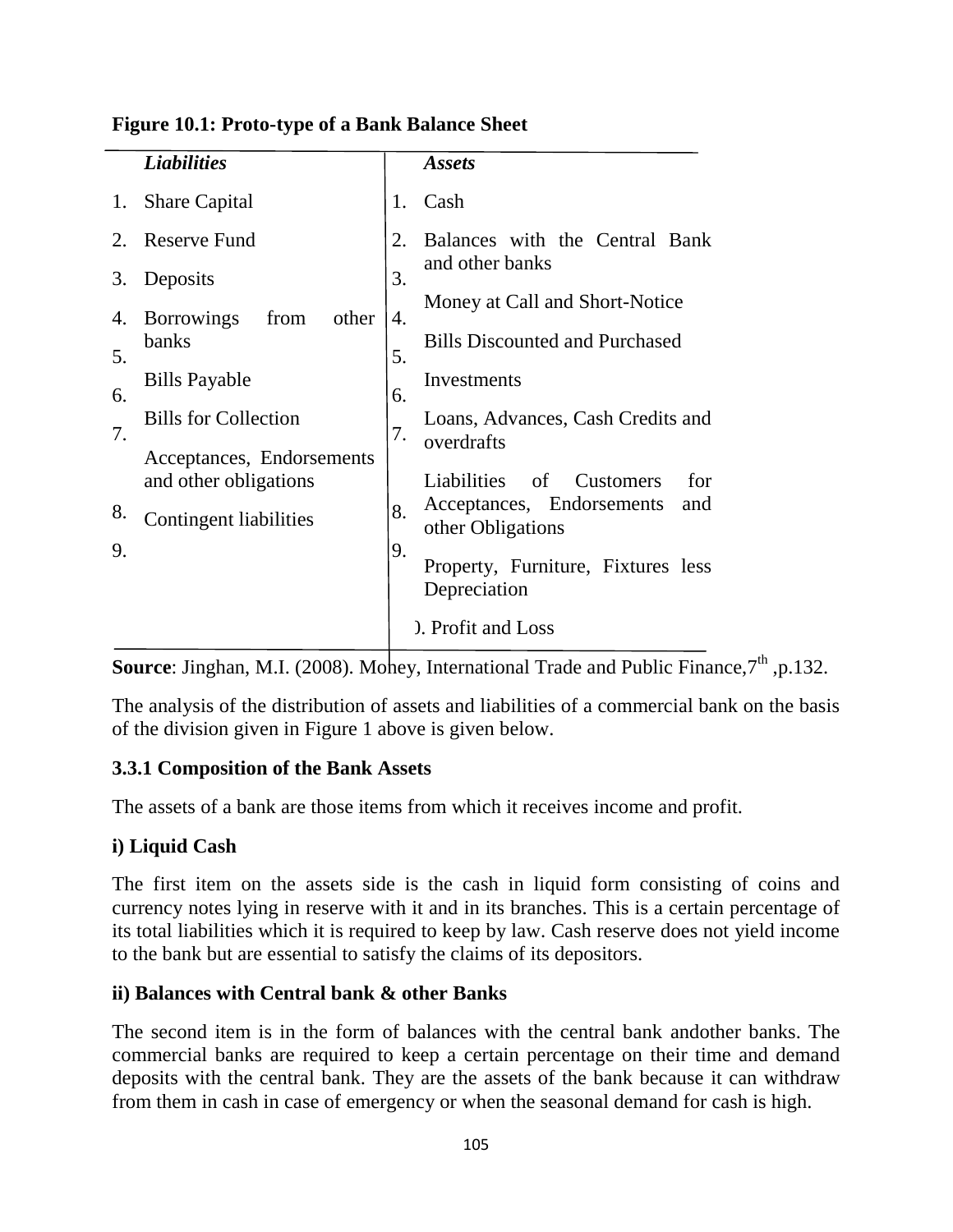### **iii) Money at call and short notice**

The third item, money at call and short notices relates to very short-term loans advanced to bill brokers, discount houses an acceptance houses. They are repayable on demand within fifteen days. The bank charges low *rate* of interest on these loans.

### **iv) Bills discounted and purchased**

The *fourth* item of assets relates to bills discounted and purchased. The bank earns profit by discounting bills of exchange and treasury bills of 90 days' duration. Some bills of exchange are accepted by a commercial bank on behalf of its customers which it ultimately purchases. They are a liability but they are included under assets because the bank can get them rediscounted from the central bank in case of need.

### **v) Investment in Securities/Bonds/Industrial shares**

The fifth item, investments by the bank in government Securities, state bonds and industrial shares, yields fixed income to the bank. The bank can sell its securities when there is need for more cash.

### **vi) Loans and Advances**

The sixthitem relating to loans and advances is the most profitable source of bank assets as the bank charges interest at a rate higher than the bank rate. The bank makes advances on the basis of cash credits and overdrafts and loans on the basis of recognised securities.

### **vii) Liabilities to the bank's customers**

In the *seventh item* are included liabilities of the bank's customers which the bank has accepted and endorsed on their behalf. They are the assets of the bank because the liabilities of customers remain in the custody of the bank. The bank charges a nominal commission for all acceptances and endorsements which is a source of income.

### **viii) Value of Fixed assets of the bank**

The *eighth* item relates to the value of permanent assets of the bank in the form of property, furniture, fixtures, etc. They are shown in the balance sheet after allowing for depreciation every year. The *last* item includes profits retained by the bank after paying corporation tax and profits to shareholders.

### **3.3.2 Composition of the Bank Liabilities**

The liabilities of a commercial banks are claims on it. These are the items which form the sources of its funds.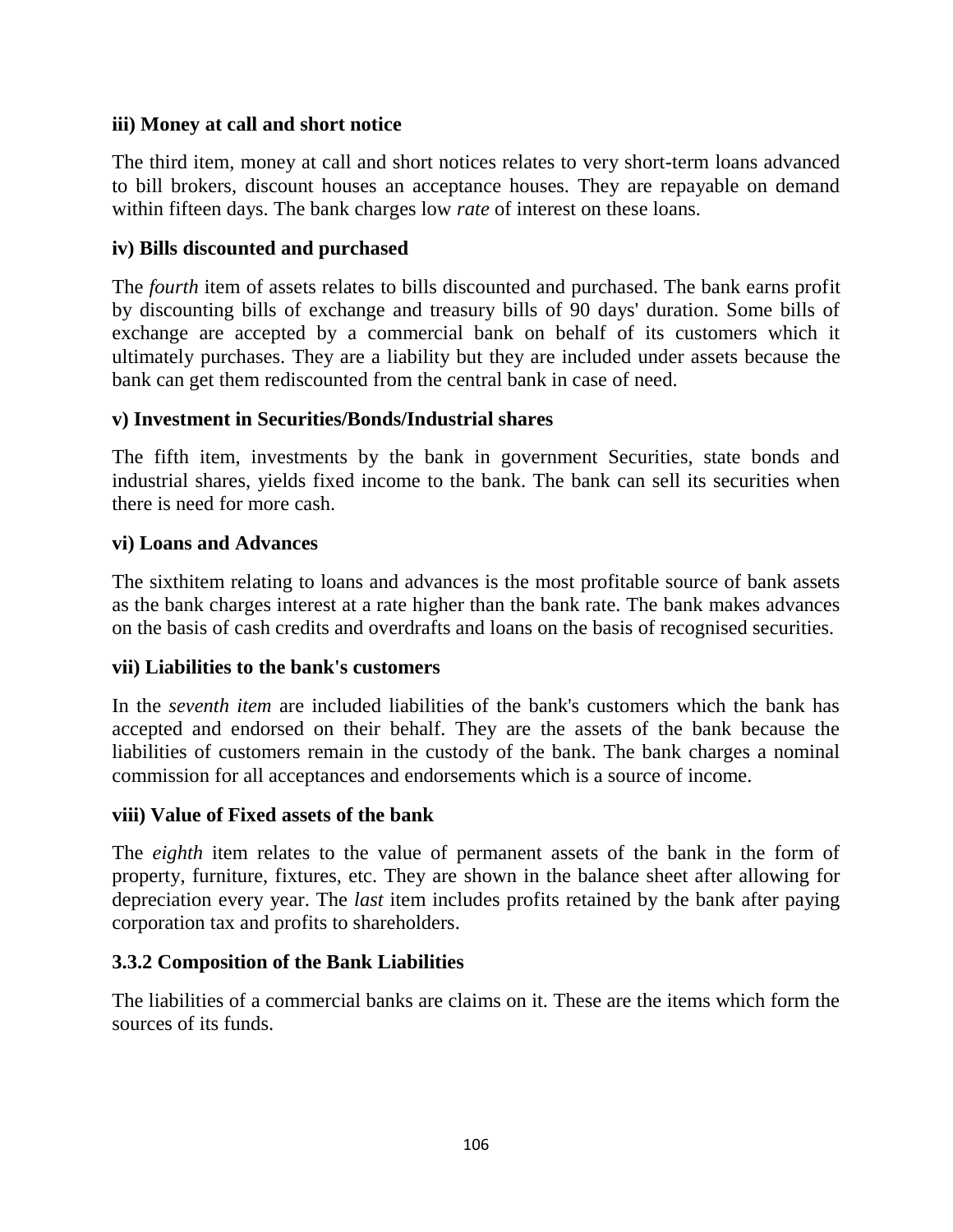### **i) Share Capital of the bank**

Of the liabilities, the share capital of the bank is the first item which is contributed by its share holders and is a liability to the bank but represents claim to the numerous shareholders.

### **ii) Reserve Funds**

The *second item* is the reserve fund. It consists of accumulated resources which are meant to meet contingencies such as losses in any year. The bank is required to keep a certain percentage of its annual profits in the reserve fund. The reserve fund is also a/liability to the shareholders.

### **iii) Time and Demand deposits**

The *third* item comprises both the time and demand deposits. Deposits are the debts of the bank to its customers. They are the main source from which the bank gets funds for investment and are indirectly the source of its income. By keeping a certain percentage of its time and demand 'deposits in cash the bank lends the remaining amount on interest.

### **iv) Borrowings from other Banks**

Borrowings from other banks is the *fourth* item. The bank usually borrows secured and unsecured loans from the central bank. Secured loans are on the basis of some recognized securities, and unsecured loans out of its reserve funds lying with the central bank.

### **v) Bills Payable**

The *fifth* item bills payable refers to the bills which the bank pays out of its resources.

### **vi) Bills for Collection**

The *sixth* item relates to bills for collection. These are the bills of exchange which the bank collects on behalf of its customers and credits the amount to their accounts. Hence it is a liability to the bank.

### **vii) Acceptance & Endorsement of Bills of Exchange**

The *seventh item is the* acceptance and endorsement of bills of exchange by the bank on behalf of its 'customers. These are the claims on the bank which it has to meet when the bills mature.

### **viii) Contingency Liabilities**

The *eighth* item contingent liabilities relates to those claims on the bank which are unforeseen such as outstanding forward exchange contracts, claims or acknowledged debts, etc.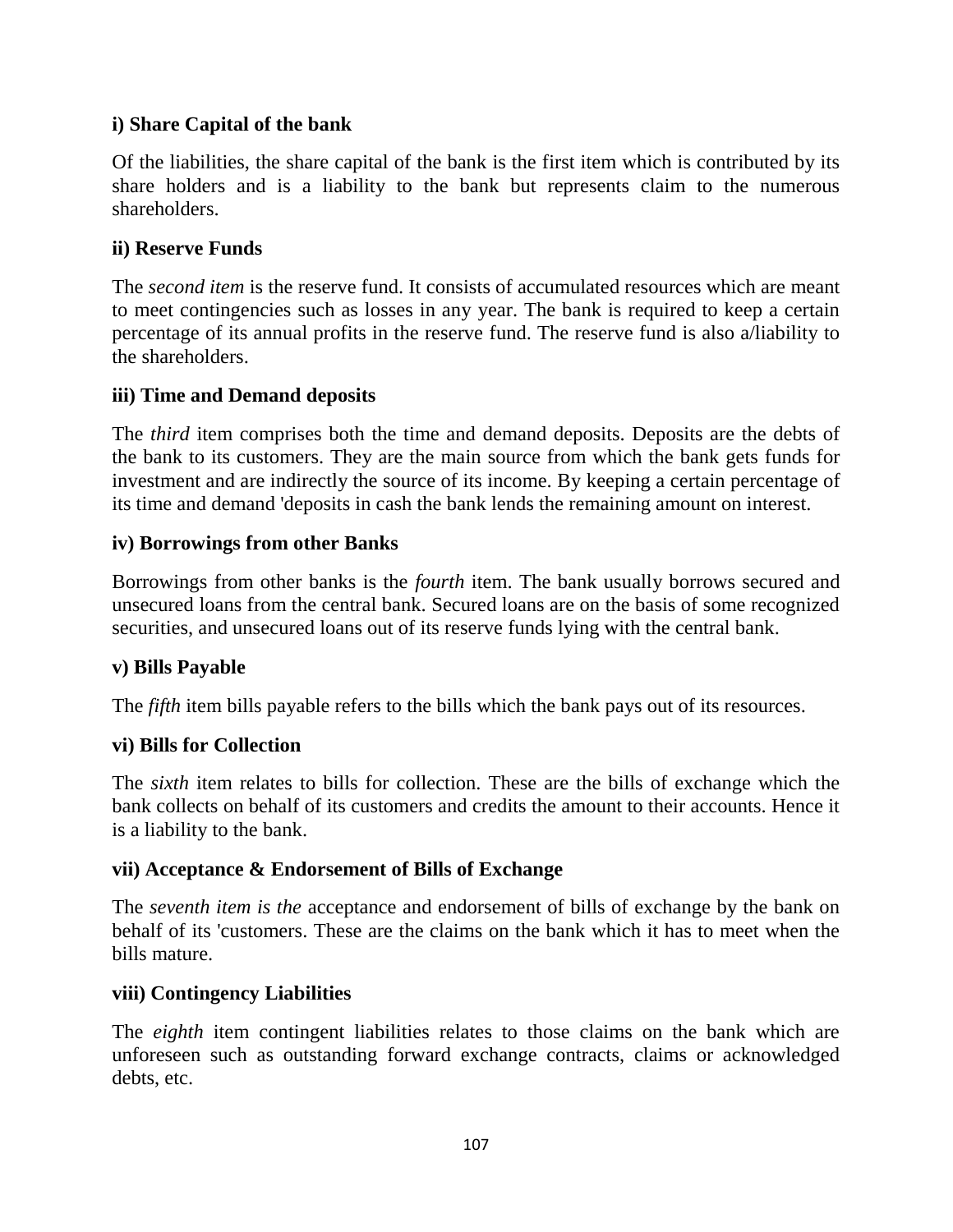### **ix) Profit Payable to Shareholders**

In the *last* item, profit and loss, are shown profit payable to the shareholders which are a liability on the bank.

The various items of the balance sheet as shown in Figure I portray conservative indicator of the assets and liabilities of commercial banks. The balance sheet of a particular bank shows its financial soundness. By studying the balance sheets of the major commercial banks of a country, one can also know the trend of the monetary market. The bank balance sheet reflects the bank's credit extension on its asset side in loans and investments, and on the liabilities side reflects the bank's operations as an intermediary in time deposits and its role as an element in the nation's monetary system in demand deposits."

### **SELF-ASSESSMENT EXERCISE 3**

Identify the items of a typical balance of a commercial bank, showing them in a tabular form.

### **3.4 Role of Commercial Banks in a Developing Country**

In the course of performing the usual commercial banking functions, banks in developing countries, in essence, play an effective role in their economic development. Against the backdrop of their economic status, the majority of the people in such countries engaged in traditional agriculture and subsistence farming. There is acute shortage of capital. People lack initiative and enterprise. Means of infrastructure are undeveloped. Industrial operations are comatose or depressed. The commercial banks, in their operational activities, help in overcoming these obstacles and promoting economic development. The role of a commercial bank in a developing country is marshaled out and discussed below.

### **1. Mobilising Savings for Capital Formation**

The commercial banks help in ; mobilizing savings through a network of branch banking. People in developing countries have low incomes but the banks induce them to save by introducing variety of deposit schemes to suit the needs of individual depositors. They also J mobilise idle savings of the few rich. By mobilising savings, the banks channelize them into productive investments. Thus they help in the capital formation of a developing country.

### **2. Financing Industry**

The commercial banks finance the industrial sector in a number of ways. They provide short-term, medium-term and long-term loans to industry. In India they provide short-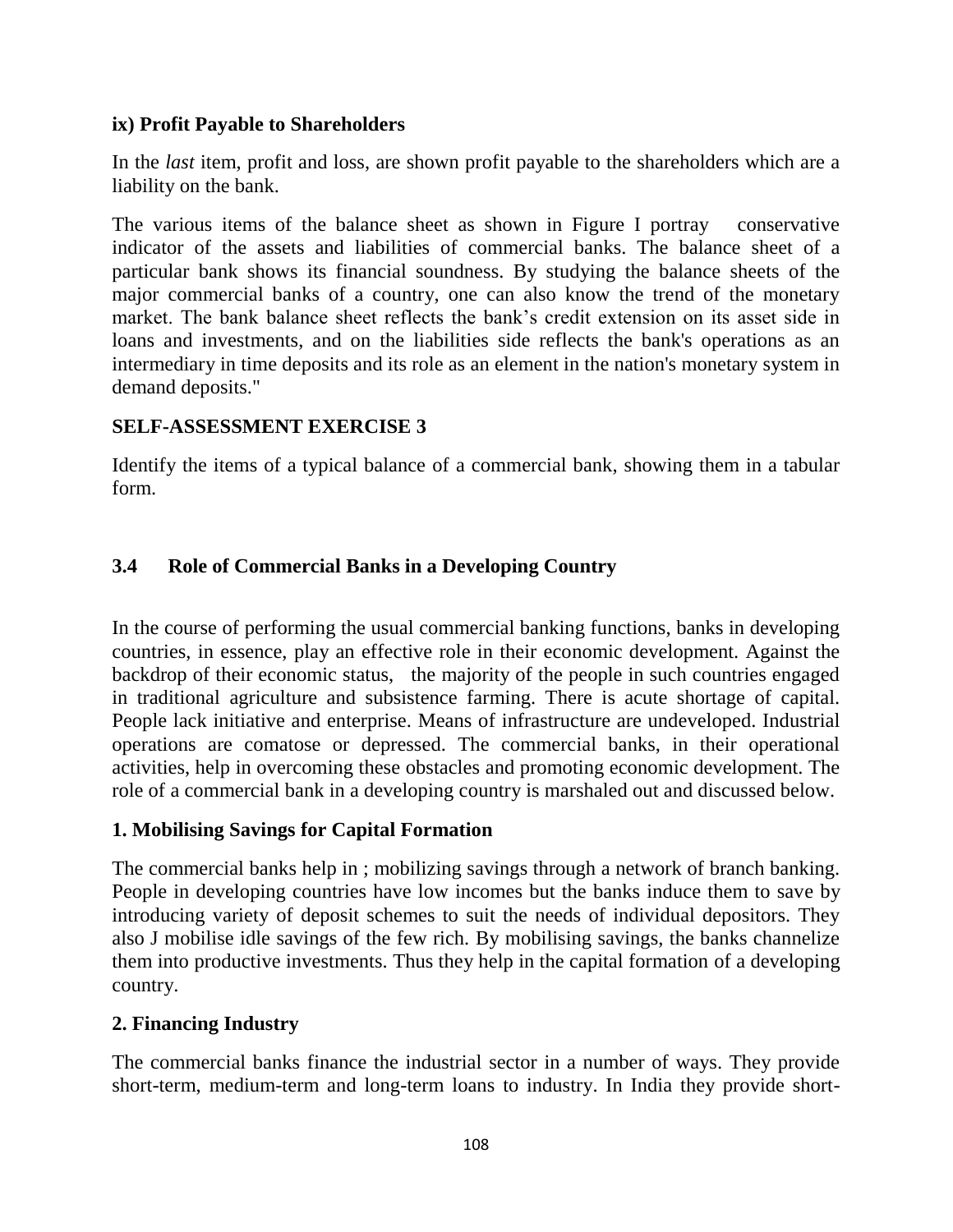term loans. In some of the Latin American countries like Guatemala, they advance medium-term loans for one to three years. But in Korea, the commercial banks also advance long-term loans to industry. In India, the commercial banks undertake short-term and medium-term financing of small scale industries, and also provide hire-purchase finance. Besides, they underwrite the shares and debentures of large scale industries. Thus they not only provide finance for industry but also help in developing the capital market which', is undeveloped in such countries.

# **3. Financing Trade**

The commercial banks help in financing both internal and external trade. The banks provide loans to retailers and wholesalers to stock goods in which they deal. They also help in the movement of goods from one place to another by providing all types of facilities such as discounting and accepting bills of exchange, providing overdraft facilities, issuing drafts, etc.

Moreover, they finance both exports and imports of developing countries by providing foreign exchange facilities to importers and exporters of goods.

# **4. Financing Agriculture**

The commercial banks help the large agricultural sector indeveloping countries in a number of ways. They provide loans to traders in agricultural commodities. They open a network of branches in rural areas to provide agricultural credit. They provide finance directly to agriculturists for the marketing of their produce, for the modernisation and mechanisation of their farms for providing irrigation *facilities,* for developing land, etc.

They also provide financial assistance for animal husbandry, dairy farming, sheep breeding, poultry farming, pisciculture and horticulture. The small and marginal farmers and landless agricultural workers, artisans and petty  $_{s}h_{0}$  p keepers in rural areas are provided financial assistance through the regional rural banks in India. These regional rural banks operate under a commercial bank. Thus the commercial banks meet the credit requirements of all types of rural people.

# **5. Financing Consumer Activities**

People in underdeveloped countries being poor and having low incomes do not possess sufficient *financial* resources to buy durable consumer goods. The commercial banks advance loans to consumers for the purchase of such items as houses, scooters, fans, refrigerators, etc. In this way, they also help in raising the standard of living of the people in developing countries by providing loans for consumptive activities.

# **6. Financing Employment Generating Activities**

The commercial banks finance employment generating activities in developing countries. They provide loans for the education of young people studying in engineering, medical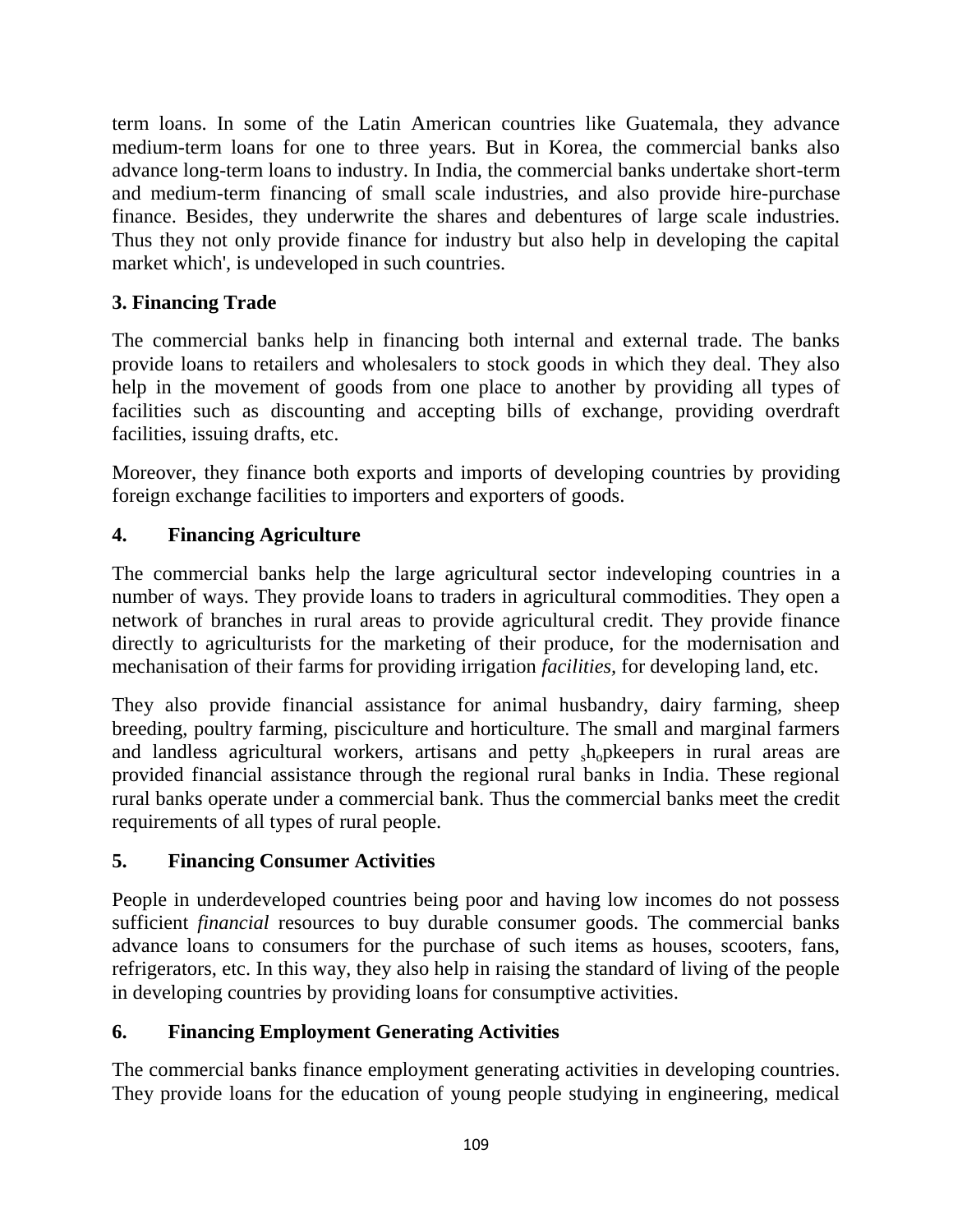and other vocational institutes of higher learning. They advance loans to young entrepreneurs, medical and engineering graduates, and other technically trained persons in establishing their own business. Such loan facilities are being provided by a number of commercial banks in India. Thus the banks not only help in human capital formation but also in increasing entrepreneurial activities in developing countries.

## **7. Help in Monetary Policy**

The commercial banks help the economic development of a country by faithfully following the monetary policy of the central hank. In fact, the central bank depends upon the commercial banks for the success of its policy of monetary management in keeping with requirements of a developing economy.

Hence the commercial banks contribute much to the growth of a developing economy by granting loans to agriculture, trade and industry, by helping in physical and human capital formation and by facilitating the implementation of the monetary policy of the country.

## **4.0 CONCLUSION**

The modern commercial banks evolved from the activities of the merchants and the goldsmiths in Europe who provided the enabling environment for their growth. The commercial banks perform peculiar functions to the economy in the course of carrying out their operations. Such functions include: accepting deposits; advancing loans; credit creation; financing foreign trade; agency services; and miscellaneous services to customers. These banks play special role in the growth and development of any economy in which they operate.

### **5.0 SUMMARY**

The topics that we have discussed in this study unit include: Evolution and Growth of Commercial Banking; Functions of Commercial Banks; The Balance Sheet of a Commercial Bank; Composition of the Bank Assets; Composition of the Bank Liabilities; and Role of Commercial Banks in a Developing Country. In the next study unit, we shall discuss merchant banking as another genre in bank operations.

### **6.0 TUTOR MARKED ASSIGNMENT**

- 1) Mention and discuss the various functions performed by a bank.
- 2. Discuss the role of a commercial bank in promoting economic development.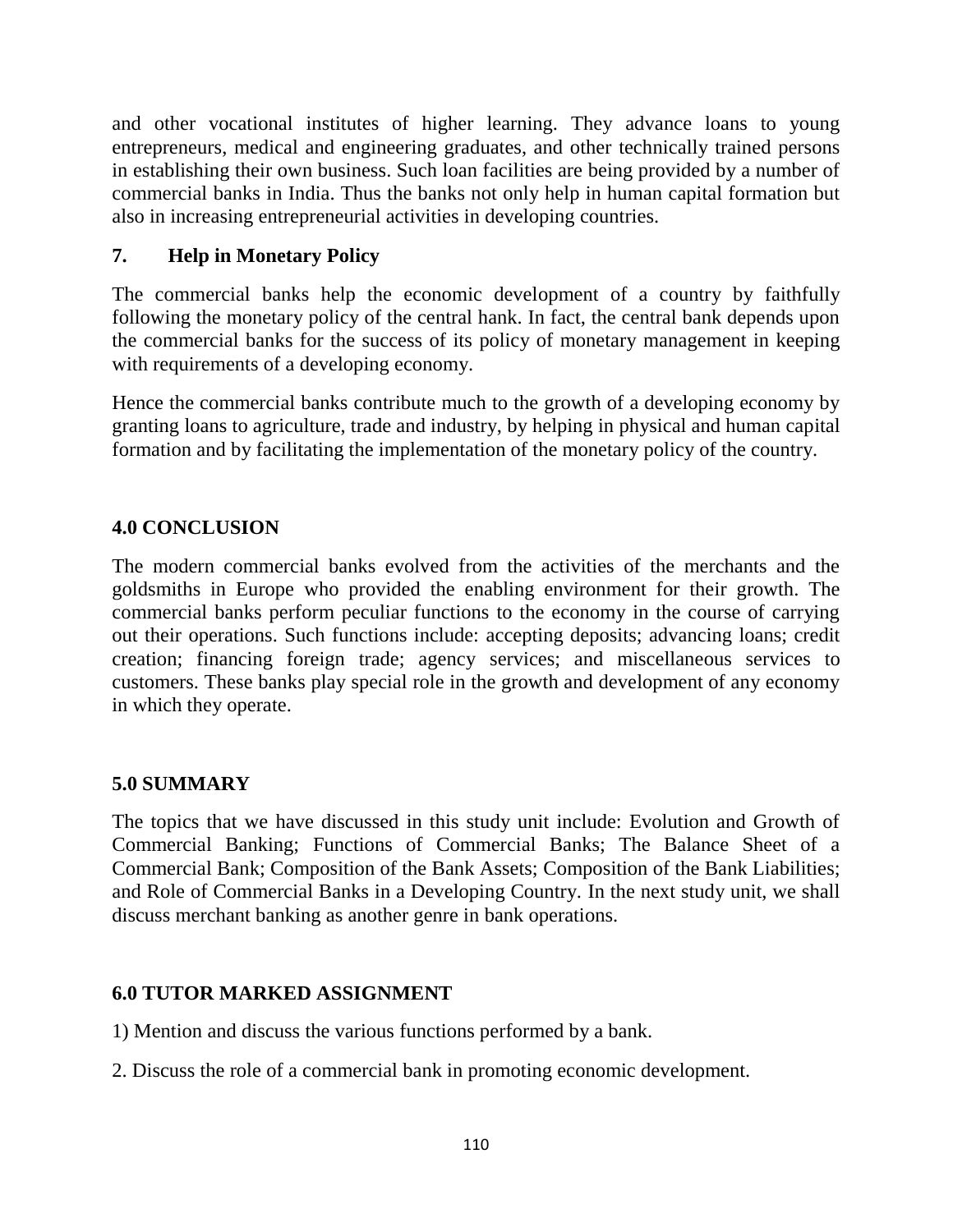#### **7.0 REFERENCES/FURTHER READINGS**

- Davies, J. H. (2002). A History of Money: from Ancient Times to the Present Day, Wales: University of Wales Press.
- Goldthwaite, R. A. (1995). Banks, Places and Entrepreneurs in Renaissance Florence, Aldershot, Hampshire, Great Britain, Variorum.
- Hoggson, N. F. (1926). Banking Through the Ages, New York: Dodd, Mead & Company.Retrieved on 25 August 2013 from Wikipedia, the Free Encyclopedia.
- Huerta de Soto, J. (1998). Money, Bank Credit, and Economic Cycles. Ludwig von Mises Institute. Translated by M.A.Stroup (2012).Retrieved on 25 August 2013 from Wikipedia, the Free Encyclopedia.
- Knapfel, J. (2013). Merchant Banking Definition.Retrieved on 25 August 2013 from [http://www.ehow.com/facts\\_7151137\\_meaning-merchant-banking\\_.html](http://www.ehow.com/facts_7151137_meaning-merchant-banking_.html)
- Mcrill, D. (2013). What Is the Meaning of Merchant Banking? Retrieved on 25 August 2013 from http://www.ehow.com/facts 7151137 meaning-merchant[banking\\_.html](http://www.ehow.com/facts_7151137_meaning-merchant-banking_.html)
- Shekhar, K. C. and Shekhar, 1. (2007). Banking Theory and Practice,  $19<sup>th</sup>$  Edition, Bangalore, India: Vikas Publishing House PVT Ltd.

#### **FURTHER READING**

Jinghan, M.I. (2008). Money, International Trade and Public Finance, 7<sup>th</sup>Edtion, Delhi: Vindha Publications (P) Ltd.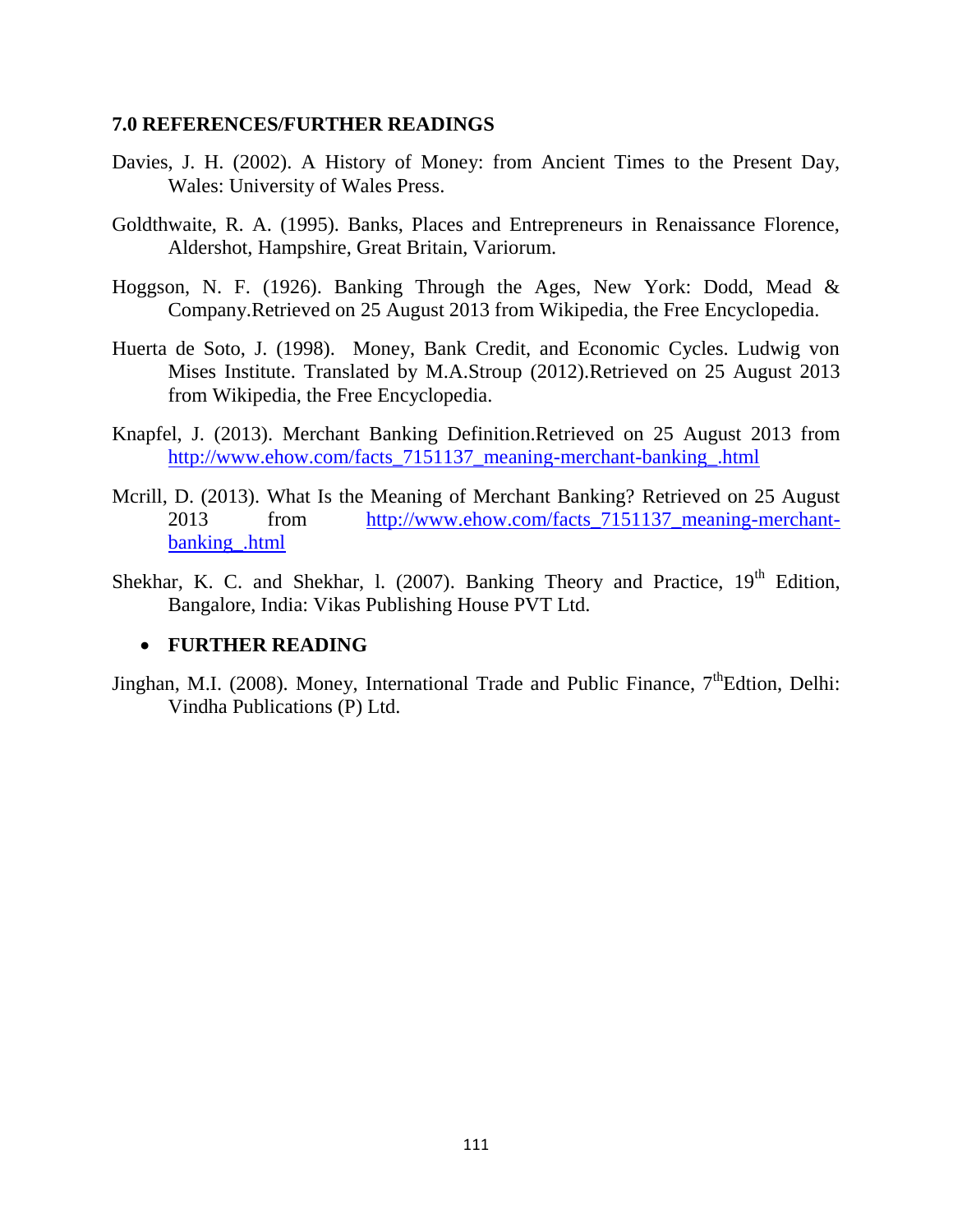## **UNIT 11: MERCHANT BANKING**

### **CONTENTS**

1.0 Introduction 2.0 Objectives 3.0 Main Content 3.1 Meaning of Merchant Banking 3.2 Development of Merchant Banks 3.2.1 Role of Lombardy Grain Merchants 3.2.2 Role of Moneychangers in Medieval Trade Fairs in Europe 3.3 Functions of Merchant Banking 4.0 Conclusion 5.0 Summary 6.0 Tutor Marked Assignment 7.0 References/Further Readings

## **1.0 INTRODUCTION**

Banking institutions particularly the merchant banks evolved alongside with the evolution of the commercial banking in relation to the trading activities of the merchants in the middle ages. The merchant banks evolved to fill the gaps created by commercial banks in terms of the services that were not being performed by them in their operations. Such involvements of the merchant banks are principally in the areas of facilitating international trade, equipment leasing, and lending for investments in large-scale industries as well as loan syndication. Therefore, the discussion in this study unit is on the nature and operations of merchant banking.

### **2.0 OBJECTIVES**

At the end of this unit, you should be able to:

i) explain the meaning of merchant banking

ii) discuss the development of merchant banks

iii) discuss the Role of Lombardy Grain Merchants in development of merchant banks

iv) discuss the role of money changers in medieval trade fairs in development of merchant banks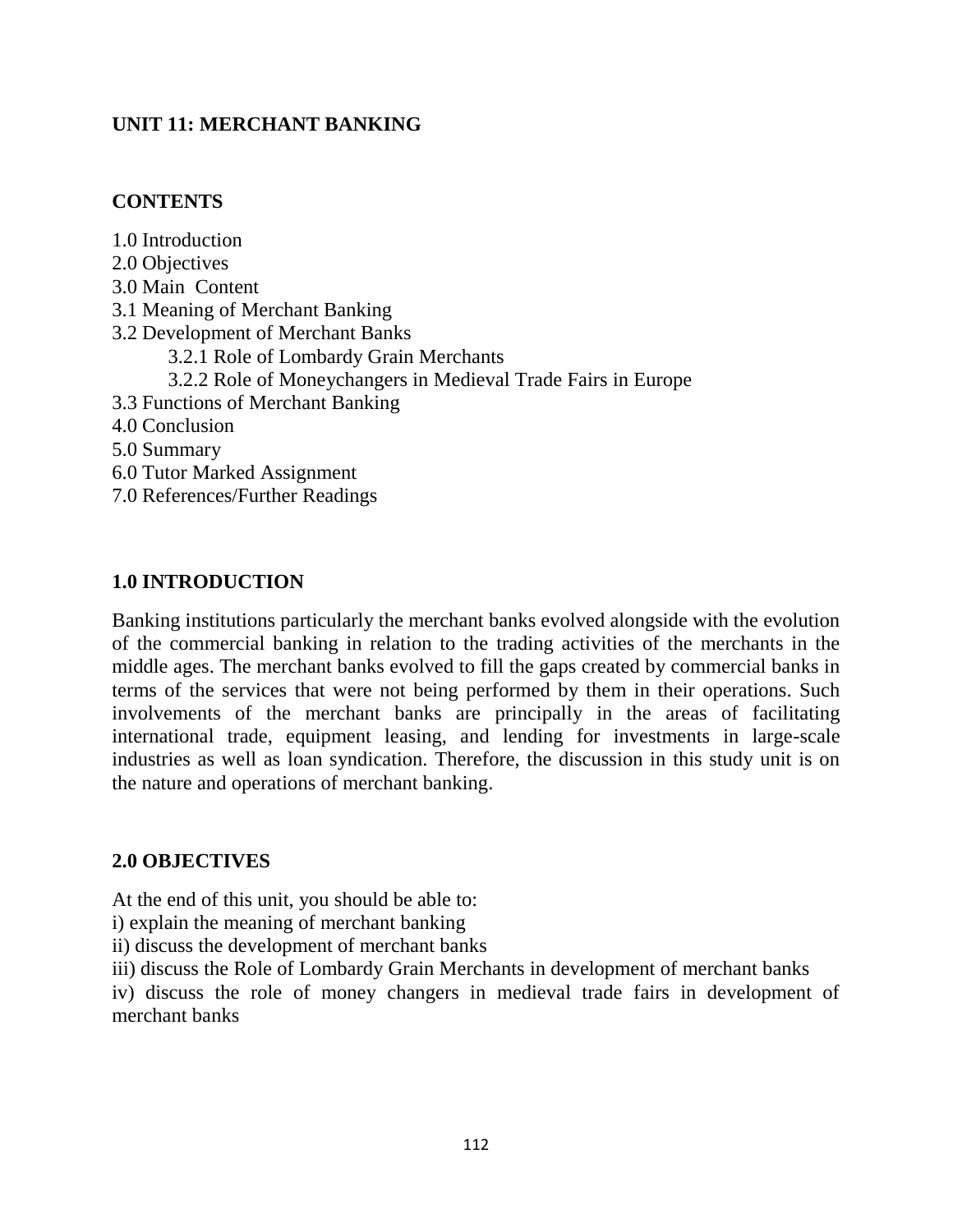### **3.0 MAIN CONTENT**

## **3.1 MEANING OF MERCHANT BANKING**

Merchant Banking involves the operations of a bank that combines banking services and consultancy services. The normal banking services of merchant banks are more into wholesale banking because they do not operate on retail banking. Furthermore, merchant banking borders on wholesale banking operations because it does not accept deposits from the general banking public.

Merchant banks also provide consultancy to their clients in areas such as financial, marketing, managerial and legal matters. Consultancy services are fundamentally on advisory in nature because they provide advice, guidance and service for some fee. In the process of their operations, merchant banks help businessmen to start business enterprises, help to raise finance for their operations, help to expand and modernise the business, help in restructuring of a business. Merchant banks also help to revive sick business entities, and help companies to register, buy and sell shares at the stock exchange (Akrani, 2011).

Furthermore, according to Knapfel (20130, a merchant bank in the United States is an investment bank that handles financing for corporations and select wealthy individuals. These banks commit their own funds to act as a creditor for, or take an equity interest in, another corporate entity. For instance, a merchant bank could provide financing for a leveraged buyout, acquisition or corporate merger.

In North America(Mcrill, 2013), the merchant bank business model is somewhat different. Specialized services are typically offered that may be predominantly targeted to one industry. These "boutiques" as they called in North America charge for specific services. For example, a business may need only a short-term loan and a company would go to a merchant bank for that purpose only.

In another example, a business may need professional advice about how to structure a business transaction. This, the business will approach the merchant bank for such purpose. Merchant bankers do possess specific business skills, which a thorough understanding of a product or as peculiar and the industry in which it will be marketed, the ability to acquire outside capital and an understanding of product sales.

### **SELF ASSESSMENT EXERCISE 1**

What is the meaning of Merchant Banking?

### **3.2 DEVELOPMENT OF MERCHANT BANKS 3.2.1 Role of Lombardy Grain Merchants**

The original banks were merchant banks as engaged in by the Italian grain merchants which first evolved in the Middle Ages. The growth of the Lombardy merchants and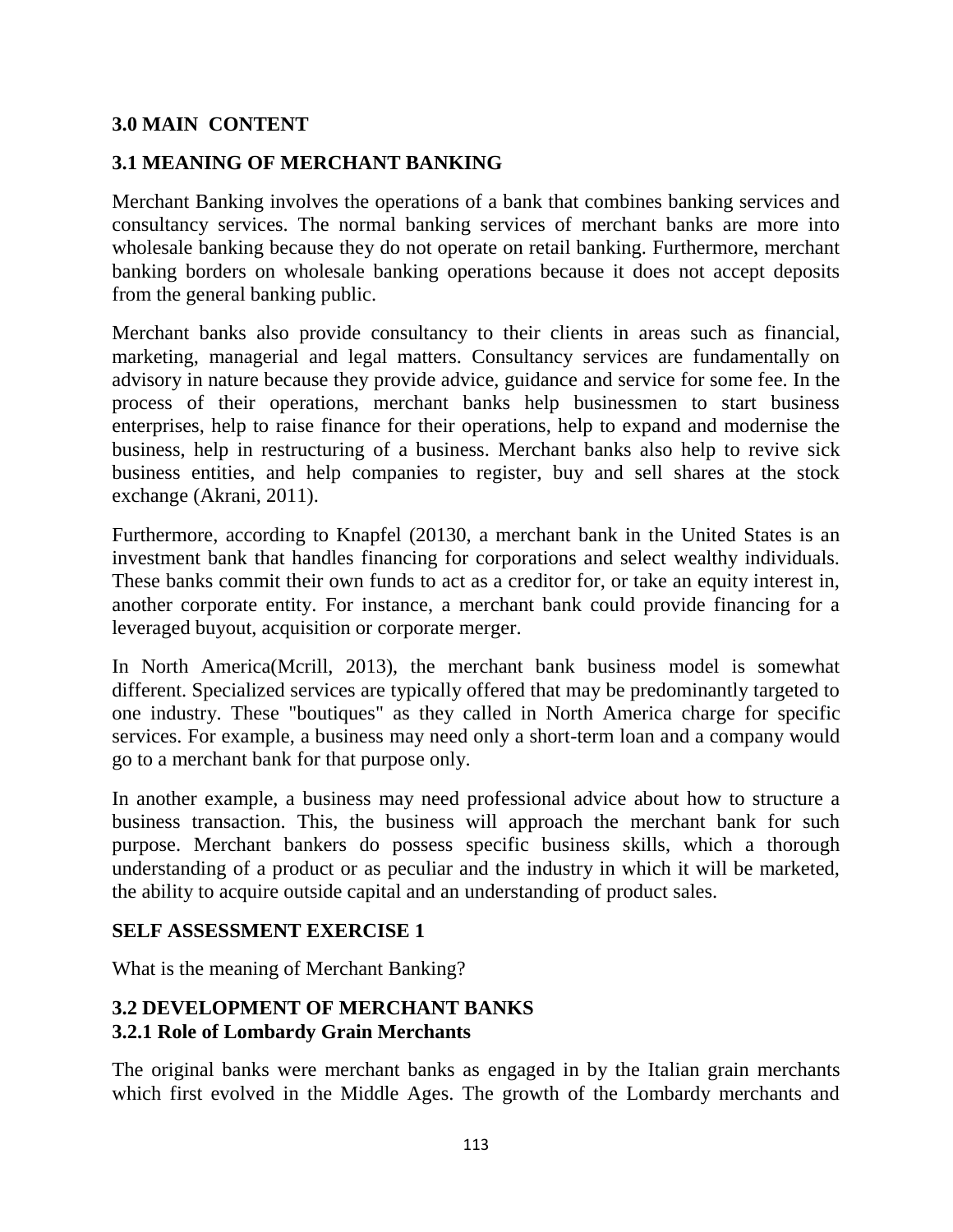bankers in importance based on the strength of the Lombardy plains cereal crops; many displaced Jews fleeing Spanish persecution were attracted to the trade. They brought with them ancient practices from the Middle and Far East Silk Routes. They were originally intended to finance long trading journeys; nevertheless, they applied these methods to finance grain production and trading.

Traditionally, Jews could not hold land in Italy, so they entered the great trading piazzas and halls of Lombardy, alongside local traders, and set up their benches to trade in crops. Since they were strategically placed, they had one great advantage over the locals because of the issue of usury. Christians were strictly forbidden the sin of taking usury, defined as lending at interest and Islam too makes similar condemnations of usury. The Jewish newcomers, on the other hand, could lend to farmers against crops in the field, a high-risk loan at what would have been considered usurious rates by the Church; but the Jews were not subject to the Church's dictates.

In this scenario, the Jews could secure the grain-sale rights against the eventual harvest. They then began to advance payment against the future delivery of grain shipped to distant ports. In both cases they made their profit from the present discount against the future price. This two-handed trade was time-consuming and soon there arose a class of merchants who were trading grain debt instead of grain.

Consequently, the Jewish trader performed both financing (credit) and underwriting (insurance) functions. Financing took the form of a crop loan at the beginning of the growing season, which allowed a farmer to develop and manufacture (through seeding, growing, weeding, and harvesting) his annual crop. Underwriting in the form of a crop, or commodity, insurance guaranteed the delivery of the crop to its buyer, typically a merchant wholesaler. In addition, traders performed the merchant function by making arrangements to supply the buyer of the crop through alternative sources such as grain stores or alternate markets, in the event of crop failure. The arrangement could also keep the farmer or other commodity producer in business during the time drought or other crop failure, through the issuance of a crop or commodity insurance against the hazard of failure of his crop.

Merchant banking progressed from financing trade on one's own behalf to settling trades for others and then to holding deposits for settlement of "billette", or the notes written by the people who were still brokering the actual grain. And so the merchant's "benches" (*bank* is derived from the Italian word for bench, *banca*, as in a counter) in the great grain markets became centers for holding money against a bill (*billette*, a note, a letter of formal exchange, later a bill of exchange and later still a cheque).

In the intervening period of time, the deposited funds by the grain merchants were intended to be held for the settlement of grain trades, but often were used for the banca's own trades. The term bankrupt is a corruption of the Italian *bancarotta*, or broken bench, which is what happened when someone lost his traders' deposits. Being "broke" has the same connotation as bankrupt.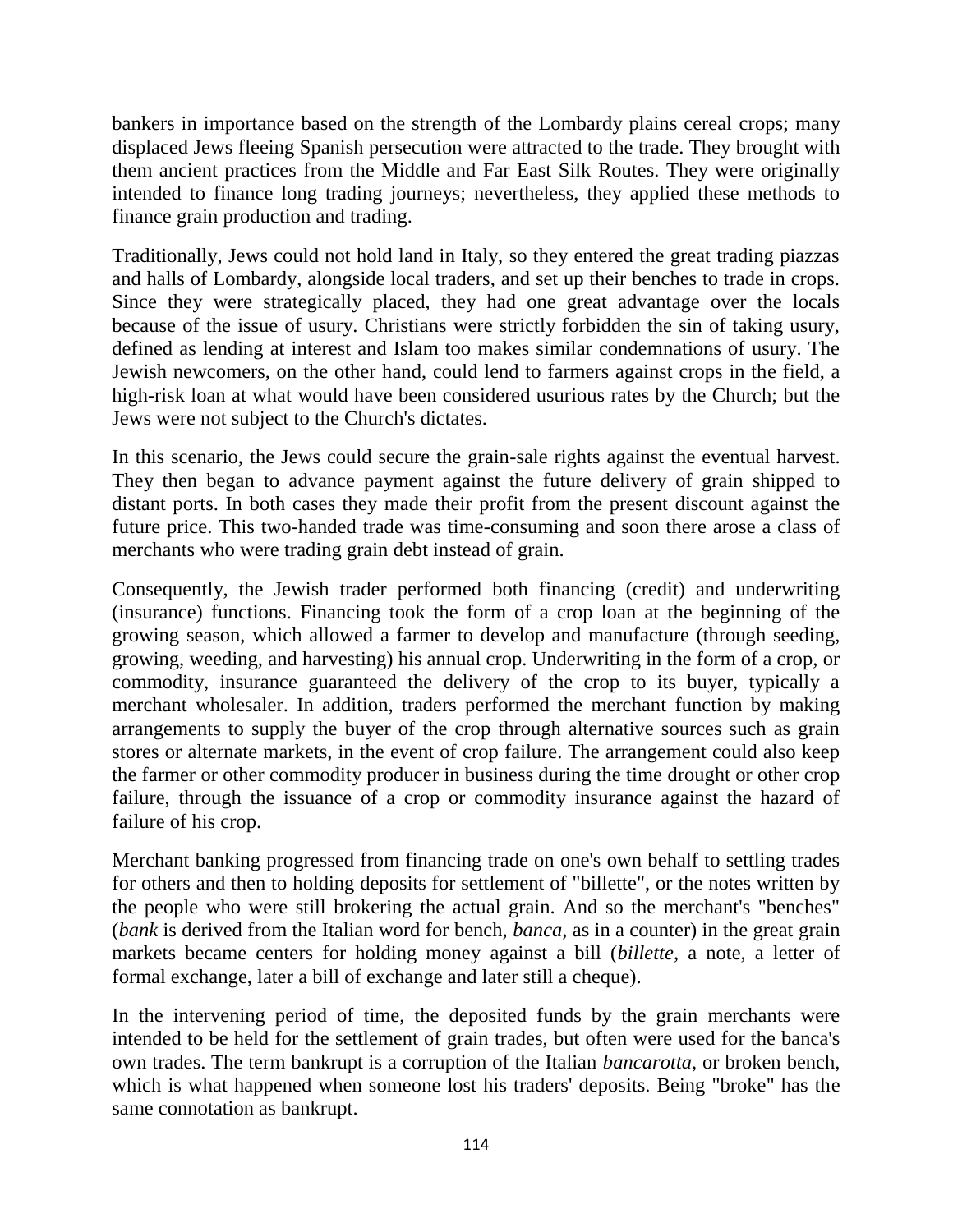### **SELF ASSESSMENT EXERCISE 2**

Discuss the evolution of Merchant Banking citing the role played by Lombardy Grain Merchants.

#### **3.2.2 Role of Moneychangers in Medieval Trade Fairs in Europe**

A strategic manner in discounting interest to the depositors against what could be earned by employing their money in the trade of the bench soon developed; in short, selling an "interest" to them in a specific trade, thus overcoming the usury objection. Once again this merely developed what was an ancient method of financing long-distance transport of goods.

Medieval trade fairs, such as the one in Hamburg, contributed to the growth of banking in a curious way: moneychangers issued documents redeemable at other fairs, in exchange for hard currency. These documents could be cashed at another fair in a different country or at a future fair in the same location. If redeemable at a future date, they would often be discounted by an amount comparable to a rate of interest. Eventually, these documents evolved into bills of exchange, which could be redeemed at any office of the issuing banker. These bills made it possible to transfer large sums of money without the complications of hauling large chests of gold and hiring armed guards to protect the gold from thieves.

### **SELF ASSESSMENT EXERCISE 3**

Discuss the evolution of Merchant Banking citing the role played by Moneychangers in Medieval Trade Fairs in Europe.

### **3.3 FUNCTIONS OF MERCHANT BANKING**

The merchant banks perform various functions in the course of their operations in the economy. Such functions (Akrani, 211) include the following:

#### **1. Raising Finance for Clients**

Merchant banks help their clients to raise finance from both domestic and international markets for aiding entrepreneurs in starting new businesses and projects. They also help to raise funds for their clients for expansion or modernization of business operations.

#### **2. Brokerage Business**

Merchant banks participate in stock brokerage business by helping their clients to buy and sell shares. In addition, they engage in conducting research on equity shares and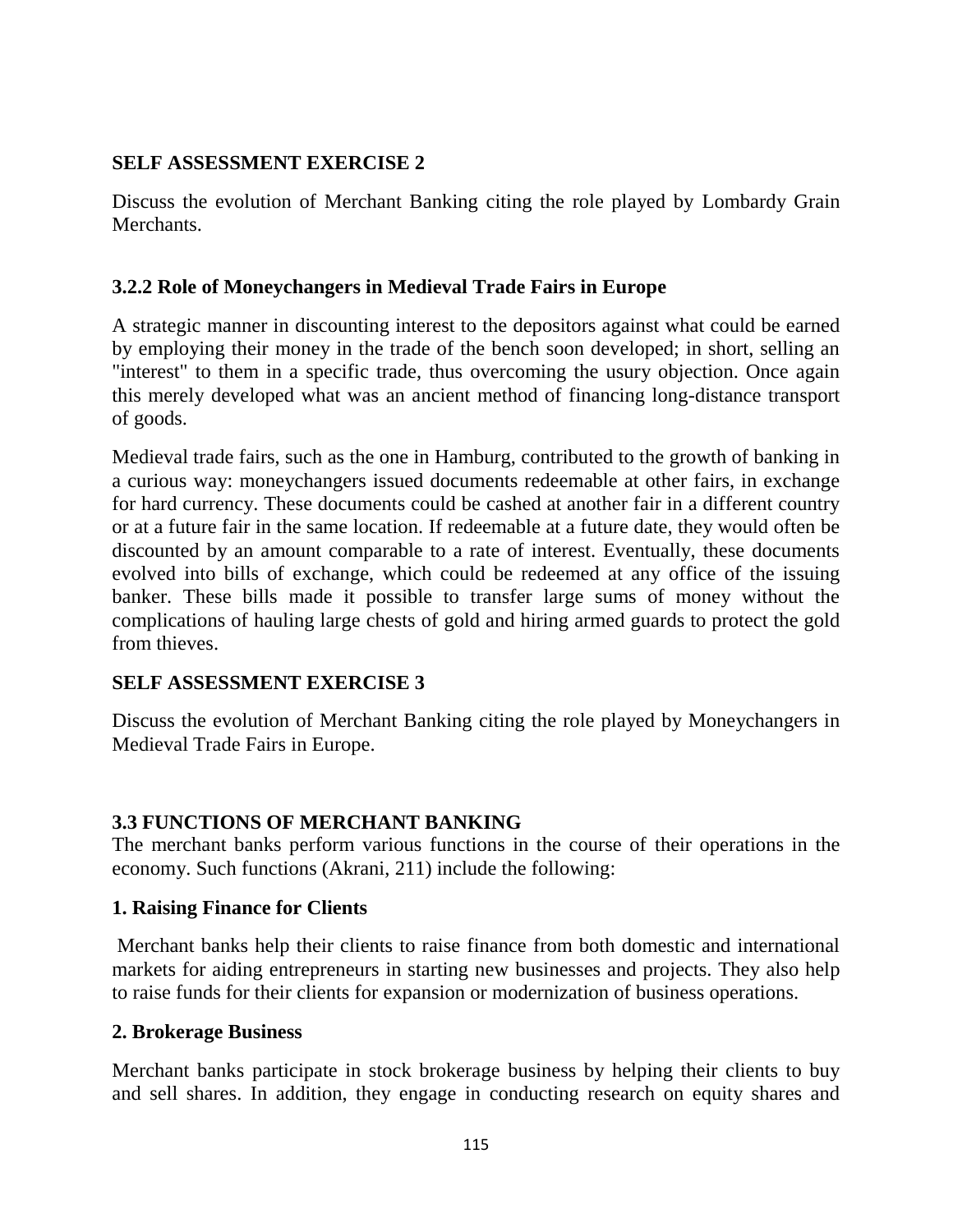thereby advise their clients on which shares to buy, the amount of funds to invest and appropriate time to sell holdings of shares.

Merchant banking services are normally offered by companies such as well-established and large Brokerage Firms, Mutual Funds, Venture Capital firms, and Investment Bankers.

# **3. Project Management**

Merchant banks help their clients in managing their project investments. This the merchant bank do by advising about location of a project, preparation of project report, conducting feasibility studies, making olans for financing of projects, securing sources for project funding, and advising about concessions and incentives from the government.

# **4. Provide Services on Corporate Reconstruction**

Merchant banks do offer advice on expansion and modernisation of business entities. They also give expert advice on mergers and acquisitions, amalgamations and takeovers, diversification of business, foreign collaborations and joint ventures, and technological upgrading in their clients' operations, among others.

# **5. Managing Public Issues of Companies**

Merchant banks also perform function of advising and managing public issue of shares for companies particularly in areas of: advising on the timing of the public issue; advising on the size and price of the issue; acting as managers to public issues; helping in accepting applications and allotment of securities; helping in appointing underwriters and brokers to public issues; listing of shares on the stock exchange, among others.

# **6. Handling Government Consent for Industrial Projects**

Merchant banks help corporate entities to handle formalities towards securing government permission to start projects as well as for expansion or modernization activities, as the case may be.

### **7. Render Advice on Business Opportunities**

Merchant banks render assistance to small companies and entrepreneurs about business opportunities, government policies, available incentives and concessions as well as helping them to take advantage of such opportunities.

### **8. Services to Public Companies**

Merchant banks offer varied services to public-sector companies and public utilities in raising long-term capital, marketing of securities, foreign collaborations and arranging long-term finance lending institutions.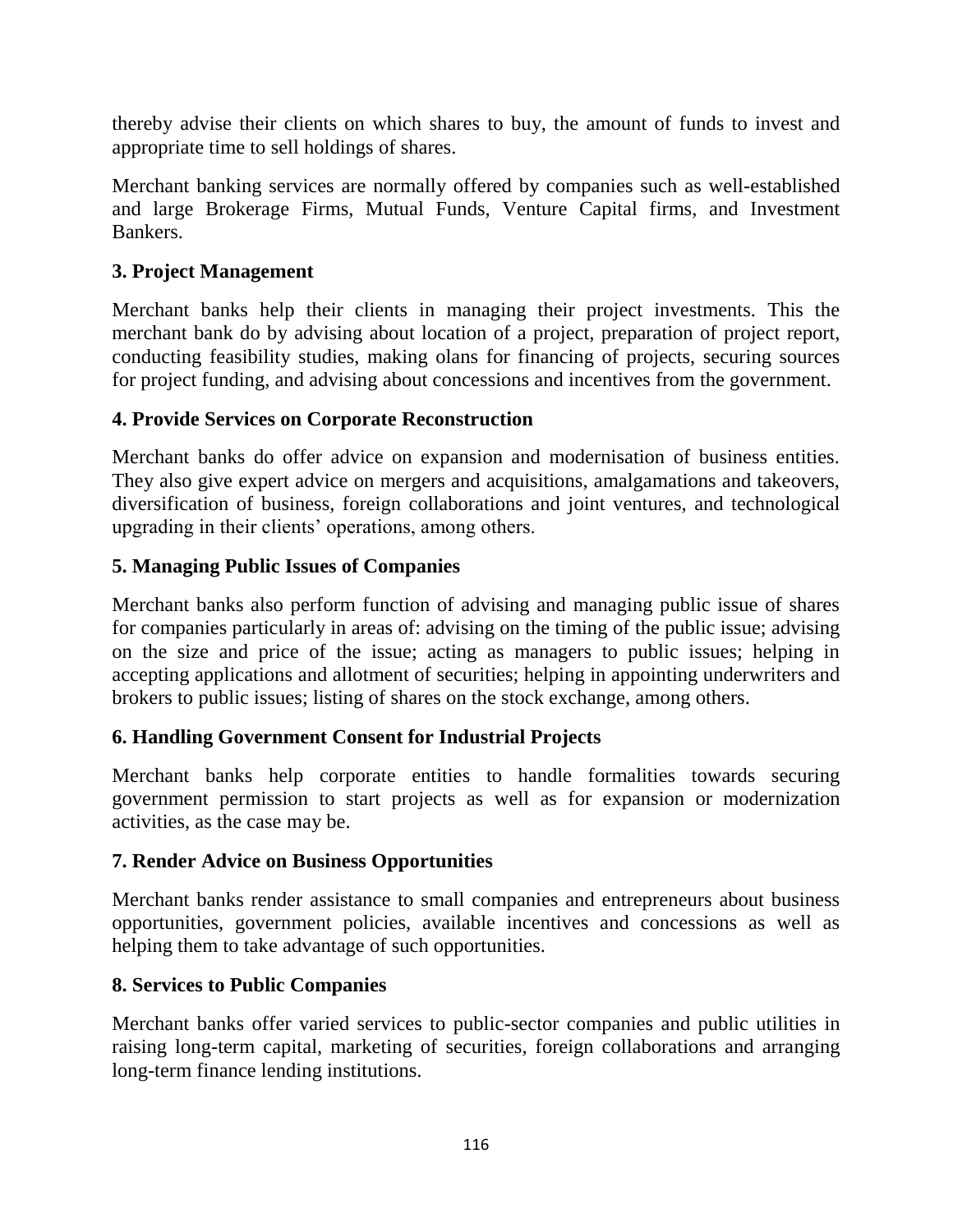## **9. Revival of Sick Industrial Organizations**

Merchant banks help in reviving failing industrial undertakings and engaging in Board for Industrial and Financial Reconstruction (BIRD). In addition, merchant banks plans and execute full revive package for such failing companies.

## **10. Portfolio Management**

Merchant banks their clients to manage their investment portfolios so as to ensure safety, liquidity, and profitability. They also offer expert guidance on investment decisions to their clients.

## **11. Money market Operation**

Merchant banks deal in and underwrite short-term money market instruments such as Government Bonds, Certificate of Deposits issued by large corporate entities and financial institutions, commercial papers issued by large corporate firms, Treasury Bills and Treasury Certificates issued by the apex bank on behalf of the Government.

## **12. Leasing Services**

Merchant banks also deal in equipment leasing business by serving to guarantee lease contracts or buying and supplying equipment to companies on leasehold basis. Lease involves a contract between the owner of equipment called lessor and lesee in which the former party allows the latter to use the asset for a certain period of time for the payment of rental charges.

# **13. Financial Management Services**

Merchant banks also help their clients in the management of interest on debentures and loans, and dividends on shares in terms of negotiation on such interest payments, timing, rate and frequency of payments of dividends.

# **14. Corporate Restructuring**

Merchant banks also help their clients to restructure their operations such as divestment or sale of existing business units (e. g., those classified as Dogs or Question Marks in BCG Matrix), vertical and horizontal combinations, and diversification of business operations, among others.

# **SELF ASSESSMENT EXERCISE 4**

Mention and discuss the functions of Merchant banks.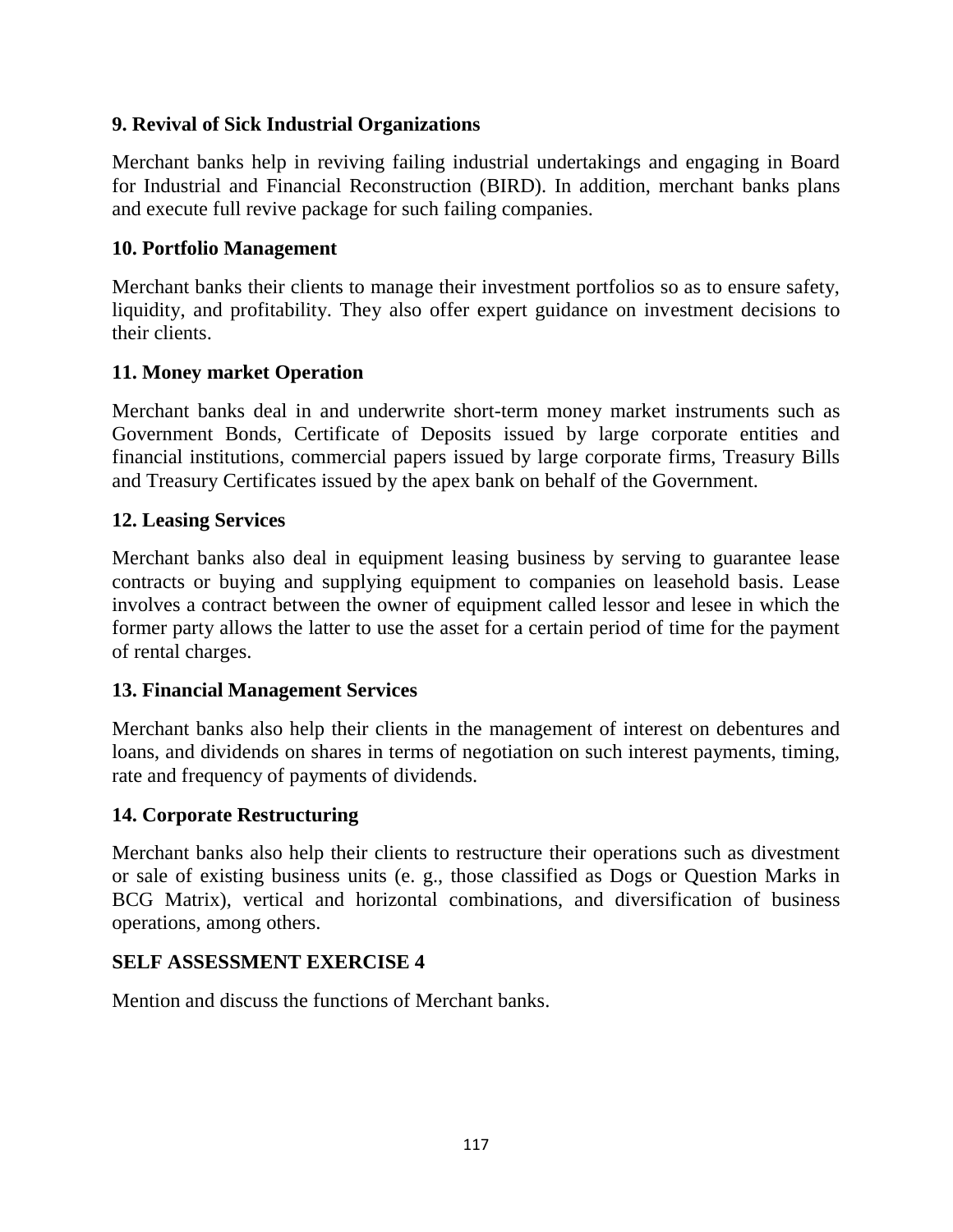#### **4.0 CONCLUSION**

The merchant banksplay complimentary role to the commercial banks in any economy and it deals with corporate entities in its operations. Furthermore, we have discussed in this study unit that merchant banks arose from the activities of merchant banks and money changers in medieval period. The evolution of merchant banks therefore has been attributed to the Italian grain merchants, which first evolved in the Middle Ages. This was later aided by the growth of the Lombardy merchants and bankers. The operational functions of merchant banks, as we have discussed in this study unit, include financing of international trade, equipment leasing, corporate restructuring, and providing credits for project development, among others.

### **5.0 SUMMARY**

The topics that we have discussed in this study unit include: Meaning of Merchant Banking, Development of Merchant Banks, Role of Lombardy Grain Merchants and money changers in medieval trade fairs in development of merchant banks and Operational Functions Merchant banks. In the next study unit, we shall discuss development banks.

#### **6.0 TUTOR MARKED ASSIGNMENT**

- 1) Mention and discuss the various functions performed by a bank.
- 2. Discuss the role of a commercial bank in promoting economic development.

### **7.0 REFERENCES/FURTHER READINGS**

- Akrani, G. (2013). Merchant Banking Meaning. Retrieved on 25 August 2013 from <http://kalyan-city.blogspot.com/2011/10/what-is-merchant-banking-meaning.html>
- Davies, J. H. (2002). A History of Money: from Ancient Times to the Present Day, Wales: University of Wales Press.
- Goldthwaite, R. A. (1995). Banks, Places and Entrepreneurs in Renaissance Florence, Aldershot, Hampshire, Great Britain, Variorum.
- Hoggson, N. F. (1926). Banking Through the Ages, New York: Dodd, Mead & Company.Retrieved on 25 August 2013 from Wikipedia, the Free Encyclopedia.
- Huerta de Soto, J. (1998). Money, Bank Credit, and Economic Cycles. Ludwig von Mises Institute. Translated by M.A.Stroup (2012).Retrieved on 25 August 2013 from Wikipedia, the Free Encyclopedia.
- Knapfel, J. (2013). Merchant Banking Definition.Retrieved on 25 August 2013 from http://www.ehow.com/facts 7151137 meaning-merchant-banking.html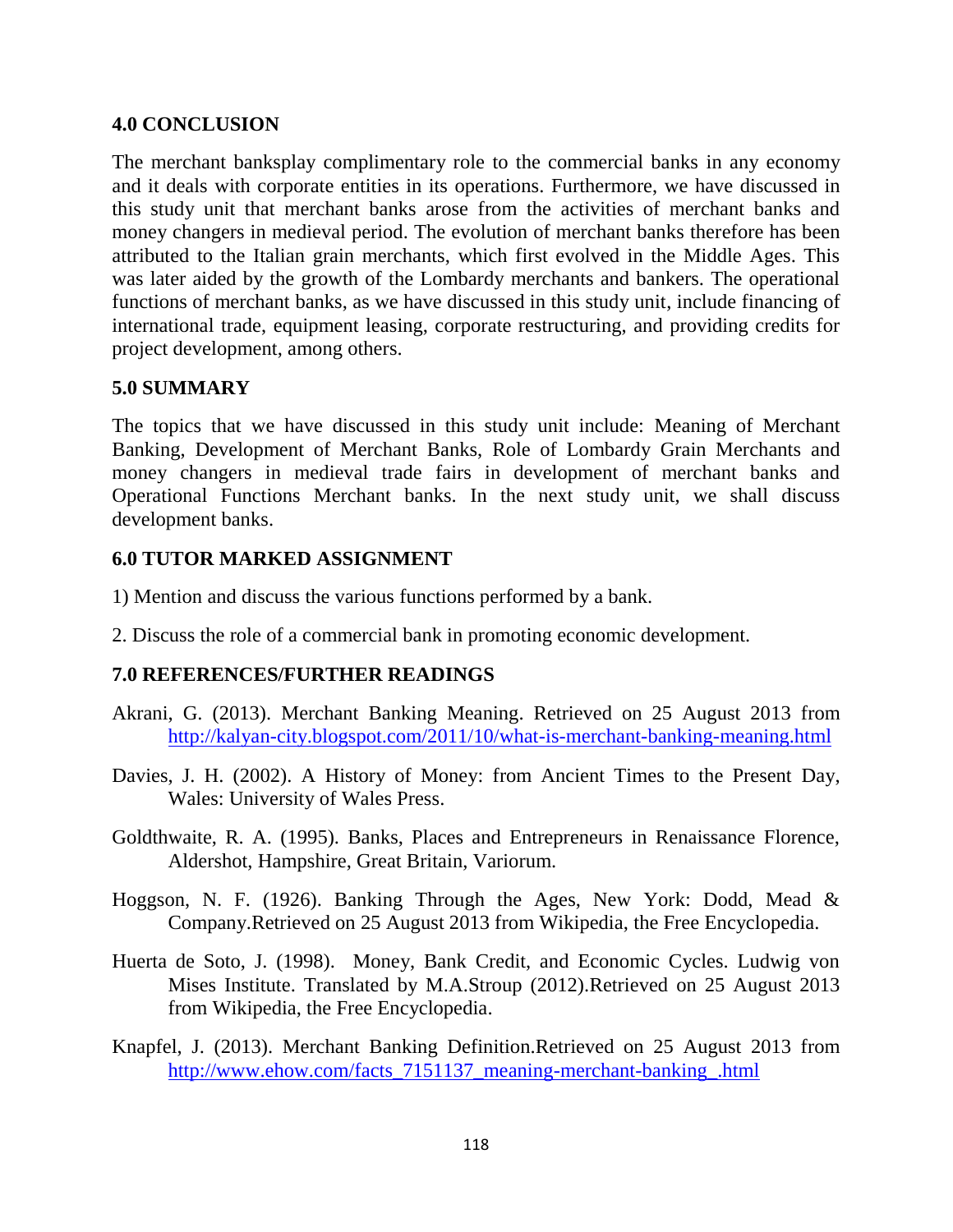- Mcrill, D. (2013). What Is the Meaning of Merchant Banking? Retrieved on 25 August 2013 from [http://www.ehow.com/facts\\_7151137\\_meaning-merchant](http://www.ehow.com/facts_7151137_meaning-merchant-banking_.html)[banking\\_.html](http://www.ehow.com/facts_7151137_meaning-merchant-banking_.html)
- Shekhar, K. C. and Shekhar, 1. (2007). Banking Theory and Practice,  $19<sup>th</sup>$  Edition, Bangalore, India: Vikas Publishing House PVT Ltd.

#### **FURTHER READING**

Jinghan, M.I. (2008). Money, International Trade and Public Finance,  $7<sup>th</sup>$ Edtion, Delhi: Vindha Publications (P) Ltd.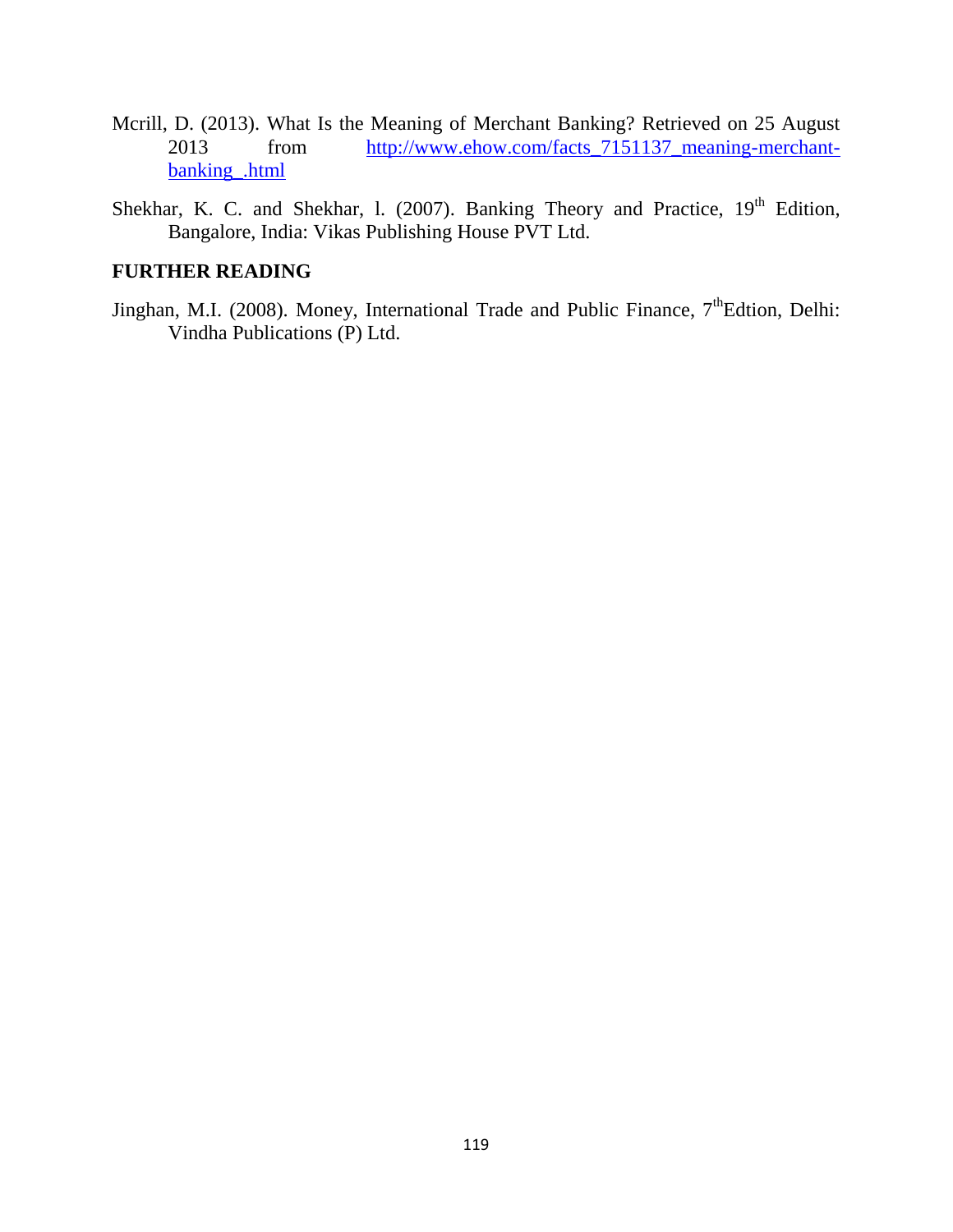## **UNIT 12: DEVELOPMENT BANKS**

### **CONTENTS**

1.0 Introduction 2.0 Objectives 3.0 Main Content 3.1 Meaning of Development Banking 3.2 Community Development Banks 3.3 Regional Development Banks 4.0 Conclusion 5.0 Summary 6.0 Tutor Marked Assignment 7.0 References/Further Readings

## **1.0 INTRODUCTION**

Commercial and merchant banks only perform peculiar functions in the economy, which have not to do with the direct involvement in the development and welfare of the populace in any country. Therefore, development banks evolved to take up the challenge of catering for the direct development of the critical sectors of the economy as well as engaging in operations that can cater for the welfare of the citizens. Such preoccupation of the development banks concern funding of developmental projects and industrial undertakings in the economy. Therefore, the discussion in this study unit is on the nature and operations of development banks.

### **2.0 OBJECTIVES**

At the end of this unit, you should be able to: i) explain the meaning of development bank ii) discuss the essence of Community Development banks iii) discuss the role of Regional Development Banks

### **3.0 MAIN CONTENT**

### **3.1 DEVELOPMENT BANKS**

Development banks include multibillion-dollar entities like the World Bank, but most are smaller regional and local lenders spread throughout the world. They exist to fund projects that improve the material well-being of people, particularly those living in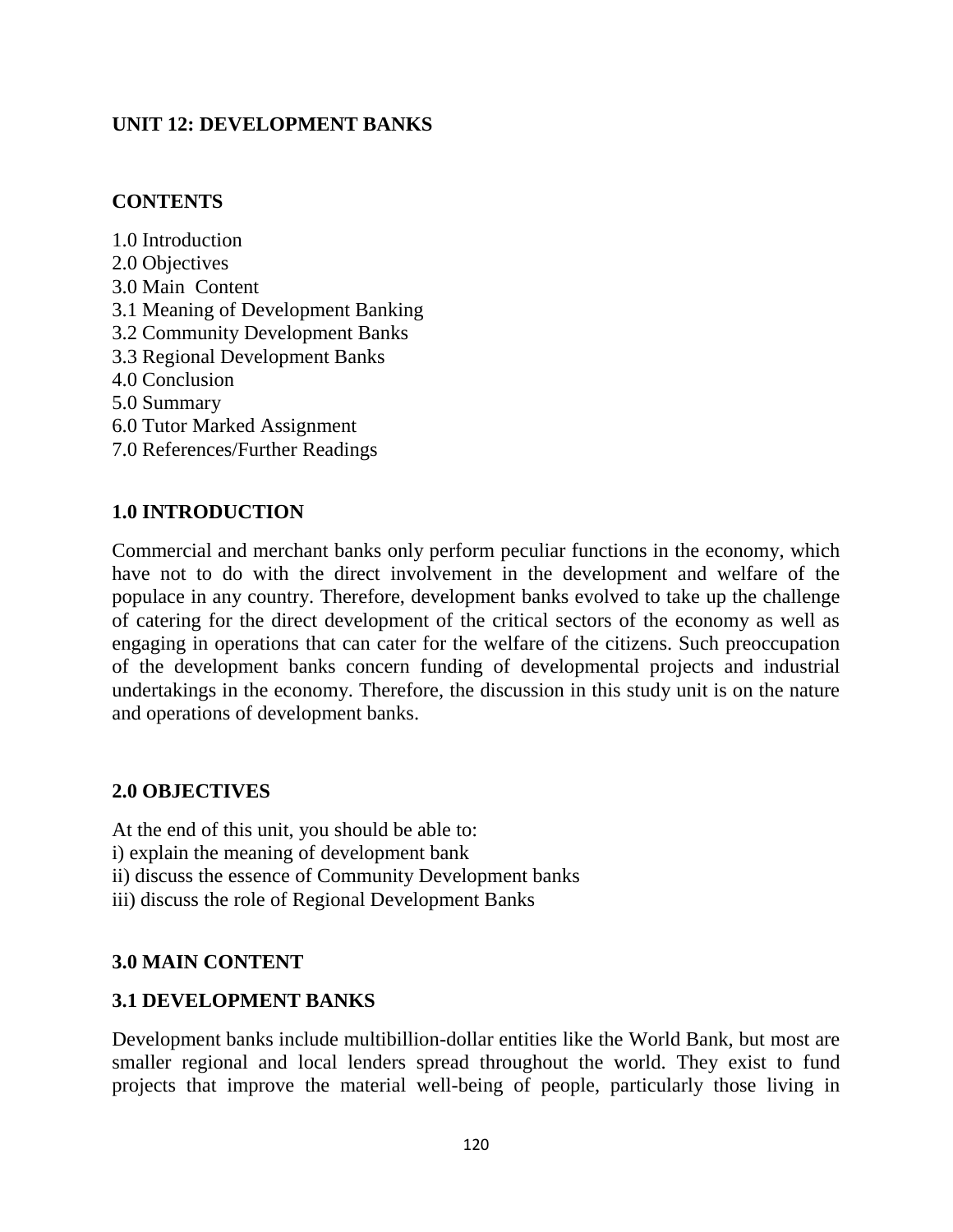poverty. A development bank, in short, does what most commercial banks cannot do: it funnels capital into projects of dubious profitability. To achieve these ends most development banks and there are perhaps hundreds in the United States alone are geared toward grassroots economic assistance.

There are two kinds of development banks:

- 1. Community development banks are local banks that deal primarily with individuals and small organizations in their immediate area. They are private, nongovernment institutions and may be affiliated with commercial banks.
- 2. Regional development banks, also known as multilateral development banks, operate in various parts of the world through the support of national governments.

The two types have little in common from an organizational point of view, but they share the common goal of combating poverty and economic hardship by infusing capital into local economies.

## **SELF-ASSESSMENT EXERCISE 1**

Discussthe term Development Bank.

# **3.2. COMMUNITY DEVELOPMENT BANKS**

Although they are private institutions, community development banks differ from commercial banks in salient ways. They are always located in depressed urban and rural areas, where there are very few if any banks or bank branches. While they offer such standard commercial services as checking and savings accounts and loans, they also have important nonbank functions, such as investing in low cost housing projects and in technical assistance programs. For these reasons, development banks, unlike commercial banks, have access to many private and government grant funds.

Development banks also are more stringently regulated by the federal and state governments. Even lending services of development banks differ from commercial banks, since the former are mandated to provide loans as small as \$500, which commercial banks would consider unprofitable. Development banks promote these enterprises by providing loans on easier terms, often for smaller sums than would be profitable for most commercial banks.

Still, community banks are by and large profit-making institutions, with additional, nonprofit functions. They are almost always established by individuals and organizations rooted in the community they wish to serve. They often evolve from a grassroots community development project. For example, a recent Newark, New Jersey, housing association, initially financed by charities and government subsidies, is now a development bank. By injecting depressed urban and rural areas with much needed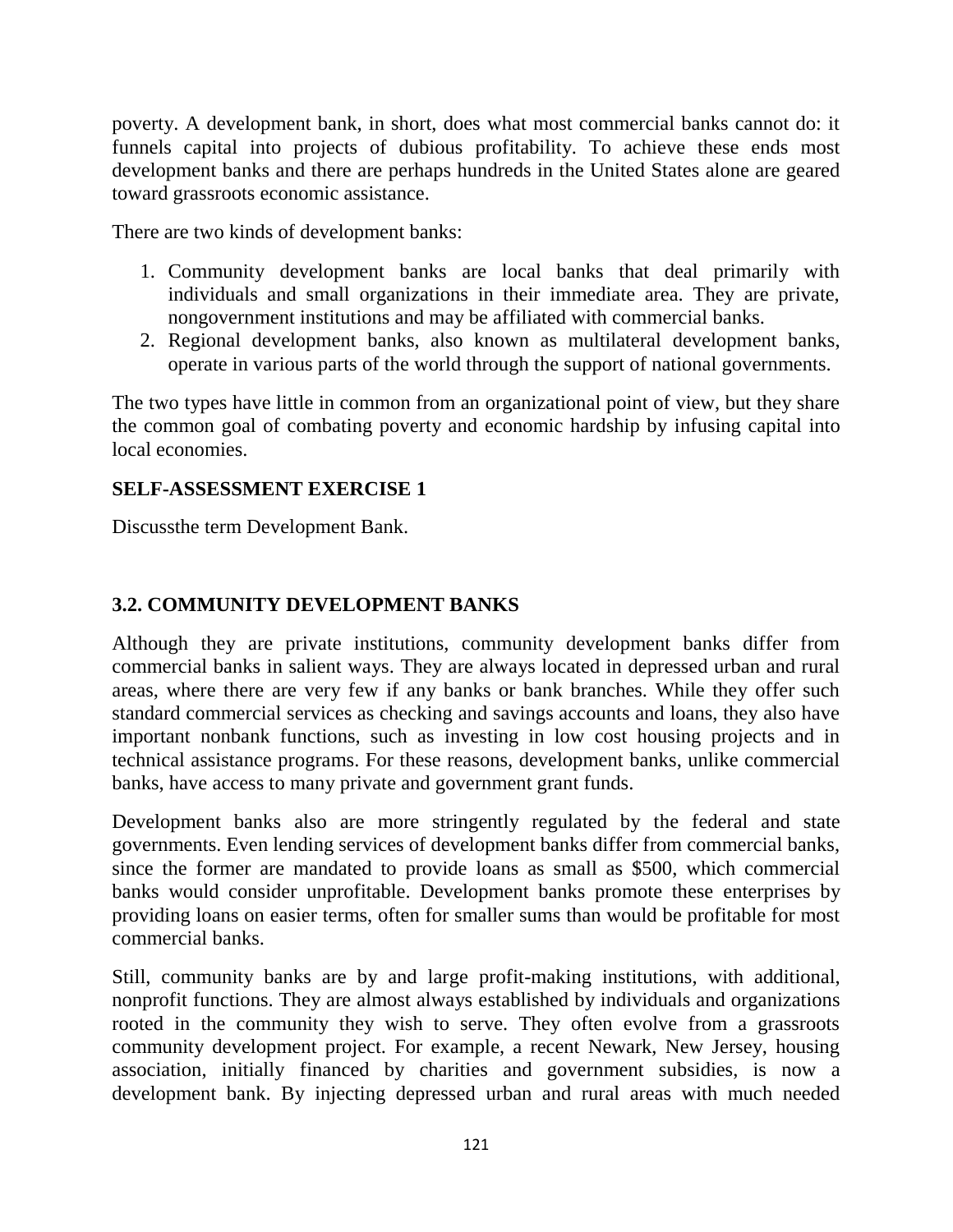capital, these banks empower their communities to revitalize their neighborhoods and strengthen local businesses. A major reason for the endemic poverty of many urban and rural areas is the absence or near absence of financial institutions. Southeast San Diego, for instance, a depressed neighborhood of 250,000 residents, possessed only one branch bank until a development bank was founded.

Not all development banks are successful. The undertaking of such an enterprise is risky, due to factors often beyond the control of most banks of this kind: the prevalence of urban crime and the inexperience of many in the local community with even such basic banking services as checking and savings accounts. The risks of lending to startup businesses in poor areas also are higher than in affluent areas. However, Chicago's South Shore Bank, a national model of a community development bank, established in 1973, began with only \$42 million in assets which, by 1998, had risen to \$650 million. Because of the profitability of South Shore Bank and the resulting economic revival it has nurtured in Chicago's traditionally depressed south side, this bank has had many imitators.

The community development bank idea is not new. In fact, providing financial services to the entire community, including impoverished people, is what small banks used to do. Small banks and credit unions, however, are struggling for survival nowadays, especially since the banking industry was deregulated in the 1980s. As a result of the intensification of competition among banks, they are reluctant to establish branches in areas that entail unusually high risk and the expectation of low returns.

Most banks would be unwilling to invest in community services or provide loans to nonprofit institutions at the rate that they do, it not that the federal Community Reinvestment Act of 1977 (CRA), which stipulates that commercial banks must provide credit services to all segments of the community in which they are located.

This still does not make them development banks, but it does mean that all banks since 1977 have some development functions. Amendments to the CRA in the mid-1990s strengthened its requirements that banks document how they benefit their communities.

### **SELF-ASSESSMENT EXERCISE 2**

Identify the term Community Development Bank.

# **3.3 REGIONAL DEVELOPMENT BANKS**

By contrast, regional development banks have tended to deal with governments, both as backers and as clients, but this has been changing. They also raise a great deal of their capital through financial markets, such as by issuing bonds, and like all banks, through the successful performance of their assets.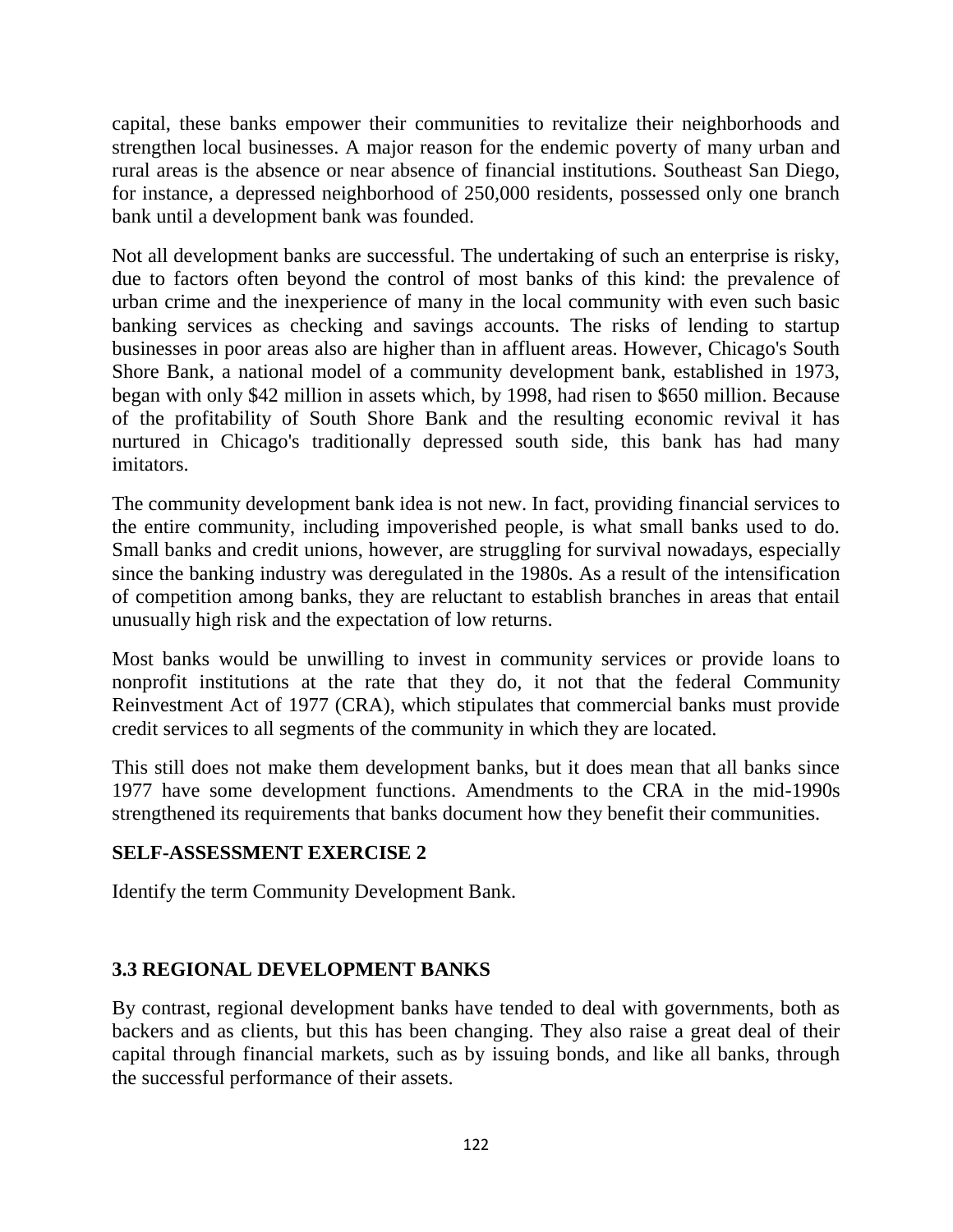Among the major regional development banks in various regions around the world include the following:

- 1. African Development Bank (AfDB);
- 2. Asian Development Bank (ADB);European Investment Bank (EIB);
- 3. Inter-American Development Bank (IDB);
- 4. North American Development Bank (NADBank); and
- 5. International Bank for Reconstruction and Development (IBRD) or World Bank.

The World Bank, by far the best known of these, actually consists of several member organizations that undertake its operations. The unit that conducts most of the banking operations per se is the International Bank for Reconstruction and Development, which lends member countries a collective average of \$20 billion per year. Other World Bank agencies educate and train people in ways to best use the resources at hand. Examples of this work include promoting sustainable and effective agricultural practices, advising governments on economic policies, and teaching private-sector managers and workers how to use new technology.

Regional development banks finance a wide number of projects, ranging from construction of hydroelectric plants to deployment of fiber-optic cable. Many are also actively engaged in advancing social policies that promote freedom and human rights. The trend in development loans has been toward greater private-sector involvement. Many of the most prominent development banks, including the World Bank and the NADBank, are dealing more with private lending institutions and securing funds for ambitious private-sector projects.

In this role the development banks have used their influenceut not necessarily their reserveso secure private funding for worthy causes. Contributing some capital along the way, the banks also take on the functions of economic advisers and investment bankers. These efforts to align development banks better with commercial interests and practices have been well received, and stand in contrast to the banks' former image as lethargic financiers of government works projects.

#### **SELF-ASSESSMENT EXERCISE 3**

Identify the term Regional Development Bank.

#### **4.0 CONCLUSION**

The development bank is normally established, as we have discussed in this study unit, and saddled with the responsibility to cater for the direct development of the critical sectors of the economy as well as engaging in operations that can cater for the welfare of the citizens. Thus development banks do preoccupy themselves with funding of developmental projects and industrial undertakings in the economy. There are regional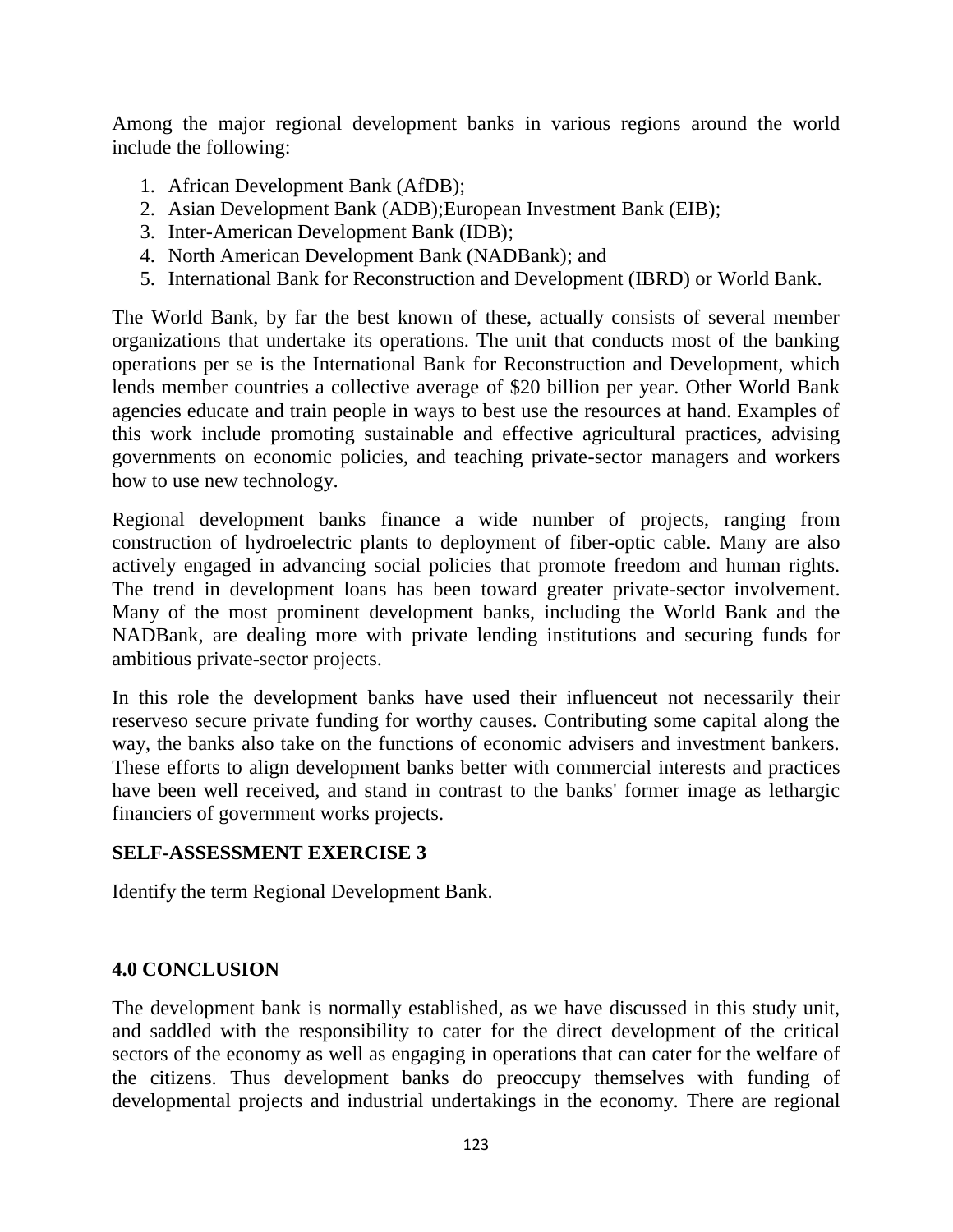and community development banks in addition to the global one (the World Bank) which caters for global development by offering loans and grants to various countries around the world.

#### **5.0 SUMMARY**

The topics that we have discussed in this study unit include: Meaning of Development Bank, Essence of Community Development banks, and the Role of Regional Development Banks, which are established in various parts of the world. In the next study unit, we shall discuss universal bank in terms of another variety of banks operating in different economies around the world.

#### **6.0 TUTOR-MARKED ASSIGNMENT**

Differentiate between Community Development Banks and Regional Development Banks.

#### **7.0 REFERENCES/FURTHER READINGS**

- Akrani, G. (2013). Merchant Banking Meaning. Retrieved on 25 August 2013 from <http://kalyan-city.blogspot.com/2011/10/what-is-merchant-banking-meaning.html>
- Davies, J. H. (2002). A History of Money: from Ancient Times to the Present Day, Wales: University of Wales Press.
- Goldthwaite, R. A. (1995). Banks, Places and Entrepreneurs in Renaissance Florence, Aldershot, Hampshire, Great Britain, Variorum.
- Hoggson, N. F. (1926). Banking Through the Ages, New York: Dodd, Mead & Company.Retrieved on 25 August 2013 from Wikipedia, the Free Encyclopedia.
- Huerta de Soto, J. (1998). Money, Bank Credit, and Economic Cycles. Ludwig von Mises Institute. Translated by M.A.Stroup (2012).Retrieved on 25 August 2013 from Wikipedia, the Free Encyclopedia.
- Knapfel, J. (2013). Merchant Banking Definition.Retrieved on 25 August 2013 from [http://www.ehow.com/facts\\_7151137\\_meaning-merchant-banking\\_.html](http://www.ehow.com/facts_7151137_meaning-merchant-banking_.html)
- Mcrill, D. (2013). What Is the Meaning of Merchant Banking? Retrieved on 25 August 2013 from [http://www.ehow.com/facts\\_7151137\\_meaning-merchant](http://www.ehow.com/facts_7151137_meaning-merchant-banking_.html)[banking\\_.html](http://www.ehow.com/facts_7151137_meaning-merchant-banking_.html)
- Shekhar, K. C. and Shekhar, 1. (2007). Banking Theory and Practice,  $19<sup>th</sup>$  Edition, Bangalore, India: Vikas Publishing House PVT Ltd.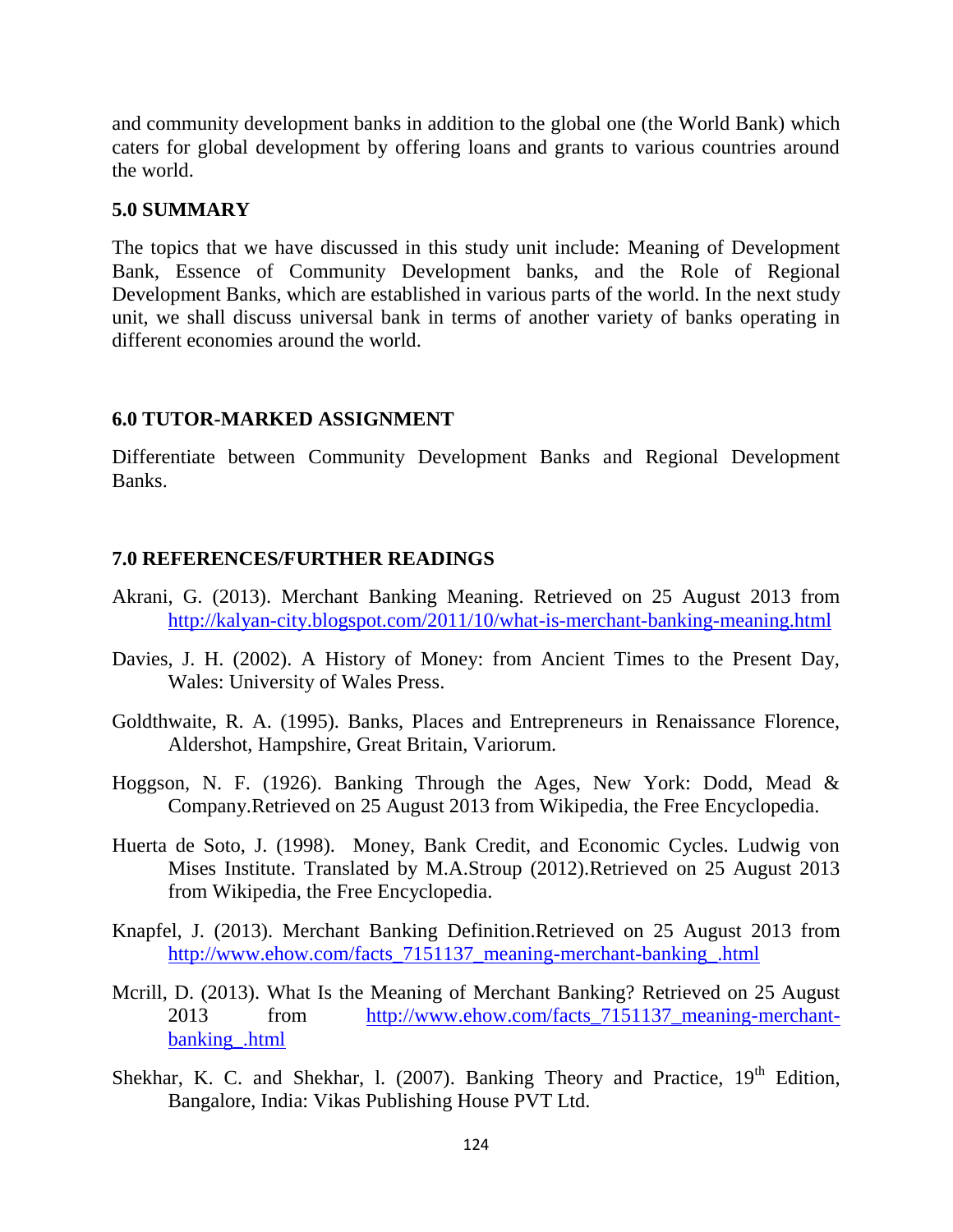## **FURTHER READING**

Jinghan, M.I. (2008). Money, International Trade and Public Finance, 7<sup>th</sup>Edtion, Delhi: Vindha Publications (P) Ltd.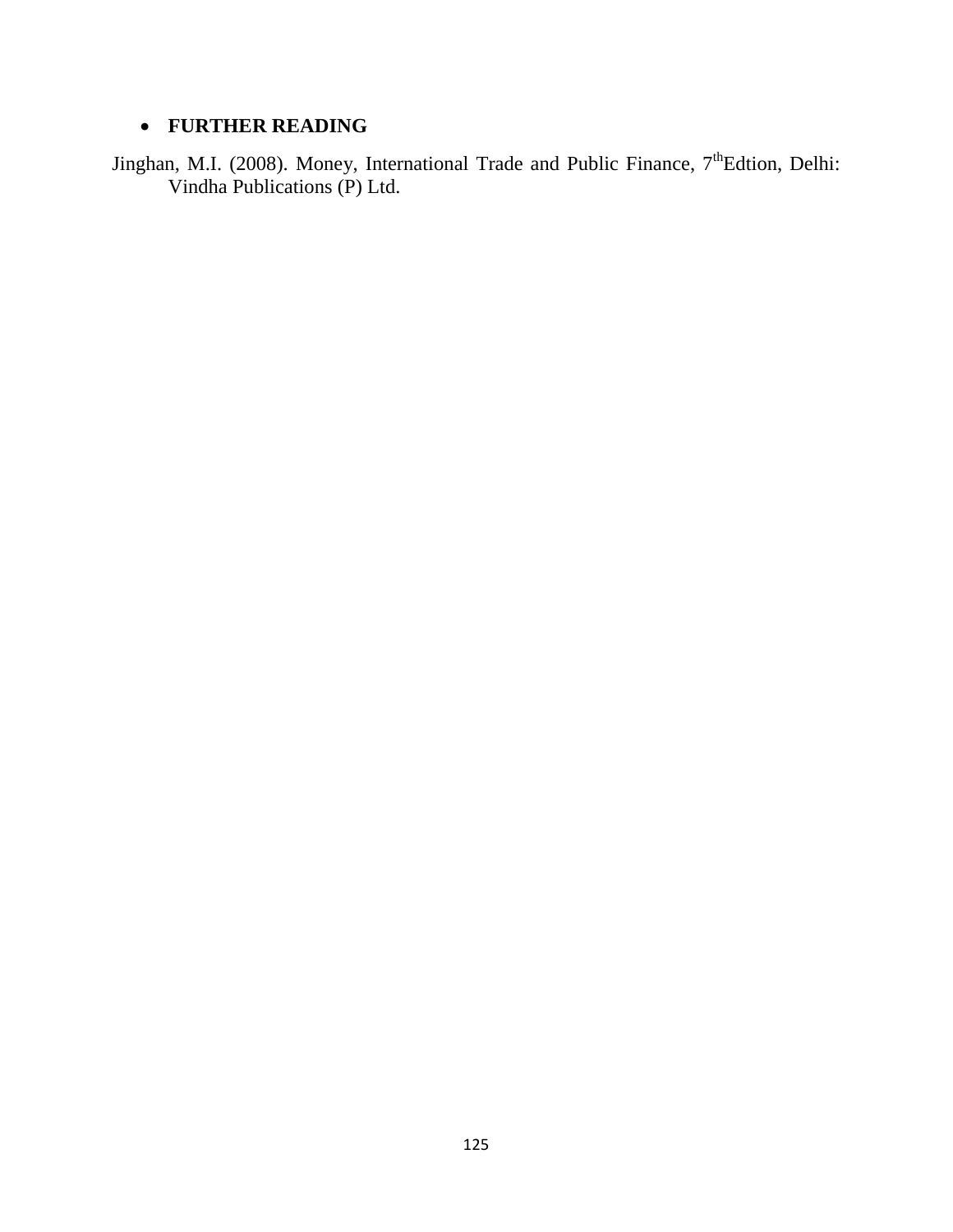# **UNIT 13: UNIVERSAL BANKS**

### **CONTENTS**

1.0 Introduction

- 2.0 Objectives
- 3.0 Main Content
- 3.1 Meaning of Universal Banking
- 3.2 Advantages of Universal Banking
- 3.3 Disadvantages of Universal Banking
- 4.0 Conclusion
- 5.0 Summary
- 6.0 Tutor Marked Assignment
- 7.0 References/Further Readings

### **1.0 INTRODUCTION**

There are variations in the operations of commercial banks so that some commercial banks special in providing peculiar services to the public while some other ones are known to delve into operations that are very fluid in nature. Such is the case with the universal banks. This is because universal banks are known for operations which go beyond commercial by combining these services with investment banking services as well as insurance and stock broking services, among others. The discussion in this study unit is on operations of universal banking in a given economy.

### **2.0 OBJECTIVES**

At the end of this unit, you should be able to:

- i) explain the meaning of universal banking
- ii) identify and explain advantages of universal banking
- iii) mention and explain disadvantages of universal banking

### **3.0 MAIN TEXT**

### **3.1 MEANING OF UNIVERSAL BANKING**

Universal banking refers to a banking system that combines the commercial banking, investment banking (asset management, trading, and underwriting), development banking, insurance operations and many other financial activities. It is a financial banking system in which all financial products are available under one roof. This implies that a universal bank is a bank that performs commercial bank functions in addition to other functions in areas of merchant banking, mutual funds, factoring, credit cards, housing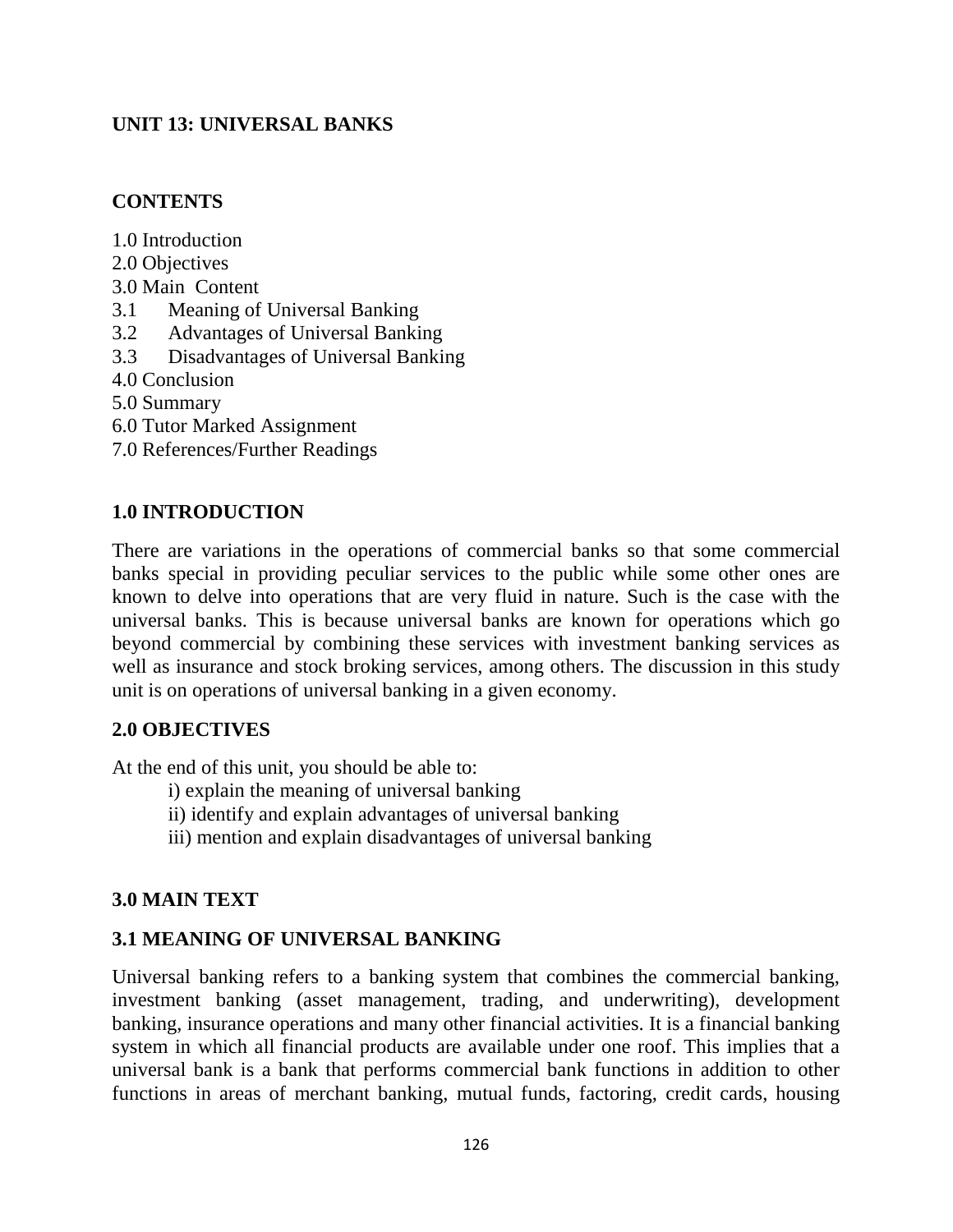finance, car loans, retail loans, and insurance services, among others. Therefore, it is known as a financial services supermarket.

Universal banking is best suited for very large banks because such banks provide a lot of funds for the operations of many companies and therefore, they are bound to take part in the corporate governance management of these companies. As large banks, these banks have a large of number of branches within the country where it operates and even all over the world. Hence they provide many different financial services to their clients.

The universal banking genre is very relevant to the United Kingdom and the US, where historically a distinction drawn between pure investment banks and commercial banks. In US, for instance, the practice of universal banking emanated from the Glass- Steagal Act of 1933. However, in both US and UK , the regulatory barriers against the combination of investment banks and commercial banks have largely been removed, resulting in the emergence of a number of universal banks.

In the case of other countries, the practice is less relevant to their economies with the exception of India, as there is no regulatory distinction between investment banks and commercial banks. Thus, banks of a very large size tend to operate as universal banks, while the smaller ones tend to specialise in commercial banking operations or as investment banks. This is particularly so in countries with European banking tradition. Notable examples of such universal banks include BNP Paribus and SocieteGenerale of France; HSBC and RBS of the United Kingdom; Deutsche Bank of Germany; Bank of America, Citigroup, JP Morgan Chase and Wells Fargo of the United States; and UBS and Credit Suisse of Switzerland.

### **SELF-ASSESSMENT EXERCISE 1**

Explain the term Universal Banking.

# **3.2 ADVANTAGES OF UNIVERSAL BANKING**

Since universal banks hold stakes (equity shares) of many companies. Their operations will engender investors' confidence in allied companies of the bank because investors have full confidence and faith in the holding companies' operations the bank will closely watch all the activities of the allied companies in which they hold some stake.

- 1. Universal banking creates in economies of scale in operations because it results in lower costs with higher output of operations while ensuring better products and services.
- 2. It ensures efficient resource utilisation because the bank makes use of its structure to render diverse form of banking operations such as investment banking, merchant banking services, and insurance services, among others, and by implications diversifying risks in its operations.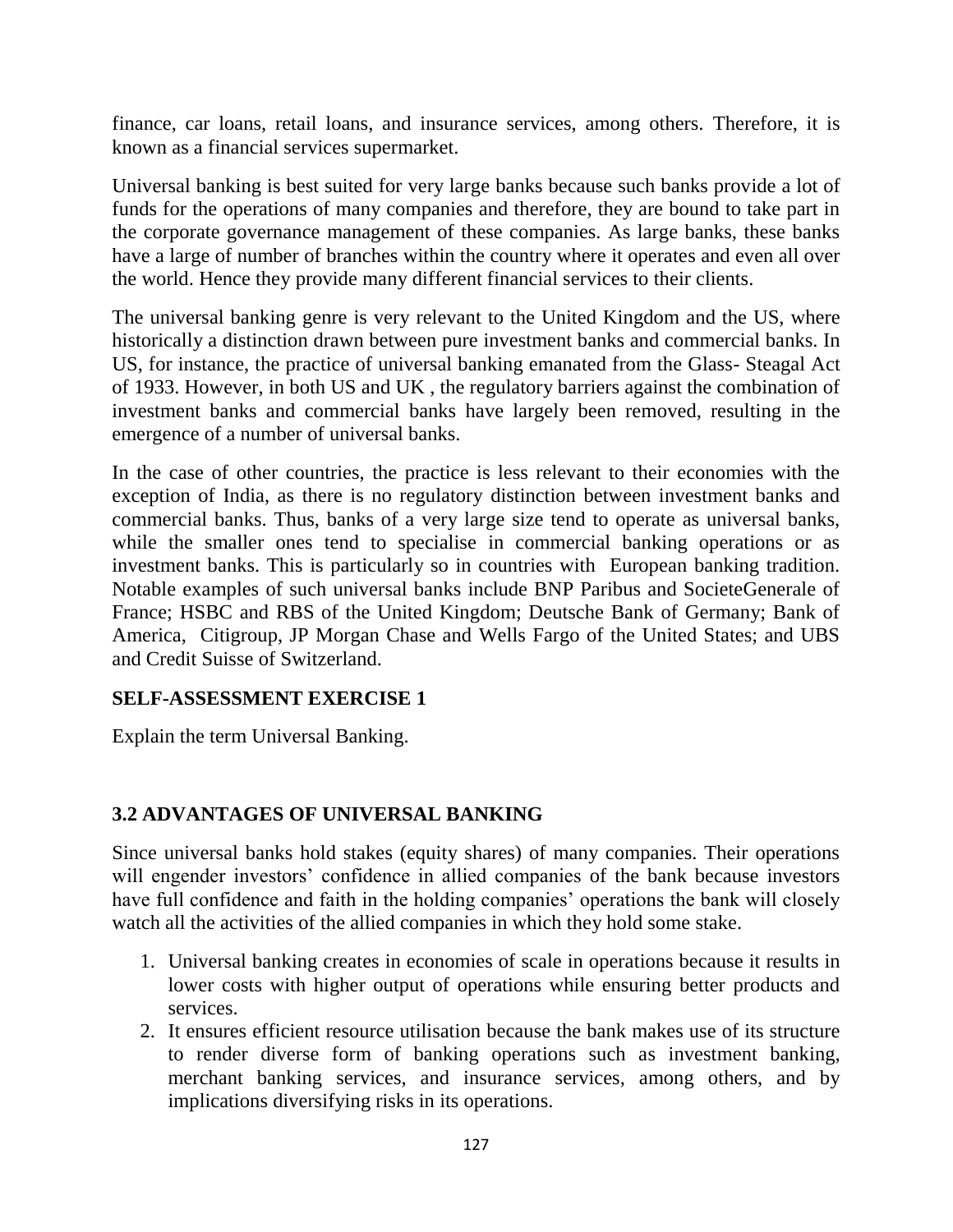- 3. Universal banks are known to invest their client's money in different types of Mutual funds and also venture into the share market as well as equity holdings and therefore, they can also manage their client's varied investments profitably.
- 4. Since universal banks diversify their activities they can utilise the inancial expertise at their disposal to provide different financial services including the overhead cost for their operations since their diverse operations are provided under one roof, by using the same structure.
- 5. The universal banks can easily market (sell) all their financial products and services through their many branches. They can ask their existing clients to buy their other products and services. This requires less marketing efforts because of their well-established brand name. For e.g. ICICI may ask their existing bank account holders in all their branches, to take house loans, insurance, to buy their Mutual funds, etc. This is done very easily because they use one brand name (ICICI) for all their financial products and services.
- 6. Universal banking offers all financial products and services under one roof. Onestop shopping saves a lot of time and transaction costs. It also increases the speed or flow of work. So, one-stop shopping gives benefits to both banks and their clients.
- 7. Universal bank provides an ideal solution for an investor's quest to have access to varied investment options, thus saving a lot of time and cost for the investment.

## **SELF-ASSESSMENT EXERCISE 2**

Identify the advantages that are inherent in universal banking.

# **3.3 DISADVANTAGES OF UNIVERSAL BANKING**

Universal banking System is known to offer all financial products and services under one arrangement. Therefore, it creates many problems because of multiplicity of rules and regulations they have to contend with but they are provided by the same bank.

- 1. Since universal banking is done by very large banks, their failure will have ripple effects on the banking industry and the whole economy. It can also affect the world economy in the case of such bank a multinational corporation operating in different countries around the world. For instance, the failure of the Lehman Brothers recently impacted natively on the economies of some countries in Europe, America particularly the USA as well as India.
- 2. Such universal banks are very large, and therefore, they can easily get involved monopoly operations in the banking industry with many harmful effects on the other banks, and the public and the economic development of the country.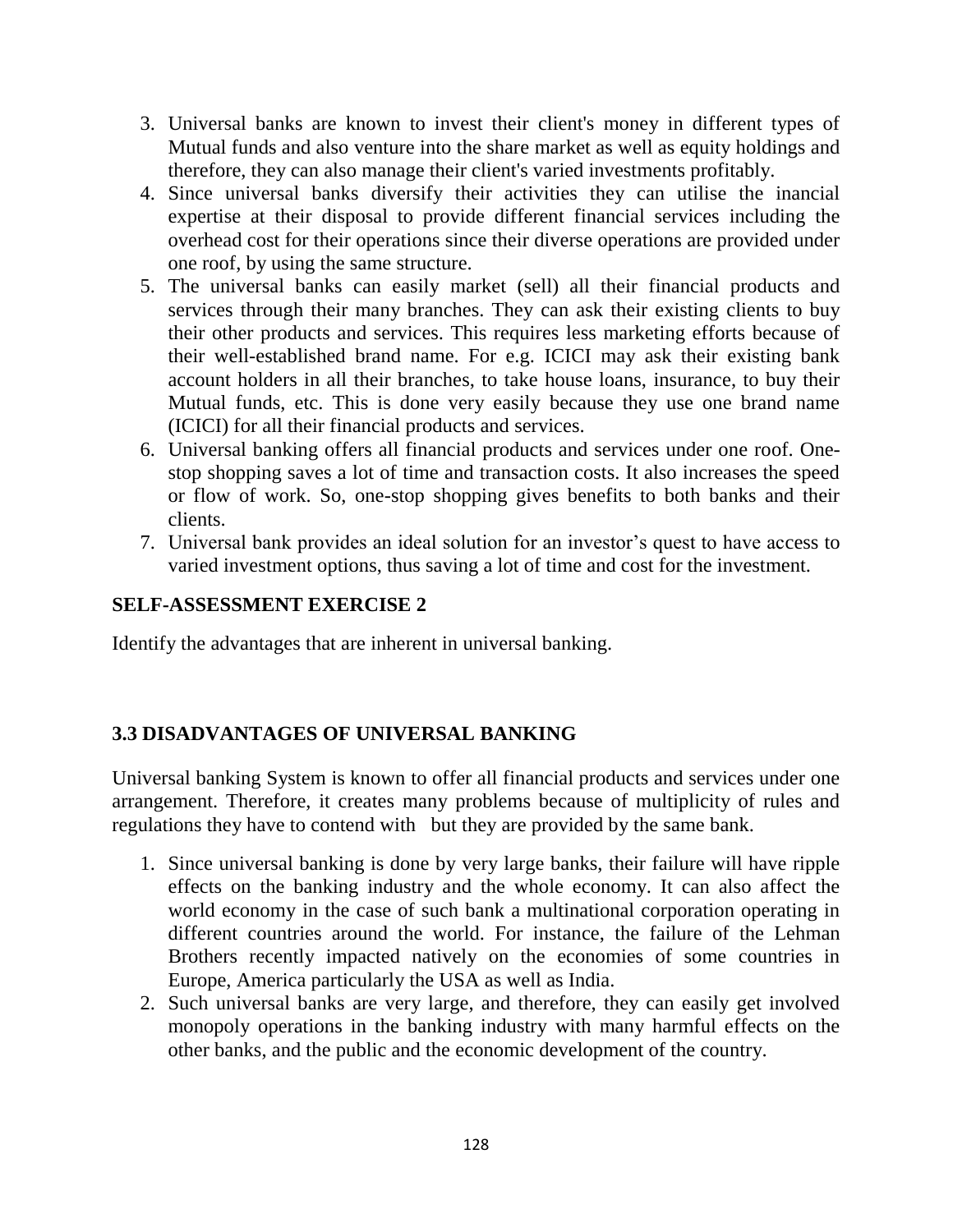- 3. In combining commercial and investment banking can create conflict of interest. Because some banks may give more importance to one type of banking and give less attention to the other type of banking, which does not make commercial sense.
- 4. Universal banks may be tempted to take excessive risks, and therefore, there would arise operational problems as evidenced in the case of Nigerian environment, which informed the cancellation of such banking practice by the Central Bank of Nigeria.
- 5. Such banks may be focus their operations on unrelated areas while diverting depositors funds to such businesses which may not be in the interest of the depositors because of possible loss of investment by the banks.
- 6. The banks may be tempted to engage in unsound loans to share up the price of their shares which negates sound financial practices.
- 7. Such banks may be using depositors' funds in purchasing the shares of their subsidiaries in order to enhance their financial position whereas such companies may be operating on weak fundamentals.
- 8. The officials of such banks may be tempted to press their banking customers into investing in securities which the banks themselves were under pressure to sell due to their own pecuniary stake in the transaction.
- 9. Such banks may be tempted to use their own assets for securities of companies with weak operational fundamentals with consequent risk to the bank depositors' funds.

### **SELF-ASSESSMENT EXERCISE 3**

Identify the disadvantages that are inherent in universal banking.

# **3.4 UNIVERSAL BANKING IN NIGERIA**

It was introduced on1st January 2001 by the Central Bank of Nigeria (CBN). According to CBN, universal banking scheme was introduced for purpose of harmonizing both merchant banking services with those of the commercial banking. But due to poor performance, it has been abolished by the apex bank, the Central Bank of Nigeria in recent years.

### **4.0 CONCLUSION**

We have discussed in this study the nature of universal banking which is essentially a banking system that combines the commercial banking, investment banking (asset management, trading, and underwriting), development banking, insurance operations and many other financial activities. It is a financial banking system in which all financial products are available under one roof. Therefore, a universal bank is the type of bank that performs commercial bank functions in addition to other functions in areas of merchant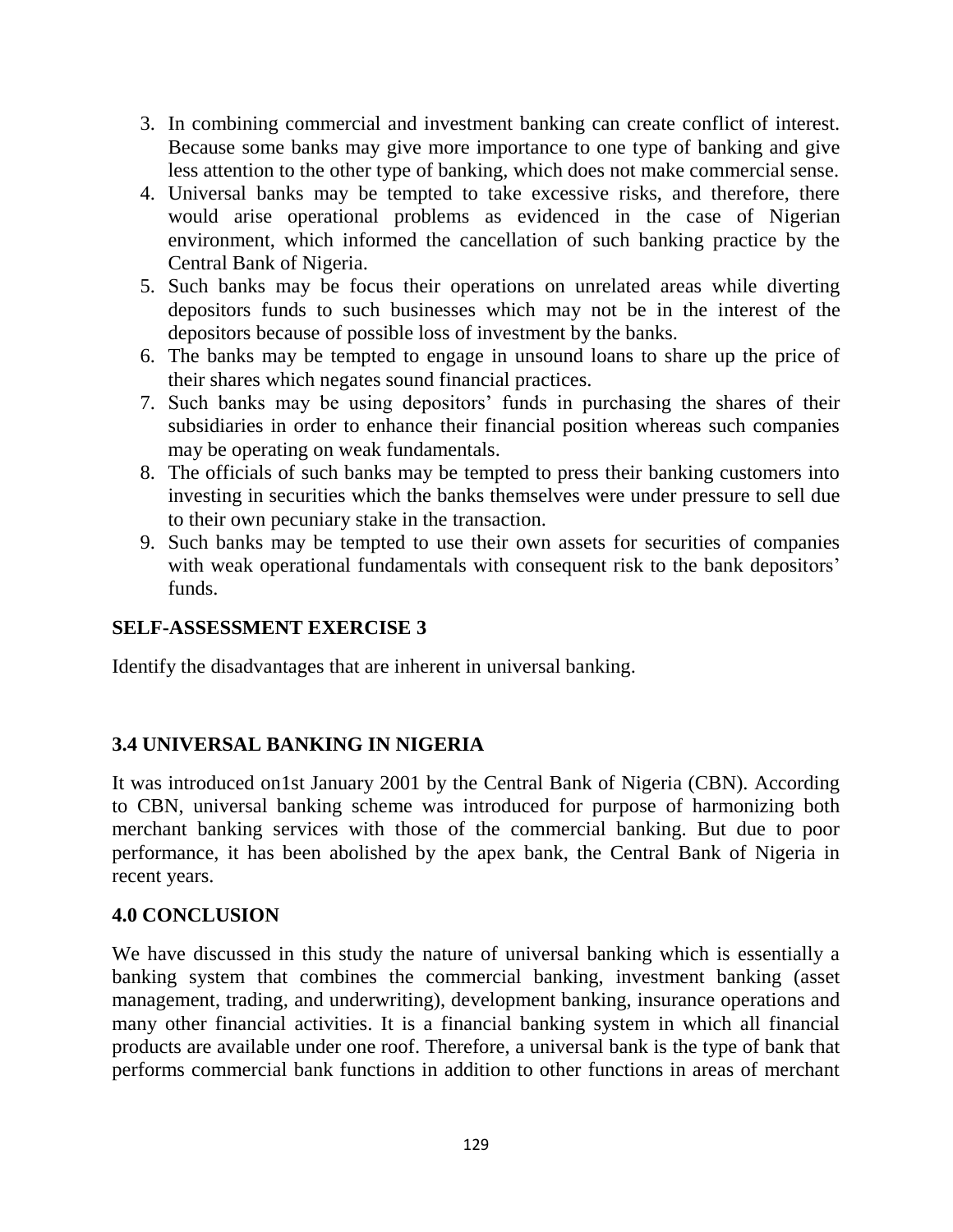banking, mutual funds, factoring, credit cards, housing finance, car loans, retail loans, and insurance services, among others.

### **5.0 SUMMARY**

In this study unit, we have discussed topics Meaning of Universal Banking, Advantages of Universal Banking, and Disadvantages of Universal Banking all in relation to universal banking genre. In the next study unit, we shall discuss rural banking operations.

## **6.0 TUTOR-MARKED ASSIGNMENT**

- 1. Discuss the nature of operations of a universal bank.
- 2. What are the advantages and disadvantages of universal banking?

## **7.0 REFERENCES/FURTHER READINGS**

- Benjamin, D. U. (2011). Impact of Universal Banking On The Performance Of Deposit Money Banks In Nigeria, A Thesis Submitted to the Postgraduate School, Ahmadu Bello University, Zaria
- Davies, J. H. (2002). A History of Money: from Ancient Times to the Present Day, Wales: University of Wales Press.
- Goldthwaite, R. A. (1995). Banks, Places and Entrepreneurs in Renaissance Florence, Aldershot, Hampshire, Great Britain, Variorum.
- Hoggson, N. F. (1926). Banking Through the Ages, New York: Dodd, Mead & Company.Retrieved on 25 August 2013 from Wikipedia, the Free Encyclopedia.
- Huerta de Soto, J. (1998). Money, Bank Credit, and Economic Cycles. Ludwig von Mises Institute. Translated by M.A.Stroup (2012).Retrieved on 25 August 2013 from Wikipedia, the Free Encyclopedia.
- Knapfel, J. (2013). Merchant Banking Definition.Retrieved on 25 August 2013 from http://www.ehow.com/facts 7151137 meaning-merchant-banking.html
- Mcrill, D. (2013). What Is the Meaning of Merchant Banking? Retrieved on 25 August 2013 from [http://www.ehow.com/facts\\_7151137\\_meaning-merchant](http://www.ehow.com/facts_7151137_meaning-merchant-banking_.html)[banking\\_.html](http://www.ehow.com/facts_7151137_meaning-merchant-banking_.html)

# **FURTHER READING**

Shekhar, K. C. and Shekhar, 1. (2007). Banking Theory and Practice,  $19<sup>th</sup>$  Edition, Bangalore, India: Vikas Publishing House PVT Ltd.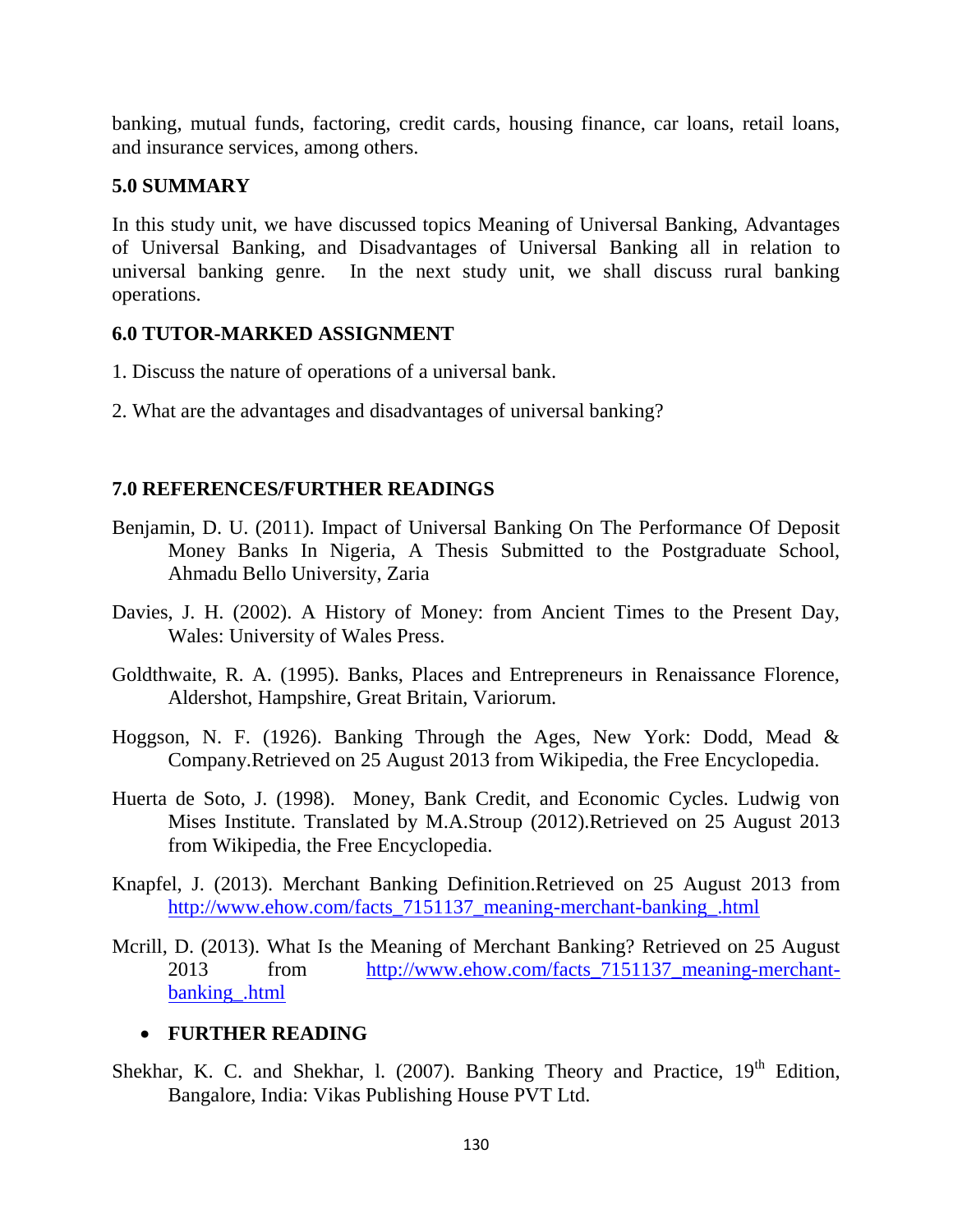# **UNIT 14: RURAL BANKING**

### **CONTENTS**

- 1.0 Introduction
- 2.0 Objectives
- 3.0 Main Content
- 3.1 Meaning of Rural Banking
- 3.2 Types of Services of Rural Banks
- 3.3 Rural Banking Scheme in Nigeria
	- 3.3.1 Incentives from CBN for Participating Banks
	- 3.3.2 Reasons Responsible for Failure of Rural Banking in Nigeria
- 4.0 Conclusion
- 5.0 Summary
- 6.0 Tutor Marked Assignment
- 7.0 References/Further Readings

## **1.0 introduction**

In the preceding study units, we have discussed various types of conventional banks. The rural areas are not being served by the conventgional banks. Therefore, they are are being considered in the financial inclusion scheme, which informs the government to encourage, and even promulgate regulations on it, for commercial banks to establish some of their branches in the rural areas of the economies. The pushing of commercial banks to establish some branches in the rural areas through regulations has been the practice in the Nigerian economy in the past. This move is to help in providing services and above all, to mobilize rural savings for economic development.In this study, we shall discuss the rural banking scheme.

# **2.0 OBJECTIVES**

At the end of this unit, you should be able to:

- i) explain the meaning of rural banking
- ii) identify and explain types of services offered by rural banks
- iii) discuss the rural banking scheme in Nigeria
- iv) mention the incentives granted for participating banks
- v) identify reasons responsible for failure of rural banking in Nigeria.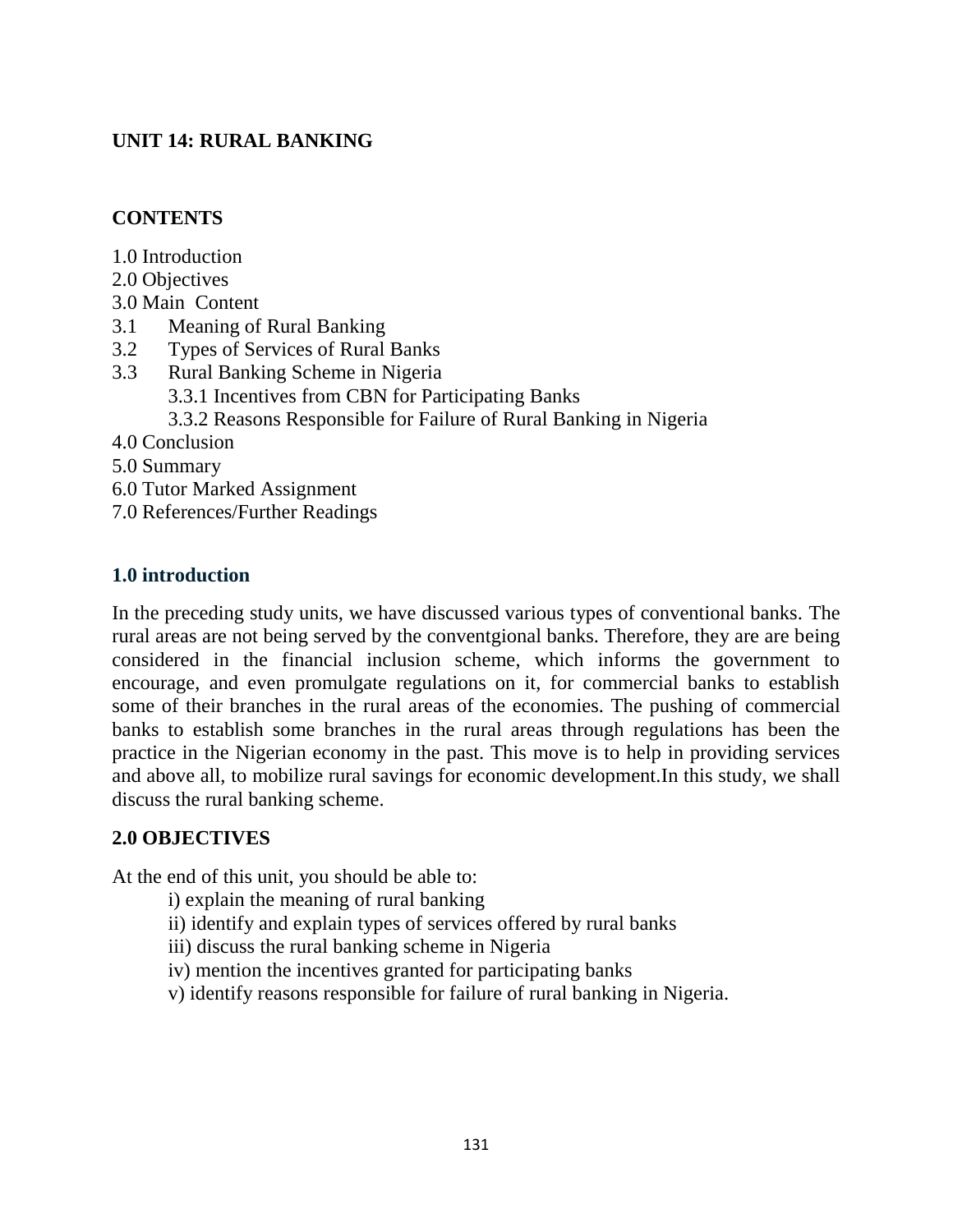## **3.0 MAIN TEXT**

## **3.1 REALM OF RURAL BANKING**

It is a rural bank is a financial institution that helps rationalize the developing regions or developing country to finance their needs specially the projects regarding agricultural progress.

The services provided by a commercial bank and those of the rural bank are the same. The rural bank provides bank accounts, accept deposits, grant loans etc. to its customers. The only difference between the two is the population they serve. Commercial banks serve the general population of the country that live in cities and towns whereas the rural banks serve the customers from the rural villages of the country.

Rural banking is a common practice in places where banking institutions are few and far between and people who need to carry out banking transactions may have difficulty finding a way to do so. With modern technology, more and more people have access to online systems that allow them to conduct certain types of banking without a nearby branch, but this technology is not available for everyone, and demand for rural banking is still high in some areas.

Rural banking is the process of conducting banking transactions out in the country where bank branches are too far away to be of use. Rural banking is popular for very small towns and farmers who live far away from areas of larger population and cannot make the drive to these locations whenever they need to use banking services. Typically, an agent of the bank will visit these rural locations and offer to make transactions in an official capacity.

### **1. Service Process**

The agent who goes out into rural areas and helps account holders works for an MFI, or microfinance institution, which specializes in offering banking services to a certain area. The agent records and honors the transactions immediately, in the presence of the account holder.

### **2. Operations**

Rural banking is very common in countries with emerging markets that are beginning to offer a wider selection of banking services. This includes places like India, China and Nigeria, among other countries in Africa.

### **3. Technology**

Technology plays an important role in rural banking. One of the main problems agents run into is a question of identity--if the person they are working with is really the account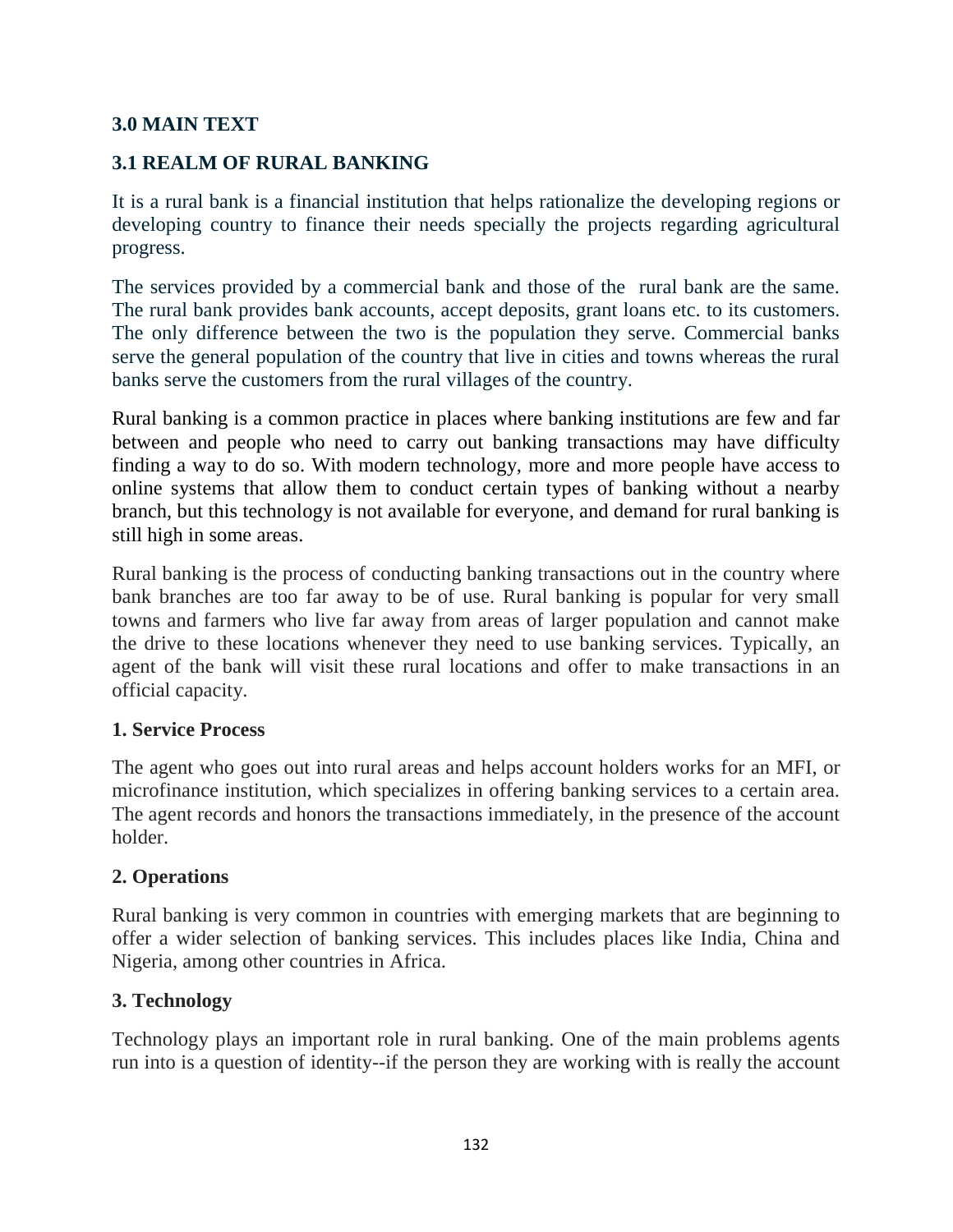holder. Technology such as portable fingerprint scanners and cell phones with satellite service allow the agents to verify identity more accurately.

# **SELF-ASSESSMENT EXERCISE 1**

What is Rural Banking?

# **3.2 Types of Services**

Rural banking attempts to offer all the basic banking services that people living in rural areas need such as identified and explained as follows.

1. Cash deposits are one of the most common services, since these occur on a regular basis and must often be done in person.

2. Loan and loan repayment services are also offered for those who cannot make their payments in any other way.

## **SELF-ASSESSMENT EXERCISE 2**

What are the services being provided by a Rural Banking?

# **3.3 RURAL BANKING SCHEME IN NIGERIA**

It was introduced in 1977 and discarded in 1989. The objectives of the scheme among others include the following:

i) Introduction of a banking habit among the rural dwellers;

ii) Mobilization of savings from the rural areas for the purpose of channeling same to profitable portable ventures;

iii) Creation of credit by way of equity and loans for small scale industries;

iv) Development of agriculture and agro-allied industries in the rural areas; and

v) Reducing to a comfort size, the drift of young men and women from the rural to the urban areas.

# **SELF-ASSESSMENT EXERCISE 3**

What are the reasons for the introduction of Rural Banking in Nigeria?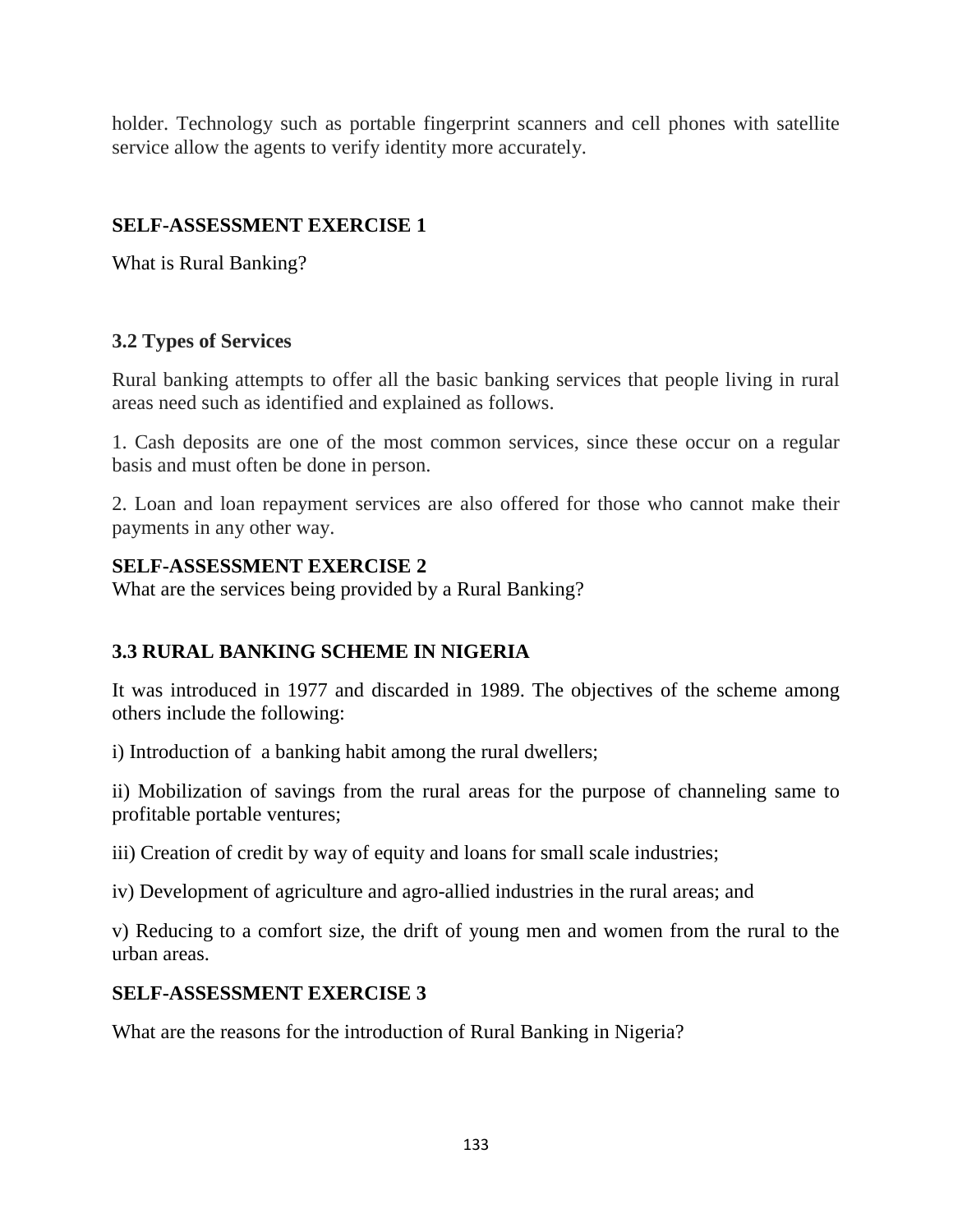### **3.3.1 Incentives from CBN for Participating Banks**

The incentives granted to the participating banks by the Central Bank of Nigeria include the following:

- a) Waiving the requirements for feasibility survey report as a prerequisite for the establishment of rural bank branches;
- b) Allowing the banks the monopoly of providing banking services in the allocated centres for a period of three years; and
- c) Allowing the banks to write off the capital cost of erecting office blocks and staff quarters within three years.

# **SELF-ASSESSMENT EXERCISE 4**

What are the incentive reasons for the introduction of Rural Banking in Nigeria?

# **3.3.2 Reasons Responsible for Failure of Rural Banking in Nigeria**

There are various that are responsible for the failure of rural banking scheme in a Nigeria, among are the following:

- a) Government promoted the scheme when the country was managed on the basis of regulated economic system in place of free market system. When the government introduced the economic liberalization policy, the continued existence of the rural banking scheme became jeopardize;
- b) The rural banking scheme was unprintable in its operations because of the fixed overhead cost that could not be sustained by its returns;
- c) Most of the branches of the banks in the rural areas was discovered to be serving as conduit pipe for channeling rural savings to the urban areas;
- d) The emergence of the community baking scheme, which was designed by owned and operated by the communities, crippled the needed patronage for the rural branches of commercial banks; and

# **SELF-ASSESSMENT EXERCISE 5**

What are the reasons for the failure of Rural Banking in Nigeria?

# **4.0 CONCLUSION**

We have discussed in this study the nature of universal banking which is essentially a banking system that combines the commercial banking, investment banking (asset management, trading, and underwriting), development banking, insurance operations and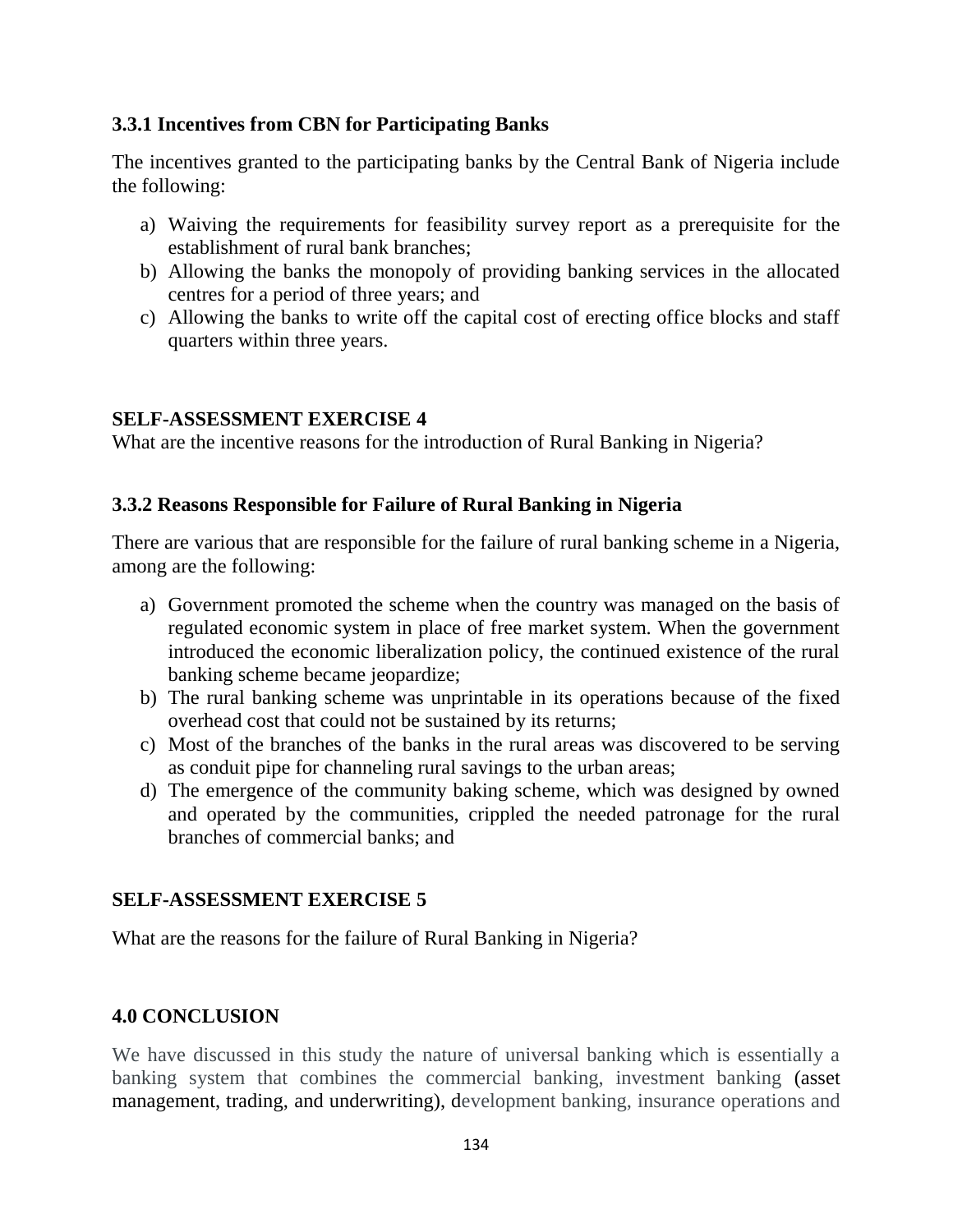many other financial activities. It is a financial banking system in which all financial products are available under one roof. Therefore, a universal bank is the type of bank that performs commercial bank functions in addition to other functions in areas of merchant banking, mutual funds, factoring, credit cards, housing finance, car loans, retail loans, and insurance services, among others.

### **5.0 SUMMARY**

In this study unit, we have discussed topics Meaning of Universal Banking, Advantages of Universal Banking, and Disadvantages of Universal Banking all in relation to universal banking genre. In the next study unit, we shall discuss rural banking operations.

#### **6.0 TUTOR-MARKED ASSIGNMENT**

- 1. Explain the term Rural Banking.
- 2. What are the reasons for the introduction of Rural Banking in Nigeria?

#### **7.0 REFERENCES/FURTHER READINGS**

Lacoma, T. (2012).What Is Rural Banking? Retrieved from [http://www.ehow.com/about\\_6581338\\_rural-banking\\_.html](http://www.ehow.com/about_6581338_rural-banking_.html)

Osuntogun, C. A. and Adewunmi, W. (1983). Rural banking in Nigeria, Longman: London.

- Rural Banking in Nigeria, Issues and Challenges: A Case Study of Wema Bank of Nigeria Plc (2011), Retrieved from [http://www.studymode.com/essays/Rural-](http://www.studymode.com/essays/Rural-Banking-In-Nigeria-Issues-And-758250.htm)[Banking-In-Nigeria-Issues-And-758250.htm](http://www.studymode.com/essays/Rural-Banking-In-Nigeria-Issues-And-758250.htm) l
- Uche, C. U. (1999). The Rural Banking Scheme in Nigeria: Matters Arising, Enugu: Giordan Dell-More Foundation.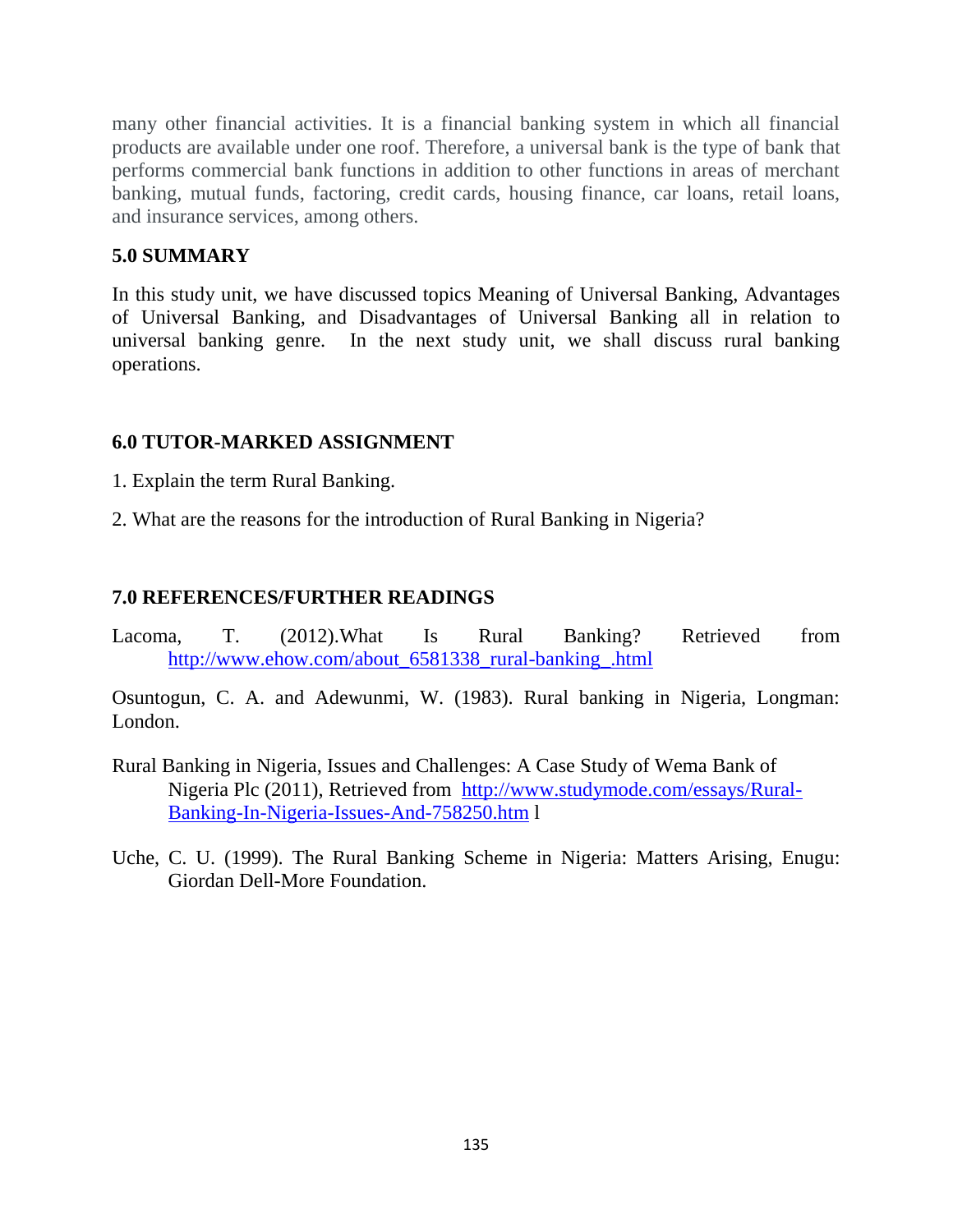## **UNIT 15: MARKETING OF BANK SERVICES**

### **CONTENTS**

1,0Introduction 2.0 Objectives 3.0 Main Content 3.1 Features of Marketing of Bank Services 3.2 Strategic Marketing of Bank Services 3.2.1 Essential Considerations for Marketing of Bank Services 3.3 Reasons for Marketing of Bank Services 4.0 Conclusion 5.0 Summary 6.0 Tutor Marked Assignment 7.0 References/Further Readings

### **1.0 INTRODUCTION**

Bank services are just like products. Therefore, they are normally developed, packaged, brought to the customers, and offered to them at appropriate prices and at the right time. Furthermore, the dynamic nature of the economy necessitates the need for marketing of banking services. This because banking operations evolved out of the changing environment and constant interplay of various environmental and interdependent factors that do impact on their fortunes. Therefore, the importance of a systematic approach to marketing of such services cannot be overstressed.

### **2.0 OBJECTIVES**

At the end of this unit, you should be able to:

- i) identify and explain features of marketing of bank services
- ii) identify and explain steps involved in strategic marketing of bank services
- iii) discussessential considerations for marketing of bank services
- iv) mentionand explain reasons for marketing of bank services

#### **3.0 MAIN CONTENT**

### **3.1 FEATURES OF MARKETING OF BANK SERVICES**

i) Banking product cannot be seen or touched like manufactured products (intangibility)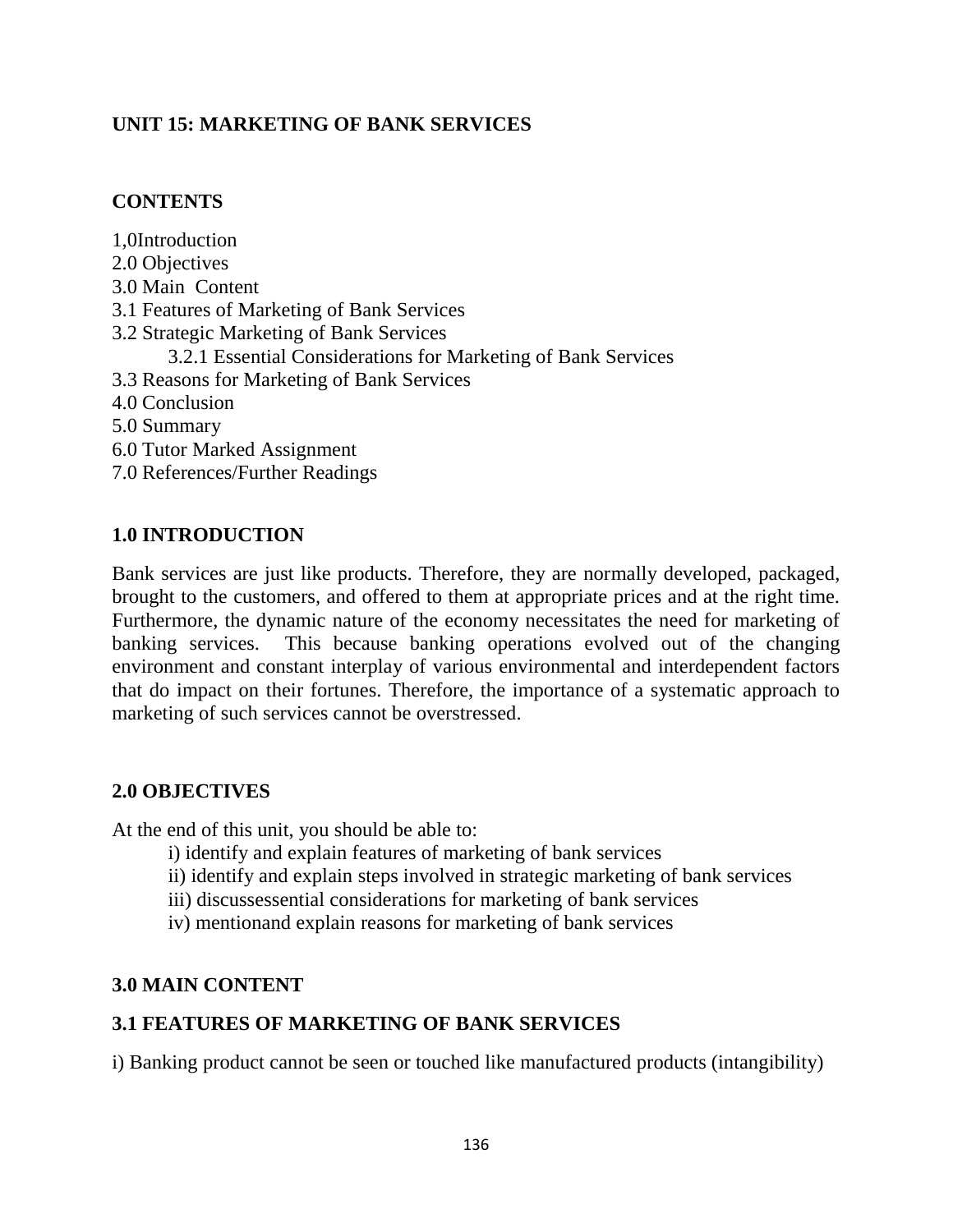- ii) In marketing banking products, the product and the seller are inseparable; they together define the banking product (inseparability)
- iii) Banking products are products and delivered at the same time; they cannot be stored and inspected before delivering (perishability)
- iv) Standardization of banking product is difficult (variability)

## **SELF ASSESSMENT EXERCISE 1**

Identify the features of marketing of bank services.

# **3.2 STRATEGIC MARKETING OF BANK SERVICES**

Strategic marketing of banking services in relation to environmental demands requires the following steps:

- i) Identifying customers' financial needs and wants;
- ii) Developing appropriate banking services to meet these needs;
- iii) Pricing for the services so developed;
- iv) Setting up suitable outsells / banks branches; and
- v) Advertising to promote the services to the existing as well as prospective customers.

In a nutshell, as observed by DerykWeyer of Barclays Bank call it "a process, consisting of identifying the most profitable markets now and in future; assessing the present and the future needs of the customers; setting business development goals and making plans to meet them; and managing various services and promoting them to achieve the plans – all in the context of a changing environment in the market".

The above preoccupations in marketing of banking services cannot be overlooked in the face of competitive nature of the banking industry in Nigeria and other economies around the world.In essence, therefore, the marketing of bank services like marketing of products involves identifying and producing relevant bank products and offer them to the public at the appropriate time and right place and at the right prices. The purpose of the services is to satisfy the needs of the banking public.

### **SELF ASSESSMENT EXERCISE 2**

Identify the requirements for strategic marketing of bank services.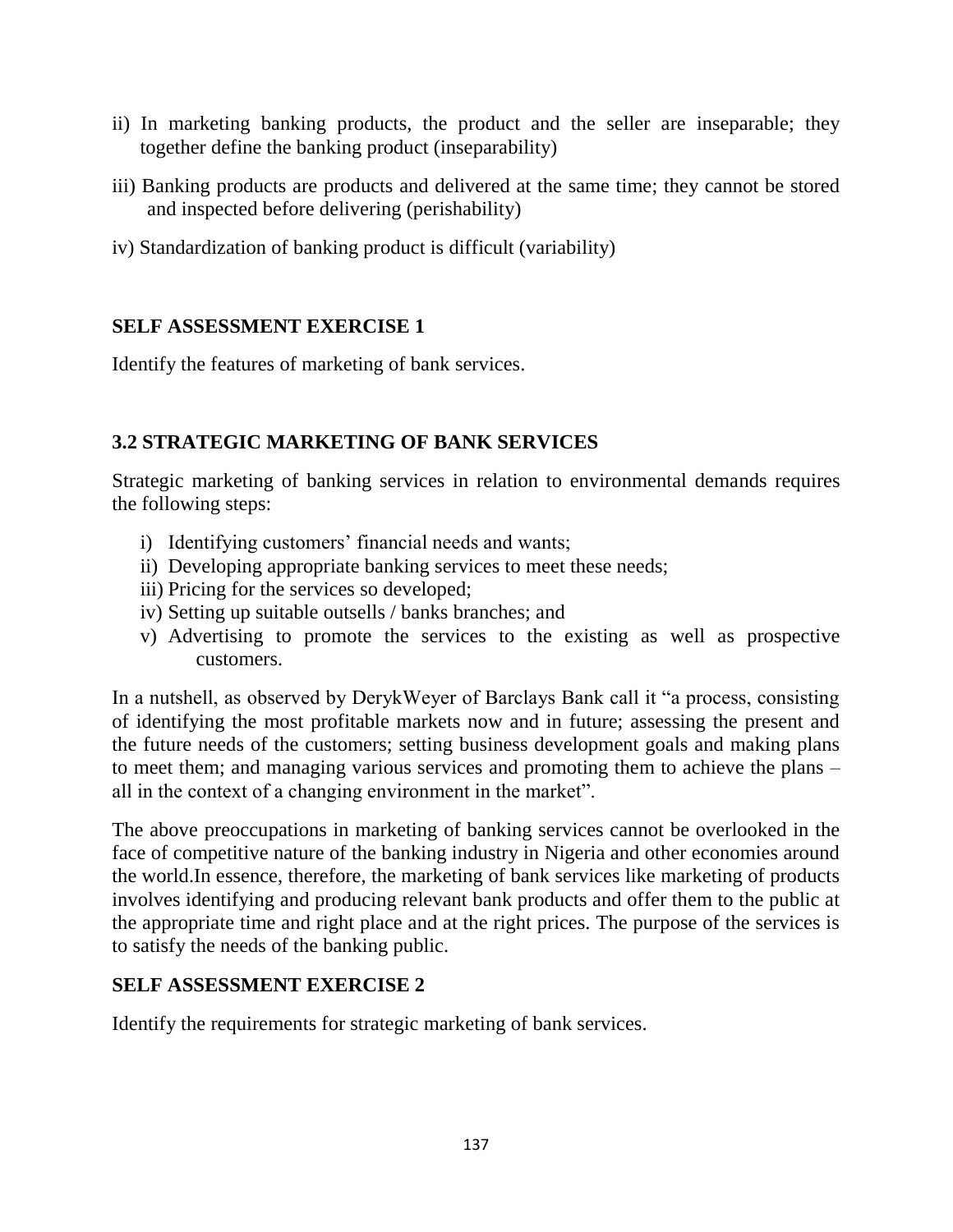## **3.2.1 ESSENTIAL CONSIDERATIONS FOR MARKETING OF BANK SERVICES**

There are essential considerations that are required to push the services through to the acceptance of the bank customers. Such essentials include the following:

- i) Existing bank services;
- ii) Development in the economy;
- iii) Available technology;
- iv) Desires of the banking public;
- v) Nature of bank convenience services;
- vi) Global economic outlook;
- vii) Socio-economic relations among nations;
- viii) Development in international trade;
- ix) Demand of international finance; and
- x) Government economic and monetary policies.

### **SELF ASSESSMENT EXERCISE 3**

Identify the requirements for strategic marketing of bank services.

### **3.3 REASONS FOR MARKETING OF BANK SERVICES**

#### **1. Awareness among Customers**

Modern technology has made customers aware of the developments in the economic environment, which includes the financial system. Financial needs of the customers have grown multifold into various forms like quick cash accessibility, money transfer, asset security, increased return on surplus funds, financial advice, deferred payments etc. With a wide network of branches, even in a dissimilar banking scenario, customers expect the banks to offer a more and better service to match their demands and this has compelled banks to take up marketing in right earnest.

### **2. Quality as a Key Factor**

In relation to the dynamic nature of the economy, in terms of the opening up of the various sectors of the economy, fast change has been experienced in every activity, and banking has been no exemption. Quality is the watchword in the competitive world, which is market driven and banks have had to face up to this emerging scenario. Moreso, the essence of quality services has to be demonstrated to the banking public in order to win their patronage by the banks.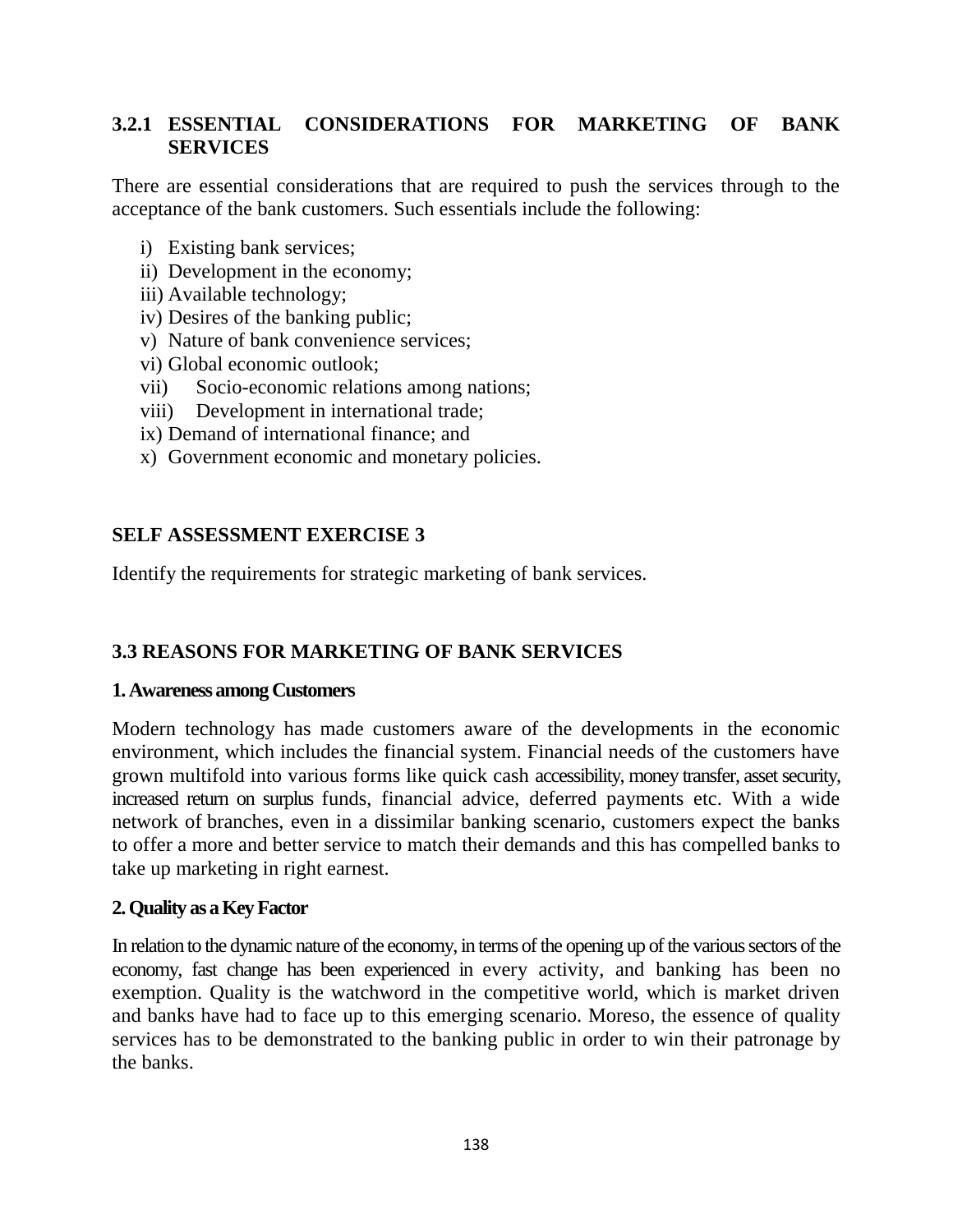#### **3. Growing Competition**

Increased completion is being faced by the Indian banking industry from within the system with other agencies both, local and foreign, offering value added services. Competition is no more confined to resource mobilization but also to lending and other areas of banking activity. The foreign commercial bank with their superior technology, speed in operations and imaginative positioning of their services has also provided the necessary impetus to the Indian banks to innovate and co

#### **4. Technology Advances**

Technological innovation has resulted in financial product development especially in the international and investment banking areas. The western experience has demonstrated that technology has not only made execution of work faster but has also resulted in greater availability of manpower for customer contact.

### **SELF ASSESSMENT EXERCISE 4**

What are the reasons for marketing of bank services?

### **4.0 CONCLUSION**

We have discussed in this study the nature of the marketing of bank services. We have considered the fact marketing of bank services requires some steps to be adhered to in order to make it produce the desired effects. There are also some requirements to be considered in strategic marketing of bank services. We have also shown in our discussion the reasons for the marketing of bank services, which include but not limited to growing completion, advancement in technology, awareness of customers, and quality of banking products.

### **5.0 SUMMARY**

In this study unit, we have discussed topics such as Features of Marketing of Bank Services, Strategic Marketing of Bank Services, Essential Considerations for Marketing of Bank Services, and Reasons for Marketing of Bank Services. In the next study unit, we shall discuss rural banking operations.

#### **6.0 TUTOR-MARKED ASSIGNMENT**

- 1. Mention and discuss the requirements for strategic marketing of bank services.
- 2. What are the reasons for the marketing of bank services?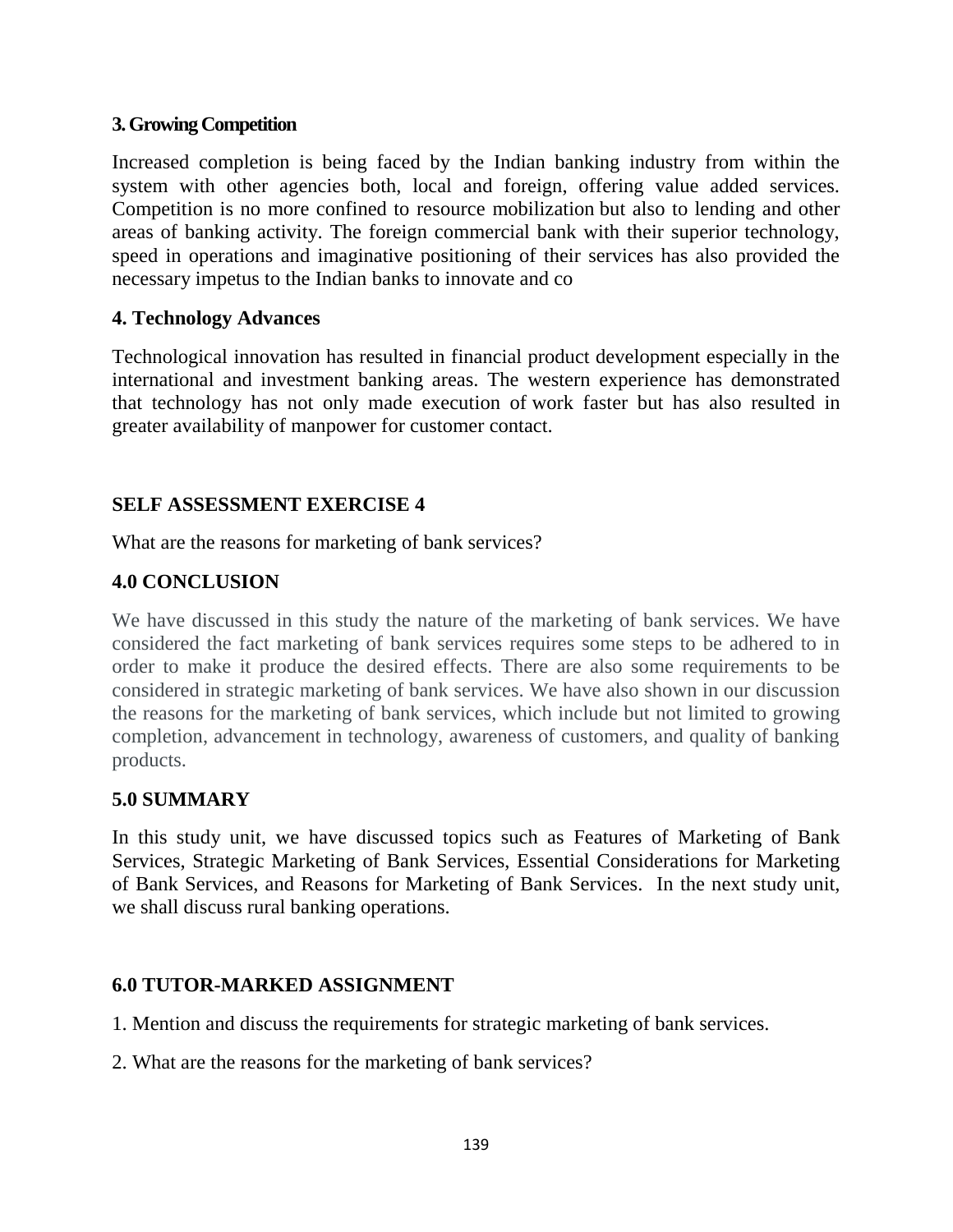#### **7.0 REFERENCES/FURTHER READINGS**

- Porteous, Bruce T.; PradipTapadar (December 2005). *Economic Capital and Financial Risk Management for Financial Services Firms and Conglomerates*, Palgrave Macmillan.
- Soltas, Evan (February 27, 2013). Five More Graphs on Finance, *Economics and Thought*.Retrieved from [http://en.wikipedia.org/wiki/Financial\\_services.](http://en.wikipedia.org/wiki/Financial_services)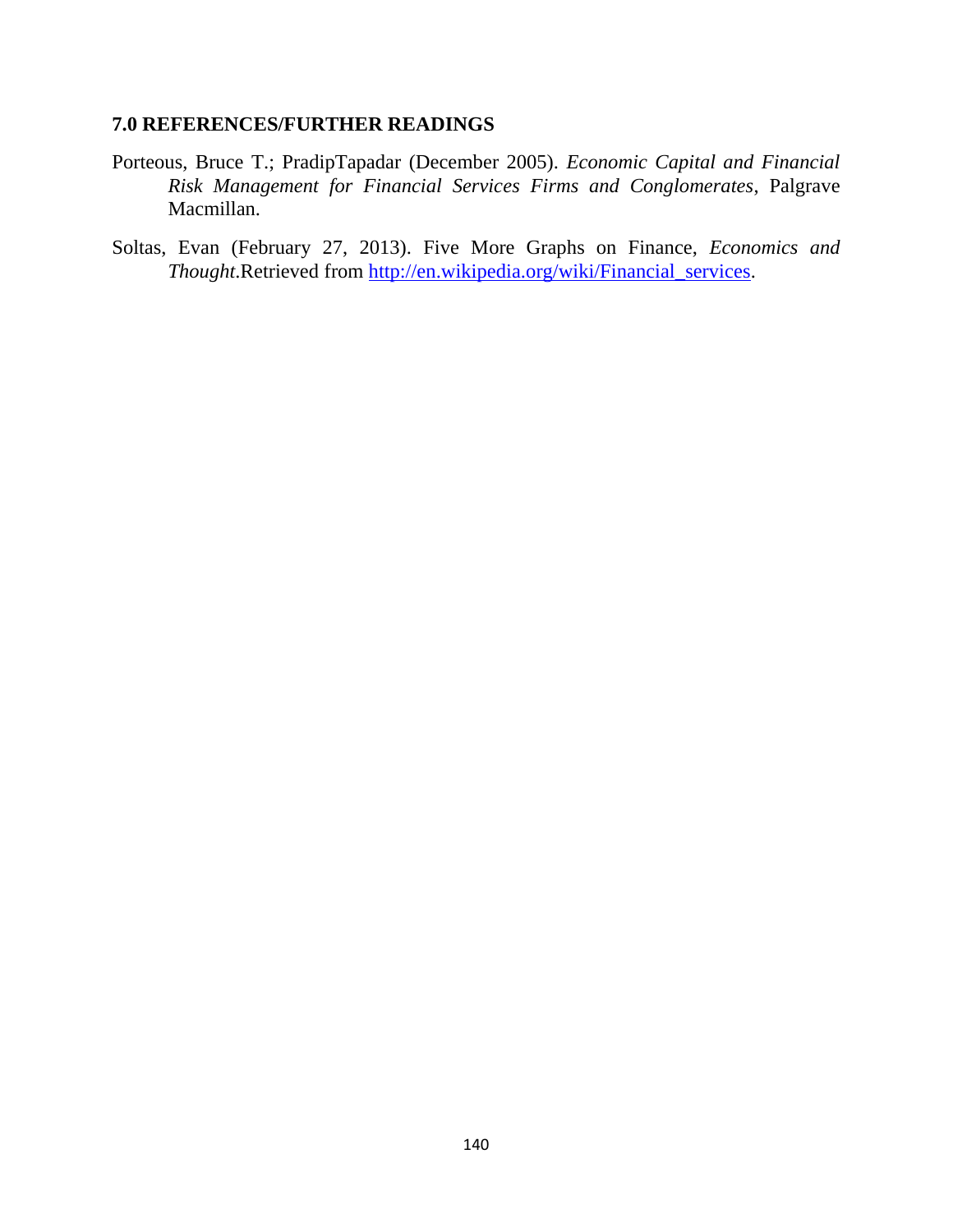# **UNIT 16: INVESTMENT COMPANIES**

### **CONTENTS**

1.0 Introduction 2.0 Objectives 3.0 Main Content 3.1 Meaning of Investment Company 3.2 Mode of Operations of Investment Companies 3.3 Types of Investment Company 4.0 Conclusion 5.0 Summary 6.0 Tutor Marked Assignment 7.0 References/Further Readings

### **1.0 INTRODUCTION**

Among the firms that operate in financial sector of any developed economy, there are investment companies that accommodate funds from small investors. Such companies pool the investments of small investors and invest the funds in the operations of corporate entities with the hope of generating reasonable returns for their shareholders.

Therefore, in this study unit, we shall discuss the nature of operations of investment companies.

### **2.0 OBJECTIVES**

At the end of this unit, you should be able to:

- i) explain the meaning of an investment company
- ii) discuss the basic process of operations of investment companies
- iii) mention and discuss main types of investment companies

# **3.0 MAIN CONTENT**

# **3.1 MEANING OF INVESTMENT COMPANY**

An investment company is a body corporate whose main business is holding securities of other companies purely for investment purposes. The investment company invests money or funds on behalf of its shareholders who in turn share in the profits and losses of its operations. In essence, an investment company is a firm that generates and invests funds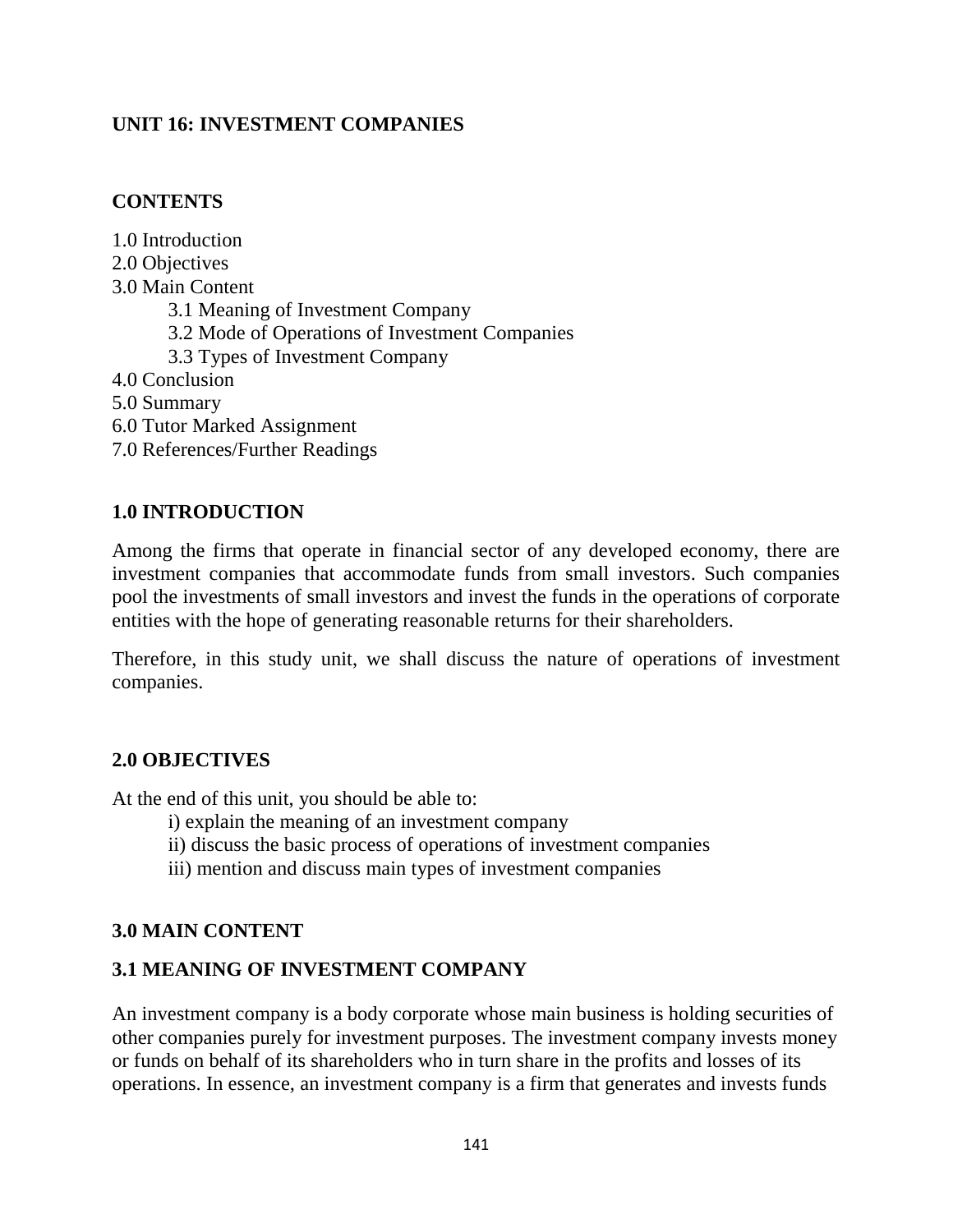of investors in securities that are appropriate for their stated operational objectives, in return for a management fee.

In another perspective, investment company is a firm that provides investment advisory services and also operates mutual funds, which allows its clients to carry greater or lesser risk, depending on their particular investment goals. The investment companies that actively manages more than a certain amount money is normally required to register with the Securities and Exchange Commission.

## **SELF ASSESSMENT EXERCISE 1**

What is an Investment Company?

# **3.2 MODE OF OPERATIONS OF INVESTMENT COMPANIES**

The above exposition implies that an investment company is a business operation that holds securities issued by other companies as a means of earning returns from investments. These companies in turn issue securities to their own shareholders, who earn dividends as the investments of the company generate a return.

The money or funds being used to buy stocks issued by other corporations by investment companies is obtained from the proceeds of the sale of the investment securities issued by the investment company to their stockholders, along with any profits generated by the portfolio of the company itself.

The basic process for an investment company involves pooling the funds received from the sale of its own investment securities, and using those funds to secure other securities that are projected to earn a significant return within the amount of time desired.

An investment company may choose to focus on specific types of investments associated with a given industry, or take the approach of diversifying the investments as a means of insulating itself from downturns in one particular area of the market. As with individual investors, the strategy employed by the investment company depends greatly on the financial goals of the company and the amount of risk it is willing to assume in order to secure the right securities.

The return being generated by the investment company, from the stock and other securities it purchased from other companies, provides the funding it needs to pay dividends to its shareholders or security holders. The shareholders of investment companies can always anticipate a steady flow of dividends, as long as the companies are performing well, on the basis of the provision that apply to the issuance of the shares.

The investment company, in order to maintain and grow the amount of the returns and consequently the amount of dividends going for their shareholders, will monitor the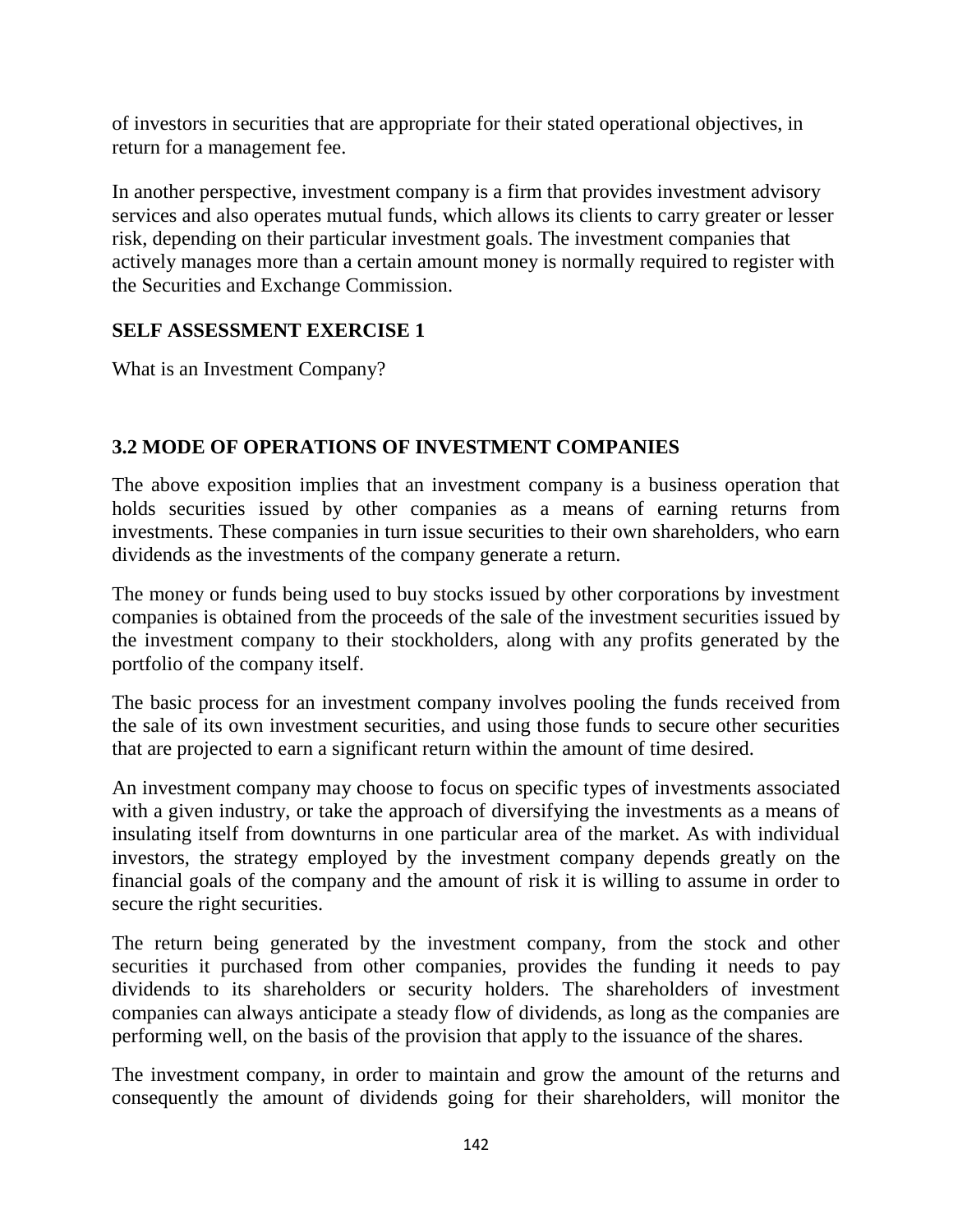performance of its investments very closely by executing purchases and sale of securities when and as when the need arises in order to optimize the amount of return that is realized.

#### **SELF ASSESSMENT EXERCISE 2**

Explain how Investment Company operate.

## **3.3 TYPES OF INVESTMENT COMPANY**

While the concept of investment companies are found in many economies around the world, peculiar country regulations are often used to define how they can be organized and operated, as well as determine the types of investment activity that they can utilize for the operations.

There are many types of investment companies such as identified below.

## **1. Mutual Funds (Open-End Management Investment Companies)**

This type of investment company makes use of mutual funds as its primary investment strategy. It is the type of professionally managed collective investment scheme that pools money from many investors to purchase securities. Mutual Fund is most commonly applied only to those collective investment vehicles that are regulated and sold to the general public. They are sometimes referred to as investment companies or registered investment companies. Most mutual funds are open-ended investments, which imply that investors can buy or sell shares of the fund at any time.

### **2. Closed-End Management Investment Companies (Closed-end Funds)**

This type of investment company focuses on securing closed-end in order to generate returns. As compared to the mutual fund company which makes use of mutual funds s its primary investment strategy. In some instances, the company may use of a variety of approaches which may include a combination of closed-end and mutual fund opportunities.

#### **3. Unit Investment Trusts**

This is a form of collective investment that is constituted under a trust deed. Unit trusts are pen-ended investments. Hence the underlying value of the assets is always directly represented by the total number of units issued multiplied by the unit price less the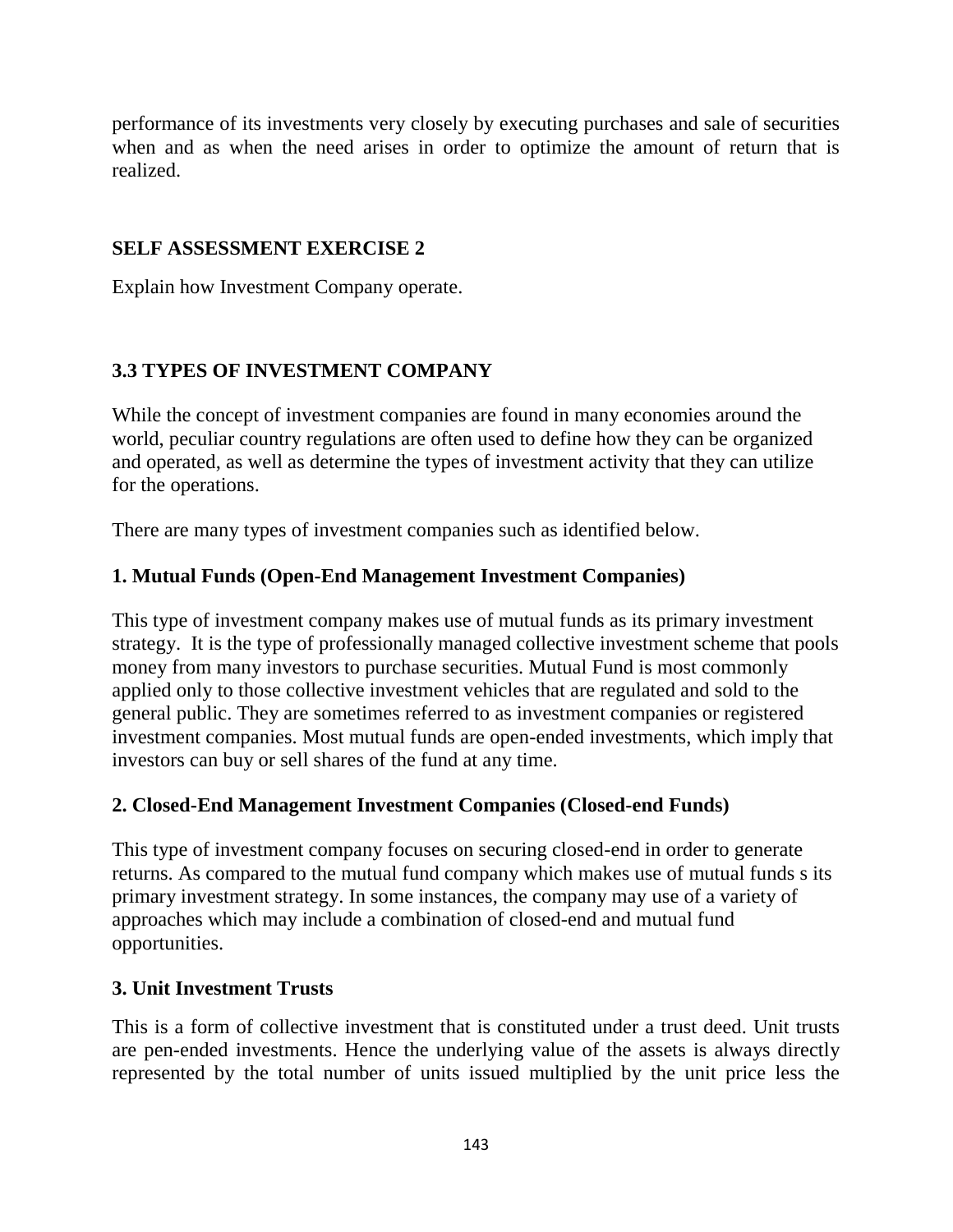transaction or management fee charged and any other associated costs. Each fund has a specified investment objective that determines the management aims and limitations.

The structure of unit investment trust involves some arrangements which dictate that:

- i) The fund manager runs the trust for profit.
- ii) The trustees ensure the fund manager keeps to the fund's investment objective and safeguards the trust assets.
- iii) The unit holders have the rights to the trust assets.
- iv) The distributors allow the unit holders to transact in the fund manager's unit trusts
- v) The registrars are usually engaged by the fund managers and generally act as middlemen between the fund managers and various other stakeholders.

### **4. Face-Amount Certificate Company**

This is a regulated investment company that pays a stated amount to certificate holders on a stated maturity date. In other words, it is a financial institution that sells shares to individuals and invests in securities issued by other companies

A face-amount certificate company is a company that borrows from investors and offers its assets or other securities as collateral. The amount, the face value, is the principal on which the investor will earn interest from the company. The investors can redeem their certificates at maturity for the face value; alternatively, they can redeem the certificates early for a predetermined surrender value.

### **5. Private Investment Funds**

These are simply private companies that make investments in stocks or bonds, but are limited to a number of investors which is than a hundred. They are private and are not regulated by the Securities and Exchange Commission. These funds are often composed of very wealthy investors.

### **SELF ASSESSMENT EXERCISE 3**

Identify and discuss the main types of investment companies.

### **4.0 CONCLUSION**

We have discussed in this study the nature of investment companies; that they are financial companies that generate and invest money or funds on behalf of its shareholders who in turn share in the profits and losses of its operations. Such companies operate by holding securities issued by other companies as a means of earning returns from investments. These companies in turn issue securities to their own shareholders, who earn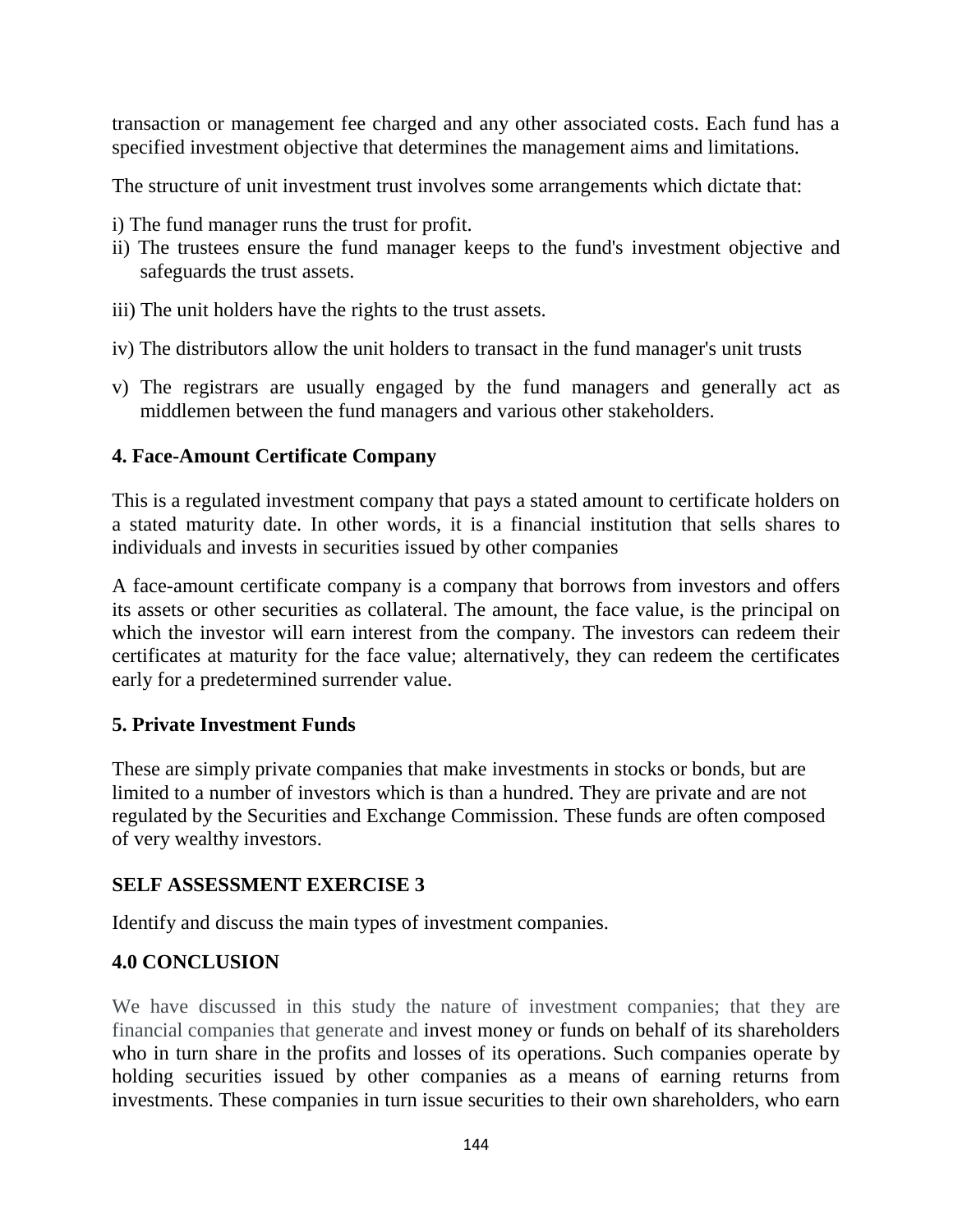dividends as the investments of the company generate a return. The basic process for an investment company involves pooling the funds received from the sale of its own investment securities, and using those funds to secure other securities that are projected to earn a significant return within the amount of time desired. We discovered from our analysis that there are many types of investment companies and these include: Mutual Funds (Open-End Management Investment Companies); Closed-End Management Investment Companies (Closed-end Funds); Unit Investment Trusts; Face-Amount Certificate Company; and Private Investment Funds

#### **5.0 SUMMARY**

In this study unit, we have discussed topics such asMeaning of Investment Company, their Mode of Operations of Investment Companies, and Types of Investment Company. In the next study unit, we shall discuss insurance companies.

#### **6.0 TUTOR-MARKED ASSIGNMENT**

- 1. Discuss the operations of investment companies.
- 2. Mention and discuss various types of investment companies.

#### **7.0 REFERENCES/FURTHER READINGS**

- Lee, B. K. and Ong, A. (1997).Personal Financial Planning in Singapore. INS communications PTE LTD,
- Lemke, Thomas P.; Lins, Gerald T.; Smith, A. Thomas (2013).Regulation of Investment Companies. Matthew Bender.
- Matthew, F. P. (2008). The Rise of Mutual Funds.Oxford University Press.
- Pozen, R. and Hamacher, T. (2011).*The Fund Industry: How Your Money is Managed*, New Jersey: John Wiley & Sons.
- Rouwenhorst, K. G. (December 12, 2004). "The Origins of Mutual Funds," *Yale ICF Working Paper No. 04-48*, p. 5.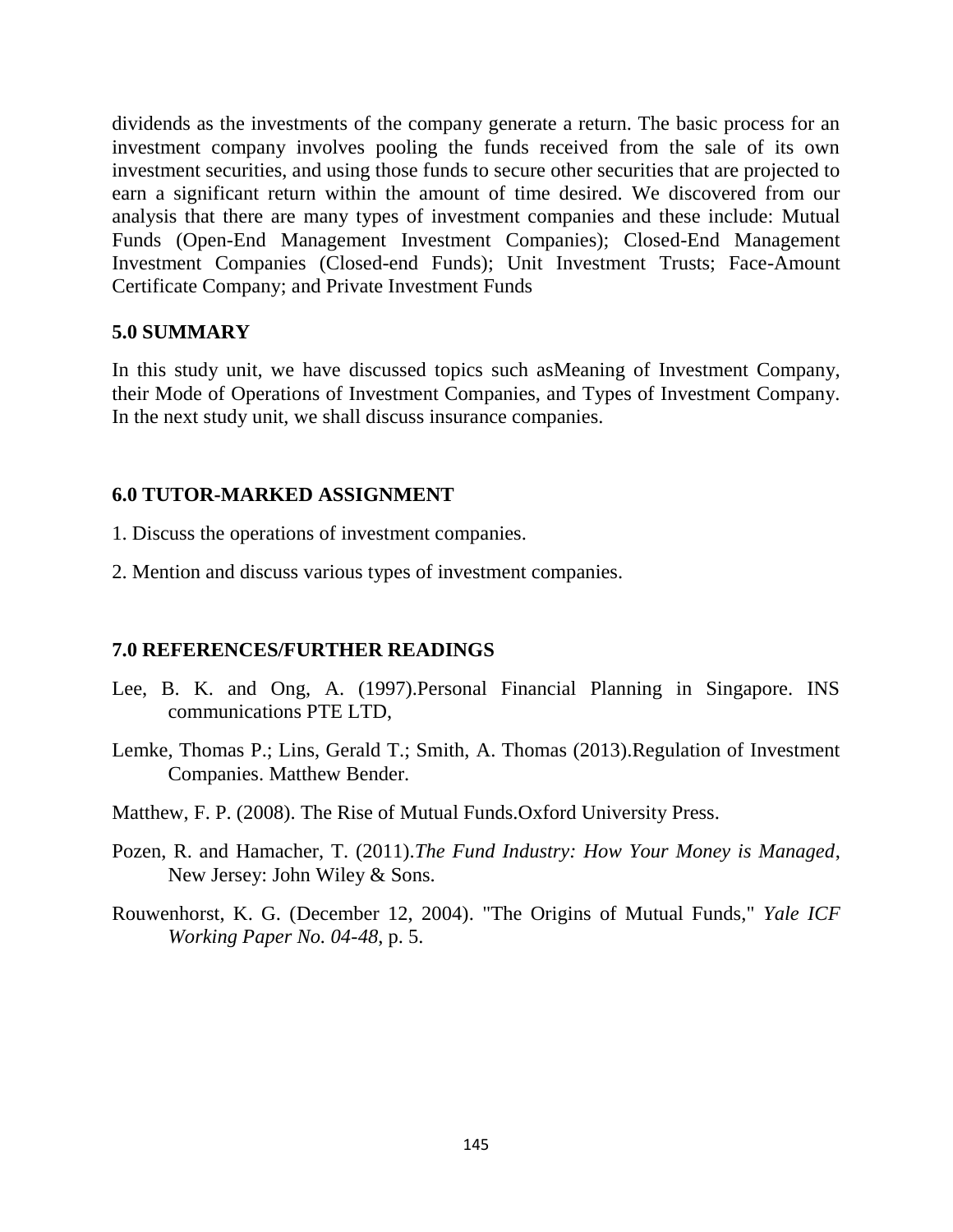## **UNIT 17: INSURANCE COMPANIES**

### **CONTENTS**

1.0 Introduction 2.0 Objectives 3.0 Main Content 3.1 Meaning of Insurance Company 3.2 Operations and Regulations of Insurance Companies 3.3 Common Characteristics of Risks Insured by Insurance Companies 3.4 Types of Insurance Products 3.5 Benefits of Insurance Policies 4.0 Conclusion 5.0 Summary 6.0 Tutor Marked Assignment 7.0 References/Further Readings

### **1.0 INTRODUCTION**

Among the firms that operate in financial sector of any developed economy, there are insurance companiesthat accommodate the operational risks of corporate entities, public institutions and individuals in the society. Such companies create various policies which they sell to other companies and individuals who are interested and able to afford the periodic payments of premiums. The premiums generated from policy holders form a pool of funds for the operations of insurance companies; out of which they settle claims of the insured in the event of any calamities. Therefore, in this study unit, we shall discuss the nature of operations of insurance companies.

### **2.0 OBJECTIVES**

At the end of this unit, you should be able to:

i) explain the meaning of an insurance company

ii) discuss the operations and regulations of insurancecompanies

iii) identify and explain common characteristics of risks insured by insurance companies

iv) mention and discuss main types of insurance policies

v) list and explain the benefits of Insurance Policies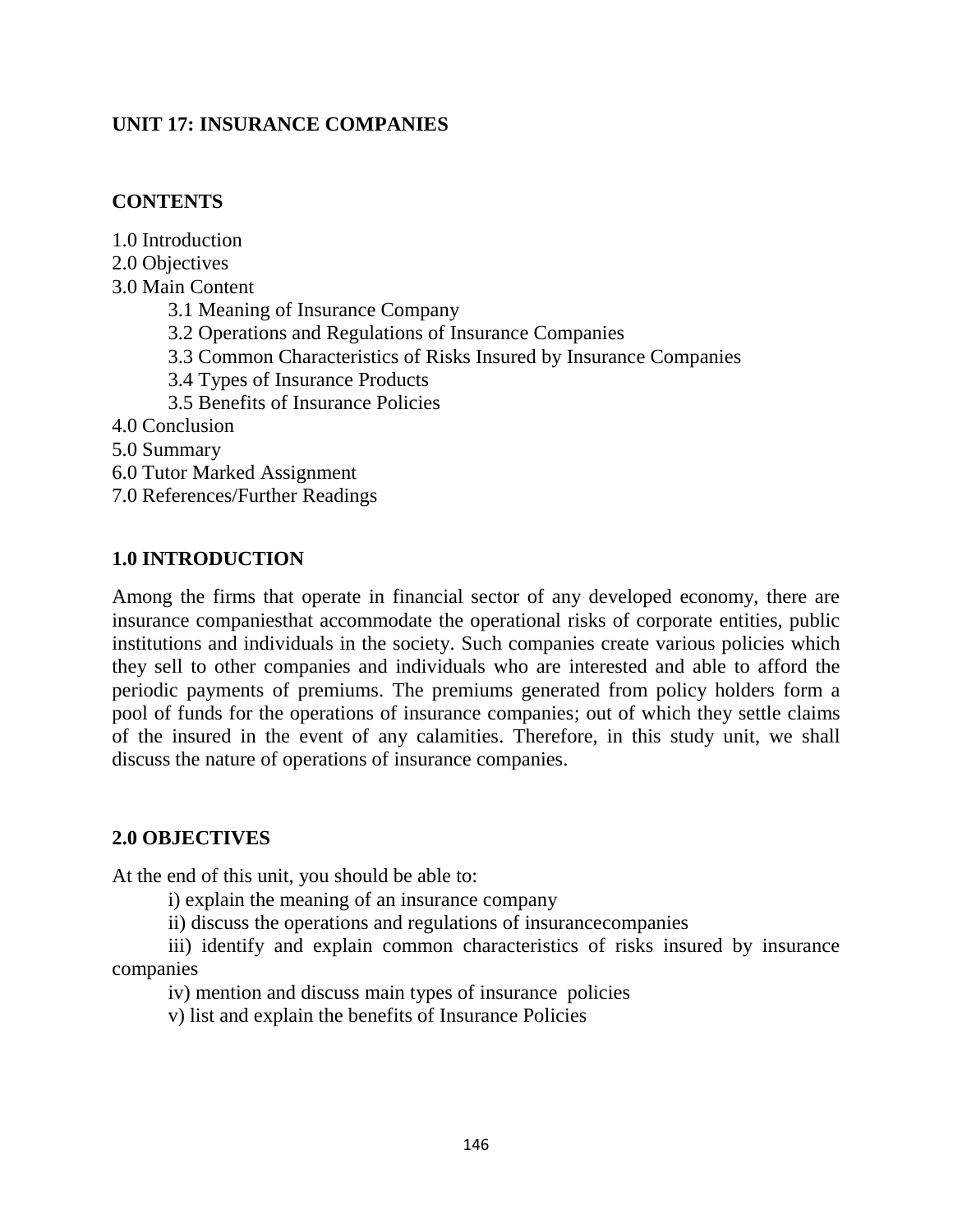### **3.0 MAIN CONTENT**

## **3.1 MEANING OF INSURANCE COMPANY**

Insurance companies are business organizations that carry on business in order to bear the risks of other companies in any economy. Therefore, they are called risk bearers. The insurance companies also bear the risk that individuals are willing to pay to avoid; such as risk of death, disability, property loss, litigation, and investment fluctuation, among other risks.

In return for their services, insurance companies receive premiums, which encourage them to carry business for underwriting risks of business organizations, public institutions, and individuals who are willing to insure their property.

#### **SELF ASSESSMENT EXERCISE 1**

What is an insurance company?

## **3.2 OPERATIONS AND REGULATIONS OF INSURANCE COMPANIES**

In the course of their business, insurance companies collect and invest funds generated from premiums to meet future liabilities and make profit. The liabilities of insurance company are purely contingent liabilities because they depend on the occurrences of certain events in the future period of time.

In terms of regulation of the operations of insurance companies, a government agency called the National Insurance Commission (NAIC) is charge of regulatory activities in the country. There does not exist a federally-sponsored insurance to back the insurance industry, thus the individual credit ratings of insurers are important. The publicly quoted insurance companies in Nigeria are also subject to Securities and Exchange Commission's regulations.

Generally, the governmentthrough the Federal Ministry of Finance,regulates the type of assets permitted for insurance companies, required surplus (statutory surplus) in respect of assets and liabilities and their ability to meet obligations, and taxation.Fundamentally, the operational purpose of insurance companies is to spread risks out among all the policy holders. To accomplish this, and stay economically viable, they have to use business strategies in their operations for their survival and profitable business in order to satisfy their shareholders.

Generally, therefore, the insurance companies exist as financial institutions to: 1) Create proper policy language, and most insurance policies must be approved by the National Insurance Commission. They also typically follow either an ISO or AAIS standard in their operations.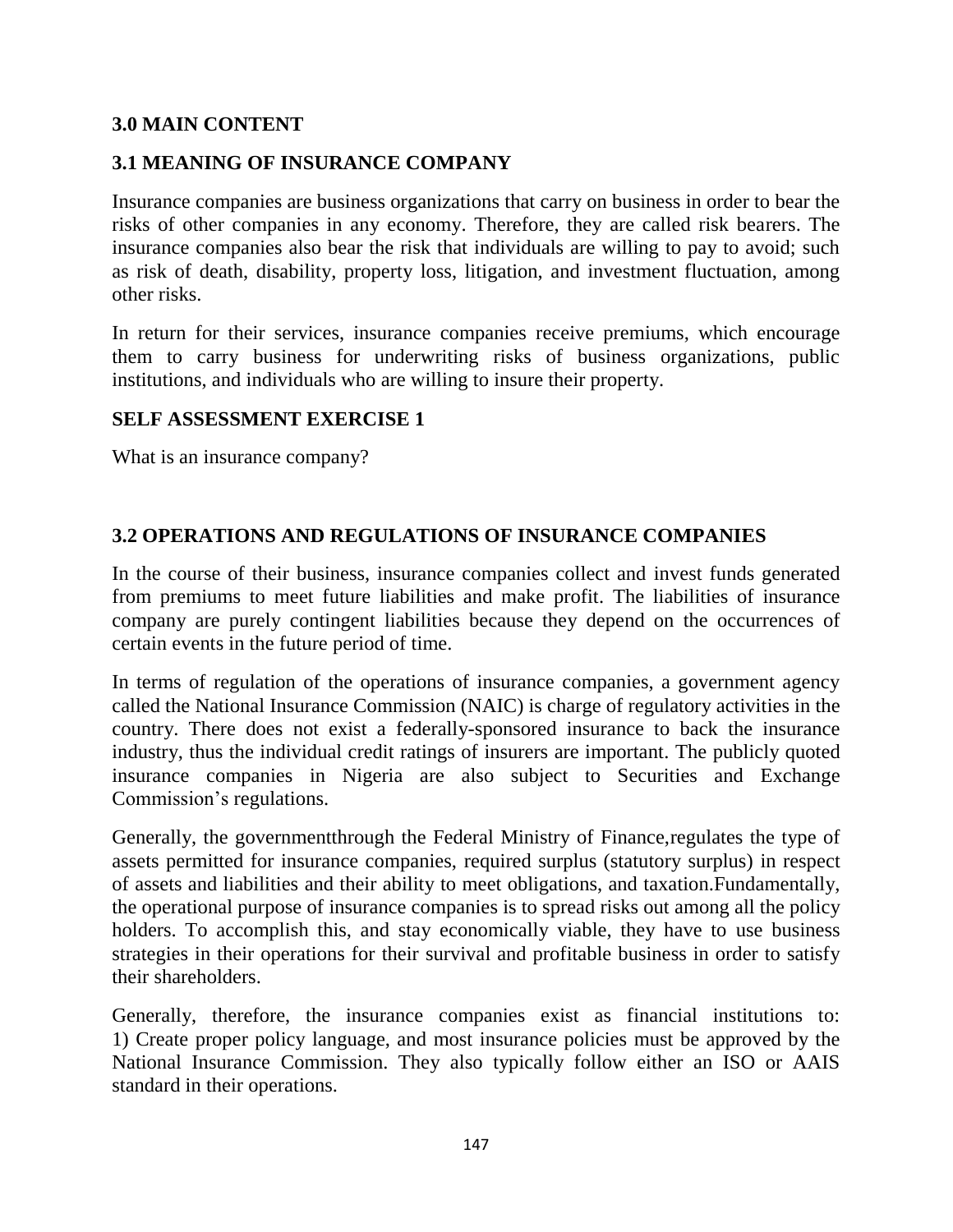2) They need to know how to rate the risks so they know how much premium to charge. They use actuarial studies for this. This is in consideration of the fact that some other companies can simply buy their rates.

3) Then they need to select the right risks (policy holders), and avoid the wrong policy holders. Like, for example, with auto insurance they may decline to insure people with drunk driving convictions. In other words, they need to create some underwriting standards.

4)Insurance companies also have to issue the policies and collect the premiums. Many insurance companies use independent agents to sell their insurance policies.

5) After that, they have to be ready to handle any claims or losses. They will need experienced claims adjusters to investigate, analyze, evaluate, and settle or defend all the claims.

6) Sometimes smaller insurance companies will buy re-insurance to protect against excessive losses. And they pay a premium for that re-insurance.

7) At the end of the year, they will calculate their underwriting ratio in considerationsof: for every amount of money they received in premiums, how much did they pay out in either claims or administrative expenses;if they had a bad year, they may need to reevaluate their functions;because if they paid out much more than they have taken in, they cannot stay in business. This will depend on how much the insurance company has in their cash reserves.

### **SELF ASSESSMENT EXERCISE 2**

Mention the pre-occupations of insurance companies.

## **3.3 COMMON CHARACTERISTICS OF RISKS INSURED BY INSURANCE COMPANIES**

Risk which can be insured by private companies typically shares seven common characteristics such as follows.

### **1. Large number of similar exposure units**

Since insurance operates through pooling of monetary resources, the majority of insurance policies are provided for individual members of large classes, allowing insurers to benefit from the law of large numbers in which predicted losses are similar to the actual losses. Exceptions include Llyod's of London, which is famous for insuring the life or health of actors, sports figures, and other famous individuals. However, all exposures will have particular differences, which may lead to different premium rates.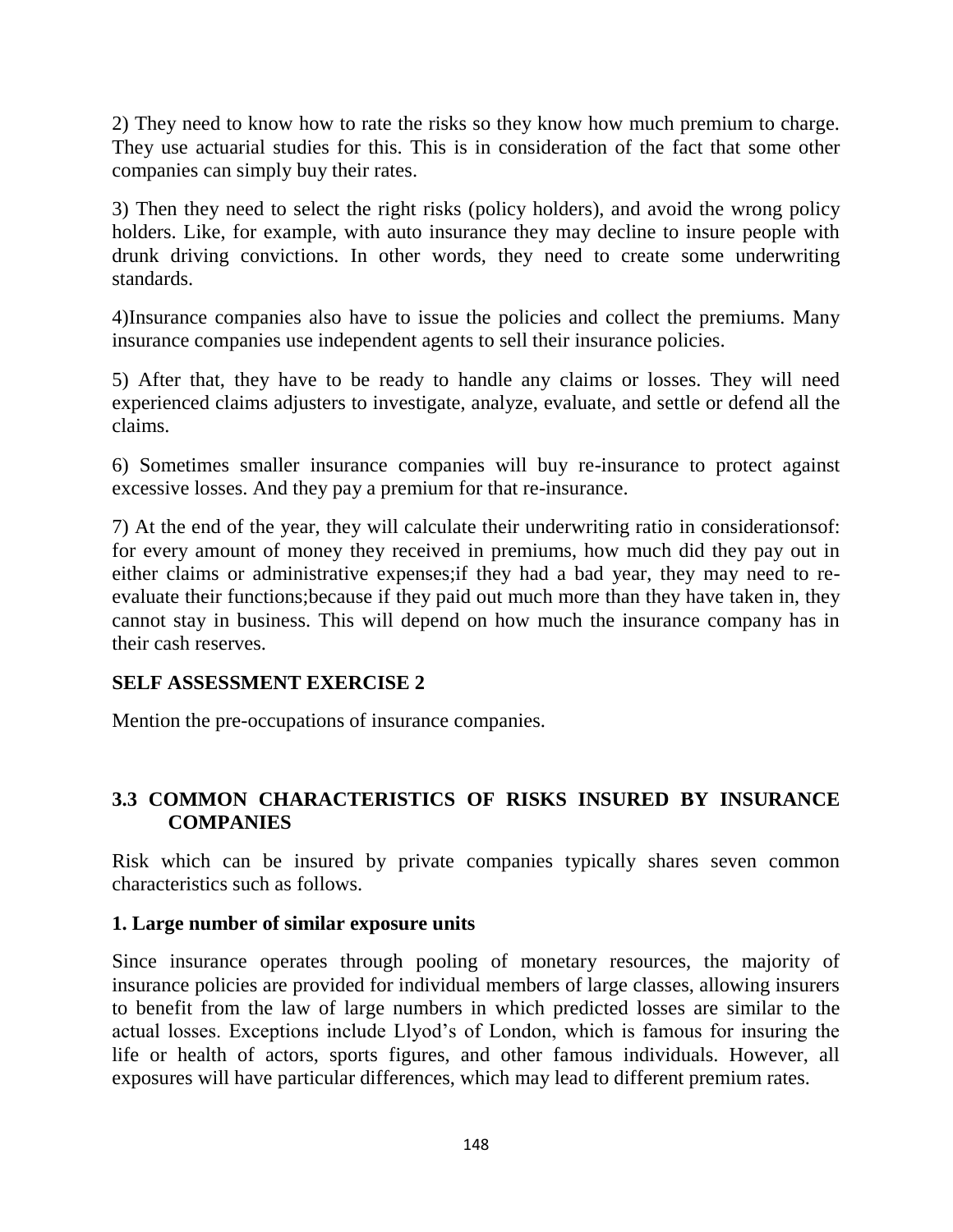## **2. Definite loss**

The loss takes place at a known time, in a known place, and from a known cause. The classic example is death of an insured person on a life insurance policy. Fire, vehicles accidents, and worker injuries may all easily meet this criterion. Other types of losses may only be definite in theory. Occupational diseases, for instance, may involve prolonged exposure to injurious conditions where no specific time, place, or cause is identifiable. Ideally, the time, place, and cause of a loss should be clear enough that a reasonable person, with sufficient information, could objectively verify all three elements.

## **3. Accidental loss**

The event that constitutes the trigger of a claim should be fortuitous, or at least outside the control of the beneficiary of the insurance. The loss should be pure, in the sense that it results from an event for which there is only the opportunity for cost. Events that contain speculative elements, such as ordinary business risks or even purchasing a lottery ticket, are generally not considered insurable.

## **4. Large loss**

The size of the loss must be meaningful from the perspective of the insured. Insurance premiums need to cover both the expected cost of losses, plus the cost of issuing and administering the policy, adjusting losses, and supplying the capital needed to reasonably assure that the insurer will be able to pay claims. For small losses, these latter costs may be several times the size of the expected cost of losses. There is hardly any point in paying such costs unless the protection offered has real value to a buyer.

# **5. Affordable premium**

If the likelihood of an insured event is so high, or the cost of the event so large, that the resulting premium is large relative to the amount of protection offered, then it is not likely that the insurance will be purchased, even if on offer. Furthermore, as the accounting profession formally recognizes in financial accounting standards, the premium cannot be so large that there is not a reasonable chance of a significant loss to the insurer. If there is no such chance of loss, then the transaction may have the form of insurance, but not the substance.

### **6. Calculable loss**

There are two elements that must be at least estimable, if not formally calculable: the probability of loss, and the attendant cost. Probability of loss is generally an empirical exercise, while cost has more to do with the ability of a reasonable person in possession of a copy of the insurance policy and a proof of loss associated with a claim presented under that policy to make a reasonably definite and objective evaluation of the amount of the loss recoverable as a result of the claim.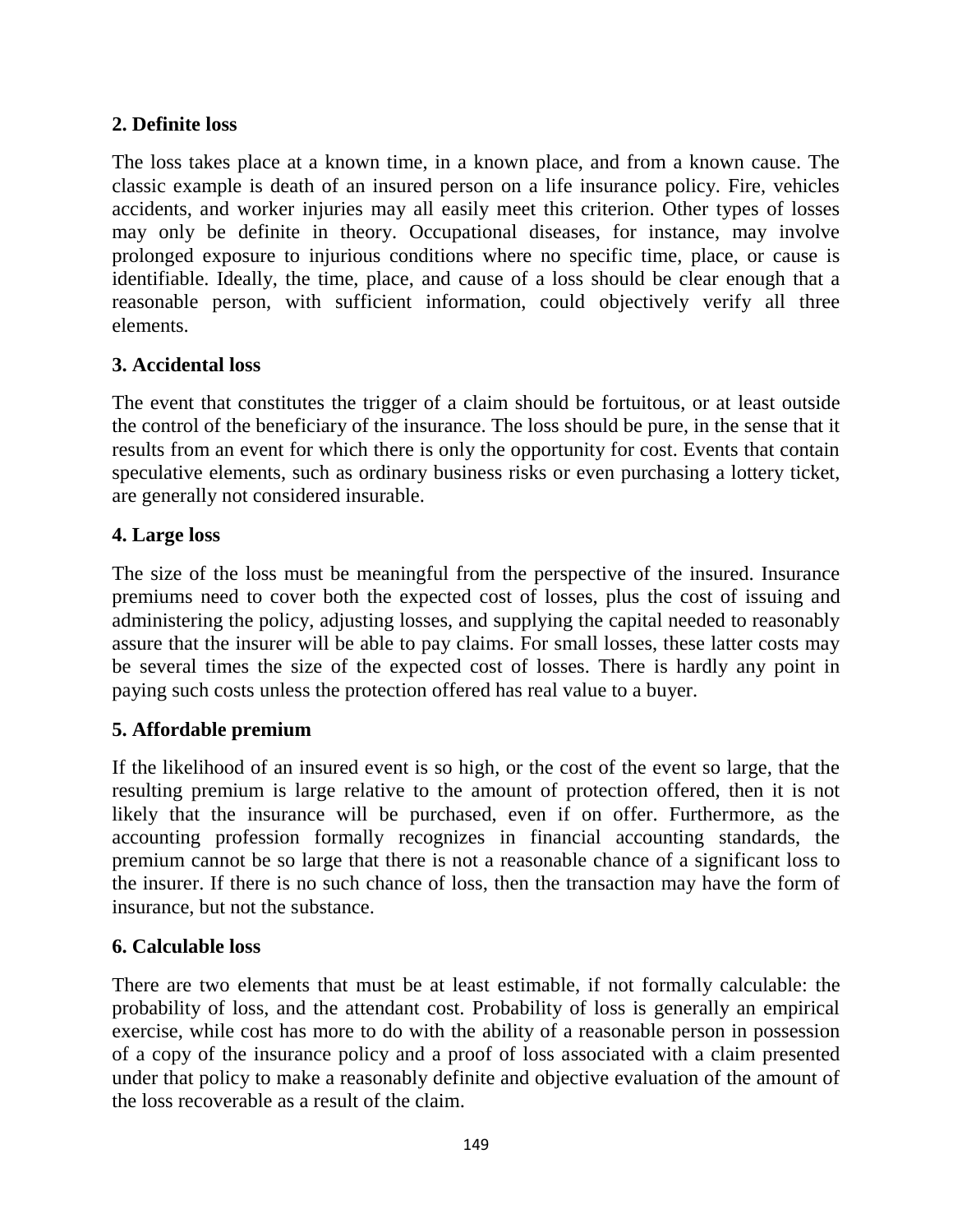## **7. Limited risk of catastrophically large losses**

Insurable losses are ideally independent and non-catastrophic, meaning that the losses do not happen all at once and individual losses are not severe enough to bankrupt the insurer; insurers may prefer to limit their exposure to a loss from a single event to some small portion of their capital base. Capital constrains insurers' ability to sell earthquake insurance as well as wind insurance in hurricane zones.

In the US, flood risk is insured by the federal government. In commercial fire insurance, it is possible to find single properties whose total exposed value is well in excess of any individual insurer's capital constraint. Such properties are generally shared among several insurers, or are insured by a single insurer who syndicates the risk into the reinsurance market.

# **SELF ASSESSMENT EXERCISE 3**

Mention and discuss the common characteristics of risks insured by insurance companies.

# **3.4 TYPES OF INSURANCE PRODUCTS**

There are varied types of insurance products that insurance companies do make available to individuals, corporate entities and public institutions. Such insurance services include the following:

### **1. Auto insurance**

Automobile insurance protects the policyholders against financial loss in the event of an incident involving a vehicle they own, such as in a traffic collision. The coverage of the policy generally includes: property coverage, for damage to or theft of the car; liability coverage, for the legal responsibility to others for bodily injury or property damage; and medical coverage, for the cost of treating injuries, rehabilitation and sometimes lost wages and funeral expenses.

### **2. Gap insurance**

Gap insurance covers the excess amount on a auto loan in an instance where your insurance company does not cover the entire loan. Depending on the company's specific policies it might or might not cover the deductible as well. This policy is designed for use by those who put low down payments, have high interest rates on their loans, and those with 60-month or longer terms. Gap insurance is typically offered by a finance company when the vehicle owner purchases their vehicle, but many auto insurance companies offer this coverage to consumers as well.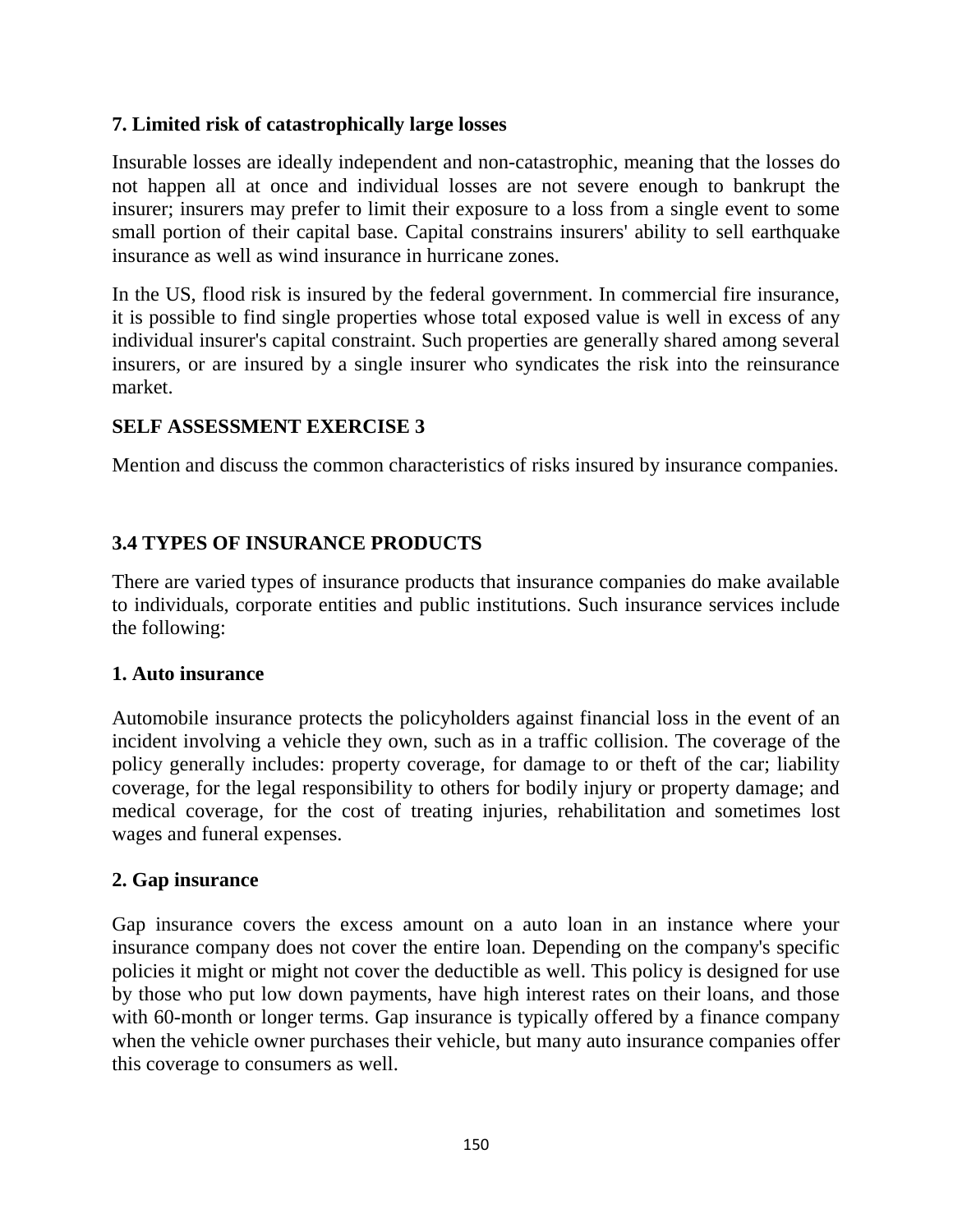## **3. Income protection insurance**

Under this type of coverage, there are some constituent policies such as enumerated below.

## **i) Disability insurance policy**

Disability insurance policies provide financial support in the event of the policy holders becoming unable to work because of disabling illness or injury. It provides monthly support to help pay such obligations as mortgage loans and facility associated with credit cards. Short-term and long-term disability policies are available to individuals, but considering the expense, long-term policies are generally obtained only by those with at least six-figure incomes, such as doctors, lawyers, etc. Short-term disability insurance covers a person for a period typically up to six months, paying a stipend each month to cover medical bills and other necessities.

## **ii) Long-term disability insurance**

Long-term disability insurance covers an individual's expenses for the long term, up until such time as they are considered permanently disabled and thereafter Insurance companies will often try to encourage the person back into employment in preference to and before declaring them unable to work at all and therefore totally disabled.

### **iii) Total disability insurance**

Total disability insurance provides benefits when a person is permanently disabled and can no longer work in their profession, often taken as an adjunct to life insurance.

# **iv) Workers' compensation policy**

Workers' compensationinsurance replaces all or part of a worker's wages lost and accompanying medical expenses incurred because of a job-related injury.

### **4. Casualty insurance**

Casualty insurance is a policy that insures against accidents, not necessarily tied to any specific property. It is a broad spectrum of insurance that a number of other types of insurance could be classified, such as auto, workers compensation, and some liability insurances.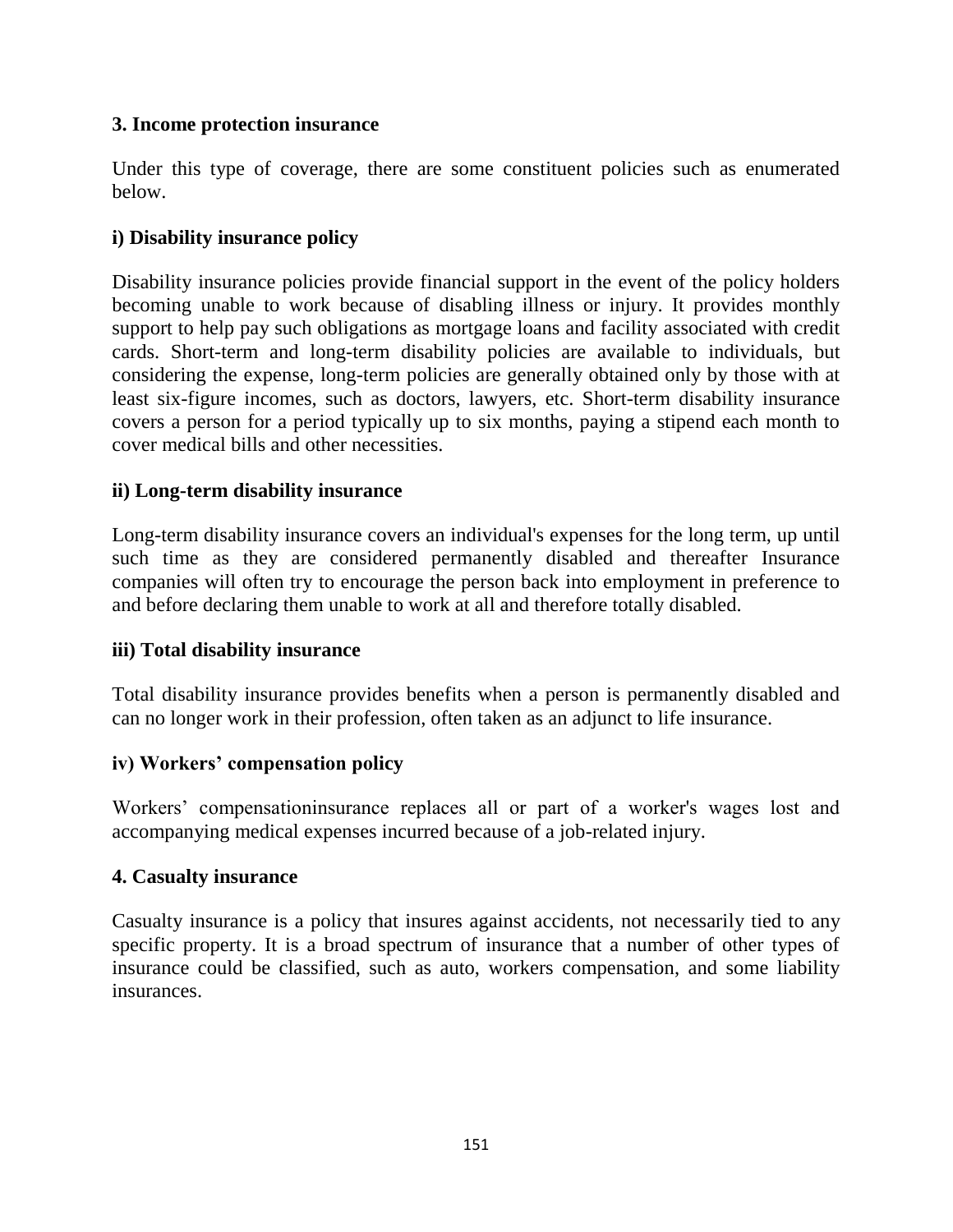### **i) Crime insurance**

Crime insurance is a form of casualty insurance that covers the policyholder against losses arising from the criminal acts of third parties. For example, a company can obtain crime insurance to cover losses arising from theft or embezzlement.

#### **ii) Terrorism Insurance**

Terrorism Insurance is a policy that provides protection against any loss or damage caused by terrorist activities. This is very popular in the US established in the wake of September 2011 incident; It is meant as a federal program providing a transparent system of shared public and private compensation for insured losses resulting from acts of terrorism.

#### **iii) Kidnap and ransom insurance**

Kidnap and ransom insurance is designed to protect individuals and corporations operating in high-risk areas around the world against the perils of kidnap, extortion, wrongful detention and hijacking.

#### **iv) Political risk insurance**

Political risk insurance is a form of casualty insurance that can be taken out by businesses with operations in countries in which there is a risk that revolution or other political conditions could result in a loss.

### **5. Life insurance**

This policy also known as life assurance policy provides a monetary benefit to a decedent's family or other designated beneficiary. It may specifically provide for income to an insured person's family, burial, funeral and other final expenses. Life insurance policies often allow the option of having the proceeds paid to the beneficiary either in a lump sum cash payment or an annuity. In most states, a person cannot purchase a policy on another person without their knowledge.

Annuities provide a stream of payments and are generally classified as insurance because they are issued by insurance companies. They are regulated as insurance, and require the same kinds of actuarial and investment management expertise that life insurance requires. Annuities and pension that pay a benefit for life are sometimes regarded as insurance against the possibility that a retire will outlive his or her financial resources. In that sense, they are the complement of life insurance and, from an underwriting perspective, are the mirror image of life insurance.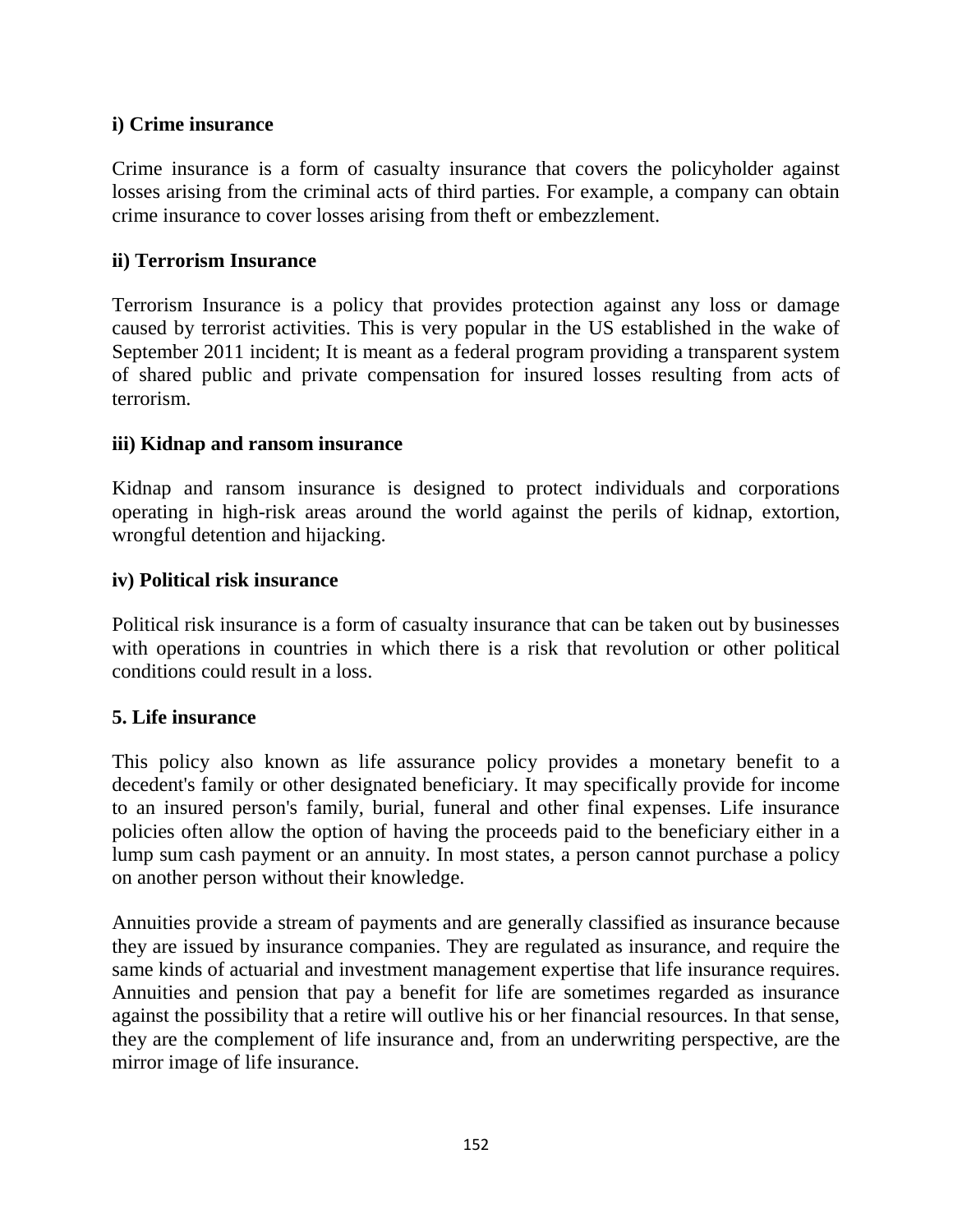Certain life insurance contracts accumulate cash values, which may be taken by the insured if the policy is surrendered or which may be borrowed against. Some policies, such as annuities and endowment policies, are financial instruments to accumulate or liquidate wealth when it is needed.

## **6. Property insurance**

Property insurance provides protection against risks to property, such as fire, theft or weather damage. This may include specialized forms of insurance such as fire insurance, flood insurance, earthquake insurance, home insurance, inland marine insurance or boiler. The term *property insurance* may, like casualty insurance, be used as a broad category of various subsidiary types of insurance such as aviation insurance, crop insurance, and fidelity bond policy, etc.

Home insurance, also commonly called hazard insurance or homeowners insurance provides coverage for damage or destruction of the policyholder's home. In some geographical areas, the policy may exclude certain types of risks, such as flood or earthquake that require additional coverage. Maintenance-related issues are typically the homeowner's responsibility. The policy may include inventory, or this can be bought as a separate policy, especially for people who rent housing. In some countries, insurers offer a package which may include liability and legal responsibility for injuries and property damage caused by members of the household, including pets.

# **7. Marine insurance**

Marine insurance and marine cargo insurance cover the loss or damage of vessels at sea or on inland waterways, and of cargo in transit, regardless of the method of transit. When the owner of the cargo and the carrier are separate corporations, marine cargo insurance typically compensates the owner of cargo for losses sustained from fire, shipwreck, etc., but excludes losses that can be recovered from the carrier or the carrier's insurance. Many marine insurance underwriters will include "time element" coverage in such policies, which extends the indemnity to cover loss of profit and other business expenses attributable to the delay caused by a covered loss.

# **8. Liability insurance**

Liability insurance is a very broad superset that covers legal claims against the insured. Many types of insurance include an aspect of liability coverage. For example, such policy will normally include liability coverage which protects the insured in the event of a claim brought by someone who slips and falls on the property; automobile insurance also includes an aspect of liability insurance that indemnifies against the harm that a crashing car can cause to others' lives, health, or property. The protection offered by a liability insurance policy is twofold: a legal defense in the event of a lawsuit commenced against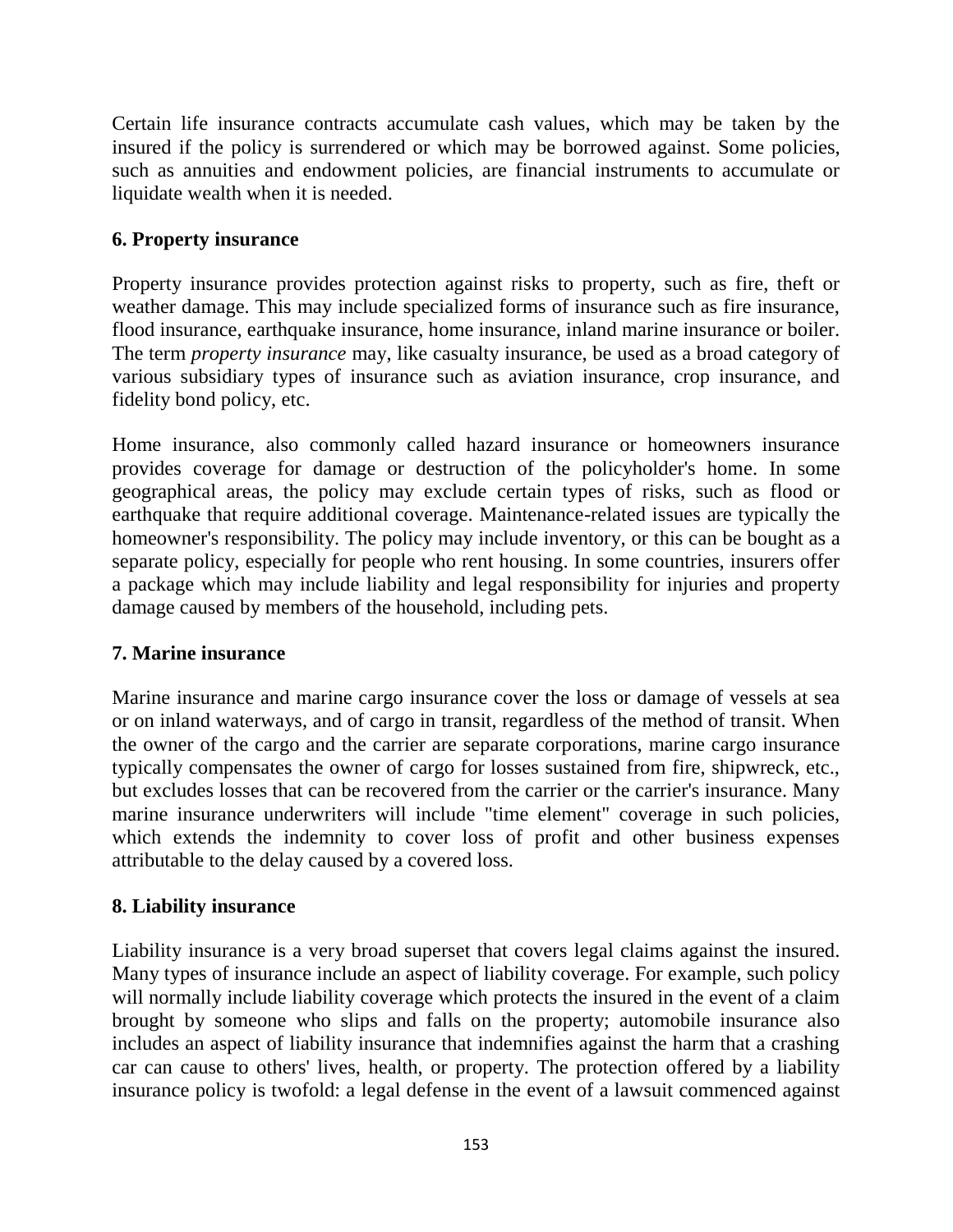the policyholder. And there is the indemnification. This is payment on behalf of the insured in relation to a settlement or court verdict. Liability policies typically cover only the negligence of the insured, and will not apply to results of willful or intentional acts by the insured.

# **9. Credit insurance**

Credit insurance repays some or all of a loan when the borrower is insolvent. Specific types include the following:

- a) [Mortgage insurance](https://en.wikipedia.org/wiki/Mortgage_insurance) insures the lender against default by the borrower. Mortgage insurance is a form of credit insurance, although the name "credit insurance" more often is used to refer to policies that cover other kinds of debt.
- b) Many credit cards offer payment protection plans which are a form of credit insurance.
- c) [Trade credit insurance](https://en.wikipedia.org/wiki/Trade_credit_insurance) is business insurance over the accounts receivable of the insured. The policy pays the policy holder for covered accounts receivable if the debtor defaults on payment.
- d) [Collateral protection insurance](https://en.wikipedia.org/wiki/Collateral_protection_insurance) (CPI) insures property (primarily vehicles) held as collateral for loans made by lending institutions.

### **10.Health Insurance**

This policy pays all or some of costs of medical treatment, indemnity or fee-for-service plans, and managed care by health management organizations (HMOs), and involves restricting provider choice and reimbursementsfor-profit, nonprofit, government providers.

### **11.Liability Insurance**

This policy insures against risk of litigation (attorney's fees, settlements, jury awards). The time and size of claims are also unpredictable.

# **12.Disability Insurance**

This policy insures against loss of ability to work in current or any occupation; short-term or long-term. The time and size of claims are more predictable, like life insurance

### **13.Long-term Care Insurance**

This policy pays all or some of costs for long-term nursing home care or in-home care for aged/disabled.

### **14. Structured Settlements**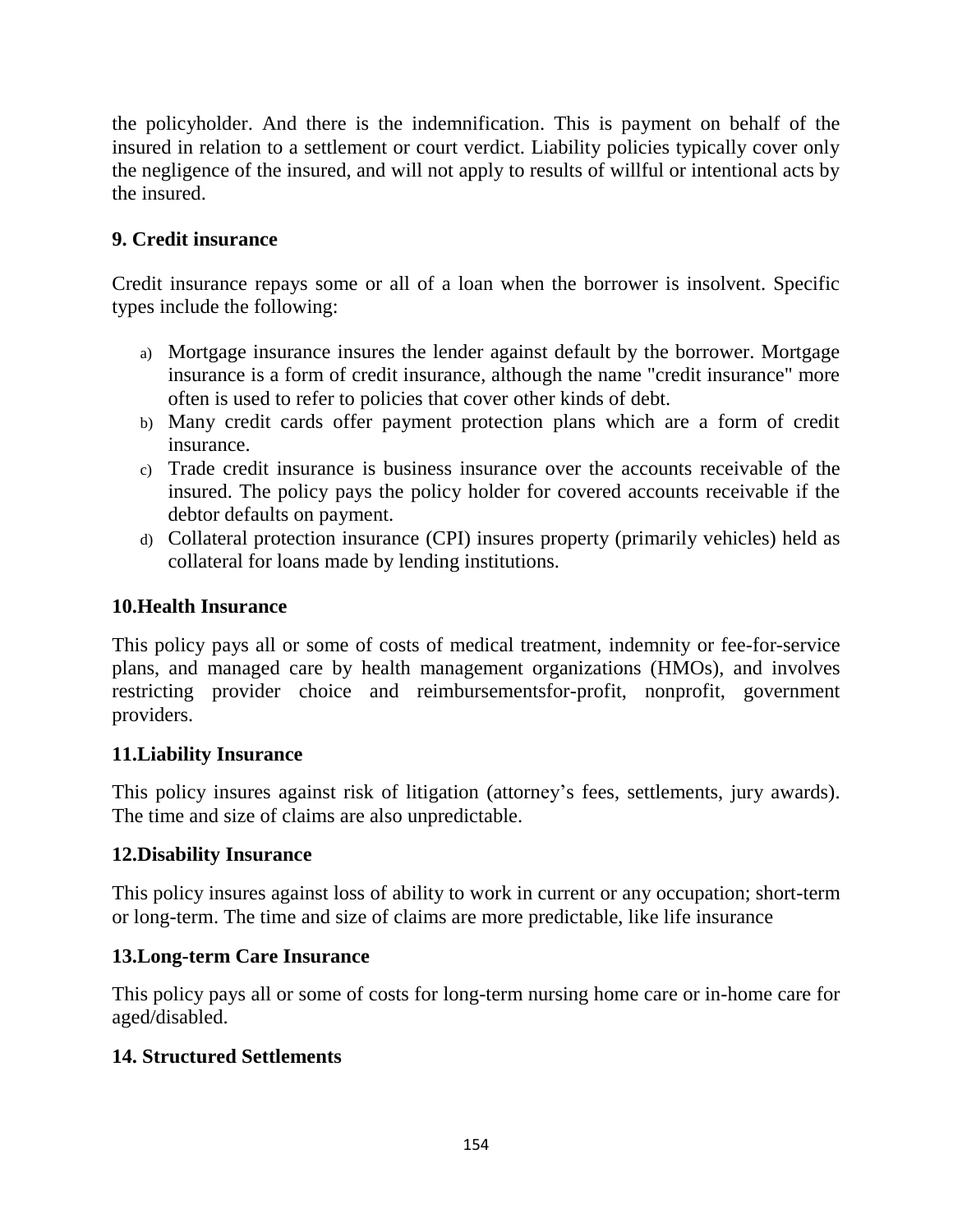This policy involves fixed payments over time due to disability or damages from a lawsuit. It is managed by life insurance companies

# **15.Guaranteed Investment Contracts (GICs)**

Under this policy, a firm pays single premium and the insurer guarantees annual rate of return, for example, 12% of the amount of the single premium for certain period of time such as five years. The period ranges from one to twenty years typically. At end of period, premium and interest is paid out. Given the fact that the policy involves large premium,such policies are purchased by institutional investors, especially the pension funds. The implication is that the insurer is bearing investment risk.

## **16.Annuities**

Under this policy, insurance company invests generated premiums in stock or bond portfolio earning a return for the investors. Premiums are paid over time or in lump-sum. The annuity payments are fixed or variable, often life-contingent. The income and capital gains are not taxable until withdrawn by investor. The policy involves some guarantee of return and principlecompared to mutual fund. It has preferential tax treatment and higher expenses arising from the guarantee accorded to the policy.

### **SELF ASSESSMENT EXERCISE 4**

Identify and discuss the main types of insurance policies.

# **3.5 BENEFITS OF INSURANCE POLICIES**

The insurance companies have sprung up provide framework for safeguarding the interests of corporate entities and individuals from uncertainty by providing certainty of payment at a given contingency. Insurance generally comes to be more and more useful in modern affairs of business and individuals in the society. The importance of insurance can be marshaled out in the following ways:

### **1. Insurance provides security and safety against some losses**

In case of life insurance payment is made when death occurs or the term of insurance is expired. Similarly, the property of insured is secured against loss on a fire in fire incident, against the loss at damage, destruction or theft of property and goods, etc.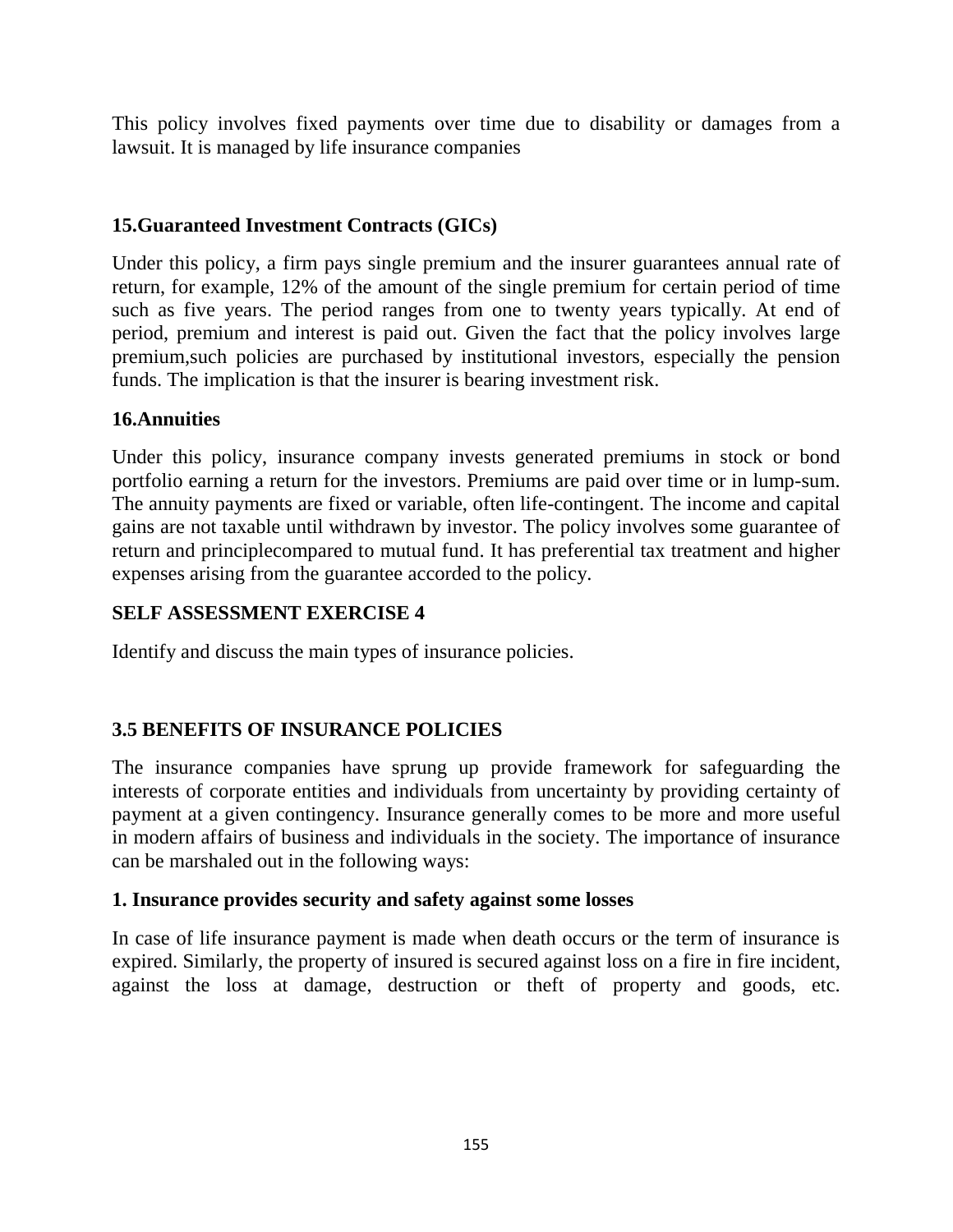#### **2. Insurance policy affords the insured (companies and individuals) some peace of mind**

Hence there is the popularly held believe that "the security wish is the prime motivating factor" in insurance. The security obliterates fear and uncertainty. Basically, occurrences such as fire, windstorm, automobile accident, damage and death are almost beyond the control of human beings and the happenstance in any of these events may frustrate or weaken the human mind. By means of insurance,however, much of the uncertainty that centres about the wish for security and its attainment may be eliminated.

## **3. The Insurance policy protects mortgaged property from being confiscated by the mortgagor**

For instance, at the death of the owner of the mortgaged property, the property is taken over by the lender of funds and the family will be deprived of the uses of the property. On the otherhand, the mortgagee wishes to get the property insured because in the event of damage or destruction of the property, he will lose his right to get the loan repaid. The insurance will provide adequate amount to the dependents at the early death of the property-owner to pay off the unpaid loans. Similarly, the mortgagee gets adequate amount at the destruction of the property.

### **4. Insurance policy eliminates dependency problem**

At the instance of death of the husband or father, the suffering of the family knows no bound. Similarly, at the instance of the destruction of property and goods, the family would also suffer. For instance, such occurrence reduces standards of living and members of such family may resort to begging from their relatives,neighbours or friends. Furthermore, the economic independence of the family is reduced or sometimes, lost totally. The insurance comes herein to assist them and provides adequate amount at the time of such sufferings as a form of compensation.

**5. Generally insurance encourages some form of compulsory saving** Most insurance policies combine the programs of insurance and savings. The saving with insurance has certain extra advantages such as:

- i) systematic saving is possible because regular premiums are required to be compulsorily paid. The saving with a bank is voluntary and one can easily omit a month or two and then abandon the program entirely;
- ii) In insurance the deposited premium cannot be withdrawn easily before the expiry of the term of the policy. As contrast to this, the saving which can be withdrawn at any moment will finish within no time;
- iii) The insurance will pay the policy-money irrespective of the premium deposited while in case of bank-deposit, only the deposited amount along with the interest is paid. The insurance, thus, provides the wished amount of insurance and the bank provides only the deposited amount; and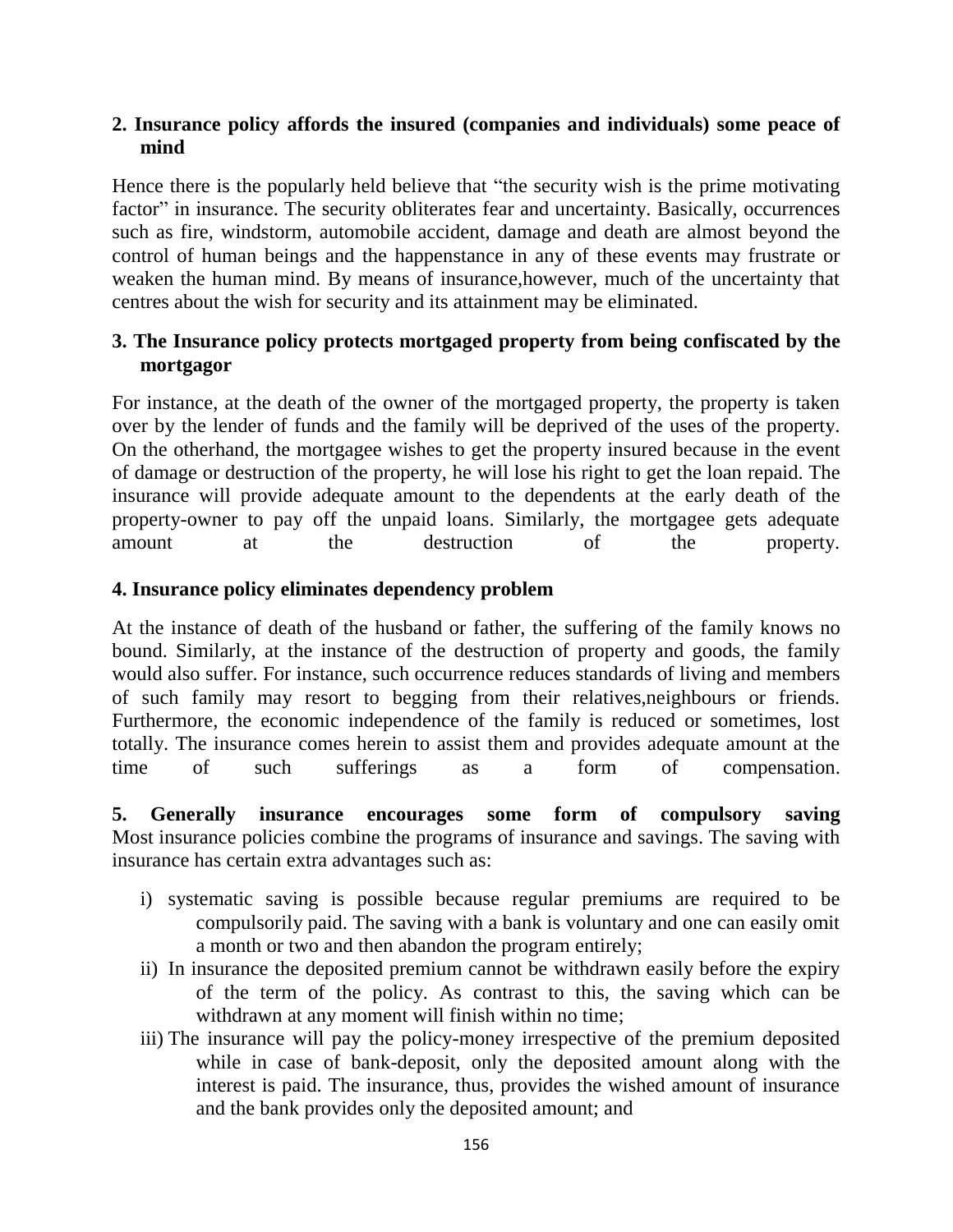iv) The compulsion or force to premium in insurance is so high that if the policyholder fails to pay premiums within the days of grace, he subjects his policy to void and may get back only a very nominal portion of the total premiums paid on the policy.

For the preservation of the policy, a policy holder has to try his level best to pay the premium. After a certain period, it would be a part of necessary expenditure to be incurred in operations. In absence of such forceful compulsion elsewhere life insurance policy constitutes ideal form of saving, which comes in form of compensation.

#### **6. Life insurance provides profitable investment**

Individuals who may be unwilling or unable to handle their own funds would be pleased to find an outlet for their investment in life insurance policies. Endowment policies, multipurpose policies, deferred annuities are certain better form of investment. The elements of investment, regular saving, capital formation, and return of the capital alongwith certain additional return are perfectly observed in life insurance.

#### **7. Life assurance enhances fulfillment of the needs of a person**

The needs of a person are divided into a) family needs,b) old-age needs,c) re-adjustment needs,d) special needs,e) the clean-up needs. Taking policy for life assurance by an individual provides him the opportunity to fulfill his needs.

### **SELF ASSESSMENT EXERCISE 5**

Identify and discuss the main benefits of insurance policies.

### **4.0 CONCLUSION**

We have discussed in this study the nature of insurance, which is the exclusive business of the insurance company. Insurance companies, therefore, are business organizations that carry on business in order to bear the risks of other companies in any economy. Hence insurance companies are called risk bearers. We have also discussed that in the course of their business, insurance companies collect and invest funds generated from premiums to meet future liabilities and make profit. The liabilities of insurance company are purely contingent liabilities because they depend on the occurrences of certain events in the future period of time. The common characteristics of risks that can be insured by insurance companies include: large number of similar exposure units; definite loss; accidental loss; large loss; affordable premium; calculable loss; and limited risk of catastrophically large losses. It has been brought to the fore, in the discussion in this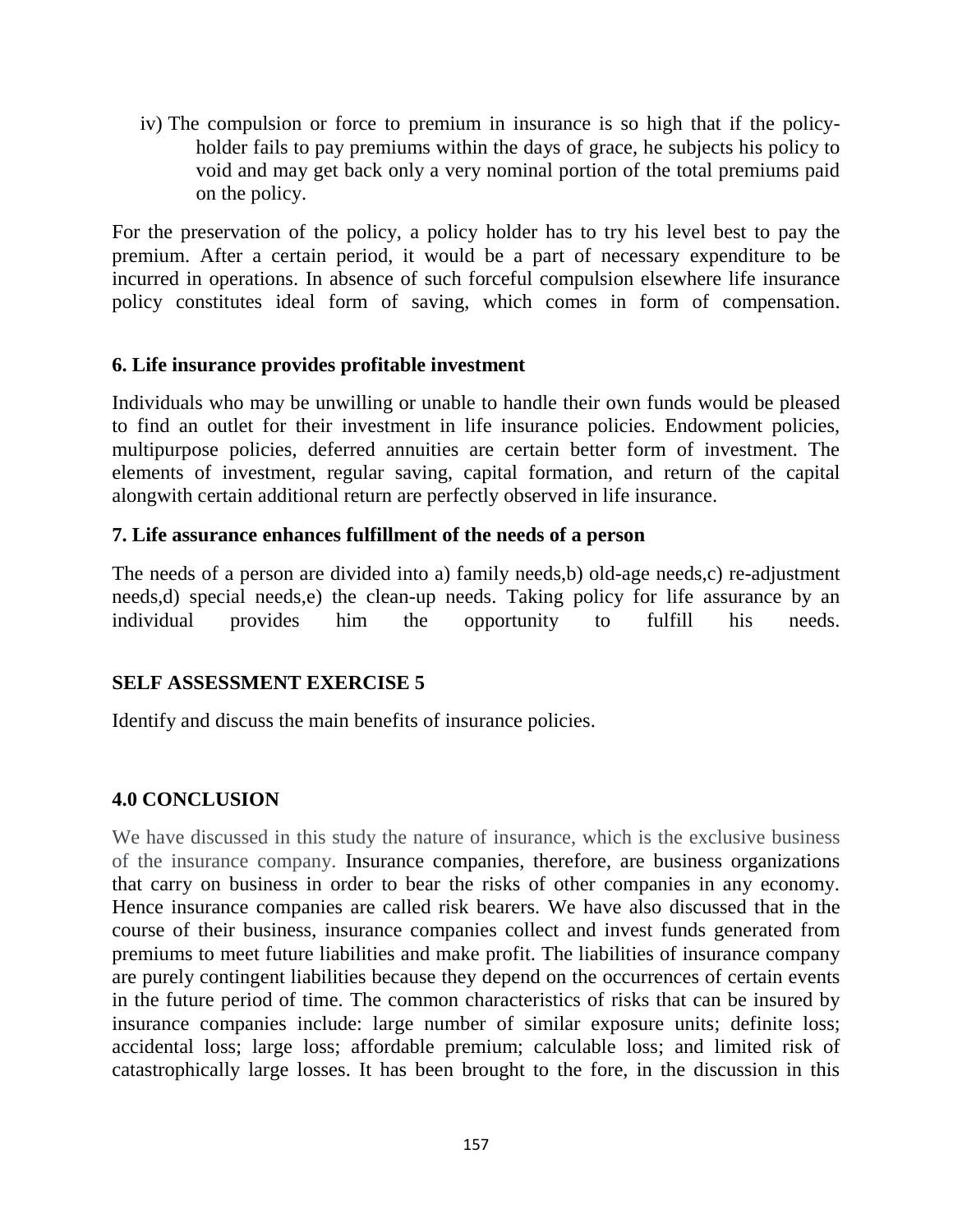study unit, the fact that insurance companies are very beneficial to individuals, corporate organizations and the society at large.

### **5.0 SUMMARY**

In this study unit, we have discussed topics such as Meaning of Insurance Company, Operations and Regulations of Insurance Companies, Common Characteristics of Risks Insured by Insurance Companies, Types of Insurance Products, and Benefits of Insurance Policies

## **6.0 TUTOR-MARKED ASSIGNMENT**

1. List and discuss various types of insurance policies available companies and individuals.

2. Mention and discuss the common characteristics of risks insured by insurance companies.

## **7.0 REFERENCES/FURTHER READINGS**

- Berger, Allen N.; Cummins, J. David; Weiss, Mary A. (October 1997). "The Coexistence of Multiple Distribution Systems for Financial Services: The Case of Property-Liability Insurance.". *Journal of Business*70 (4): 515–46.
- Brown R. L. (1993). Introduction to Ratemaking and Loss Reserving for Property and Casualty Insurance, London: ACTEX Publications.
- Dickson, P. G. M. (1960). *The Sun Insurance Office 1710–1960: The History of Two and a half Centuries of British Insurance*. London: Oxford University Press.
- Gollier C. (2003). To Insure or Not Insure?: An Insurance Puzzle. *The Geneva Papers on Risk and Insurance Theory.*
- Kunreuther H. (1996). Mitigating Disaster Losses through Insurance.*Journal of Risk and Uncertainty*.
- Singh, K. (2013). What are the primary and Secondary Functions of insurance? Retrieved from http://www.preservearticles.com/2012040529915/what-are-the-primary-andsecondary-functions-of-insurance.html

Vaughan, E. J. (1997).*Risk Management*, New York: Wiley.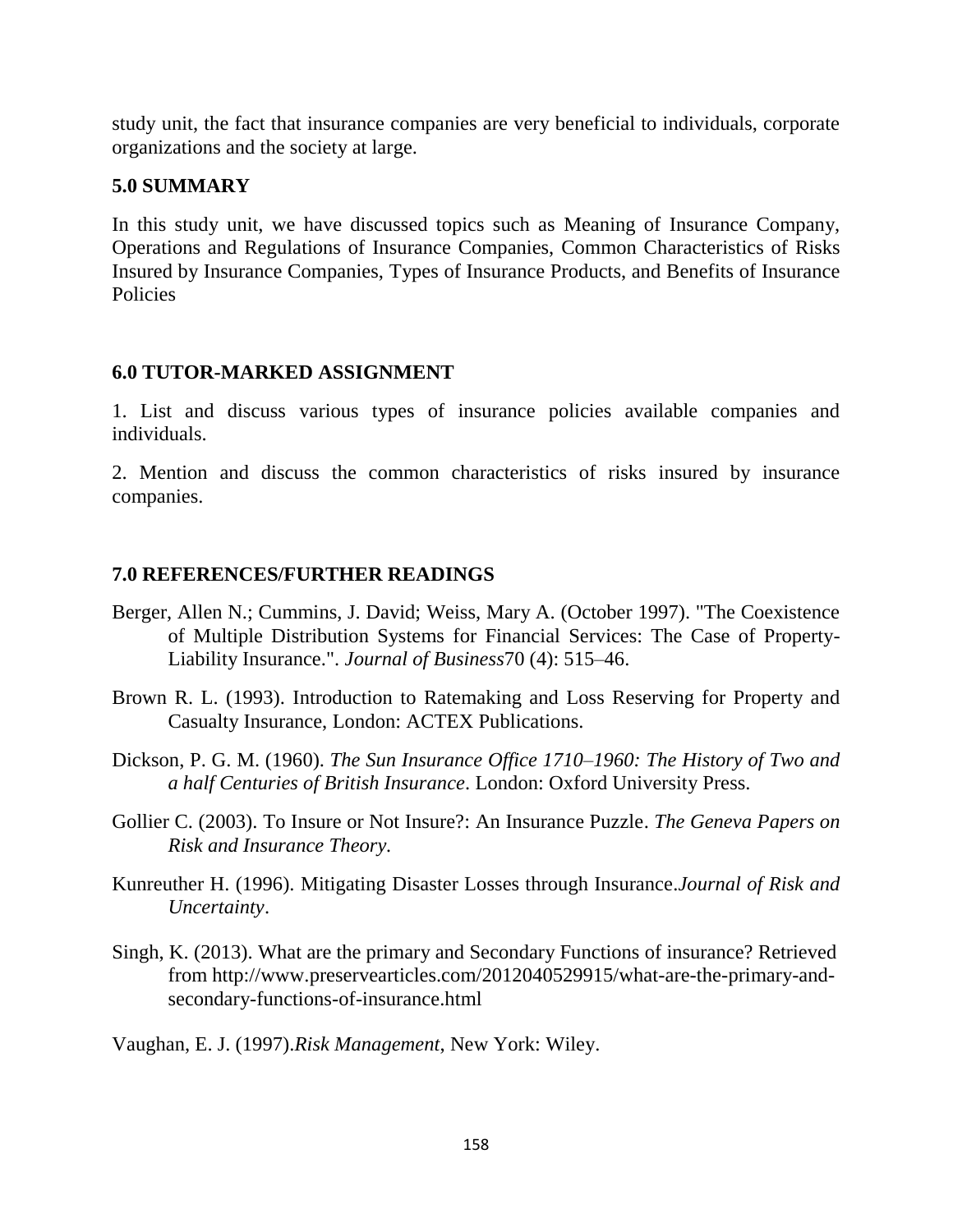## **UNIT 18: COMPARATIVE BANKING AND FINANCIAL SYSTEM**

### **CONTENTS**

| 1.0 Introduction                                           |
|------------------------------------------------------------|
| 2.0 Objectives                                             |
| 3.0 Main Content                                           |
| 3.1 Nature of Islamic and Conventional Banking and Finance |
| 3.2 Peculiarities of Islamic Banking System                |
| 3.3 Islamic Banks' Modality of Financing                   |
| 3.4 Differences between Islamic and Conventional Banks     |
| 4.0 Conclusion                                             |
| 5.0 Summary                                                |
| 6.0 Tutor Marked Assignment                                |
| 7.0 References/Further Readings                            |
|                                                            |

## **INTRODUCTION**

The system of Islamic banking is different from the conventional banking sysem because it is a system of banking operations that are carried out based on the provisions of Islamic law called the *Shariah.* Such banking operations are therefore, guided by theprinciples of Islamic economics. Hence this implies that this form of banking system is a function of the Islamic system of legal principles as espoused by the Islamic tenets as opposed to the conventional banking system.In this study unit, therefore, we shall discuss the nature and operations of Islamic banking and financial system.

### **2.0 OBJECTIVES**

At the end of this unit, you should be able to:

- i) explain the modality of Islamic banking system
- ii) mention and discuss the peculiarities of Islamic banking system
- iii) identify and explain modes of financing by Islamic banking system
- iv) mention and discuss differences between Islamic and conventional banks

### **3.0 MAIN TEXT**

### **3.1 NATURE OF ISLAMIC BANKING AND FINANCE**

The general principle governing transactions under the Islamic law is permissibility. This is couched in Islamic jurisprudential maxim which holds that "the basic presumption is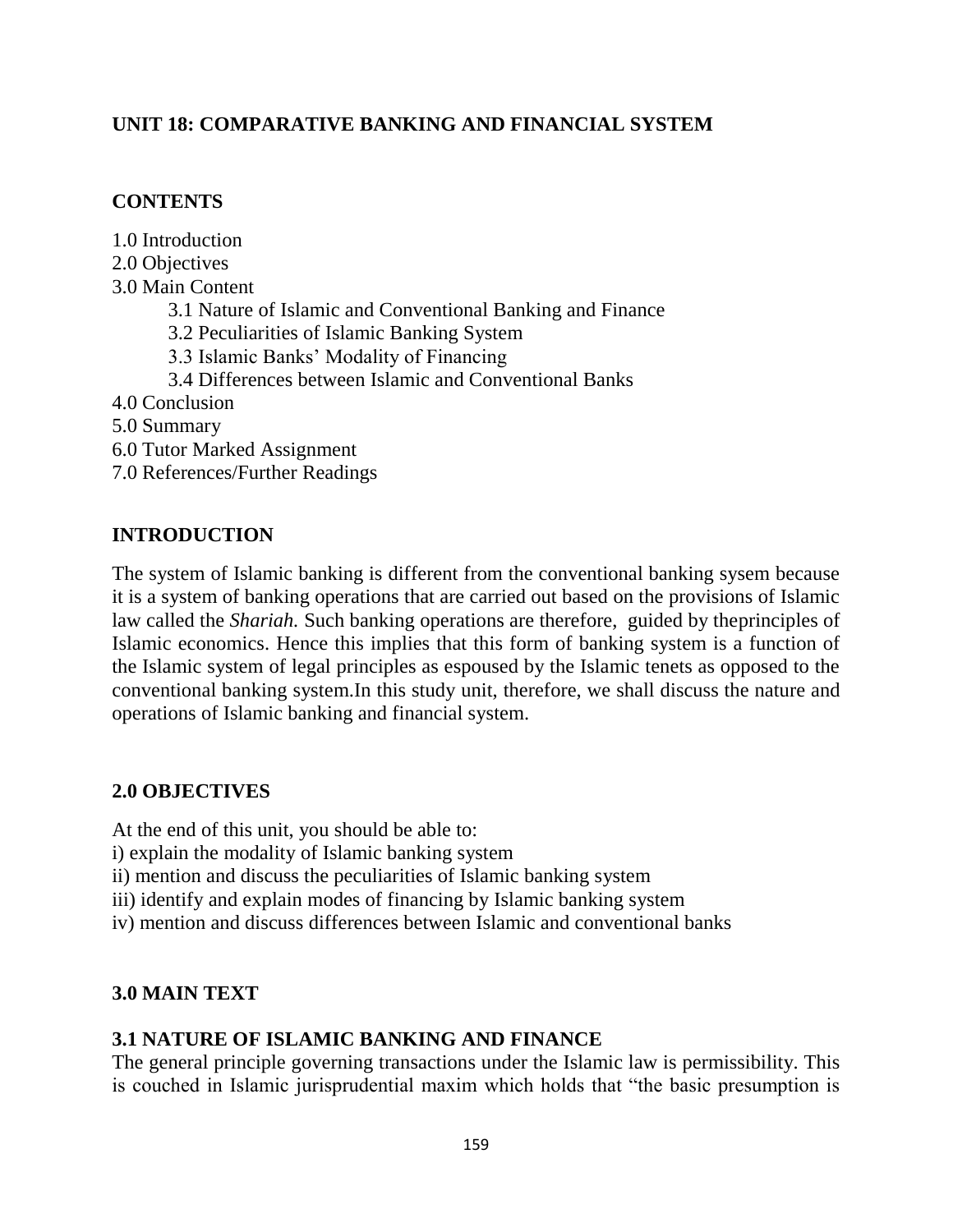that all transactions are permissible unless they are prohibited by a text" in the Islamic holy book (the *Quran*). This is indicative of the fact that all the banking transactions are permitted but with some variations such as sharing of profit and loss.

Islamic banking involves a system of banking activities or banking operations that are carried out based on the provisions of Islamic law couched as *Shariah.* The operations of such banking system are also guided by theprinciples of Islamic economics. (Aburime and Alio, 2009).

Fundamentally, Islamic law prohibits the collection and payment of interest (usury), which is also commonly called *riba* in Islamic discourse. Hence, Islamic banking is popularly referred to as profit and loss sharing bank system. Furthermore, transactions, instruments and contracts under the Islamic financial system do not permit gambling, dealings in pork, alcohol, ammunition, pornography and any other products and goods that are not compliant with the *Sharia* rules and principles.

As a value proposition (Sanusi, 2009), Islamic finance is market driven but with a moral dimension based on the Islamic value system as encapsulated in the *Sharia*. Lending is not a business in Islam. Linked to this, therefore, is the no interest rule. This means that a customer of an Islamic bank cannot earn interest on a loan nor be required to pay interest on loans. Therefore, any predetermined interest is prohibited.

The conventional banks services include accepting all forms of deposit, financing, issuing letter of credit, foreign exchange transactions, local and overseas guarantees, renting of safe, accepting and servicing of certificates and shares, investment trusteeship and accepting subscriptions in companies. In comparative terms, the general principle governing transactions under the Islamic law is permissibility. This is summarised by the Islamic jurisprudential maxim: "The basic presumption is that all transactions are permissible unless they are prohibited by a text." The scholars and jurists of Islamic law are unanimous on prohibition of *ribā*as an exception to the general rule of permissibility of transactions. (Abikan, 2009).

The term *ribā (*Abikan, 2009) means increase, gain, excess or quantitative inequality. Before the advent of Islam, it was known in this same connotation as the excess charged to the borrower in consideration of the extension granted him for repayment of a loan after the initially agreed date of maturity. It is literally translated into English as usury or interest. In its technical Islamic law usage, it has been generally defined as an unlawful gain derived from the quantitative inequality of the counter-values in any transaction.

# **SELF ASSESSMENT EXERCISE 2**

What is Islamic banking?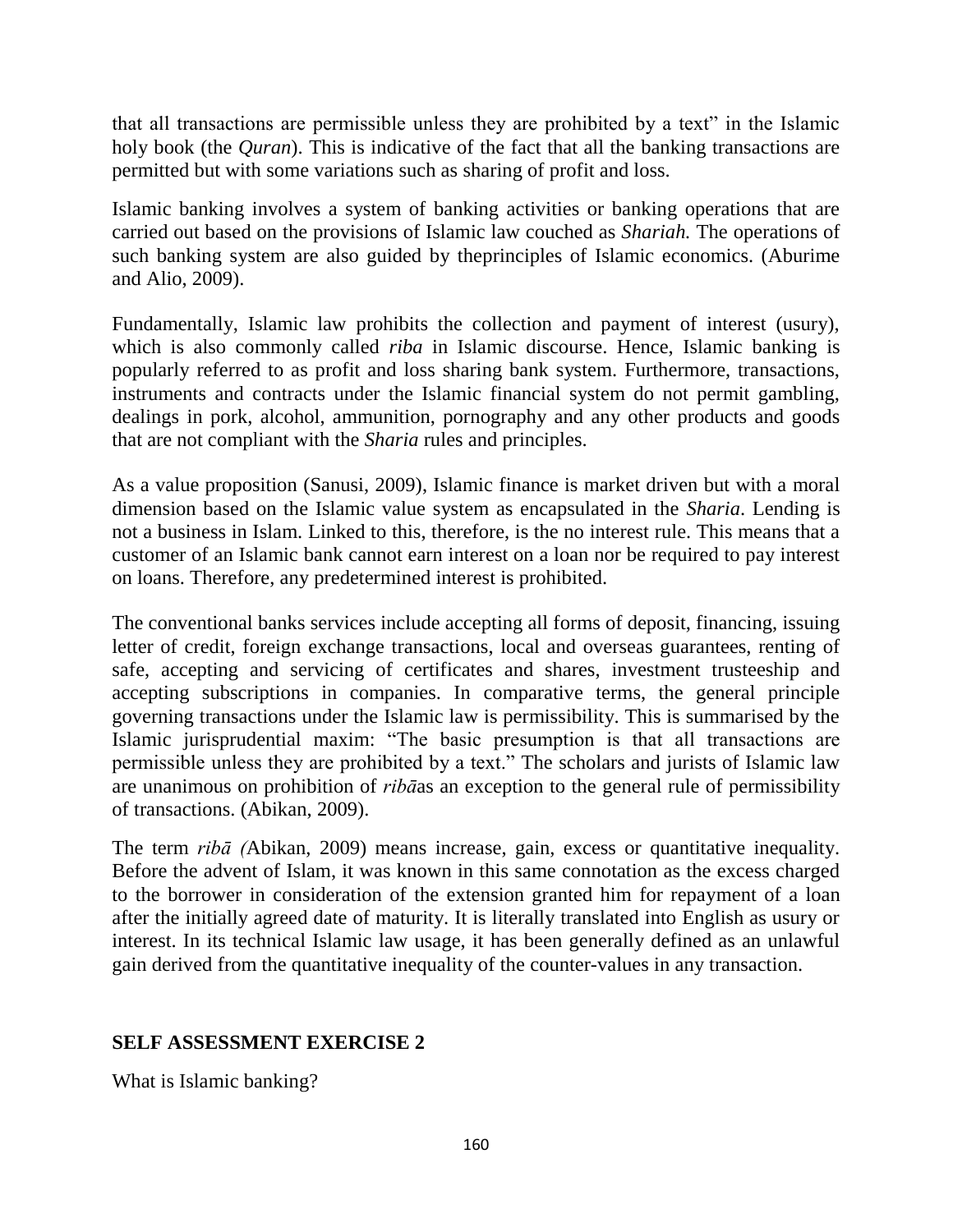# **3.2 PECULIARITIES OF ISLAMIC BANKING SYSTEM**

There are peculiar features of Islamic banking system (Abdul Gafoor, 2007) which are considered pertinent for discussion.

# **1. Prohibition of Interest**

The most essential feature of Islamic banking is that it is interest-free. Islamic banks neither charge nor pay interest. Islam prohibits Muslims from taking or giving interest called *riba* regardless of the purpose for which such loans are made and regardless of the rates at which interest is charged.

## **2. Low Consumer Lending**

Since Islamic banks do not charge interest rates, consumer loans are therefore unattractive since there is no profit to be derived in form of interests on the loans. Hence, Islamic banks deliberately avoid consumer lending.

# **3. Profit and Loss Sharing**

A basic principle of Islamic banking is the sharing of profit and loss. Profit is lawful in Islam. The Islamic bank's primary objective is to earn profits. However, profit and loss sharing by Islamic banks is emphasized in a different way. Al-Arabi (1966) advances the idea that the bank could advance not only the capital procured through deposits but also the capital of its own shareholders on a profits-sharing basis. Islamic banks share their profits both with their investors and their depositors. This is because the depositors are also seen as owners of the capital used in deriving the profits. The depositors are also made to share in the banking risks.

# **4. High Real Sector Investing**

Investment activities of Islamic banks have been favourably skewed towards the real sectors of the various economies in which they operate. Their investment activities usually border on equity financing, trade financing and real estate investments. In practice, Islamic banks have been concentrating on short-term trade finance which is less risky. This is more pronounced during the earlier years of an Islamic bank's operation.

This is because long-term financing requires expertise which is not always available. Furthermore, short-term financing is easier to administer, less risky, and the returns are much quicker. Islamic banks invest mostly through equity participation in companies, directly or in partnership with others. Participatory financing is a unique feature of Islamic banking, and can offer responsible financing to socially and economically relevant development projects.

# **5. Mortgage Financing**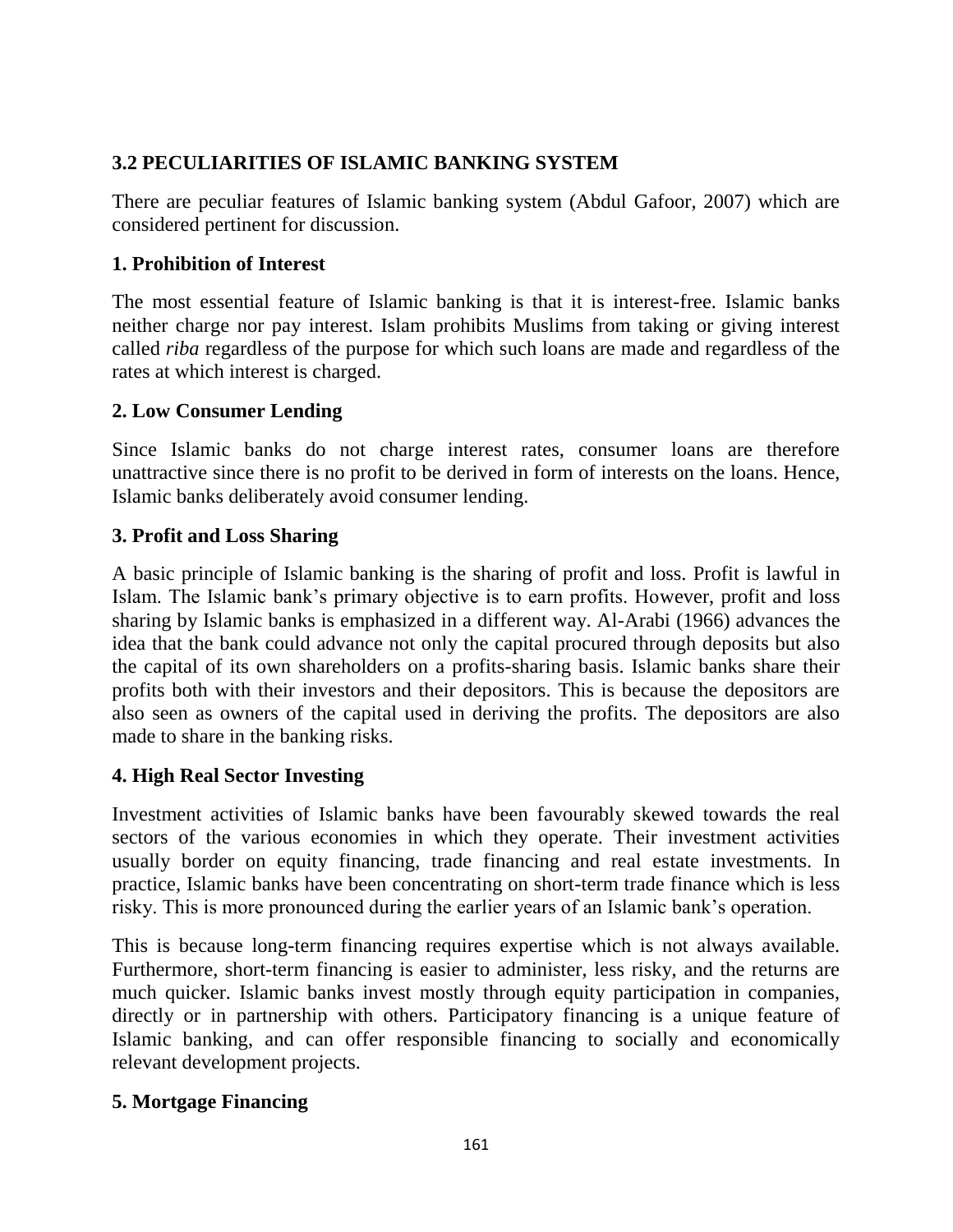Islamic banks also participate in mortgage transactions by purchasing and reselling properties on a deferred payment basis. The bank buys a property from a seller and resells it to a buyer at a profit, while allowing the buyer to repay in installments.

Islam considers it lawful to charge a higher price for a good if payments are to be made at a later date, instead of granting loan to the buyer with which to purchase the item. The good or land is either registered in the name of the buyer or the bank until all the installments are paid.

## **6. Leasing Financing**

Leasing is another real sector investment option frequently utilized by Islamic banks. Under this investment mode, the banks would buy equipments and machineries and lease them out to their clients who may opt to buy the items eventually, in which case the periodic payments will consist of two components, that is, rental for the use of the equipment and installment payment towards the purchase price.

# **SELF ASSESSMENT EXERCISE 2**

Mention and explain the basic peculiarities of Islamicbanking system.

# **3.3 ISLAMIC BANKS' MODALITY OF FINANCING**

Islamic banking system (Aburime&Alio, 2009) also has some peculiarities in financing which are considered pertinent for discussion. Islamic banks adopt several modes of acquiring assets or financing projects which border on investment financing, trade financing, lending and other financial services. These are discussed below.

### **1) Investment Financing**

Islamic banks' modes of investment financing are participatory arrangements between banks and entrepreneurs. They reflect the Islamic view that the borrower must not bear all the risk or cost of a failure, resulting in a balanced distribution of income and thus not allowing monopolists to control the economy to the detriment of the consumers. Also, Shariah prohibits Islamic banks from investing in businesses that are considered immoral or haraam. Ethical investing is the only acceptable form of investment in Islam.

### **2)Trade Financing**

Islamic modes of trade financing are as follows: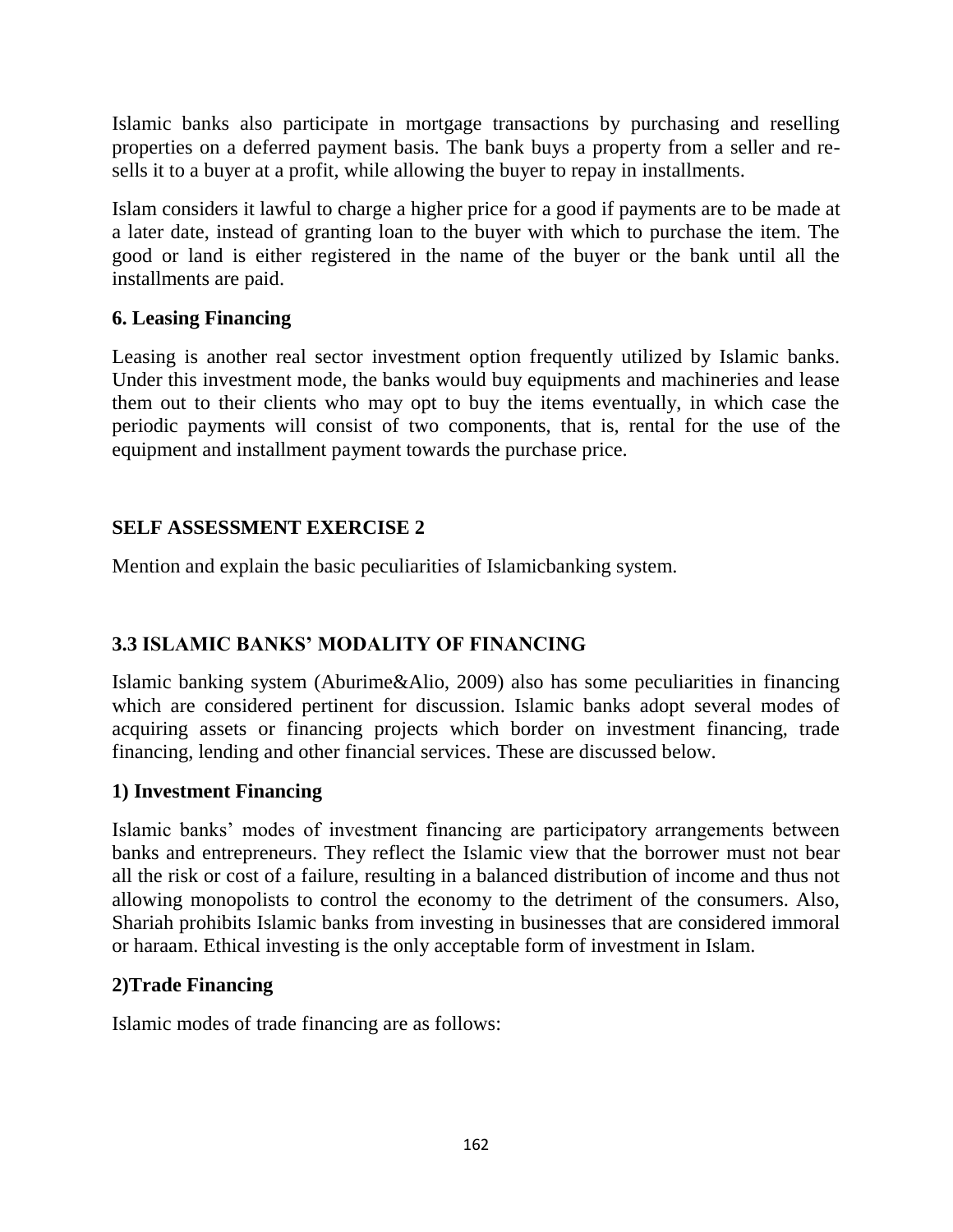## *(i) Mark-up Trade Financing*

The bank buys an item for a client and the client agrees to repay the bank the price and an agreed profit later on.

### *(ii) Leasing*

The bank buys an item for a client and leases it to him for an agreed period and, at the end of that period, the lessee pays the balance on the price agreed at the beginning and becomes the owner of the item.

### **(iii)***Hire Purchase*

The bank buys an item for the client and hires it to him for an agreed rent and period, and, at the end of that period, the client automatically becomes the owner of the item.

### *(iv) Sell-and-buy-back*

A client sells one of his properties to the bank for an agreed price payable now on condition that he will buy the property back after a certain time for an agreed price.

## *(v) Letters of Credit*

The bank guarantees the import of an item, using its own funds, for a client on the basis of sharing the profit from the sale of the item on a mark-up basis. The possibility of interest involvement when dealing with a non-Islamic foreign bank in this regard is eroded by having excess liquidity with the bank. (Abdul Gafoor, 2007).

# **3) Lending**

# *(a) Loans with a Service Charge*

The bank lends money without interest but covers its expenses by levying a service charge not exceeding the proportionate cost of the operation, excluding the cost of funds and provisions for bad and doubtful debts. Prospective borrowers are required to pay this charge on each application, regardless of the amount required, the term of the loan or whether the application is granted or rejected.

The applicants to whom a loan is granted may be required to pay an additional prescribed fee for all the entries made in the bank's registers. This total charge is usually less than the interest charged by conventional banks a bonus for borrowers, and may be subject to a maximum set by the banking authorities as is the practice in Pakistan. The usual benchmark for the service charge is the actual expenditure which the bank incurs in scrutinizing the application and making its decision, and in maintaining the account until the loan is repaid. (Abdul Gafoor, 2007).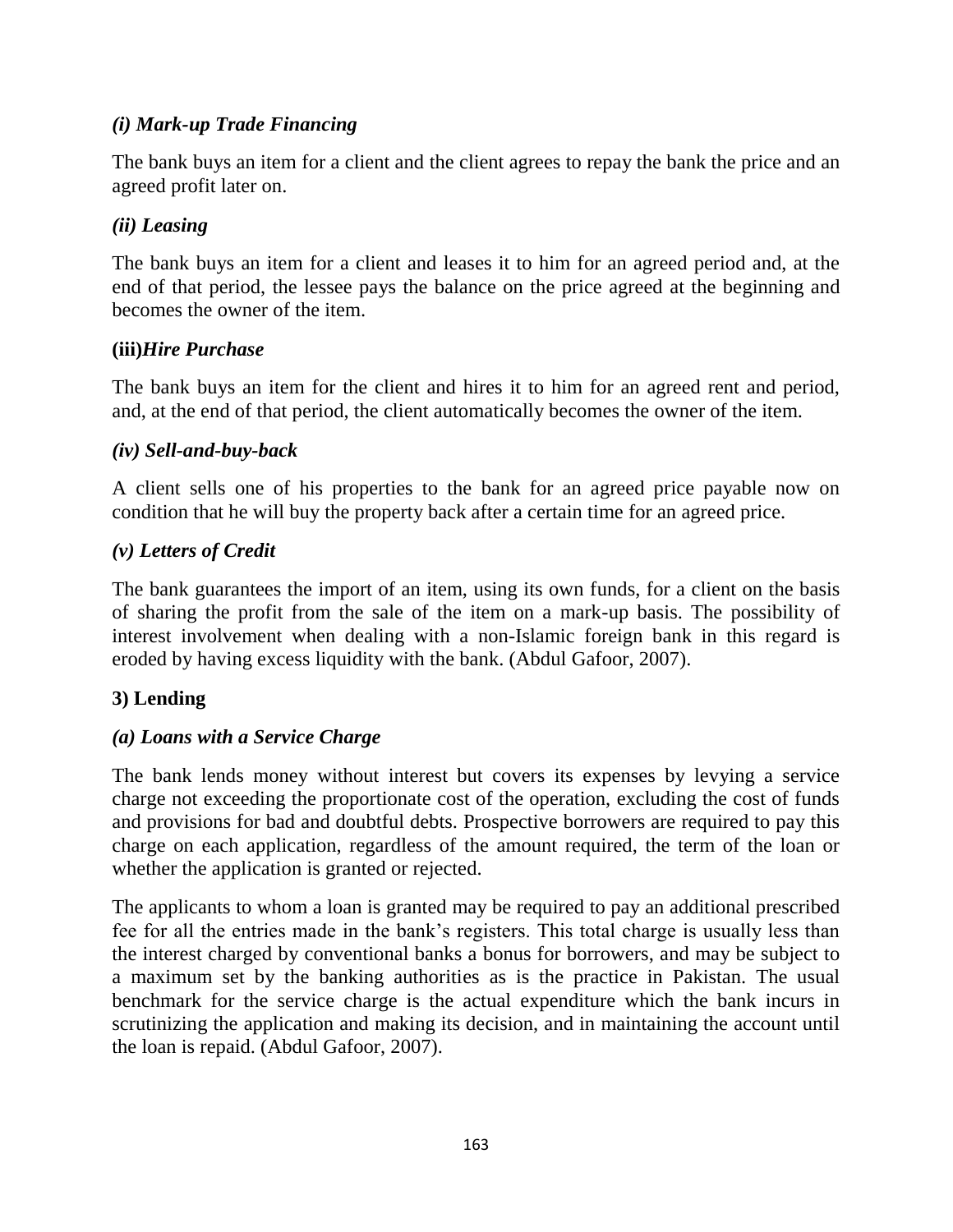### *(b) No-cost Loans*

The bank sets aside a part of its funds to grant no-cost loans to needy persons such as small farmers, entrepreneurs, producers, etc. and to needy consumers. In Pakistan, these are *qard-e-hasana loans* given on compassionate ground.

## *(c) Overdrafts*

Islamic banks usually provide overdrafts, subject to a certain maximum, free of charge.

### **iv) Other Financial Services**

Islamic banks provide numerous other financial services such as money transfers, bill collections, and trade in foreign currencies at spot rate. In fact, Islamic banks are able to provide nearly all the services that are available in conventional banks. However, all these services are provided strictly on a commission or charge basis. (Abdul Gafoor, 2007).

## **SELF ASSESSMENT EXERCISE 3**

Mention and explain the Islamicbanks' modes of financing.

## **3.4 DIFFERENCES BETWEEN ISLAMIC AND CONVENTIONAL BANKS**

The discernible differences between the conventional banks and Islamic banks (Abdul Gafoor, 2007) are as identified and discussed below.

### **1) Prohibition of Interest**

Islamic banks neither charge nor pay interest on loans. Their lending is principally of the murabaha cost-plus or mark-up mode. As a result, they experience a high rate of borrower delinquency, since their lending terms are less stringent than those of the conventional banks. Murabaha payments have often been held up because late payments cannot be penalized, in contrast to the interest system in which delayed payments would automatically mean increased interest payments.

### **2) Emphasis on Islamic Principles of Morality**

Islamic banks operate in accordance with the rules of Shariah known as Fiqh al-Muamalat Islamic rules on transactions. These rules place a premium on morality, as it relates to Islam. By virtue of the Shariah, Islamic banks are prohibited from investing in businesses that are considered immoral, or haraam e.g. businesses that sell alcohol or pork, gambling, and businesses that produce media such as gossip columns or pornography.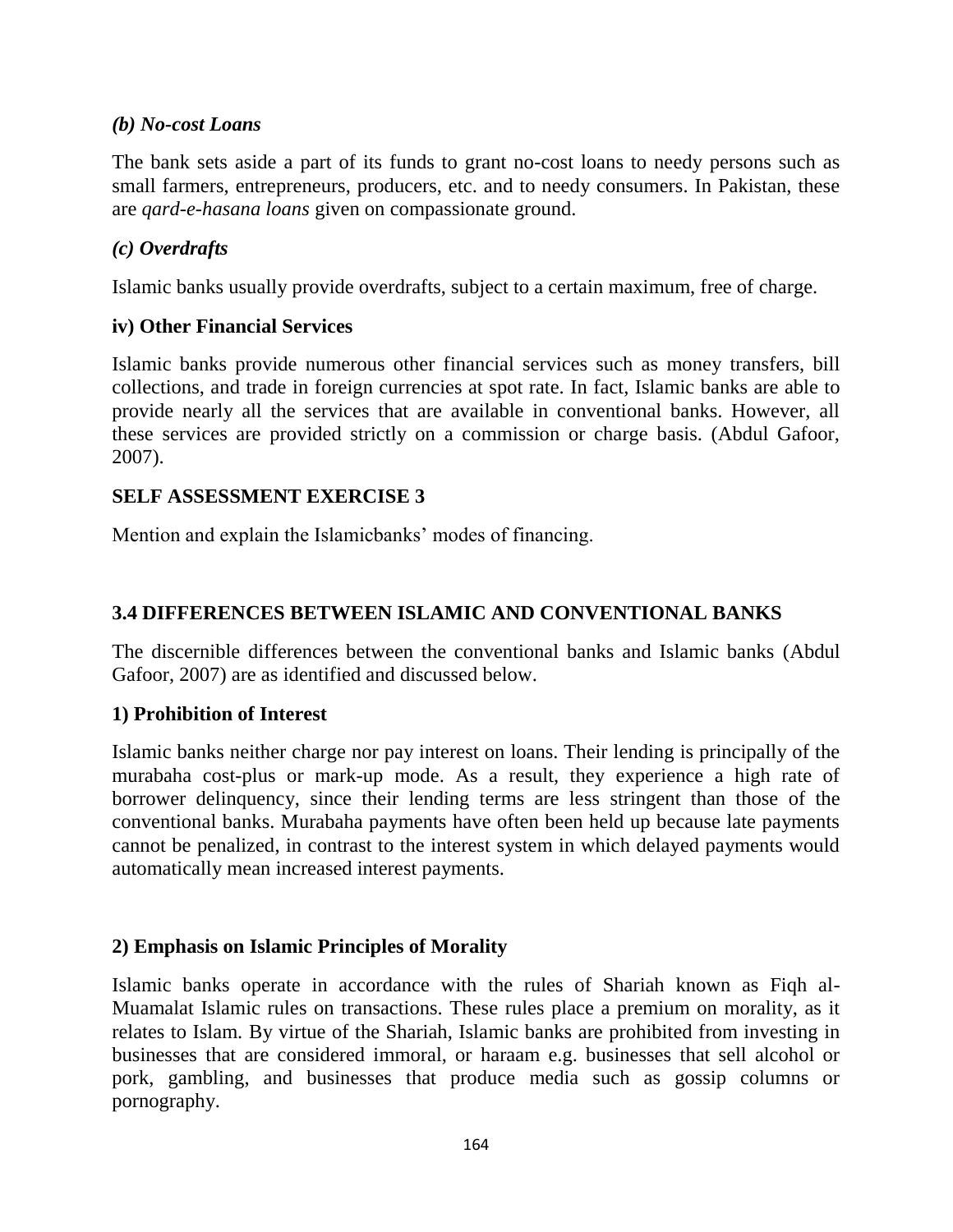Moral purchasing is also encouraged. This practice is very much unlike that of most conventional banks which seek to emphasize profitability and sometimes contravene the existing laws and ethics of banking. Islamic banks, without doubt, seek to make profit; however, those profits must be in consonance with the Sharia and channelled for the wholesome development of the society.

# **3) Emphasis on Project Viability**

One of the main selling points of Islamic banking, at least in theory, is that, unlike conventional banking, it is concerned about the viability of the project and the profitability of the operation but not the size of the collateral. Islamic banks place less emphasis on collaterals than conventional banks. Good projects which might be turned down by conventional banks for lack of collateral would be financed by Islamic banks on a profit-sharing basis.

# **4) Variation in Returns on Deposits**

For Islamic banks, there tends to be a wider variation of rates of return. Furthermore, while conventional banks guarantee deposits and their rates of return, Islamic banks, working on the principle of profit and loss sharing, cannot guarantee any fixed rate of return on deposits. Many Islamic banks also do not guarantee the deposits either.

# **5) Higher Liquidity Risk**

Due to their specialization in equity and trade financing, Islamic banks tend to have higher levels of liquidity risk than their conventional counterparts. However, this is highly dependent on the stability of the economy. If the economy is stable, the risk would be minimized and vice-versa.

# **6) Lower Solvency Risk**

Due to their specialization in equity and short-term trade financing, Islamic banks tend to have lower levels of solvency risk than their conventional counterparts. This is because their solvency is tied to the solvency of all the trading institutions they have business affiliations with. This implies that Islamic banks are also highly dependent on the stability of the economy. However, since this banking is heavily dependent on trading activities, Islamic banks are bound to be easily affected by trade fluctuations and cycles. Hence in an unstable economy, their solvency risk is likely to be comparatively high.

# **SELF ASSESSMENT EXERCISE 4**

Mention the differences between Islamic and Conventional banks.

# **4.0 CONCLUSION**

We have discussed in this study the nature of Islamic banking, which is based on noninterest principle as compared to conventional banking system. The areas of difference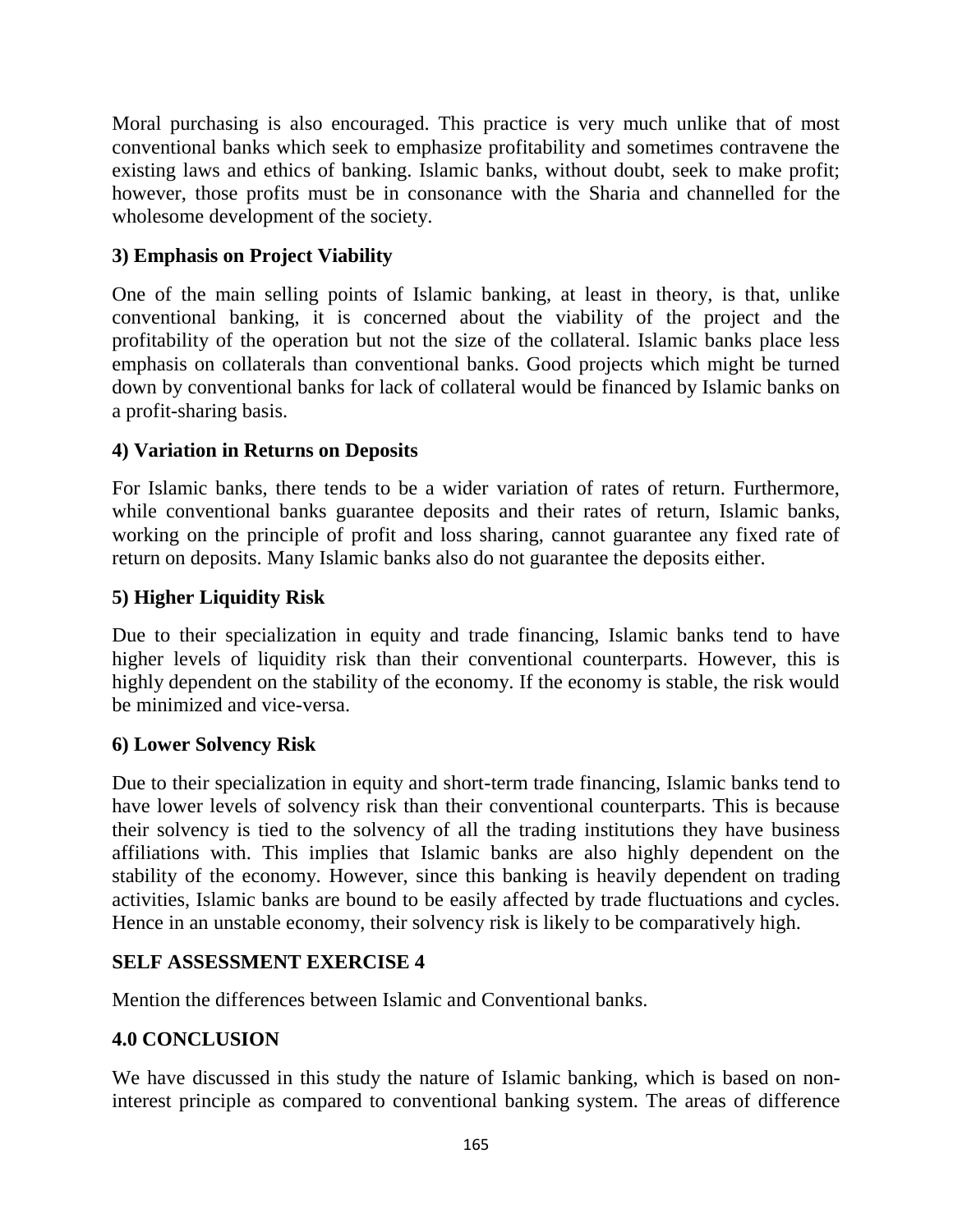between Islamic banking operations and conventional banking include: prohibition of interest; emphasis on Islamic principles of morality; emphasis on project viability; variation in returns on deposits; higher liquidity risk; and lower liquidity risk. From discussion, we observed that there are peculiarities that are inherent in Islamic banking operations, which include: prohibition of interest; low consumer lending; profit and loss sharing; high real sector investing; mortgage financing; and leasing financing.

#### **5.0 SUMMARY**

In this last study unit, we have discussed topics such as Islamic and Conventional Banking and Finance, Peculiarities of Islamic Banking System, Islamic Banks' Modality of Financing, and Differences Between Islamic and Conventional Banks

#### **6.0 TUTOR-MARKED ASSIGNMENT**

1. List and discuss various modes of financing by Islamic banks.

2. Mention and discuss the peculiarities of Islamic banking operations.

### **7.0 REFERENCES/FURTHER READINGS**

- Abikan, A. I. (2009), ''Constitutionality of Islamic Banking in Nigeria'', *International Review of Business Research Papers, Vol.5 No. 1 January 2009 Pp. 321-339.*
- Abdul Gafoor, A.L.M. (2007), ''*Islamic Banking'', Islamic Review,* May.Paper retrieved on February 15, 2011 from http://users.bart.nl/~abdul/chap4.html.
- Aburime, U. T.andAlio, F. (2009), ''Islamic Banking: Theories, Practices and Insights For Nigeria'', *International Review of Business Research Papers,* Vol.5 No. 1 January 2009,Pp. 321-339.
- Adeiza, O. A. (2012). Comparative Banking Will Non-Interest Banking Succeed? Retrieved from [http://ezinearticles.com/?Comparative-Banking---Will-Non-](http://ezinearticles.com/?Comparative-Banking---Will-Non-Interest-Banking-Succeed?&id=7304028)[Interest-Banking-Succeed?&id=7304028](http://ezinearticles.com/?Comparative-Banking---Will-Non-Interest-Banking-Succeed?&id=7304028)
- Al-Arabi, M.A. (1966), Contemporary Banking Transactions and Islam's Views Thereon, *Islamic Review*, May, pp. 10-16.
- Allen, F. and Gale, D. (2011). Comparative Financial Systems: A Survey. Retrieved from <http://fic.wharton.upenn.edu/fic/papers/01/0115.pdf>